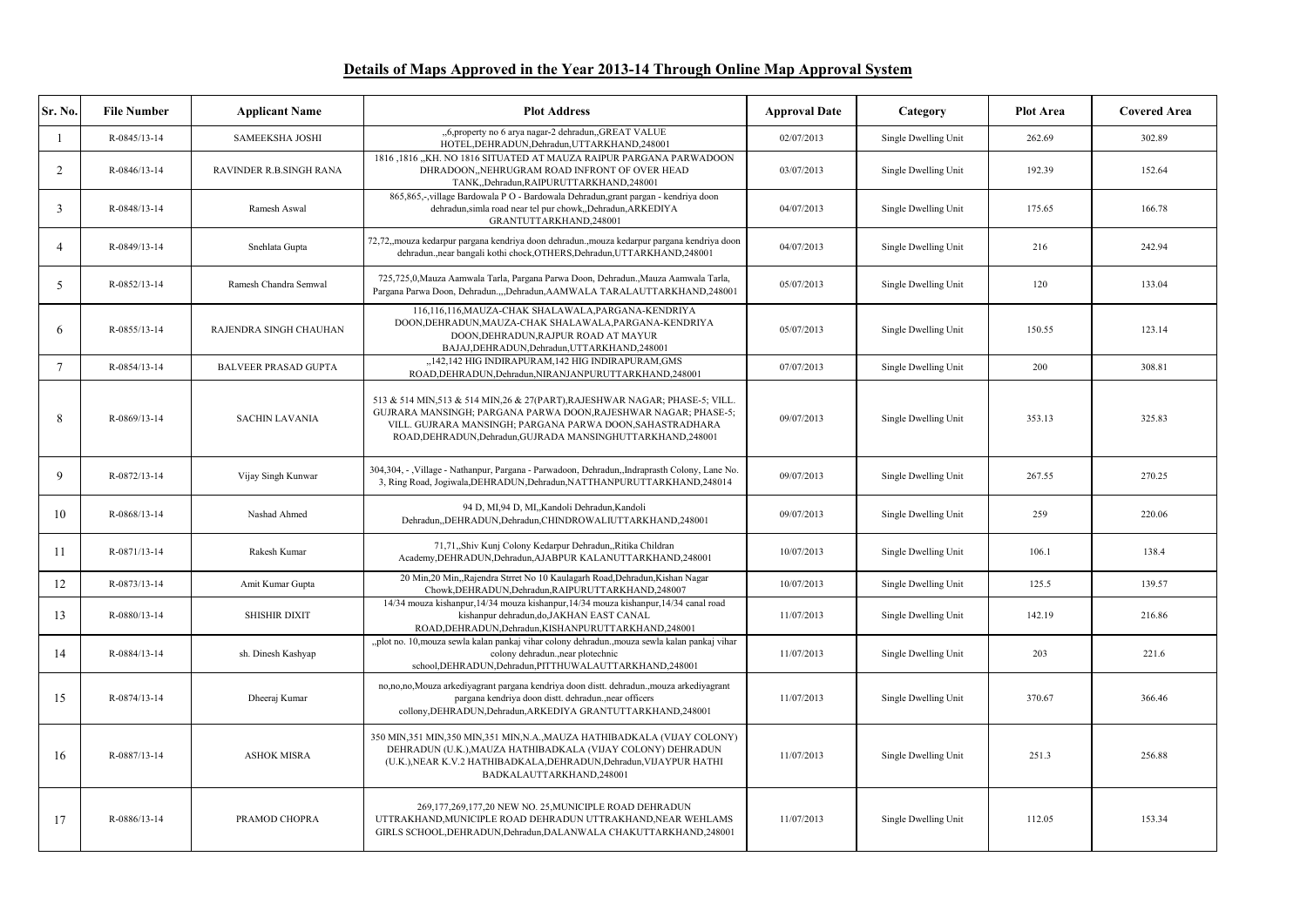| 18 | R-0882/13-14   | <b>USHA MAMGAIN</b>      | 455 min,455 min,,mouza dhorankash pargana parwadoon distt dehradun.,mouza dhorankash<br>pargana parwadoon distt. dehradun.,near i.t. park,DEHRADUN,Dehradun,DHAURAN<br>KHASUTTARKHAND,248001                                                                                   | 11/07/2013 | Single Dwelling Unit | 276    | 272    |
|----|----------------|--------------------------|--------------------------------------------------------------------------------------------------------------------------------------------------------------------------------------------------------------------------------------------------------------------------------|------------|----------------------|--------|--------|
| 19 | R-0879/13-14   | Gunjan Chopra            | 179,179,-,10/2 Ashirwad Enclave, Chakrata Road Dehradun.,plot. Kh. No. - 179Mauza -<br>Mehuwala Maphi, Pargana - pachhwadoon, near ITB<br>P,DEHRADUN,Dehradun,HARBANSWALA (PARTLY)UTTARKHAND,248001                                                                            | 12/07/2013 | Single Dwelling Unit | 99.53  | 115.07 |
| 20 | R-0893/13-14   | Prabha Bhatt             | ----,---, --, Mauja- Banjara wala, Pargana- Central Doon, DDun., Mauja- Banjara wala, Pargana-<br>Central Doon, DDun., Near t.h.d.c colony, DEHRADUN, Dehradun, BANJAREWALA MAAFI<br>(PARTLY)UTTARKHAND,248115                                                                 | 12/07/2013 | Single Dwelling Unit | 150.55 | 182.44 |
| 21 | R-0909/13-14   | NARPAT SINGH CHILWAL     | 21,22,23min,21,22,23min,,vill. NAWADA DEHRADUN,,NEAR<br>MASZID, DEHRADUN, Dehradun, NAVADAUTTARKHAND, 248001                                                                                                                                                                   | 12/07/2013 | Single Dwelling Unit | 272.47 | 226.36 |
| 22 | $R-0910/13-14$ | kamla sharma             | 84KA, 84KA, KH. NO. 84KA, VILLAGE DANDA DHORAN, PARGANA PARWADOON,<br>DISTRICT DEHRADUN., near I.T. park, DEHRADUN, Dehradun, DANDRA<br>DHORANUTTARKHAND,248001                                                                                                                | 12/07/2013 | Single Dwelling Unit | 187.69 | 186.6  |
| 23 | R-0856/13-14   | satya prakesh bansal     | 290(min),290(min),,mouja nathanpur pargana parwa doon distt. dehradun,mouja nathanpur<br>pargana parwa doon distt. dehradun., post office chowk<br>nathanpur, DEHRADUN, Dehradun, NATTHANPURUTTARKHAND, 248001                                                                 | 12/07/2013 | Single Dwelling Unit | 368.6  | 379    |
| 24 | R-0899/13-14   | Satyawati Devrani        | 53,53, Mauza mothrawala, Pargana Central Doon, Mothrawala, Near Kargi By pass<br>Road, DEHRADUN, Dehradun, MATHOROWALA (PARTLY) UTTARKHAND, 248001                                                                                                                             | 12/07/2013 | Single Dwelling Unit | 149.6  | 158.42 |
| 25 | R-0896/13-14   | Jagdamba Prasad Nautiyal | 51(Ja),51(Ja),,Mauza Badripur Paragana Parwadoon dehradun,,Near Sanskar<br>School, DEHRADUN, Dehradun, BADRIPURUTTARKHAND, 248001                                                                                                                                              | 13/07/2013 | Single Dwelling Unit | 376.59 | 155.6  |
| 26 | R-0907/13-14   | RAJESH KUMAR CHAURASIA   | 8 (DHA), 8 (DHA), MAUZA KANDOLI PARGANA PARWADOON DEHRADUN, NEAR<br>RISPANA RIVER BRIAGE, DEHRADUN, Dehradun, KANDOLIUTTARKHAND, 248001                                                                                                                                        | 13/07/2013 | Single Dwelling Unit | 237.12 | 270.94 |
| 27 | R-0913/13-14   | <b>INDER KUMAR ALE</b>   | 834/1,834/1,,VILLAGE BHARUWALA GRANT,,SHARANPUR<br>ROAD, DEHRADUN, Dehradun, BHAROOWALA GRANTUTTARKHAND, 248001                                                                                                                                                                | 15/07/2013 | Single Dwelling Unit | 448.64 | 395    |
| 28 | R-0933/13-14   | mamta bhardwaj           | 157 ka,157 ka, mauja niranjanpur, ddn, gms<br>road, OTHERS, Dehradun, niranjanpur UTTARKHAND, 248001                                                                                                                                                                           | 15/07/2013 | Single Dwelling Unit | 108    | 124.56 |
| 29 | R-0906/13-14   | ana khan                 | 69,69, village kishanpur canal road dehradun., village kishanpur canal road dehradun., near cfficers<br>colony kishanpur, DEHRADUN, Dehradun, KISHANPURUTTARKHAND, 248001                                                                                                      | 16/07/2013 | Single Dwelling Unit | 50.27  | 32.15  |
| 30 | R-0922/13-14   | Sudhir Pal Singh Tomar   | 213 (726 old),213 (726 old),N/A,Mauza Sewala Kalan Pargana Center doon D.dun,,simal bypass<br>road, DEHRADUN, Dehradun, SHEWALA KALANUTTARKHAND, 248001                                                                                                                        | 17/07/2013 | Single Dwelling Unit | 164    | 141.48 |
| 31 | R-0878/13-14   | <b>SNEHI POOJA</b>       | 8 dha, 8 dha, KH. NO. - 8 dha, MAUZA KANDOLI, PARGANA PARWADOON, TEHSIL &<br>DISTT. DEHRA DUN. (UK), KH. NO. - 8 dha, MAUZA KANDOLI, PARGANA<br>PARWADOON, TEHSIL & DISTT. DEHRA DUN. (UK), near BALESWAR MANDIR<br>KANDOLI, DEHRADUN, Dehradun, CHINDROWALIUTTARKHAND, 248001 | 17/07/2013 | Single Dwelling Unit | 139.4  | 106.74 |
| 32 | R-0864/13-14   | lateef chowdhary         | 169 kha, 169 kha, shimla enclave west, gms road dehra dun, shimla enclave west, gms road dehra<br>dun, st. judes chowk, DEHRADUN, Dehradun, SHEWALA KALANUTTARKHAND, 248001                                                                                                    | 17/07/2013 | Single Dwelling Unit | 295    | 416.51 |
| 33 | R-0926/13-14   | KAMALBIR SINGH JAGGI     | 000,000,,MAUZA KISHANPUR PARAGANA PARWA DOON<br>DEHRADUN, "DEHRADUN, Dehradun, KISHANPURUTTARKHAND, 248001                                                                                                                                                                     | 17/07/2013 | Single Dwelling Unit | 138.01 | 161.11 |
| 34 | R-0862/13-14   | <b>SAMEER CHOPRA</b>     | 354 min plot no. 15,354 min plot no. 15,,MOUJA JAKHAN,PRAGANA CENTRAL DOON<br>DEHRADUN, BHAGIRATHI PURAM ANSAL<br>COLONY, DEHRADUN, Dehradun, DEHRADUN URBAN (EXCL. ENGLOMARESH<br>AREA)UTTARKHAND,248001                                                                      | 17/07/2013 | Single Dwelling Unit | 166.5  | 281.44 |
| 35 | R-0957/13-14   | Sarita Gupta             | 127,127,,Near Hotel Laxmi Palace, Saharanpur Road,,Dehradun,Hotel Laxmi<br>Palace, DEHRADUN, Dehradun, MAJARAUTTARKHAND, 248001                                                                                                                                                | 17/07/2013 | Single Dwelling Unit | 102.23 | 166.8  |
| 36 | R-0924/13-14   | <b>JOGENDER KUMAR</b>    | 950,950, IN KH. NO.-950 SITUATED AT MAUZA KANWALI, PARGANA<br>KENDRIYADOON DEHRADUN., near KALINDI<br>ENCLAVE, DEHRADUN, Dehradun, KANWALIUTTARKHAND, 248001                                                                                                                   | 17/07/2013 | Single Dwelling Unit | 82.89  | 107.01 |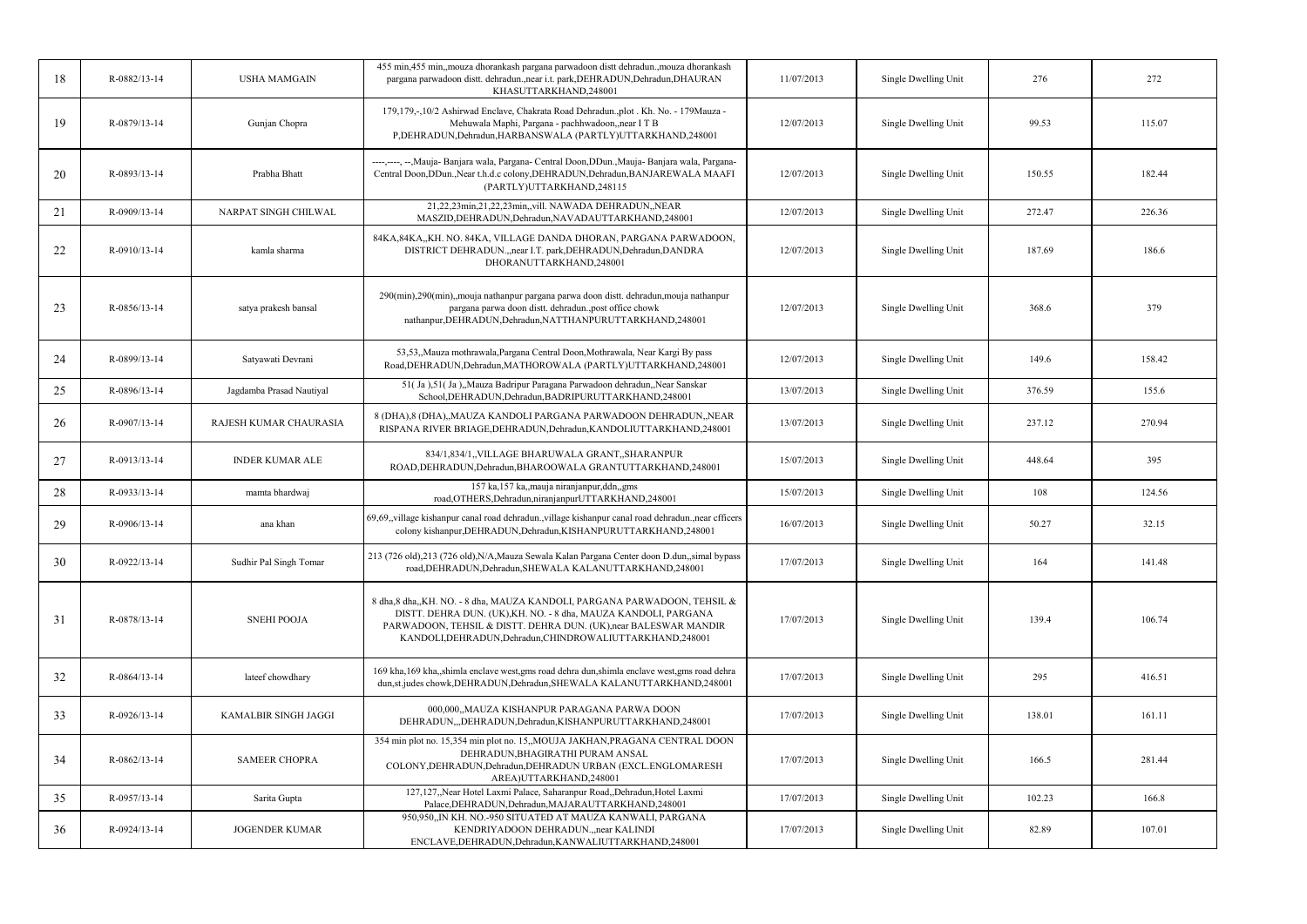| 37 | R-0945/13-14 | KRISHNA CHANDRA PANT     | 571 ka min., 571 ka min., VILL. BADRIPUR DEHRADUN, GAS<br>GODOWN, DEHRADUN, Dehradun, BADRIPURUTTARKHAND, 248001                                                                                                                                               | 18/07/2013 | Single Dwelling Unit | 531.14 | 360.18 |
|----|--------------|--------------------------|----------------------------------------------------------------------------------------------------------------------------------------------------------------------------------------------------------------------------------------------------------------|------------|----------------------|--------|--------|
| 38 | R-0942/13-14 | digember barthwal        | 1021 kha, 1021 kha, nil, alaknanda enclave ring road natthanpur, as 1, saathi wedding<br>point, DEHRADUN, Dehradun, NATTHANPURUTTARKHAND, 248001                                                                                                               | 18/07/2013 | Single Dwelling Unit | 132.12 | 144.36 |
| 39 | R-0934/13-14 | Satye Singh Dabola       | 586,586, badrish colony, Dharampur Danda,--, DEHRADUN, Dehradun, Dharampur<br>DandaUTTARKHAND,248001                                                                                                                                                           | 19/07/2013 | Single Dwelling Unit | 376    | 248.9  |
| 40 | R-0898/13-14 | PRADEEP KUMAR WADHWA     | KH.NO:- 171,,KH.NO:- 171,,,SITUATED AT. MOUZA GUJRADA MAN SINGH PARGANA,<br>PARWA DOON DISTT. DEHRADUN, SITUATED AT. MOUZA GUJRADA MAN SINGH<br>PARGANA PARWA DOON DISTT. DEHRADUN., NERA I.T.<br>PARK, DEHRADUN, Dehradun, GUJRADA MANSINGHUTTARKHAND, 248001 | 19/07/2013 | Single Dwelling Unit | 216    | 174    |
| 41 | R-0943/13-14 | udit goenka              | 386,386,,Muncicpal no. 71, 1st rajpur<br>road,,,DEHRADUN,Dehradun,RAIPURUTTARKHAND,248001                                                                                                                                                                      | 19/07/2013 | Single Dwelling Unit | 217.5  | 346.36 |
| 42 | R-0962/13-14 | <b>PUJA PUROHIT</b>      | 20 MIN. /12,20 MIN. /12, INDERPUR,<br>DEHRADUN, "DEHRADUN, Dehradun, INDRAPURUTTARKHAND, 248001                                                                                                                                                                | 19/07/2013 | Single Dwelling Unit | 173    | 158.03 |
| 43 | R-0905/13-14 | savitri devi             | nil,nil,nil,niranjanpur dehradun.,niranjanpur dehradun.,near subji<br>mandi, DEHRADUN, Dehradun, NIRANJANPURUTTARKHAND, 248001                                                                                                                                 | 19/07/2013 | Single Dwelling Unit | 37.17  | 46     |
| 44 | R-0889/13-14 | Shail Gupta              | 95 (M), 95 (M), R-2, Mauza Kanwali (vijay Park Extension), Pargana Pachwa Doon, Shiv<br>Temple, DEHRADUN, Dehradun, KANWALIUTTARKHAND, 248001                                                                                                                  | 19/07/2013 | Single Dwelling Unit | 87.8   | 106.28 |
| 45 | R-0976/13-14 | rakesh joshi             | 0,0,0,aamwala tarla,,,DEHRADUN,Dehradun,AAMWALA TARALAUTTARKHAND,248001                                                                                                                                                                                        | 19/07/2013 | Single Dwelling Unit | 111.76 | 131.6  |
| 46 | R-0917/13-14 | Sushil Kumar Sikaria     | NIL, NIL, 1/11 Ashirwad Enclave, 1/11, Lane No. 1, Ashirwad Enclave, 1/11, Lane No. 1,<br>Ashirwad Enclave,, Near Ballupur<br>Chowk, DEHRADUN, Dehradun, KANWALIUTTARKHAND, 248006                                                                             | 19/07/2013 | Single Dwelling Unit | 746.96 | 954.16 |
| 47 | R-0901/13-14 | Kuldeep Singh Rawat      | 126/2,126/2, mauja karanpur Khas, Paragana Central Doon, Mandakini Vihar Opp. Shiv Mandir<br>Sahastradhara Road, DEHRADUN, Dehradun, KULHAN KARANPURUTTARKHAND, 248001                                                                                         | 19/07/2013 | Single Dwelling Unit | 229.55 | 236.72 |
| 48 | R-0883/13-14 | iqbal husain             | 138 ka min, 138 ka min, mauza-sewla kalan pargana-central doon dehra dun, mauza-sewla kalan<br>pargana-central doon dehra dun, DEHRADUN, Dehradun, SHEWALA<br>KALANUTTARKHAND,248001                                                                           | 20/07/2013 | Single Dwelling Unit | 330.39 | 330    |
| 49 | R-0960/13-14 | <b>SUBHASH</b>           | 942 K, Min, 942 K, Min, Khasra No. 942 K, Min SITUATED AT MAUZA, VILLAGE -<br>JAKHAN, Khasra No.942 K, Min SITUATED AT MAUZA, VILLAGE -<br>JAKHAN, DEHRADUN, Dehradun, JakhanUTTARKHAND, 248001                                                                | 20/07/2013 | Single Dwelling Unit | 83.61  | 106    |
| 50 | R-0915/13-14 | Sudesh Sharma            | 322-GA,322-GA,,Mauza Chidowali pargana Parwa Doon, district<br>Dehradun,,,DEHRADUN,Dehradun,chidowaliUTTARKHAND,248001                                                                                                                                         | 20/07/2013 | Single Dwelling Unit | 125    | 168.75 |
| 51 | R-0969/13-14 | <b>SH. SANJAY BHASIN</b> | 560 KA, 560 KA, SITUATED AT. MOUZA DEHRAKHASS, PARGANA CENTRAL DOON<br>DISTT. DEHRADUN., SITUATED AT. MOUZA DEHRAKHASS, PARGANA CENTRAL<br>DOON DISTT. DEHRADUN., NEAR RED BRIDGE SAHARANPUR<br>ROAD, DEHRADUN, Dehradun, DHAURAN KHASUTTARKHAND, 248001       | 20/07/2013 | Single Dwelling Unit | 162    | 210    |
| 52 | R-0978/13-14 | vinay uniyal             | 431min,431min,,MOUZA, AJABPUR KHURD, PARGANA CENTRAL<br>DOON,,,DEHRADUN,Dehradun,AJABPUR KHURDUTTARKHAND,248001                                                                                                                                                | 20/07/2013 | Single Dwelling Unit | 93     | 107.87 |
| 53 | R-0938/13-14 | Rajesh Milan             | 817/1,817/1,R-3,Mauza Bharuwala Grant Pargana Central Doon,,Honda Show<br>Room, DEHRADUN, Dehradun, BHAROOWALA GRANTUTTARKHAND, 248001                                                                                                                         | 20/07/2013 | Single Dwelling Unit | 83.61  | 87.84  |
| 54 | R-0894/13-14 | <b>KANTA PRASAD</b>      | N/A,N/A,N/A,MAUZA CHIDOWALI PARGANA PACHWA DOON D.DUN,MAUZA<br>CHIDOWALI PARGANA PACHWA DOON D.DUN, NEAR SHASTRADHARA<br>ROAD, DEHRADUN, Dehradun, CHINDROWALIUTTARKHAND, 24801                                                                                | 20/07/2013 | Single Dwelling Unit | 102.41 | 98.56  |
| 55 | R-0964/13-14 | Jagmeet kaur             | kh. no.725,kh. no.725,,mouza bhwaruwala grant pargana kendriyadoon distt. dehradun.,mouza<br>bhwaruwala grant pargana kendriyadoon distt. dehradun.,tilak bazar<br>road, DEHRADUN, Dehradun, BHAROOWALA GRANTUTTARKHAND, 248001                                | 20/07/2013 | Single Dwelling Unit | 89.18  | 116.92 |
| 56 | R-0990/13-14 | PUSHPA SINGH             | 516(GA),516(GA),NIL,DHORANKHASS D-DUN.,DHORANKHASS D-DUN.,NEAR<br>SGRR, DEHRADUN, Dehradun, DHAURAN KHASUTTARKHAND, 248001                                                                                                                                     | 20/07/2013 | Single Dwelling Unit | 111.5  | 198.45 |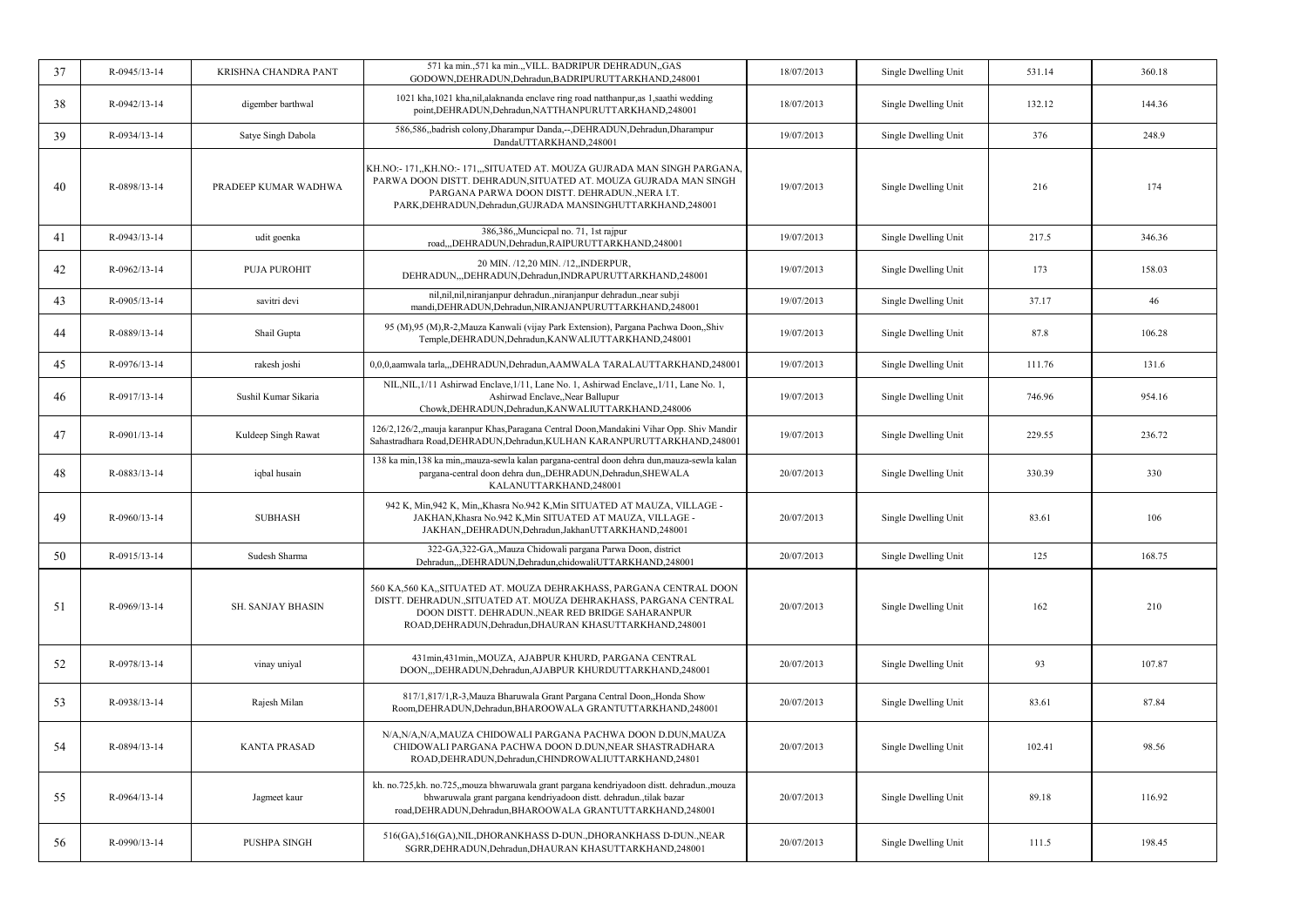| 57 | R-0928/13-14 | <b>SALEEM</b>            | 380 KA,380 KA,,MAUJA DEHRAKHAS PARGANA- CENTRAL DOON,,BANNU<br>SCHOOL, DEHRADUN, Dehradun, DHAURAN KHASUTTARKHAND, 248001                                                                                                                                                     | 20/07/2013 | Single Dwelling Unit | 83.64   | 110.1   |
|----|--------------|--------------------------|-------------------------------------------------------------------------------------------------------------------------------------------------------------------------------------------------------------------------------------------------------------------------------|------------|----------------------|---------|---------|
| 58 | R-0965/13-14 | Sardar Kuljeet Singh     | 684min. 725,684min. 725,,mauza bharuwala grant pargana kendriya doon distt. dehradun,mauza<br>bharuwala grant pargana kendriya doon distt. dehradun, tilak bazar<br>road, DEHRADUN, Dehradun, BHAROOWALA GRANTUTTARKHAND, 248001                                              | 20/07/2013 | Single Dwelling Unit | 89.18   | 116.92  |
| 59 | R-0980/13-14 | Uma Mathpal              | 533 MIN,533 MIN,593, Block-A, Lakshya Enclave, Near Prerna Sishu Niketan, Banjarawala,<br>Dehradun, Near Durga MataTemple, DEHRADUN, Dehradun, BANJAREWALA MAAFI<br>(PARTLY)UTTARKHAND,248001                                                                                 | 22/07/2013 | Single Dwelling Unit | 153     | 139.77  |
| 60 | R-0935/13-14 | <b>SHOBHIT MANGLIK</b>   | "5 (OLD NO. 7), JHANDA BAZAR, "DEHRADUN, Dehradun, jhanda<br>bajarUTTARKHAND,248001                                                                                                                                                                                           | 22/07/2013 | Single Dwelling Unit | 171     | 261.9   |
| 61 | R-0912/13-14 | rajesh uppal             | "450 new no.-320,450-khurbura mohalla new no.-320 block-III dehra dun,450-khurbura mohalla<br>new no.-320 block-III dehra<br>dun,sgrr,DEHRADUN,Dehradun,KANWALIUTTARKHAND,248001                                                                                              | 22/07/2013 | Single Dwelling Unit | 176.84  | 274.07  |
| 62 | R-0941/13-14 | nagendra singh bartwal   | 101 gha,101 gha,,mazri mafi,,apposite s.b.i. mohakampur,DEHRADUN,Dehradun,MAJARI<br>MAAFIUTTARKHAND,248001                                                                                                                                                                    | 22/07/2013 | Single Dwelling Unit | 136.17  | 190.82  |
| 63 | R-1001/13-14 | <b>Ashok Kumar</b>       | NEW KHASRA NO. 990 KA,NEW KHASRA NO. 990 KA,,PLOT OF LAND KHASRA NO.<br>718 MIN (NEW KHASRA NO. 990 KA) AT GRAM MAJRA, PARGANA KENDRIYA<br>DOON, DISTT. DEHRADUN, UTTRAKHAND.,,Road Junction Saharanpur Road - Wildlife<br>Road, DEHRADUN, Dehradun, MAJARAUTTARKHAND, 248002 | 22/07/2013 | Single Dwelling Unit | 298     | 370.46  |
| 64 | R-0999/13-14 | <b>ARJUN KHANNA</b>      | 74,74,plot no 1 Gangorti vihar awas ,chodowali pargana kenderiya doon Gangotri awas samiti plot<br>no 1,chodowali pargana kenderiya doon Gangotri awas samiti plot no<br>1,,DEHRADUN,Dehradun,CHINDROWALIUTTARKHAND,248001                                                    | 22/07/2013 | Single Dwelling Unit | 288     | 460.79  |
| 65 | R-0919/13-14 | <b>MANISHA GOEL</b>      | 124 kha,124 kha,,MAUZA SEWLAKALAN PARGANA CENTRAL DOON,,OLYMPUS<br>SCHOOL, DEHRADUN, Dehradun, SHEWALA KALANUTTARKHAND, 248001                                                                                                                                                | 23/07/2013 | Single Dwelling Unit | 86.41   | 107.76  |
| 66 | R-0995/13-14 | <b>SUCHET KOHLI</b>      | 48 KA,48 KA,0,MOUJA KANDOLI AMAN VIHAR D.DUN,MOUJA KANDOLI AMAN<br>VIHAR D,DUN, AMAN VIHAR, DEHRADUN, Dehradun, KANDOLI AMAN<br>VIHARUTTARKHAND,248001                                                                                                                        | 23/07/2013 | Single Dwelling Unit | 211.47  | 302.09  |
| 67 | R-0944/13-14 | Sudarshan Singh Negi     | 125 M,125 M, MAUZA KARANPUR KHAS PARGANA PACCHWA DOON DISTRICT<br>DEHRADUN,,,,Dehradun,KARANPUR KHASUTTARKHAND,248001                                                                                                                                                         | 23/07/2013 | Single Dwelling Unit | 264     | 272.5   |
| 68 | R-1006/13-14 | Amardeep Singh           | "25/14,25/14, LAKHI BAGH, NEAR RAILWAY STATION, Dehradun, DEHRADUN URBAN<br>(EXCL.ENGLOMARESH AREA)UTTARKHAND,248001                                                                                                                                                          | 23/07/2013 | Single Dwelling Unit | 101.25  | 132.3   |
| 69 | R-1008/13-14 | Abha Pant                | 966,966, Kagri Road Near Dorn Marble, , DEHRADUN, Dehradun, DHAURAN<br>KHASUTTARKHAND,248001                                                                                                                                                                                  | 23/07/2013 | Single Dwelling Unit | 200.74  | 195.93  |
| 70 | R-0974/13-14 | jagdish lal chachra      | 4-A,4-A,4 -A, bearing no 4-A east canal road(5 Rajiv Gandhi marg), block-<br>1, Dehradun, "DEHRADUN, Dehradun, DEHRADUN URBAN (EXCL.ENGLOMARESH<br>AREA)UTTARKHAND,248001                                                                                                     | 23/07/2013 | Single Dwelling Unit | 1091.17 | 1375.16 |
| 71 | R-1013/13-14 | <b>RABIYA</b>            | KHASRA NO. 1013/5 MIN., KHASRA NO. 1013/5 MIN., , MAUZA - ARKEDIYA GRANT,<br>PARGANA - PACHHWA DOON, DIST. - DEHRADUN, MAUZA - ARKEDIYA GRANT,<br>PARGANA - PACHHWA DOON, DIST. - DEHRADUN, BEFORE BADOWALA<br>BRIDGE, DEHRADUN, Dehradun, ARKEDIYA GRANTUTTARKHAND, 248001   | 23/07/2013 | Single Dwelling Unit | 177.32  | 167.12  |
| 72 | R-1011/13-14 | INDER PREET SINGH LUTHRA | 60 cha,60 cha,plot no 48 Keshav puram layou,pithu wala pargana central Dehraun,pithu wala<br>pargana central Dehraun, DEHRADUN, Dehradun, PITTHUWALAUTTARKHAND, 248001                                                                                                        | 23/07/2013 | Single Dwelling Unit | 220     | 269.25  |
| 73 | R-1020/13-14 | bharat ram               | "plot no-18 prakash lok colony, MAUZA-SEWLA KALAN, PARGANA-PACHWA DOON,<br>DEHRA DUN, MAUZA-SEWLA KALAN, PARGANA-PACHWA DOON, DEHRA<br>DUN, prakash lok colony, DEHRADUN, Dehradun, SHEWALA KALANUTTARKHAND, 248001                                                           | 24/07/2013 | Single Dwelling Unit | 355.76  | 528.68  |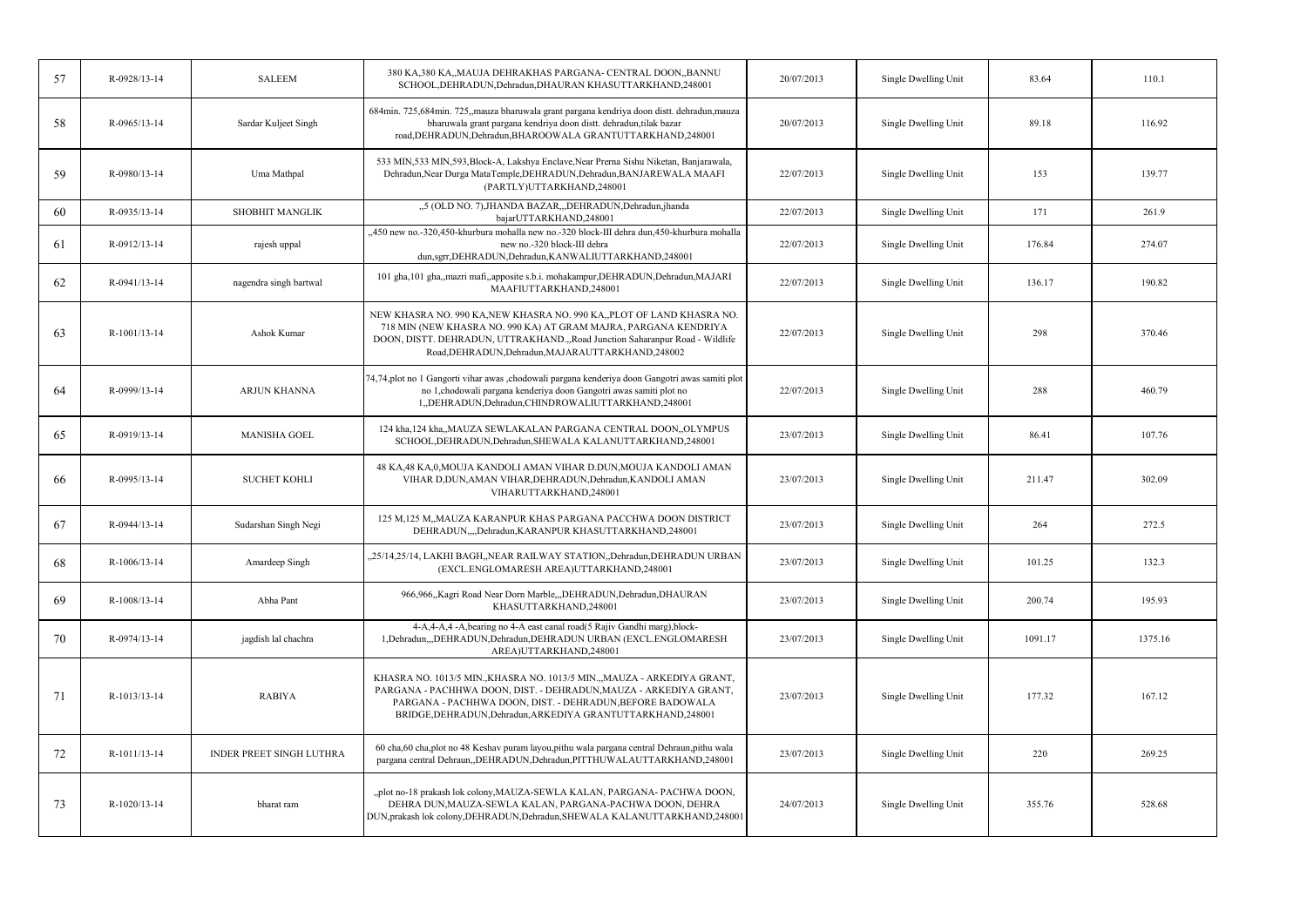| 74 | R-1023/13-14   | priyanka aggarwal                     | 574,574,,dehra khas, east patel nagar,dehradun,dehra khas, east patel nagar,dehradun,near<br>ramgarhiya dharmshala, DEHRADUN, Dehradun, DEHRADUN URBAN<br>(EXCL.ENGLOMARESH AREA)UTTARKHAND,248001                                                                            | 24/07/2013 | Single Dwelling Unit | 81.24  | 102.07 |
|----|----------------|---------------------------------------|-------------------------------------------------------------------------------------------------------------------------------------------------------------------------------------------------------------------------------------------------------------------------------|------------|----------------------|--------|--------|
| 75 | R-0955/13-14   | Ramgopal Nautiyal                     | 638 min, 638 min, nil, badripur navada road, as 1, badripur<br>chowk, DEHRADUN, Dehradun, BADRIPURUTTARKHAND, 248001                                                                                                                                                          | 24/07/2013 | Single Dwelling Unit | 130    | 160.02 |
| 76 | R-0921/13-14   | ROOPAM BANGWAL                        | 607 mi,607 mi,,dehrakhas,,,DEHRADUN,Dehradun,KARGI GRANT<br>(PARTLY)UTTARKHAND,248001                                                                                                                                                                                         | 24/07/2013 | Single Dwelling Unit | 92.94  | 108.02 |
| 77 | R-1081/13-14   | krishna bist                          | "nil,chaktunwala",raipur<br>road, DEHRADUN, Dehradun, CHAKTUNWALAUTTARKHAND, 248001                                                                                                                                                                                           | 24/07/2013 | Single Dwelling Unit | 188.19 | 203.14 |
| 78 | R-1041/13-14   | VIKESH KUMAR SINGH YADAV              | 347 (THA), 347 (THA), -, MAUJA SHEWLA KALAN, PARGNA, CENTRAL DOON DISTT.<br>DEHRADUN.,,TEMPLE,DEHRADUN,Dehradun,SHEWALA<br>KALANUTTARKHAND,248001                                                                                                                             | 24/07/2013 | Single Dwelling Unit | 249.07 | 254.67 |
| 79 | R-1053/13-14   | Rohit Aggarwal                        | "185/162,185/162 Dharmpur-I, Pargana Central Doon Dehradun, Gurudwara Near Dharmpur<br>Chowk , DEHRADUN, Dehradun, DharmpurUTTARKHAND, 248001                                                                                                                                 | 24/07/2013 | Single Dwelling Unit | 186.32 | 294.36 |
| 80 | R-1038/13-14   | <b>MANJU RANI</b>                     | 736.736. MAUJA SHEWALA KALAN PARGANA PACHWUADOON. BANSAL<br>HOUSE, DEHRADUN, Dehradun, SHEWALA KALANUTTARKHAND, 248001                                                                                                                                                        | 24/07/2013 | Single Dwelling Unit | 163.1  | 158.85 |
| 81 | R-1039/13-14   | Himanshu Katariya &Smt.Pooja Katariya | nil,nil,235/228,New No.235/1,,Khurbura Mohalla,Dehradun.,Khurbura<br>Mohalla, Dehradun., Khurbura Police Chowki, DEHRADUN, Dehradun, Khurbura<br>MohallaUTTARKHAND.248001                                                                                                     | 25/07/2013 | Single Dwelling Unit | 64.59  | 90.15  |
| 82 | R-1036/13-14   | <b>SANDEEP JAIN</b>                   | (ABADI) 6, (ABADI) 6, VILL.MAJRA PARAGANA KENDRIY DOON<br>DEHRADUN,,,DEHRADUN,Dehradun,MAJARAUTTARKHAND,248001                                                                                                                                                                | 25/07/2013 | Single Dwelling Unit | 48.77  | 56.73  |
| 83 | R-0984/13-14   | Hema kandpal                          | 6(da),6(da),kh.no.6(da),old kh. no.-171,mauza/village-kandoli,pargana-,kh.no.6(da),old kh. no.-<br>171, mauza/village-kandoli, pargana-<br>"DEHRADUN, Dehradun, CHINDROWALIUTTARKHAND, 248001                                                                                 | 25/07/2013 | Single Dwelling Unit | 188.48 | 104.52 |
| 84 | R-0948/13-14   | Shyam Singh Rana                      | nil,nil,nil,Mauza Dehrakhas pargana central doon d.dun,,Near kargi<br>road, DEHRADUN, Dehradun, DHAURAN KHASUTTARKHAND, 248001                                                                                                                                                | 25/07/2013 | Single Dwelling Unit | 201.22 | 114.33 |
| 85 | $R-1066/13-14$ | <b>KAMLESH</b>                        | 197 ka & 200 ka,197 ka & 200 ka,,mauza Malsi pargana central doon,,aryan<br>school, DEHRADUN, Dehradun, MALASIUTTARKHAND, 248001                                                                                                                                              | 25/07/2013 | Single Dwelling Unit | 105    | 189    |
| 86 | R-0850/13-14   | Kamala Dhand                          | N.A., N.A., NA, Situated at Village Panditwari, Pargana Western Doon, Distt. Dehradun., Situated at<br>Village Panditwari, Pargana Western Doon, Distt. Dehradun., Lovely<br>Market, DEHRADUN, Dehradun, PANDITWADI (PARTLY) UTTARKHAND, 248001                               | 25/07/2013 | Single Dwelling Unit | 758.03 | 270    |
| 87 | R-0968/13-14   | <b>MANJU RAWAT</b>                    | KH.NO:-851,KH.NO:-851,,SITUATED AT. MOUZA BANJARWALA MAFFI PARGANA<br>CENTRAL DOON DISTT. DEHRADUN., SITUATED AT. MOUZA BANJARAWALA<br>MAFFI PARGANA CENTRAL DOON. DISTT. DEHRADUN., NEAR BANGALI KOTHI<br>CHOWK., DEHRADUN, Dehradun, BAJARAWALA (PARTLY) UTTARKHAND, 248001 | 25/07/2013 | Single Dwelling Unit | 81.35  | 64     |
| 88 | R-1050/13-14   | Devinder Singh                        | 1554,1554, Lane No.11, Mohit Vihar, GMS Road, Gurudwara Mohit<br>Vihar, DEHRADUN, Dehradun, KANWALIUTTARKHAND, 248001                                                                                                                                                         | 25/07/2013 | Single Dwelling Unit | 118.96 | 186.79 |
| 89 | R-1049/13-14   | VIJYA DEVI                            | 194,194,-,Mauja Ajabpur kalan, pargna central doon, distt. Dehradun,,-<br>,DEHRADUN,Dehradun,AJABPUR KALANUTTARKHAND,248001                                                                                                                                                   | 25/07/2013 | Single Dwelling Unit | 209.1  | 215.56 |
| 90 | R-1005/13-14   | <b>RAVINDRA SINGH</b>                 | 116 GA MIN,116 GA MIN,,MAUZA- DANDA KHUDANEWALA; PARGANA PARWA<br>DOON, MAUZA- DANDA KHUDANEWALA; PARGANA PARWA<br>DOON, SAHASTRADHARA ROAD, DEHRADUN, Dehradun, DANDRA<br>KHOODANEWALAUTTARKHAND,248001                                                                      | 26/07/2013 | Single Dwelling Unit | 117.68 | 159.27 |
| 91 | R-0947/13-14   | lalita khali                          | 114 CHA,114 CHA,,MOUZA BADRIPUR,PARGANA PARWA<br>DOON,,,DEHRADUN,Dehradun,BADRIPURUTTARKHAND,248001                                                                                                                                                                           | 27/07/2013 | Single Dwelling Unit | 178.43 | 159.88 |
| 92 | R-1010/13-14   | <b>SMT LAJ ARORA</b>                  | 212,212, mauza kanwali pargana central doon dehradu, mauza kanwali pargana central doon<br>dehradun, near vivek vihar, DEHRADUN, Dehradun, KANWALIUTTARKHAND, 248001                                                                                                          | 27/07/2013 | Single Dwelling Unit | 297.28 | 252.84 |
| 93 | R-0939/13-14   | Aakash Kumar Tyagi                    | 786 KH, 786 KH, R-2, Vill. Sewlakala, Pargana Kendriya Doon, Distt. Dehradun, Sansari Mata<br>Temple, DEHRADUN, Dehradun, SHEWALA KALANUTTARKHAND, 248001                                                                                                                     | 27/07/2013 | Single Dwelling Unit | 119.6  | 126.4  |
| 94 | R-0963/13-14   | seema singhal                         | 225 kha, 218 ka, 225 kha, 218 ka, part of khasra no-225 kha & 218 ka, mauza malsi, pargana-central<br>dun,d.dun,part of khasra no-225 kha & 218 ka,mauza malsi,pargana-central<br>dun,d.dun,,DEHRADUN,Dehradun,MALASIUTTARKHAND,248001                                        | 27/07/2013 | Single Dwelling Unit | 295    | 142.98 |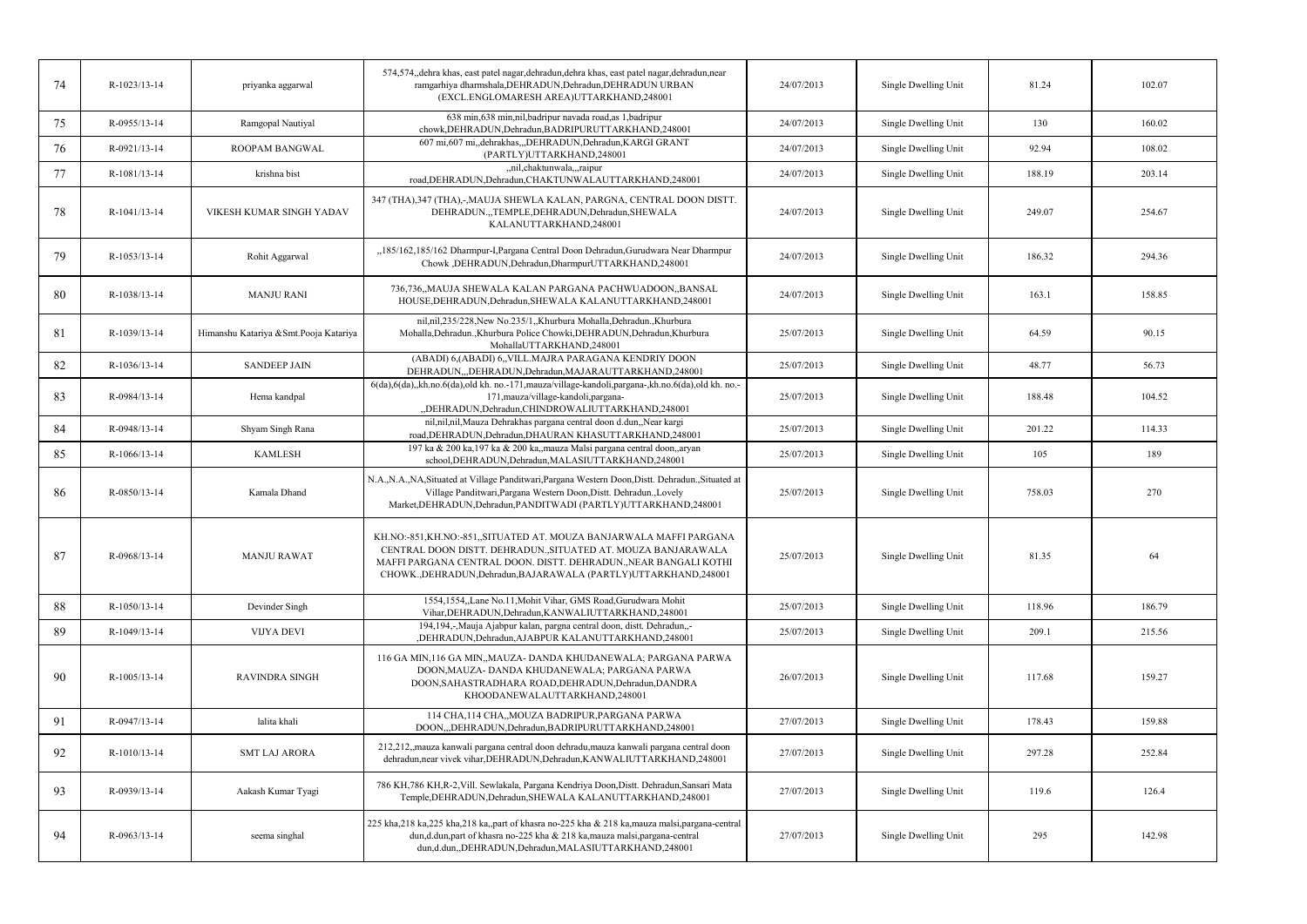| 95  | R-1027/13-14   | Kanti Negi                | -,-,-,Plot Kh. No. - 1554 min Mauza - Kanwali Pargana - Kendriya Doon Dehradun.,Plot Kh. No.<br>1554 min Mauza - Kanwali Pargana - Kendriya Doon Dehradun., Near Milan Vihar From G M S<br>Road, DEHRADUN, Dehradun, KANWALIUTTARKHAND, 248001                                    | 27/07/2013 | Single Dwelling Unit | 95.54  | 104.61 |
|-----|----------------|---------------------------|-----------------------------------------------------------------------------------------------------------------------------------------------------------------------------------------------------------------------------------------------------------------------------------|------------|----------------------|--------|--------|
| 96  | R-0954/13-14   | <b>MOHAN LAL</b>          | 1560 min,1560 min, mauza raipur pargana parwa doon, gharwali<br>colony, DEHRADUN, Dehradun, RAIPURUTTARKHAND, 248008                                                                                                                                                              | 27/07/2013 | Single Dwelling Unit | 188.12 | 157.4  |
| 97  | R-1048/13-14   | Radhika Prasad Tiwari     | 90 Min.,90 Min.,---,Kulhan Mansingh,Shastradhara road, DDun.,Kulhan Mansingh,Shastradhara<br>road, DDun., Near Tibetian Library, DEHRADUN, Dehradun, KULHAN<br>MANSINGHUTTARKHAND,248001                                                                                          | 27/07/2013 | Single Dwelling Unit | 223.04 | 209.74 |
| 98  | R-1051/13-14   | Anshuman Kandari          | 567,567, khata Khatoni 136, Khasra no 567, Mauza Dharampur, Paragna Pachwa Doon, Bridge no<br>6(Badrish Coloney), DEHRADUN, Dehradun, DEHRADUN URBAN (EXCL.ENGLOMARESH<br>AREA)UTTARKHAND,248001                                                                                  | 29/07/2013 | Single Dwelling Unit | 95.26  | 171    |
| 99  | R-0925/13-14   | <b>B.P.AJMANI</b>         | 000,000, VILL.SUNDHOWALA PARAGANA CENTRAL DOON<br>DEHRADUN,,,DEHRADUN,Dehradun,SUNDHOWALAUTTARKHAND,248001                                                                                                                                                                        | 29/07/2013 | Single Dwelling Unit | 203.25 | 234.53 |
| 100 | $R-1004/13-14$ | <b>NAVEEN KUMAR</b>       | 254/173,254/173,chandan nagar,prince chowk ,DEHRADUN,Dehradun,chandan<br>nagarUTTARKHAND,248001                                                                                                                                                                                   | 31/07/2013 | Single Dwelling Unit | 81.17  | 102.6  |
| 101 | R-1083/13-14   | <b>SH. ASHWANI JAIN</b>   | 1294 (MIN), 1294 (MIN), SITUATED AT. MOUZA GARHI ( DEEPLOK COLONY)<br>PARGANA PACCHWA DOON DISTT. DEHRADUN, SITUATED AT. MOUZA GARHI(<br>DEEPLOK COLONY)PARGANA PACCHWA DOON DISTT. DEHRADUN., NEAR KISHAN<br>NAGAR CHOWK., DEHRADUN, Dehradun, GADHI (PARTLY) UTTARKHAND, 248001 | 31/07/2013 | Single Dwelling Unit | 120.82 | 201    |
| 102 | R-1110/13-14   | Farjana begam             | -,-,-,Vill-Kanwali,-,Khadi gram<br>udhog, DEHRADUN, Dehradun, KANWALIUTTARKHAND, 248001                                                                                                                                                                                           | 31/07/2013 | Single Dwelling Unit | 85.35  | 97.28  |
| 103 | R-1091/13-14   | <b>SARLA GOYAL</b>        | MUNICIPAL PROP NO 5, MUNICIPAL PROP NO 5, VICHARANAND MARG , LAXMAN<br>CHOWK DEHRADUN, VICHARANAND MARG , LAXMAN CHOWK<br>DEHRADUN, DEHRADUN, Dehradun, LAXMAN CHOWK UTTARKHAND, 248001                                                                                           | 31/07/2013 | Single Dwelling Unit | 185.8  | 307    |
| 104 | R-1105/13-14   | devendra singh            | 193 ka, 193 ka, Mauza - Mothrowala Pargana-parwa doon, near sherstha wedding<br>point, DEHRADUN, Dehradun, MATHOROWALA (PARTLY) UTTARKHAND, 248001                                                                                                                                | 31/07/2013 | Single Dwelling Unit | 58     | 56.39  |
| 105 | R-0866/13-14   | kamlesh arora             | 1201,1201, enginear enclave PHASE-1 mouza kawli pargana central doon dehradun, dena<br>bank, DEHRADUN, Dehradun, KANWALIUTTARKHAND, 248001                                                                                                                                        | 31/07/2013 | Single Dwelling Unit | 122.95 | 164.23 |
| 106 | R-1028/13-14   | G. M. MUSTFHA             | 339CHA, 339CHA, 339 CHA, MOUJA JAKHAN (BHAGIRATHIPURAM), MOUJA<br>JAKHAN(BHAGIRATHIPURAM), BHAGIRATHIPURAM<br>JAKHAN, DEHRADUN, Dehradun, JAKHANUTTARKHAND, 248001                                                                                                                | 31/07/2013 | Single Dwelling Unit | 176.02 | 231.72 |
| 107 | R-0986/13-14   | <b>DINESH KUMAR</b>       | "301/1, Property No.301/1 (OLD NO.444), Khurbura 3, Kanwali<br>Road, DEHRADUN, Dehradun, KANWALIUTTARKHAND, 248008                                                                                                                                                                | 01/08/2013 | Single Dwelling Unit | 91.44  | 104.22 |
| 108 | R-0895/13-14   | MAJOR DEEPAK KUMAR PANDEY | 000,000,,shewla kalan paragana central doon dehradun,,,DEHRADUN,Dehradun,SHEWALA<br>KALANUTTARKHAND,248001                                                                                                                                                                        | 01/08/2013 | Single Dwelling Unit | 116.17 | 126.21 |
| 109 | R-1069/13-14   | <b>SUNIL JAIN</b>         | "92, PLOT NO. 92; ENGINEERS ENCLAVE PHASE-I; G.M.S. ROAD, PLOT NO. 92;<br>ENGINEERS ENCLAVE PHASE-I; G.M.S. ROAD, KANWALI<br>ROAD, DEHRADUN, Dehradun, KANWALIUTTARKHAND, 248001                                                                                                  | 01/08/2013 | Single Dwelling Unit | 409.85 | 326.89 |
| 110 | R-0897/13-14   | Jiwan chandra chandola    | 120/1,120/1,kh. No- 120/1,Kh. No- 120/1, Mouza, Harbanswala.,Kh. No- 120/1, Mouza,<br>Harbanswala., ITBP HQ SEEMADWAR, DEHRADUN, Dehradun, HARBANSWALA<br>(PARTLY)UTTARKHAND,248001                                                                                               | 01/08/2013 | Single Dwelling Unit | 265.32 | 144.31 |
| 111 | R-1107/13-14   | Anshul Aggarwal           | 49, kha, 49, kha, Mauza Aamwala Tarla, Dehradun., Ekta Vihar<br>Colony, DEHRADUN, Dehradun, AAMWALA TARALAUTTARKHAND, 248001                                                                                                                                                      | 01/08/2013 | Single Dwelling Unit | 97.45  | 125.16 |
| 112 | R-1021/13-14   | Tarachand                 | "57, PART OF PROPERTY NO. 57, NAYA GOAN, MOHINI ROAD, DISTT. DEHRA DUN.<br>(UK), near DOON VALLEY DEVLOPMENT OFFICE<br>,DEHRADUN,Dehradun,DALANWALA CHAKUTTARKHAND,248001                                                                                                         | 01/08/2013 | Single Dwelling Unit | 210    | 100.42 |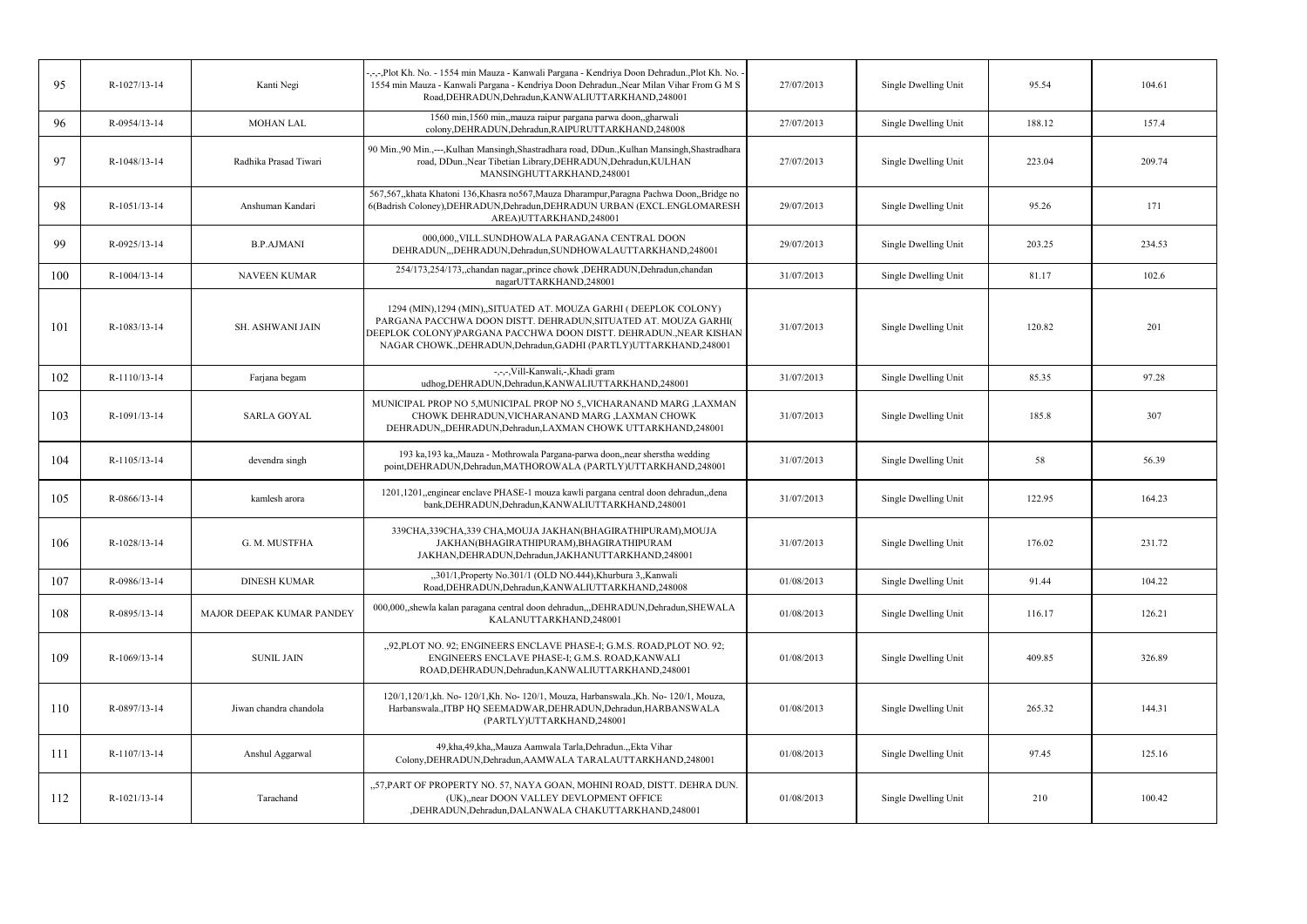| 113 | R-1124/13-14 | <b>SUDESH WALIA</b>            | 127,127,,VILLAGE-SEWLA KALAN PARGANA-PACHHWA DOON<br>DEHRADUN, VILLAGE-SEWLA KALAN PARGANA-PACHHWA DOON<br>DEHRADUN, NEAR JAMA MASZID, DEHRADUN, Dehradun, SHEWALA<br>KALANUTTARKHAND,248001                                                    | 01/08/2013 | Single Dwelling Unit | 148.5  | 165.47 |
|-----|--------------|--------------------------------|-------------------------------------------------------------------------------------------------------------------------------------------------------------------------------------------------------------------------------------------------|------------|----------------------|--------|--------|
| 114 | R-1139/13-14 | sushil joshi &smt. seema joshi | 1473,1473, ajabpur kalan distt. dehradun, bank colony mothrowala<br>road, DEHRADUN, Dehradun, AJABPUR KALANUTTARKHAND, 248001                                                                                                                   | 03/08/2013 | Single Dwelling Unit | 167.28 | 172.53 |
| 115 | R-0892/13-14 | birender arora                 | 171min, 171min, muza panditwari, pargana pachwa dun, DEHRADUN, Dehradun, PANDITWADI<br>(PARTLY)UTTARKHAND,248001                                                                                                                                | 03/08/2013 | Single Dwelling Unit | 171.23 | 193.02 |
| 116 | R-1146/13-14 | DHARAM SINGH NEGI              | KH.N.1075,KH.N.1075,KH.N. 1075,KHASRA N.1075 CENTRAL DOON MOUJA<br>ADHOIWALA D.DUN, KH.N.1075 ADHOIWALA D.DUN, RAIPUR ROAD<br>LADPUR, DEHRADUN, Dehradun, ADHOIWALAUTTARKHAND, 248001                                                           | 03/08/2013 | Single Dwelling Unit | 223    | 245.9  |
| 117 | R-1104/13-14 | Neha Sharma                    | 1252,1252, Kh.NO. 1252, Mauja Majra, Pergana Central Doon, Distt<br>Dehradun,,,DEHRADUN,Dehradun,MAJARAUTTARKHAND,248001                                                                                                                        | 03/08/2013 | Single Dwelling Unit | 149.17 | 244.28 |
| 118 | R-1116/13-14 | Himanshi Sharma                | 1235 ga,1235 ga,,kh.no 1235 Ga, Mauja Majra, Pergana Central Doon, Distt<br>Dehradun,,,DEHRADUN,Dehradun,MAJARAUTTARKHAND,248001                                                                                                                | 03/08/2013 | Single Dwelling Unit | 221    | 326.94 |
| 119 | R-1127/13-14 | RUPENDRA NATH MITRA            | "23,23 DARSHANI GATE, DARSHANI GATE, DEHRADUN, Dehradun, DARSHANI<br>GATEUTTARKHAND,248001                                                                                                                                                      | 03/08/2013 | Single Dwelling Unit | 162.54 | 268.6  |
| 120 | R-1156/13-14 | Sameer Sethi                   | 1136, 1137 ka, 1136, 1137 ka, Kh. No 1136, 1137 ka, Mauja Majra, Pergana Central Doon, Distt<br>Dehradun,,,DEHRADUN,Dehradun,MAJARAUTTARKHAND,248001                                                                                            | 03/08/2013 | Single Dwelling Unit | 164.83 | 266.01 |
| 121 | R-1144/13-14 | S.R. Joshi                     | 1493/1/8,1493/1/8, Mauza Kanwali Pargana Kendriya Doon, Mauza Kanwali Pargana Kendriya<br>Doon, G.M.S. Road, DEHRADUN, Dehradun, KANWALIUTTARKHAND, 248001                                                                                      | 03/08/2013 | Single Dwelling Unit | 333    | 352.32 |
| 122 | R-0987/13-14 | shriram yadav                  | 390,390, khasra no. 390, mauza ajabpur khurd pargana central doon., mauza ajabpur khurd pargana<br>central doon, near boston public school, DEHRADUN, Dehradun, AJABPUR<br>KHURDUTTARKHAND,248001                                               | 03/08/2013 | Single Dwelling Unit | 515    | 284.23 |
| 123 | R-1078/13-14 | Suchita Bhandari               | 479,479,,45-DEEP Water Lane, Dhakpatti, Rajpur Road Rajpur, Opp. G.R.D<br>Academy, DEHRADUN, Dehradun, DHAK PATTIUTTARKHAND, 248001                                                                                                             | 03/08/2013 | Single Dwelling Unit | 276.6  | 131.14 |
| 124 | R-1155/13-14 | <b>RAGINI SINGH</b>            | 105,107,108,109,105,107,108,109,-----, Kulhan ManSinghwala, Shastradhara Road, Dehra<br>Dun, Kulhan ManSinghwala, Shastradhara Road, Dehra Dun, Near Tibetian<br>Library, DEHRADUN, Dehradun, KULHAN MANSINGHUTTARKHAND, 248001                 | 03/08/2013 | Single Dwelling Unit | 1164   | 401.23 |
| 125 | R-1162/13-14 | Dinesh Jain (H. U. F.)         | -,-,-,Rochipura Village And P O - Majara Dehradun.,plot Kh. No. - 170 Min Situated At Mauza<br>Panditwari, Pargana - Kendriya Doon, Dehradun, Near Lovely<br>Market, DEHRADUN, Dehradun, PANDITWADI (PARTLY) UTTARKHAND, 248001                 | 03/08/2013 | Single Dwelling Unit | 98.38  | 85.94  |
| 126 | R-0967/13-14 | Vikas Goyal                    | 321/341,321/341,105, Park Road, Laxman chowk, Nr National Hindu<br>College, DEHRADUN, Dehradun, Under municipality UTTARKHAND, 248001                                                                                                           | 03/08/2013 | Single Dwelling Unit | 163.5  | 198.8  |
| 127 | R-0956/13-14 | nimita rana                    | 127,127, Near Hotel Laxmi Palace, Saharanpur road, Dehradun, Hotel Laxmi<br>Palace, DEHRADUN, Dehradun, MAJARAUTTARKHAND, 248001                                                                                                                | 03/08/2013 | Single Dwelling Unit | 102.23 | 167    |
| 128 | R-1099/13-14 | <b>USHA GOSWAMI</b>            | 000,000, VILL.BHARUWALA GRANT PARAGANA KENDRIY DOON<br>DEHRADUN,"DEHRADUN, Dehradun, BHAROOWALA GRANTUTTARKHAND, 248001                                                                                                                         | 03/08/2013 | Single Dwelling Unit | 104.51 | 114.74 |
| 129 | R-1119/13-14 | Jyoti Sethi                    | 1094 TA,1094 TA,,Kh. No 1094 TA, Mauja Majra, Pergana Central Doon, Distt<br>Dehradun,,,DEHRADUN,Dehradun,MAJARAUTTARKHAND,248001                                                                                                               | 03/08/2013 | Single Dwelling Unit | 220    | 359.37 |
| 130 | R-1134/13-14 | Vijay kumar Sarna              | 419M,419M,nil,Natthanpur,,,DEHRADUN,Dehradun,NATTHANPURUTTARKHAND,248001                                                                                                                                                                        | 03/08/2013 | Single Dwelling Unit | 105.35 | 116    |
| 131 | R-1140/13-14 | <b>GULSHAN RAI GULATI</b>      | 203,203,,MAUZA JOHRI PARGANA KDNRIYA DOON DEHRADUN,MAUZA JOHRI<br>PARGANA KDNRIYA DOON<br>DEHRADUN, DEHRADUN, Dehradun, JAHADDIUTTARKHAND, 248001                                                                                               | 05/08/2013 | Single Dwelling Unit | 170.07 | 167.85 |
| 132 | R-1164/13-14 | Mohan Chandra Bhatt            | -,-,-,House No. 18 Sidharth Enclave G M S Road Dehradun, Plot Kh. No. - 170 Min Situated At<br>Mauza - Panditwari Pargana - Kendriya doon, Distt - Dehradun., Near Lovely<br>Market, DEHRADUN, Dehradun, PANDITWADI (PARTLY) UTTARKHAND, 248001 | 05/08/2013 | Single Dwelling Unit | 102.63 | 94.97  |
| 133 | R-0975/13-14 | Md usman                       | "0,Bhanjarawala,"DEHRADUN,Dehradun,BAJARAWALA<br>(PARTLY)UTTARKHAND,248001                                                                                                                                                                      | 05/08/2013 | Single Dwelling Unit | 93.6   | 102.62 |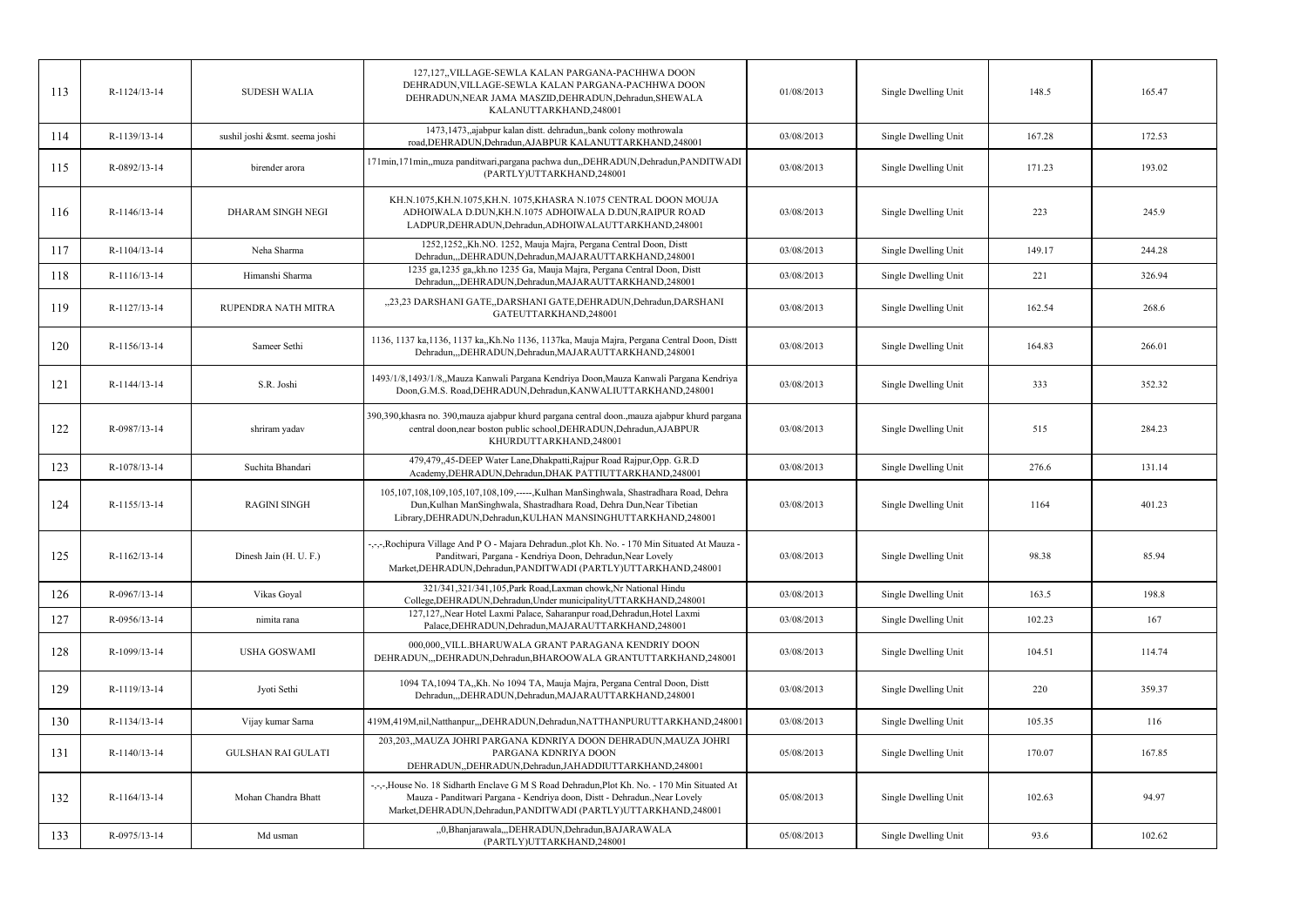| 134 | R-1148/13-14 | Md Imran                | "0,banjarawala, dehradun,"DEHRADUN,Dehradun,BANJAREWALA MAAFI<br>(PARTLY)UTTARKHAND,248001                                                                                                                                                      | 05/08/2013 | Single Dwelling Unit | 93.6   | 102.62 |
|-----|--------------|-------------------------|-------------------------------------------------------------------------------------------------------------------------------------------------------------------------------------------------------------------------------------------------|------------|----------------------|--------|--------|
| 135 | R-1095/13-14 | Dinesh chandra bhatkoti | 257/2,257/2,,36 krishna<br>vihar,jakhan,SBI,DEHRADUN,Dehradun,jakhanUTTARKHAND,248001                                                                                                                                                           | 05/08/2013 | Single Dwelling Unit | 397.3  | 102.92 |
| 136 | R-1142/13-14 | sh sabarjeet singh      | "k no. 71 min, mouza kedarpuram pargana kendriya doon distt. dehradun., mouza kedarpuram<br>pargana kendriya doon distt. dehradun., bangali kothi<br>chock, DEHRADUN, Dehradun, KENDARPURUTTARKHAND, 248001                                     | 05/08/2013 | Single Dwelling Unit | 106.35 | 191.26 |
| 137 | R-1122/13-14 | VIKRAM SINGH KUNWAR     | 1719(M),1719(M),366(M)&1719(M),AJABPUR KHURD, PARGANA BENGALI KOTHI<br>CHOUK ,dehradun, AJABPUR KHURD, PARGANA BENGALI KOTHI CHOUK<br>,dehradun, BENGALI KOTHI CHAUK, DEHRADUN, Dehradun, AJABPUR<br>KHURDUTTARKHAND,248001                     | 05/08/2013 | Single Dwelling Unit | 237.35 | 244.35 |
| 138 | R-1106/13-14 | Suman                   | 49, kha, 49, kha, mauza Aamwala Tarla, Dehradun, Ekta Vihar<br>Colony, DEHRADUN, Dehradun, AAMWALA TARALAUTTARKHAND, 248001                                                                                                                     | 05/08/2013 | Single Dwelling Unit | 117.31 | 194.45 |
| 139 | R-1137/13-14 | sh. lalit kumar tyal    | ,326, village kanwali pargana centr doon distt. dehradun., village kanwali pargana centr doon distt.<br>dehradun.,near balupur ckock,DEHRADUN,Dehradun,KANWALIUTTARKHAND,248001                                                                 | 05/08/2013 | Single Dwelling Unit | 223    | 269.62 |
| 140 | R-1115/13-14 | <b>HIMANI SATI</b>      | kh. n. 1592, kh. n. 1592, kh. n. 1592, KH. N. 1592 MAUZA AJABPUR KHURD, PRAGANA<br>D.DUN,DO,near bangali kothi,DEHRADUN,Dehradun,AJABPUR<br>KHURDUTTARKHAND,248001                                                                              | 05/08/2013 | Single Dwelling Unit | 234.8  | 225.07 |
| 141 | R-1154/13-14 | jitender singh          | "kh no. 72, mouza kedarpur pargana kendriya doon dehradun., mouza kedarpur pargana kendriya<br>doon dehradun., bangali kothi<br>chock, DEHRADUN, Dehradun, KENDARPURUTTARKHAND, 248001                                                          | 05/08/2013 | Single Dwelling Unit | 109.65 | 197.37 |
| 142 | R-1098/13-14 | ANUPAMA AGARWAL         | 000,000, VILL.SHEWALA KALAN PARAGANA CENTRAL DOON<br>DEHRADUN,"DEHRADUN,Dehradun,SHEWALA KALANUTTARKHAND,248001                                                                                                                                 | 05/08/2013 | Single Dwelling Unit | 249    | 131.11 |
| 143 | R-1181/13-14 | Satya Prakash Goyal     | NILL, NILL, 12.E.C.Road, 12.E.C.Road Dehradun, 12.E.C.Road<br>Dehradun, E.C.Road, DEHRADUN, Dehradun, DALANWALA CHAKUTTARKHAND, 248001                                                                                                          | 05/08/2013 | Single Dwelling Unit | 376.39 | 328.15 |
| 144 | R-1177/13-14 | PREETI SINGH            | 106 107 KA, 106 107 KA, Mehuwala pachwa doon Dehradun, Mehuwala pachwa doon<br>Dehradun, Rishi Vihar, DEHRADUN, Dehradun, Mehu Wala UTTARKHAND, 248001                                                                                          | 06/08/2013 | Single Dwelling Unit | 272    | 222.56 |
| 145 | R-1152/13-14 | <b>SHARAD GOVIL</b>     | 398KHA, 398KHA,, KHASARA NO. 398KHA. SITUATED IN MAUZAGUJRARA MAN<br>SINGH, KHASARA NO. 398KHA. SITUATED IN MAUZAGUJRARA MAN<br>SINGH, DEHRADUN, Dehradun, GUJRADA MANSINGHUTTARKHAND, 248001                                                   | 06/08/2013 | Single Dwelling Unit | 108    | 144.44 |
| 146 | R-1178/13-14 | Vinay kumar Sharma      | 65 gha,65 gha,plot no 78 keshav puram,pithuwala pargana kendriya doon Dehradun,pithuwala<br>pargana kendriya doon Dehradun,sbi colony keshav puram<br>"Dehradun, PITTHUWALAUTTARKHAND, 248001                                                   | 06/08/2013 | Single Dwelling Unit | 153.53 | 174.56 |
| 147 | R-1176/13-14 | <b>BEENA GAIROLA</b>    | 604/1/12 MI,604/1/12 MI,,KAWALI (MHARANI BAGH)PARGHNA<br>KENDRIYDON, KAWALI (MHARANI BAGH)PARGHNA<br>KENDRIYDON, DEHRADUN, Dehradun, KAWALI (MHARANI BAGH)PARGHNA<br>UTTARKHAND,248001                                                          | 06/08/2013 | Single Dwelling Unit | 99.53  | 118.66 |
| 148 | R-1163/13-14 | Meenu Ahuja             | -,-,-,102 Kalindi Enclave Near urja Bhawan Balliwala Chowk Dehradun.,Plot kh. No. 170min<br>Situated At Mauza - Panditwari Pargana - Kendriya Doon, Dehradun, Near Lovely<br>Market, DEHRADUN, Dehradun, PANDITWADI (PARTLY) UTTARKHAND, 248001 | 06/08/2013 | Single Dwelling Unit | 84.93  | 100.3  |
| 149 | R-1191/13-14 | Sudesh bala             | Kh No-376, Kh No-376, Khata No-2141, Ajabpur Khurd Central Dun Dehradun, Ajabpur Khurd<br>Central Dun Dehradun, Saraswati Vihar, DEHRADUN, Dehradun, AJABPUR<br>KHURDUTTARKHAND,248001                                                          | 06/08/2013 | Single Dwelling Unit | 126.88 | 150.03 |
| 150 | R-1175/13-14 | <b>SAIN PAL</b>         | 1561,1561,1561,KANWALI D.DUN,KANWALI DDUN,GMS ROAD<br>D.DUN, DEHRADUN, Dehradun, KANWALIUTTARKHAND, 248001                                                                                                                                      | 06/08/2013 | Single Dwelling Unit | 88.19  | 107.8  |
| 151 | R-1198/13-14 | ajay kumar tandon       | 77 ka, 77 ka, 77 ka, mauza may chak kaulagarh, may chak kaulagarh, tapkeswar<br>road, DEHRADUN, Dehradun, KALAGADH MAY CHAK (PARTLY) UTTARKHAND, 248001                                                                                         | 06/08/2013 | Single Dwelling Unit | 212.27 | 222.02 |
| 152 | R-0946/13-14 | JAGMOHAN SINGH KAFOLA   | 92 KHA,92 KHA,,EKTA VIHAR, ADJACENT LANE NO.13, SAHASHTRADHRA ROAD,<br>DEHRADUN, NEAR KHALINGA MONUMENT, DEHRADUN, Dehradun, AAMWALA<br>TARALAUTTARKHAND,248001                                                                                 | 06/08/2013 | Single Dwelling Unit | 267.19 | 321.95 |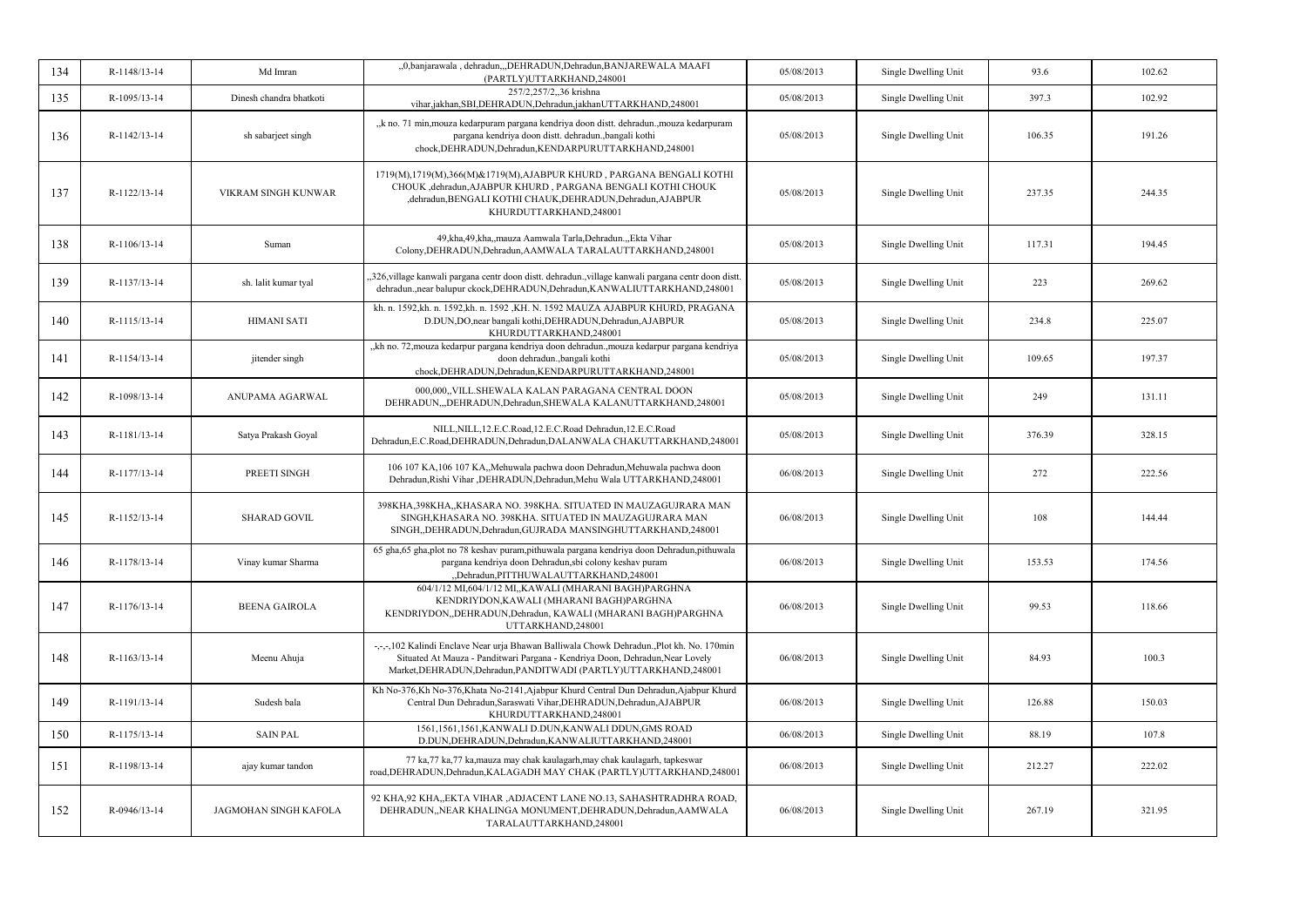| 153 | R-1157/13-14   | Naresh Kumar Verma         | 46 M, 46 M, 341/273, 341/273, Sirmour Marg, Kishan Nagar, Dehradun, 341/273, Sirmour<br>Marg, Kishan Nagar, Dehradun, Kaulagarh Rd. Sirmour<br>marg, Chaibagh, DEHRADUN, Dehradun, Kishan nagar UTTARKHAND, 248001                                 | 07/08/2013 | Single Dwelling Unit | 271.98 | 321.44 |
|-----|----------------|----------------------------|----------------------------------------------------------------------------------------------------------------------------------------------------------------------------------------------------------------------------------------------------|------------|----------------------|--------|--------|
| 154 | R-1184/13-14   | PRASHANT KUMAR             | 301,301,,MAUJA- AAMWALA TARLA PARGANA- PARWA DOON,,NALA PANI<br>CHOWK, DEHRADUN, Dehradun, AAMWALA TARALAUTTARKHAND, 248001                                                                                                                        | 07/08/2013 | Single Dwelling Unit | 320    | 330.97 |
| 155 | R-1211/13-14   | KHUSHBU BANSAL             | 0.0.0. MAUZA-NIRANJANPUR PARGANA-CENTRAL DOON DEHRADUN<br>(UTTRAKHAND), MAUZA-NIRANJANPUR PARGANA-CENTRAL DOON DEHRADUN<br>(UTTRAKHAND),,DEHRADUN,Dehradun,NIRANJANPURUTTARKHAND,248001                                                            | 07/08/2013 | Single Dwelling Unit | 109.57 | 160.32 |
| 156 | R-1199/13-14   | Vineet Gupta               | 201 mi,201 mi,,banjara wala,,,DEHRADUN,Dehradun,BAJARAWALA<br>(PARTLY)UTTARKHAND,248001                                                                                                                                                            | 07/08/2013 | Single Dwelling Unit | 75.7   | 92.68  |
| 157 | $R-1200/13-14$ | <b>LEELADHAR BHATT</b>     | 274GHA,7274 GA,,274GHA,7274 GA,,,SITUATED AT. VILLAGE BADRIPUR PARGANA<br>PARWA DOON DISTT. DEHRADUN., SITUATED AT. VILLAGE BADRIPUR PARGANA<br>PARWA DOON DISTT. DEHRADUN, NEAR BADRIPUR<br>CHOWK, DEHRADUN, Dehradun, BADRIPURUTTARKHAND, 248001 | 07/08/2013 | Single Dwelling Unit | 359.73 | 422    |
| 158 | R-1113/13-14   | <b>AJAY KOTAL</b>          | 337P MIN,339KSHA,337MIN,339MIN,337P MIN,339KSHA,337MIN,339MIN,,MAUJA-<br>NIRANJANPUR PARGANA- CENTRAL DOON, NEAR ITBP<br>CHOWK, DEHRADUN, Dehradun, NIRANJANPURUTTARKHAND, 248001                                                                  | 08/08/2013 | Single Dwelling Unit | 352    | 538.69 |
| 159 | R-1143/13-14   | Rajendra Pal Singh         | 142 KHA, 142 KHA,,Mauza Pitthuwala Pargana Kendriya Doon,Mauza Pitthuwala Pargana<br>Kendriya Doon, Chandrabani<br>Road, DEHRADUN, Dehradun, PITTHUWALAUTTARKHAND, 248001                                                                          | 08/08/2013 | Single Dwelling Unit | 123.25 | 140.9  |
| 160 | R-1219/13-14   | sh ravi negi & meera juyal | nil,nil,nil,mauza kolhu pani dehradun,,near nanda ki<br>chowki, DEHRADUN, Dehradun, KOLHUMANIUTTARKHAND, 248001                                                                                                                                    | 08/08/2013 | Single Dwelling Unit | 212    | 309    |
| 161 | R-1193/13-14   | sunita devi                | 493,493, mouza niranjanpur pargana kendriya doon distt dehradun, mouza niranjanpur pargana<br>kendriya doon distt dehradun, near nirankari<br>bhawan, DEHRADUN, Dehradun, NIRANJANPURUTTARKHAND, 248001                                            | 08/08/2013 | Single Dwelling Unit | 115.38 | 92.24  |
| 162 | R-1054/13-14   | Vikas Aggarwal             | "185/162,185/162 Dharampur-I, Pargana Centeral Doon, Dharmpur Chowk Near gurudwara<br>,DEHRADUN,Dehradun,dharampurUTTARKHAND,248001                                                                                                                | 08/08/2013 | Single Dwelling Unit | 202.15 | 307.62 |
| 163 | R-1150/13-14   | kushar wasaan              | nil,nil,nl,niranjanpur,,,DEHRADUN,Dehradun,NIRANJANPURUTTARKHAND,248001                                                                                                                                                                            | 08/08/2013 | Single Dwelling Unit | 92.9   | 109.84 |
| 164 | R-1223/13-14   | PRATAP SINGH BISHT         | 939,939,,MAUZA GARHI UDDIWALA,CHUNA BHATTA ROAD PARGANA CENTRAL<br>DOON, DEHRADUN, Dehradun, garhiUTTARKHAND, 248001                                                                                                                               | 12/08/2013 | Single Dwelling Unit | 256.8  | 134.49 |
| 165 | R-1158/13-14   | smt.santosh yadad          | 735k,735k, mauza sevla kalan deharadun, om say soph, DEHRADUN, Dehradun, SHEWALA<br>KALANUTTARKHAND,248001                                                                                                                                         | 12/08/2013 | Single Dwelling Unit | 79.46  | 94.84  |
| 166 | R-1216/13-14   | neha manoj jaggi           | 24,24,,MAUZA-DANDA DHORAN, PARGANA-PARWA DOON,<br>DISTT.DEHRADUN., MAUZA- DANDA DHORAN, PARGANA-PARWA DOON,<br>DISTT.DEHRADUN.,dron vatika,DEHRADUN,Dehradun,DANDRA<br>DHORANUTTARKHAND,248001                                                     | 12/08/2013 | Single Dwelling Unit | 113.65 | 142.48 |
| 167 | $R-1062/13-14$ | sardar rajender singh      | nil,nil,48/37/8,east rest camp Ist dehradun,east rest camp Ist dehradun,near prince<br>chowk, DEHRADUN, Dehradun, DEHRADUN URBAN (EXCL.ENGLOMARESH<br>AREA)UTTARKHAND,248001                                                                       | 12/08/2013 | Single Dwelling Unit | 65.47  | 36.04  |
| 168 | R-1117/13-14   | Shanti Prasad Kuriyal      | Plot no 26, Plot no 26, Plot no 26, Inderpur, Plot no 26, inderpur, Yamunotri, sahkari awas evam<br>nirman samiti, pachhwadoon, Dehradun,,,Dehradun,INDRAPURUTTARKHAND,248001                                                                      | 12/08/2013 | Single Dwelling Unit | 300    | 283.57 |
| 169 | R-1205/13-14   | YATENDRA SINGH NEGI        | 2042(NGA),2042(NGA),,MAUZA AJABPUR KALAN,PARGANA KENDIRYA<br>DOON, DEHARADUN, "DEHRADUN, Dehradun, AJABPUR KALANUTTARKHAND, 248001                                                                                                                 | 12/08/2013 | Single Dwelling Unit | 234    | 207.64 |
| 170 | R-1135/13-14   | Veer Pratap Singh          | 511M,511M,Lane - 01, Kalinka Colony,Majari Maafi.(Mohakampur),Govt. Middle<br>School, DEHRADUN, Dehradun, MAJARI MAAFIUTTARKHAND, 248005                                                                                                           | 12/08/2013 | Single Dwelling Unit | 225.17 | 191.73 |
| 171 | R-1147/13-14   | tota singh rawat           | 888m, 888m, khasra no-888m, mouza ajabpur kala central doon disstic<br>dehradun,,,DEHRADUN,Dehradun,AJABPUR KALANUTTARKHAND,248001                                                                                                                 | 12/08/2013 | Single Dwelling Unit | 228.62 | 119.78 |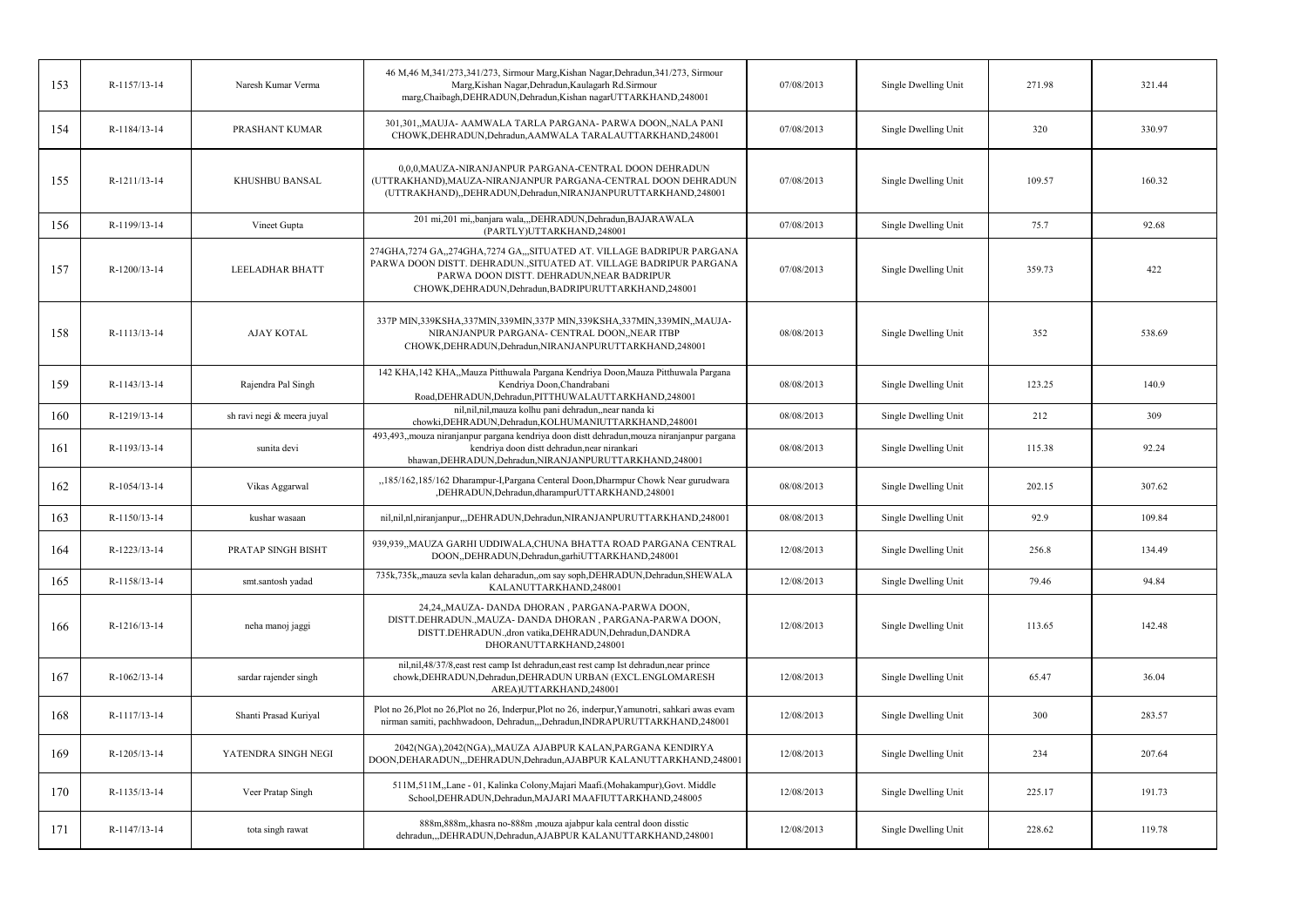| 172 | R-1168/13-14 | Suresh Petwal            | 1931 KA (Min), 1931 KA (Min), None, Mauza - Ajabpur Kalan, pargana- Central Doon, Distt.<br>Dehradun(UK), Mauza - Ajabpur Kalan, pargana- Central Doon, Distt. Dehradun(UK), Tehri<br>Nager Doon University Road, DEHRADUN, Dehradun, AJABPUR<br>KALANUTTARKHAND,248001                   | 13/08/2013 | Single Dwelling Unit | 150    | 250.78 |
|-----|--------------|--------------------------|-------------------------------------------------------------------------------------------------------------------------------------------------------------------------------------------------------------------------------------------------------------------------------------------|------------|----------------------|--------|--------|
| 173 | R-1190/13-14 | <b>HARJEET KAUR</b>      | 652 gha, 652 gha, mauza niranjanpur, kashmiri coly pargana kendriya doon, gurudwara kashmiri<br>coly, DEHRADUN, Dehradun, NIRANJANPURUTTARKHAND, 248001                                                                                                                                   | 13/08/2013 | Single Dwelling Unit | 87.36  | 95.23  |
| 174 | R-1172/13-14 | Shashi Bisht             | 110 min, 110 min,, 105 Vijay Park, Ballupur Road, near Park<br>3, DEHRADUN, Dehradun, KANWALIUTTARKHAND, 248001                                                                                                                                                                           | 13/08/2013 | Single Dwelling Unit | 234.1  | 110.22 |
| 175 | R-1173/13-14 | <b>MEERA NEGI</b>        | 1614(KA), 1644(KA), 1614(KA), 1644(KA), MAUZA AJABPUR KHURD, PARGANA<br>CENTRAL DOON,"BANGALI KHOTI CHOWK,DEHRADUN,Dehradun,AJABPUR<br>KHURDUTTARKHAND,248001                                                                                                                             | 13/08/2013 | Single Dwelling Unit | 315    | 231.07 |
| 176 | R-1210/13-14 | <b>SHYAM SINGH TOMAR</b> | 1519 MIN, 1519 MIN, MAUJA-KANWALI PARGANA- CENTRAL DOON<br>DEHRADUN,, ALAKNANDA ENCLAVE G.M.S.<br>ROAD, DEHRADUN, Dehradun, KANWALIUTTARKHAND, 248001                                                                                                                                     | 13/08/2013 | Single Dwelling Unit | 111.48 | 114.58 |
| 177 | R-1123/13-14 | PIYUSH KUMAR             | 526,526,,MAUZA-KANWALI PARGANA-CENTRAL DOON DEHRADUN,MAUZA-<br>KANWALI PARGANA-CENTRAL DOON DEHRADUN, NEAR ANURAG<br>NURSERY, DEHRADUN, Dehradun, KANWALIUTTARKHAND, 248001                                                                                                               | 14/08/2013 | Single Dwelling Unit | 282.36 | 95.33  |
| 178 | R-1202/13-14 | PANKAJ VERMA             | 000,000, VILL.NIRANJAN PUR<br>DEHRADUN, "Dehradun, NIRANJANPURUTTARKHAND, 248001                                                                                                                                                                                                          | 14/08/2013 | Single Dwelling Unit | 55.76  | 50.02  |
| 179 | R-1182/13-14 | sachin                   | 392,392, mauza bhamanwala, inderash medical<br>college, DEHRADUN, Dehradun, BRAHMAWALAUTTARKHAND, 248001                                                                                                                                                                                  | 16/08/2013 | Single Dwelling Unit | 139.35 | 220    |
| 180 | R-1197/13-14 | <b>SATENDRA BISHT</b>    | 167/1,167/1,167/1,PANDITWARI MAFI,PANDITWARI MAFI,CHAKRATA ROAD<br>PANDITWARI MAFI, DEHRADUN, Dehradun, PANDITWARI MAFIUTTARKHAND, 248001                                                                                                                                                 | 16/08/2013 | Single Dwelling Unit | 184.24 | 187.72 |
| 181 | R-1196/13-14 | pushpa singh             | 516 ga,516 ga,,mauza dhorankhas dehradun,,near sgrr public<br>school, DEHRADUN, Dehradun, DHAURAN KHASUTTARKHAND, 248001                                                                                                                                                                  | 16/08/2013 | Single Dwelling Unit | 111.5  | 198.45 |
| 182 | R-1240/13-14 | Hemant Kumar             | 21 M Chukkhuwala,21 M Chukkhuwala,,21 M Chukkhuwala,21 M Chukkhuwala,Kishan Naga<br>Chowk, DEHRADUN, Dehradun, KANWALIUTTARKHAND, 248001                                                                                                                                                  | 16/08/2013 | Single Dwelling Unit | 188.32 | 153.38 |
| 183 | R-1214/13-14 | Sanjeev Kumar            | 1296,1296,,Mauza Ajabpur Kalan (sarthi Vihar) Pargana<br>kendriyadoon,,,,DEHRADUN,Dehradun,AJABPUR KALANUTTARKHAND,248001                                                                                                                                                                 | 16/08/2013 | Single Dwelling Unit | 100.33 | 94.72  |
| 184 | R-1212/13-14 | MAHESH CHANDRA BUGHANI   | 979,986/2 MIN,979,986/2 MIN,,VILLAGE-GARHI PARGANA-CENTRAL DOON<br>DEHRADUN (UTTRAKHAND), APPOSITE SYNERGY<br>HOSPITAL, DEHRADUN, Dehradun, GADHI (PARTLY) UTTARKHAND, 248001                                                                                                             | 16/08/2013 | Single Dwelling Unit | 248.66 | 317.63 |
| 185 | R-1118/13-14 | naveen chandna           | "233/1,233/1, Khurbura Block III, Dehradun (U.K.),233/1, Khurbura Block III, Dehradun<br>(U.K.), Near SGRR Girls Inter College, DEHRADUN, Dehradun, DEHRADUN URBAN<br>(EXCL.ENGLOMARESH AREA)UTTARKHAND,248001                                                                            | 19/08/2013 | Single Dwelling Unit | 135.77 | 210.42 |
| 186 | R-1235/13-14 | Asha Rawat               | 561 min,561 min, khasra no. 561 min mauza ajabpur khurd dehradun., ajabpur khurd<br>dehradun., near homeguard office, Dehradun, AJABPUR KHURDUTTARKHAND, 248001                                                                                                                           | 19/08/2013 | Single Dwelling Unit | 144.05 | 146.24 |
| 187 | R-1224/13-14 | Sunita Bhushan           | 2049,2049, Tarun Vihar, Near Pushp Villa, PO Banjarawala, Pushp<br>Villa, DEHRADUN, Dehradun, AJABPUR KALANUTTARKHAND, 248001                                                                                                                                                             | 19/08/2013 | Single Dwelling Unit | 228.9  | 213.12 |
| 188 | R-1238/13-14 | Sunil Rana               | -,-,-,Plot Kh. No. - 300 Ka Mauza - Banjarawala Maphi, Pargana - Kendriya Doon,<br>Dehradun., Plot Kh. No. - 300 Ka Mauza - Banjarawala Maphi, Pargana - Kendriya Doon,<br>Dehradun., Near Dhyani Traders Banjarawala, DEHRADUN, Dehradun, BANJAREWALA<br>MAAFI (PARTLY)UTTARKHAND,248001 | 19/08/2013 | Single Dwelling Unit | 131.5  | 214.53 |
| 189 | R-1159/13-14 | archana rawat            | 1291ka, 1291ka, mauza-mothrawala pergana- central doon dehradun, doon<br>university, DEHRADUN, Dehradun, MATHOROWALA (PARTLY) UTTARKHAND, 248001                                                                                                                                          | 20/08/2013 | Single Dwelling Unit | 383.36 | 283.77 |
| 190 | R-1183/13-14 | Firdose                  | Nil, Nil, Nil, Mauza Bharuwala Garant, Dehradun, Mauza Bharuwala<br>Garant, Dehradun, Mohebbawala Chowk, DEHRADUN, Dehradun, BHAROOWALA<br>GRANTUTTARKHAND,248001                                                                                                                         | 20/08/2013 | Single Dwelling Unit | 88.8   | 87.37  |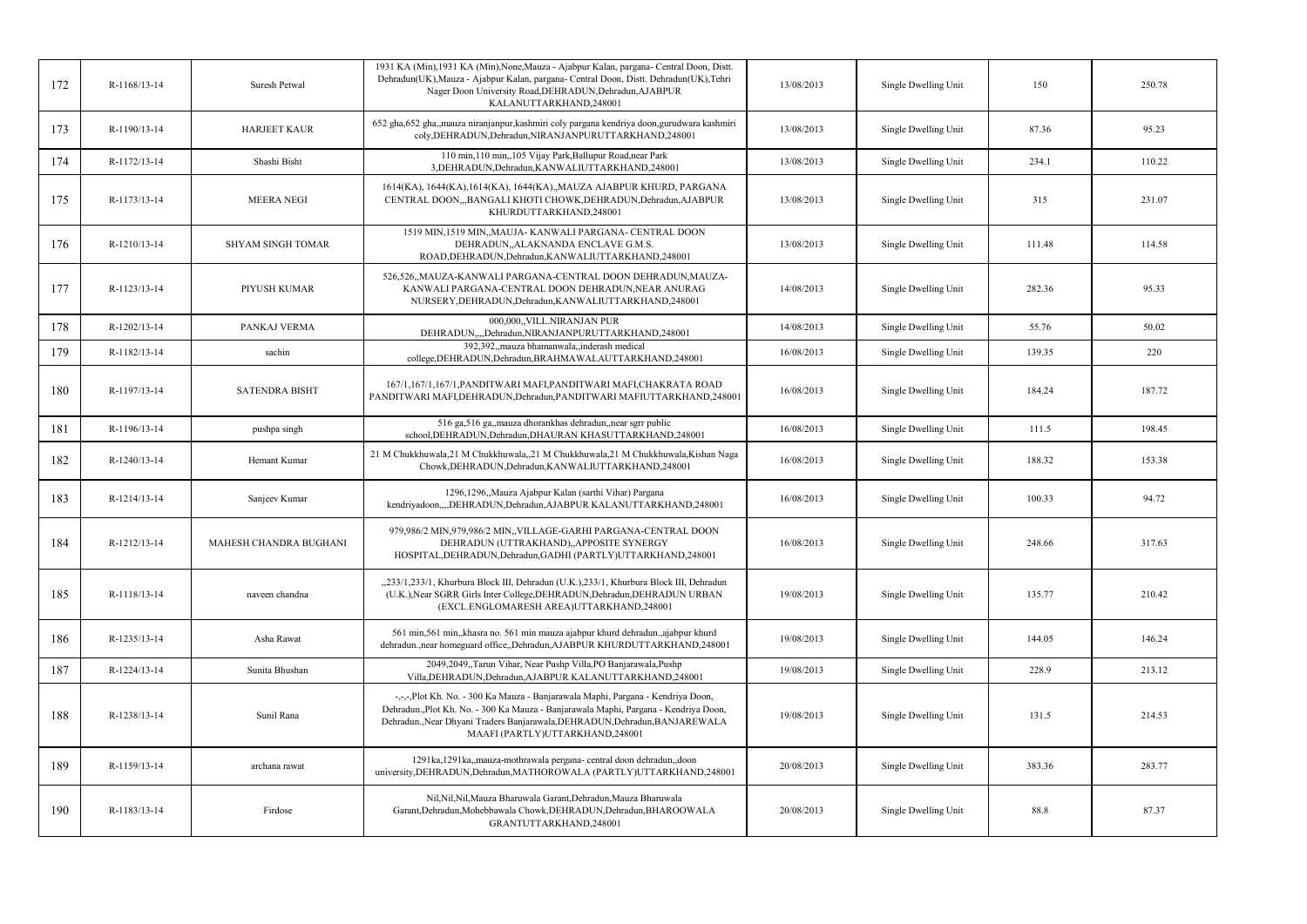| 191 | R-1230/13-14   | <b>ARTI YADAV</b>          | 196 ga, 196 ga, kh.no. 196 ga, mauza kaulagarh maychak bhoor<br>dehradun,,,DEHRADUN,Dehradun,KALAGADH MAY CHAK<br>(PARTLY)UTTARKHAND,248001                                                                                        | 20/08/2013 | Single Dwelling Unit | 92.5   | 107.94 |
|-----|----------------|----------------------------|------------------------------------------------------------------------------------------------------------------------------------------------------------------------------------------------------------------------------------|------------|----------------------|--------|--------|
| 192 | R-1237/13-14   | Vinita Gupta               | -,-,-,Kh. No. 704 Ka Mauza - Dehrakhas, Pargana - Kendriya Doon, Dehradun,Kh. No. 704 Ka<br>Mauza - Dehrakhas, Pargana - Kendriya Doon,<br>Dehradun, dehrakhas, DEHRADUN, Dehradun, Dehra khasUTTARKHAND, 248001                   | 20/08/2013 | Single Dwelling Unit | 125.46 | 199.29 |
| 193 | R-1250/13-14   | VINEET GUPTA, PUNEET GUPTA | 201 MIN,201 MIN,,MAUZA BANJARAWALA, PARGANA CENTRAL DOON,,MAUZA<br>BANJARAWALA, PARGANA CENTRAL<br>DOON,,BANJARAWALA,DEHRADUN,Dehradun,BANJAREWALA MAAFI<br>(PARTLY)UTTARKHAND,248001                                              | 20/08/2013 | Single Dwelling Unit | 75.7   | 95.73  |
| 194 | R-1245/13-14   | Shambhu Prasad             | 1168,1168,-,Mauja- Gram Ajabpur Kalan, Pargna Central, doon, distt. Dehradun.,-,-<br>,DEHRADUN,Dehradun,AJABPUR KALANUTTARKHAND,248001                                                                                             | 20/08/2013 | Single Dwelling Unit | 227.69 | 266.84 |
| 195 | $R-1266/13-14$ | madan mohan singh negi     | 986(ta)min,986(ta)min,,gurunanak road extension, subhash nagar, d.dun,,opp. id-<br>gha, DEHRADUN, Dehradun, MAJARAUTTARKHAND, 248002                                                                                               | 20/08/2013 | Single Dwelling Unit | 278    | 140.18 |
| 196 | R-1288/13-14   | smt rakesh dhiman          | "kh. no. 1547 da, mouza dehrakash pargana kendriaya doon distt. dehradun., mouza dehrakash<br>pargana kendriaya doon distt. dehradun.,near kargi road ,DEHRADUN,Dehradun,KARGI<br>GRANT (PARTLY)UTTARKHAND,248001                  | 20/08/2013 | Single Dwelling Unit | 112.4  | 134.53 |
| 197 | R-1145/13-14   | FATEH SINGH CHAUHAN        | KH.N.1075,KH.N.1075,KH.N. 1075,ADHOIWALA RAIPUR ROAD<br>D.DUN,DO,,DEHRADUN,Dehradun,ADHOIWALA LADPURUTTARKHAND,248001                                                                                                              | 20/08/2013 | Single Dwelling Unit | 223    | 245.9  |
| 198 | R-1292/13-14   | <b>SUMANT TIWARI</b>       | 1294 & 1295, 1294 & 1295, Village - Ajabpur Kalan, Paragana Central - Doon, Dehradun., Village<br>- Ajabpur Kalan, Paragana Central - Doon, Dehradun., Rispana Bridge<br>,DEHRADUN,Dehradun,AJABPUR KALANUTTARKHAND,248001         | 20/08/2013 | Single Dwelling Unit | 188.19 | 178.33 |
| 199 | R-1236/13-14   | Mansi Gupta                | -,-,-,kh. No. 704 KA mauza - Dehrakhas, Pargana - Kendriya doon, Distt. - Dehradun,kh. No. 704<br>KA mauza - Dehrakhas, Pargana - Kendriya doon, Distt. -<br>Dehradun, dehrakhas, DEHRADUN, Dehradun, Dehra khasUTTARKHAND, 248001 | 22/08/2013 | Single Dwelling Unit | 125.46 | 199.29 |
| 200 | R-1149/13-14   | alpana singari             | "nil,niranjanpur,"DEHRADUN,Dehradun,NIRANJANPURUTTARKHAND,248001                                                                                                                                                                   | 22/08/2013 | Single Dwelling Unit | 92.9   | 118.04 |
| 201 | R-1276/13-14   | <b>CHETAN JASUJA</b>       | 844 TA, 844 TA, MAJRA PARAGANA CENTRAL DOON<br>DEHRADUN, MAJRA, , DEHRADUN, Dehradun, MAJARAUTTARKHAND, 248001                                                                                                                     | 22/08/2013 | Single Dwelling Unit | 70.6   | 73.18  |
| 202 | R-1067/13-14   | rekha goshwami             | 1519min, 1519min, mouza kawli pargana centaral doon distt<br>dehradun,,,DEHRADUN,Dehradun,KANWALIUTTARKHAND,248001                                                                                                                 | 22/08/2013 | Single Dwelling Unit | 104.05 | 165.04 |
| 203 | R-1170/13-14   | <b>ELA KUMAR</b>           | 25 MIN,25 MIN,,MAUJA- DANDA DHORAN PARGANA- PARWA DOON<br>DEHRADUN, I.T PARK (1400 M), DEHRADUN, Dehradun, DANDRA<br>DHORANUTTARKHAND,248001                                                                                       | 22/08/2013 | Single Dwelling Unit | 104.54 | 123.35 |
| 204 | R-1232/13-14   | <b>AJAY HANDA</b>          | 133(kha), 133(kha), 133(kha), VILLAGE SINOLA , PARGANA PACHWADOON,<br>DISTT.D.DUN. UTTRAKHAND, VILLAGE SINOLA , PARGANA PACHWADOON,<br>DISTT.D.DUN. UTTRAKHAND, malsi deer<br>park, DEHRADUN, Dehradun, SINAULAUTTARKHAND, 248001  | 22/08/2013 | Single Dwelling Unit | 379.17 | 250.33 |
| 205 | R-1188/13-14   | pankaj singh negi          | non,non,76,76 cannal road d.dun,non,saket colony,DEHRADUN,Dehradun,DEHRADUN<br>URBAN (EXCL.ENGLOMARESH AREA)UTTARKHAND,248001                                                                                                      | 22/08/2013 | Single Dwelling Unit | 87.79  | 108.2  |
| 206 | R-1218/13-14   | nalini joshi               | 142 ka, 142 ka, nil, mauza kaulagarh, near fri back gate, DEHRADUN, Dehradun, KALAGADH<br>MAY CHAK (PARTLY)UTTARKHAND,248001                                                                                                       | 22/08/2013 | Single Dwelling Unit | 84     | 99.53  |
| 207 | R-1239/13-14   | Gunjan Chopra              | -,-,-,Kh. No.- 179 Mauza - Mehuwala maphi, Pargana -Pachhwa Doon, Dehradun.,Kh. No.- 179<br>Mauza - Mehuwala maphi, Pargana -Pachhwa Doon,<br>Dehradun., Rishivihar, DEHRADUN, Dehradun, Mehuwala maphiUTTARKHAND, 248001          | 22/08/2013 | Single Dwelling Unit | 99.53  | 115.07 |
| 208 | R-1246/13-14   | Kailash Chand Agarwal      | "28, 37, 52, Chukkhuwala, Block First, Chukkhuwala, Block<br>First, Chukkhuwala, Dehradun, ChukkhuwalaUTTARKHAND, 248001                                                                                                           | 22/08/2013 | Single Dwelling Unit | 137.68 | 161.28 |
| 209 | R-1247/13-14   | Birela Rana                | 167/1,167/1,,Mauza - Pandit Wari Pargana - Kendriya Doon,Mauza - Pandit Wari Pargana -<br>Kendriya Doon, Vasant Vihar, DEHRADUN, Dehradun, PANDITWADI<br>(PARTLY)UTTARKHAND,248001                                                 | 22/08/2013 | Single Dwelling Unit | 108    | 101.5  |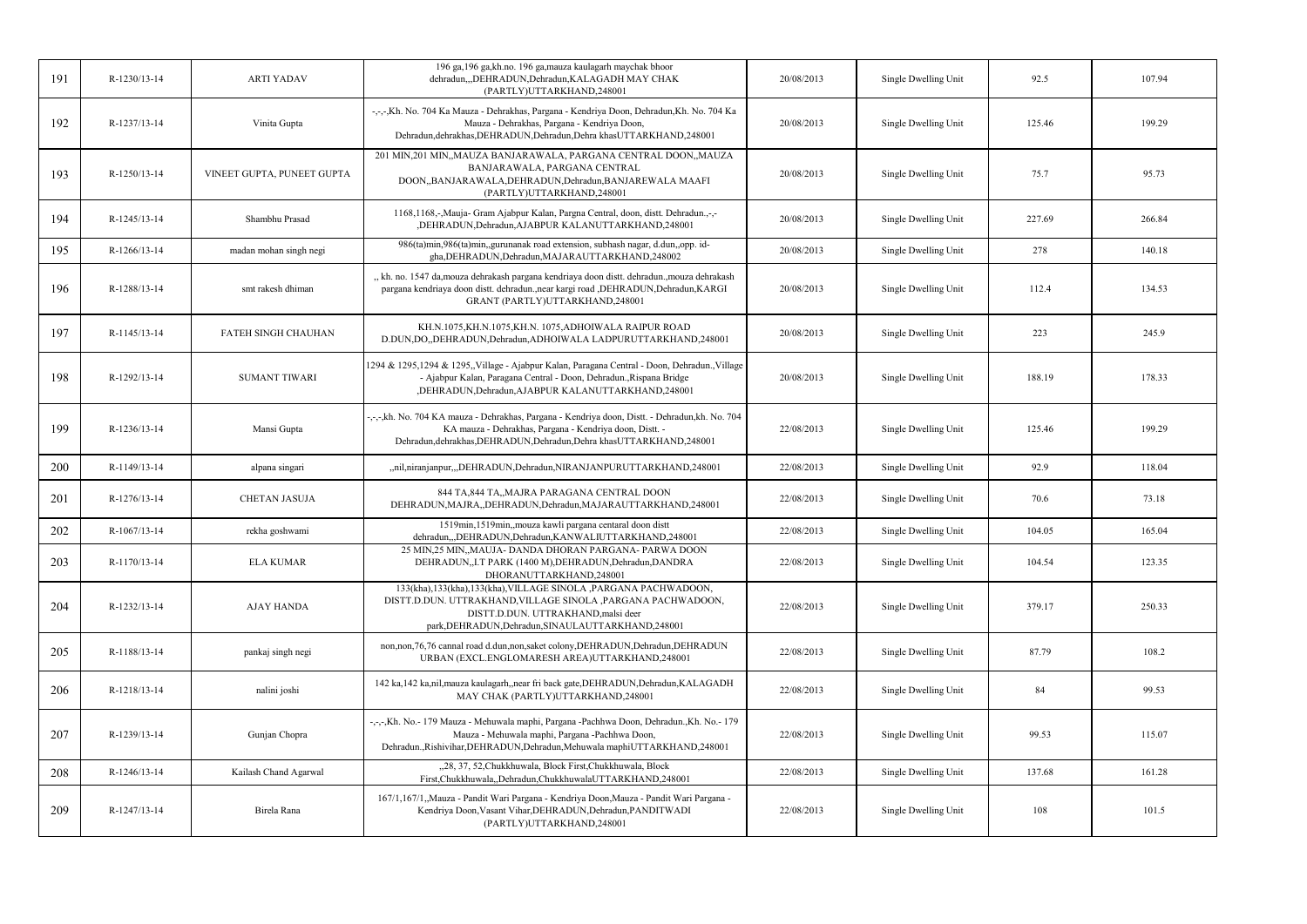| 210 | R-1217/13-14 | <b>AMIT KUMAR</b>          | 25 MIN, 25 MIN,, MAUJA- DANDRA DHORAN PARGANA- PARWA DOON<br>DEHRADUN, DRON VATIKA GUJRADA CHOWK, DEHRADUN, Dehradun, DANDRA<br>DHORANUTTARKHAND,248001                                                                                                                   | 22/08/2013 | Single Dwelling Unit | 104.54 | 123.35 |
|-----|--------------|----------------------------|---------------------------------------------------------------------------------------------------------------------------------------------------------------------------------------------------------------------------------------------------------------------------|------------|----------------------|--------|--------|
| 211 | R-1251/13-14 | JYOTI THIMAN               | 941,941,,MAUJA KANWALI, PARGANA CENTRAL DOON,,MAUJA KANWALI,<br>PARGANA CENTRAL DOON,,g.m.s.<br>road, DEHRADUN, Dehradun, KANWALIUTTARKHAND, 248001                                                                                                                       | 22/08/2013 | Single Dwelling Unit | 95.26  | 105.4  |
| 212 | R-1253/13-14 | Neelam Devi                | 6 Ka, 6 Ka, 6 Ka, 6 KA - Kandoli, E.C.<br>Road, DEHRADUN, Dehradun, KANDOLIUTTARKHAND, 248001                                                                                                                                                                             | 22/08/2013 | Single Dwelling Unit | 87.82  | 94.94  |
| 213 | R-1222/13-14 | Vandana Bansal             | 500 ka,500 ka, mauza - dhoran khas (lane no. -3, govind nagar), mauza - dhoran khas (lane no. -3,<br>govind nagar),sahastra road,DEHRADUN,Dehradun,DHAURAN<br>KHASUTTARKHAND,248001                                                                                       | 22/08/2013 | Single Dwelling Unit | 96.15  | 108.85 |
| 214 | R-1242/13-14 | <b>RAJAT GOVIL</b>         | 398 KHA,398 KHA,,GUJRARA MAN SINGH,( RAJESHWAR NAGAR PHASE -II)<br>PARGANA PARWADOON, DIST.DEHRADUN(U.K.), GUJRARA MAN SINGH, (<br>RAJESHWAR NAGAR PHASE - II) PARGANA PARWADOON,<br>DIST.DEHRADUN(U.K.),,DEHRADUN,Dehradun,Gujrada MansinghUTTARKHAND,248001             | 22/08/2013 | Single Dwelling Unit | 108    | 144.44 |
| 215 | R-1244/13-14 | San Bahadur Chhetri        | 408min,408min,,Muza Kanwali Pargana Kendriya Doon,Muza Kanwali Pargana Kendriya<br>Doon,,DEHRADUN,Dehradun,KANWALIUTTARKHAND,248001                                                                                                                                       | 22/08/2013 | Single Dwelling Unit | 371.74 | 349.74 |
| 216 | R-1258/13-14 | Praveen Goyal/Tasmeen Khan | 2304,2304,,43 Arkediya Grant Dehradun,,,DEHRADUN,Dehradun,ARKEDIYA<br>GRANTUTTARKHAND,248001                                                                                                                                                                              | 22/08/2013 | Single Dwelling Unit | 115    | 123.67 |
| 217 | R-1259/13-14 | Rajeev Chawla              | 2304,2304, Arcadia Grant Dehradun, DEHRADUN, Dehradun, ARKEDIYA<br>GRANTUTTARKHAND,248001                                                                                                                                                                                 | 22/08/2013 | Single Dwelling Unit | 115    | 123.67 |
| 218 | R-1256/13-14 | AMIT KUMAR SHARMA          | 458,458, SHIMLA ROAD SEWLA KALAN PARAGANA KENDRIY DOON<br>DEHRADUN, "DEHRADUN, Dehradun, SHEWALA KALANUTTARKHAND, 248001                                                                                                                                                  | 22/08/2013 | Single Dwelling Unit | 139.54 | 179.05 |
| 219 | R-1284/13-14 | KHUSHBU BANSAL             | 213 KA,213 KA,,MAUZA-NIRAJANPUR PARGANA-CENTRAL DOON DISTT-<br><b>DEHRADUN</b><br>(UTTRAKHAND),,,DEHRADUN,Dehradun,NIRANJANPURUTTARKHAND,248001                                                                                                                           | 22/08/2013 | Single Dwelling Unit | 109.2  | 128.35 |
| 220 | R-1271/13-14 | Surender Kumar             | 405,405,nil,Mauza Sewala kalan Pargana Central doon D.dun,,simla<br>road, DEHRADUN, Dehradun, SHEWALA KALANUTTARKHAND, 248001                                                                                                                                             | 22/08/2013 | Single Dwelling Unit | 152.88 | 177.83 |
| 221 | R-1289/13-14 | anita tuteja               | 1267 min, 1267 min, plot no. 64, sai lok collony plot no. 64, mouza kanwali pargana kendriya doon<br>distt. dehradun.,sai lok collony plot no. 64, mouza kanwali pargana kendriya doon distt.<br>dehradun.,sai lok collony, DEHRADUN, Dehradun, KANWALIUTTARKHAND, 248001 | 22/08/2013 | Single Dwelling Unit | 169.92 | 268.4  |
| 222 | R-1082/13-14 | Buddhadev Sharma           | 10 nalapani road,,10 nalapani road,,10/11 nalapani road,,11 nalapani road,,chugh colony,,400 mt<br>to city side in chugh colony, DEHRADUN, Dehradun, DEHRADUN URBAN<br>(EXCL.ENGLOMARESH AREA)UTTARKHAND,248001                                                           | 22/08/2013 | Single Dwelling Unit | 102.23 | 30.9   |
| 223 | R-1311/13-14 | Khemanand Raturi           | 506 T,506 T,R-2, Mauza Sewala Kalan, Pargana Kendriya Doon Distt. Dehradun, Existing House<br>Of Shri. Raspal Singh, DEHRADUN, Dehradun, SHEWALA KALANUTTARKHAND, 248001                                                                                                  | 22/08/2013 | Single Dwelling Unit | 151.02 | 165.1  |
| 224 | R-1306/13-14 | mohd.iqbal khan            | 377 min, 377 min, mauza - majra pargana - central doon distt. dehra dun, mauza - majra pargana -<br>central doon distt. dehra dun, DEHRADUN, Dehradun, MAJARAUTTARKHAND, 248001                                                                                           | 23/08/2013 | Single Dwelling Unit | 153    | 190.84 |
| 225 | R-1241/13-14 | Manjuli Jain               | 48 Ka, 48 Ka, Khasara No. 48 Ka, Situated In Village Kandoli, Khasara No. 48 Ka, Situated In<br>Village Kandoli,,,DEHRADUN,Dehradun,kandoliUTTARKHAND,248001                                                                                                              | 24/08/2013 | Single Dwelling Unit | 107.75 | 132.92 |
| 226 | R-1299/13-14 | <b>SARVJEET KAUR</b>       | "230, CHAK SALAWALA, DO, SALAWALA, DEHRADUN, Dehradun, SALAWALA<br>HATHIBARKALAUTTARKHAND,248001                                                                                                                                                                          | 24/08/2013 | Single Dwelling Unit | 171.19 | 217.43 |
| 227 | R-1315/13-14 | Snil Gurung                | 390 MIN,390 MIN,390 MIN,390 Mauza Johri, Pargana Central, Doon,,Supply<br>Road, DEHRADUN, Dehradun, JAHADDIUTTARKHAND, 248001                                                                                                                                             | 24/08/2013 | Single Dwelling Unit | 222.63 | 180.69 |
| 228 | R-1194/13-14 | Dhananjay Bidla            | 84 min., 84 min., mauza aamwala tarla pargana parwa doon dehradun, mauza aamwala tarla<br>pargana parwa doon dehradun,sahastra road, DEHRADUN, Dehradun, AAMWALA<br>TARALAUTTARKHAND,248001                                                                               | 24/08/2013 | Single Dwelling Unit | 123.23 | 150.61 |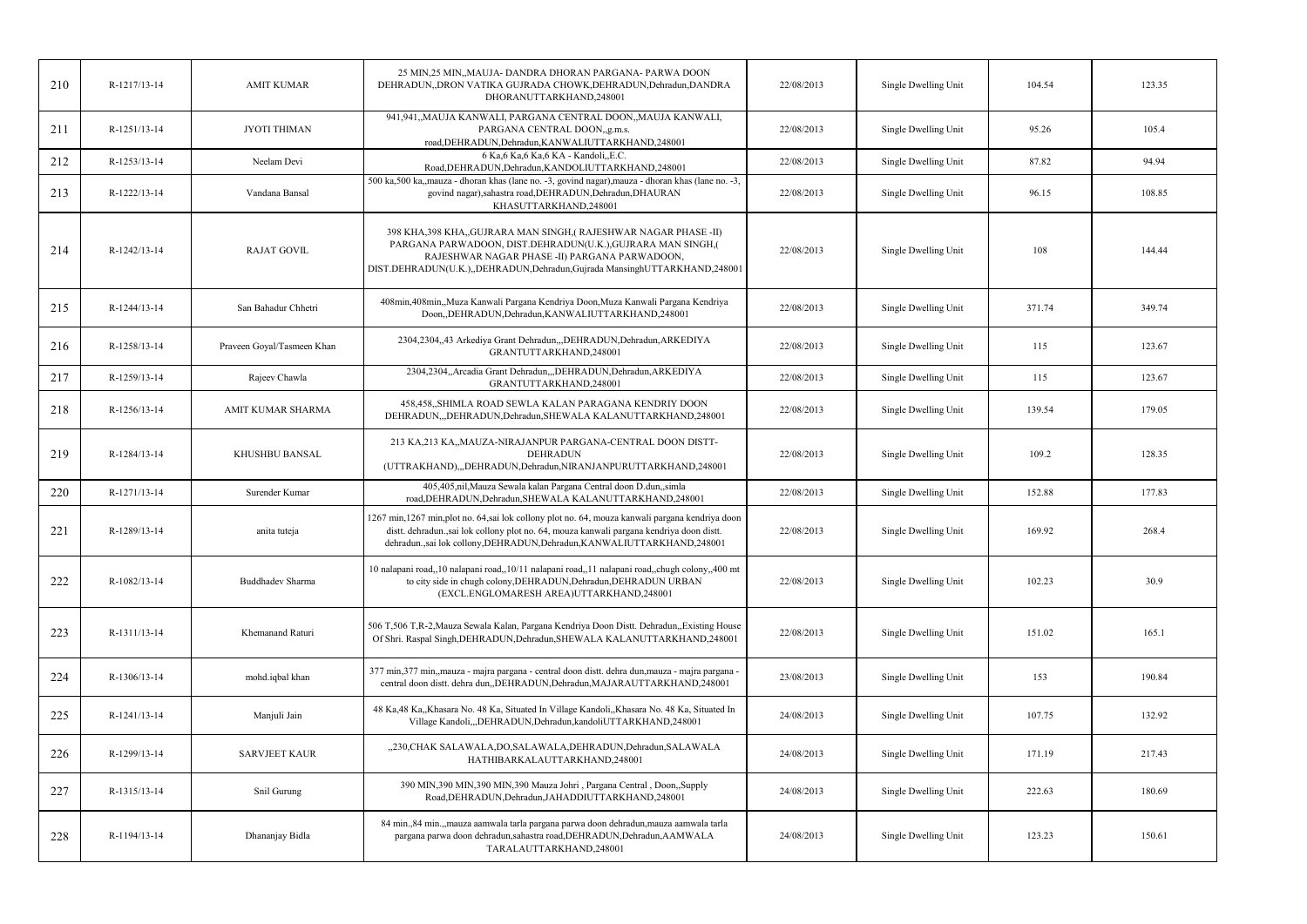| 229 | R-1231/13-14       | MEERA HANDA           | 133(kha), 133(kha), 133(kha), VILLAGE SINOLA, PARGANA PACHWADOON,<br>DISTT.D.DUN. UTTRAKHAND, VILLAGE SINOLA , PARGANA PACHWADOON,<br>DISTT.D.DUN. UTTRAKHAND, malsi, deer<br>park, DEHRADUN, Dehradun, SINAULAUTTARKHAND, 248001                                      | 24/08/2013 | Single Dwelling Unit | 535.67 | 191.56 |
|-----|--------------------|-----------------------|------------------------------------------------------------------------------------------------------------------------------------------------------------------------------------------------------------------------------------------------------------------------|------------|----------------------|--------|--------|
| 230 | R-1318/13-14       | Neelam Raturi         | 651 ka,651 ka,nil,mauza ajabpur kalan deharadun,,primary<br>school, DEHRADUN, Dehradun, AJABPUR KALANUTTARKHAND, 248001                                                                                                                                                | 24/08/2013 | Single Dwelling Unit | 95.68  | 102.23 |
| 231 | R-1304/13-14       | <b>RAKESH GUPTA</b>   | 380 GA,380 GA,,Mauza Dhoran Khas, Pargana Parva doon dehradun,Mauza Dhoran Khas,<br>Pargana Parva Doon Dehradun, NEAR AMAN<br>APARTMENT, DEHRADUN, Dehradun, DHAURAN KHASUTTARKHAND, 248001                                                                            | 24/08/2013 | Single Dwelling Unit | 96.17  | 91.8   |
| 232 | R-1278/13-14       | Adesh kumar           | 531 (gh), 531 (gh), -, Mauza- Jhajra, -, Petrol<br>pump, DEHRADUN, Dehradun, JHAJARAUTTARKHAND, 248007                                                                                                                                                                 | 24/08/2013 | Single Dwelling Unit | 103    | 105.34 |
| 233 | R-1331/13-14       | <b>SANDEEP KUMAR</b>  | 480 min,480 min,,MAUZA DHORANKHAS PARGANA PARWA DOON<br>DEHRADUN, MOUNTAINS GROUP OF COLLEGE, DEHRADUN, Dehradun, DHAURAN<br>KHASUTTARKHAND,248001                                                                                                                     | 24/08/2013 | Single Dwelling Unit | 167.22 | 72.39  |
| 234 | $R - 0950/13 - 14$ | <b>OMPRAKASH</b>      | 101 K (OLD) 51,101 K (OLD) 51, HARBANS WALLA DEHRADUN, HARBANS WALA<br>DEHRADUN, s.g.r.r. school, DEHRADUN, Dehradun, HARBANSWALA<br>(PARTLY)UTTARKHAND,248001                                                                                                         | 26/08/2013 | Single Dwelling Unit | 451.49 | 147.94 |
| 235 | R-1283/13-14       | SURAJ PRAKESH MUGLANI | KH.NIO:-24 (MIN), KH.NIO:-24 (MIN), SITUATED AT.MOUZA DANDA DHORAN,<br>PARGANA PARWADOON, DISTRICT, DEHRADUN., SITUATED AT. MOUZA DANDA<br>DHORAN PARGANA PARWADOON, DISTRICT, DEHRADUN, NEAR I.T. PARK<br>CHOWK., DEHRADUN, Dehradun, DANDRA DHORANUTTARKHAND, 248001 | 26/08/2013 | Single Dwelling Unit | 94     | 106.22 |
| 236 | $R-1060/13-14$     | Hariom prasad         | 502,502,502, mouza- ajabpur kalancenteral doondehradun, mouza-ajabpur kalan centeraldoon<br>dehradun, respana bridge, DEHRADUN, Dehradun, AJABPUR KALANUTTARKHAND, 248001                                                                                              | 27/08/2013 | Single Dwelling Unit | 500    | 588.51 |
| 237 | R-1226/13-14       | Dinesh Rawat          | 66,66, Kh. No. 66, mauza Malsi, pargana Pachwadoon, Dehradun, Near Malsi Deer<br>Park, DEHRADUN, Dehradun, MALASIUTTARKHAND, 248001                                                                                                                                    | 27/08/2013 | Single Dwelling Unit | 224.1  | 187.98 |
| 238 | R-1263/13-14       | <b>GAARGI BADONI</b>  | 292 (min) NATHANPUR, 292 (min) NATHANPUR, This site lies 720 mt away from jogiwala<br>chowk to ring road after that 160 m towards left side than 100 mt again let<br>side.,,,DEHRADUN,Dehradun,NATTHANPURUTTARKHAND,248001                                             | 27/08/2013 | Single Dwelling Unit | 300    | 249.24 |
| 239 | R-1287/13-14       | ANJANI LEKHWAR        | 477 MAUZA BADRIPUR, 477 MAUZA BADRIPUR,, KH. NO. 477 BADRIPUR PARGANA<br>PARWADOON DEHRADOON, KH. NO. 477 BADRIPUR PARGANA PARWADOON<br>DEHRADOON., RD GOES INFRONT OF BHARAT GAS GODOWN BADRIPUR NEXT TO<br>SANSKH, DEHRADUN, Dehradun, BADRIPURUTTARKHAND, 248001    | 27/08/2013 | Single Dwelling Unit | 188.71 | 184.5  |
| 240 | R-1279/13-14       | Anurag Ahuja          | 165,165,,MAUZA VIJAYKUMAR GOPIWALA,PARGANA CENTRAL DOON,DISTT<br>DEHRADUN, MAUZA VIJAYKUMAR GOPIWALA, PARGANA CENTRAL<br>DOON, DISTT, DEHRADUN, Dehradun, GOPIWALA (PARTLY) UTTARKHAND, 248001                                                                         | 27/08/2013 | Single Dwelling Unit | 82.25  | 82.38  |
| 241 | R-1293/13-14       | PURUSHOTAM DANGWAL    | 130 MIN, 130 MIN,-----, MAUJA- AJABPUR KALAN DANDA, CENTRAL DUN,<br>DDUN., MAUJA- AJABPUR KALAN DANDA, CENTRAL DUN, DDUN., RAJEEV<br>NAGAR, DEHRADUN, Dehradun, AJABPUR KALANUTTARKHAND, 248001                                                                        | 27/08/2013 | Single Dwelling Unit | 248.16 | 118.2  |
| 242 | R-1341/13-14       | smt. jasjeet kaur     | 507 da,507 da,,village niranjanpur pargana pachwadoon distt. dehradun.,village niranjanpur<br>pargana pachwadoon distt. dehradun., near kamla<br>palace, DEHRADUN, Dehradun, NIRANJANPURUTTARKHAND, 248001                                                             | 27/08/2013 | Single Dwelling Unit | 120.9  | 150.79 |
| 243 | R-1166/13-14       | Manju Gupa            | 678,678, mauja dehrakhas, Near Mahant Indresh Hospital, DEHRADUN, Dehradun, Dehra<br>KhasUTTARKHAND,248001                                                                                                                                                             | 27/08/2013 | Single Dwelling Unit | 172.79 | 293.21 |
| 244 | R-1343/13-14       | Naresh Kalra          | 157 (Min), 157 (Min), Chaman Vihar, Vill - Niranjanpur, Pargana - Kendriyadoon., Near<br>Olympus High School, DEHRADUN, Dehradun, NIRANJANPURUTTARKHAND, 248001                                                                                                        | 27/08/2013 | Single Dwelling Unit | 214.6  | 77.56  |
| 245 | R-1329/13-14       | Urmila Rawat          | 650,650, E Block Saraswati Vihar Ajabpur<br>Khurd, Dehradun, DEHRADUN, Dehradun, AJABPUR KHURDUTTARKHAND, 248001                                                                                                                                                       | 27/08/2013 | Single Dwelling Unit | 119.56 | 154.98 |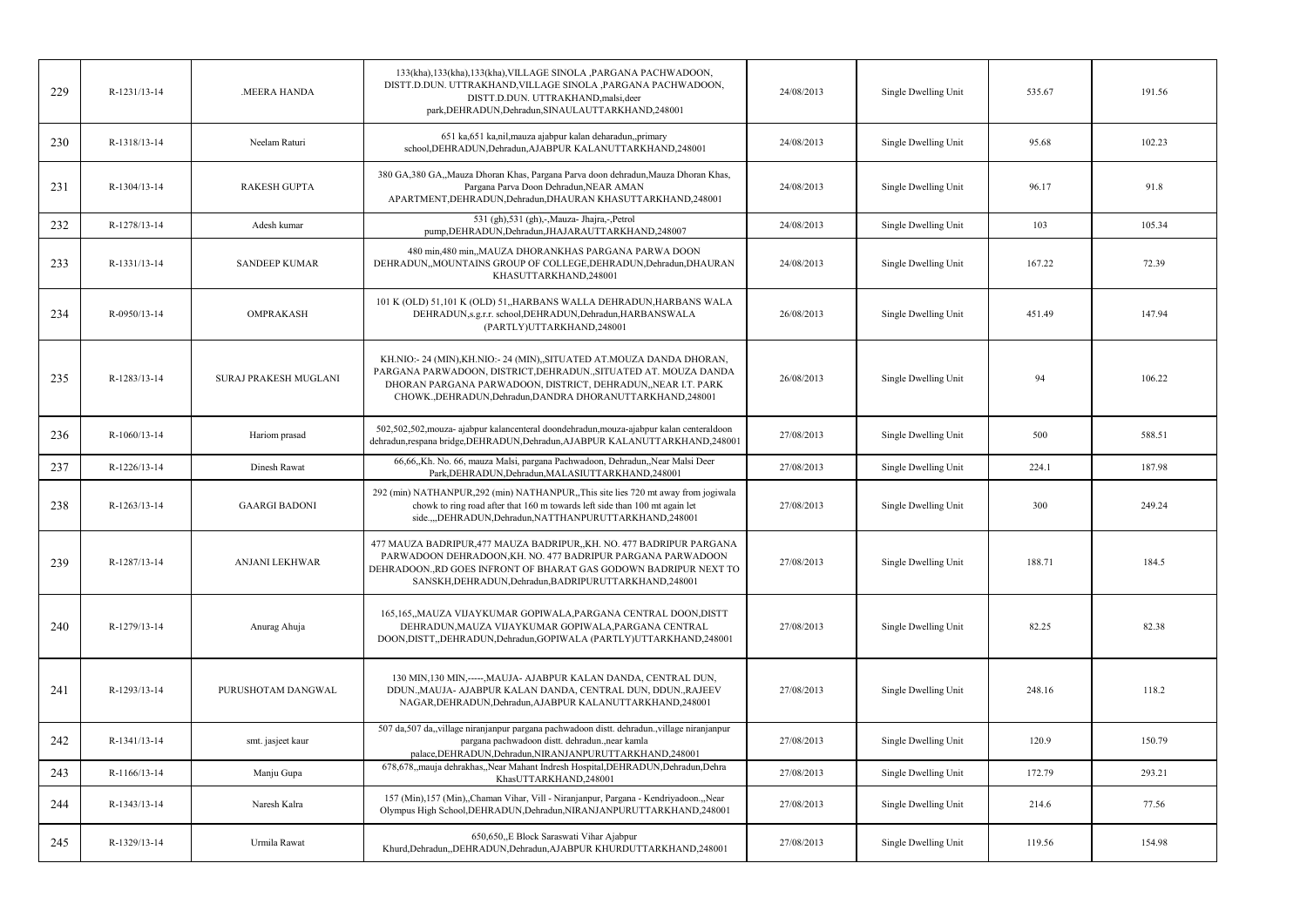| 246 | R-1207/13-14 | KUSHHAL SINGH                                   | 562 MIN, 562 MIN, DANDA DHARAMPUR PARGANA KENDRIYA DOON<br>DEHARADUN, "DEHRADUN, Dehradun, AJABPUR KALANUTTARKHAND, 248001                                                                                                                                                                      | 27/08/2013 | Single Dwelling Unit | 260    | 240.57 |
|-----|--------------|-------------------------------------------------|-------------------------------------------------------------------------------------------------------------------------------------------------------------------------------------------------------------------------------------------------------------------------------------------------|------------|----------------------|--------|--------|
| 247 | R-1328/13-14 | PRAMILA TAMTA                                   | "PROP. NO:-32, (OLD NO:-25-A, SITUATED AT. PRITAM ROAD, DISTT.<br>DEHRADUN., SITUATED AT. PRITAM ROAD DISTT. DEHRADUN., NEAR DOON<br>INTERNATIONAL SCHOOL, DEHRADUN, Dehradun, PRITAM<br>ROADUTTARKHAND,248001                                                                                  | 27/08/2013 | Single Dwelling Unit | 132    | 132.84 |
| 248 | R-1321/13-14 | <b>MANWAR SINGH NEGI</b>                        | 1083 Ka, 1083 Ka, AJABPUR KALAN, Rajeev Nagar, DEHRADUN, Dehradun, AJABPUR<br>KALANUTTARKHAND,248001                                                                                                                                                                                            | 27/08/2013 | Single Dwelling Unit | 380    | 163.92 |
| 249 | R-1344/13-14 | Vinita Gupta                                    | 725,725,-,Mauza - Dehrakhas, Pargana - Kendriya Doon, Dehradun.,Mauza - Dehrakhas.<br>Pargana - Kendriya Doon, Distt. - Dehradun., Near Kali mandir Dehrakhas Nanak Vihar<br>lane, DEHRADUN, Dehradun, DehrakhasUTTARKHAND, 248001                                                              | 27/08/2013 | Single Dwelling Unit | 101.53 | 153.83 |
| 250 | R-1340/13-14 | VIRENDRA SINGH MAKHLOGA                         | 431 MIN,431 MIN, mouza ajabpur khurd , pargana central doon, distic<br>dehradun,,,DEHRADUN,Dehradun,AJABPUR KHURDUTTARKHAND,248001                                                                                                                                                              | 27/08/2013 | Single Dwelling Unit | 90.64  | 84.78  |
| 251 | R-1092/13-14 | <b>KAMLA RANA</b>                               | 818 ka,818 ka,nathanpur- pargana-parvadoon ddun,ring road jogiwala ddun,NEAR RING ROAD<br>JOGIWALA, DEHRADUN, Dehradun, NATTHANPURUTTARKHAND, 248001                                                                                                                                            | 27/08/2013 | Single Dwelling Unit | 262.49 | 288.13 |
| 252 | R-1346/13-14 | SHUBHA GUPTA                                    | 1077DA, 1077DA, ADARSH VIHAR, MAUZA DEHRAKHAS, PARGANA CENTRAL<br>DOON, DEHRADUN, LANE NO. 6, NEAR HOUSE OF ADVOCATE ASHOK<br>AGARWAL, DEHRADUN, Dehradun, ADARSH VIHARUTTARKHAND, 248001                                                                                                       | 27/08/2013 | Single Dwelling Unit | 194.17 | 197.35 |
| 253 | R-1320/13-14 | <b>ATUL GOEL</b>                                | 871 Kha, 871 Kha,, MAUZA DEHRA KHAS,, VIDHYA VIHAR PH<br>2, DEHRADUN, Dehradun, DEHRA KHASUTTARKHAND, 248001                                                                                                                                                                                    | 27/08/2013 | Single Dwelling Unit | 119.38 | 155.23 |
| 254 | R-1269/13-14 | Ram Vilash singh /Dinkar                        | 1819,1819,,Shanti Vihar II Village Ajabpur Kala,,,DEHRADUN,Dehradun,AJABPUR<br>KALANUTTARKHAND,248001                                                                                                                                                                                           | 27/08/2013 | Single Dwelling Unit | 176.48 | 183.56 |
| 255 | R-1326/13-14 | <b>KANTA JOSHI</b>                              | 212 (KA),212 (KA),,MAUZA MAJRA PARGANA CENTRALDOON DEHRADUN,,NEAR<br>BRAHAMANWALA, DEHRADUN, Dehradun, MAJARAUTTARKHAND, 248001                                                                                                                                                                 | 29/08/2013 | Single Dwelling Unit | 100.37 | 106.06 |
| 256 | R-1254/13-14 | Vikram Singh Rawat                              | 397,397,908,Shyampur Premnager Dehradun,Shyampur Premnager Dehradun,Near Carman<br>School Shyampur, DEHRADUN, Dehradun, ARKEDIYA GRANTUTTARKHAND, 248007                                                                                                                                        | 29/08/2013 | Single Dwelling Unit | 122.67 | 75.5   |
| 257 | R-1187/13-14 | ajay mehra                                      | non, non, 119/1, mauza jakhan rajpur road d, dun, non, main chowk<br>jakhan, DEHRADUN, Dehradun, DEHRADUN URBAN (EXCL. ENGLOMARESH<br>AREA)UTTARKHAND,248001                                                                                                                                    | 29/08/2013 | Single Dwelling Unit | 123.6  | 147.03 |
| 258 | R-1281/13-14 | anil nautiyal                                   | 270 min, 270 min, vill-dharampur, pargana central doon, pachhwa doon, dist-<br>dehradun,,,DEHRADUN,Dehradun,DEHRADUN URBAN (EXCL.ENGLOMARESH<br>AREA)UTTARKHAND,248001                                                                                                                          | 29/08/2013 | Single Dwelling Unit | 255.11 | 389.53 |
| 259 | R-1268/13-14 | vikas singhal                                   | "nil, Kanwali, "DEHRADUN, Dehradun, KANWALIUTTARKHAND, 248001                                                                                                                                                                                                                                   | 29/08/2013 | Single Dwelling Unit | 139.4  | 172.69 |
| 260 | R-1273/13-14 | Suresh Kumar                                    | 382 ka, 382 ka, nil, Mauza-banjarawala mafi pargana central doon d.dun, near bangali kothi<br>chowk, DEHRADUN, Dehradun, BAJARAWALA (PARTLY) UTTARKHAND, 248001                                                                                                                                 | 29/08/2013 | Single Dwelling Unit | 102    | 116.38 |
| 261 | R-1319/13-14 | <b>SANJEEV GUPTA</b>                            | 871 Kha, 871 Kha,, MAUZA DEHRA KHAS,, VIDHYA VIHAR PH<br>2, DEHRADUN, Dehradun, DEHRA KHASUTTARKHAND, 248001                                                                                                                                                                                    | 29/08/2013 | Single Dwelling Unit | 119.38 | 155.23 |
| 262 | R-1349/13-14 | Chitra Gupta                                    | 330Ka, 330Ka, Chriowali, Pargana Parwa Doon Distt. Dehradun., near<br>mandir, DEHRADUN, Dehradun, CHINDROWALIUTTARKHAND, 248001                                                                                                                                                                 | 29/08/2013 | Single Dwelling Unit | 165.82 | 191.46 |
| 263 | R-1310/13-14 | Sh pradeep singh & smt Ritu Singh               | 473 ka,473 ka,,Mauza Dhoran khas Dehradun,Mauza Dhoran khas<br>Dehradun, DEHRADUN, Dehradun, DHAURAN KHASUTTARKHAND, 248001                                                                                                                                                                     | 30/08/2013 | Single Dwelling Unit | 100.37 | 116.74 |
| 264 | R-1358/13-14 | HARI PRAKASH SHARMA, SMT.<br>HARI PRERNA SHARMA | nil, nil, nil, nil, PLOT No. 44, ARADHANA GARDENS, SITUATED AT SEWALAKALAN,<br>PARGANA CENTRAL DOON, DISTT. DEHRADUN., PLOT No. 44, ARADHANA<br>GARDENS, SITUATED AT SEWALAKALAN, PARGANA CENTRAL DOON, DISTT.<br>DEHRADUN., g.m.s. road, DEHRADUN, Dehradun, SHEWALA<br>KALANUTTARKHAND,248001 | 30/08/2013 | Single Dwelling Unit | 221.19 | 218    |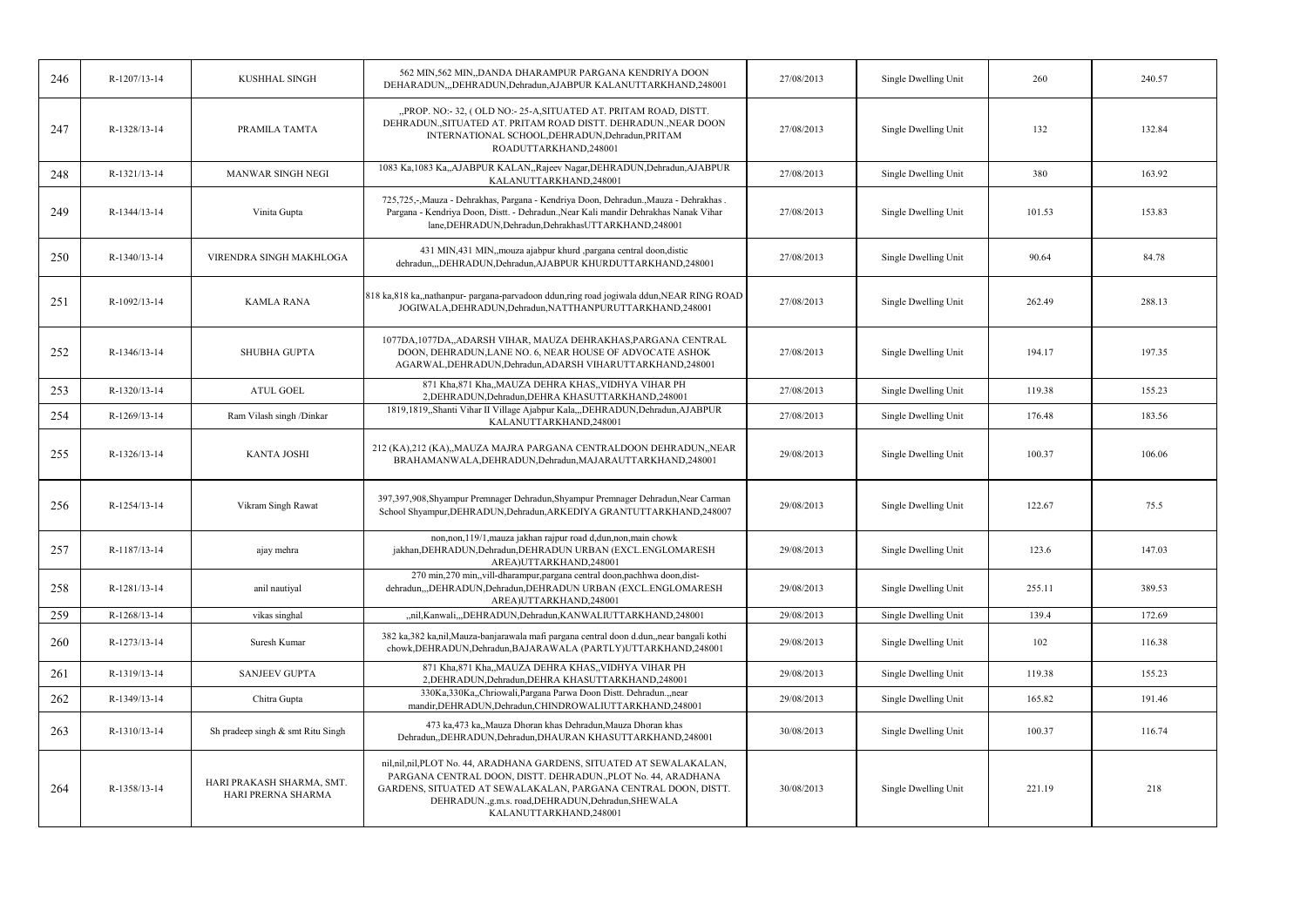| 265 | R-1353/13-14   | Ramchandri Devi             | 1839, 1839, -, kh. No. - 1839 Mauza - Ajabpur kalan, Pargana - Kendriya Doon, Distt. -<br>Dehradun., kh. No. - 1839 Mauza - Ajabpur kalan, Pargana - Kendriya Doon, Distt. -<br>Dehradun., Shanti Vihar Colony Behind Mahindra Show Room Haridwar By<br>Pa, DEHRADUN, Dehradun, AJABPUR KALANUTTARKHAND, 248001 | 30/08/2013 | Single Dwelling Unit | 201    | 205    |
|-----|----------------|-----------------------------|-----------------------------------------------------------------------------------------------------------------------------------------------------------------------------------------------------------------------------------------------------------------------------------------------------------------|------------|----------------------|--------|--------|
| 266 | R-1303/13-14   | Birendra Prasad Kala        | 1168,1168, chankyapuri lane no-1, near bengali kothi chowk, DEHRADUN, Dehradun, AJABPUR<br>KALANUTTARKHAND,248001                                                                                                                                                                                               | 30/08/2013 | Single Dwelling Unit | 222.76 | 126.58 |
| 267 | R-1272/13-14   | sharda bahal                | 192min, 192min, nil, plot no-152 mauza banjarwala d.dun, near bangali kothi<br>chowk, DEHRADUN, Dehradun, BAJARAWALA (PARTLY) UTTARKHAND, 248001                                                                                                                                                                | 30/08/2013 | Single Dwelling Unit | 84.92  | 93.82  |
| 268 | R-1265/13-14   | tajender garg               | --,--,329kargi,mouza- kargi grant dehradun,mouza- kargi grant dehradun,kargi<br>chowk, DEHRADUN, Dehradun, KARGI GRANT (PARTLY) UTTARKHAND, 248001                                                                                                                                                              | 30/08/2013 | Single Dwelling Unit | 276.42 | 334.07 |
| 269 | R-1298/13-14   | Sameer Sethi                | 1137 ka, 1137 ka, kh. no 1137 ka, mauja majra, pergana central doon, distt<br>dehradun,,,DEHRADUN,Dehradun,MAJARAUTTARKHAND,248001                                                                                                                                                                              | 30/08/2013 | Single Dwelling Unit | 321    | 496.48 |
| 270 | R-1296/13-14   | Saroj Shukla                | 281/1 Kanwali, DDun, 281/1 Kanwali, DDun,-----, Mrs Saroj Shukla W/o Sh. G.R. Shukla Vijaya<br>Park, Dehra Dun, Mrs Saroj Shukla W/o Sh. G.R. Shukla Vijaya Park, Dehra Dun., Near Wadia<br>Institute, DEHRADUN, Dehradun, KANWALIUTTARKHAND, 248001                                                            | 30/08/2013 | Single Dwelling Unit | 234.85 | 163.62 |
| 271 | $R-1305/13-14$ | shalender prashad thapliyal | 703,703, mauza-dehara khas pargana-central doon dehra dun, mauza-dehara khas pargana-central<br>doon dehra dun, adarsh vihar, DEHRADUN, Dehradun, dehra khasUTTARKHAND, 248001                                                                                                                                  | 30/08/2013 | Single Dwelling Unit | 209.1  | 244.7  |
| 272 | R-1213/13-14   | Komal Nagpal                | 716 Min, 715 Min, 716 Min, 715 Min, 716 Min, 715 Min, Bharuwala Grant, Pargana-<br>Centraldoon, Bharuwala Grant, Pargana-Centraldoon, Post Office<br>Road, DEHRADUN, Dehradun, BHAROOWALA GRANTUTTARKHAND, 248008                                                                                               | 31/08/2013 | Single Dwelling Unit | 91.91  | 159.26 |
| 273 | R-1368/13-14   | Narendra Kumar              | 628 KHA, 628 KHA, TARLA NAGAL, PARGANA - PARWA DOON, TARLA NAGAL<br>PARGANA - PARWA DOON, DEHRADUN, Dehradun, TARLA<br>NAGALUTTARKHAND,248001                                                                                                                                                                   | 31/08/2013 | Single Dwelling Unit | 76.2   | 90.64  |
| 274 | R-0890/13-14   | Meenakshi Mehta             | Nil, Nil, 199/1, 199/1, Rajpur Road Mauza Dhakpatti Dehradun, 199/1, Rajpur Road Mauza<br>Dhakpatti Dehradun, Near Sahastradhara By Pass Road, DEHRADUN, Dehradun, DHAK<br>PATTIUTTARKHAND,248001                                                                                                               | 31/08/2013 | Single Dwelling Unit | 390    | 260.75 |
| 275 | R-1323/13-14   | Kishor Kumar Srivastav      | 2304,2304, Arcadia Grant, "DEHRADUN, Dehradun, ARKEDIYA<br>GRANTUTTARKHAND,248001                                                                                                                                                                                                                               | 31/08/2013 | Single Dwelling Unit | 115    | 123.67 |
| 276 | R-1309/13-14   | PREETI ASWAL                | 470 MI,470 MI,,DHORAN KHAS PARGNA PARWA DOON,DHORAN KHAS PARGNA<br>PARWA DOON, DEHRADUN, Dehradun, Aman viharUTTARKHAND, 248001                                                                                                                                                                                 | 31/08/2013 | Single Dwelling Unit | 144.98 | 160.1  |
| 277 | R-1317/13-14   | satish joshi                | "PROP NO 1/1/3 LAXMI ROAD, DEHRA, PROP NO 1/1/3 LAXMI ROAD, DEHRA<br>DUN,,,DEHRADUN,Dehradun,DALANWALA CHAKUTTARKHAND,248001                                                                                                                                                                                    | 31/08/2013 | Single Dwelling Unit | 250.83 | 383.21 |
| 278 | R-1367/13-14   | saroj rathi                 | 2235,2235, mauza-arcadia grant pargana-central doon disst.-dehra dun, mauza-arcadia grant<br>pargana-central doon disst.-dehra dun,,DEHRADUN,Dehradun,ARKEDIYA<br>GRANTUTTARKHAND,248001                                                                                                                        | 02/09/2013 | Single Dwelling Unit | 189.7  | 225    |
| 279 | R-1348/13-14   | <b>DEEPAK UPPAL</b>         | 133(kha), 133(kha), 133(kha), VILLAGE SINOLA, pargana, pachwadoon, dehradun, VILLAGE<br>SINOLA, pargana, pachwadoon, dehradun, DEER PARK<br>MALSI, DEHRADUN, Dehradun, SINAULAUTTARKHAND, 248001                                                                                                                | 02/09/2013 | Single Dwelling Unit | 250    | 213.08 |
| 280 | R-1185/13-14   | Ashwani Kaul                | 86 M, 86 M, 3B, Situated at Mauza Karanpur Khas (Ekta Avenue Canal Road), Pargana Central<br>Doon, Distt. Dehradun., Situated at Mauza Karanpur Khas (Ekta Avenue Canal Road), Pargana<br>Central Doon, Distt. Dehradun., Body<br>Guard, DEHRADUN, Dehradun, KANDOLIUTTARKHAND, 248001                          | 02/09/2013 | Single Dwelling Unit | 205.9  | 157.45 |
| 281 | R-1342/13-14   | NARAYAN AVINASHI SHARMA     | 49 ka,49 ka,,mauza kandoli dehradun,mauza kandoli<br>dehradun, DEHRADUN, Dehradun, KANDOLIUTTARKHAND, 248001                                                                                                                                                                                                    | 02/09/2013 | Single Dwelling Unit | 94.79  | 120.17 |
| 282 | R-1332/13-14   | Sushma Bhandari             | 487,487,,village soundhowala,,,DEHRADUN,Dehradun,SADHOWALA<br>MANSINGHUTTARKHAND,248001                                                                                                                                                                                                                         | 02/09/2013 | Single Dwelling Unit | 380    | 193.9  |
| 283 | R-1350/13-14   | beena                       | 473 ka,473 ka,,mauza - dhoran khas pargana - parwa doon tehsil - sadar,,i.t.<br>park, DEHRADUN, Dehradun, DHAURAN KHASUTTARKHAND, 248001                                                                                                                                                                        | 02/09/2013 | Single Dwelling Unit | 100    | 141.95 |
| 284 | R-1377/13-14   | <b>HARVINDER KAUR</b>       | 000,000, SHEWLA KALAN PARAGANA CENTRAL DOON<br>DEHRADUN, "DEHRADUN, Dehradun, SHEWALA KALANUTTARKHAND, 248001                                                                                                                                                                                                   | 02/09/2013 | Single Dwelling Unit | 85.59  | 99.68  |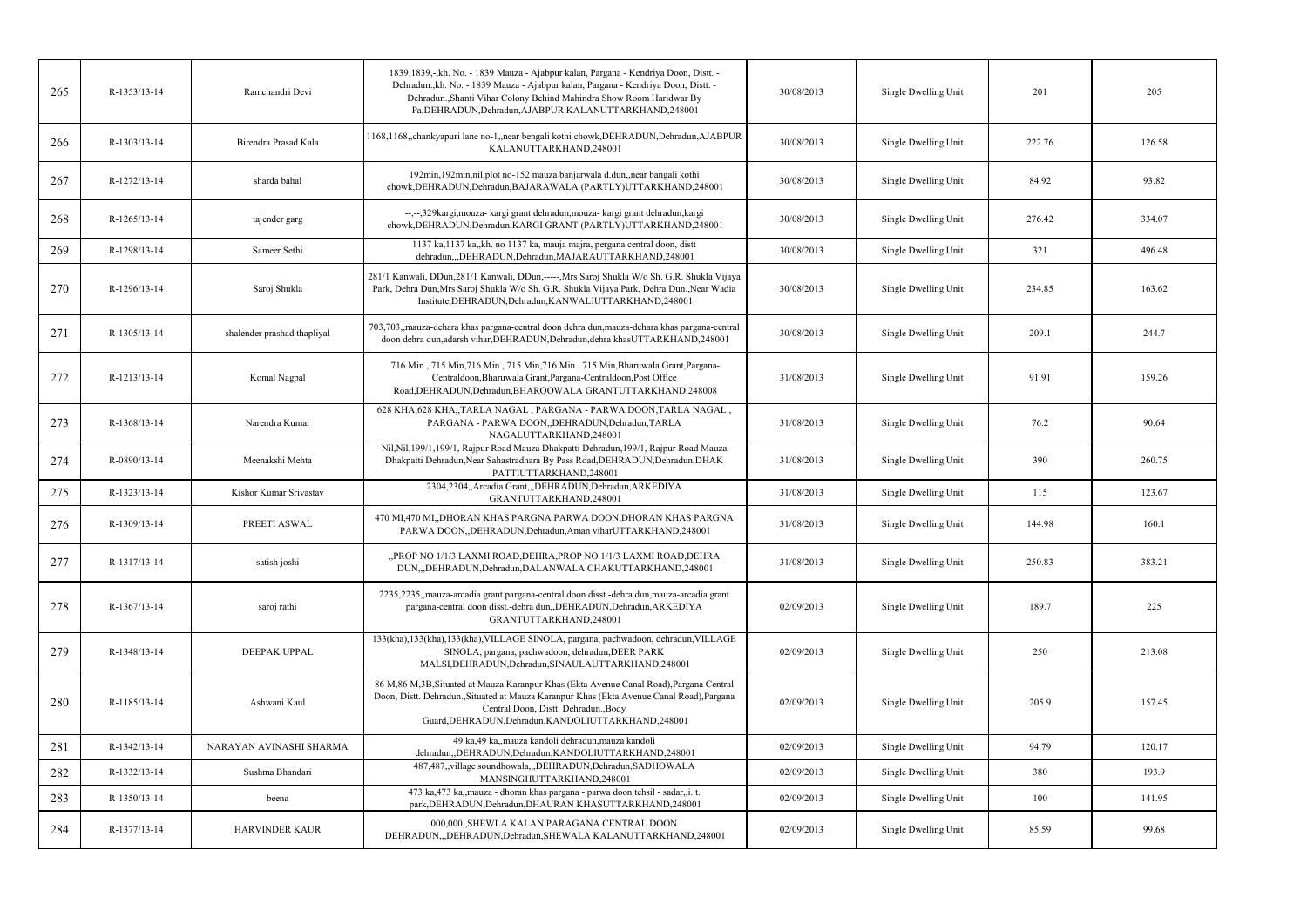| 285 | R-1334/13-14   | anita rana                   | "59/48,59/48, block1, ripana nadi road, karanpur,<br>dehradun, 139, DEHRADUN, Dehradun, karanpur UTTARKHAND, 248001                                                                                                                                 | 02/09/2013 | Single Dwelling Unit | 139.37 | 120.31 |
|-----|----------------|------------------------------|-----------------------------------------------------------------------------------------------------------------------------------------------------------------------------------------------------------------------------------------------------|------------|----------------------|--------|--------|
| 286 | R-1379/13-14   | Trilochan Arora              | 1338 Min., 1338 Min.,, Mauza - Kanwali (Garwal Colony) Pargana - Kendriya Doon, Mauza -<br>Kanwali (Garwal Colony) Pargana - Kendriya Doon, I.T.B.P.<br>Road, DEHRADUN, Dehradun, KANWALIUTTARKHAND, 248001                                         | 02/09/2013 | Single Dwelling Unit | 123.83 | 150.95 |
| 287 | R-1312/13-14   | <b>KIRAN JAYSWAL</b>         | "66/45 MALVIYA ROAD, 66/45 MALVIYA<br>ROAD,,,DEHRADUN,Dehradun,KANWALIUTTARKHAND,248001                                                                                                                                                             | 02/09/2013 | Single Dwelling Unit | 89.77  | 105.32 |
| 288 | R-1370/13-14   | <b>KELA JAIN</b>             | 147/95,147/95,14,KHAN BANDHU MARG,,,DEHRADUN,Dehradun,DEHRADUN URBAN<br>(EXCL.ENGLOMARESH AREA)UTTARKHAND,248001                                                                                                                                    | 03/09/2013 | Single Dwelling Unit | 253.33 | 392.56 |
| 289 | R-1392/13-14   | <b>RAJEEV GUPTA</b>          | "15-A (OLD NO-49), SUBHASH ROAD DEHRADUN (UTTRAKHAND), NEAR WHITE<br>HOUSE, DEHRADUN, Dehradun, SUBHASH ROAD UTTARKHAND, 248001                                                                                                                     | 03/09/2013 | Single Dwelling Unit | 395.4  | 320.89 |
| 290 | R-1371/13-14   | Chandra Prakash Gupta        | "66/45 MALVIYA ROAD, 66/45 malviya<br>road,,,DEHRADUN,Dehradun,KANWALIUTTARKHAND,248001                                                                                                                                                             | 03/09/2013 | Single Dwelling Unit | 89.77  | 105.32 |
| 291 | R-1336/13-14   | <b>BRIJ MOHAN GOYAL</b>      | 824 MI., 824 MI., "KH. NO. 824 MI., MAUZA DEHRA KHAS, PARGANA CENTRAL<br>DOON, DISTRICT DEHRADUN, near BHANDARI BAGH<br>GATE, DEHRADUN, Dehradun, BHANDARIWALAUTTARKHAND, 248001                                                                    | 03/09/2013 | Single Dwelling Unit | 167.22 | 243.39 |
| 292 | R-1366/13-14   | <b>MANJU CHAMOLI</b>         | 438,438, MAUZA AJABPUR KHURD, PARGANA PARWA DOON, Ganesh<br>vihar, DEHRADUN, Dehradun, AJABPUR KHURDUTTARKHAND, 248001                                                                                                                              | 03/09/2013 | Single Dwelling Unit | 188.19 | 300.66 |
| 293 | $R-1406/13-14$ | <b>HARMOHAN SINGH</b>        | 725 & 727,725 & 727,,KHASRA NO. 725 & 727 (OLD KHASRA NO. 562 & 563) VILLAGE<br>MAJRA, PARGANA PACHHWA DOON, DISTRICT DEHRADUN<br>(UTTARAKHAND),,NEAR JOHAR<br>HOSTEL, DEHRADUN, Dehradun, MAJARAUTTARKHAND, 248001                                 | 03/09/2013 | Single Dwelling Unit | 128.97 | 126.18 |
|     | R-1441/13-14   | sh. rejesh kumar vishwakarma | 667,667, NIL, muaza ajabpur kalan,, KAU PARDHAN                                                                                                                                                                                                     | 03/09/2013 | Single Dwelling Unit | 85.96  | 111.48 |
| 294 |                |                              | MARKET, DEHRADUN, Dehradun, AJABPUR KALANUTTARKHAND, 248001                                                                                                                                                                                         |            |                      |        |        |
| 295 | R-1260/13-14   | manoj singh rawat            | "nil,kandoli,"DEHRADUN,Dehradun,KANDOLIUTTARKHAND,248001                                                                                                                                                                                            | 03/09/2013 | Single Dwelling Unit | 130    | 83.41  |
| 296 | R-1389/13-14   | Rahul Chawla                 | nil, nil, plot no. 22, Mauza Sewlakala, Layout sanction Prakash Deep Colony plot no. 22 Shimla Bye<br>Pass Road, Dehradun.,,nil,DEHRADUN,Dehradun,SHEWALA<br>KALANUTTARKHAND,248001                                                                 | 03/09/2013 | Single Dwelling Unit | 352    | 360.09 |
| 297 | R-1376/13-14   | surendra singh khanna        | 84,84,,KHASRA NO. 84 MAY CHAK BHOOR KAULAGARH.<br>DEHRADUN.,,,,Dehradun,KALAGADH MAY CHAK (PARTLY)UTTARKHAND,248001                                                                                                                                 | 03/09/2013 | Single Dwelling Unit | 233.05 | 235.04 |
| 298 | R-1295/13-14   | <b>MANOJ SINGH BISHT</b>     | 1472,1472,,MAUZA AJABPUR KALAN,PARGANA KENDRIYADOON,MOTHAROWALA<br>ROAD, DEHRADUN, Dehradun, AJABPUR KALANUTTARKHAND, 248001                                                                                                                        | 03/09/2013 | Single Dwelling Unit | 123.94 | 145.37 |
| 299 | R-1396/13-14   | Sushil Kumar Naithani        | 39,39,39, VILLAGE-TARLA NAGAL, PARAGANA- PARWA-DOON,<br>DISTT.DEHRADUN., VILLAGE-TARLA NAGAL, PARAGANA- PARWA-DOON,<br>DISTT.DEHRADUN.,,DEHRADUN,Dehradun,TARLA NAGALUTTARKHAND,248001                                                              | 04/09/2013 | Single Dwelling Unit | 750    | 565.75 |
| 300 | R-1410/13-14   | Sushil Kumar Naithani        | 39 & 114,39 & 114,39 & 114,VILLAGE TARLA NAGAL, PARAGANA - PARWA- DOON,<br>DISTT. - DEHRADUN, UTTARAKHAND., VILLAGE TARLA NAGAL, PARAGANA -<br>PARWA-DOON, DISTT. - DEHRADUN,<br>UTTARAKHAND.,DEHRADUN,Dehradun,TARLA NAGALUTTARKHAND,248001        | 04/09/2013 | Single Dwelling Unit | 500    | 428.84 |
| 301 | R-1277/13-14   | Sundar Lal                   | 1327 (MIN), 1327 (MIN), NILL, KH. NO. 1327 (MIN) Kanwali Pargana Central Doon<br>D.dun, KH.NO.1327 (MIN) Kanwali Pargana Central Doon<br>D.dun,,DEHRADUN,Dehradun,KANWALIUTTARKHAND,248001                                                          | 04/09/2013 | Single Dwelling Unit | 115.37 | 142.42 |
| 302 | R-1375/13-14   | Bandana prasad               | 36 cha,36 cha,,khasra 36 cha mauza brahamawala,pargana pachwadun,tehsil sadar, dist.<br>dehradun, khasra 36 cha mauza brahamawala, pargana pachwadun, tehsil sadar, dist.<br>dehradun, Ganga kunj apartment, Dehradun, BRAHMAWALAUTTARKHAND, 248001 | 04/09/2013 | Single Dwelling Unit | 168.68 | 235.25 |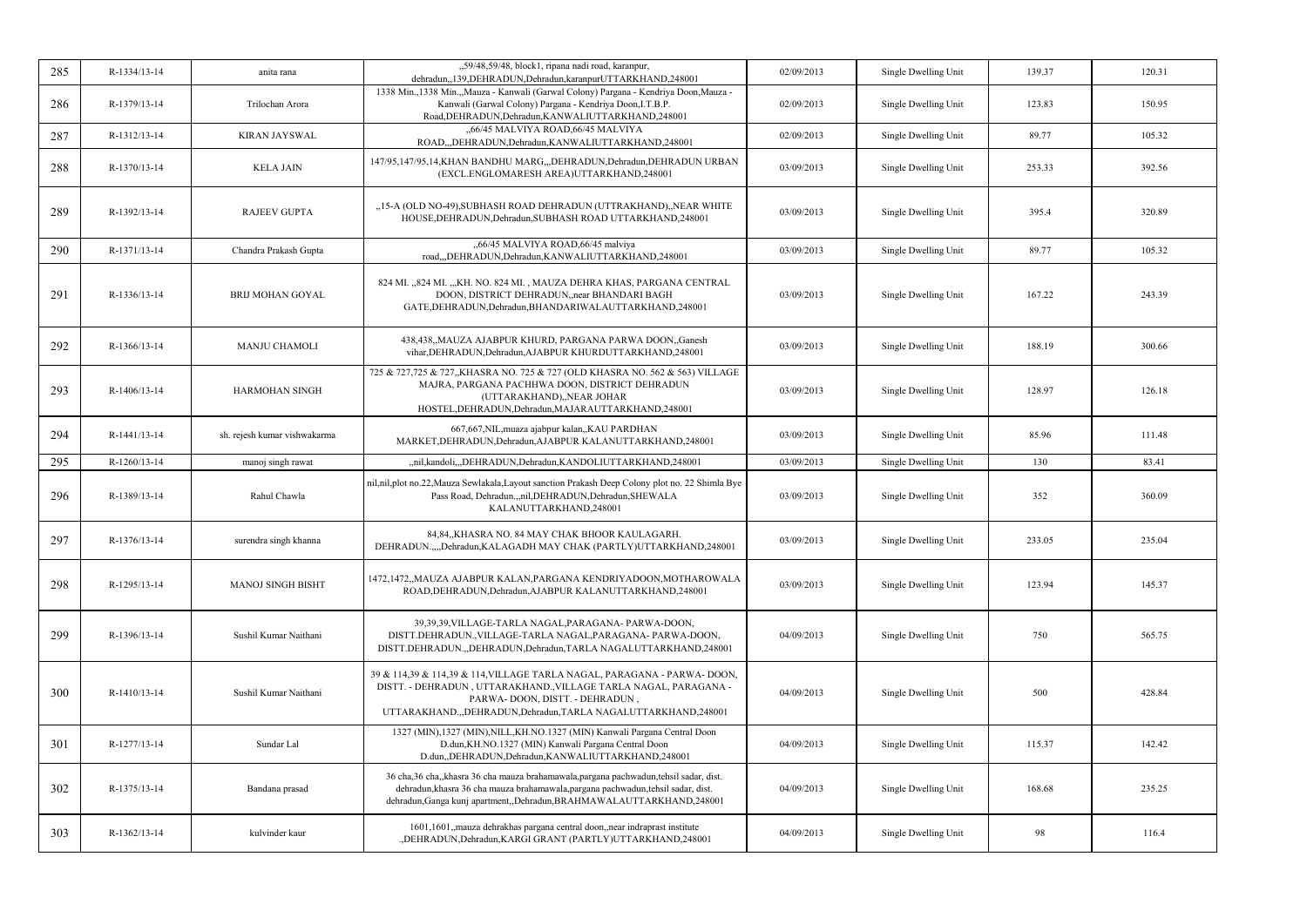| 304 | R-1384/13-14   | <b>MEENA BHANDARI</b>    | 1202,1202,,KUNJ VIHAR AJABPUR KHURD DEHRADUN,,NEAR KARGI<br>CHOWK, DEHRADUN, Dehradun, AJABPUR KHURDUTTARKHAND, 248001                                                                                                                                                       | 04/09/2013 | Single Dwelling Unit | 105.49 | 138.6  |
|-----|----------------|--------------------------|------------------------------------------------------------------------------------------------------------------------------------------------------------------------------------------------------------------------------------------------------------------------------|------------|----------------------|--------|--------|
| 305 | R-0949/13-14   | Dilshad                  | 238 ga, 238 ga, n/a, 167/1 race course d.dun, near simala<br>road73,DEHRADUN,Dehradun,mehuwalaUTTARKHAND,248001                                                                                                                                                              | 04/09/2013 | Single Dwelling Unit | 73     | 76.66  |
| 306 | R-1407/13-14   | LALIT KUMAR DOBHAL       | 822 DA, 822 DA, MUZA NATHANPUR, PARGANA PARVADOON, DISTRICT<br>DEHRADUN, MAUZA NATHANPUR, PARGANA PARVA DOON, DISTRICT<br>DEHRADUN, NEAR POST<br>OFFICE, DEHRADUN, Dehradun, NATTHANPURUTTARKHAND, 248001                                                                    | 04/09/2013 | Single Dwelling Unit | 227.6  | 203.46 |
| 307 | R-1153/13-14   | Shanti Tandon            | "23/1/53, rest camp east, "DEHRADUN, Dehradun, Rest CampUTTARKHAND, 248001                                                                                                                                                                                                   | 04/09/2013 | Single Dwelling Unit | 316    | 394    |
| 308 | R-1380/13-14   | <b>MADHVI NEGI</b>       | 1131 AJABPUR KALAN, 1131 AJABPUR KALAN, kh.no.1131 AJABPUR KALAN<br>DEHRADUN, KH.NO.1131 AJABPURKALAN, DEHRADUN, Dehradun, AJABPUR<br>KALANUTTARKHAND,248001                                                                                                                 | 04/09/2013 | Single Dwelling Unit | 194.5  | 154.65 |
| 309 | R-1416/13-14   | Sandeep Kumar Gupta      | 88,89,88,89,6, Mauza Karanpur Khas Pargana Central Doon District, Near Hotel Great<br>Value, DEHRADUN, Dehradun, KANDOLIUTTARKHAND, 248001                                                                                                                                   | 04/09/2013 | Single Dwelling Unit | 251.8  | 256.35 |
| 310 | R-1438/13-14   | <b>Rakesh Bartwal</b>    | 88 & 84,88 & 84,, khasra no. 88 & 84 may chak bhoor kaulagarh<br>dehradun,,,DEHRADUN,Dehradun,KALAGADH MAY CHAK<br>(PARTLY)UTTARKHAND,248001                                                                                                                                 | 04/09/2013 | Single Dwelling Unit | 171.93 | 167.47 |
| 311 | R-1415/13-14   | suresh chandra semwal    | "1289, Mauza -ajabpur khurd pargana pachwa doon d.dun, near haridwar bypass<br>road, DEHRADUN, Dehradun, AJABPUR KHURDUTTARKHAND, 248001                                                                                                                                     | 05/09/2013 | Single Dwelling Unit | 82.62  | 65.84  |
| 312 | R-1386/13-14   | Sourav Tiwari            | 990 BA,990 BA,R-2,MAUZA MAJRA, PARGANA KENDRIYA DOON, DISTT.<br>DEHRADUN, UTTRAKHAND.,,Pant Road, Subhash<br>Nagar, DEHRADUN, Dehradun, MAJARAUTTARKHAND, 248002                                                                                                             | 05/09/2013 | Single Dwelling Unit | 129.78 | 195.46 |
| 313 | $R-1400/13-14$ | <b>RAMAN PREET SINGH</b> | 569 gha,569 gha,,MAUZA-BANJARA WLA MAFI PARGANA-CENTRAL DOON DISTT.-<br>DEHRA DUN, MAUZA-BANJARA WLA MAFI PARGANA-CENTRAL DOON DISTT.-<br>DEHRA DUN, DEHRADUN, Dehradun, BANJAREWALA MAAFI<br>(PARTLY)UTTARKHAND,248001                                                      | 05/09/2013 | Single Dwelling Unit | 255.51 | 157.24 |
| 314 | R-1440/13-14   | Sherry Juneja            | "311, PPCL , BRAHMANWALA<br>UDAYVIHAR,,,DEHRADUN,Dehradun,BAMANWALAUTTARKHAND,248001                                                                                                                                                                                         | 05/09/2013 | Single Dwelling Unit | 108.75 | 126.48 |
| 315 | R-1378/13-14   | Firdosh Jahan            | 523,523, Shivam Vihar, Jakhan, Rajpur Road Dehradun, Shivam Vihar, Jakhan Rajpur<br>Road, DEHRADUN, Dehradun, DEHRADUN URBAN (EXCL. ENGLOMARESH<br>AREA)UTTARKHAND,248001                                                                                                    | 05/09/2013 | Single Dwelling Unit | 92.77  | 112.26 |
| 316 | R-1431/13-14   | <b>AARATI UNIYAL</b>     | 1024GA,1024GA,,SITUATED AT. MOUZA NATHANPUR (VEVEKANAND GRAM)<br>PARGANA PARWA DOON DISTT. DEHRADUN, SITUATED AT. MOUZA NATHANPUR (<br>VIVEKANAND GRAM) PARAGANA PARWA DOON DISTT. DEHRADUN, NEAR<br>JOGIWALA CHOWK, DEHRADUN, Dehradun, NATTHANPURUTTARKHAND, 248001        | 05/09/2013 | Single Dwelling Unit | 194.47 | 142    |
| 317 | R-1432/13-14   | <b>SANGETA SINGH</b>     | KH. NO:-473 KA., KH. NO:-473 KA., SITUATED AT. MOUZA DHORAN KHASS,<br>PARGANA PARWA DOON DISTT, DEHRADUN., SITUATED AT. MOUZA DHORAN<br>KHASS, PARGANA PARWADOON, DISTT. DEHRADUN., NEAR I.T. PARK<br>CHOWK, DEHRADUN, Dehradun, RAJESHWAR NAGAR PH. IST. UTTARKHAND, 248001 | 05/09/2013 | Single Dwelling Unit | 123.28 | 98     |
| 318 | R-1174/13-14   | vijay prashad khandoori  | 350/1 aamwala tarla,350/1 aamwala tarla,350/1 aamwala tarla,kh.no.350/1 aamwala tarla dehra<br>dun, kh.no.350/1 aamwala tarla dehra dun, from nala pani<br>chowk, DEHRADUN, Dehradun, AAMWALA TARALAUTTARKHAND, 248001                                                       | 06/09/2013 | Single Dwelling Unit | 212.97 | 172.08 |
| 319 | R-1401/13-14   | sumann                   | 206,206,206,KHASRA NO. 206 MAUZA AJABPUR KHURD<br>D.DUN,,,DEHRADUN,Dehradun,DEHRADUN URBAN (EXCL.ENGLOMARESH<br>AREA)UTTARKHAND,248001                                                                                                                                       | 06/09/2013 | Single Dwelling Unit | 89.71  | 85.86  |
| 320 | R-1393/13-14   | Hema Negi                | 743/3,743/3,743/3, Mauza<br>Kanwali,,,DEHRADUN,Dehradun,KANWALIUTTARKHAND,248005                                                                                                                                                                                             | 06/09/2013 | Single Dwelling Unit | 101.3  | 135.54 |
| 321 | R-1359/13-14   | ram gandhi               | nil,nil,57/3 (new no.39/1/33),39/1/33 guru road dehradun,,near gulati sweet<br>shop, DEHRADUN, Dehradun, DEHRADUN URBAN (EXCL. ENGLOMARESH<br>AREA)UTTARKHAND,248001                                                                                                         | 06/09/2013 | Single Dwelling Unit | 167.58 | 77.57  |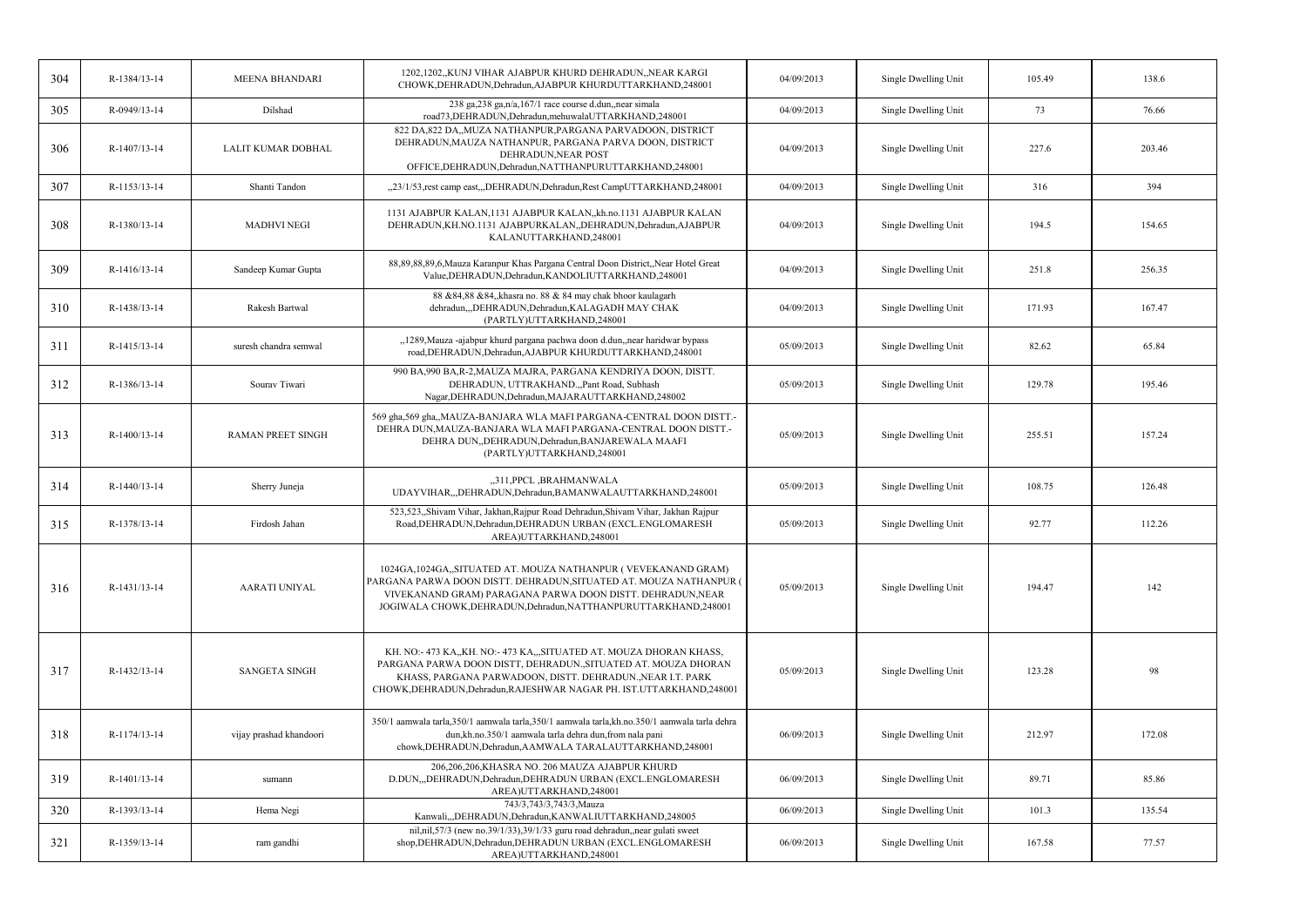| 322 | R-1388/13-14 | ranjana goenka                | "355/613/3(65-A),MUNICIPAL NO. 355/613/3 (65-A) RAJPUR ROAD,,NEAR BEHL<br>CHOWK, DEHRADUN, Dehradun, DEHRADUN URBAN (EXCL.ENGLOMARESH<br>AREA)UTTARKHAND,248001                                                                                                  | 06/09/2013 | Single Dwelling Unit | 575    | 763.77 |
|-----|--------------|-------------------------------|------------------------------------------------------------------------------------------------------------------------------------------------------------------------------------------------------------------------------------------------------------------|------------|----------------------|--------|--------|
| 323 | R-1425/13-14 | <b>SUMITRA DEVI</b>           | 105 KA and 106 KA, 105 KA and 106 KA,--, mohkampur<br>khurd,,,DEHRADUN,Dehradun,MOHKAMPUR KHURDUTTARKHAND,248001                                                                                                                                                 | 06/09/2013 | Single Dwelling Unit | 334.57 | 317.13 |
| 324 | R-1267/13-14 | meena baliwal                 | 163,163,,163 mehuwala mafi,,,DEHRADUN,Dehradun,HARBANSWALA<br>(PARTLY)UTTARKHAND,248001                                                                                                                                                                          | 06/09/2013 | Single Dwelling Unit | 132.11 | 107.65 |
| 325 | R-1469/13-14 | NEERAJ NAGALIA                | 1383,1383,1383, MAUZA KANWALI (HARIPURAM) PARGANA CENTRAL<br>DOON,,,DEHRADUN,Dehradun,KANWALIUTTARKHAND,248001                                                                                                                                                   | 06/09/2013 | Single Dwelling Unit | 204.38 | 231.74 |
| 326 | R-1395/13-14 | amarjeet singh chabbra        | 1026,1026,1105,514, racecourse valley, racecourse dehradun,c-21 turner road clement town<br>dehradun, mandir, DEHRADUN, Dehradun, KANWALIUTTARKHAND, 248001                                                                                                      | 07/09/2013 | Single Dwelling Unit | 211.43 | 342.94 |
| 327 | R-1479/13-14 | <b>SANJAY KALRA</b>           | 311,311,,PPCL, KARAMCHARI SAHKARI AWAS SAMITI LTD MAUZA<br>BRAHAMANWALA PARGANA CENTRAL<br>DOON,,,DEHRADUN,Dehradun,BRAHMAWALAUTTARKHAND,248001                                                                                                                  | 07/09/2013 | Single Dwelling Unit | 108.75 | 143.14 |
| 328 | R-1402/13-14 | JAGJEET UPPAL AND KAMINIUPPAI | KH N. 5, KH N. 5, 169/D, 169/D RAJPUR ROAD DEHRADUN, OPPOSITE JAKHAN<br>MASJID, DEHRADUN, Dehradun, RAJPUR JAKHANUTTARKHAND, 248001                                                                                                                              | 07/09/2013 | Single Dwelling Unit | 717.37 | 129.49 |
| 329 | R-1404/13-14 | purnima thapa                 | 294.ka, 294.ka, -, Kh.no. 294ka mauza jorhi dehardun, Kh. no. 294ka mauza jorhi,<br>,DEHRADUN,Dehradun,JAGTAKHANAUTTARKHAND,248001                                                                                                                               | 07/09/2013 | Single Dwelling Unit | 167    | 139.18 |
| 330 | R-1424/13-14 | <b>Updesh Dixit</b>           | 655(m), 655(m), 132, k.v sub station mazra dehradun, c-21, turner road clement town dehradun, c-<br>5, DEHRADUN, Dehradun, MAJARAUTTARKHAND, 248001                                                                                                              | 07/09/2013 | Single Dwelling Unit | 218    | 225.25 |
| 331 | R-1429/13-14 | Surya Prakash Raturi          | 1048,1048,,MOUZA - AJABPUR KLANPARGANA - CENTRAL DOONDISTT. -<br>DEHRADUN., MOUZA - AJABPUR KLANPARGANA - CENTRAL DOONDISTT. -<br>DEHRADUN., Ajabpur kalan, DEHRADUN, Dehradun, AJABPUR<br>KALANUTTARKHAND,248001                                                | 07/09/2013 | Single Dwelling Unit | 414.14 | 206.46 |
| 332 | R-0903/13-14 | kirti Vallabh devrani         | 53,53, Mauza Mothrawala, Pargana Central Doon, Mothrawala, Near Kargi By pass<br>Road, DEHRADUN, Dehradun, MATHOROWALA (PARTLY) UTTARKHAND, 248001                                                                                                               | 07/09/2013 | Single Dwelling Unit | 149.6  | 157.2  |
| 333 | R-1435/13-14 | smt. manpreet kaur            | 1048 ka,1048 ka,,mauza dehrakash pargana kendriya doon distt. dehradun,mauza dehrakash<br>pargana kendriya doon distt. dehradun,t.h.d.c<br>collony, DEHRADUN, Dehradun, KANKAULIUTTARKHAND, 248001                                                               | 07/09/2013 | Single Dwelling Unit | 80.64  | 77.18  |
| 334 | R-1437/13-14 | sh. raghuveer singh           | 1048 ka,1048 ka, mauza dehrakash pargana kendriya doon distt. dehradun, mauza dehrakash<br>pargana kendriya doon distt. dehradun,t.h.d.c collony,DEHRADUN,Dehradun,KARGI GRANT<br>(PARTLY)UTTARKHAND,248001                                                      | 07/09/2013 | Single Dwelling Unit | 80.64  | 93.58  |
| 335 | R-1457/13-14 | Gajendra Singh Negi           | 2057 KA, 2057 KA, SITUATED AT MAUZA- AJABPUR KALNA PARGANA - CENTRAL<br>DOON, DISTT. - DEHRADUN(U.K.), SITUATED AT MAUZA- AJABPUR KALNA<br>PARGANA - CENTRAL DOON, DISTT.-<br>DEHRADUN(U.K.),,DEHRADUN,Dehradun,AJABPUR KALANUTTARKHAND,248001                   | 07/09/2013 | Single Dwelling Unit | 113.86 | 137.89 |
| 336 | R-1455/13-14 | sh sohan singh                | 888,888, plot no.16, mauza dehrakhash pargana kendriya doon dehradun, mauza dehrakhash<br>pargana kendriya doon dehradun, pathribag chowk, DEHRADUN, Dehradun, DEHRADUN<br>URBAN (EXCL.ENGLOMARESH AREA)UTTARKHAND,248001                                        | 07/09/2013 | Single Dwelling Unit | 141.72 | 163.74 |
| 337 | R-1483/13-14 | Lajpat Rai                    | 1008,1008,,Nathanpur Jogiwala,Nathanpur<br>Jogiwala,,DEHRADUN,Dehradun,NATTHANPURUTTARKHAND,248001                                                                                                                                                               | 07/09/2013 | Single Dwelling Unit | 128    | 128.6  |
| 338 | R-1282/13-14 | Ranjit Kumar Sekri            | 88 & 89 (m), 88 & 89 (m), 258/3 Rajpur Road, 258/3, Rajpur road<br>Dehradun,,,DEHRADUN,Dehradun,KARANPUR KHASUTTARKHAND,248001                                                                                                                                   | 09/09/2013 | Single Dwelling Unit | 366.54 | 477.57 |
| 339 | R-1468/13-14 | RAMESH SACHDEVA               | KH.NO:- 24 (MIN), KH.NO:- 24 (MIN), SITUATED AT. MOUZA DANDA DHORAN,<br>PARGANA PARWADOON DISTT. DEHRADUN., SITUATED AT. MOUZA DANDA<br>DHORAN PARGANA PARWADOON, DISTT. DEHRADUN., NEAR I.T. PARK<br>CHOWK, DEHRADUN, Dehradun, DANDRA DHORANUTTARKHAND, 248001 | 09/09/2013 | Single Dwelling Unit | 93     | 106    |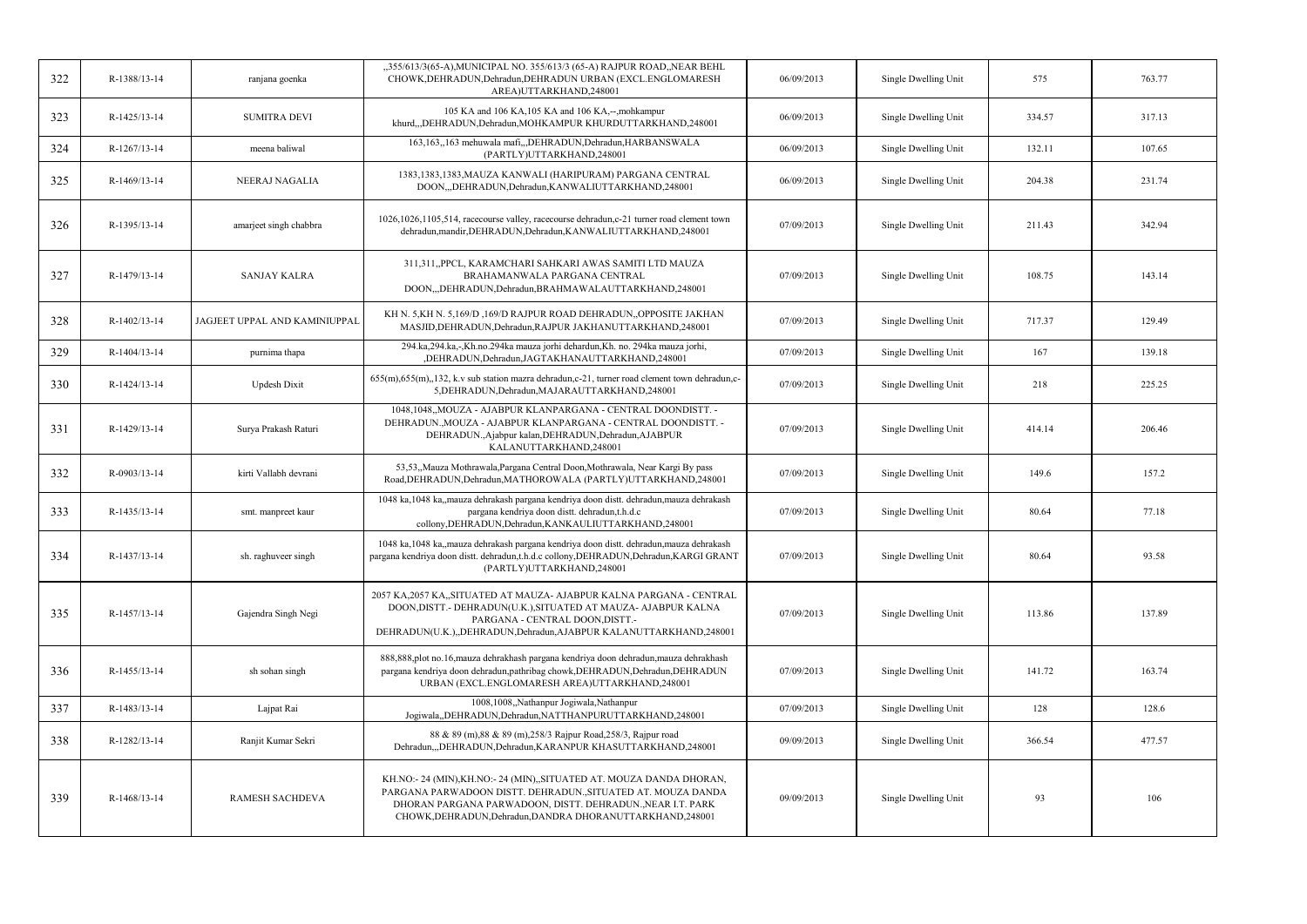| 340 | R-1461/13-14   | <b>KAMLESH GUPTA</b>    | "342/362/213,342/362/217 park road laxman chowk Dehradun,342/362/217 park road laxman<br>chowk Dehradun, DEHRADUN, Dehradun, LAXMAN CHOWK UTTARKHAND, 248001                                                                                                                   | 09/09/2013 | Single Dwelling Unit | 92.38   | 112.46  |
|-----|----------------|-------------------------|--------------------------------------------------------------------------------------------------------------------------------------------------------------------------------------------------------------------------------------------------------------------------------|------------|----------------------|---------|---------|
| 341 | R-1436/13-14   | smt. asmeet kaur        | 1048 ka,1048 ka, mauza dehrakash pargana kendriya doon distt dehradun, mauza dehrakash<br>pargana kendriya doon distt dehradun,t.h.d.c<br>collony, DEHRADUN, Dehradun, KANWALIUTTARKHAND, 248001                                                                               | 09/09/2013 | Single Dwelling Unit | 154.74  | 142.36  |
| 342 | R-1472/13-14   | asha rani               | 142,142, khasra no. 142 mauza harbans wala, "DEHRADUN, Dehradun, HARBANSWALA<br>(PARTLY)UTTARKHAND,248001                                                                                                                                                                      | 09/09/2013 | Single Dwelling Unit | 196.68  | 151.66  |
| 343 | R-1405/13-14   | smt. rajbala            | v731 kha, v731 kha, mouza dehrakash pargana kendriya doon distt. dehradun. mouza dehrakash<br>pargana kendriya doon distt. dehradun., near mehant indrsh<br>hospital, DEHRADUN, Dehradun, DEHRADUN URBAN (EXCL.ENGLOMARESH<br>AREA)UTTARKHAND,248001                           | 10/09/2013 | Single Dwelling Unit | 56      | 84      |
| 344 | R-1480/13-14   | PRIYA GARG KAUSHIK      | 739(M),739(M),,NEAR ARYA SAMAJ MANDIR,SUBHASH NAGAR, DEHRADUN,,NEAR<br>ARYA SAMAJ MANDIR, DEHRADUN, Dehradun, BHAROOWALA<br>GRANTUTTARKHAND,248002                                                                                                                             | 10/09/2013 | Single Dwelling Unit | 172.38  | 198.36  |
| 345 | R-1481/13-14   | <b>ARSHU ALI</b>        | 833(M),833(M),,VILL:- JALI GAON, BELL ROAD, MOHHABBEWALA, C. TOWN<br>D.DUN,,NEAR SHANI MANDIR,DEHRADUN,Dehradun,BHAROOWALA<br>GRANTUTTARKHAND,248002                                                                                                                           | 10/09/2013 | Single Dwelling Unit | 79.73   | 53.24   |
| 346 | R-1234/13-14   | dinesh singh negi       | 1183(m), 1183(m), 1183(m), MOTHROWALA, PARGANA PARWADOON, DISTT.<br>DEHRADUN. UTTRAKHAND, MOTHROWALA, PARGANA PARWADOON, DISTT.<br>DEHRADUN. UTTRAKHAND, PRIMARY SCHOOL<br>,DEHRADUN,Dehradun,MATHOROWALA (PARTLY)UTTARKHAND,248001                                            | 11/09/2013 | Single Dwelling Unit | 301     | 251.06  |
| 347 | R-1248/13-14   | Mumtaj Ahmed            | 597 & 1322,597 & 1322,,Mauza Chander Nagar Pargana - Kendriya Doon,Mauza Chander Nagar<br>Pargana - Kendriya Doon, Chander Nagar, DEHRADUN, Dehradun, Chander<br>NagarUTTARKHAND,248001                                                                                        | 11/09/2013 | Single Dwelling Unit | 92.93   | 101.34  |
| 348 | R-1382/13-14   | Pravindra Singh Bagga   | "65/53,43 A Govind Nagar Race Course Dehradun,43 A Govind Nagar Race Course<br>Dehradun,,DEHRADUN,Dehradun,DEHRADUN URBAN (EXCL.ENGLOMARESH<br>AREA)UTTARKHAND,248001                                                                                                          | 11/09/2013 | Single Dwelling Unit | 411.9   | 532.91  |
| 349 | R-1109/13-14   | tejpal singh            | 73/1/61,73/1/61,,92 d,race course (new khasra no,73/1/61, govind nager<br>)dehradun,,,DEHRADUN,Dehradun,GOVINDNAGERUTTARKHAND,248001                                                                                                                                           | 11/09/2013 | Single Dwelling Unit | 600     | 293.01  |
| 350 | R-1518/13-14   | <b>JAGMOHAN KOTHARI</b> | 909 KA MIN,909 KA MIN,,MAUZA AJABPUR KALAN-PARGANA KENDIRYA DOON-<br>DEHARADUN, "DEHRADUN, Dehradun, AJABPUR KALANUTTARKHAND, 248001                                                                                                                                           | 11/09/2013 | Single Dwelling Unit | 280     | 211.96  |
| 351 | R-1474/13-14   | Manju Sharma            | 399ka, 399ka, saket colony ajabpur kala, "DEHRADUN, Dehradun, AJABPUR<br>KALANUTTARKHAND,248001                                                                                                                                                                                | 11/09/2013 | Single Dwelling Unit | 202.26  | 179.16  |
| 352 | R-1503/13-14   | Vrinder Singh Barthwal  | 100 k (min), 100 k (min), Kh. No:-100 K (min) In Mauza Banjarawala Mafi, Pargana Central<br>Doon, Dehradun, Mothrawala, Near Satyam Wedding<br>Point, DEHRADUN, Dehradun, BANJAREWALA MAAFI (PARTLY) UTTARKHAND, 248001                                                        | 11/09/2013 | Single Dwelling Unit | 98.11   | 106.53  |
| 353 | R-1522/13-14   | Ramswroop Joshi         | 1793 Ka Min, 1793 Ka Min, Mauza- Ajabpur Kalan, Pargana- Central Doon, Distt.- Dehradun<br>(UK)., Mauza- Ajabpur Kalan, Pargana- Central Doon, Distt.- Dehradun (UK)., Back Side<br>Mahindra Show Room, Haridwar Bypaas, DEHRADUN, Dehradun, AJABPUR<br>KALANUTTARKHAND,248001 | 11/09/2013 | Single Dwelling Unit | 188     | 164.96  |
| 354 | $C-0110/13-14$ | Neeraj Tandon           | 332/6, 333/7,332/6, 333/7,2/B-3, Race Course Road,,,DEHRADUN,Dehradun,Race<br>courseUTTARKHAND,248001                                                                                                                                                                          | 12/09/2013 | Shopping Mall        | 2360.15 | 4215.02 |
| 355 | R-1426/13-14   | Shakuntala Devi         | 599,599,,Gram Ajabpur Khurd, Pargana Kendriyadoon,,,,DEHRADUN,Dehradun,AJABPUR<br>KHURDUTTARKHAND,248001                                                                                                                                                                       | 12/09/2013 | Single Dwelling Unit | 379.42  | 243.29  |
| 356 | R-1501/13-14   | SANJAY SINGH BELWAL     | 221(ka), 221(ka), 221(ka), MOTHROWALA, PARGANA KENDRIYA DOON, DISTT.<br>DEHRADUN.UTTRAKHAND, MOTHROWALA, PARGANA KENDRIYA DOON, DISTT<br>DEHRADUN.UTTRAKHAND, MOTHAROWALA<br>ROAD, DEHRADUN, Dehradun, MATHOROWALA (PARTLY) UTTARKHAND, 248001                                 | 13/09/2013 | Single Dwelling Unit | 133.36  | 161.12  |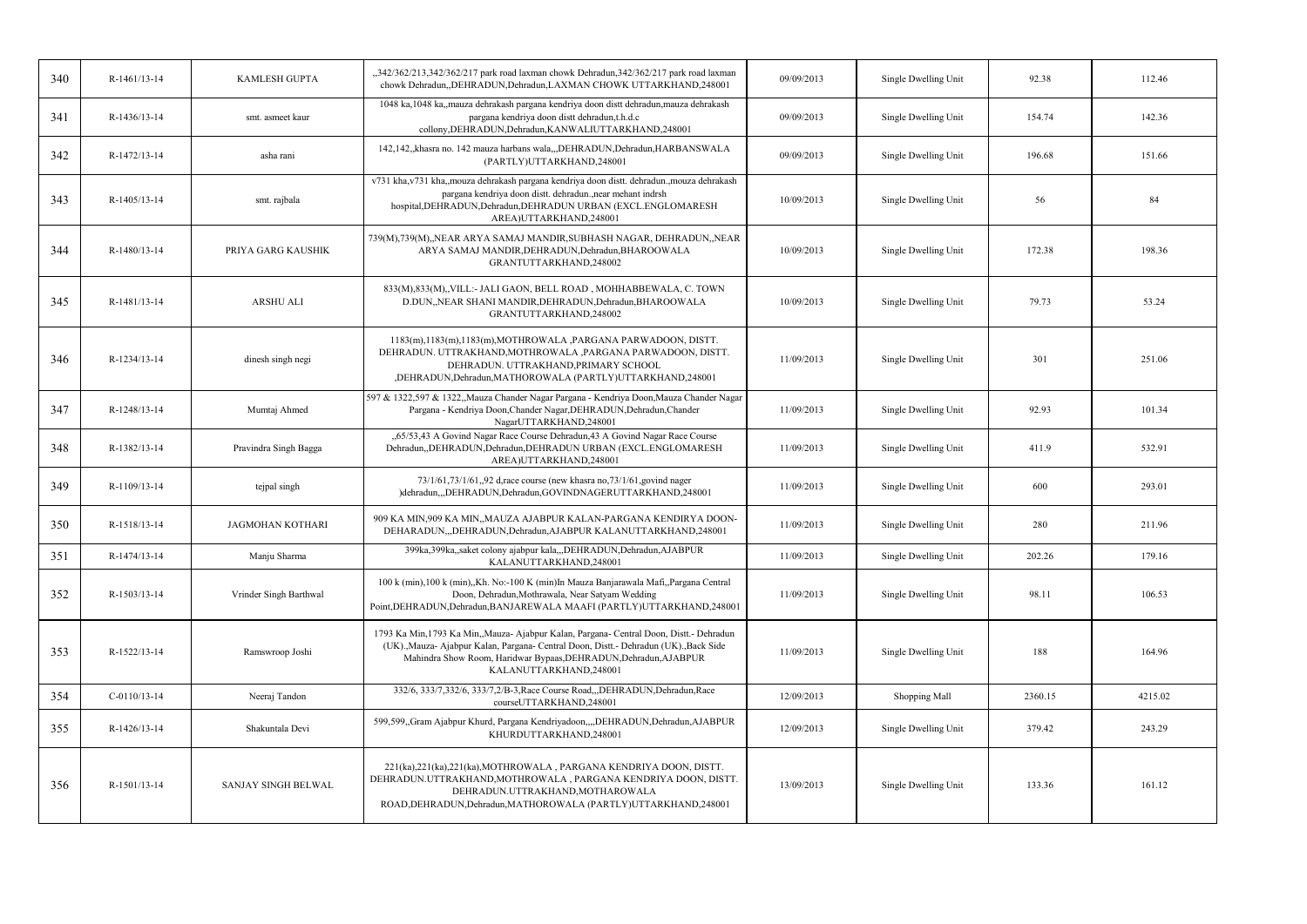| 357 | R-1460/13-14 | <b>BABLU KUMAR</b>    | 100ka,100ka,168,TEA STATE BANJARAWALA DEHRADUN (U.K),TEA STATE<br>BANJARAWALA DEHRADUN (U.K), SHIDESHWAR<br>MAHADEV, DEHRADUN, Dehradun, BANJAREWALA MAAFI<br>(PARTLY)UTTARKHAND,248001                                                                                                                                           | 13/09/2013 | Single Dwelling Unit | 99.07  | 46.31  |
|-----|--------------|-----------------------|-----------------------------------------------------------------------------------------------------------------------------------------------------------------------------------------------------------------------------------------------------------------------------------------------------------------------------------|------------|----------------------|--------|--------|
| 358 | R-1467/13-14 | Mayank kukreti        | 858,858,,dehrakhas kagri dehradun,,near thapliyal dairy,DEHRADUN,Dehradun,KARGI<br>GRANT (PARTLY)UTTARKHAND,248001                                                                                                                                                                                                                | 13/09/2013 | Single Dwelling Unit | 76     | 54.79  |
| 359 | R-1505/13-14 | NARENDER KUMAR SAINI  | 699 ka,699 ka,,MAUZA NIRANAJNPUR PARGANA KENDRIYA DOON<br>DEHRADUN, MAUZA NIRANAJNPUR PARGANA KENDRIYA DOON<br>DEHRADUN, DEHRADUN, Dehradun, NIRANJANPURUTTARKHAND, 248001                                                                                                                                                        | 13/09/2013 | Single Dwelling Unit | 78.24  | 99.26  |
| 360 | R-1409/13-14 | deepak agarwal        | 504 DA.504 DA., MOUZA SEWLAKALA PARGANA PACHWA DOON.DISSTIC DEHRA<br>DUN,,,DEHRADUN,Dehradun,SHEWALA KALANUTTARKHAND,248001                                                                                                                                                                                                       | 19/09/2013 | Single Dwelling Unit | 290    | 293.14 |
| 361 | R-1497/13-14 | Hariom singh          | 725,725, None, Mauza- Aamwala Tarala, Pargana- Parwa Doon, Distt.-Dehradun (UK.), Mauza-<br>Aamwala Tarala, Pargana- Parwa Doon, Distt.-Dehradun (UK.), Near Baal<br>Bhawan, DEHRADUN, Dehradun, AAMWALA TARALAUTTARKHAND, 248001                                                                                                 | 19/09/2013 | Single Dwelling Unit | 154.82 | 145.51 |
| 362 | R-1485/13-14 | <b>BINDU RAJPUT</b>   | KH.NO:-548/2,KH.NO:-548/2,,SITUATED AT. MOUZA RAIPUR PARGANA PARWA<br>DOON DISTT. DEHRADUN, SITUATED AT. MOUZA RAIPUR PARGANA PARWADOON,<br>DISTT. DEHRADUN., NEAR SHIV MANDIR<br>RAIPUR, DEHRADUN, Dehradun, RAIPURUTTARKHAND, 248001                                                                                            | 19/09/2013 | Single Dwelling Unit | 140    | 160    |
| 363 | R-1507/13-14 | Aneesh Paliwal        | 1008 kh, 1008 kh,, Nathanpur Jogwala, Nathanpur<br>Jogwala,,DEHRADUN,Dehradun,NATTHANPURUTTARKHAND,248001                                                                                                                                                                                                                         | 19/09/2013 | Single Dwelling Unit | 128.33 | 101.7  |
| 364 | R-1506/13-14 | <b>DHIRAJ GUJRAL</b>  | 1269,1269,PLOT NO 79 A SAI LOK ,KANWALI PARGANA KENDRIYA DOON<br>DEHRADUN, KANWALI PARGANA KENDRIYA DOON DEHRADUN, SAI LOK<br>,DEHRADUN,Dehradun,KANWALIUTTARKHAND,248001                                                                                                                                                         | 20/09/2013 | Single Dwelling Unit | 112.13 | 188.11 |
| 365 | R-1523/13-14 | <b>AMIT JOSHI</b>     | 237 ,sewla kalan,237 ,sewla kalan,,sewla kalan pargana kendriya doon Dehradun,sewla kalan<br>pargana kendriya doon Dehradun,pnb colony,DEHRADUN,Dehradun,SHEWALA<br>KALANUTTARKHAND,248001                                                                                                                                        | 20/09/2013 | Single Dwelling Unit | 260.22 | 153.46 |
| 366 | R-1313/13-14 | deepti sati           | 104 min, 104 min, gangotri vihar, chidonwali, sri guru ram rai public school, sahasradhara<br>road, DEHRADUN, Dehradun, CHINDROWALIUTTARKHAND, 248001                                                                                                                                                                             | 20/09/2013 | Single Dwelling Unit | 204    | 204.83 |
| 367 | R-1412/13-14 | <b>VISHAL SEHGAL</b>  | 000,000, SHEWALA KALAN PARAGANA PACHWA DOON<br>DEHRADUN, "DEHRADUN, Dehradun, SHEWALA KALANUTTARKHAND, 248001                                                                                                                                                                                                                     | 20/09/2013 | Single Dwelling Unit | 190    | 312.01 |
| 368 | R-1473/13-14 | pradeep raturi        | 513k,513k, mauza-sewla kalan pargana-central doon distt.-dehra dun, mauza-sewla kalan pargana-<br>central doon distt.-dehra dun,,DEHRADUN,Dehradun,SHEWALA<br>KALANUTTARKHAND,248002                                                                                                                                              | 20/09/2013 | Single Dwelling Unit | 130.4  | 165.76 |
| 369 | R-1417/13-14 | Manmohan Bhardwaj     | "166/112, municipal prop. no. 166/112, Kalidas Road, D. Dun situated at Mauza<br>Hathibarkala, Parg. Central Doon, Tehsil & Distt. D.Dun., municipal prop. no. 166/112, Kalidas<br>Road, D. Dun situated at Mauza Hathibarkala, Parg. Central Doon, Tehsil & Distt.<br>D.Dun., DEHRADUN, Dehradun, HathibarkalaUTTARKHAND, 248001 | 20/09/2013 | Single Dwelling Unit | 918.11 | 632.04 |
| 370 | R-1564/13-14 | sanjeev mehra         | 2304,2304,,kh. no. 2304 aarcadiyant grant<br>dehradun,sem,rssidentla,DEHRADUN,Dehradun,CHANDRABANI<br>GRANTUTTARKHAND,248001                                                                                                                                                                                                      | 20/09/2013 | Single Dwelling Unit | 117.5  | 143.57 |
| 371 | R-1345/13-14 | Deepak Uniyal         | 871KA, 871KA, KH. NO. 871KA (OLD KH. NO. 414), MAUJA ADHOIWALA, PARGANA<br>PARWADOON, DISTRICT DEHRADUN., near SAHASRADHARA<br>CHOWK, DEHRADUN, Dehradun, PARGANA PARWADOONUTTARKHAND, 248001                                                                                                                                     | 20/09/2013 | Single Dwelling Unit | 216.09 | 240.14 |
| 372 | R-1414/13-14 | <b>NAGENDER KUMAR</b> | 1246 KA, 1246 KA, MAUZA-MAJRA, PARGANA - CENTRALDOON, DIST.-<br>DEHRADUN, MAUZA- MAJRA, PARGANA- CENTRAL DOON, DIST.- DEHRADUN, 400<br>MTR. INSIDE IN LANE NO. C-20, DEHRADUN, Dehradun, MAJARAUTTARKHAND, 248001                                                                                                                 | 20/09/2013 | Single Dwelling Unit | 57.5   | 49.37  |
| 373 | R-1517/13-14 | Sunita Anand          | 141,141,nil,mauza sewla kalan khurd dehradun,,near himalayan drug<br>factory, DEHRADUN, Dehradun, SHEWALA KALANUTTARKHAND, 248001                                                                                                                                                                                                 | 20/09/2013 | Single Dwelling Unit | 293.68 | 246.38 |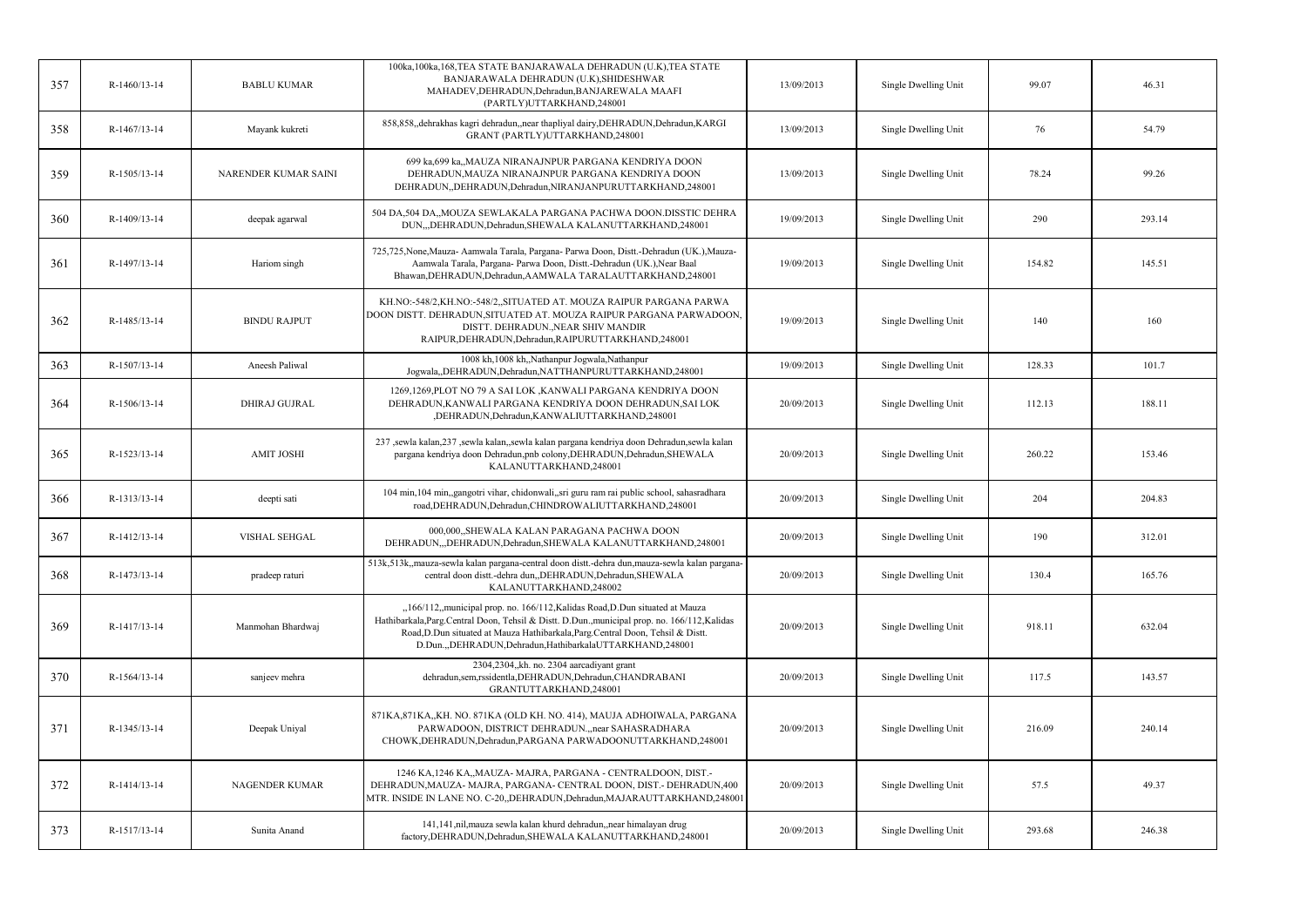| 374 | R-1538/13-14 | Shakuntala Bacheti                                  | 69/1,69/1,,Mauza Chak, Ajabpur Kalan Pargana Doon Dehradun,Mauza Chak, Ajabpur Kalan<br>Pargana Doon Dehradun, haridware by pass, DEHRADUN, Dehradun, AJABPUR<br>KALANUTTARKHAND,248001                                                                                        | 20/09/2013 | Single Dwelling Unit | 334.57 | 155.04 |
|-----|--------------|-----------------------------------------------------|--------------------------------------------------------------------------------------------------------------------------------------------------------------------------------------------------------------------------------------------------------------------------------|------------|----------------------|--------|--------|
| 375 | R-1512/13-14 | Surinderpal singh                                   | 1298kha min, 1298kha min,, vill. ajabpur khurd pargana pachwa doon distt. dehradun, vill. ajabpur<br>khurd pargana pachwa doon distt. dehradun, near bangal i kothi<br>chowk, DEHRADUN, Dehradun, AJABPUR KHURDUTTARKHAND, 248001                                              | 21/09/2013 | Single Dwelling Unit | 137.73 | 159.23 |
| 376 | R-1515/13-14 | Manpreet Singh Luthra                               | 558min,558min, mauza kanwali pargana kendriya doon distt. dehradun, mauza kanwali pargana<br>kendriya doon distt dehradun, near g.m.s.<br>road, DEHRADUN, Dehradun, KANWALIUTTARKHAND, 248001                                                                                  | 21/09/2013 | Single Dwelling Unit | 101.86 | 183.35 |
| 377 | R-1243/13-14 | Rajesh Chachra                                      | 33/13,33/13,33/13,33/13,Subhash Road,,33/13,Subhash Road,,Income Tax<br>Department, DEHRADUN, Dehradun, DALANWALA CHAKUTTARKHAND, 248001                                                                                                                                       | 21/09/2013 | Single Dwelling Unit | 195.09 | 233.62 |
| 378 | R-1356/13-14 | Sh. Raj Kumar Khanna and Sh. Naresh<br>Kumar Khanna | nil, nil, Formerly 25-A, 32 pritam road dehradun, near doon international<br>school, DEHRADUN, Dehradun, DALANWALA CHAKUTTARKHAND, 248001                                                                                                                                      | 21/09/2013 | Single Dwelling Unit | 110.97 | 111.74 |
| 379 | R-1387/13-14 | SUBHASH CHANDRA SHARMA                              | 49 MI 49 MI KHASRA NO. 49 MI MAUZA SEWLA KALAN PARGANA CENTRAL<br>DOON.,,,DEHRADUN,Dehradun,SHEWALA KALANUTTARKHAND,248001                                                                                                                                                     | 21/09/2013 | Single Dwelling Unit | 188    | 251.37 |
| 380 | R-1492/13-14 | Amit Keshari                                        | 1008 kh, 1008 kh,,Nathanpur Jogiwala,Nathanpur<br>Jogiwala, DEHRADUN, Dehradun, NATTHANPURUTTARKHAND, 248001                                                                                                                                                                   | 21/09/2013 | Single Dwelling Unit | 128.33 | 128.6  |
| 381 | R-1520/13-14 | <b>DHARMENDER ANAND</b>                             | 25 MIN,25 MIN,,SITUATED IN MAUZA- DANDA DHORAN, PARGANA- PARWA DOON,<br>DIST.DEHRADUN(U.K.), SITUATED IN MAUZA- DANDA DHORAN, PARGANA-<br>PARWA,,DEHRADUN,Dehradun,DANDA DHORANUTTARKHAND,248001                                                                               | 21/09/2013 | Single Dwelling Unit | 130.2  | 154.5  |
| 382 | R-1499/13-14 | Beni Prasad Gupta                                   | "76 Guru Road, Laxman Chowk Pargana - Parwa Doon, Laxman Chowk Pargana - Parwa<br>Doon, Laxman Chwk, DEHRADUN, Dehradun, Guru RoadUTTARKHAND, 248001                                                                                                                           | 21/09/2013 | Single Dwelling Unit | 163.56 | 106.13 |
| 383 | R-1557/13-14 | Dinesh Chandra                                      | 367kha min, 370, min 371 min, 367kha min, 370, min 371 min, 232, MAUZA-KARGI<br>GRANT, PRAGANA-KENDRIYA DOON, DISTT- DEHRADUN (U.K), MAUZA-KARGI<br>GRANT, PRAGANA-KENDRIYA DOON, DISTT- DEHRADUN<br>(U.K), S.B.I, DEHRADUN, Dehradun, KARGI GRANT (PARTLY) UTTARKHAND, 248001 | 21/09/2013 | Single Dwelling Unit | 130.48 | 124.94 |
| 384 | R-1589/13-14 | <b>SMT.JASVINDER KAUR</b>                           | 82,82, NIL, MAUZA AJABPUR KHURD DEHRADUN SARSHWATI<br>VIHAR, DEHRADUN, Dehradun, AJABPUR KHURDUTTARKHAND, 248001                                                                                                                                                               | 21/09/2013 | Single Dwelling Unit | 188.67 | 189.08 |
| 385 | R-1553/13-14 | girish chandra sati                                 | 77 KA, 77 KA, KHASRA NO. 77 KA MAUZA MAY CHAK BHOOR<br>KAULAGARH,"DEHRADUN,Dehradun,KALAGADH MAY CHAK<br>(PARTLY)UTTARKHAND,248001                                                                                                                                             | 21/09/2013 | Single Dwelling Unit | 211.81 | 193.4  |
| 386 | R-1563/13-14 | sandip kumar                                        | 2304,2304, kh.no.2304 aarcadiya grant<br>dehradun,sem,rssidentla,DEHRADUN,Dehradun,CHANDRABANI<br>GRANTUTTARKHAND,248001                                                                                                                                                       | 21/09/2013 | Single Dwelling Unit | 117.05 | 143.57 |
| 387 | R-1446/13-14 | <b>MAHESH BHUSHAL</b>                               | NIL, NIL, 2389, NATHANPUR, PARGANA PARWA DOON, JOGIWALA<br>CHOWK, DEHRADUN, Dehradun, NATTHANPURUTTARKHAND, 248001                                                                                                                                                             | 23/09/2013 | Single Dwelling Unit | 204.69 | 184.33 |
| 388 | R-1458/13-14 | Madan singh                                         | -,-,76, Karanpurkhas, canal road, dehradun.,-,hotel great value, DEHRADUN, Dehradun, canal road<br>(karanpur khas)UTTARKHAND,248001                                                                                                                                            | 23/09/2013 | Single Dwelling Unit | 87.79  | 118.52 |
| 389 | R-1454/13-14 | PRATIBHA SINGH                                      | 1223 GHA, 1223 GHA, VILL. MAJRA PARAGANA KENDRIY DOON<br>DISTT.DEHRADUN,,,DEHRADUN,Dehradun,MAJARAUTTARKHAND,248001                                                                                                                                                            | 23/09/2013 | Single Dwelling Unit | 98.97  | 96.39  |
| 390 | R-1513/13-14 | sh. gurpreet singh                                  | 1298 kha, 1298 kha, mouza ajabpur khurd, pargana kendriyadoon distt. dehradun. mouza ajabpur<br>khurd, pargana kendriyadoon distt. dehradun., near bangali kothi<br>chock, DEHRADUN, Dehradun, AJABPUR KHURDUTTARKHAND, 248001                                                 | 23/09/2013 | Single Dwelling Unit | 126.32 | 137.05 |
| 391 | R-1558/13-14 | smt.guriya kumari                                   | 638kha, 638kha, muoza ajabpur khurd pargana central doon<br>,dehradun,,,DEHRADUN,Dehradun,AJABPUR KHURDUTTARKHAND,248001                                                                                                                                                       | 23/09/2013 | Single Dwelling Unit | 71.69  | 91.06  |
| 392 | R-1533/13-14 | ashok kakkar                                        | nill,nill,24,property no24.kalidass road disstic dehradun,,,DEHRADUN,Dehradun,kalidas<br>roadUTTARKHAND,248001                                                                                                                                                                 | 23/09/2013 | Single Dwelling Unit | 360    | 286.64 |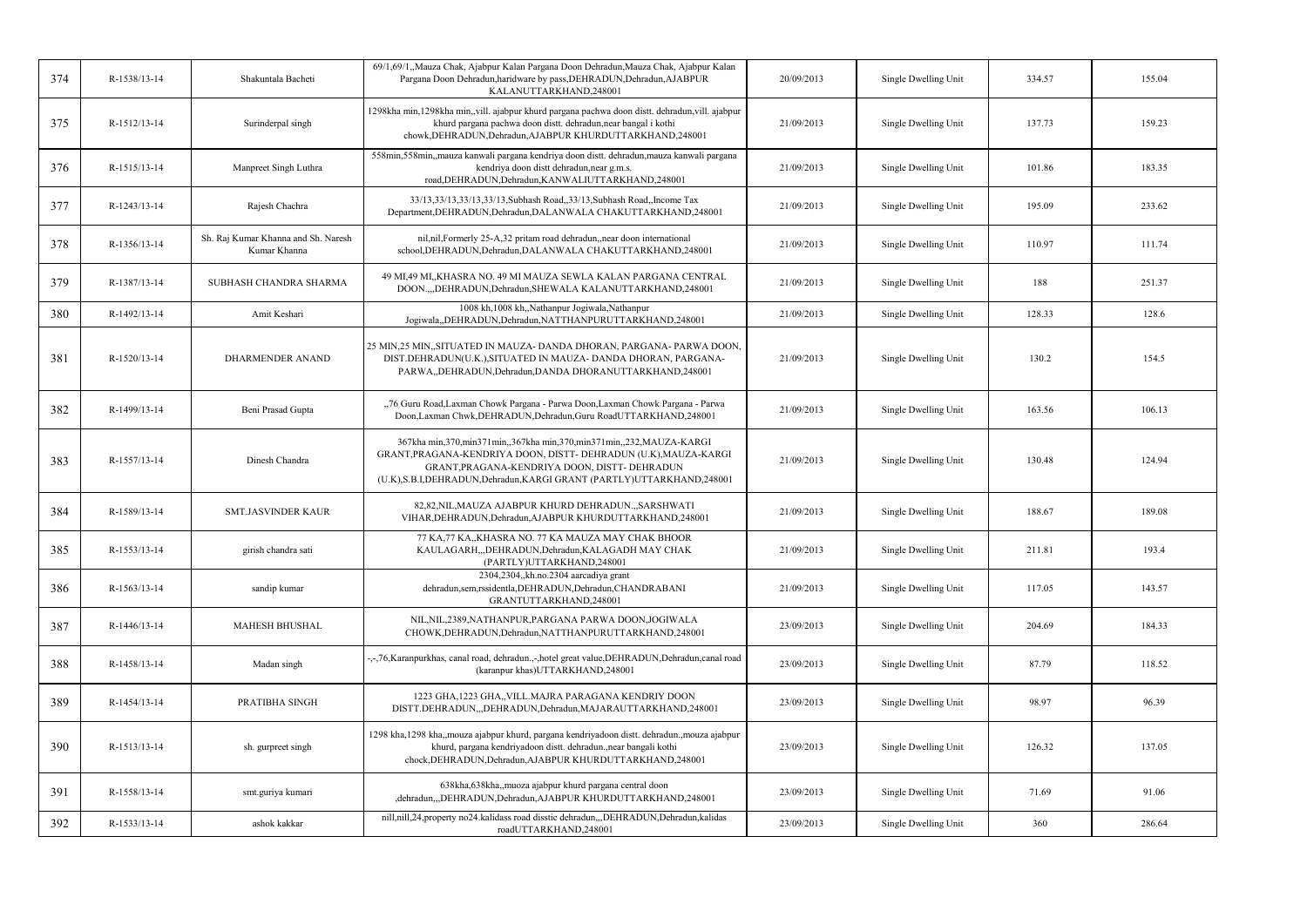| 393 | R-1552/13-14 | chadramoli                          | 84,84,kh.no.84 mauza may chak bhoor kaulagarh,,,DEHRADUN,Dehradun,KALAGADH MAY<br>CHAK (PARTLY)UTTARKHAND,248001                                                                                                                                                                                                               | 23/09/2013 | Single Dwelling Unit | 212.27 | 222.02 |
|-----|--------------|-------------------------------------|--------------------------------------------------------------------------------------------------------------------------------------------------------------------------------------------------------------------------------------------------------------------------------------------------------------------------------|------------|----------------------|--------|--------|
| 394 | R-1577/13-14 | SH. YASHPAL SINGH                   | 674 KHA, 674 KHA, NIL, MAUZA SEWALA KALAN DEHRADUN, , NEAR CHANDBANI<br>ROAD, DEHRADUN, Dehradun, SHEWALA KALANUTTARKHAND, 248001                                                                                                                                                                                              | 23/09/2013 | Single Dwelling Unit | 167.28 | 136.96 |
| 395 | R-1618/13-14 | Nikita Radcliffe                    | 1838min, 1838min,,Muza-Raipur,Pragana-Prawa Doon, Distt- Dehradun (U.K),Banbarg-Alien<br>School, Balahisar, Mussoori, Dehradun, Distt-Dehradun<br>(u.k), Bagh, DEHRADUN, Dehradun, RAIPURUTTARKHAND, 248001                                                                                                                    | 23/09/2013 | Single Dwelling Unit | 130.48 | 139.87 |
| 396 | R-1575/13-14 | <b>KRISHAN SACHDEVA</b>             | KHASRA NO:-24(MIN), KHASRA NO:-24(MIN), SITUATED AT. MOUZA DANDA<br>DHORAN PARGANA PARWADOON DISTT. DEHRADUN, SITUATED AT. MOUZA<br>DANDA DHORA PARGANA PARWADOON DISTT. DEHRADUN, NEAR I.T. PARK<br>CHOWK, DEHRADUN, Dehradun, DANDRA DHORANUTTARKHAND, 248001                                                                | 23/09/2013 | Single Dwelling Unit | 93     | 106    |
| 397 | R-1464/13-14 | Raghuvir kaur                       | 52 min, 52 min, 307, Mauza-Kedarpur, Pargana central Doon, Distt.-D.Dun, Mauza-Kedarpur,<br>Pargana central Doon, Distt.-D.Dun, Near siddheshwar Mahadev<br>Temple, DEHRADUN, Dehradun, KENDARPURUTTARKHAND, 248001                                                                                                            | 23/09/2013 | Single Dwelling Unit | 80.31  | 86.58  |
| 398 | R-1514/13-14 | smt,. inderpreet kaur               | 1298 kha, 1298 kha, mouza ajabpur khurd, pargana kendriya doon distt. dehradun. mouza ajabpur<br>khurd, pargana kendriya doon distt. dehradun., near bangali<br>kothi, DEHRADUN, Dehradun, AJABPUR KHURDUTTARKHAND, 248001                                                                                                     | 23/09/2013 | Single Dwelling Unit | 131.56 | 147.07 |
| 399 | R-1590/13-14 | <b>SMT.RAJNI ARORA</b>              | 99 KHA,99 KHA, NIL, MAUZA BADRIPUR, DEHRADUN., ASHA NURSHING<br>HOME, DEHRADUN, Dehradun, BADRIPURUTTARKHAND, 248001                                                                                                                                                                                                           | 23/09/2013 | Single Dwelling Unit | 161.18 | 165.64 |
| 400 | R-1551/13-14 | saroj kukreti &kum. manvi ghildiyal | 2304,2304,-,kh.no. 2304 aarcadiya grant<br>dehradun,sem,rssidentla,DEHRADUN,Dehradun,CHANDRABANI<br>GRANTUTTARKHAND,248001                                                                                                                                                                                                     | 23/09/2013 | Single Dwelling Unit | 117.05 | 17.75  |
| 401 | R-1566/13-14 | uadi nanda                          | 2304,2304,-,kh.no.2304 aarcadyant grant dehrdun,sem,rssidentla,,Dehradun,CHANDRABANI<br>GRANTUTTARKHAND,248001                                                                                                                                                                                                                 | 23/09/2013 | Single Dwelling Unit | 117.05 | 143.57 |
| 402 | R-1568/13-14 | <b>TUSHAR MEHTA</b>                 | KH. NO:- 473 KA,,KH. NO:- 473 KA,,,SITUATED AT. MOUZA DHORAN KHASS, (<br>RAJESHWAR NAGAR PHASE Ist) PARGANA CENTRAL DOON DISTT<br>DEHRADUN., SITUATED AT. MOUZA DHORAN KHASS( RAJESHWAR NAGAR PHASE<br>Ist) PARGANA CENTRAL DOON DISTT. DEHRADUN., NEAR I.T. PARK<br>CHOWK, DEHRADUN, Dehradun, DHAURAN KHASUTTARKHAND, 248001 | 23/09/2013 | Single Dwelling Unit | 95     | 88     |
| 403 | R-1559/13-14 | mansharam joshi                     | 315kha, 315kha, village gujrada mansing, pargana<br>parwadoon, dehradun, "DEHRADUN, Dehradun, GUJRADA<br>MANSINGHUTTARKHAND,248001                                                                                                                                                                                             | 23/09/2013 | Single Dwelling Unit | 188.47 | 87.73  |
| 404 | R-1413/13-14 | bimlendu mishra                     | 565 kh,565 kh, gram-sewla kalan, pargana-central doon distt.-dehra dun, gram-sewla kalan,<br>pargana-central doon distt.-dehra dun, DEHRADUN, Dehradun, SHEWALA<br>KALANUTTARKHAND,248001                                                                                                                                      | 24/09/2013 | Single Dwelling Unit | 192.75 | 148.55 |
| 405 | R-1508/13-14 | Ranjeet Singh                       | 405,405,plot no-29,Navada Heights, Badripur, parwadoon, Dehradun.,Navada Heights, Badripur,<br>parwadoon, Dehradun., Behind sanskar international<br>school,,Dehradun,BADRIPURUTTARKHAND,248005                                                                                                                                | 24/09/2013 | Single Dwelling Unit | 172.61 | 203.26 |
| 406 | R-1560/13-14 | Ramesh Kumari Sukhija               | 216,216,,MAUZA NIRANJANPUR PARGANA CENTRAL DOON<br>DEHRADUN,,,DEHRADUN,Dehradun,NIRANJANPURUTTARKHAND,248001                                                                                                                                                                                                                   | 24/09/2013 | Single Dwelling Unit | 128.76 | 158.72 |
| 407 | R-1605/13-14 | <b>TUHIN LAVANIA</b>                | NIL, NIL, NIL, VILLAGE - KANWALI, PARGANA CENTRAL DOON, G.M.S.<br>ROAD, DEHRADUN, Dehradun, KANWALIUTTARKHAND, 248001                                                                                                                                                                                                          | 24/09/2013 | Single Dwelling Unit | 96.53  | 101.44 |
| 408 | R-1555/13-14 | <b>SH.RAJVEER SINGH</b>             | 119 (KA), 119 (KA), NIL, MAUZA DANDA KHUDANEWALA PARGANAPARWADOON D-<br>DUN., NEAR SIDDHARTH COOLEGE, DEHRADUN, Dehradun, DANDRA<br>KHOODANEWALAUTTARKHAND,248001                                                                                                                                                              | 25/09/2013 | Single Dwelling Unit | 140.46 | 150.77 |
| 409 | R-1637/13-14 | Rajiv Kumar                         | 396 min,396 min,,Mauza Sinaula, Pargana Parwadoon,District Dehradun,Near<br>Temple, DEHRADUN, Dehradun, SINAULAUTTARKHAND, 248003                                                                                                                                                                                              | 25/09/2013 | Single Dwelling Unit | 249    | 206.43 |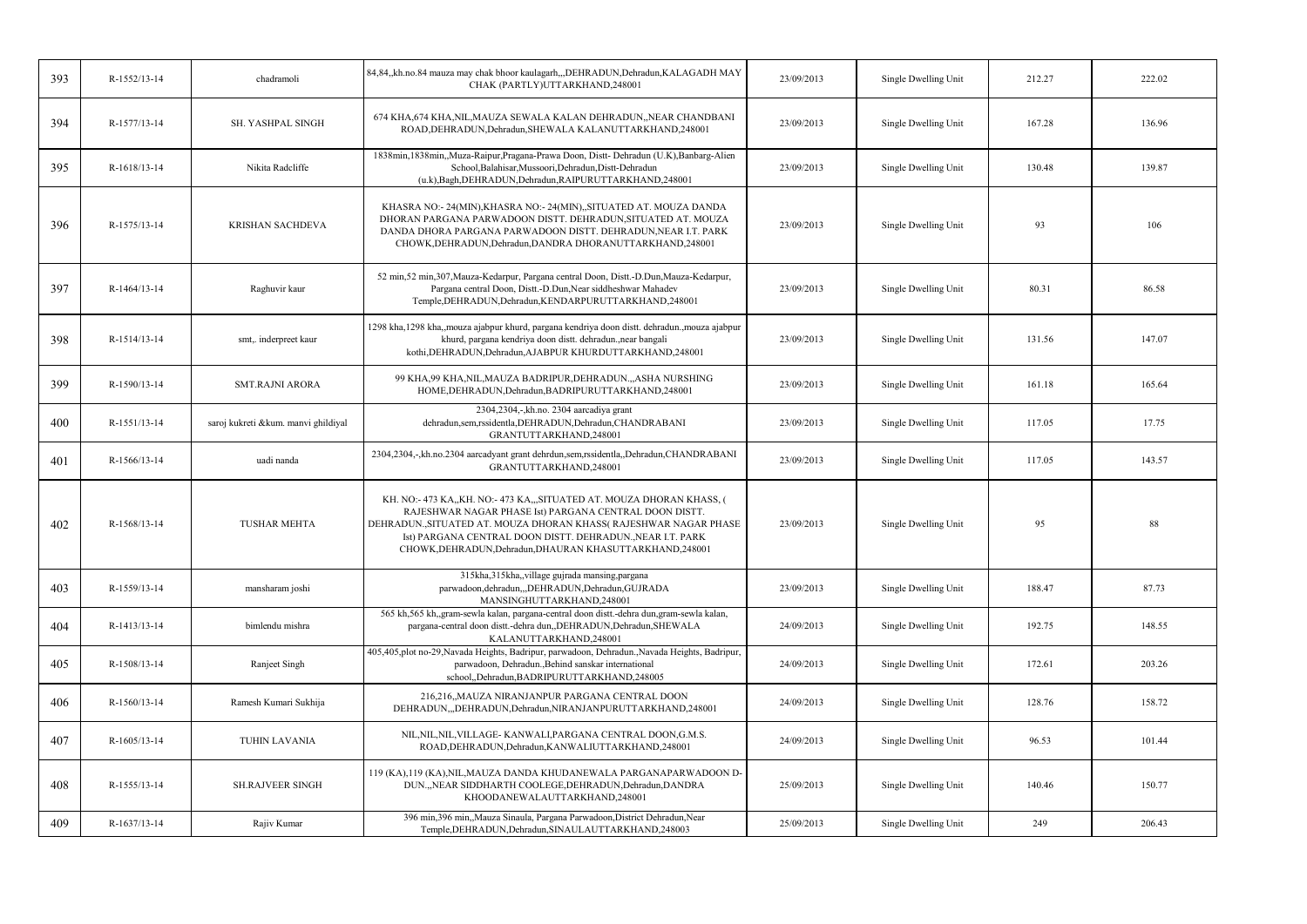| 410 | R-1527/13-14   | <b>SANTOSH KUMAR</b>    | "PROP. NO:-36,,SITUATED AT. MAAN SINGH WALA DISTRICT DEHRADUN<br>UTTARAKHAND,,SITUATED AT. MAAN SINGH WALA DISTRICT, DEHRADUN<br>UTTARAKHAND,, NER D.A.V. INTER COLLEGE, DEHRADUN, Dehradun, MAAN SINGH<br>WALAUTTARKHAND,248001                                                                                          | 25/09/2013 | Single Dwelling Unit    | 163.31 | 213    |
|-----|----------------|-------------------------|---------------------------------------------------------------------------------------------------------------------------------------------------------------------------------------------------------------------------------------------------------------------------------------------------------------------------|------------|-------------------------|--------|--------|
| 411 | R-1565/13-14   | satyander pal singh     | 2304,2304,-,kh.no. 2304 aarcadiya grant<br>dehardun, sem, rssidentla, DEHRADUN, Dehradun, CHANDRABANI<br>GRANTUTTARKHAND,248001                                                                                                                                                                                           | 25/09/2013 | Single Dwelling Unit    | 137.86 | 168.51 |
| 412 | R-0857/13-14   | Mahipal Singh           | "73,73 Rajpur Road Dehradun,73 Rajpur Road Dehradun, Dilaram Chowk, Near Himalayan<br>Apartment, DEHRADUN, Dehradun, RATIWALAUTTARKHAND, 248001                                                                                                                                                                           | 25/09/2013 | Single Dwelling Unit    | 151.48 | 176.26 |
| 413 | R-1588/13-14   | Shri. YADAV SINGH RAWAT | 148-M, 148-M, Kha No.287 (New No.148-M) SITUATED AT MAUZA-PITHUWALA<br>PARGANA CENTRAL DOON DIST.DEHRADUN, Kha No.287(New No.148-M) SITUATED<br>AT MAUZA-PITHUWALA PARGANA CENTRAL DOON<br>DIST.DEHRADUN,,DEHRADUN,Dehradun,PITTHUWALAUTTARKHAND,248001                                                                   | 25/09/2013 | Single Dwelling Unit    | 205.75 | 166.92 |
| 414 | $R-1607/13-14$ | <b>TARADUTT SEMWAL</b>  | 649 KHA,649 KHA,,MAUZA AAMWALA TARLA, PARGANA PARVA<br>DOON, DEHRADUN(U.K.), MAUZA AANWALA TARLA, PARGANA PARVA DOON,<br>DEHRADUN (U.K.), NEAR PARSAD SMT. BINA BAHUGUNA<br>HOUSE, DEHRADUN, Dehradun, AAMWALA TARALAUTTARKHAND, 248001                                                                                   | 26/09/2013 | Single Dwelling Unit    | 148    | 174.36 |
| 415 | $R-1604/13-14$ | <b>SACHIN LAVANIA</b>   | NIL, NIL, NIL, VILLAGE KANWALI, PARGANA CENTRAL DOON, G.M.S.<br>ROAD, DEHRADUN, Dehradun, KANWALIUTTARKHAND, 248001                                                                                                                                                                                                       | 26/09/2013 | Single Dwelling Unit    | 105.25 | 113.86 |
| 416 | R-1316/13-14   | <b>ANIL KUMAR SAH</b>   | 000,000,,MAUZA KANWALI PARGANA CENTRAL DOON,<br>DEHRADUN, DEHRADUN, Dehradun, KANWALIUTTARKHAND, 248001                                                                                                                                                                                                                   | 26/09/2013 | Single Dwelling Unit    | 87.36  | 107.96 |
| 417 | R-1609/13-14   | jaswinder kaur          | "nil, arkeidia grant, pargana kendriya dun, "DEHRADUN, Dehradun, raghav<br>viharUTTARKHAND,248007                                                                                                                                                                                                                         | 27/09/2013 | Single Dwelling Unit    | 74.9   | 48.36  |
| 418 | R-1633/13-14   | MINAKSHI BHARTI         | 278(Da),278(Da),12,PRAKASS ENCLAVE COLONY SEWLA KALAN PARGANA<br>PACHWADOON DEHRADUN U.K., SHIMLA BYPASS<br>ROAD, DEHRADUN, Dehradun, SHEWALA KALANUTTARKHAND, 248001                                                                                                                                                     | 27/09/2013 | Single Dwelling Unit    | 312.77 | 299.71 |
| 419 | R-1608/13-14   | PUSHPA SAXENA           | 50 KHA,50 KHA, PRIVATE PLOT NO 8A, PRAKASH LOK, PHASE III, SHIMLA<br>ROAD,,Near SBI Branch, shimla bye pass<br>road, DEHRADUN, Dehradun, PITTHUWALAUTTARKHAND, 248171                                                                                                                                                     | 27/09/2013 | Single Dwelling Unit    | 139.35 | 90.64  |
| 420 | R-1531/13-14   | NEELAM AGARWAL          | 231 JHA & 231 TA, 231 JHA & 231 TA, MUZA HARBANSWALA PARGANA PACHWA<br>DOON DEHRADUN,,,,Dehradun,HARBANSWALA (PARTLY)UTTARKHAND,248001                                                                                                                                                                                    | 27/09/2013 | Single Dwelling Unit    | 220    | 373.95 |
| 421 | R-1160/13-14   | Alok kumar              | 238M & 240.238M & 240.238M & 240. Mauza Sewla Kalan.central doon. Dehradun. Mauza<br>Sewla Kalan, central doon, Dehradun, NEAR PNB<br>COLONY, DEHRADUN, Dehradun, SHEWALA KALANUTTARKHAND, 248001                                                                                                                         | 27/09/2013 | Single Dwelling Unit    | 410.17 | 352.55 |
| 422 | R-1615/13-14   | SH. PARICHIT TOMAR      | 334 MIN,334 MIN, NIL, MAUZA DHORAN KHAS (AMAN VIHAR CLONEY)<br>DEHRADUN, NEAR GURU RAM RAI SCHOOL, DEHRADUN, Dehradun, DHAURAN<br>KHASUTTARKHAND,248001                                                                                                                                                                   | 30/09/2013 | Single Dwelling Unit    | 136.12 | 128.84 |
| 423 | R-1681/13-14   | MEENA SRIVASTAVA        | 422 GA, MIN, 422 GA, MIN, PLOT NO - 3, PHASE 4, ENGINEERS ENCLABE SITUATED<br>AT MAUZA - JAKHAN PARGANA - CENTRAL DOON DISTT.- DEHRADUN(U.K.), PLOT<br>NO - 3, PHASE 4, ENGINEERS ENCLABE SITUATED AT MAUZA - JAKHAN PARGANA<br>CENTRAL DOON DISTT.- DEHRADUN(U.K.), DEHRADUN, Dehradun, Doon<br>EnclaveUTTARKHAND,248001 | 30/09/2013 | Single Dwelling Unit    | 202    | 233.52 |
| 424 | $C-0106/13-14$ | NARENDRA MOHAN UNIYAL   | NIL, NIL, 56 / 130 / 148 / 166, HARIDWAR ROAD, HARIDWAR<br>ROAD, AARAGHAR, DEHRADUN, Dehradun, KARAN PUR KHASUTTARKHAND, 248001                                                                                                                                                                                           | 30/09/2013 | <b>Business Offices</b> | 450    | 575.57 |
| 425 | R-1261/13-14   | <b>ASHISH JAIN</b>      | NIL, NIL, NIL, DHAK PATTI, PARGANA CENTRAL DOON, SAI<br>MANDIR, DEHRADUN, Dehradun, DHAK PATTIUTTARKHAND, 248001                                                                                                                                                                                                          | 30/09/2013 | Multiple Dwelling Unit  | 518.61 | 491.01 |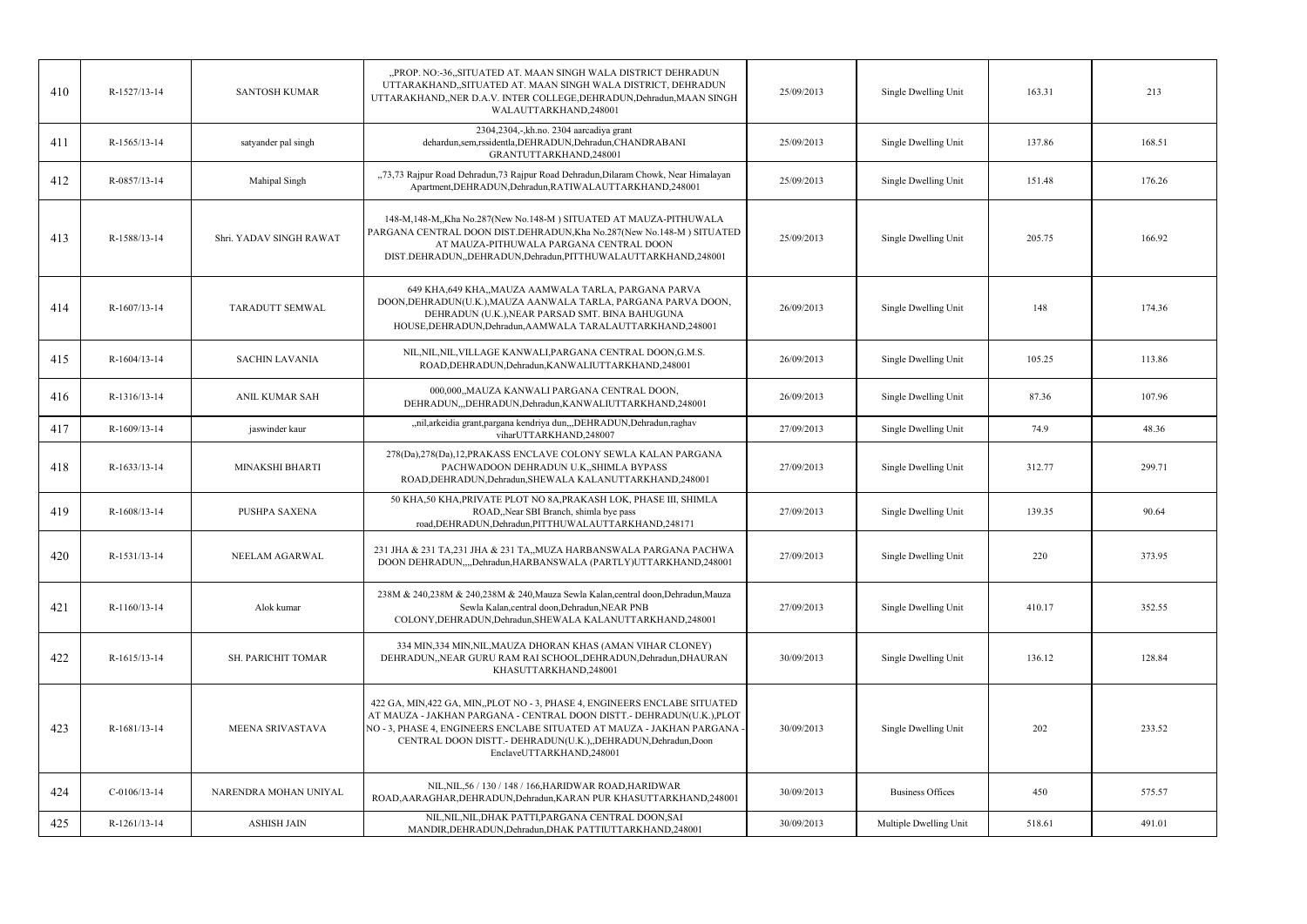| 426 | R-1364/13-14 | Sanjeev Varshney                                       | 916,916,58, part of plot no.58, engineers enclave, phase II, pargana central doon tehsil sadar distt.<br>dehradun., C-21, TURNER ROAD, CLEMENT TOWN,<br>DEHRADUN, DEHRADUN, Dehradun, KANWALIUTTARKHAND, 248001                                                                                                                            | 30/09/2013 | Multiple Dwelling Unit | 345.72 | 550.88 |
|-----|--------------|--------------------------------------------------------|--------------------------------------------------------------------------------------------------------------------------------------------------------------------------------------------------------------------------------------------------------------------------------------------------------------------------------------------|------------|------------------------|--------|--------|
| 427 | R-1587/13-14 | Sain Singh Gusain                                      | "19, PROPERTY NO. - OLD NO.-9 (NEW NO.-19) VISHNU ROAD, DISTT.-<br>DEHRADU, PROPERTY NO. - OLD NO.-9 (NEW NO.-19 )VISHNU ROAD, DISTT.-<br>DEHRADU,,DEHRADUN,Dehradun,VISHNU ROADUTTARKHAND,248001                                                                                                                                          | 30/09/2013 | Single Dwelling Unit   | 168.04 | 74.71  |
| 428 | R-1365/13-14 | suman gupta                                            | 916,916,59,plot no 59,kh.no916, mauza kanwali,engineers enclave ,phase II,pargana<br>centraldoon, dist. dehradun, c-21, turner roa, clement town<br>dehradun, DEHRADUN, Dehradun, KANWALIUTTARKHAND, 248001                                                                                                                                | 30/09/2013 | Multiple Dwelling Unit | 345.72 | 547.37 |
| 429 | R-1179/13-14 | <b>SUSHMA GUPTA</b>                                    | 726,726,,MAUJA MAJRA, PARGANA KENDRIYADOON, DISTT. DEHRADUN,TURNER<br>ROAD, DEHRADUN, Dehradun, MAJARAUTTARKHAND, 248001                                                                                                                                                                                                                   | 30/09/2013 | Single Dwelling Unit   | 359.46 | 307.14 |
| 430 | R-1330/13-14 | <b>AMITA BISHT</b>                                     | 576 DH., 576 DH., NIMBARDKAR NAGAR, IN FRONT OF KALI MANDIR BADRIPUR<br>PARGNA PARWA DOON,,KALI MANDIR,,Dehradun,BADRIPURUTTARKHAND,248001                                                                                                                                                                                                 | 30/09/2013 | Single Dwelling Unit   | 69.37  | 90.96  |
| 431 | R-1264/13-14 | komal sharma w/o sh.akash sharma s/o<br>sh.d.d. sharma | "2-a,curzan road,dehradun.,,curzan road,DEHRADUN,Dehradun,DALANWALA<br>CHAKUTTARKHAND,248001                                                                                                                                                                                                                                               | 30/09/2013 | Single Dwelling Unit   | 164.5  | 254.64 |
| 432 | R-1421/13-14 | Roop Dei                                               | 123,123,,Ajabpur Khurd Dehradun,,,DEHRADUN,Dehradun,AJABPUR<br>KHURDUTTARKHAND,248001                                                                                                                                                                                                                                                      | 30/09/2013 | Single Dwelling Unit   | 144.98 | 85.7   |
| 433 | R-1408/13-14 | Hitendra Kandari                                       | 1774(kha)min, 1774(kha)min, 1774(kha)min, Ajabpur Kalan, Central Doon, Deep<br>nagar, DEHRADUN, Dehradun, AJABPUR KALANUTTARKHAND, 248001                                                                                                                                                                                                  | 30/09/2013 | Single Dwelling Unit   | 258.25 | 257.68 |
| 434 | R-1600/13-14 | Harminder Kumar                                        | "9-A,9-A Curzon Road, "DEHRADUN, Dehradun, DALANWALA<br>CHAKUTTARKHAND,248001                                                                                                                                                                                                                                                              | 30/09/2013 | Single Dwelling Unit   | 163.2  | 188.24 |
| 435 | R-1542/13-14 | Rukhshana Parveen                                      | 854 KA, 854 KA, R-2, KHATA KHATUANI NO. 00194 FASLI YEAR 1411-1416 KHASRA<br>NO. 854 KA RAKBA SITUATED AT MAUZA MAJRA, PARGANA PACHWA DOON,<br>DISTT. DEHRADUN, UTTRAKHAND., Meet<br>Gali, DEHRADUN, Dehradun, MAJARAUTTARKHAND, 248001                                                                                                    | 30/09/2013 | Single Dwelling Unit   | 181.15 | 198.72 |
| 436 | R-1610/13-14 | Birender Singh Negi                                    | 1966 and 1967,1966 and 1967,1966 and 1967, Mr. Birender Singh Negi Kh. no. 1966 and 1967<br>mauza Ajabpurkalan, Pargana Central Doon, Distt. Dehradun., Mr. Birender Singh Negi Kh. no.<br>1966 and 1967 mauza Ajabpurkalan, Pargana Central Doon, Distt. Dehradun., Bangali<br>Kothi, DEHRADUN, Dehradun, AJABPUR KALANUTTARKHAND, 248001 | 30/09/2013 | Single Dwelling Unit   | 119    | 102.49 |
| 437 | R-1626/13-14 | Sameer Sethi                                           | 1137 ka, 1137 ka,, 1137 ka, mauja majra, pergana central doon, distt<br>dehradun,,,DEHRADUN,Dehradun,MAJARAUTTARKHAND,248001                                                                                                                                                                                                               | 30/09/2013 | Single Dwelling Unit   | 321    | 489.86 |
| 438 | R-1668/13-14 | <b>ASHA DEVI</b>                                       | 1924K, 1924K, MATHRA WALA CHOK, KH-N0-1067 OLD 1924 NEW MAZA AJABPUR<br>KALA, DEHRADUN, MATHRA WALA CHOK, KH NO-1067 OLD1924 NEW, MAZA<br>AJABPUR KALA, DEHRADUN., MAUTHA WALA CHOK, HARIDWAR ROAD,<br>AJABPURKALA, DEHRADUN., DEHRADUN, Dehradun, AJABPUR<br>KALANUTTARKHAND,248001                                                       | 30/09/2013 | Single Dwelling Unit   | 207.43 | 195.17 |
| 439 | R-1628/13-14 | sandhya vaidh                                          | nill, nill, nill, mouza dehrakhash pargana centaral doon<br>dehradun,,,DEHRADUN,Dehradun,dehrakhashUTTARKHAND,248001                                                                                                                                                                                                                       | 30/09/2013 | Single Dwelling Unit   | 97.44  | 108.16 |
| 440 | R-1642/13-14 | Kulbir Singh                                           | 997 Kha, 997 Kha, -, Mauza - Majra, pargana - pachhwaDoon, Dehradun, Mauza - Majra, pargana<br>pachhwaDoon,<br>Dehradun, Subhashnagar, DEHRADUN, Dehradun, MAJARAUTTARKHAND, 248001                                                                                                                                                        | 30/09/2013 | Single Dwelling Unit   | 111.52 | 68.5   |
| 441 | R-1643/13-14 | Amrit Pal Singh                                        | 997Kha, 997Kha, -, Mauza - Majra, Pargana - Pachhwa Doon, Dehradun., Mauza - Majra, Pargana -<br>Pachhwa Doon, Dehradun., subhash<br>nagar, DEHRADUN, Dehradun, MAJARAUTTARKHAND, 248001                                                                                                                                                   | 30/09/2013 | Single Dwelling Unit   | 111.52 | 68.5   |
| 442 | R-1644/13-14 | kamal Dureja                                           | 147 dha, 147 dha,-,Mauza -Majra, Pargana - Kendriya Doon, Distt. - Dehradun,Mauza -Majra,<br>Pargana - Kendriya Doon, Distt. - Dehradun, Shakti Vihar Phase<br>II, DEHRADUN, Dehradun, MAJARAUTTARKHAND, 248001                                                                                                                            | 30/09/2013 | Single Dwelling Unit   | 94.09  | 125.2  |
| 443 | R-1638/13-14 | PRINCE PATHANIYA                                       | NIL, NIL, NIL, MAUZA BHARUWALA GRANT, PARGANA CENTRAL<br>DOON, SAHARANPUR ROAD, DEHRADUN, Dehradun, BHAROOWALA<br>GRANTUTTARKHAND,248001                                                                                                                                                                                                   | 30/09/2013 | Single Dwelling Unit   | 85.5   | 106.06 |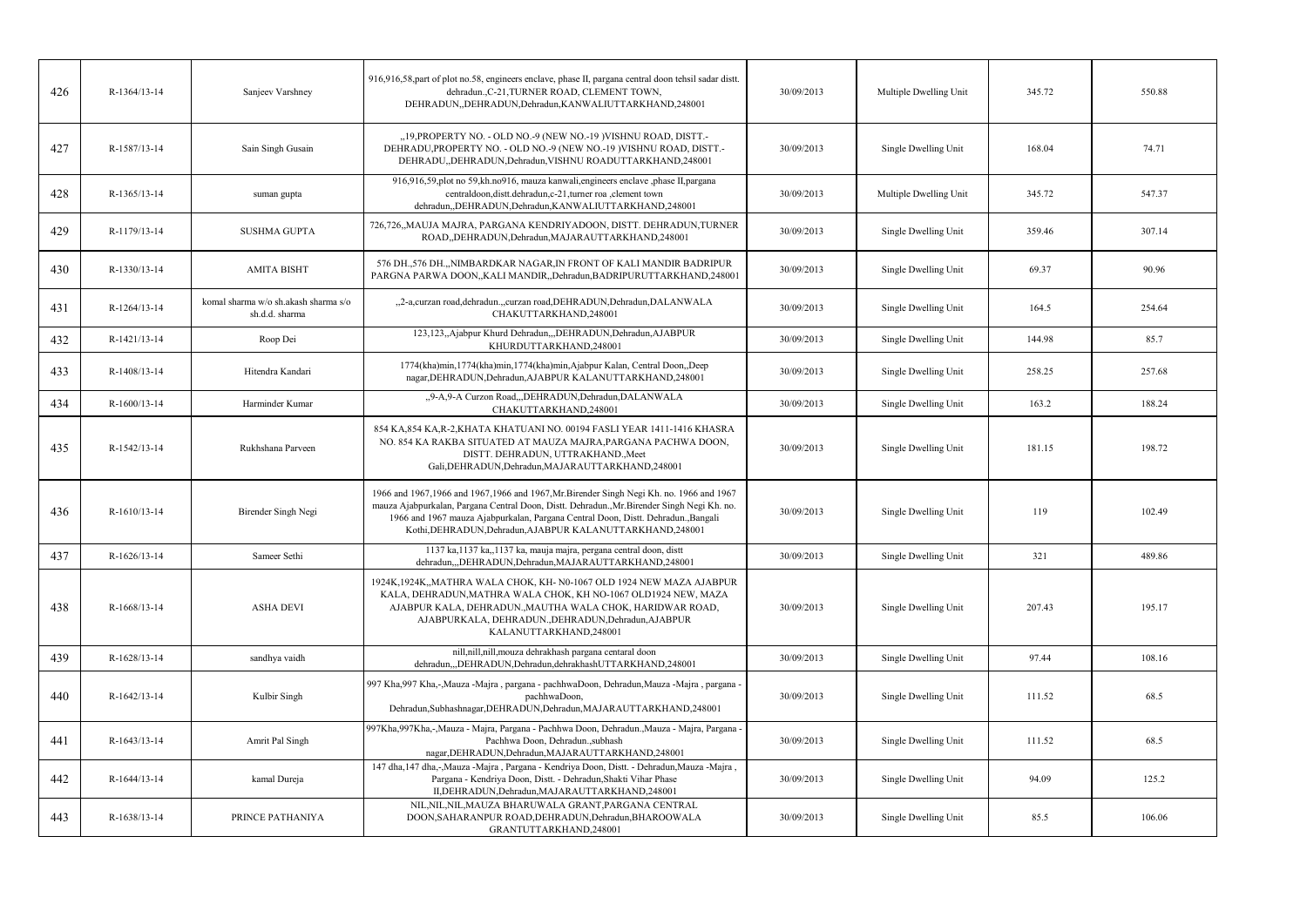| 444 | R-1648/13-14     | Anuradha Negi           | 625/1 Min., 625/1 Min., Mauza- Dharampur Danda, Pargana- Central Doon, Distt.-<br>Dehradun(Uk), Mauza- Dharampur Danda, Pargana- Central Doon, Distt.-Dehradun(Uk), Near<br>Gurukul School, DEHRADUN, Dehradun, Dharampur DandaUTTARKHAND, 248001      | 30/09/2013 | Single Dwelling Unit | 187.94  | 143.38 |
|-----|------------------|-------------------------|--------------------------------------------------------------------------------------------------------------------------------------------------------------------------------------------------------------------------------------------------------|------------|----------------------|---------|--------|
| 445 | R-1535/13-14     | Leena Chaddha           | "76/62(New)(87/76),49,5A(old),76/62(New)(87/76),49,5A(old), Govind Nagar-<br>I, 76/62(New)(87/76), 49, 5A(old), Govind Nagar-I, Next to Race course Gurudwara<br>Road, DEHRADUN, Dehradun, DEHRADUN URBAN (EXCL. ENGLOMARESH<br>AREA)UTTARKHAND,248001 | 30/09/2013 | Single Dwelling Unit | 264.31  | 360    |
| 446 | R-1561/13-14     | Meenu Kamboj            | 1877 Ka, 1877 Ka, Situated At Mauza Ajabpur Kalan, Pargana Central Doon, Distt.<br>Dehradun., Situated At Mauza Ajabpur Kalan, Pargana Central Doon, Distt. Dehradun., Bangali<br>Kothi Chowk, DEHRADUN, Dehradun, AJABPUR KALANUTTARKHAND, 248001     | 30/09/2013 | Single Dwelling Unit | 50.45   | 67.88  |
| 447 | R-1664/13-14     | shamsher singh          | 507,507,,MAUZA - BHARUWALA GRANT PARGANA- CENTRAL DOON DEHRA<br>DUN, MAUZA - BHARUWALA GRANT PARGANA- CENTRAL DOON DEHRA<br>DUN, DEHRADUN, Dehradun, BHAROOWALA GRANTUTTARKHAND, 248001                                                                | 30/09/2013 | Single Dwelling Unit | 3805.12 | 359.72 |
| 448 | R-1550/13-14     | PALLAVI JOSHI           | 339CHA, 339CHA, PLOT N. 10, PLOT N.10 BHAGIRATHIPURAM-<br>1ST,,BHAGIRATHIPURAM-1ST JAKHAN,DEHRADUN,Dehradun,JAKHAN<br>DEHRADUNUTTARKHAND,248001                                                                                                        | 30/09/2013 | Single Dwelling Unit | 92      | 152.8  |
| 449 | $R-1662/13-14$   | Ranjeet Singh           | 405 & 406,405 & 406,plot no-38, Navada Heights , Badripur parwadoon, Dehradun., Navada<br>Heights , Badripur parwadoon, Dehradun., Sanskar international<br>school, DEHRADUN, Dehradun, BADRIPURUTTARKHAND, 248005                                     | 30/09/2013 | Single Dwelling Unit | 178.27  | 200.47 |
| 450 | R-1580/13-14     | Bharti Chaudhari        | 110,110, khasra no 110 at mauza<br>badripur.,,,DEHRADUN,Dehradun,BADRIPURUTTARKHAND,248001                                                                                                                                                             | 30/09/2013 | Single Dwelling Unit | 84.92   | 111.44 |
| 451 | R-1573/13-14     | Shashi Nautiyal         | 199,199, mauza Jakhan, pargana Central Doon, ", Dehradun, JakhanUTTARKHAND, 248001                                                                                                                                                                     | 30/09/2013 | Single Dwelling Unit | 768.88  | 492.64 |
| 452 | R-1619/13-14     | Sh. Aman Singh Sahani   | 872,872,,Mauza Nathanpur,Pargana Parwa Doon, Dehradun,,Shatabdi<br>enclave, DEHRADUN, Dehradun, NATTHANPURUTTARKHAND, 248001                                                                                                                           | 30/09/2013 | Single Dwelling Unit | 149.8   | 164.15 |
| 453 | R-1475/13-14     | NARENDRA RAI BHATIA     | 117m 1/4,117m 1/4,,533/1,satya vihar, vijaypark<br>extn.,,,DEHRADUN,Dehradun,KANWALIUTTARKHAND,248001                                                                                                                                                  | 30/09/2013 | Single Dwelling Unit | 293     | 288.81 |
| 454 | R-1493/13-14     | pramod kumar bahuguna   | 1267 gha min, 1267 gha min, mauza natthanpur, pargana parwadoon, dist-<br>dehradun,,,DEHRADUN,Dehradun,NATTHANPURUTTARKHAND,248001                                                                                                                     | 01/10/2013 | Single Dwelling Unit | 230     | 286    |
| 455 | R-1696/13-14     | <b>SARDAR AHMAD</b>     | 143 PITHUWALA DEHRADUN, 143 PITHUWALA DEHRADUN, PITHUWALA PARGANA<br>KENDRIYA DOON DEHRADUN, PITHUWALA PARGANA KENDRIYA DOON<br>DEHRADUN, DOON<br>ENCLAVE, DEHRADUN, Dehradun, PITTHUWALAUTTARKHAND, 248001                                            | 01/10/2013 | Single Dwelling Unit | 138     | 171.08 |
| 456 | R-1647/13-14     | sushil badola           | 84 min, 84 min, khasra no. 84 mauza arcadia grant, DEHRADUN, Dehradun, ARKEDIYA<br>GRANTUTTARKHAND,248001                                                                                                                                              | 01/10/2013 | Single Dwelling Unit | 223     | 280.07 |
| 457 | R-1634/13-14     | JANARDAN PRASAD SHARMA  | 869,869, lane-h alaknanda enclve natthanpur dehradun, alaknanda<br>enlclave, DEHRADUN, Dehradun, NATTHANPURUTTARKHAND, 248001                                                                                                                          | 01/10/2013 | Single Dwelling Unit | 184     | 173.79 |
| 458 | R-1338/13-14-RE1 | smt: Nelam parmar       | 509 kha,509 kha,509 kha,mouza-dhorankhas govind nagar sahastradhararoad dehradun,mouza-<br>dhorankhas govind nagar sahastradhararoad dehradun, sahastradhara<br>road, DEHRADUN, Dehradun, DHAURAN KHASUTTARKHAND, 248001                               | 01/10/2013 | Single Dwelling Unit | 244     | 231.84 |
| 459 | R-1698/13-14     | Mukesh Kumar Gupta      | 58-min, 58-min, Mauza-Pitthuwala, Pargana-Pachwadoon, Tehsil-Sadar, Distt-Dehradun, Mauza-<br>Pitthuwala, Pargana-Pachwadoon, Tehsil-Sadar, Distt-Dehradun, Doon Enclave<br>Road, DEHRADUN, Dehradun, PITTHUWALAUTTARKHAND, 248001                     | 01/10/2013 | Single Dwelling Unit | 86.76   | 100.49 |
| 460 | R-1623/13-14     | NIRMAL KANTA            | 383 min, 383 min, dhorankhas<br>dehradun,,,DEHRADUN,Dehradun,dhorankhasUTTARKHAND,248001                                                                                                                                                               | 01/10/2013 | Single Dwelling Unit | 422.04  | 370.54 |
| 461 | R-1632/13-14     | RAJENDRA PRASAD CHAMOLI | 438,438,,MAUZA AJABPUR KHURD,,,DEHRADUN,Dehradun,AJABPUR<br>KHURDUTTARKHAND,248001                                                                                                                                                                     | 01/10/2013 | Single Dwelling Unit | 188.19  | 300.66 |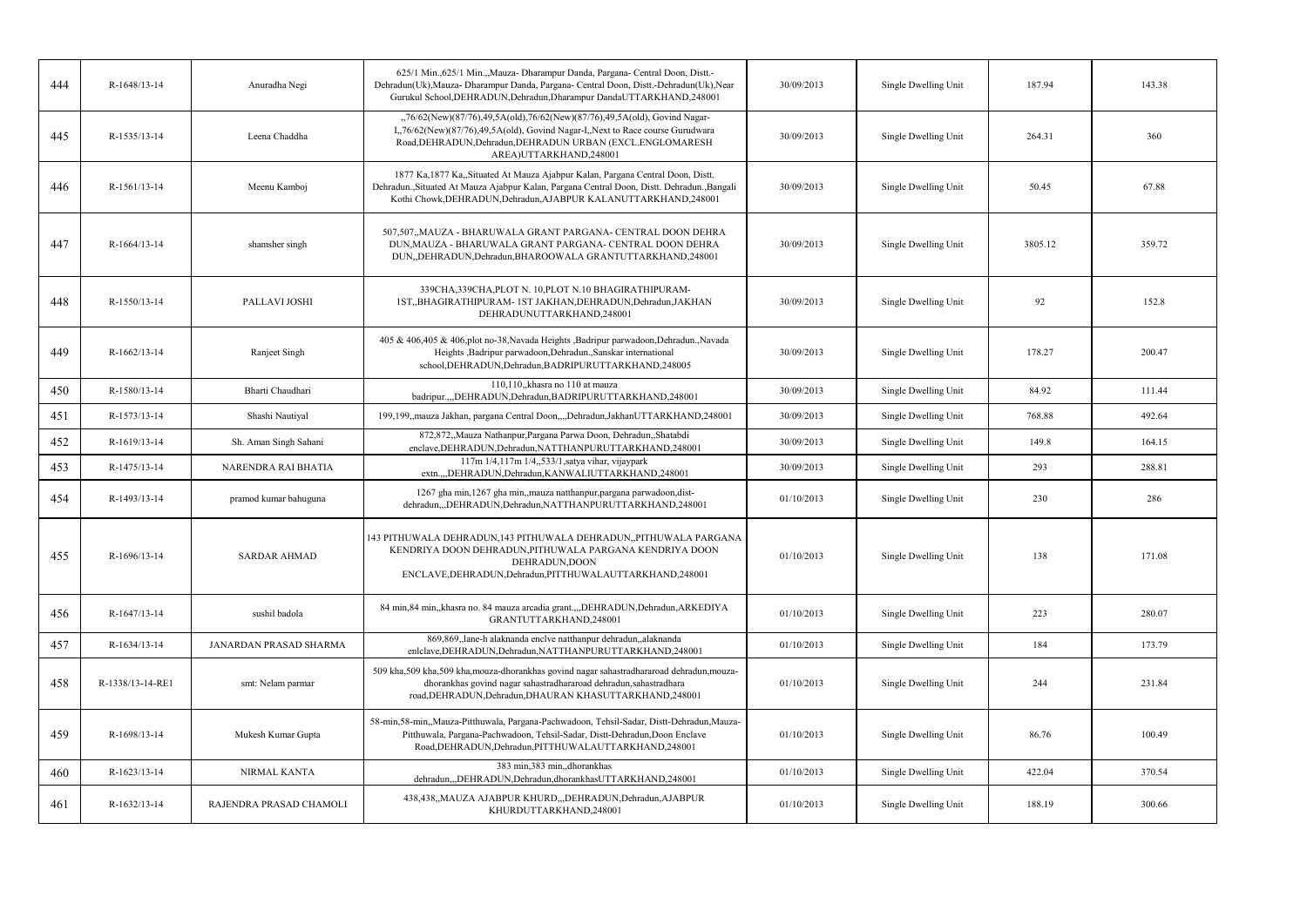| 462 | R-1635/13-14 | <b>SUDHA LAKHERA</b>                      | 734 KHA,734 KHA,,MAUZA MAJRA PARGANA KENDRIYA DOON,MAUZA MAJRA<br>PARGANA KENDRIYA DOON, NEAR LOVE DALE<br>SCHOOL, DEHRADUN, Dehradun, MAJARAUTTARKHAND, 248001                                                                                                | 01/10/2013 | Single Dwelling Unit | 234    | 293.77 |
|-----|--------------|-------------------------------------------|----------------------------------------------------------------------------------------------------------------------------------------------------------------------------------------------------------------------------------------------------------------|------------|----------------------|--------|--------|
| 463 | R-1645/13-14 | Amit Jain                                 | 147 dha, 147 dha,-,Mauza- majra, Pargana - Kendriya Doon, Distt. - Dehradun.,Mauza- majra,<br>Pargana - Kendriya Doon, Distt. - Dehradun., Shakti Vihar Phase<br>II, DEHRADUN, Dehradun, MAJARAUTTARKHAND, 248001                                              | 01/10/2013 | Single Dwelling Unit | 106.64 | 117.2  |
| 464 | R-1646/13-14 | Shubham Jain                              | 147 dha, 147 dha,-,Situated At Mauza - mazra, Pargana - Kendriya Doon, Distt. -<br>Dehradun., Situated At Mauza - mazra, Pargana - Kendriya Doon, Distt. - Dehradun., Shakti Vihar<br>Phase II, DEHRADUN, Dehradun, MAJARAUTTARKHAND, 248001                   | 01/10/2013 | Single Dwelling Unit | 94.09  | 125.2  |
| 465 | R-1470/13-14 | <b>SIRAJ AHMAD</b>                        | 1158,1158,,MAUZA KANWALI (VYOMPRASTH) PARGANA CENTRAL<br>DOON,,,DEHRADUN,Dehradun,KANWALIUTTARKHAND,248001                                                                                                                                                     | 01/10/2013 | Single Dwelling Unit | 290.08 | 324.18 |
| 466 | R-1672/13-14 | <b>SUCHITA BADONI</b>                     | 48 ka,48 ka,,KHASARA NO. 48 KA, SITUATED IN VILLAGE KANDOLI, PARGANA<br>PARWADOON, DIST.DEHRADUN(U.K.),KHASARA NO. 48 KA, SITUATED IN VILLAGE<br>KANDOLI, PARGANA PARWADOON,<br>DIST.DEHRADUN(U.K.),,DEHRADUN,Dehradun,KANDOLIUTTARKHAND,248001                | 01/10/2013 | Single Dwelling Unit | 106    | 131.06 |
| 467 | R-1602/13-14 | Dilshad ahmad                             | -,-,55/1,41/1 Deeplok colony, Ballupur Road.,-,-,DEHRADUN,Dehradun,mitralok<br>colonyUTTARKHAND,248001                                                                                                                                                         | 03/10/2013 | Single Dwelling Unit | 81.6   | 99.06  |
| 468 | R-1613/13-14 | SMT. NEELAM JAISWAL                       | NIL, NIL, 61/25(OLD 30/212), GURU ROAD DEHRADUN, NEAR GULATI SWEET<br>SHOP, DEHRADUN, Dehradun, DEHRADUN URBAN (EXCL. ENGLOMARESH<br>AREA)UTTARKHAND,248001                                                                                                    | 03/10/2013 | Single Dwelling Unit | 96.65  | 157.48 |
| 469 | R-1625/13-14 | jaykrit singh rana                        | 264,264,264,NATHANPUR, PARGANA PARWADOON DISTT. DEHRADUN.<br>UTTRAKHAND., NATHANPUR, PARGANA PARWADOON DISTT. DEHRADUN.<br>UTTRAKHAND., DEHRADUN, Dehradun, NATTHANPURUTTARKHAND, 248001                                                                       | 03/10/2013 | Single Dwelling Unit | 222.96 | 208.54 |
| 470 | R-1630/13-14 | mehru nish                                | nill,nill,nil,mouza dehrakhash.pargana central doon<br>dehradun,,,DEHRADUN,Dehradun,dehrakhashUTTARKHAND,248001                                                                                                                                                | 03/10/2013 | Single Dwelling Unit | 97.44  | 108.16 |
| 471 | R-1612/13-14 | SH. KAMAL KISHOR & PREETI<br><b>GUPTA</b> | NIL, NIL, NIL, 165/94 MAUZA DHARAMPUR DEHRADUN, , NEAR DHARMPUR<br>CHOWK, DEHRADUN, Dehradun, DharmpurUTTARKHAND, 248001                                                                                                                                       | 03/10/2013 | Single Dwelling Unit | 241.86 | 289.41 |
| 472 | R-1449/13-14 | JYOTI KALA                                | CHIDONWALI, CHIDONWALI, KH. NO.323 (GHA)CHIDONWALI DEHRADUN, KH. NO.<br>323 (GHA) CHIDONWALI<br>DEHRADUN, DEHRADUN, Dehradun, CHINDROWALIUTTARKHAND, 248001                                                                                                    | 03/10/2013 | Single Dwelling Unit | 125.4  | 119.26 |
| 473 | R-1666/13-14 | PRATIBHA RANI                             | 490 KA,490 KA,,MAUZA - SUDDHOWALA, PARGANA - PACHHWADOON, DIST.-<br>DEHRADUN, MAUZA - SUDDHOWALA, PARGANA - PACHHWADOON, DIST.-<br>DEHRADUN,600 M. FROM DOONGA<br>ROAD, DEHRADUN, Dehradun, SUNDHOWALAUTTARKHAND, 248001                                       | 03/10/2013 | Single Dwelling Unit | 119.93 | 135.75 |
| 474 | R-1652/13-14 | navneet kaur                              | 86ga, 86ga, mauza aamwala tarla pargana parwa doon distt. dehradun, mauza aamwala tarla<br>pargana parwa doon distt. dehradun,near appolo school,DEHRADUN,Dehradun,AAMWALA<br>TARALAUTTARKHAND,248001                                                          | 03/10/2013 | Single Dwelling Unit | 103.07 | 121.39 |
| 475 | R-1548/13-14 | KOMAL NAGPAL                              | 716 min, 716 min, Kh.No.716Min Situated Mauza-Bharuwala Grant, Pargana-<br>Centraldoon, Dehradun, Kh. No. 716Min Situated Mauza-Bharuwala Grant, Pargana-<br>Centraldoon, Dehradun, Post Office Road, DEHRADUN, Dehradun, BHAROOWALA<br>GRANTUTTARKHAND,248001 | 03/10/2013 | Single Dwelling Unit | 91.91  | 136    |
| 476 | R-1641/13-14 | DAYARAM CHAUHAN                           | 100,100, VILLAGE-AJABPUR KHURD (SARASWATI VIHAR NEW D-BLOCK), CENTRAL<br>DOON DEHRADUN, NORTH SIDE HARIDWAR BYE PASS<br>ROAD, DEHRADUN, Dehradun, AJABPUR KHURDUTTARKHAND, 248001                                                                              | 03/10/2013 | Single Dwelling Unit | 166.26 | 158.8  |
| 477 | R-1650/13-14 | MITHILESH YADAV                           | KH. NO. 607 DHARAMPUR, KH. NO. 607 DHARAMPUR, KH. NO. 607 MAUZA<br>DHARAMPUR DEHRADUN, KH. NO. 607 MAUZA DHARAMPUR<br>DEHRADUN, "Dehradun, DHARAMPURUTTARKHAND, 248001                                                                                         | 03/10/2013 | Single Dwelling Unit | 102    | 118.32 |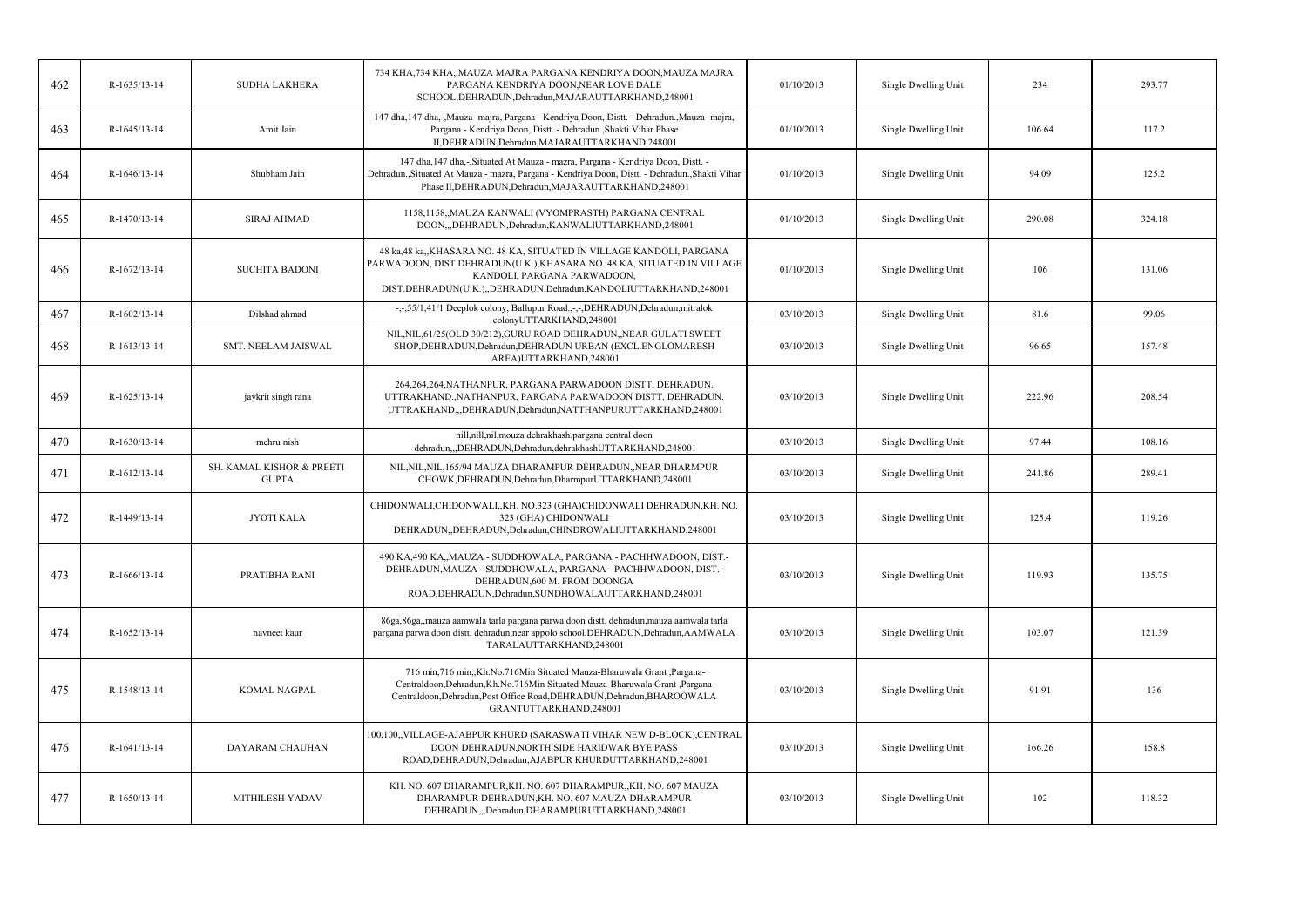| 478 | R-1651/13-14 | MITHILESH YADAV 2.MR.NITUL<br>YADAV.3.Mr.CHANDER VIKAS<br><b>KUMAR</b> | KH. NO. 607 DHARAMPUR, KH. NO. 607 DHARAMPUR, KH. NO. 607 DHARAMPUR<br>DEHRADUN, KH. NO. 607 DHARAMPUR<br>DEHRADUN, DEHRADUN, Dehradun, DHARAMPURUTTARKHAND, 248001                                                                                                                                                                                                                                                | 03/10/2013 | Single Dwelling Unit | 102    | 118.32 |
|-----|--------------|------------------------------------------------------------------------|--------------------------------------------------------------------------------------------------------------------------------------------------------------------------------------------------------------------------------------------------------------------------------------------------------------------------------------------------------------------------------------------------------------------|------------|----------------------|--------|--------|
| 479 | R-1688/13-14 | Anuradha Sharma                                                        | 651,651,plot no. 11,mauza kanwali pargana kendriya doon distt. dehradun,mauza kanwali pargana<br>kendriya doon distt. dehradun, near kanwali<br>road, DEHRADUN, Dehradun, KANWALIUTTARKHAND, 248001                                                                                                                                                                                                                | 03/10/2013 | Single Dwelling Unit | 153.28 | 185.32 |
| 480 | R-1308/13-14 | PRAMOD BIJLWAN                                                         | 474 MIN,474 MIN,, MOUZA- AJABPUR KHURD PARGANA- CENTRAL DOON,, NEAR<br>BANK COLONY, DEHRADUN, Dehradun, AJABPUR KHURDUTTARKHAND, 248001                                                                                                                                                                                                                                                                            | 03/10/2013 | Single Dwelling Unit | 206.7  | 127.12 |
| 481 | R-1682/13-14 | <b>LALITA KHANDURI</b>                                                 | 31 (M),31 (M),,VILLAGE-MAUJA AAMWALA TARALA,PARGANA PARWADOON<br>DEHRADUN (UK), NEAR SHALINI SCHOOL, EAST SIDE IN SHAHASTRADHARA<br>ROAD, DEHRADUN, Dehradun, AAMWALA TARALAUTTARKHAND, 248001                                                                                                                                                                                                                     | 03/10/2013 | Single Dwelling Unit | 317.84 | 312.85 |
| 482 | R-1611/13-14 | Sharda Behal                                                           | 192 Min, 192 Min, THDC part of Plot No.152, Mrs. Sharda Behal W/o Sh. S.K behak Kh. No.192<br>min (THDC part of Plot No.152)mauza Banjarawala Pargana Central Doon Distt.<br>DehraDun, Mrs. Sharda Behal W/o Sh. S.K behak Kh. No. 192 min (THDC part of Plot<br>No.152) mauza Banjarawala Pargana Central Doon Distt. DehraDun, durga mandir<br>chowk, DEHRADUN, Dehradun, BAJARAWALA (PARTLY) UTTARKHAND, 248001 | 04/10/2013 | Single Dwelling Unit | 92.82  | 68.86  |
| 483 | R-1576/13-14 | <b>SAROJ AGARWAL</b>                                                   | 000.000. VILL. SHEWLA KALAN PARAGANA CENTRAL DOON<br>DEHRADUN, "DEHRADUN, Dehradun, SHEWALA KALANUTTARKHAND, 248001                                                                                                                                                                                                                                                                                                | 04/10/2013 | Single Dwelling Unit | 211.71 | 243.63 |
| 484 | R-1192/13-14 | khurseed ahmed                                                         | 883,883, mauja kanwali pargana central doon distt. dehradun, mauja kanwali pargana central doon<br>distt. dehradun, near simadwar<br>chock, DEHRADUN, Dehradun, KANWALIUTTARKHAND, 248001                                                                                                                                                                                                                          | 04/10/2013 | Single Dwelling Unit | 61.64  | 85.12  |
| 485 | R-1598/13-14 | Sumitra Saklani                                                        | 8KA/18(MIN), 8KA/18(MIN), NILL, Mauza Kandoli Pargana Parwa Doon Distt Dehradun, Canal<br>Road, DEHRADUN, Dehradun, KANDOLIUTTARKHAND, 248001                                                                                                                                                                                                                                                                      | 04/10/2013 | Single Dwelling Unit | 125    | 79.83  |
| 486 | R-1677/13-14 | ritu sharma                                                            | 331min, 331min, mouza sewla kalan dehradun, sewla kalan, , DEHRADUN, Dehradun, SHEWALA<br>KALANUTTARKHAND,248001                                                                                                                                                                                                                                                                                                   | 04/10/2013 | Single Dwelling Unit | 111.48 | 120.55 |
| 487 | R-1606/13-14 | Inderjeet                                                              | "9-A,9-A CURZON ROAD,"DEHRADUN, Dehradun, DALANWALA<br>CHAKUTTARKHAND,248001                                                                                                                                                                                                                                                                                                                                       | 04/10/2013 | Single Dwelling Unit | 164.2  | 260.63 |
| 488 | R-1629/13-14 | najish khan                                                            | nill,nill,nill,mouza dehrakhash pargana central doon<br>dehradun,,,DEHRADUN,Dehradun,dehrakhashUTTARKHAND,248001                                                                                                                                                                                                                                                                                                   | 04/10/2013 | Single Dwelling Unit | 97.44  | 108.16 |
| 489 | R-1692/13-14 | smt.nimmi lamba                                                        | "plot no. 86 -c,sai lok collony mouza kanwaki pargana kendriya doon distt. dehradun,sai lok<br>collony mouza kanwaki pargana kendriya doon distt. dehradun, near g.m.s.<br>road, DEHRADUN, Dehradun, KANWALIUTTARKHAND, 248001                                                                                                                                                                                     | 05/10/2013 | Single Dwelling Unit | 130.08 | 180.28 |
| 490 | R-1653/13-14 | Anita Rawat                                                            | 439/1 min,439/1 min,,Mouza:Kanwali Pargana Kendriya<br>doon,,,DEHRADUN,Dehradun,KANWALIUTTARKHAND,248001                                                                                                                                                                                                                                                                                                           | 05/10/2013 | Single Dwelling Unit | 432    | 325.54 |
| 491 | R-1680/13-14 | <b>IQBAL HASAN</b>                                                     | 15(Ka)/20,15(Ka)/20,52, PLOT NO.52 PREETI ENCLAVE MAJRA PARGANA<br>CENTRALDOON DEHRADUN U.K., SHARANPUR ROAD PREETI<br>ENCLAVE, Dehradun, MAJARAUTTARKHAND, 248001                                                                                                                                                                                                                                                 | 05/10/2013 | Single Dwelling Unit | 496.45 | 398.62 |
| 492 | R-1631/13-14 | Dipendra Singh Sajwan                                                  | 120,120, MUZA MEHUWALA MAFI PARGANA CENTRAL DOON<br>DEHRADUN, "DEHRADUN, Dehradun, MEHUWAL (MAFI) UTTARKHAND, 248001                                                                                                                                                                                                                                                                                               | 05/10/2013 | Single Dwelling Unit | 74.32  | 104.5  |
| 493 | R-1614/13-14 | SH. MURTI RAM SEMWAL                                                   | NIL, NIL, 42, CHAKHU WALA DEHRADUN, , NEAR<br>H.P.O,DEHRADUN,Dehradun,DEHRADUN URBAN (EXCL.ENGLOMARESH<br>AREA)UTTARKHAND,248001                                                                                                                                                                                                                                                                                   | 05/10/2013 | Single Dwelling Unit | 249.55 | 200.07 |
| 494 | R-1707/13-14 | pitamber dayal saxena                                                  | 41/39/1,41/39/1,50,D.L RAOD ambetkar marg<br>dehradun,,,DEHRADUN,Dehradun,d.l.roadUTTARKHAND,248001                                                                                                                                                                                                                                                                                                                | 05/10/2013 | Single Dwelling Unit | 175.65 | 166.04 |
| 495 | R-1597/13-14 | <b>BIJENDRA SINGH</b>                                                  | 324,324, NILL, MAUZA NARURKEDA PARGANA PARWA DOON DISTT<br>DEHRADUN, TAPOVAN<br>ROAD, DEHRADUN, Dehradun, NANOORKHEDAUTTARKHAND, 248001                                                                                                                                                                                                                                                                            | 05/10/2013 | Single Dwelling Unit | 52.04  | 45     |
| 496 | R-1586/13-14 | SARIKA GARG                                                            | 25,25, LAKHI BAGH, DEHRADUN, Dehradun, DEHRADUN URBAN<br>(EXCL.ENGLOMARESH AREA)UTTARKHAND,248001                                                                                                                                                                                                                                                                                                                  | 07/10/2013 | Single Dwelling Unit | 81.76  | 106.68 |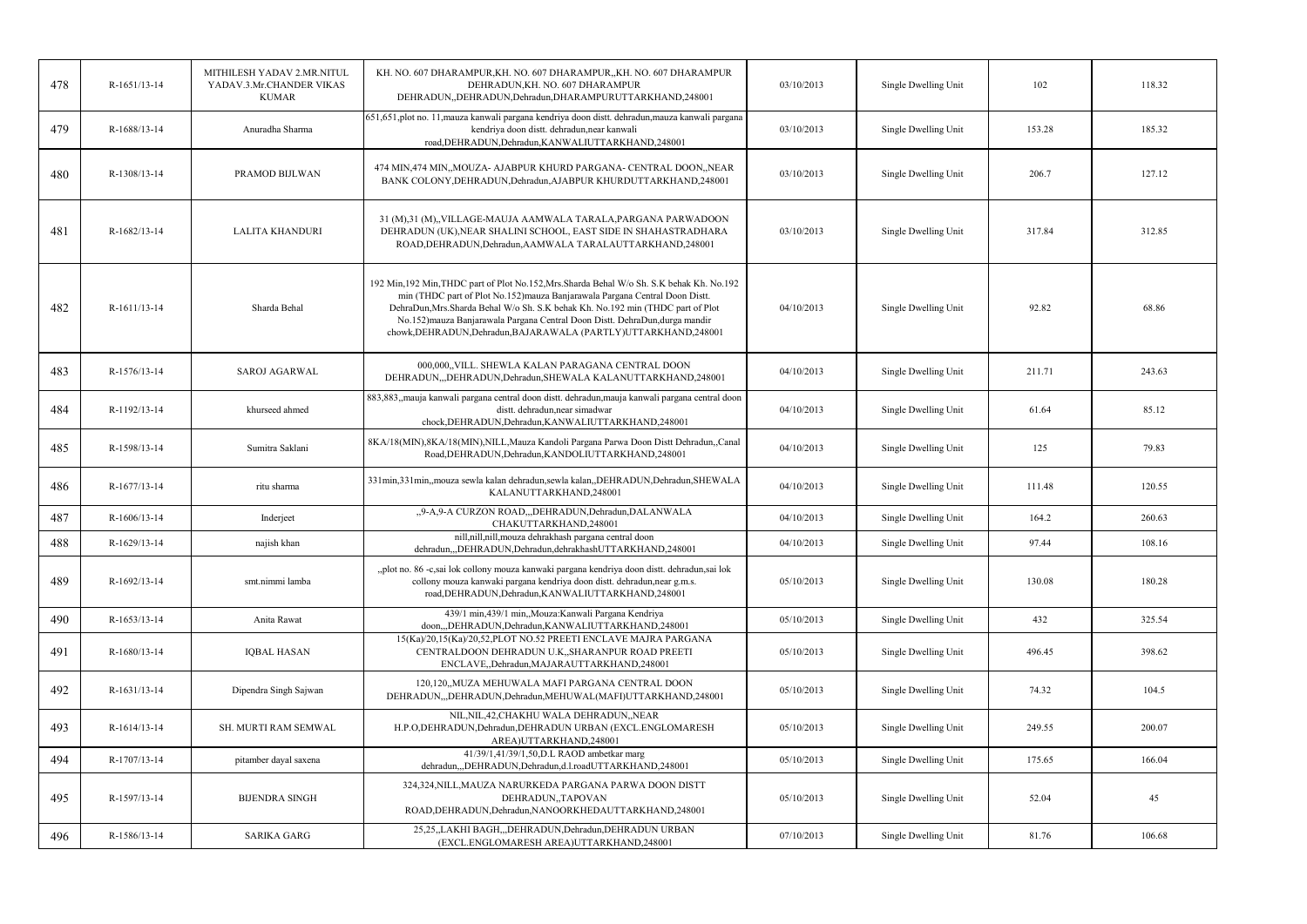| 497 | R-1693/13-14 | <b>UMA RANI</b>                                      | "56, PROPERTY NO 56, "DEHRADUN, Dehradun, KHURAWAUTTARKHAND, 248001                                                                                                                                                                                                                                                                  | 07/10/2013 | Single Dwelling Unit | 52     | 71.94  |
|-----|--------------|------------------------------------------------------|--------------------------------------------------------------------------------------------------------------------------------------------------------------------------------------------------------------------------------------------------------------------------------------------------------------------------------------|------------|----------------------|--------|--------|
| 498 | R-1684/13-14 | M.P.VERMA                                            | 1082(kha), 1082(kha), subhash nagar, d.dun, opposte chaudhary<br>dairy, DEHRADUN, Dehradun, MAJARAUTTARKHAND, 248002                                                                                                                                                                                                                 | 07/10/2013 | Single Dwelling Unit | 217.5  | 87     |
| 499 | R-1478/13-14 | Tushar Aggarwal                                      | 1268,1268,90 B,Sai lok, Mauza kanwali Pargana Central<br>doon,,,DEHRADUN,Dehradun,KANWALIUTTARKHAND,248001                                                                                                                                                                                                                           | 07/10/2013 | Single Dwelling Unit | 199.33 | 333.87 |
| 500 | R-1660/13-14 | PRABHA TYAGI                                         | 102 KA-103 KA, 102 KA-103 KA, PLOT No. - 5, NEW DEFENCE ENCLAVE, PLOT NO. - 5,<br>MAUJA DANDA NOORIWALA, SAHASTRADHARA ROAD PARGANA PARWA<br>DOON, NEW DEFENCE ENCLAVE, PLOT NO.-5, MAUJA DANDA NOORIWALA,<br>SAHASTRADHARA ROAD PARGANA PARWA DOON, ASHARAM BAPU<br>ASHRAM, DEHRADUN, Dehradun, DANDRA NOORI WALAUTTARKHAND, 284001 | 07/10/2013 | Single Dwelling Unit | 392    | 321.1  |
| 501 | R-1714/13-14 | PREM KISHORE SHARMA                                  | 150 KHA,150 KHA,,MAUZA KAULAGARH MAY CHAK BHOOR,MAUZA KAULAGARH<br>MAY CHAK BHOOR, kaulagarh<br>road, DEHRADUN, Dehradun, kaulagarhUTTARKHAND, 248001                                                                                                                                                                                | 07/10/2013 | Single Dwelling Unit | 142.14 | 142.78 |
| 502 | R-1720/13-14 | Harvinder Kaur & Mrs. Nidhi Rastogi                  | 49 TA MIN,49 TA MIN,,SITUATED IN MAUZA- AAMWALA TARLA PARGANA -<br>PARWA DOON, DISTT. - DEHRADUN(U.K.), SITUATED IN MAUZA - AAMWALA TARLA<br>PARGANA - PARWA DOON, DISTT.-<br>DEHRADUN(U.K.),,DEHRADUN,Dehradun,AAMWALA TARALAUTTARKHAND,248001                                                                                      | 07/10/2013 | Single Dwelling Unit | 111.52 | 135.84 |
| 503 | R-1591/13-14 | Ramesh Chand Goyal                                   | 720,720,,KH No. 720 Village Adhoivala Pargana Parwa<br>Doon,,,DEHRADUN,Dehradun,RAIPURUTTARKHAND,248001                                                                                                                                                                                                                              | 07/10/2013 | Single Dwelling Unit | 209.1  | 232.07 |
| 504 | R-1639/13-14 | <b>SMT.MAMTA SINGH</b>                               | 113 KA,113 KA,NIL,MAUZA AJABPUR KHURD,DEHRADUN.,,SARSHWATI<br>VIHAR, DEHRADUN, Dehradun, AJABPUR KHURDUTTARKHAND, 248001                                                                                                                                                                                                             | 07/10/2013 | Single Dwelling Unit | 111.52 | 132.34 |
| 505 | R-1719/13-14 | <b>SH. RAVINDER SINGH RAWAT</b>                      | 1000 (KH), 1000 (KH), NIL, MAUZA AJABPUR KHURD<br>DEHRADUN,"DEHRADUN, Dehradun, AJABPUR KHURDUTTARKHAND, 248001                                                                                                                                                                                                                      | 07/10/2013 | Single Dwelling Unit | 112    | 105.84 |
| 506 | R-1729/13-14 | vivek singhal                                        | 986 DHA,986 DHA,,mauza mazra,pargana central doon,disst. dehradun.,,near<br>eidgah, DEHRADUN, Dehradun, MAJARAUTTARKHAND, 248001                                                                                                                                                                                                     | 07/10/2013 | Single Dwelling Unit | 278.81 | 289.29 |
| 507 | R-1727/13-14 | <b>SAMO PRAVEEN</b>                                  | 99/1,99/1,99/1,VIJAY PARK EXTENSION. KANWALI, DEHRADUN,VIJAY PARK<br>EXTENSION. KANWALI, DEHRADUN, VIJAY PARK<br>EXTENSION, DEHRADUN, Dehradun, KANWALIUTTARKHAND, 248001                                                                                                                                                            | 07/10/2013 | Single Dwelling Unit | 70.5   | 85.6   |
| 508 | R-1690/13-14 | SMT.BABY URF MADHUBALA &<br>SH.CHAMAN KUMAR          | 863 GA, 863 GA, NIL, MAUZA SEWLA KALAN, DEHRADUN, CHANDRABANI<br>ROAD, DEHRADUN, Dehradun, SHEWALA KALANUTTARKHAND, 248001                                                                                                                                                                                                           | 09/10/2013 | Single Dwelling Unit | 95.63  | 111.9  |
| 509 | R-1572/13-14 | Veena sharma                                         | 2304,2304, khata no. 704 (new1404), moza arcedia grant bargana, west doon, teh. sadar, disst.<br>dehradun, wild life institution road, DEHRADUN, Dehradun, ARKEDIYA<br>GRANTUTTARKHAND,248001                                                                                                                                        | 09/10/2013 | Single Dwelling Unit | 222.96 | 324.94 |
| 510 | R-1620/13-14 | Vimla Pundir                                         | 1592,1592,residential, village kanda, patti sarjuala, tehsil, tehri, distt. tehri , garhwal., c-21, turner<br>road, clement town , dehradun, Bostan school, DEHRADUN, Dehradun, AJABPUR<br>KHURDUTTARKHAND,248001                                                                                                                    | 09/10/2013 | Single Dwelling Unit | 242    | 373.31 |
| 511 | R-1706/13-14 | mahishwaei negi                                      | 1817,1817, kh.no. 1817k ajabpur kalan<br>dehardun,sem,rssidentla,DEHRADUN,Dehradun,AJABPUR KALANUTTARKHAND,248001                                                                                                                                                                                                                    | 09/10/2013 | Single Dwelling Unit | 112.91 | 124.44 |
| 512 | R-1549/13-14 | <b>Bhagat Singh</b>                                  | 219,219,,Kh. No 219-KHA MAUZA DANDA LAKHOND,PARGANA PARWA<br>DOON,,,DEHRADUN,Dehradun,DANDRA LAKHANUNDUTTARKHAND,248001                                                                                                                                                                                                              | 09/10/2013 | Single Dwelling Unit | 223.04 | 230.31 |
| 513 | R-1486/13-14 | smt. vilassini dhyani w/o mahendra<br>prashad dhyani | "1092, illag kanwli k.no.1092<br>d.dun,,,DEHRADUN,Dehradun,KANCHAULIUTTARKHAND,248001                                                                                                                                                                                                                                                | 09/10/2013 | Single Dwelling Unit | 229.78 | 207.46 |
| 514 | R-1728/13-14 | SHIV KUMAR SAHANI                                    | 40 JA, 40 TRA, 41 DA,,40 JA, 40 TRA, 41 DA,,,MAUZA - AAMWALA TARLA, PARGANA -<br>PARWADOON, DIST. - DEHRADUN, MAUZA - AAMWALA TARLA, PARGANA -<br>PARWADOON, DIST. - DEHRADUN, EKTA VIHAR LANE NO.<br>1, DEHRADUN, Dehradun, AAMWALA TARALAUTTARKHAND, 240                                                                           | 09/10/2013 | Single Dwelling Unit | 250    | 259.53 |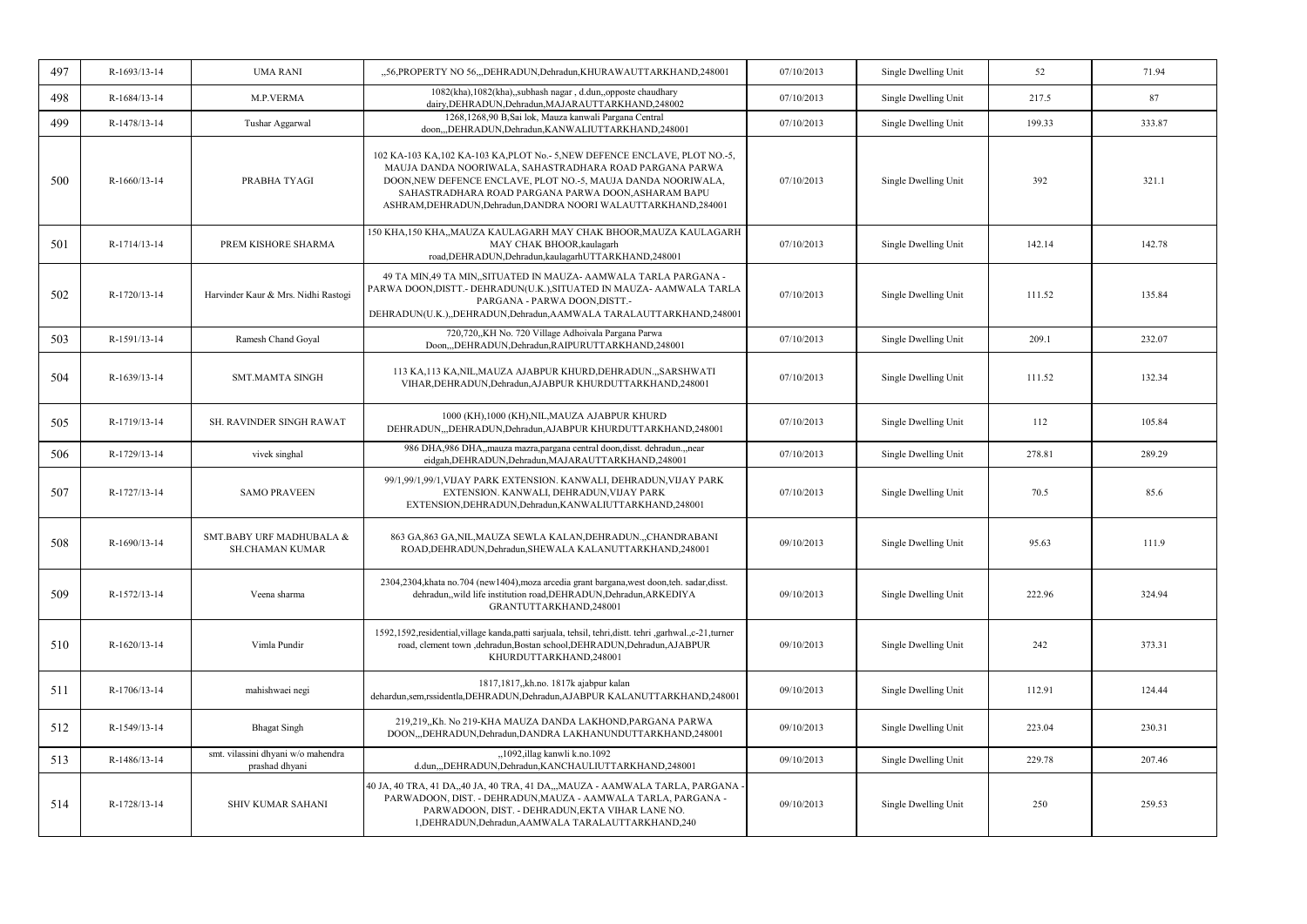| 515 | R-1726/13-14 | Shiv Kumar                                             | 365,365, None, MAUZA BANJARAWALA MAFI PARGANA CENTRALDOON, DISTT-<br>DEHRADUN, MAUZA BANJARAWALA MAFI PARGANA CENTRALDOON, DISTT-<br>DEHRADUN, VISHWANATH WEDDING POINT, DEHRADUN, Dehradun, Banjarawala<br>MafiUTTARKHAND,248001                                                                         | 09/10/2013 | Single Dwelling Unit | 64.8   | 75.21  |
|-----|--------------|--------------------------------------------------------|-----------------------------------------------------------------------------------------------------------------------------------------------------------------------------------------------------------------------------------------------------------------------------------------------------------|------------|----------------------|--------|--------|
| 516 | R-1723/13-14 | <b>AMITA BIJALWAN</b>                                  | 81 min, 81 min, KADARPUR PARGANA - PACHUWA DOON DEHRADUN, KADARPUR<br>PARGANA - PACHUWA DOON<br>DEHRADUN, DEHRADUN, Dehradun, KENDARPURUTTARKHAND, 248001                                                                                                                                                 | 09/10/2013 | Single Dwelling Unit | 165.5  | 168.76 |
| 517 | R-1758/13-14 | <b>VIJAY PAL ARORA</b>                                 | 383 KA, 383 KA, R-2, DEHRAKHAS, PARGNA PACHAVA DOON, DISTT. DEHRADUN,<br>UTTRAKHAND., AMBER PALACE, DEHRADUN, Dehradun, DEHRA<br>KHASUTTARKHAND,248001                                                                                                                                                    | 09/10/2013 | Single Dwelling Unit | 189.52 | 201.69 |
| 518 | R-1571/13-14 | <b>KUSUM DEVI</b>                                      | 253,253,,AT MAJRA PARGANA CENTRALDOON DEHRADUN,,HARIDWAR ROAD<br>DEHRADUN, DEHRADUN, Dehradun, MAJARAUTTARKHAND, 248001                                                                                                                                                                                   | 10/10/2013 | Single Dwelling Unit | 151.3  | 153.12 |
| 519 | R-1657/13-14 | <b>PARVEEN KUMAR</b>                                   | 565,565, NILL, MAUZA AJABPUR KALANPARGANA CENTRAL DOON DISTT.<br>D.DUN, DO, MATA MANDIR ROAD, DEHRADUN, Dehradun, AJABPUR<br>KALANUTTARKHAND,248001                                                                                                                                                       | 10/10/2013 | Single Dwelling Unit | 53.03  | 74.88  |
| 520 | R-1532/13-14 | Payal Thapli                                           | 322Gha, & 323Kha, 322Gha, & 323Kha, R-2, CHIDOWALI, PARGANA PARVADOON, DISTT.<br>DEHRADUN, UTTRAKHAND., Hotel Great<br>Value, DEHRADUN, Dehradun, KANDOLIUTTARKHAND, 248001                                                                                                                               | 10/10/2013 | Single Dwelling Unit | 125.46 | 137.44 |
| 521 | R-1679/13-14 | Shivakant Dwivedi                                      | 403,403,KH NO - 161 (Old) & 403(New),Kh. No 161 (old) Mauza:- Gujrara man singh<br>(Rajeshwar puram 2nd)sahastradhara road, D.dun, Plot No 175 Rajeshwar puram phase 2nd<br>sahastradhara Road, Near I.T. Park, DEHRADUN, Dehradun, GUJRADA<br>MANSINGHUTTARKHAND,248001                                  | 10/10/2013 | Single Dwelling Unit | 216    | 176.35 |
| 522 | R-1675/13-14 | PALLAVI MISHRA                                         | 1010 GA, 1010 GA, MAUJA-NATTHANPUR, PARGANA PARWA DOON, TEH.-<br>SADAR,, MAUJA-NATTHANPUR, PARGANA PARWA DOON, TEH.-<br>SADAR, JOGIWALA RING<br>RD., DEHRADUN, Dehradun, NATTHANPURUTTARKHAND, 248001                                                                                                     | 10/10/2013 | Single Dwelling Unit | 371.6  | 301.56 |
| 523 | R-1734/13-14 | Kali Charan                                            | 180/1 Min,180/1 Min,,VILLAGE-KANWALI PARGANA - CENTRAL DOON, DISTT.-<br>DEHRADUN(U.K.), VILLAGE-KANWALI PARGANA - CENTRAL DOON, DISTT.-<br>DEHRADUN(U.K.),,,Dehradun,KANWALIUTTARKHAND,248001                                                                                                             | 11/10/2013 | Single Dwelling Unit | 196.95 | 199.37 |
| 524 | R-1762/13-14 | AMITA SINGH / SHRI MAHIPAL SINGH                       | 745,745,,KANWALI,,,Dehradun,KANWALIUTTARKHAND,248001                                                                                                                                                                                                                                                      | 11/10/2013 | Single Dwelling Unit | 331    | 492.95 |
| 525 | R-1685/13-14 | <b>MANIKA NAKOTI</b>                                   | 587(m), 587(m), Society Area, Clement town, D.Dun, Near Osho<br>Ashram, DEHRADUN, Dehradun, BHAROOWALA GRANTUTTARKHAND, 248002                                                                                                                                                                            | 11/10/2013 | Single Dwelling Unit | 196.28 | 83.22  |
| 526 | R-1785/13-14 | Vikas                                                  | 125 (min), 125 (min), 125 (min), Kh. No. 125 kaulagarh mai chak bhoor, (Shanti Vihar)<br>Kaulagarh, Kh. No. 125 kaulagarh mai chak bhoor, Seetamandir, (Shanti Vihar) Canal Road<br>Kaulagarh, DEHRADUN, Dehradun, KALAGADH MAY CHAK<br>(PARTLY)UTTARKHAND,248001                                         | 11/10/2013 | Single Dwelling Unit | 281    | 240.14 |
| 527 | R-1735/13-14 | Rajdulari                                              | 699 kh, 699 kh, Kh.no-699Kh (Old Kh.No.-546, mauza-Deharakhas, paragana-centraldoon, Distt-<br>dehradun, Kh.no-699Kh(Old Kh.No.-546, mauza-Deharakhas, paragana-centraldoon, Distt-<br>dehradun, Near IDEAL PUBLIC SCHOOL, DEHRADUN, Dehradun, DEHRADUN URBAN<br>(EXCL.ENGLOMARESH AREA)UTTARKHAND,248001 | 11/10/2013 | Single Dwelling Unit | 83.75  | 68.13  |
| 528 | R-1759/13-14 | amit gupta                                             | new municipal no-12/12/10, new municipal no-12/12/10, bengali library road, dehra dun, bengali<br>library road, dehra dun, DEHRADUN, Dehradun, bengali library roadUTTARKHAND, 248001                                                                                                                     | 11/10/2013 | Single Dwelling Unit | 179.71 | 230.65 |
| 529 | R-1748/13-14 | KUSUM LATA BARTHWAL                                    | 605,605,605,DHARAMPUR DANDA, PARGANA PARWADOON DISTT. DEHRADUN.<br>UTTRAKHAND., DHARAMPUR DANDA, PARGANA PARWADOON DISTT<br>DEHRADUN. UTTRAKHAND., GURUKUL SCHOOL, DEHRADUN, Dehradun, AJABPUR<br>KALANUTTARKHAND,248001                                                                                  | 11/10/2013 | Single Dwelling Unit | 187.73 | 157.74 |
| 530 | R-1694/13-14 | KALAWATI JOSHI & SH. PANKAJ<br>JOSHI, SH. ASHISH JOSHI | 71,71, NILL, KH.NO.71 SITUATED AT MAUZA CHUKHUWALA DISTT.<br>DEHRADUN, KH.NO.71 CHUKHUWALA<br>D.DUN, CHUKHUWALA, DEHRADUN, Dehradun, VIJAYPUR<br>GOPIWALAUTTARKHAND,248001                                                                                                                                | 13/10/2013 | Single Dwelling Unit | 80.85  | 122.22 |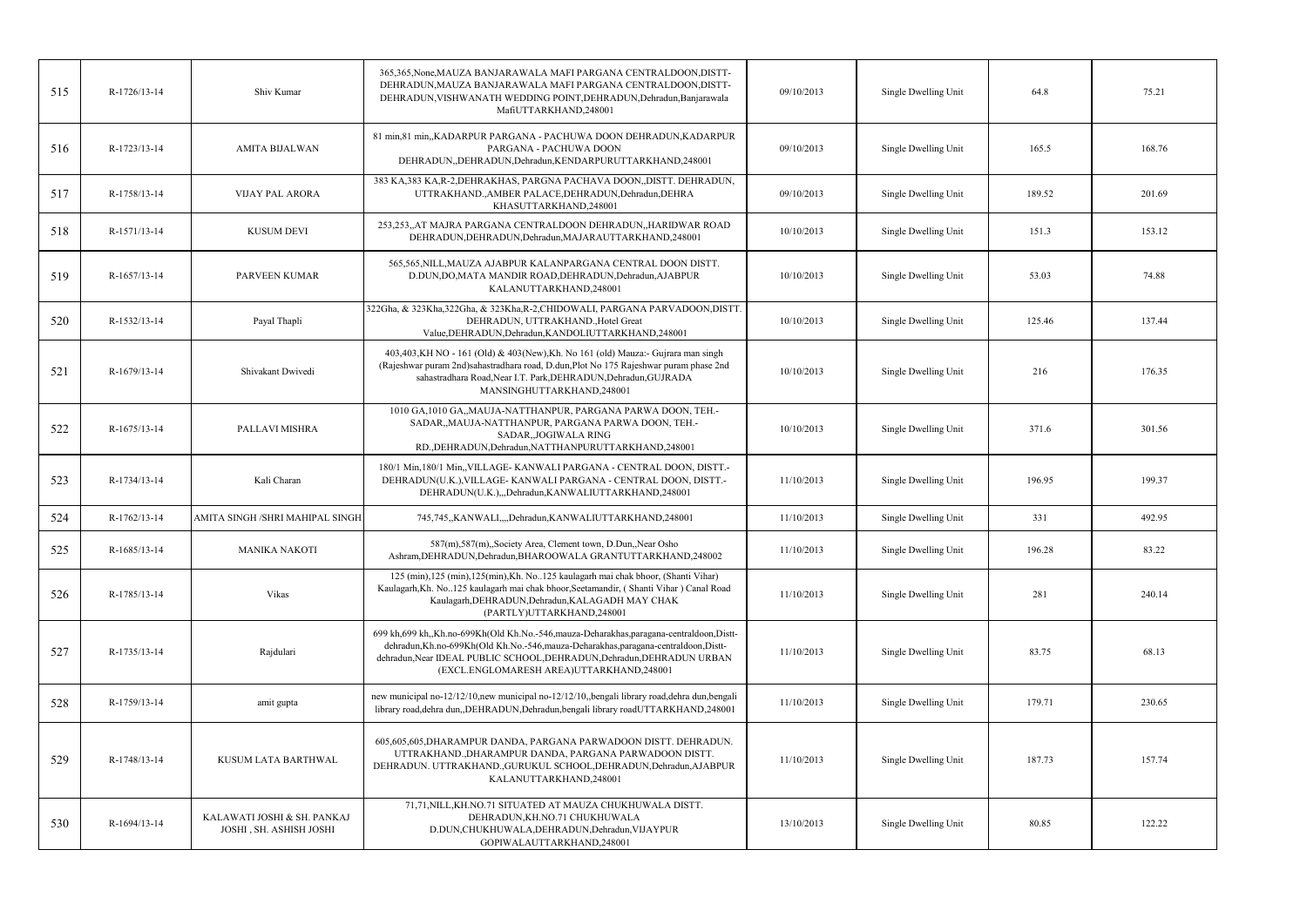| 531 | R-1700/13-14     | H.C Gargiya                                  | 1174,1174, Residential, 35, sevak ashram road, dehradun, c-21, turner road, clement town<br>,dehradun,park,DEHRADUN,Dehradun,KANWALIUTTARKHAND,248001                                                                                       | 14/10/2013 | Single Dwelling Unit | 303    | 296.94  |
|-----|------------------|----------------------------------------------|---------------------------------------------------------------------------------------------------------------------------------------------------------------------------------------------------------------------------------------------|------------|----------------------|--------|---------|
| 532 | R-1710/13-14     | <b>SADHNA SHARMA</b>                         | NA, NA, NA, MAUJA-KANDOLI PARGANA-PARWA DOON, OPPOSITE SHANI MANDIR<br>SHAHSTRADHARA ROAD, DEHRADUN, Dehradun, KANDOLIUTTARKHAND, 248001                                                                                                    | 14/10/2013 | Single Dwelling Unit | 139    | 149.35  |
| 533 | R-1752/13-14     | <b>SH.SUBHASH CHAND</b>                      | NIL, NIL, HOUSE NO. 257, KHURBURA MOHALLA<br>DEHRADUN,"DEHRADUN,Dehradun,DEHRADUN URBAN (EXCL.ENGLOMARESH<br>AREA)UTTARKHAND,248001                                                                                                         | 14/10/2013 | Single Dwelling Unit | 148.01 | 89.14   |
| 534 | R-1743/13-14     | SANJEEV KUMAR CHAUHAN                        | 490 (GHA),490 (GHA),,MAUZA SEWALA KALAN dehradun,MAUZA SEWALA KALAN<br>dehradun, G.M.S Road, DEHRADUN, Dehradun, SHEWALA KALANUTTARKHAND, 248001                                                                                            | 14/10/2013 | Single Dwelling Unit | 203.3  | 243.85  |
| 535 | R-1716/13-14     | kamleshwari devi                             | 1339 ga,1339 ga,,madhur vihar, via - bengali kothi chowk,,,bengali kothi<br>chowk, DEHRADUN, Dehradun, AJABPUR KHURDUTTARKHAND, 248001                                                                                                      | 15/10/2013 | Single Dwelling Unit | 188    | 189.92  |
| 536 | R-1683/13-14     | Padma Rana                                   | 832/1/3,832/1/3, kh.no. 832/1/3 min mauza bharuwala grant,,,,Dehradun,BHAROOWALA<br>GRANTUTTARKHAND,248001                                                                                                                                  | 15/10/2013 | Single Dwelling Unit | 144.8  | 190.75  |
| 537 | R-1640/13-14     | SANDEEP KUMAR TANGLOO                        | 90 GHA, 90 GHA, LANE NO 10, EKTA VIHAR, DEHRADUN, LANE NO 10, EKTA VIHAR,<br>DEHRADUN, BEVERLY HILLS SCHOOL, DEHRADUN, Dehradun, AAMWALA<br>TARALAUTTARKHAND,248001                                                                         | 15/10/2013 | Single Dwelling Unit | 139.4  | 178.61  |
| 538 | R-1491/13-14-RE1 | Seema Negi                                   | 1428,1428,NIL,MAUZA KANWALI PARGANA CENTRAL DOON DEHRADUN,MAUZA<br>KANWALI PARGANA CENTRAL DOON<br>DEHRADUM, KANWALI, DEHRADUN, Dehradun, KANWALIUTTARKHAND, 248001                                                                         | 15/10/2013 | Single Dwelling Unit | 123.7  | 140.14  |
| 539 | R-1786/13-14     | Paramjeet Kaur                               | 733 da, 733 da, Mauza Dehrakhash Pargana Kendriya Doon Distt. Dehradun, Mauza Dehrakhash<br>Pargana Kendriya Doon Distt. Dehradun, near mahant road, DEHRADUN, Dehradun, KARGI<br>GRANT (PARTLY)UTTARKHAND,248001                           | 15/10/2013 | Single Dwelling Unit | 93.67  | 94.6    |
| 540 | R-1430/13-14     | <b>VIKASH KHURANA</b>                        | 816,816,,TEG BAHADUR ROAD DEHRADUN,,,DEHRADUN,Dehradun,teg bahadur<br>roadUTTARKHAND,248001                                                                                                                                                 | 15/10/2013 | Single Dwelling Unit | 165.05 | 185.57  |
| 541 | R-1189/13-14-RE1 | surajpal                                     | 1612,1612, mouza ajabpur kalan pargana kendriyadoon distt. dehradun, mouza ajabpur kalan<br>pargana kendriyadoon distt. dehradun,near by pass road,DEHRADUN,Dehradun,AJABPUR<br>KALANUTTARKHAND,248001                                      | 15/10/2013 | Single Dwelling Unit | 125.46 | 84.74   |
| 542 | R-1777/13-14     | VED PAL SINGH                                | 331,331,,MAUZA SEWLA KALAN dehradun,MAUZA SEWLA KALAN<br>dehradun, CHANDRABANI ROAD, DEHRADUN, Dehradun, SHEWALA<br>KALANUTTARKHAND,248001                                                                                                  | 15/10/2013 | Single Dwelling Unit | 150.56 | 142     |
| 543 | R-1738/13-14     | <b>SUNITA SHRAMA</b>                         | 28,28, kh.no.28 mauza ajabpur khurd<br>dehradun,sem,rssidentla,DEHRADUN,Dehradun,AJABPUR KHURDUTTARKHAND,248001                                                                                                                             | 17/10/2013 | Single Dwelling Unit | 104.16 | 93.3    |
| 544 | R-1584/13-14     | Amrish kumar                                 | N.A,N.A,prop.no. 25/22,prop.no.25/22 (old no. 8) cement road dehradun,prop.no 25/22(old no. 8)<br>cement road dehradun, near D.B.S collage, DEHRADUN, Dehradun, DEHRADUN URBAN<br>(EXCL.ENGLOMARESH AREA)UTTARKHAND,248001                  | 17/10/2013 | Single Dwelling Unit | 204.46 | 183.67  |
| 545 | R-1709/13-14     | lata bisht                                   | 408/1/1,408/1/1,,lane no.2 new vasant vihar enclave,lane no.2 new vasant vihar enclave, JRS<br>institute, Dehradun, KANWALIUTTARKHAND, 248001                                                                                               | 17/10/2013 | Single Dwelling Unit | 165.7  | 153.7   |
| 546 | R-1756/13-14     | KULDEEP KUMAR VINAYAK & Smt<br>REINU VINAYAK | 268,268,29 Pankaj Vihar,29 Pankaj Vihar Colony, Sewlan kalan,,PANKAJ VIHAR OPP GOVT<br>POLYTECHNIC, DEHRADUN, Dehradun, SHEWALA KALANUTTARKHAND, 248001                                                                                     | 19/10/2013 | Single Dwelling Unit | 204.38 | 247.72  |
| 547 | R-1487/13-14     | <b>SUNITA SHARMA</b>                         | 132 KA, 134KA, 133, 132 KA, 134KA, 133, LADPUR JOGIWALA BY PASS ROAD<br>DEHRADUN, JOGIWALA BY PASS ROAD LADPUR<br>DEHRADUN, DEHRADUN, Dehradun, LADPURUTTARKHAND, 248001                                                                    | 19/10/2013 | Group Housing        | 2310   | 3970.59 |
| 548 | R-1636/13-14     | Mohd Tariq Nawab                             | kh no 23,24,25 min,28 min,19/3,kh no 23,24,25 min,28 min,19/3,kh no 23,24,25 min,28<br>min, 19/3, village bakral gaon, pargana pachwadoon, tehsil sadar, distt dehra dun, DIT<br>college, DEHRADUN, Dehradun, BAKRAL GAONUTTARKHAND, 248001 | 19/10/2013 | Group Housing        | 5960   | 12516.4 |
| 549 | R-1541/13-14     | Roshni Negi                                  | 1096,1096, Danda Ajabpur, Shivalik View, Lane No. 8, Devanchal Vihar, P.O.<br>Nehrugram,,,DEHRADUN,Dehradun,AJABPUR KALANUTTARKHAND,248001                                                                                                  | 21/10/2013 | Single Dwelling Unit | 195    | 184.88  |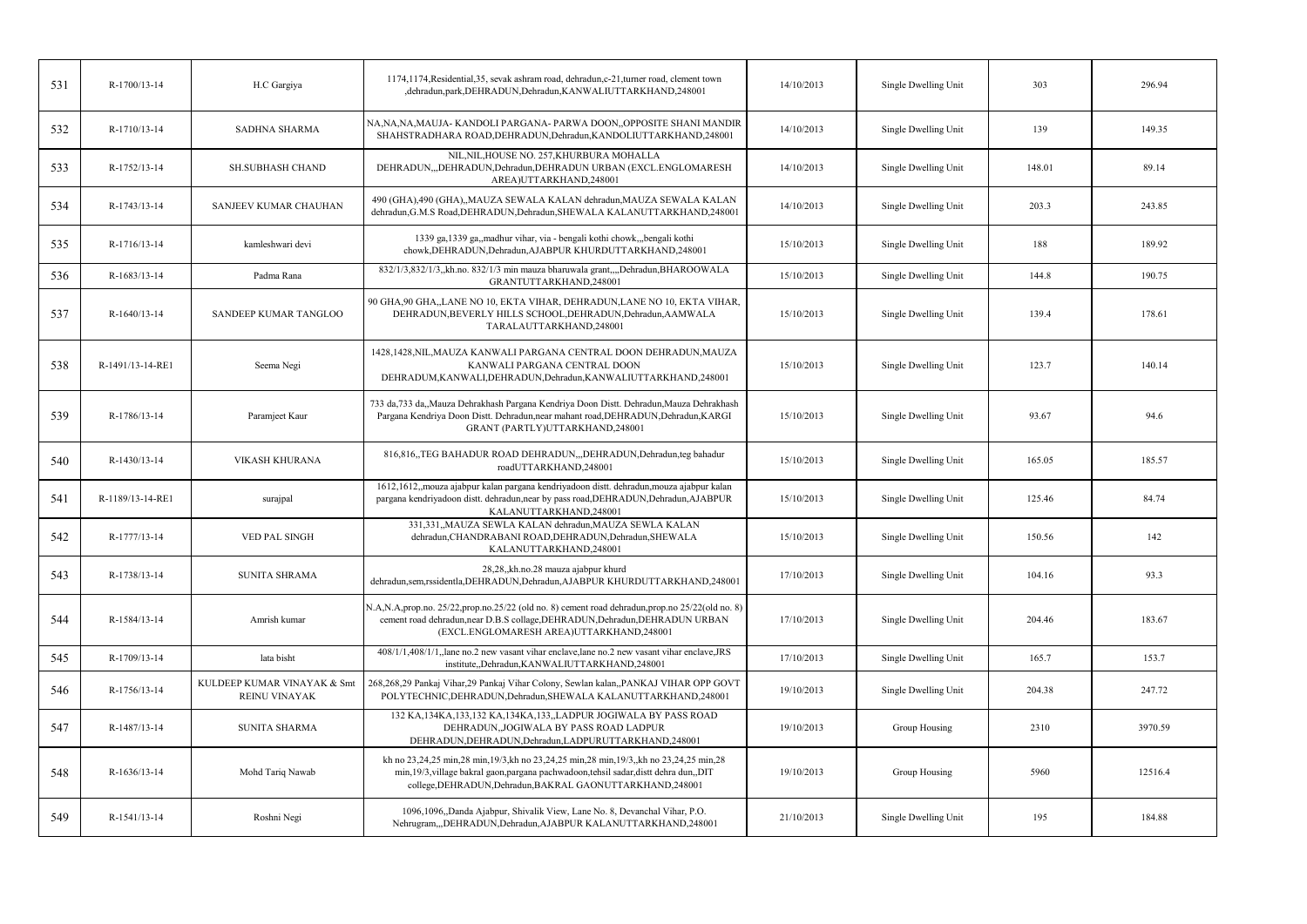| 550 | R-1722/13-14     | Sova Das                                                                    | 700,700,,Bharuwala Grant, Paragana Central Doon, Distt.Dehradun.,Bharuwala Grant, Paragana<br>Central Doon, Distt.Dehradun.,Bhind BM Auto,DEHRADUN,Dehradun,BHAROOWALA<br>GRANTUTTARKHAND,248001                                                                                                         | 21/10/2013 | Single Dwelling Unit | 370     | 380.14  |
|-----|------------------|-----------------------------------------------------------------------------|----------------------------------------------------------------------------------------------------------------------------------------------------------------------------------------------------------------------------------------------------------------------------------------------------------|------------|----------------------|---------|---------|
| 551 | R-1665/13-14     | shivcharan lakera                                                           | 681,681,-,kh.no. 681(old.no. 291/1 mauza ajabpur khurd<br>dehradun,sem,rssidentla,DEHRADUN,Dehradun,AJABPUR KHURDUTTARKHAND,238001                                                                                                                                                                       | 21/10/2013 | Single Dwelling Unit | 214.55  | 117.18  |
| 552 | R-1784/13-14     | Anita Rajpal                                                                | 50ka,50ka,50ka,Kh.No.50ka village Kandoli Dehra dun.,Kh. No. 50ka village Kandoli Dehra<br>Dun.,,DEHRADUN,Dehradun,KANDOLIUTTARKHAND,248001                                                                                                                                                              | 21/10/2013 | Single Dwelling Unit | 84      | 105.68  |
| 553 | R-1536/13-14     | RIJULA UNIYAL                                                               | 487,487,,MAUZA HARRAWALA, PARGANA PARWA DOON,<br>DEHRADUN(U.K.), MAUZA HARRAWALA, PARGANA PARWA DOON, DEHRADUN<br>(U.K.), Harrawala Railway<br>Station, DEHRADUN, Dehradun, HARRAWALAUTTARKHAND, 248001                                                                                                  | 21/10/2013 | Single Dwelling Unit | 285.74  | 127.06  |
| 554 | R-1398/13-14     | <b>GHANSHYAM SHARMA, HARI</b><br>MOHAN SHARMA & VEER ARJUN<br><b>SHARMA</b> | 487 ka ajabpur kalan, 487 ka ajabpur kalan, 788/726 dharampur 2, KH. 205 OLD & 487 KA NEW<br>NO.PROPERTY NO.788/726 DHARAMPUR 2 DEHRADUN, KH. NO.205 OLD & 487 KA<br>NEW PROPERTY NO.788/726 DHARAMPUR 2 DEHRADUN., NEAR DR PUNETHA<br>NURSING HOME, DEHRADUN, Dehradun, AJABPUR KALANUTTARKHAND, 248001 | 22/10/2013 | Single Dwelling Unit | 282     | 265.93  |
| 555 | R-1754/13-14     | Om Prakash Duggal                                                           | 1240/2 (min), 1240/2 (min), Narendra Vihar Extension, Kaulagarh, In Mauza Garhi D-Dun, Near<br>Chatni-Merry Kaulagarh Road, DEHRADUN, Dehradun, GADHI<br>(PARTLY)UTTARKHAND,248001                                                                                                                       | 22/10/2013 | Single Dwelling Unit | 83.61   | 109.22  |
| 556 | R-1018/13-14-RE1 | <b>ANURADHA BATTA</b>                                                       | 708 min 709,708 min 709,,mauza sewla kalan cetral doon dehradun,mauza sewla kalan cetral<br>doon dehradun, DEHRADUN, Dehradun, SHEWALA KALANUTTARKHAND, 248001                                                                                                                                           | 22/10/2013 | Single Dwelling Unit | 99.49   | 107.74  |
| 557 | R-1739/13-14     | <b>CHAMPA DEVI</b>                                                          | NA, NA, 2(new-3/2/1/2), sewak ashram r, 2, SEWAK ASHRAM ROAD DEHRADUN, IN<br>FRONT OF D.A.V. INTER COLLEGE, DEHRADUN, Dehradun, SEWAK ASHRAM<br>ROADUTTARKHAND,248001                                                                                                                                    | 23/10/2013 | Single Dwelling Unit | 152.88  | 145.68  |
| 558 | R-1751/13-14     | Col. Himani Pant                                                            | 1206/1,1206/1,,Mauza Kanwali (Engg. Enclave)G.m.s.Road D.Dun,Mauza :- Kanwali<br>D.Dun, Near hanuman Mandir Engg. Enclave G.M.S.<br>Road, DEHRADUN, Dehradun, KANWALIUTTARKHAND, 248001                                                                                                                  | 23/10/2013 | Single Dwelling Unit | 368.03  | 329.78  |
| 559 | R-1221/13-14     | Suresh Singh Rawat                                                          | 151 GYA,151 GYA,,Mauza - Ajabpur Khurd Pargana - Kendriya Doon,Mauza - Ajabpur Khurd<br>Pargana - Kendriya Doon, Haridwar By-Pass Road, DEHRADUN, Dehradun, AJABPUR<br>KHURDUTTARKHAND,248001                                                                                                            | 24/10/2013 | Single Dwelling Unit | 150.56  | 134.88  |
| 560 | R-1768/13-14     | laxmi gurung                                                                | 834/1,834/1,,MAUZA-BHARUWALA GRANT, PARGANA-CENTRAL DOON DISTT.<br>DEHRADUN, MAUZA-BHARUWALA GRANT, PARGANA-CENTRAL DOON DISTT.<br>DEHRADUN, DEHRADUN, Dehradun, BHAROOWALA GRANTUTTARKHAND, 248001                                                                                                      | 24/10/2013 | Single Dwelling Unit | 100     | 90.36   |
| 561 | R-1766/13-14     | Rashmi Singh                                                                | 38,38, village Kulhan Karanpur, pargana Pachwa Doon, destrict<br>Dehradun.,,,DEHRADUN,Dehradun,KULHAN KARANPURUTTARKHAND,248001                                                                                                                                                                          | 25/10/2013 | Single Dwelling Unit | 180.11  | 282.51  |
| 562 | R-1546/13-14     | <b>SOBAN SINGH RAWAT</b>                                                    | 1098 MIN, 1098 MIN,, MAUZA AJABPUR KALAN-PARGANA-KENDIRYA DOON-<br>DEHARDUN, DEHRADUN, Dehradun, AJABPUR KALANUTTARKHAND, 248001                                                                                                                                                                         | 25/10/2013 | Single Dwelling Unit | 103     | 95.89   |
| 563 | R-1764/13-14     | <b>BRIJ MOHAN MITTAL</b>                                                    | 20 NEW N. 29/20.36/1 CURZON ROAD DEHRADUN. SALES TAX<br>OFFICE, DEHRADUN, Dehradun, DALANWALAUTTARKHAND, 248001                                                                                                                                                                                          | 25/10/2013 | Single Dwelling Unit | 279.77  | 446.16  |
| 564 | R-1659/13-14     | <b>RAJESH KUMAR SOOD</b>                                                    | 427,427,,PLOT NO 18 IN DEVLOK PART OF KHASRA NO 427 OLD KHASRA NO 254<br>MOUZA SEWLA KALAN PARGNA CENTRAIL DUN,,,DEHRADUN,Dehradun,SHEWALA<br>KALANUTTARKHAND,248001                                                                                                                                     | 28/10/2013 | Single Dwelling Unit | 294.32  | 367.23  |
| 565 | R-1733/13-14     | <b>SANDHYA CHAUDHRY</b>                                                     | 415,415,,KH.N.415 MAUZA JOHADI PAGANA CENTRAL DOON DISTT<br>DEHRADUN, NEAR TULA<br>APPARTMENT, DEHRADUN, Dehradun, JOHADIUTTARKHAND, 248001                                                                                                                                                              | 30/10/2013 | Single Dwelling Unit | 116.11  | 47.2    |
| 566 | R-1477/13-14     | <b>QAMRUL HASAN</b>                                                         | 52,52, VILLAGE SEWLA KALAN, "DEHRADUN, Dehradun, SHEWALA<br>KALANUTTARKHAND,248001                                                                                                                                                                                                                       | 31/10/2013 | Single Dwelling Unit | 312.66  | 392.98  |
| 567 | $C-0115/13-14$   | VIJAY KUMAR SABHARWAL                                                       | NIL, NIL, 9, CO-OPERATIVE INDUSTRIAL ESATATE, SAHARANPUR ROAD, PATEL<br>NAGAR INDUSTRIAL AREA, DEHRADUN, Dehradun, PATEL<br>NAGARUTTARKHAND,248001                                                                                                                                                       | 31/10/2013 | <b>Utility Bldgs</b> | 780.38  | 1170.56 |
| 568 | R-1369/13-14     | <b>MANJIT JOHAR</b>                                                         | "54 EC ROAD,54 EC ROAD, DEHARADUN, Near Dwarika store, DEHRADUN, Dehradun, EC<br>ROADUTTARKHAND,248001                                                                                                                                                                                                   | 31/10/2013 | Group Housing        | 3802.28 | 6471.4  |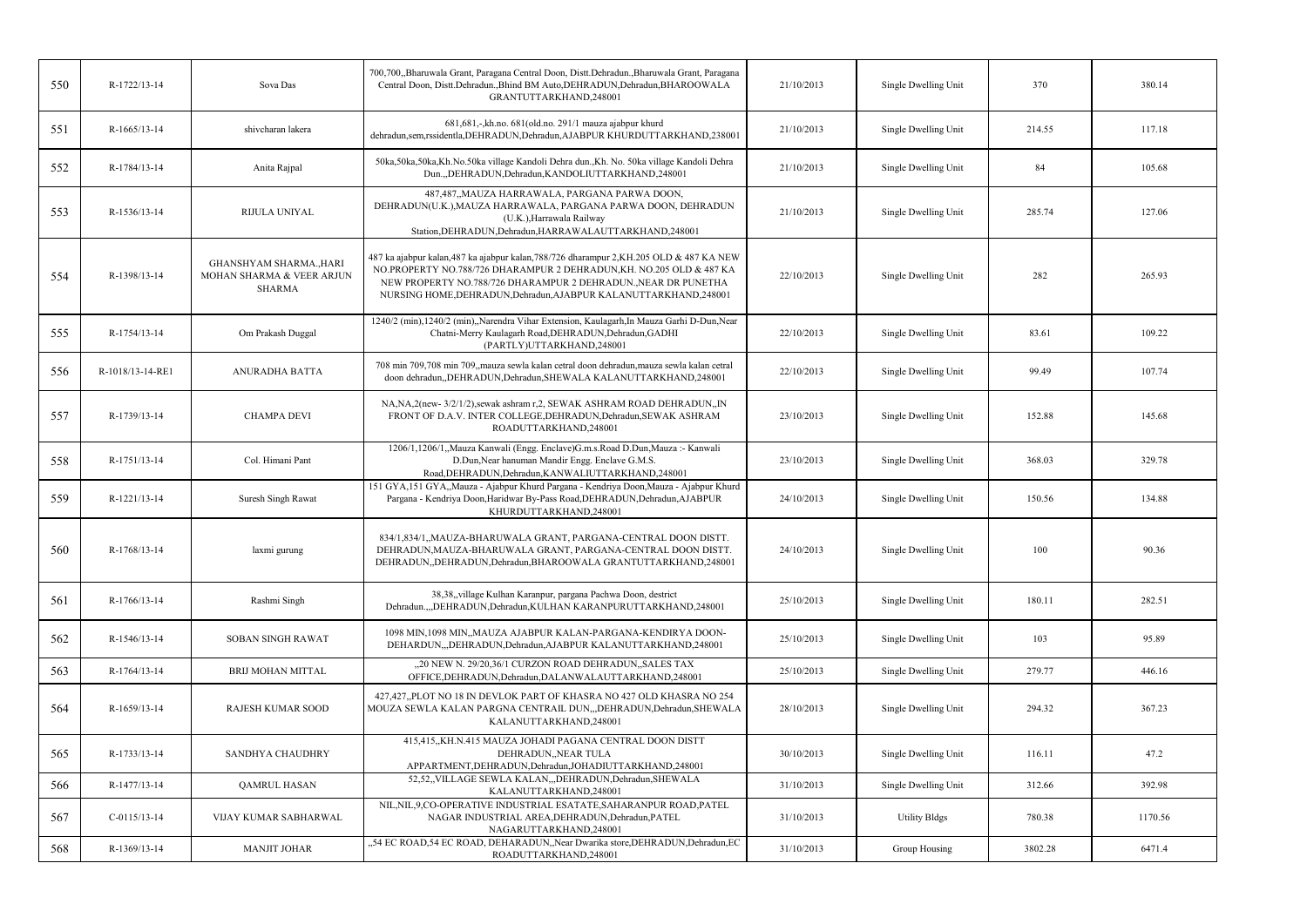| 569 | $C-0134/13-14$ | Babita Agarwal                                                         | 167,167,-,Situated at Mauza - Sewalakalan, Pargana - Kendriya Doon,Dehradun.,Situated at<br>Mauza - Sewalakalan, Pargana - Kendriya Doon, Dehradun., Near ST Joods<br>Chowk, DEHRADUN, Dehradun, SHEWALA KALANUTTARKHAND, 248001                             | 06/11/2013 | Business Offices        | 292.48  | 495.59  |
|-----|----------------|------------------------------------------------------------------------|--------------------------------------------------------------------------------------------------------------------------------------------------------------------------------------------------------------------------------------------------------------|------------|-------------------------|---------|---------|
| 570 | R-1583/13-14   | Sh.Prakesh Chand Thapliyal, Sh. Siddharth<br>Bhasin And Sh. Raj Bhasin | nil, nil, nil, kh. no. 1211 engineers enclave d-dun., , near engneers<br>enclave, DEHRADUN, Dehradun, KANWALIUTTARKHAND, 248001                                                                                                                              | 06/11/2013 | Multiple Dwelling Unit  | 323     | 540     |
| 571 | R-1742/13-14   | <b>SHASHIDHAR PRASAD DIMRI</b>                                         | 822 min., 822 min., MAUZA - BHARUWALA GRANT dehradun, MAUZA - BHARUWALA<br>GRANT dehradun, bell road, DEHRADUN, Dehradun, BHAROOWALA<br>GRANTUTTARKHAND,248001                                                                                               | 06/11/2013 | Single Dwelling Unit    | 308.1   | 251.88  |
| 572 | R-1747/13-14   | Bhanu Prakash Gupta                                                    | 1176,1176, Village Majara Pargana Central Doon Tehsil a & Distt Dehradun, Village Majara<br>Pargana Central Doon Tehsil a & Distt Dehradun, Near Ram Mandir Lane<br>No.20, DEHRADUN, Dehradun, MAJARAUTTARKHAND, 248002                                      | 08/11/2013 | Single Dwelling Unit    | 254     | 242.82  |
| 573 | R-1711/13-14   | sumit nauriyal                                                         | 911,911,,Ajabpur Kaln, Upper Sarthi Vihar,,,,DEHRADUN,Dehradun,AJABPUR<br>KALANUTTARKHAND,248001                                                                                                                                                             | 08/11/2013 | Single Dwelling Unit    | 347.81  | 119.65  |
| 574 | R-1750/13-14   | Deepali Dabral                                                         | -,-,-,Panditwari Dehradun.,-,lovely<br>market, DEHRADUN, Dehradun, PanditwariUTTARKHAND, 248001                                                                                                                                                              | 09/11/2013 | Single Dwelling Unit    | 133.43  | 217.71  |
| 575 | R-0996/13-14   | Mansingh Rawat                                                         | 19 (chha), 19 (chha), 19 (chha), Village kaulagarh maya chakbhur, Dehradun, Village kaulagarh<br>maya chakbhur, Dehradun, DEHRADUN, Dehradun, KALAGADH MAY CHAK<br>(PARTLY)UTTARKHAND,248001                                                                 | 11/11/2013 | Single Dwelling Unit    | 212     | 171.07  |
| 576 | R-1678/13-14   | Arvinder Singh Wasu                                                    | "21 circular road dehradun, circular road dehradun, DEHRADUN, Dehradun, DALANWALA<br>CHAKUTTARKHAND,248001                                                                                                                                                   | 11/11/2013 | Single Dwelling Unit    | 358     | 348.07  |
| 577 | R-1771/13-14   | Dinesh Jain (H. U. F.)                                                 | 147 Dha, 147 Ta, 147 Dha, 147 Ta,-,Mauza - majra, Pargana - Kendriya Doon, Dehradun.,Mauza<br>majra, Pargana - Kendriya Doon, Dehradun., Shakti Vihar<br>colony, DEHRADUN, Dehradun, MAJARAUTTARKHAND, 248001                                                | 11/11/2013 | Single Dwelling Unit    | 84.34   | 112.06  |
| 578 | R-1772/13-14   | Pramod Mangalik                                                        | 499 Ka,499 Ka,-,Mauza - Niranjanpur, Pargana - Kendriya Doon, Dehradun, Distt, -<br>Dehradun, Mauza - Niranjanpur, Pargana - Kendriya Doon, Dehradun, Distt, - Dehradun, G M S<br>Road Near Mahadev Vihar, DEHRADUN, Dehradun, NIRANJANPURUTTARKHAND, 248001 | 11/11/2013 | Single Dwelling Unit    | 127.66  | 168.44  |
| 579 | R-1787/13-14   | <b>ILLA KHANDURI</b>                                                   | 81 min, 81 min, SITUATED IN MAUZA -KADARPUR PARGANA - PACHUWA DOON,<br>DISTT.- DEHRADUN(U.K.), SITUATED IN MAUZA -KADARPUR PARGANA -<br>PACHUWA DOON, DISTT.-<br>DEHRADUN(U.K.),,DEHRADUN,Dehradun,KENDARPURUTTARKHAND,248001                                | 11/11/2013 | Single Dwelling Unit    | 82.76   | 93.8    |
| 580 | R-1691/13-14   | miss garima singh                                                      | nil, nil, nil, harrrwal d.dun, Hridawar<br>road, DEHRADUN, Dehradun, HARRAWALAUTTARKHAND, 248001                                                                                                                                                             | 11/11/2013 | Single Dwelling Unit    | 309.01  | 204.9   |
| 581 | R-1770/13-14   | Amit Jain                                                              | 170 Min, 170 Min,-, Mauza - Panditwari, Pargana - Kendriya Doon, Distt. - Dehradun., Mauza -<br>Panditwari, Pargana - Kendriya Doon, Distt. - Dehradun., Near Lovely<br>Market, DEHRADUN, Dehradun, PANDITWADI (PARTLY) UTTARKHAND, 248001                   | 11/11/2013 | Single Dwelling Unit    | 86.42   | 102.92  |
| 582 | R-1718/13-14   | SH. SANJEEV BHATIA                                                     | NIL, NIL, NIL, MAUZA ARCADIA<br>GRANT, DEHRADUN, "DEHRADUN, Dehradun, ARKEDIYA GRANTUTTARKHAND, 248001                                                                                                                                                       | 12/11/2013 | Single Dwelling Unit    | 222.95  | 223     |
| 583 | R-1775/13-14   | Nirmala Sharma                                                         | 401 ga,401 ga,,mauza sewla kalan pargana pachwa doon distt. dehradun,mauza sewla kalan<br>pargana pachwa doon distt. dehradun, near shimla by pass<br>road, DEHRADUN, Dehradun, SHEWALA KALANUTTARKHAND, 248001                                              | 12/11/2013 | Single Dwelling Unit    | 164.1   | 255.87  |
| 584 | R-1819/13-14   | <b>GOURAV GUPTA</b>                                                    | "MUNCIPAL NO:-2,D.L. ROAD"MUNICIPAL NO:-2, D.L. ROAD, (2 AMBEDKER MARG-<br>1), MUNICIPAL NO:-2, D.L. ROAD, (2 AMBEDKER MARG-1), NEAR D.B.S.<br>CHOWK, DEHRADUN, Dehradun, D.L ROADUTTARKHAND, 248001                                                         | 12/11/2013 | Single Dwelling Unit    | 107.06  | 173.23  |
| 585 | $C-0156/13-14$ | Gulzar Ahmed                                                           | 179,179,,Mauza Majra, d.dun,,near Ajad tent<br>house, DEHRADUN, Dehradun, MAJARAUTTARKHAND, 248002                                                                                                                                                           | 12/11/2013 | <b>Utility Bldgs</b>    | 192.17  | 179.9   |
| 586 | $C-0109/13-14$ | KULANAND NAUTIYAL                                                      | 63 KA, 63 KHA, 63 KA, 63 KHA,, MAUZA-NIRANJANPUR PARGANA-CENTRAL DOON<br><b>DEHRADUN</b><br>(UTTRAKHAND),,,DEHRADUN,Dehradun,NIRANJANPURUTTARKHAND,248001                                                                                                    | 12/11/2013 | <b>Business Offices</b> | 1388.47 | 1031.42 |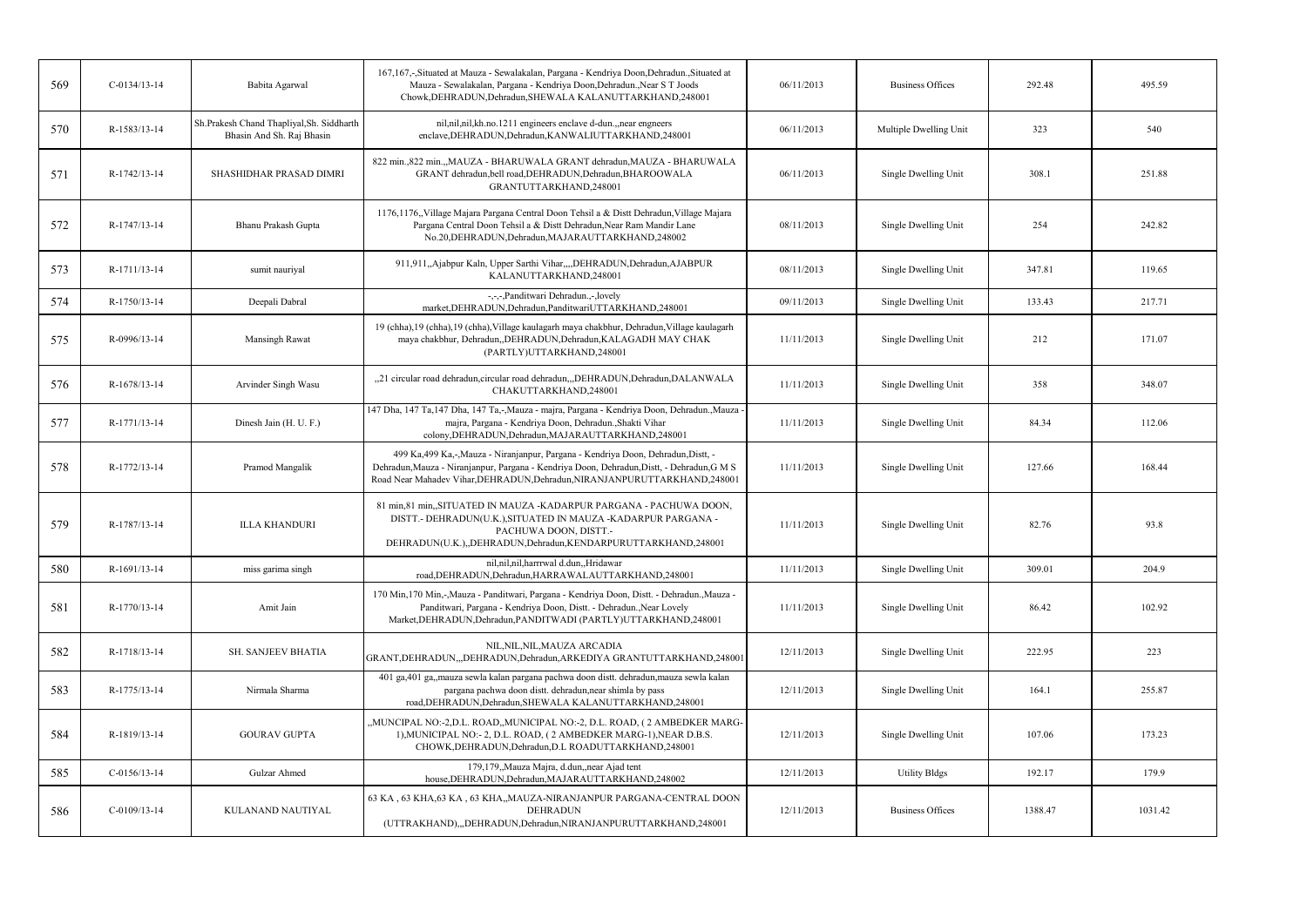| 587 | $C-0149/13-14$ | RAJPUR INFRATECH PRIVATE<br><b>LIMITED</b> | NIL, NIL, 163(old no. - 163-A / 163 / 1), RAJPUR ROAD, RAJPUR ROAD, OPP. HOTEL<br>RADIANCE PARADISE, DEHRADUN, Dehradun, KISHANPURUTTARKHAND, 248001                                                                                    | 12/11/2013 | <b>Business Offices</b> | 627.32 | 1011.01 |
|-----|----------------|--------------------------------------------|-----------------------------------------------------------------------------------------------------------------------------------------------------------------------------------------------------------------------------------------|------------|-------------------------|--------|---------|
| 588 | R-1302/13-14   | Alok Agarwal                               | 1060 & 1064,1060 & 1064,, Mauza - Kanwali Pargana - Central Doon, Mauza - Kanwali Pargana -<br>Central Doon, G.M.S Road, DEHRADUN, Dehradun, KANWALIUTTARKHAND, 248001                                                                  | 12/11/2013 | Multiple Dwelling Unit  | 485.76 | 610.9   |
| 589 | R-1482/13-14   | Rajander singh and smt lata                | 838 AJABPUR KALAN,838 AJABPUR KALAN,,KH. NO. 838 AJABPUR KALAN<br>DEHRADUN, KH. NO.838 AJABPUR KALAN DEHRADUN, BEFORE RLY CROSSING<br>BYE PASS ROAD, DEHRADUN, Dehradun, AJABPUR KALANUTTARKHAND, 248001                                | 13/11/2013 | Single Dwelling Unit    | 293.68 | 309.02  |
| 590 | R-1761/13-14   | MANSEV SINGH & Smt Harvinder Kaur          | 1292,1292,114/95, khasra n0. 1292 Mauza Garhi, Pargana Central Doon, 90 Deeplok<br>Colony, Behind Apollo Clinic, Dehradun, GADHI (PARTLY) UTTARKHAND, 248001                                                                            | 13/11/2013 | Single Dwelling Unit    | 260.04 | 385     |
| 591 | R-1788/13-14   | <b>DIPAK KUMAR</b>                         | 1445(CA),1445(CA),,AJABPUR KHURD PARGANA CENTRALDOON<br>DEHRADUN,,MOTHROWALA ROAD,DEHRADUN,Dehradun,AJABPUR<br>KHURDUTTARKHAND,248001                                                                                                   | 13/11/2013 | Single Dwelling Unit    | 188.58 | 283.33  |
| 592 | R-1816/13-14   | alamelu kumar                              | 84,84, khasra no. 84 may chak bhoor kaulagarh<br>dehradun.,,,DEHRADUN,Dehradun,KALAGADH MAY CHAK<br>(PARTLY)UTTARKHAND,248001                                                                                                           | 13/11/2013 | Single Dwelling Unit    | 212.27 | 222.02  |
| 593 | R-1795/13-14   | Ranjeet singh                              | 406,406,Plot no-39,Navada heights,Badripur, parwadoon,dehradun,Navada heights,Badripur,<br>parwadoon, dehradun, Sanskar international<br>school, DEHRADUN, Dehradun, BADRIPURUTTARKHAND, 248005                                         | 13/11/2013 | Single Dwelling Unit    | 176.07 | 203.26  |
| 594 | R-1791/13-14   | <b>SANJEEV KUMAR</b>                       | 1445(CA), 1445(CA), AJABPUR KHURD PARGANA CENTRALDOON<br>DEHRADUN,,MOTHROWALA ROAD,DEHRADUN,Dehradun,AJABPUR<br>KHURDUTTARKHAND,248001                                                                                                  | 13/11/2013 | Single Dwelling Unit    | 188.58 | 283.33  |
| 595 | R-1789/13-14   | VIPIN KUMAR SHARMA                         | kh614 kha AJABPIR KALAN, kh614 kha AJABPIR KALAN, ,KH. NO. 614 (KHA) AJABPUR<br>KALAN DEHRADUN, KH. NO. 613 (KHA) AJABPUR KALAN<br>DEHRADUN, DEHRADUN, Dehradun, AJABPUR KALANUTTARKHAND, 248001                                        | 13/11/2013 | Single Dwelling Unit    | 370.26 | 235.86  |
| 596 | R-1792/13-14   | nirmal pant                                | 1170,1170,,MAUZA -MAJRA PARGANA - CENTRAL DOON, DISTT.<br>DEHRADUN., MAUZA - MAJRA PARGANA - CENTRAL DOON, DISTT.<br>DEHRADUN.,DEHRADUN,Dehradun,MAJARAUTTARKHAND,248001                                                                | 13/11/2013 | Single Dwelling Unit    | 126.39 | 125.12  |
| 597 | R-1809/13-14   | Chander Singh                              | 86 ga, 86 ga, mauza aamwala tarla pargana parwa doon distt. dehradun., mauza aamwala tarla<br>pargana parwa doon distt. dehradun., near sahastradhra<br>road, DEHRADUN, Dehradun, AAMWALA TARALAUTTARKHAND, 248001                      | 13/11/2013 | Single Dwelling Unit    | 103    | 121.39  |
| 598 | R-1820/13-14   | <b>GOURAV GUPTA</b>                        | "MUNCIPAL NO:-2,D.L. ROAD"SITUATED AT. 2D.L. ROAD,(2 AMBEDKAR MARG-<br>1) DISTT. DEHRADUN., SITUATED AT. 2, D.L. ROAD, (2 AMBEDKAR MARG-1) DISTT.<br>DEHRADUN., NEAR D.B.S. CHOWK, DEHRADUN, Dehradun, D.L.<br>ROAD, UTTARKHAND, 248001 | 13/11/2013 | Single Dwelling Unit    | 107.06 | 186.97  |
| 599 | R-1724/13-14   | <b>MUNESH KAUR</b>                         | 000,000, VILL.SHEWLA KALAN PARAGANA KENDRIY DOON<br>DEHRADUN, "DEHRADUN, Dehradun, SHEWALA KALANUTTARKHAND, 248001                                                                                                                      | 14/11/2013 | Single Dwelling Unit    | 133.77 | 136.52  |
| 600 | R-1769/13-14   | <b>AJEET PANWAR</b>                        | 69 CHA, 69 CHA,, MAUZA-DANDA NOORIWALA PARGANA-PARWA DOON DIST-<br>DEHRADUN (UTTRAKHAND), NEAR TOUCH WOOD<br>SCHOOL, DEHRADUN, Dehradun, DANDRA NOORI WALAUTTARKHAND, 248001                                                            | 14/11/2013 | Single Dwelling Unit    | 149.86 | 186.74  |
| 601 | R-1899/13-14   | SH. SASANK MEHTA                           | nil,nil,nil,MAUZA RAIPUR, PARGNA PARWA DOON DEHRA<br>DUN,,,DEHRADUN,Dehradun,RAIPURUTTARKHAND,248001                                                                                                                                    | 14/11/2013 | Single Dwelling Unit    | 269.78 | 129.92  |
| 602 | R-1811/13-14   | RAKESH KUMAR VERMA                         | 513,513,NILL,KH.NO.513 VILLAGE KANWALI PARGANA CENTRAL DOON DISTT.<br>DEHRADUN, DO, G.M.S ROAD, DEHRADUN, Dehradun, KANWALIUTTARKHAND, 248001                                                                                           | 14/11/2013 | Single Dwelling Unit    | 267.52 | 273.88  |
| 603 | R-1045/13-14   | Priya Darshani                             | 1184,1184,,Mouza Kanwali,,,DEHRADUN,Dehradun,KANWALIUTTARKHAND,248001                                                                                                                                                                   | 14/11/2013 | Single Dwelling Unit    | 185.41 | 150.85  |
| 604 | R-1801/13-14   | <b>NANDINI</b>                             | 120 MIN., 120 MIN.,,MAUZA NURIWALA DANDA, PARGANA PARVA DOON,<br>DEHRADUN (U.K.), MAUZA NURIWALA DANDA, PARGANA PARVA DOON,<br>DEHRADUN (U.K.), NEAR DOON BLOSEM SCHOOL, DEHRADUN, Dehradun, DANDRA<br>NOORI WALAUTTARKHAND,248001      | 14/11/2013 | Single Dwelling Unit    | 148.64 | 195.3   |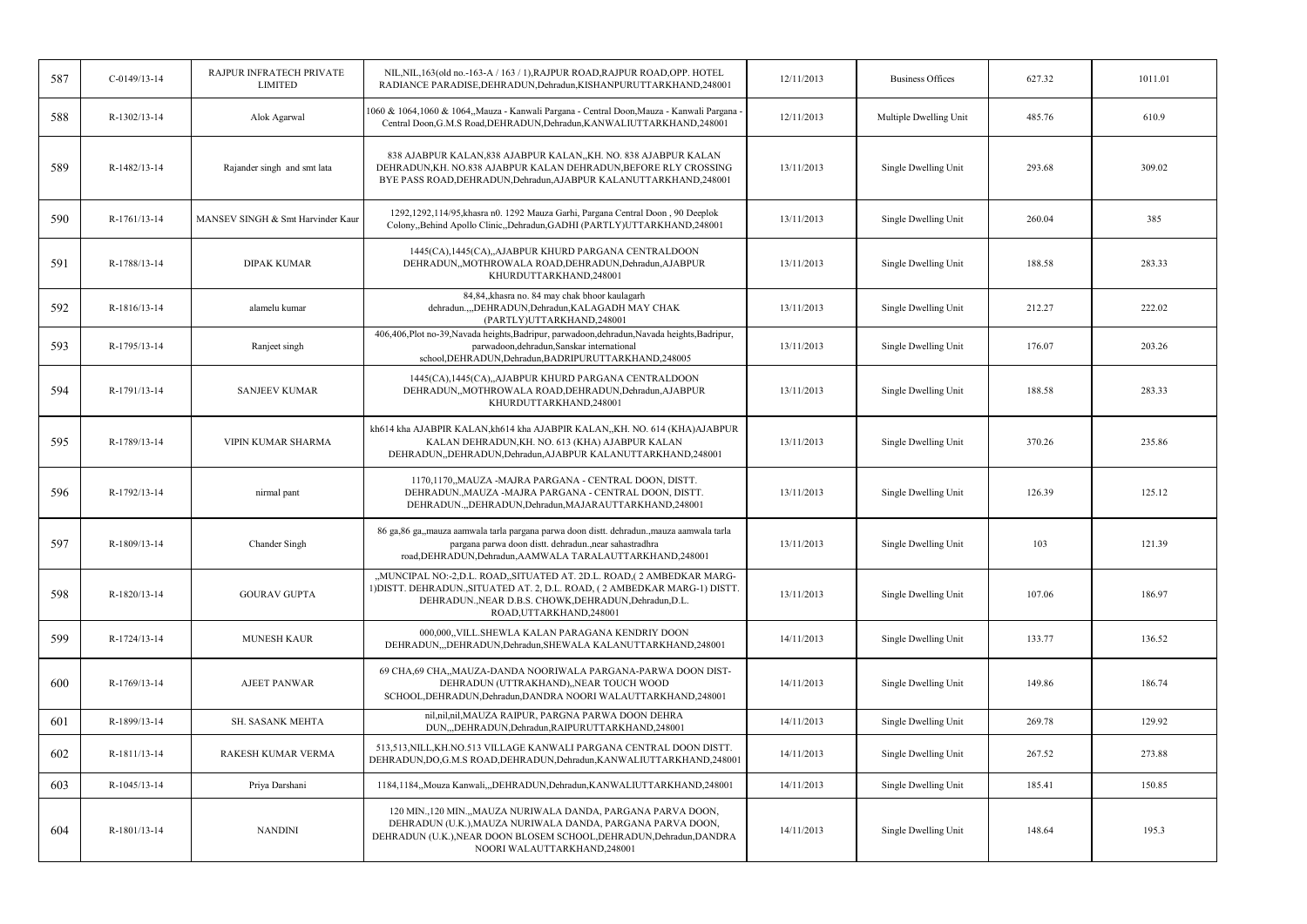| 605 | R-1877/13-14 | <b>AMIT KUMAR</b>                                     | 487-GA,487-GA,,MAUZA SEWALA KALAN DEHRADUN,MAUZA SEWALA KALAN<br>DEHRADUN, G.M.S Road, DEHRADUN, Dehradun, SHEWALA<br>KALANUTTARKHAND,248001                                                                                                                                             | 14/11/2013 | Single Dwelling Unit | 300.41 | 231.84 |
|-----|--------------|-------------------------------------------------------|------------------------------------------------------------------------------------------------------------------------------------------------------------------------------------------------------------------------------------------------------------------------------------------|------------|----------------------|--------|--------|
| 606 | R-1797/13-14 | <b>KHAJAN SINGH</b>                                   | 1184,1184,,ENGINEER ENCLAVE PHASE III DEHRADUN,,ENGINEER ENCLAVE PH<br>III, DEHRADUN, Dehradun, KANWALIUTTARKHAND, 248001                                                                                                                                                                | 14/11/2013 | Single Dwelling Unit | 250    | 283.61 |
| 607 | R-1778/13-14 | <b>BHUPINDER SINGH</b>                                | 136 CHHA,136 CHHA,,MAUZA PREMPUR MAFI DEHRADUN,MAUZA PREMPUR MAFI<br>DEHRADUN, kaulagarh road, DEHRADUN, Dehradun, PrempurmafiUTTARKHAND, 248001                                                                                                                                         | 16/11/2013 | Single Dwelling Unit | 208.09 | 151.07 |
| 608 | R-1773/13-14 | Virendra Singh                                        | 731 Gha, 731 Gha, -, Mauza - Dehrakhas, Pargana - Kendriya Doon, Distt. - Dehradun., Mauza -<br>Dehrakhas, Pargana - Kendriya Doon, Distt. -<br>Dehradun., dehrakhas, DEHRADUN, Dehradun, Dehrakhas UTTARKHAND, 248001                                                                   | 16/11/2013 | Single Dwelling Unit | 94.42  | 122.22 |
| 609 | R-1802/13-14 | Shobha                                                | 81 min, 81 min, SITUATEDIN MAUZA KEDARPUR PARGANA -PACHUWA DOON,<br>DISTT.-DEHRADUN, SITUATEDIN MAUZA KEDARPUR PARGANA -PACHUWA DOON,<br>DISTT.-DEHRADUN, DEHRADUN, Dehradun, KENDARPURUTTARKHAND, 248001                                                                                | 16/11/2013 | Single Dwelling Unit | 82.7   | 93.8   |
| 610 | R-1920/13-14 | Vishal Kharbanda                                      | "1/1, Kalidas Marg, D. Dun, 1/1, Kalidas Marg, D. Dun, 1/1, Kalidas<br>Marg, D.Dun, ,DEHRADUN, Dehradun, DEHRADUN URBAN (EXCL.ENGLOMARESH<br>AREA)UTTARKHAND,248001                                                                                                                      | 16/11/2013 | Single Dwelling Unit | 176.9  | 162.17 |
| 611 | R-1922/13-14 | Chet Ram                                              | "part of 16-A, Old Survey Road, part of Property No.16-A, Old Survey<br>Road, Dehradun,,, DEHRADUN, Dehradun, DEHRADUN URBAN (EXCL. ENGLOMARESH<br>AREA)UTTARKHAND,248001                                                                                                                | 16/11/2013 | Single Dwelling Unit | 219.65 | 326.77 |
| 612 | R-1842/13-14 | Joyti Bist                                            | 728,728,,Mauza Nathanpur, Pargana<br>Parvadoon,,,,DEHRADUN,Dehradun,NATTHANPURUTTARKHAND,248001                                                                                                                                                                                          | 16/11/2013 | Single Dwelling Unit | 248.3  | 235.94 |
| 613 | R-1884/13-14 | Parul Rawat                                           | 443 Kh.,443 Kh.,,Mouza Dhoran Khas Pargana Parwadoon,,Near I.T.<br>Park, DEHRADUN, Dehradun, DHAURAN KHASUTTARKHAND, 248001                                                                                                                                                              | 16/11/2013 | Single Dwelling Unit | 125.41 | 44.71  |
| 614 | R-1806/13-14 | K.P.Sharma                                            | "Old No.97/2 (New No.252), Property old No.97/2 And New No.252, Situated At Rajender<br>Nagar, Dehradun., Property old No.97/2 And New No.252, Situated At Rajender<br>Nagar, Dehradun., Rajender Nagar, Street No.8, DEHRADUN, Dehradun, KALAGADH MAY<br>CHAK (PARTLY)UTTARKHAND,248001 | 16/11/2013 | Single Dwelling Unit | 204.46 | 147.29 |
| 615 | R-1907/13-14 | SH.DINESH KUMAR PANDITA<br>&SMT.VINEET MUNSHI PANDITA | 511 KHA ,511 MIN,511 KHA ,511 MIN,,DHORANKHAS<br>DEHRADUN, DEHRADUN, Dehradun, DHAURAN KHASUTTARKHAND, 248001                                                                                                                                                                            | 16/11/2013 | Single Dwelling Unit | 381.4  | 537.12 |
| 616 | R-1895/13-14 | <b>SURINDER KAUR</b>                                  | 212.212KH.NO 212 MUAZANIRANJANPUR PACHWA DOON<br>DEHRADUN,,,DEHRADUN,Dehradun,NIRANJANPURUTTARKHAND,248001                                                                                                                                                                               | 16/11/2013 | Single Dwelling Unit | 188.92 | 237.1  |
| 617 | R-1804/13-14 | <b>JENENDRA SINGH RAWAT</b>                           | 330 ga, 330 ga, SITUATED IN VILLAGE- CHIDOWALI PARGANA - PARWA DOON,<br>DISTT.- DEHRADUN(U.K.), SITUATED IN VILLAGE- CHIDOWALI PARGANA - PARWA<br>DOON, DISTT.-<br>DEHRADUN(U.K.),,DEHRADUN,Dehradun,CHINDROWALIUTTARKHAND,248001                                                        | 18/11/2013 | Single Dwelling Unit | 230.01 | 208.21 |
| 618 | R-1912/13-14 | RITU BHARDWAJ                                         | 506 TA, 506 TA, MAUZA SEWALA KALAN dehradun, MAUZA SEWALA KALAN<br>dehradun, G.M.S Road, DEHRADUN, Dehradun, SHEWALA KALANUTTARKHAND, 248001                                                                                                                                             | 18/11/2013 | Single Dwelling Unit | 130.11 | 131.52 |
| 619 | R-1529/13-14 | Som Prakash Gupta                                     | 51 DA & 51 GHA,51 DA & 51 GHA,51 DA & 51 GHA,51 DA & 51 GHA, AAMWALA<br>TARALA, PARGANA PARWA DOON,,Sahastradhara<br>Road, DEHRADUN, Dehradun, AAMWALA TARALAUTTARKHAND, 248001                                                                                                          | 18/11/2013 | Single Dwelling Unit | 86.77  | 97.49  |
| 620 | R-1703/13-14 | harvindar singh                                       | nill, nill, nill, mouza ajabpur khurd pargana pachwa doon distic<br>dehradun,,,DEHRADUN,Dehradun,AJABPUR KHURDUTTARKHAND,248001                                                                                                                                                          | 18/11/2013 | Single Dwelling Unit | 73.35  | 79.64  |
| 621 | R-1794/13-14 | Ranjeet singh                                         | 405,405,Plot no-37,Navada heights,Badripur,parwadoon,dehradun.,Navada<br>heights, Badripur, parwadoon, dehradun., Sanskar international<br>school, DEHRADUN, Dehradun, BADRIPURUTTARKHAND, 248005                                                                                        | 18/11/2013 | Single Dwelling Unit | 179.51 | 203.26 |
| 622 | R-1828/13-14 | Ramrakhi Devi                                         | 120 (KHA), 120 (KHA), Vill - kedarpur, pargana - kendriyadoon,<br>dehradun,,,DEHRADUN,Dehradun,kedarpurUTTARKHAND,248001                                                                                                                                                                 | 18/11/2013 | Single Dwelling Unit | 188.53 | 148.95 |
| 623 | R-1889/13-14 | Jagnohan singh negi                                   | 479,479, mauza badripur<br>dehardun, sem, rssidentla, DEHRADUN, Dehradun, BADRIPURUTTARKHAND, 248001                                                                                                                                                                                     | 18/11/2013 | Single Dwelling Unit | 171.38 | 161.7  |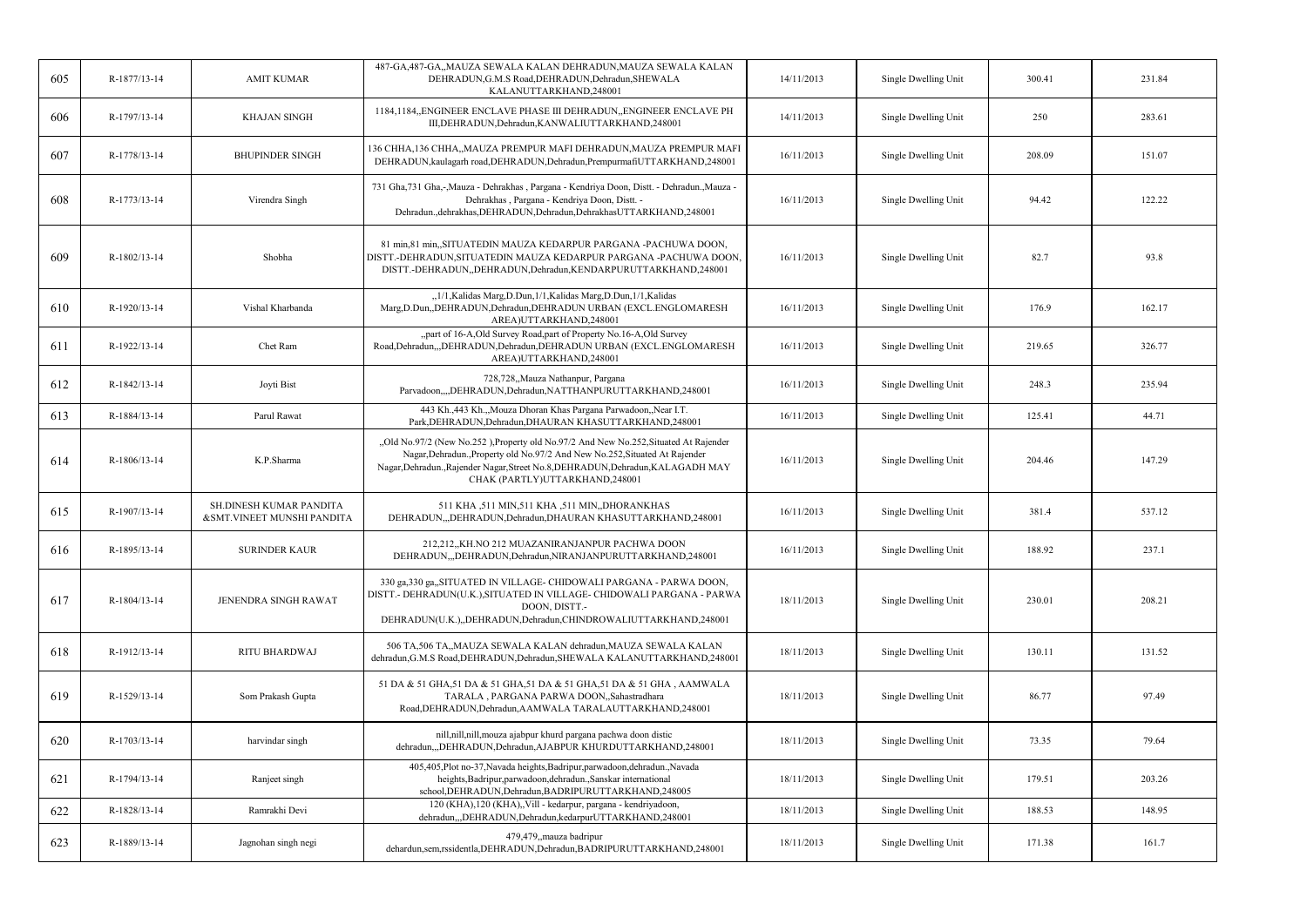| 624 | R-1891/13-14 | anil kumar prajapti                     | 1915 k,1915 k,,mauza ajabpur kalan dehardun,sem,rssidentla,DEHRADUN,Dehradun,AJABPUR<br>KALANUTTARKHAND,248001                                                                                                                                                                        | 18/11/2013 | Single Dwelling Unit | 213.75 | 160.4  |
|-----|--------------|-----------------------------------------|---------------------------------------------------------------------------------------------------------------------------------------------------------------------------------------------------------------------------------------------------------------------------------------|------------|----------------------|--------|--------|
| 625 | R-1833/13-14 | Rajesh Uniyal                           | 137 min, 137 min, -, Mauza - Nathanpur, pargana - parwa Doon, Dehradun., Mauza - Nathanpur,<br>pargana - parwa Doon, Dehradun., Near Ambiwala Gurudwara<br>Dharampur., DEHRADUN, Dehradun, NATTHANPURUTTARKHAND, 248001                                                               | 18/11/2013 | Single Dwelling Unit | 183.94 | 194.54 |
| 626 | R-1882/13-14 | SUBODHANI KALA                          | 1058, 1059, 1060 Ka, 1058, 1059, 1060 Ka, MUAZA AJABPUR KALA DEHRADUN, MUAZA<br>AJABPUR KALA DEHRADUN, RING ROAD, DEHRADUN, Dehradun, AJABPUR<br>KALANUTTARKHAND,248001                                                                                                               | 18/11/2013 | Single Dwelling Unit | 175.65 | 200.4  |
| 627 | R-1900/13-14 | Mohan Singh Rawat                       | 147,147, Ajabpur Kala, Mothra Wala Road, Near Railway Crossing Dehradun., Near Railway<br>Crossing Dehradun., DEHRADUN, Dehradun, AJABPUR KALANUTTARKHAND, 248001                                                                                                                     | 18/11/2013 | Single Dwelling Unit | 127.56 | 153.56 |
| 628 | R-1813/13-14 | MUDIT AGGARWAL                          | 2 KHA,2 KHA, NIL, MAUZA ADHOIWALA, DEHRADUN., ,CANAL<br>ROAD, DEHRADUN, Dehradun, ADOIWALAUTTARKHAND, 248001                                                                                                                                                                          | 19/11/2013 | Single Dwelling Unit | 222.96 | 164.59 |
| 629 | R-1817/13-14 | Kundan Singh Pantey                     | 120 Ka, 121 Ka, 120 Ka, 121 Ka, Kolagarh, Kolagarh, DEHRADUN, Dehradun, KALAGADH<br>MAY CHAK (PARTLY)UTTARKHAND,248001                                                                                                                                                                | 19/11/2013 | Single Dwelling Unit | 334.57 | 234.22 |
| 630 | R-1996/13-14 | MOHAN SINGH RAWAT                       | 1268 MIN, 1268 MIN, VILLAGE NATTHAN PUR, PARGANA PARWA DOON, VILLAGE<br>NATTHAN PUR, PARGANA PARWA DOON,, NEAR RAILWAY<br>CROSSING, DEHRADUN, Dehradun, NATTHANPURUTTARKHAND, 248001                                                                                                  | 19/11/2013 | Single Dwelling Unit | 339    | 338.77 |
| 631 | R-1909/13-14 | P.C.Kohli                               | "nil, Mauza Arcadia Grant, Pargana Central Doon Distt.<br>Dehradun.,,,DEHRADUN,Dehradun,ARKEDIYA GRANTUTTARKHAND,248001                                                                                                                                                               | 19/11/2013 | Single Dwelling Unit | 246.86 | 263.23 |
| 632 | R-1814/13-14 | rakesh kumar sharma                     | 807,807, khasra no. 807 mauza<br>majra,,,DEHRADUN,Dehradun,MAJARAUTTARKHAND,248001                                                                                                                                                                                                    | 19/11/2013 | Single Dwelling Unit | 232    | 267.18 |
| 633 | R-1827/13-14 | Medhani Dhar Godiyal                    | 290, 291, 290, 291, Vill - Nathanpur, Pargana -<br>ParvaDoon,,,,DEHRADUN,Dehradun,NATTHANPURUTTARKHAND,248001                                                                                                                                                                         | 19/11/2013 | Single Dwelling Unit | 380    | 206.55 |
| 634 | R-1815/13-14 | Pushpa Negi                             | "91/70,91/70 block I bhandaribagh dehradun.,,,DEHRADUN,Dehradun,DEHRADUN URBAN<br>(EXCL.ENGLOMARESH AREA)UTTARKHAND,248001                                                                                                                                                            | 19/11/2013 | Single Dwelling Unit | 176.12 | 68.68  |
| 635 | R-1876/13-14 | <b>RAKESH GAUR</b>                      | 1931 (KA),1931 (KA),,MAUZA AJABPUR KALA DEHRADUN,MAUZA AJABPUR KALA<br>DEHRADUN, BANGALI KOTHI, DEHRADUN, Dehradun, AJABPUR<br>KALANUTTARKHAND,248001                                                                                                                                 | 19/11/2013 | Single Dwelling Unit | 100    | 106.1  |
| 636 | R-1905/13-14 | Sh. Ram Singh                           | 431 min.,431 min.,,Mauza Ajabpur Khurd Pargana Kendriya Doon distt. Dehradun.,Mauza<br>Ajabpur Khurd Pargana Kendriya Doon distt. Dehradun., near matamandir<br>road, DEHRADUN, Dehradun, AJABPUR KHURDUTTARKHAND, 248001                                                             | 19/11/2013 | Single Dwelling Unit | 188.19 | 192.32 |
| 637 | R-1601/13-14 | Arvind Rawat, Avdesh Rawat, Vipin Rawat | "nil, Mauza-ajabpurkhurd, pargana centeral doon d.dun., near haridwar bypass<br>road, DEHRADUN, Dehradun, AJABPUR KHURDUTTARKHAND, 248001                                                                                                                                             | 19/11/2013 | Single Dwelling Unit | 312    | 115.18 |
| 638 | R-1829/13-14 | <b>NEELAM GAUR</b>                      | 49 KA,49 KA,,village KANDOLI,PARGANA PARWADOON,<br>DIST.DEHRADUN(U.K.), village KANDOLI, PARGANA PARWADOON,<br>DIST.DEHRADUN(U.K.),,DEHRADUN,Dehradun,KANDOLIUTTARKHAND,248001                                                                                                        | 19/11/2013 | Single Dwelling Unit | 122    | 149.6  |
| 639 | R-1888/13-14 | VANDANA SETHI                           | "municipla no:-56,(old no:-50/,SITUATED AT. MUNICIPAL NO:-56, (OLD NO:-50/99)<br>NALAPANI ROAD DISTT. DEHRADUN., SITUATED AT. MUNICIPAL NO:- 56, (OLD NO:-<br>50/99)NALAPANI ROAD DISTT. DEHRADUN., NERA D.B.S. STAFF<br>QUATERS, DEHRADUN, Dehradun, NALAPANI ROADUTTARKHAND, 240881 | 19/11/2013 | Single Dwelling Unit | 119.26 | 136    |
| 640 | R-1893/13-14 | <b>SUNITA RAWAT</b>                     | 1142 MIN,1142 MIN,,MAUZA NATHANPUR-PARGANA PARWADOON-<br>DEHRADUN, "DEHRADUN, Dehradun, NATTHANPURUTTARKHAND, 248001                                                                                                                                                                  | 19/11/2013 | Single Dwelling Unit | 280    | 222.59 |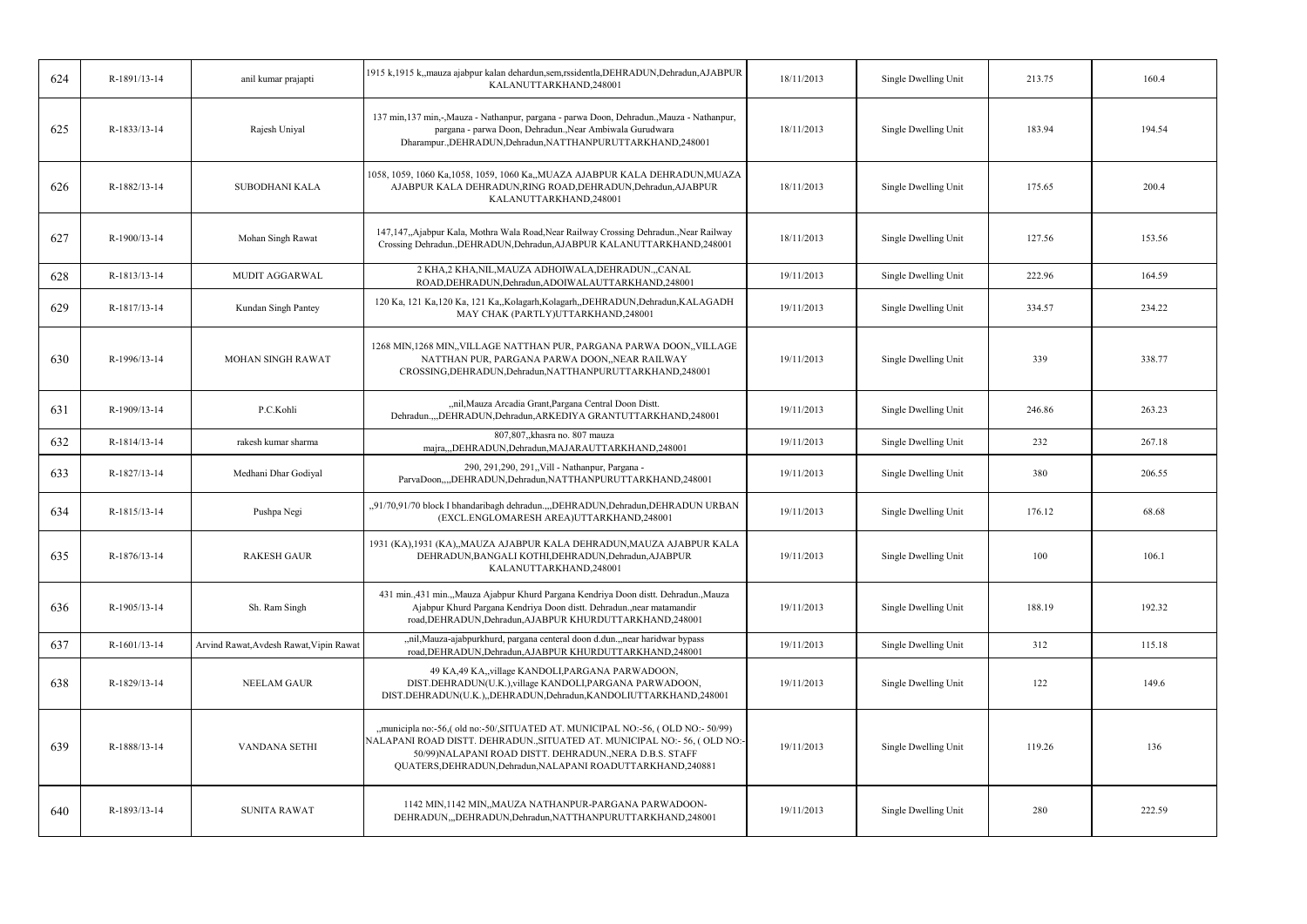| 641 | R-1989/13-14 | sangeeta rani                 | nill,nill,17/17,NESHWILA ROAD CHOUDHaRY BIHARI LAL MARG -<br>DEHRADUN,,,DEHRADUN,Dehradun,BIHARILAL MARGUTTARKHAND,248001                                                                                                                 | 19/11/2013 | Single Dwelling Unit | 152.5  | 200.1  |
|-----|--------------|-------------------------------|-------------------------------------------------------------------------------------------------------------------------------------------------------------------------------------------------------------------------------------------|------------|----------------------|--------|--------|
| 642 | R-1904/13-14 | Ashok Kumar Sodhi             | 1407,1407,plot no. 31, mauza kanwali pargana kendriya doon distt. dehradun., mauza kanwali<br>pargana kendriya doon distt. dehradun., near g.m.s.<br>road, DEHRADUN, Dehradun, KANWALIUTTARKHAND, 248001                                  | 20/11/2013 | Single Dwelling Unit | 647.4  | 432.96 |
| 643 | R-1857/13-14 | <b>ANITA ARYA</b>             | 31 MIN, 31 MIN, NA, MAUJA-AAMWALA TARLA PARGANA-PARWADOON DISTT-<br>DEHRADUN, BEHIND AMRIT FARM<br>SHASHTRADHARA, DEHRADUN, Dehradun, AAMWALA TARALAUTTARKHAND, 248001                                                                    | 20/11/2013 | Single Dwelling Unit | 156.13 | 195.08 |
| 644 | R-1865/13-14 | Mahendra Kumar Kanyal         | 84,84, None, Mauza - Arcadia Grant, Pargana Pachwa Doon, Distt.-Dehradun., Mauza - Arcadia<br>Grant, Pargana Pachwa Doon, Distt.-Dehradun., Near UIT Dehradun (Low<br>Collage), DEHRADUN, Dehradun, ARKEDIYA GRANTUTTARKHAND, 248001      | 20/11/2013 | Single Dwelling Unit | 222    | 217.65 |
| 645 | R-1834/13-14 | ANUJ KUMAR AGARWAL            | $N/A, N/A, 29$ (NEW NO. -49), 29, ANAND CHOWK., NEW NO -49, ANAND<br>CHOWK., TILAK ROAD, DEHRADUN, Dehradun, TILAK ROADUTTARKHAND, 248001                                                                                                 | 20/11/2013 | Single Dwelling Unit | 125.16 | 212    |
| 646 | R-1843/13-14 | NARENDRA NARULA               | NIL, NIL, NIL, MUNICIPAL NO.-517 / 401, KANWALI (BALLUPUR ROAD-BLOCK-I);<br>PARGANA CENTRAL DOON, BALLUPUR<br>ROAD, DEHRADUN, Dehradun, KANWALIUTTARKHAND, 248001                                                                         | 20/11/2013 | Single Dwelling Unit | 93     | 156.77 |
| 647 | R-1873/13-14 | sumanlakhanpal                | 696,696, mauza- bharuwala grant, pargana central doon , distt.dehradun, mauza- bharuwala grant,<br>pargana central doon , distt.dehradun, DEHRADUN, Dehradun, SHEWALA<br>KALANUTTARKHAND,248001                                           | 20/11/2013 | Single Dwelling Unit | 126    | 137.3  |
| 648 | R-1943/13-14 | <b>JAYANTI SHARMA</b>         | 1056,1056,,OLD KHASRA NO. 702, NEW KH.NO. 1056 MOUZA- DEHRAKHAS,<br>PARGANA KENDRIYA DOON DISTT. DEHRADOON,316 INDRA VIHAR, STREET NO. 9,<br>RAJENDRA NAGAR, KOULAGAD ROAD,<br>DEHRADOON,,DEHRADUN,Dehradun,DHAURAN KHASUTTARKHAND,248001 | 20/11/2013 | Single Dwelling Unit | 212    | 195.08 |
| 649 | R-1902/13-14 | Inderpreet Kaur               | 431 min.,431 min.,,Mauza Ajabpur khurd Pargana Kendriya Doon. Distt. Dehradun.,Mauza<br>Ajabpur khurd Pargana Kendriya Doon. Distt. Dehradun., near matamandir<br>road, DEHRADUN, Dehradun, AJABPUR KHURDUTTARKHAND, 248001               | 20/11/2013 | Single Dwelling Unit | 106.87 | 124.45 |
| 650 | R-1866/13-14 | <b>BALRAJ TALWAR</b>          | "456,456(New no.is 6 ,Khurbura-IV,456(New no.is 6 ,Khurbura-IV,Near Rishi<br>Ashram, DEHRADUN, Dehradun, Khurbura MohallaUTTARKHAND, 248001                                                                                               | 20/11/2013 | Single Dwelling Unit | 90.84  | 160.27 |
| 651 | R-1810/13-14 | geeta rawat                   | 642,642, nill, at kh.no.642 mauza badripur d.dun, do, majri<br>mafi, DEHRADUN, Dehradun, BADRIPURUTTARKHAND, 248001                                                                                                                       | 20/11/2013 | Single Dwelling Unit | 198.69 | 206.78 |
| 652 | R-1848/13-14 | CHITRA RANA                   | 1769 da, 1769 da,,ajabpur kalan dehradun,,deepnagar,DEHRADUN,Dehradun,AJABPUR<br>KALANUTTARKHAND,248001                                                                                                                                   | 21/11/2013 | Single Dwelling Unit | 188.19 | 179.23 |
| 653 | R-1961/13-14 | LT.COL.VIJAY BHUSHAN KHANDURI | 168,168,,PLOT NO.-S-4,B-224-KH.NO.-168,MAUZA SHAHNAGAR-DEFENCE COLONY-<br>DEHRADUN,,,DEHRADUN,Dehradun,SHAHNAGARUTTARKHAND,248001                                                                                                         | 21/11/2013 | Single Dwelling Unit | 405    | 326.03 |
| 654 | R-1910/13-14 | <b>GEETA VERMA</b>            | 561MIN, 561MIN, KHASRANO, 561 MIN MOUJA BANAJARAWALA MAFI PARGNA<br>CENTRAIL DUN,,,DEHRADUN,Dehradun,BANJAREWALA MAAFI<br>(PARTLY)UTTARKHAND,248001                                                                                       | 21/11/2013 | Single Dwelling Unit | 100.13 | 104.1  |
| 655 | R-1925/13-14 | NIHARIKA SRIVASTAVA           | "MUNICIPAL OLD NO 19 B,59, BALBIR ROAD, DEHRADUN.,MAUZA - DHARAMPUR,<br>PARGANA - PACHHWADOON, DIST. - DEHRADUN, GREEN VIEW COLONY, NEAR BJP<br>OFFICE, DEHRADUN, Dehradun, DHARAMPURUTTARKHAND, 248001                                   | 21/11/2013 | Single Dwelling Unit | 260.96 | 282.67 |
| 656 | R-1879/13-14 | <b>DINESH JAIN</b>            | 1187,1187,,PLOT NO. 34 ENGEENER ENCLAVE PH.-2 MAUZA KANWALI<br>DEHRADUN, PLOT NO. 34 ENGEENER ENCLAVE PH.-2 MAUZA KANWALI<br>DEHRADUN, G.M.S Road, DEHRADUN, Dehradun, KANWALIUTTARKHAND, 248001                                          | 21/11/2013 | Single Dwelling Unit | 55.76  | 64.47  |
| 657 | R-1921/13-14 | Ashwani Kumar                 | "60/57, Gurudwara Road, Dehradun, 60/57, Gurudwara Road, Dehradun, 60/57, Gurudwara<br>Road, Dehradun, DEHRADUN, Dehradun, DEHRADUN URBAN (EXCL.ENGLOMARESH<br>AREA)UTTARKHAND,248001                                                     | 21/11/2013 | Single Dwelling Unit | 187.22 | 203.13 |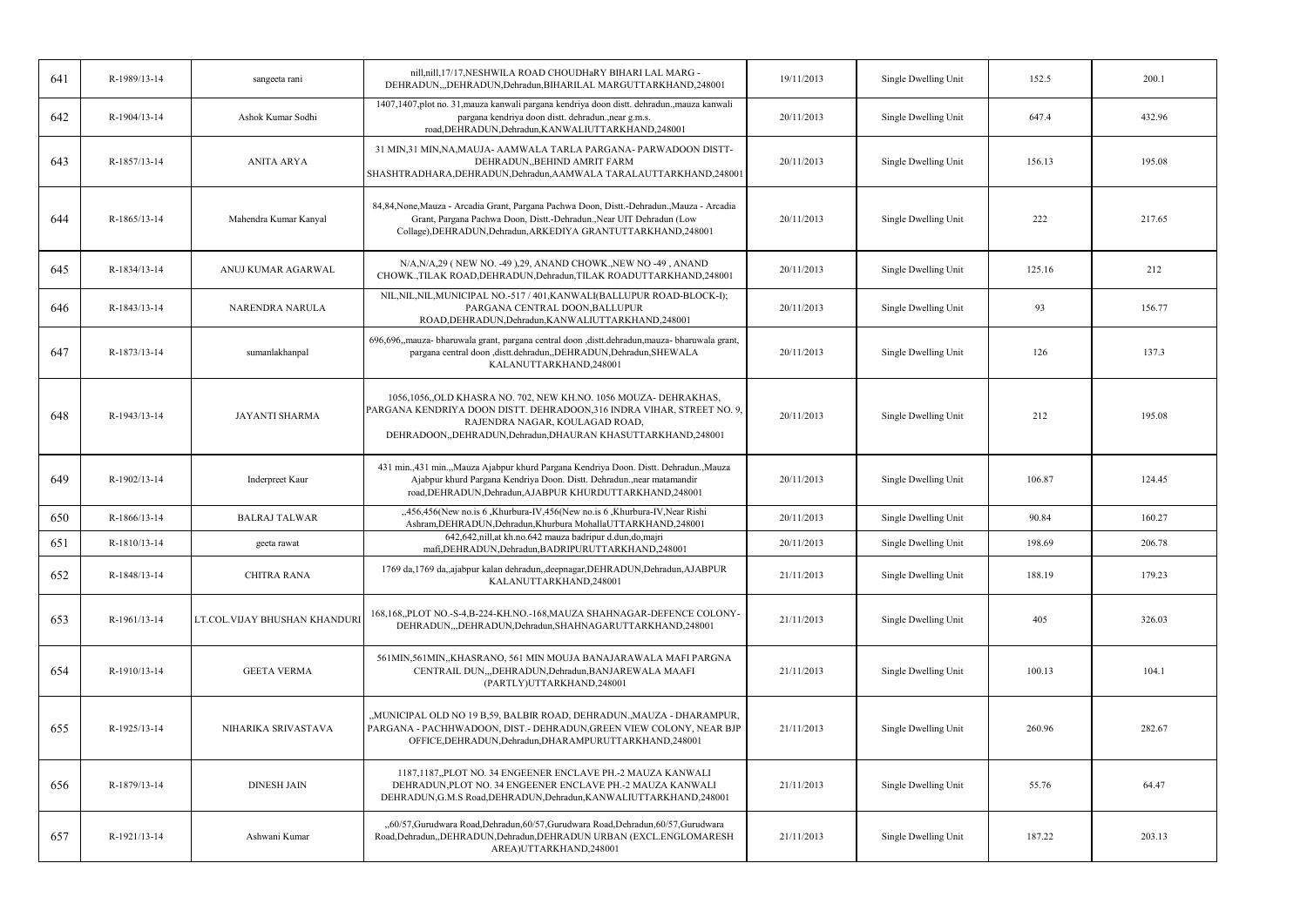| 658 | R-1894/13-14 | MANMOHAN SINGH RAWAT        | 993-KHA,993-KHA,,MAUZA NATHANPUR-PARGANA-PARWADOON-<br>DEHRADUN, DEHRADUN, Dehradun, NATTHANPURUTTARKHAND, 248001                                                                                                                                       | 21/11/2013 | Single Dwelling Unit | 302.27 | 211.46 |
|-----|--------------|-----------------------------|---------------------------------------------------------------------------------------------------------------------------------------------------------------------------------------------------------------------------------------------------------|------------|----------------------|--------|--------|
| 659 | R-1926/13-14 | man mohan singh             | nill,nill,25, house no-25, nanasar housing socity, amwala tarla<br>dehradun,,,DEHRADUN,Dehradun,AAMWALA TARALAUTTARKHAND,248001                                                                                                                         | 21/11/2013 | Single Dwelling Unit | 250.83 | 283.6  |
| 660 | R-1927/13-14 | manjeet singh               | nill, nill, 26, House no-26, nanaksar Housing society amwala tarla<br>dehradun,,,DEHRADUN,Dehradun,AAMWALA TARALAUTTARKHAND,248001                                                                                                                      | 21/11/2013 | Single Dwelling Unit | 242.1  | 285    |
| 661 | R-1929/13-14 | Diwan Singh                 | 633/2,633/2,60/1,60/1 DOBHALWALA,,,DEHRADUN,Dehradun,HARIYAWALA<br>KALANUTTARKHAND,248001                                                                                                                                                               | 21/11/2013 | Single Dwelling Unit | 188.3  | 196.68 |
| 662 | R-1935/13-14 | <b>INDERPAL VERMA</b>       | 120,120, muaza mehuwala mafi pargana central doon<br>dehradun,,,DEHRADUN,Dehradun,MEHUWAL(MAFI)UTTARKHAND,248001                                                                                                                                        | 21/11/2013 | Single Dwelling Unit | 74.32  | 104.5  |
| 663 | R-1911/13-14 | Inder Dev Godiyal           | 252 kha,252 kha,,mauza mazra,mauza mazra,inder lok<br>vihar, DEHRADUN, Dehradun, MAJARAUTTARKHAND, 248001                                                                                                                                               | 21/11/2013 | Single Dwelling Unit | 276.95 | 250.26 |
| 664 | R-1941/13-14 | <b>GOPAL SINGH</b>          | "HOUSE NO. 24, STREET NO. 1,MAUZA - AJABPUR KALAN, PARGANA - CENTRAL<br>DOON, DIST.- DEHRADUN., MAUZA - AJABPUR KALAN, PARGANA - CENTRAL<br>DOON, DIST. - DEHRADUN., HOUSE NO. 24, STREET NO.<br>1, DEHRADUN, Dehradun, AJABPUR KALANUTTARKHAND, 248001 | 21/11/2013 | Single Dwelling Unit | 260.12 | 97.27  |
| 665 | R-1530/13-14 | Puneet Aggarwal             | 51 DA & 51 GHA, 51 DA & 51 GHA, 51 DA & 51 GHA, 51 DA & 51 GHA AMMWALA,<br>TARLA,,Sahastradhara Road,DEHRADUN,Dehradun,AAMWALA<br>TARALAUTTARKHAND,248007                                                                                               | 21/11/2013 | Single Dwelling Unit | 83.64  | 71.39  |
| 666 | R-1976/13-14 | <b>ANIL CHANDOLA</b>        | 511(KA),511(KA),,VILL. SEWLA KALAN PARGANA CENTRAL DOON DISTT. DEHRA<br>DUN.,,,DEHRADUN,Dehradun,SEWLAN KALANUTTARKHAND,248001                                                                                                                          | 21/11/2013 | Single Dwelling Unit | 313.52 | 220.81 |
| 667 | R-1780/13-14 | VANSHI LAL DABRAL           | 110 KA, 110 KA,, MAUZA - MOTHAROWALA PARGANA - CENTRAL DOON,, DANDI<br>ROAD, DEHRADUN, Dehradun, MATHOROWALA (PARTLY) UTTARKHAND, 248001                                                                                                                | 21/11/2013 | Single Dwelling Unit | 105.34 | 111.18 |
| 668 | R-1903/13-14 | Sh. Ram Singh               | 431 min.,431 min.,,Mauza Ajabpur khurd Pargana Kendriya Doon. Distt. Dehradun.,Mauza<br>Ajabpur khurd Pargana Kendriya Doon. Distt. Dehradun., near matamandir<br>road, DEHRADUN, Dehradun, AJABPUR KHURDUTTARKHAND, 248001                             | 21/11/2013 | Single Dwelling Unit | 188.19 | 192.32 |
| 669 | R-1947/13-14 | POOJA GARG                  | 133 Ka, 133 Ka,, MUAZA AJABPUR KHURD DEHRADUN, MUAZA AJABPUR KHURD<br>DEHRADUN, Haridwar By-Pass Road, DEHRADUN, Dehradun, AJABPUR<br>KHURDUTTARKHAND,248001                                                                                            | 21/11/2013 | Single Dwelling Unit | 130.06 | 74.87  |
| 670 | R-1799/13-14 | MUSTAQEEM AHMED             | "198/2,198/2 Araghar Dharampur<br>Dehradun,,ARAGHAR,DEHRADUN,Dehradun,DEHRADUN URBAN<br>(EXCL.ENGLOMARESH AREA)UTTARKHAND,248001                                                                                                                        | 22/11/2013 | Single Dwelling Unit | 137.76 | 130.8  |
| 671 | R-1878/13-14 | NAND KISHORE JOSHI          | 396,396,,MAUZA BRAHAMANWALA dehradun,MAUZA BRAHAMANWALA<br>dehradun, brahaman wala, DEHRADUN, Dehradun, BAMANWALAUTTARKHAND, 248001                                                                                                                     | 22/11/2013 | Single Dwelling Unit | 91.45  | 85.74  |
| 672 | R-1790/13-14 | <b>UDAYBHAN</b>             | 000,000, VILL. SHEWLA KHURD PARAGANA PACHWA DOON<br>DEHRADUN,,,DEHRADUN,Dehradun,SHEWALA KHURDUTTARKHAND,248001                                                                                                                                         | 22/11/2013 | Single Dwelling Unit | 103.97 | 82.34  |
| 673 | R-1977/13-14 | Aman Singh Sahani           | 872,872,,112 Inder Road Dehradun,112 Inder Road<br>Dehradun, DEHRADUN, Dehradun, NATTHANPURUTTARKHAND, 248001                                                                                                                                           | 22/11/2013 | Single Dwelling Unit | 151.02 | 165.09 |
| 674 | R-1966/13-14 | ADITYA KUMAR SINGH          | 90 JHA,90 JHA,47,PLOT NO.-47; MAYUR VIHAR COLONY,MAUZA KANDOLI;<br>PARGANA CENTRAL DOON, SAHASTRADHARA<br>ROAD, DEHRADUN, Dehradun, KANDOLIUTTARKHAND, 248001                                                                                           | 22/11/2013 | Single Dwelling Unit | 241.8  | 180.35 |
| 675 | R-1736/13-14 | <b>Balbir Singh Sawhney</b> | M.No.108, RAJA ROAD, M.No.108, RAJA ROAD, 108, M.No 108, Raja Road, Municipal No.<br>108 Old No. 90, RAJA ROAD, DEHRA DUN, RAJA<br>ROAD, DEHRADUN, Dehradun, DEHRADUN URBAN (EXCL. ENGLOMARESH<br>AREA)UTTARKHAND,24001                                 | 22/11/2013 | Single Dwelling Unit | 76.92  | 92.78  |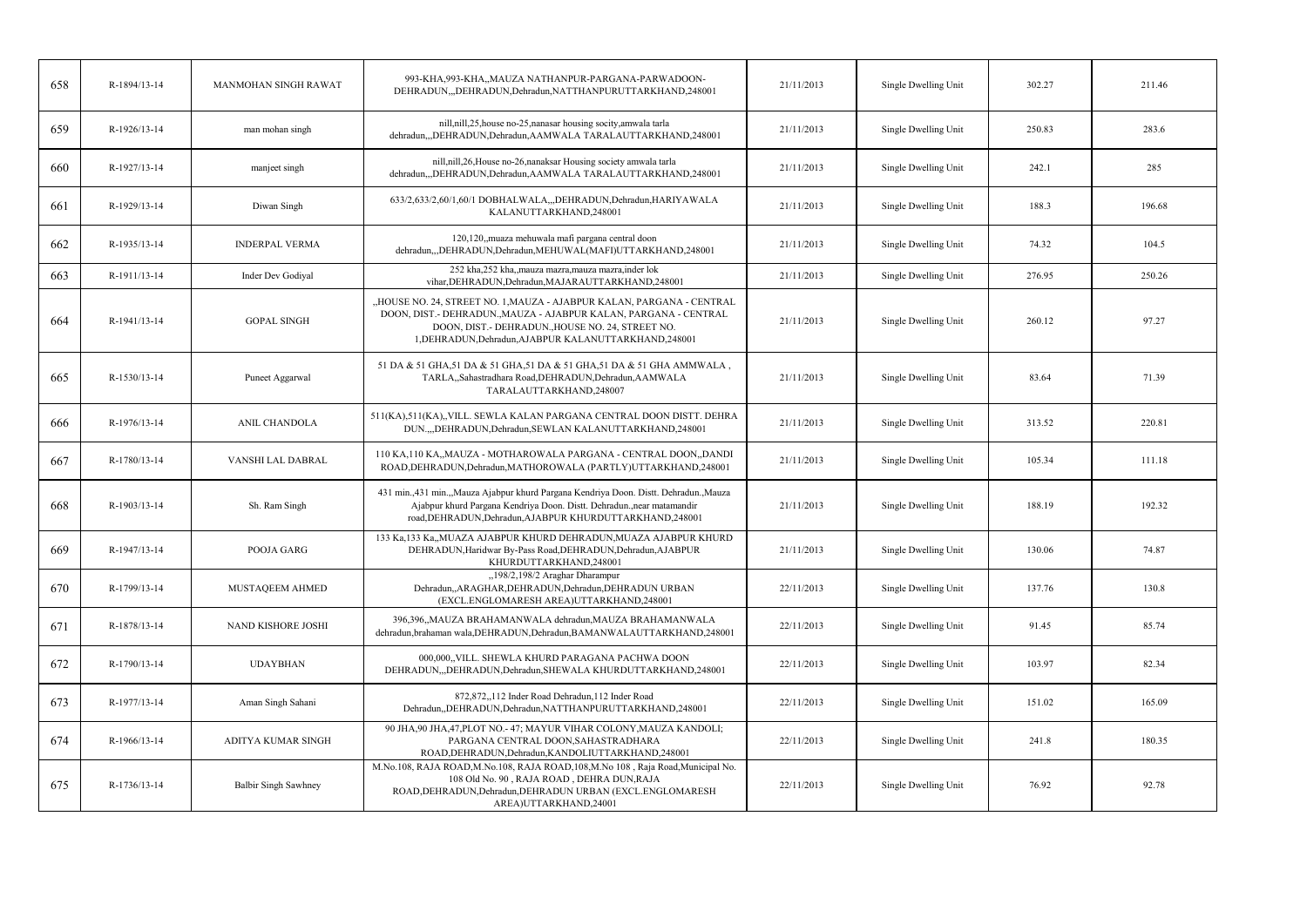| 676 | R-2003/13-14   | <b>CHAMAN LAL</b>      | "OLD NO:-35, NEW NO:-46/1, MUNICIPAL NO:- OLD NO:-35, & NEW NO:-46/1<br>SITUATED AT. DR. AMBEDKAR MARG 2ND DISTT. DEHRADUN., MUNICIPAL OLD<br>NO:-35, & NEW NO:-46/1 SITUATED AT. DR. AMBEDKAR MARG DISTT.<br>DEHRADUN., NEAR D.B.S. STAFF QTRS., DEHRADUN, Dehradun, DR. AMBEDKAR<br>MARGUTTARKHAND,248001 | 22/11/2013 | Single Dwelling Unit | 63.36  | 88.2   |
|-----|----------------|------------------------|-------------------------------------------------------------------------------------------------------------------------------------------------------------------------------------------------------------------------------------------------------------------------------------------------------------|------------|----------------------|--------|--------|
| 677 | R-1839/13-14   | KUWARI DEVI            | 555,555, NA, VILL-DHARAMPUR DANDA, pARGANA-PARWA DOON,, OPP.<br>AMBIWALA GURUDWARA, DEHRADUN, Dehradun, DHARAMPUR<br>DANDAUTTARKHAND,248001                                                                                                                                                                 | 22/11/2013 | Single Dwelling Unit | 75.43  | 77.17  |
| 678 | R-1917/13-14   | avkesh goyal           | 376/250,376/250,18, property no 18 (new no. 376/250 park road<br>dehradun,sem,rssidentla,DEHRADUN,Dehradun,KANKAULIUTTARKHAND,248001                                                                                                                                                                        | 22/11/2013 | Single Dwelling Unit | 262.43 | 156    |
| 679 | R-1931/13-14   | Sarwan Kumar           | 706,706,None,Mauza- Dehra Khas, Pargana Central Doon, Distt.- Dehradun (Uk),Mauza- Dehra<br>Khas, Pargana Central Doon, Distt.- Dehradun (Uk), Near H.T.B.<br>Academy, DEHRADUN, Dehradun, Dehra KhasUTTARKHAND, 248001                                                                                     | 22/11/2013 | Single Dwelling Unit | 208.1  | 287.35 |
| 680 | R-1826/13-14   | <b>MINU TAGGAR</b>     | 120CHA, 120CHA, KHASRA NO.120CHA, MAUZA KAULAGAR<br>MAYCHAKBHUR, PARGANA KENDRIYA DOON, DISTT. DEHRADUN, KHASRA<br>NO.120CHA, MAUZA KAULAGAR MAYCHAKBHUR, PARGANA KENDRIYA<br>DOON, DISTT. DEHRADUN, DEHRADUN, Dehradun, KALAGADH MAY CHAK<br>(PARTLY)UTTARKHAND,248001                                     | 22/11/2013 | Single Dwelling Unit | 81     | 89.94  |
| 681 | R-2039/13-14   | <b>URMILA JAIN</b>     | 526 MIN., 526 MIN., MAUZA KANWALI DEHRADUN, MAUZA KANWALI<br>DEHRADUN, KANWALI ROAD, DEHRADUN, Dehradun, KANWALIUTTARKHAND, 248001                                                                                                                                                                          | 22/11/2013 | Single Dwelling Unit | 128.25 | 54.56  |
| 682 | R-1963/13-14   | <b>SATISH APARAJIT</b> | NIL, NIL, NIL, SECTOR- C-3, 131, DEFENCE COLONY; HARIDWAR ROAD, HARIDWAR<br>ROAD, DEHRADUN, Dehradun, HARIDWAR ROADUTTARKHAND, 248001                                                                                                                                                                       | 22/11/2013 | Single Dwelling Unit | 670.55 | 352.11 |
| 683 | R-1830/13-14   | SUBHASH CHANDRA SARKAR | 389-Min, 389-Min, Village Gujrara Mansingh, Pargana Parwadoon, Distt. Dehradun., Village<br>Gujrara Mansingh, Pargana Parwadoon, Distt. Dehradun., Rajeshwar Nagar Phase<br>II, DEHRADUN, Dehradun, GUJRADA MANSINGHUTTARKHAND, 248001                                                                      | 22/11/2013 | Single Dwelling Unit | 199.98 | 223.4  |
| 684 | R-1798/13-14   | naresh dhyani          | 553 min,553 min, mauza - dharmpur danda pargana-central doon dehradun, upper badrish<br>colony, DEHRADUN, Dehradun, DEHRADUN URBAN (EXCL.ENGLOMARESH<br>AREA)UTTARKHAND,248001                                                                                                                              | 22/11/2013 | Single Dwelling Unit | 195.1  | 186.02 |
| 685 | R-1942/13-14   | <b>SAURABH TRIKHA</b>  | ,36-A,HOUSE NO.36-A SEWAK ASHRAM ROAD DEHRADUN,HOUSE NO. 36-A SEWAK<br>ASHRAM ROAD DEHRADUN, NEAR D.B.S.<br>COLLEGE, DEHRADUN, Dehradun, DEHRADUN URBAN (EXCL. ENGLOMARESH<br>AREA)UTTARKHAND,248001                                                                                                        | 22/11/2013 | Single Dwelling Unit | 166.37 | 235.63 |
| 686 | R-1974/13-14   | <b>MS.RAWAT</b>        | "4 phase 2, VASANT VIHAR VILLAGE KANWALI OFICERS COLONY PHASE 2<br>CHAKRATA ROAD PARGANA CENTRAL DOOON<br>DEHRADUN,,DEHRADUN,Dehradun,KANWALIUTTARKHAND,248001                                                                                                                                              | 22/11/2013 | Single Dwelling Unit | 660.58 | 303.34 |
| 687 | R-1933/13-14   | prabha bhatia          | 180/1,180/1, khasra no 180/1, village kanwali, vijay park extension, lane no.<br>13, dehradun, "DEHRADUN, Dehradun, KANWALIUTTARKHAND, 248001                                                                                                                                                               | 22/11/2013 | Single Dwelling Unit | 120.39 | 156.06 |
| 688 | R-2034/13-14   | kaushal kumar          | 24,24, mauza miyawala pargana parwa doon<br>dehradun,,,DEHRADUN,Dehradun,miawalaUTTARKHAND,248001                                                                                                                                                                                                           | 22/11/2013 | Single Dwelling Unit | 166.54 | 161.14 |
| 689 | $R-1860/13-14$ | NITA SINGH             | "5, PROP.NO.5(OLD 11, 799&800) NATIONAL ROAD<br>DEHRADUN, DEHRADUN, Dehradun, OTHERSUTTARKHAND, 248001                                                                                                                                                                                                      | 22/11/2013 | Single Dwelling Unit | 97.58  | 151.3  |
| 690 | R-1854/13-14   | <b>NARENDRA KAUR</b>   | NIL, NIL, NIL, KHASRA NO. - 901, MAUZA DEHRAKHAS (REST CAMP), TYAGI<br>ROAD, DEHRADUN, Dehradun, DEHRAKHASUTTARKHAND, 248001                                                                                                                                                                                | 22/11/2013 | Single Dwelling Unit | 323.4  | 340.58 |
| 691 | R-1952/13-14   | T.R.CHOPRIYAL          | 302 MIN, 302 MIN, KHASRA NO. 302<br>MIN,,,DEHRADUN,Dehradun,NATTHANPURUTTARKHAND,248001                                                                                                                                                                                                                     | 22/11/2013 | Single Dwelling Unit | 372.21 | 329.9  |
| 692 | R-1906/13-14   | Amarjeet Singh         | 1146,1146,,Mauza Dehrakhash Pargana Kendriya Doon Distt. dehradun,Mauza Dehrakhash<br>Pargana Kendriya Doon Distt. dehradun,near pathri bag chowk,DEHRADUN,Dehradun,KARGI<br>GRANT (PARTLY)UTTARKHAND,248001                                                                                                | 25/11/2013 | Single Dwelling Unit | 73.39  | 83.24  |
| 693 | R-2023/13-14   | <b>NEEMA ASWAL</b>     | PART OF 1311, PART OF 1311, 187, SARTHI VIHAR AJABPUR KALAN<br>DEHRADUN, SARTHI VIHAR AJABPUR KALAN DEHRADUN, NEAR RISPANA<br>BRIDGE, DEHRADUN, Dehradun, AJABPUR KALANUTTARKHAND, 248001                                                                                                                   | 25/11/2013 | Single Dwelling Unit | 135.68 | 134.02 |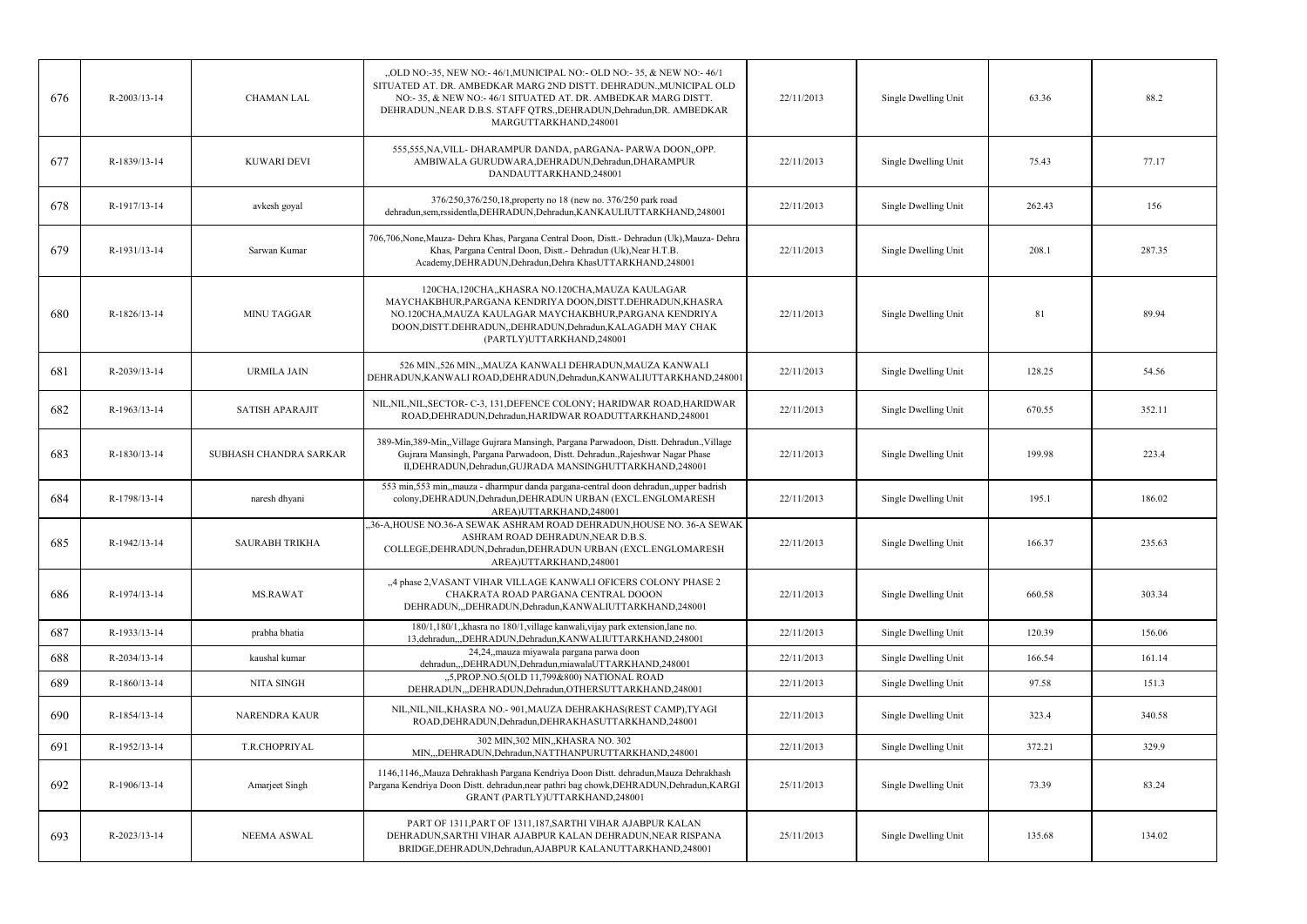| 694 | R-1985/13-14   | <b>MALA UPADHYAYA</b>                                                          | 323 KHA, 323 KHA,, MAUZA - NATTHANPUR PARGANA - PARWA DOON<br>DEHRADUN,, SKYGARDEN WEDDING<br>POINT, DEHRADUN, Dehradun, NATTHANPURUTTARKHAND, 248001                                                                                                                          | 25/11/2013 | Single Dwelling Unit | 200    | 191.11 |
|-----|----------------|--------------------------------------------------------------------------------|--------------------------------------------------------------------------------------------------------------------------------------------------------------------------------------------------------------------------------------------------------------------------------|------------|----------------------|--------|--------|
| 695 | R-1986/13-14   | <b>RAVIRAJ SINGH</b>                                                           | 000,000, AJABPUR KHURD PARAGANA PACHWA DOON<br>DEHRADUN, "DEHRADUN, Dehradun, AJABPUR KHURDUTTARKHAND, 248001                                                                                                                                                                  | 25/11/2013 | Single Dwelling Unit | 83.8   | 97.58  |
| 696 | R-1959/13-14   | Vibha Verma                                                                    | 884 Ka MIN, 884 Ka MIN, 884 Ka MIN, 884 Ka MIN, Mauza Majara, dehradun, Saharanpur<br>Road, DEHRADUN, Dehradun, MAJARAUTTARKHAND, 248004                                                                                                                                       | 25/11/2013 | Single Dwelling Unit | 199.44 | 217.28 |
| 697 | R-1957/13-14   | SHILJA NEGI, SH. SWATENTRA<br>KUMAR, ATORNY HOLDER SH<br><b>SHALENDRA NEGI</b> | 967 CHA, 967 CHA, MOUZA DEHRAKHAS, MOUZA DEHRAKHAS (VIDHYA VIHAR<br>II), VIDHYA VIHAR II, DEHRADUN, Dehradun, DEHRADUN URBAN<br>(EXCL.ENGLOMARESH AREA)UTTARKHAND,248001                                                                                                       | 25/11/2013 | Single Dwelling Unit | 260    | 415.89 |
| 698 | R-1960/13-14   | <b>VIJAYRANI</b>                                                               | 178 min, 178 min, MAUZA MEHUWALA MAFI PACHWA DOON<br>DEHRADUN, "DEHRADUN, Dehradun, MEHUWAL (MAFI) UTTARKHAND, 248001                                                                                                                                                          | 25/11/2013 | Single Dwelling Unit | 139.4  | 170.06 |
| 699 | R-2002/13-14   | SH. MUNNA LAL VERMA & SH.<br><b>BHARAT VERMA</b>                               | KH. NO:-731 KHA, KH. NO:-731 KHA, SITUATED AT. MOUZA DEHRAKHASS,<br>PARGANA CENTRAL DOON DISTT. DEHRADUN., SITUATED AT. MOUZA<br>DEHRAKHASS PARGANA CENTRAL DOON DISTT. DEHRADUN., NEAR TOWN<br>PLANNING OFFICE, DEHRADUN, Dehradun, DEHRAKHASSUTTARKHAND, 248001              | 25/11/2013 | Single Dwelling Unit | 183    | 226.32 |
| 700 | R-1689/13-14   | amnesh dhiman                                                                  | Kh. No. 867,Kh. No. 867,-,mauza sewlakalan, pargana central doon,,,,,Dehradun,SHEWALA<br>KALANUTTARKHAND,248001                                                                                                                                                                | 25/11/2013 | Single Dwelling Unit | 109.29 | 66.61  |
| 701 | R-1892/13-14   | Krishan Pal                                                                    | Khasra No. 2220, Khasra No. 2220,, Mauza-Arkadiya Grant, Pargana Kendriya Doon, Distt-<br>Dehradun, Mauza-Arkediya Grant, Pargana Kendriya Doon, Distt-Dehradun, Near Adarsh<br>School, DEHRADUN, Dehradun, ARKEDIYA GRANTUTTARKHAND, 248001                                   | 25/11/2013 | Single Dwelling Unit | 159.61 | 193.89 |
| 702 | R-1704/13-14   | arun kumar                                                                     | nill, nill, nill, mouza kawli pargana centaral doon distic<br>dehradun,,,DEHRADUN,Dehradun,KANWALIUTTARKHAND,248001                                                                                                                                                            | 25/11/2013 | Single Dwelling Unit | 130.06 | 199.02 |
| 703 | R-1808/13-14   | <b>RAMESH WALIA</b>                                                            | 734 KHA,734 KHA,R-2,MAUZA MAJRA (LANE NO. C-19),PARGANA CENTRAL DOON<br>DISTT. DEHRADUN UTTARAKHAND, LANE C-<br>19, DEHRADUN, Dehradun, MAJARAUTTARKHAND, 248001                                                                                                               | 26/11/2013 | Single Dwelling Unit | 104.83 | 99.19  |
| 704 | R-1995/13-14   | <b>MANAN OBRAI</b>                                                             | "20, MUNICIPAL NO. 20, "DEHRADUN, Dehradun, DALANWALA<br>CHAKUTTARKHAND,248001                                                                                                                                                                                                 | 26/11/2013 | Single Dwelling Unit | 274    | 375.54 |
| 705 | R-1805/13-14   | ALOK PRABHA SHARMA                                                             | MDDA COLONY,, MDDA COLONY,, 113, HIG,, 113, HIG, MDDA COLONY, (PHASE-<br>1) INDIRAPURAM, GMS ROAD, DEHRA DUN, 113, HIG, MDDA COLONY, (PHASE-<br>1) INDIRAPURAM, GMS ROAD, DEHRA DUN, KAMLA PALACE, GMS<br>ROAD, DEHRADUN, Dehradun, MDDA COLONY, INDIRAPURAMUTTARKHAND, 248001 | 26/11/2013 | Single Dwelling Unit | 326.4  | 474.37 |
| 706 | R-1994/13-14   | <b>KESHER SINGH NEGI</b>                                                       | 20 MIN,20 MIN,,MAUZA INDERPUR DEHRADUN,MAUZA INDERPUR<br>DEHRADUN.DEFENCE<br>COLONY, DEHRADUN, Dehradun, INDRAPURUTTARKHAND, 248001                                                                                                                                            | 26/11/2013 | Single Dwelling Unit | 267.42 | 270.77 |
| 707 | $R-2011/13-14$ | Kiran Shah                                                                     | 1736(min), 1736(min), Mauza Ajabpur Kala, Pargana Central Doon Dedradun, Bihind 300mt<br>Hotel Solitaire, DEHRADUN, Dehradun, AJABPUR KALANUTTARKHAND, 248001                                                                                                                  | 26/11/2013 | Single Dwelling Unit | 83.36  | 108.06 |
| 708 | $R-2014/13-14$ | KUNWAR SINGH                                                                   | 000,000, VILL.KEDARPUR PARAGANA PACHWA DOON<br>DEHRADUN, DEHRADUN, Dehradun, KENDARPURUTTARKHAND, 248001                                                                                                                                                                       | 26/11/2013 | Single Dwelling Unit | 80.5   | 97     |
| 709 | R-1757/13-14   | Yamuna Chand                                                                   | 196 KA, 196 KA, -, mauza Harbanswala Pargana Pachwa Doon district<br>Dehradun,,,DEHRADUN,Dehradun,HarbanswalaUTTARKHAND,248001                                                                                                                                                 | 26/11/2013 | Single Dwelling Unit | 136.91 | 149.28 |
| 710 | R-1993/13-14   | AMARDEEP                                                                       | 367(KH), 367(KH), -, MAUZA<br>DHORANKHAS, PARWADOON, , DEHRADUN, Dehradun, DHAURAN<br>KHASUTTARKHAND,248001                                                                                                                                                                    | 26/11/2013 | Single Dwelling Unit | 281.97 | 401.64 |
| 711 | R-1953/13-14   | <b>SUMAN WASAN</b>                                                             | 231 JHA & 231 TA, 231 JHA & 231 TA,, MUAZA HARBANSWALA PARGANA PACHWA<br>DOON DEHRADUN, ,DEHRADUN, Dehradun, HARBANSWALA<br>(PARTLY)UTTARKHAND,248001                                                                                                                          | 26/11/2013 | Single Dwelling Unit | 220    | 373.95 |
| 712 | R-1971/13-14   | <b>SAVETRI RAWAT</b>                                                           | 1008,1008, VILLAGE-NATHANPUR (HIMANDRI AVINEW LANE NO-6), PARGANA<br>PARWADOON DEHRADUN (UK),240 MT. FROM JOGIWALA CHOWK IN WEST SIDE<br>NEAR SARTHI W.P, DEHRADUN, Dehradun, NATTHANPURUTTARKHAND, 248001                                                                     | 26/11/2013 | Single Dwelling Unit | 381.04 | 358.18 |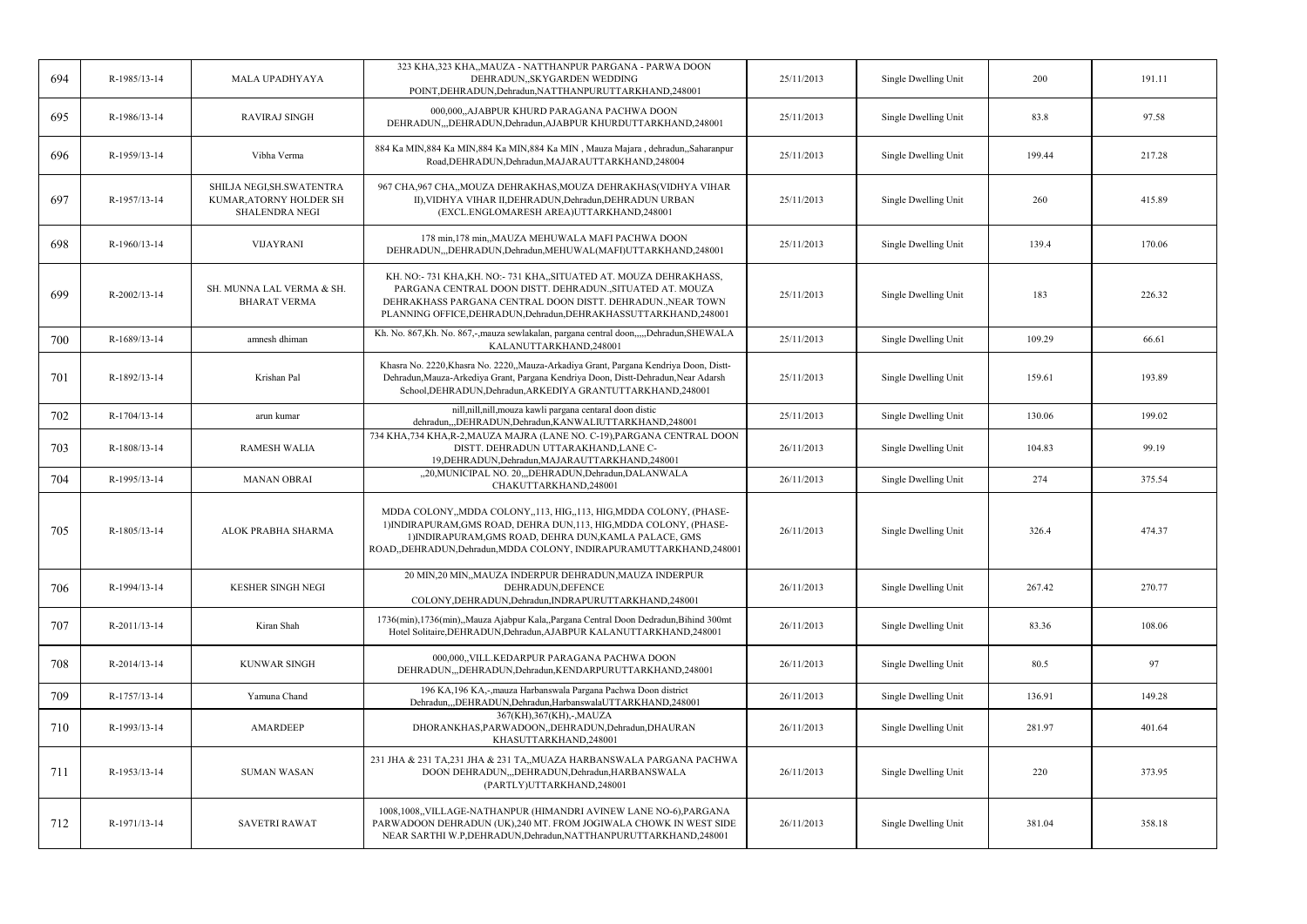| 713 | R-2019/13-14 | ASHOK KUMAR KATARYA                  | 226 & 228,226 & 228,,KASRA NO. 226 & 228 MAUZA AJABPUR KALAN PARGANA<br>PARWA DOON,,LANE NO. 12, OM VIHAR,DEHRADUN,Dehradun,AJABPUR<br>KALANUTTARKHAND,248001                                                                                                                           | 26/11/2013 | Single Dwelling Unit | 91.82  | 89.33  |
|-----|--------------|--------------------------------------|-----------------------------------------------------------------------------------------------------------------------------------------------------------------------------------------------------------------------------------------------------------------------------------------|------------|----------------------|--------|--------|
| 714 | R-2030/13-14 | Ramavtar chabra & smt. poonam chabra | -,-,-,arcadia grant,-,carbon school,DEHRADUN,Dehradun,ARKEDIYA<br>GRANTUTTARKHAND,248001                                                                                                                                                                                                | 26/11/2013 | Single Dwelling Unit | 167.22 | 218.34 |
| 715 | R-2057/13-14 | Shekh Sikandar Ali                   | 159 ka,159 ka,,Gram Sewla Kalan Pargana Kendriya Doon. Distt. Dehradun.,Gram Sewla Kalan<br>Pargana Kendriya Doon. Distt. Dehradun., near st. judge chowk shomla by pass<br>road, DEHRADUN, Dehradun, SHEWALA KALANUTTARKHAND, 248001                                                   | 26/11/2013 | Single Dwelling Unit | 84.72  | 43.02  |
| 716 | R-2047/13-14 | RAM GOPAL SHARMA                     | KH.NO:-471 (min) & 472 (min), KH.NO:-471 (min) & 472 (min), SITUATED AT. MOUZA<br>DHORAN KHASS PARGANA PACHHWA DOON DISTT. DEHRADUN., SITUATED AT.<br>MOUZA DHORAN KHASS, PARGANA PACHHWA DOON DISTT DEHRADUN., NEAR<br>I.T. PARK, DEHRADUN, Dehradun, DHORAN KHASS, UTTARKHAND, 248001 | 26/11/2013 | Single Dwelling Unit | 122    | 112.08 |
| 717 | R-1919/13-14 | Anita Rajpal                         | 50ka,50ka,50 ka,Mauza Kandoli Pargana Parwa Doon Dehra Dun,Mauza Kandoli Pargana Parwa<br>Doon Dehra Dun, DEHRADUN, Dehradun, KANDOLIUTTARKHAND, 248001                                                                                                                                 | 28/11/2013 | Single Dwelling Unit | 148    | 183.08 |
| 718 | R-1967/13-14 | <b>RAJWANT KAUR</b>                  | 216,216, MUAZA NIRANJANPUR PARGANA CENTRAL DOON<br>DEHRADUN,,,DEHRADUN,Dehradun,NIRANJANPURUTTARKHAND,248001                                                                                                                                                                            | 28/11/2013 | Single Dwelling Unit | 128.76 | 158.72 |
| 719 | R-1984/13-14 | <b>DHUM SINGH</b>                    | 83,83, MUAZA NIRANJANPUR PARGANA CENTRAL DOON<br>DEHRADUN,,,DEHRADUN,Dehradun,NIRANJANPURUTTARKHAND,248001                                                                                                                                                                              | 28/11/2013 | Single Dwelling Unit | 119.84 | 167.3  |
| 720 | R-1774/13-14 | <b>SHALU JETHI</b>                   | 276 kha,276 kha,,mauza niranjanpur, pargana central dun distt.<br>dehradun,,,DEHRADUN,Dehradun,NIRANJANPURUTTARKHAND,248001                                                                                                                                                             | 28/11/2013 | Single Dwelling Unit | 130    | 151.93 |
| 721 | R-2058/13-14 | Mohd. Yusuf                          | 159 ka,159 ka,,Mauza Sewla Kalan Pargana Kendriya Doon. distt. Dehradun.,Mauza Sewla Kalan<br>Pargana Kendriya Doon. distt. Dehradun., near st. judge chowk shomla by pass<br>road, DEHRADUN, Dehradun, SHEWALA KALANUTTARKHAND, 248001                                                 | 28/11/2013 | Single Dwelling Unit | 84.28  | 58.88  |
| 722 | R-2071/13-14 | yadav nand yadav                     | 197 Kha (min), 197 Kha (min), harrawala, parwadoon,<br>dehradun,,,DEHRADUN,Dehradun,HARRAWALAUTTARKHAND,248001                                                                                                                                                                          | 28/11/2013 | Single Dwelling Unit | 150.55 | 180.02 |
| 723 | R-2008/13-14 | PADAM DUTT                           | 587-MIN, 587-MIN, MAUZA BHARUWALA GRANT DEHRADUN, MAUZA BHARUWALA<br><b>GRANT DEHRADUN, CLEMENT</b><br>TOWN, DEHRADUN, Dehradun, BHARUWALAUTTARKHAND, 248001                                                                                                                            | 28/11/2013 | Single Dwelling Unit | 291.12 | 246.44 |
| 724 | R-2004/13-14 | Ranjeet Singh                        | 405,405,Plot no-63,Navada Heights.Badripur,Parwadoon,Dehradun.,Navada<br>Heights.Badripur,Parwadoon,Dehradun.,sanskar international<br>school, DEHRADUN, Dehradun, BADRIPURUTTARKHAND, 258005                                                                                           | 28/11/2013 | Single Dwelling Unit | 203.5  | 187.77 |
| 725 | R-2005/13-14 | Ranjeet Singh                        | 402,402,Plot no-87,Navada heights, Badripur,Parwadoon, Dehradun.,Navada heights,<br>Badripur, Parwadoon, Dehradun., sanskar international<br>school, DEHRADUN, Dehradun, BADRIPURUTTARKHAND, 258005                                                                                     | 28/11/2013 | Single Dwelling Unit | 168.27 | 189.85 |
| 726 | R-1938/13-14 | RAMESH SINGH KATHAIT                 | 77,77,,MAUZA AJABPUR KHURD, PARGANA PACHWADOON, DISTRICT<br>DEHRADUN, near Dharmpur chowk, DEHRADUN, Dehradun, AJABPUR<br>KHURDUTTARKHAND,248001                                                                                                                                        | 28/11/2013 | Single Dwelling Unit | 178.62 | 202.78 |
| 727 | R-1968/13-14 | Shanti Prasad                        | 1593,1593,,Mauza Ajabpur Khurd,Pargana kendriya Doon,Dehradun.,,Bangali Kothi<br>Chowk, DEHRADUN, Dehradun, AJABPUR KHURDUTTARKHAND, 248001                                                                                                                                             | 28/11/2013 | Single Dwelling Unit | 155.67 | 168.48 |
| 728 | R-1871/13-14 | JAYANTI PRASAD UNIYAL                | 2,2,2,ADHOIWALA ROAD ,DEHRADUN ,DISTT.D.DUN. UTTRAKHAND.,ADHOIWALA<br>ROAD , DEHRADUN , DISTT.D.DUN. UTTRAKHAND., D.B.S<br>College, DEHRADUN, Dehradun, AAMWALA KARANPURUTTARKHAND, 248001                                                                                              | 28/11/2013 | Single Dwelling Unit | 160.02 | 175.4  |
| 729 | R-2032/13-14 | CHANDER BALLAV LAKHERA               | 520,520, DEHRA KHAS CENTRAL DOON<br>DEHRADUN, "DEHRADUN, Dehradun, DEHRADUN URBAN (EXCL. ENGLOMARESH<br>AREA)UTTARKHAND,248001                                                                                                                                                          | 28/11/2013 | Single Dwelling Unit | 334.44 | 298.32 |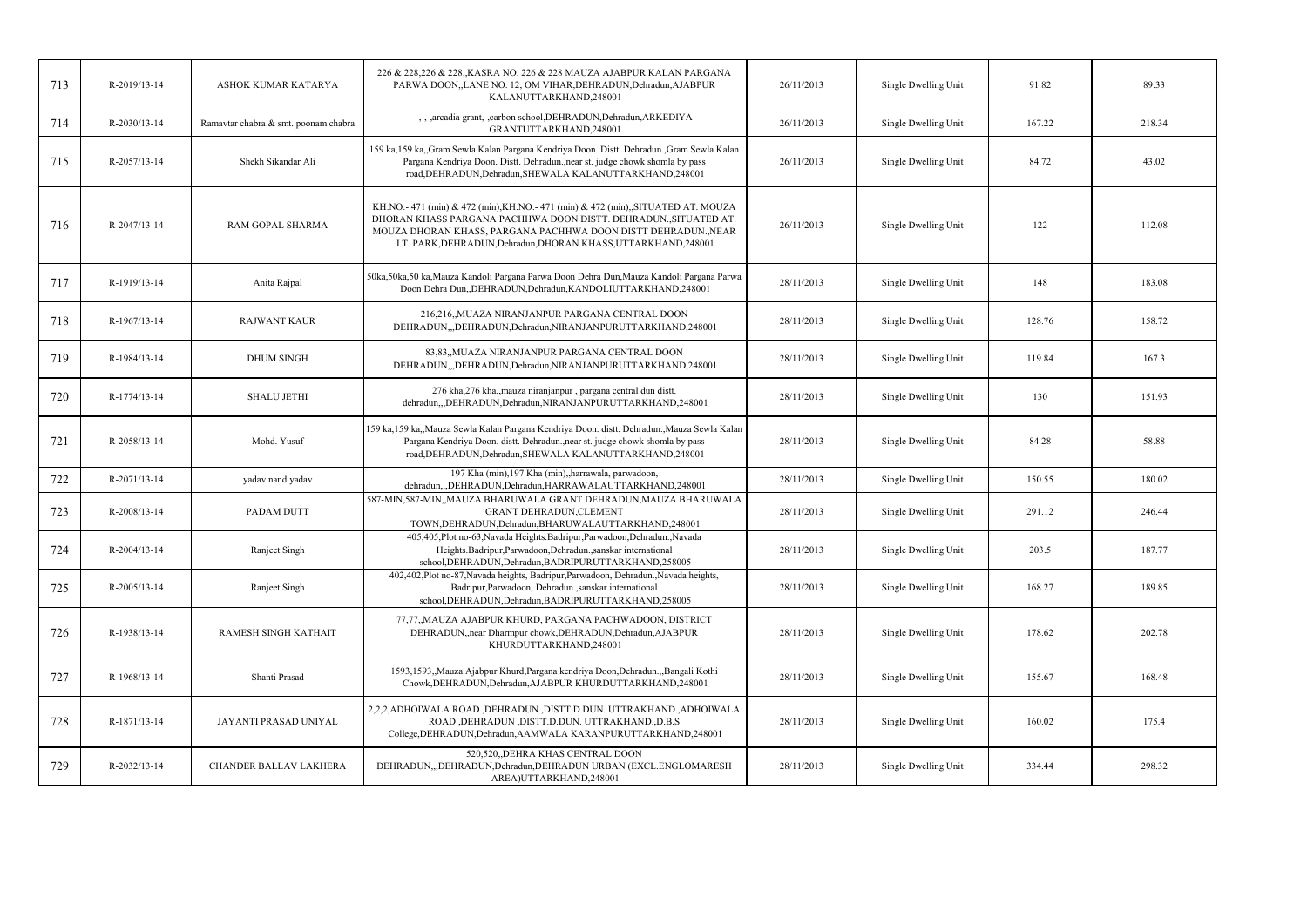|     |                    |                            | KH.NO:-815(PART OF T.H.D.C.,KH.NO:-815(PART OF T.H.D.C.,,IN KH. NO:-815,                                                                                                                                                                                                                                           |            |                      |        |        |
|-----|--------------------|----------------------------|--------------------------------------------------------------------------------------------------------------------------------------------------------------------------------------------------------------------------------------------------------------------------------------------------------------------|------------|----------------------|--------|--------|
| 730 | R-2048/13-14       | SMT. PRIYANKA SAKHUJA      | (PART OF T.H.D.C. PLOT NO:- 52) SITUATED AT. MOUZA DEHRAKHASS PARGANA<br>CENTRAL DOON DISTT. DEHRADUN., IN KH. NO:-815, (PART OF T.H.D.C. PLOT NO:-<br>52.) SITUATED AT. MOUZA DEHRAKHASS PARGANA CENTRAL DOON DISTT.<br>DEHRADUN., NEAR IDEL PUBLIC<br>SCHOOL, DEHRADUN, Dehradun, DEHRAKHASS, UTTARKHAND, 248001 | 28/11/2013 | Single Dwelling Unit | 139.4  | 162    |
| 731 | $R - 2063/13 - 14$ | Samarth Kumar              | 13,13,11-A Kaulaghar Road, Village Kaulaghar Disst. Dehradun., Village Kaulaghar Disst.<br>Dehradun., Near Kaulaghar Road, DEHRADUN, Dehradun, KALAGADH MAY CHAK<br>(PARTLY)UTTARKHAND,248001                                                                                                                      | 28/11/2013 | Single Dwelling Unit | 123.83 | 203.08 |
| 732 | $R - 2062/13 - 14$ | sarita garg                | 74/46/1,74/46/1,Park Road (Laxman Chowk) dehradun,Park Road (Laxman Chowk)<br>dehradun, DEHRADUN, Dehradun, NIRANJANPURUTTARKHAND, 248001                                                                                                                                                                          | 28/11/2013 | Single Dwelling Unit | 282.41 | 271.97 |
| 733 | R-1972/13-14       | <b>CHHAYA CHOUHAN</b>      | 330 ga, 330 ga, CHIDOWALI PARGANA - PARWA DOON, DISTT.-<br>DEHRADUN(U.K.),CHIDOWALI PARGANA - PARWA DOON, DISTT.-<br>DEHRADUN(U.K.),,DEHRADUN,Dehradun,CHINDROWALIUTTARKHAND,248001                                                                                                                                | 28/11/2013 | Single Dwelling Unit | 223.05 | 206.59 |
| 734 | R-1901/13-14       | NITA SINGH                 | "5(OLD NO.11,799&800), NATIONAL ROAD<br>DEHRADUN,"DEHRADUN, Dehradun, KANWALIUTTARKHAND, 248001                                                                                                                                                                                                                    | 28/11/2013 | Single Dwelling Unit | 97.58  | 151.3  |
| 735 | $R - 2060/13 - 14$ | <b>MANGAL SINGH PANWAR</b> | 1949,1949,,PLOT KH NO 1949,MAUZA AJABPUR KALA,PARGNA CENTRAL<br>DOON,, BANGALI KOTHI, DEHRADUN, Dehradun, AJABPUR<br>KALANUTTARKHAND,248001                                                                                                                                                                        | 28/11/2013 | Single Dwelling Unit | 110.12 | 100.74 |
| 736 | R-1956/13-14       | <b>DAYA RANI</b>           | nill,nill,nill,Situated at PD Marg Laxman chowk dehradun,,,DEHRADUN,Dehradun,Laxman<br>chowkUTTARKHAND,248001                                                                                                                                                                                                      | 28/11/2013 | Single Dwelling Unit | 198.79 | 212.54 |
| 737 | R-1970/13-14       | SINHARAM JOSHI             | 323,323,,D-BLOCK SARSWATI VIHAR AJABPUR KHURD,D-BLOCK SARSWATI VIHAR<br>AJABPUR KHURD, 599 MT. FROM HARIDWAR BYE PASS IN NORTH SIDE SARSWATI<br>VIHAR, DEHRADUN, Dehradun, AJABPUR KHURDUTTARKHAND, 248001                                                                                                         | 28/11/2013 | Single Dwelling Unit | 207    | 229.52 |
| 738 | R-1883/13-14       | <b>SHARMILA</b>            | NA, NA, 214/1 D. L. ROAD, 214/1 D. L. ROAD DEHRADUN, 150 MTRS UPER TO MATH<br>MANDIR D. L. ROAD, DEHRADUN, Dehradun, D. L. ROADUTTARKHAND, 248001                                                                                                                                                                  | 28/11/2013 | Single Dwelling Unit | 365.79 | 179.55 |
| 739 | R-1783/13-14       | aman kumar                 | 64 ka min, 64 ka min, nill, village saliya wal pargana pachwa doon,<br>dehradun,,,DEHRADUN,Dehradun,saliyawalaUTTARKHAND,248001                                                                                                                                                                                    | 28/11/2013 | Single Dwelling Unit | 162.15 | 189.68 |
| 740 | R-1875/13-14       | pradeep ahluwalia          | 670,670, mauza- sewla kalan, pargana central doon, distt.dehradun, mauza- sewla kalan, pargana<br>central doon, distt.dehradun,,DEHRADUN,Dehradun,SHEWALA<br>KALANUTTARKHAND,248001                                                                                                                                | 28/11/2013 | Single Dwelling Unit | 127.9  | 150.8  |
| 741 | R-2009/13-14       | prakash chandra shukla     | 108,108, banjarawala mafi pargana - kendriya doon, dehradun, siddheshwar<br>mandir, DEHRADUN, Dehradun, BANJAREWALA MAAFI (PARTLY) UTTARKHAND, 248001                                                                                                                                                              | 28/11/2013 | Single Dwelling Unit | 125    | 133.16 |
| 742 | R-1832/13-14       | SONIYA KAMBOJ              | KH, NO. 444(MIN) NIRANJANPUR, KH, NO. 444(MIN) NIRANJANPUR,, KH.NO. 444 (MIN)<br>AJABPUR KALAN, KH. NO. 444(MIN) AJABPUR KALAN<br>DEHRADUN, DEHRADUN, Dehradun, NIRANJANPURUTTARKHAND, 248001                                                                                                                      | 28/11/2013 | Single Dwelling Unit | 197.02 | 223.64 |
| 743 | R-2028/13-14       | Meena Bisht                | 440 kha Min.,440 kha Min.,,Mauza Kargi Grant Pargana Kendriya Doon. Distt. Dehradun.,Mauza<br>Kargi Grant Pargana Kendriya Doon. Distt. Dehradun., Near Haridwar By Pass<br>Road, DEHRADUN, Dehradun, KARGI GRANT (PARTLY) UTTARKHAND, 248001                                                                      | 28/11/2013 | Single Dwelling Unit | 142.75 | 162.71 |
| 744 | $R-2012/13-14$     | <b>RAVIRAJ SINGH</b>       | 000,000, VILL.KEDARPUR PARAGANA PACHWA DOON<br>DEHRADUN,"DEHRADUN, Dehradun, KENDARPURUTTARKHAND, 248001                                                                                                                                                                                                           | 28/11/2013 | Single Dwelling Unit | 80.5   | 97     |
| 745 | R-1864/13-14       | <b>MAMTA BHATT</b>         | 919,919,,T.H.D.C Colony Dehrakhas Dehradun Uttrakhand,,PATEL NAGAR KARGI<br>ROAD, DEHRADUN, Dehradun, Dehra khasUTTARKHAND, 248001                                                                                                                                                                                 | 28/11/2013 | Single Dwelling Unit | 174.21 | 226.4  |
| 746 | R-2016/13-14       | <b>JAHID HISSAIN</b>       | 0,0,,VILL.KEDARPUR PARAGANA PACHWA DOON<br>DEHRADUN, "DEHRADUN, Dehradun, KENDARPURUTTARKHAND, 248001                                                                                                                                                                                                              | 28/11/2013 | Single Dwelling Unit | 80.5   | 97     |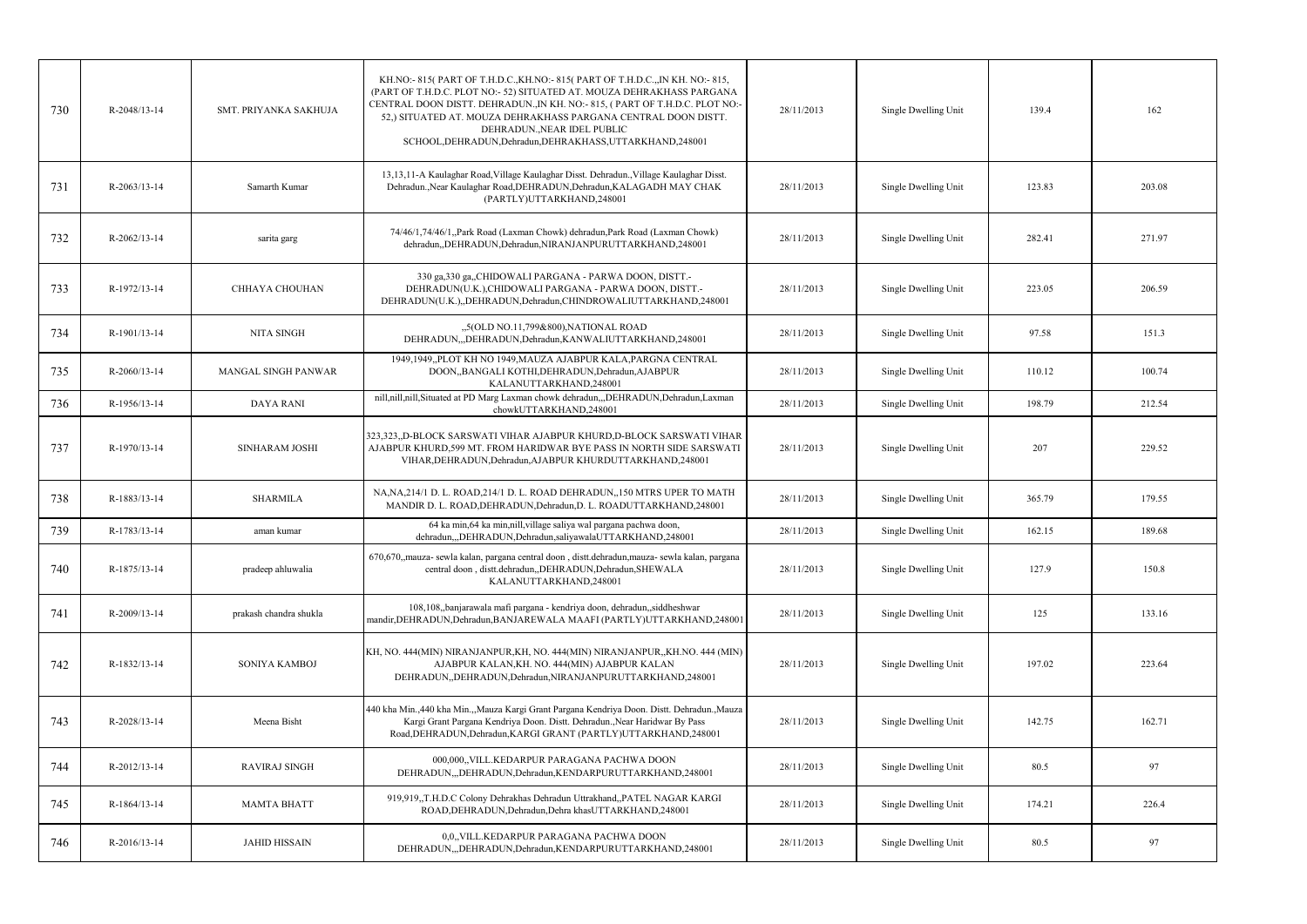| 747 | R-2106/13-14       | praveen kumar                                 | 393/2,394,395,393/2,394,395,------,patel nagar dehradun,patel nagar dehradun,saharanpur<br>road, DEHRADUN, Dehradun, patel nagarUTTARKHAND, 248001                                                                                                                               | 28/11/2013 | Single Dwelling Unit    | 63.19   | 76.92   |
|-----|--------------------|-----------------------------------------------|----------------------------------------------------------------------------------------------------------------------------------------------------------------------------------------------------------------------------------------------------------------------------------|------------|-------------------------|---------|---------|
| 748 | R-1861/13-14       | <b>SANJU KUMAR</b>                            | 000,000, VILL.BHARUWALA GRANT PARAGANA CENTRAL DOON<br>DEHRADUN,,,DEHRADUN,Dehradun,BHAROOWALA GRANTUTTARKHAND,248001                                                                                                                                                            | 30/11/2013 | Single Dwelling Unit    | 148.7   | 141.26  |
| 749 | R-1948/13-14       | <b>VIJAY KUMAR GULATI</b>                     | 756 KHA, 756 KHA,, MAUZA DEHRAKHASH dehradun, MAUZA DEHRAKHASH<br>dehradun, DEHRAKHASH, DEHRADUN, Dehradun, DEHRAKHASHUTTARKHAND, 248001                                                                                                                                         | 02/12/2013 | Single Dwelling Unit    | 97.35   | 115.36  |
| 750 | $R - 2022/13 - 14$ | KUMKUM AGARWAL                                | 704 K,704 K,KHASRA NO. 704 K,MAUZA DEHRA KHAS DEHRAUN.,DEHRAKHAS<br>DEHRADUN, NEAR MAHANT INDRESH HOSPITAL, DEHRADUN, Dehradun, DEHRADUN<br>URBAN (EXCL.ENGLOMARESH AREA)UTTARKHAND,248001                                                                                       | 02/12/2013 | Single Dwelling Unit    | 85.96   | 103.42  |
| 751 | $R - 2046/13 - 14$ | <b>SAMEER SETHI</b>                           | 1137KA, 1137KA,, MAUJA MAJRA, PERGANA CENTRAL DOON, DISTT<br>DEHRADUN, "DEHRADUN, Dehradun, MAJARAUTTARKHAND, 248001                                                                                                                                                             | 02/12/2013 | Single Dwelling Unit    | 115.89  | 183.54  |
| 752 | R-2099/13-14       | PRIYANKA GHANSYALA                            | 437,437,,VILLAGE BADRIPUR, PARAGANA- PARWA- DOON, DISTRICT DEHRADUN,<br>UTTARAKHAND., VILLAGE BADRIPUR, PARAGANA- PARWA- DOON, DISTRICT<br>DEHRADUN,<br>UTTARAKHAND.,DEHRADUN,Dehradun,BADRIPURUTTARKHAND,248001                                                                 | 02/12/2013 | Single Dwelling Unit    | 334.44  | 427.6   |
| 753 | R-2124/13-14       | PUSHPA RAWAT                                  | 677/203,677/203,,MAUZA-AJABPUR KALAN,PARGANA CENTRAL<br>DOON, DEHRADUN, DO, DEHRADUN, Dehradun, AJABPUR<br>KALANUTTARKHAND,248001                                                                                                                                                | 02/12/2013 | Single Dwelling Unit    | 518.4   | 217.6   |
| 754 | R-1755/13-14       | KUSHI RAM SHARMA & Smt SARLA<br><b>SHARMA</b> | 6FA 7 KA 6 BA YA, 6FA 7 KA 6 BA YA,, VANASTHALI, BALLUPUR CHOCK<br>DEHRADUN, BALLUPUR CHOWCK, DEHRADUN, Dehradun, KALAGADH MAY CHAK<br>(PARTLY)UTTARKHAND,248001                                                                                                                 | 02/12/2013 | Single Dwelling Unit    | 450     | 336.98  |
| 755 | $C-0150/13-14$     | <b>SUSHILA BISHT</b>                          | NIL, NIL, 49 / 1 (OLD NO. - 59), MAUZA - KANWALI, PARGANA CENTRAL<br>DOON, CHAKRATA ROAD, DEHRADUN, Dehradun, KANWALIUTTARKHAND, 248001                                                                                                                                          | 02/12/2013 | <b>Business Offices</b> | 388.3   | 411.57  |
| 756 | R-1918/13-14       | PRACHI BATOLA                                 | 393 KHA JOHRI DEHRADUN, 393 KHA JOHRI DEHRADUN, 393 KHA JOHRI<br>DEHRADUN, JOHRI PARGANA PARWA DOON DEHRADUN, JOHRI PARGANA PARWA<br>DOON DEHRADUN, DEHRADUN, Dehradun, JOHRI GAONUTTARKHAND, 248001                                                                             | 02/12/2013 | Single Dwelling Unit    | 218.58  | 349.52  |
| 757 | $C-0151/13-14$     | <b>SANJAY SOIN</b>                            | NIL, NIL, 1, PROP. NO.-1; OLD SURVEY ROAD, NEW MUNICIPAL NO.-2; KHAN BANDHU<br>MARG, E.C. ROAD, DEHRADUN, Dehradun, OLD SURVEY ROADUTTARKHAND, 248001                                                                                                                            | 02/12/2013 | <b>Business Offices</b> | 1241.14 | 1740.3  |
| 758 | R-2051/13-14       | Jagmohan Kaur                                 | Municipal No. 12/12/10, Municipal No. 12/12/10, None, Bangali Libary Road, Uddiwala,<br>Karanpur, Dehradun., Bangali Libary Road, Uddiwala, Karanpur, Dehradun., Near Anand Bhawan<br>Wedding Point, DEHRADUN, Dehradun, Bangali Mohalla, Uddiwala,<br>KaranpurUTTARKHAND,248001 | 02/12/2013 | Single Dwelling Unit    | 172.1   | 78.76   |
| 759 | R-2085/13-14       | Harvinder kour                                | ----------,----------,1272&1273,mouza- kanwali.near sai encleve dehradun,mouza- kanwali.near sai<br>encleve dehradun, G M S . ROAD, DEHRADUN, Dehradun, KANWALIUTTARKHAND, 248001                                                                                                | 02/12/2013 | Single Dwelling Unit    | 89.74   | 104.92  |
| 760 | R-1749/13-14       | umesh bangia                                  | 540 KHA MIN,540 KHA MIN,,MAUJA AAMWALA TARLA PARGANA PARWA<br>DOON, MAUJA AAMWALA TARLA PARGANA PARWA DOON, EDUCATION<br>DEPARTMENT, DEHRADUN, Dehradun, AAMWALA TARALAUTTARKHAND, 248001                                                                                        | 02/12/2013 | Multiple Dwelling Unit  | 320     | 517.4   |
| 761 | R-1793/13-14       | ARJAN OVERSEAS PVT. LTD.                      | NIL, NIL, D-3, D-3 RACE COURSE, MUNICIPAL NO.-106 / 95, HARIDWAR<br>ROAD, DEHRADUN, Dehradun, RACE COURSEUTTARKHAND, 248001                                                                                                                                                      | 02/12/2013 | Multiple Dwelling Unit  | 550     | 770.01  |
| 762 | R-2070/13-14       | Rizwan Ali Khan                               | 573,573,plot no.80, Village Mehuwala Mafi Pargana Kendriya Doon. Distt. Dehradun., Village<br>Mehuwala Mafi Pargana Kendriya Doon. Distt. Dehradun., Near politecnic Collage Shimlaby pass<br>road, DEHRADUN, Dehradun, SIMLAS GRANTUTTARKHAND, 248001                           | 02/12/2013 | Single Dwelling Unit    | 188.54  | 91.28   |
| 763 | R-1841/13-14       | Ranbir singh panwar                           | 1267/605,1267/605,,74 Engineers Enclave GMS Road Dehradun, Mauja majra Pargana Central<br>Doon Dehradu, DEHRADUN, Dehradun, MAJARAUTTARKHAND, 248001                                                                                                                             | 02/12/2013 | Group Housing           | 2860    | 5145.77 |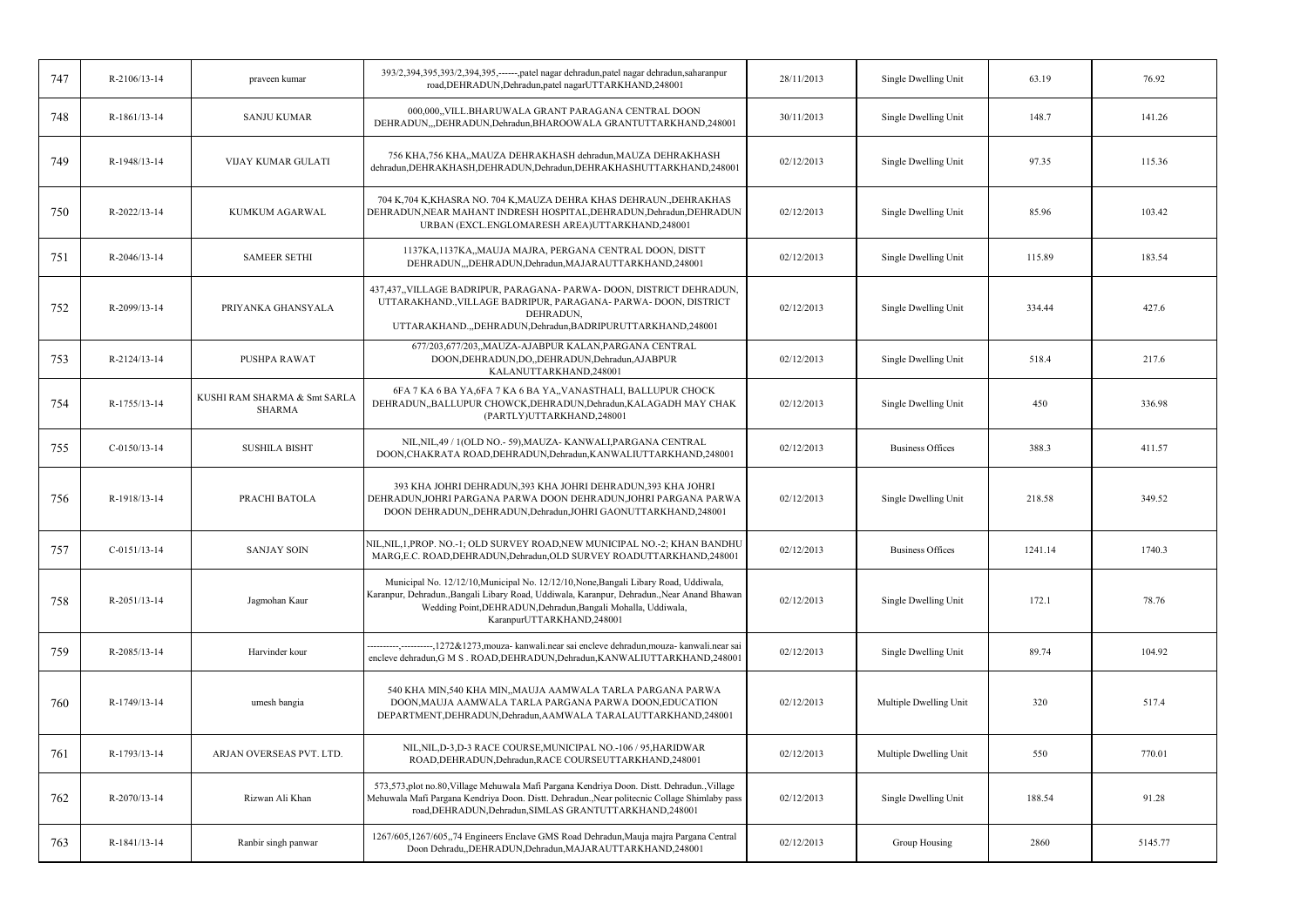| 764 | R-2083/13-14     | sawetri Devi                             | 1272,1273,1272,1273,,vill- kanwali pargana kendriya doon. dehradun,vill- kanwali pargana<br>kendriya doon. dehradun, g.m.s<br>road, DEHRADUN, Dehradun, KANWALIUTTARKHAND, 248001                                                                           | 02/12/2013 | Single Dwelling Unit   | 89.74  | 104.92 |
|-----|------------------|------------------------------------------|-------------------------------------------------------------------------------------------------------------------------------------------------------------------------------------------------------------------------------------------------------------|------------|------------------------|--------|--------|
| 765 | R-1950/13-14     | Gopal Krishan Thapliyal                  | 84,84,,KHASRA NO. 84 MOHBEWALA,,,DEHRADUN,Dehradun,MOHABBEWALA<br>(PARTLY)UTTARKHAND,248001                                                                                                                                                                 | 02/12/2013 | Single Dwelling Unit   | 752.79 | 384.32 |
| 766 | R-1850/13-14     | NARENDER KUMAR KHANNA &<br><b>OTHERS</b> | NIL, NIL, 9-A, PROP. NO. - 9-A NEW NO. - 21 / 8, CURZON ROAD; PRESENT NO. - 8 /9 / 1<br>NEHRU ROAD, N/O CORONATION HOSPITAL, DEHRADUN, Dehradun, NEHRU<br>ROADUTTARKHAND,248001                                                                             | 02/12/2013 | Multiple Dwelling Unit | 321.5  | 514.38 |
| 767 | R-1997/13-14     | Mahipal Singh Negi                       | 494,494,nil, Mauza Harrawala Pargana Parwa Doon Distt.<br>Dehradun.,,nil,DEHRADUN,Dehradun,HARRAWALAUTTARKHAND,248001                                                                                                                                       | 02/12/2013 | Single Dwelling Unit   | 243    | 199.3  |
| 768 | R-1915/13-14     | jitendra singh                           | -,-,-,ajabpur kakan dehardun,,rssidentla,DEHRADUN,Dehradun,AJABPUR<br>KALANUTTARKHAND,248001                                                                                                                                                                | 02/12/2013 | Single Dwelling Unit   | 188.2  | 167.42 |
| 769 | R-2027/13-14     | CHANDRA PRAKASH NAUTIYAL                 | 14&47,14&47,,MAUZA-AJABPUR KALAN<br>DEHRADUN, DO,, DEHRADUN, Dehradun, AJABPUR KALANUTTARKHAND, 248001                                                                                                                                                      | 02/12/2013 | Single Dwelling Unit   | 125    | 130    |
| 770 | R-2041/13-14     | <b>VIMLA BHATT</b>                       | 578(KA), 578(KA), KH. NO. 578KA (OLD KH. NO. 510), MAUZA BADRIPUR, PARGANA<br>PARWADOON, DISTRICT DEHRADUN, KH. NO. 578KA (OLD KH. NO. 510), MAUZA<br>BADRIPUR, PARGANA PARWADOON, DISTRICT DEHRADUN, near nine<br>palm,,Dehradun,BADRIPURUTTARKHAND,248001 | 02/12/2013 | Single Dwelling Unit   | 322.04 | 269.41 |
| 771 | R-1807/13-14     | Harish tyagi                             | 81,81, house no.-3 h.i.g , indirapuram, g.m.s, road dehradun, c-21 turner road clement town<br>dehradun,,DEHRADUN,Dehradun,SHEWALA KALANUTTARKHAND,248001                                                                                                   | 02/12/2013 | Single Dwelling Unit   | 100.37 | 90.67  |
| 772 | $R-2065/13-14$   | vikas sharma                             | 104,104,,sewlakalan p.o majra dehradun,c-21 turner road clement town<br>dehradun, DEHRADUN, Dehradun, MAJARAUTTARKHAND, 248001                                                                                                                              | 02/12/2013 | Single Dwelling Unit   | 100.81 | 95.39  |
| 773 | R-2080/13-14-RE1 | <b>KAPIL ARORA</b>                       | 463 DA,463 DA,125, MAUZA DHORANKHAS, PARGANA PARWA<br>DOON, SAHASTRADHARA ROAD, DEHRADUN, Dehradun, DHAURAN<br>KHASUTTARKHAND,248001                                                                                                                        | 02/12/2013 | Single Dwelling Unit   | 285    | 245.52 |
| 774 | R-1916/13-14     | Anil kumar kukreti &Smt. manju kukreti   | 1250,1250, mauza ajabpur kalan pargana central<br>doon, rssidentla, DEHRADUN, Dehradun, AJABPUR KALANUTTARKHAND, 248001                                                                                                                                     | 02/12/2013 | Single Dwelling Unit   | 195    | 187.22 |
| 775 | R-1708/13-14     | <b>AJAY UNIYAL</b>                       | 21 K, 22 K, 21 K, 22 K, NA, MAUJA- CHAK DANDA LAKHAUND PARGANA- PARWA<br>DOON, INFRONT OF GURU RAM RAI SCHOOL SAHASTRADHARA<br>ROAD, DEHRADUN, Dehradun, CHAK DANDA LAKHAUNDUTTARKHAND, 248001                                                              | 03/12/2013 | Single Dwelling Unit   | 244    | 317.87 |
| 776 | R-1913/13-14     | Gopal Ram Dobhal                         | -,-,--, Mauza-Nathan pur Parwa<br>Dun, Dehradun, Same, Residential, DEHRADUN, Dehradun, NATTHANPURUTTARKHAND, 2480<br>01                                                                                                                                    | 03/12/2013 | Single Dwelling Unit   | 301    | 212.48 |
| 777 | R-1695/13-14-RE1 | Rakesh Kumar Saini                       | 160 KA, 160 KA, Mauja<br>pithuwala,pithuwala,,DEHRADUN,Dehradun,PITTHUWALAUTTARKHAND,248001                                                                                                                                                                 | 03/12/2013 | Single Dwelling Unit   | 111.89 | 128.42 |
| 778 | R-1655/13-14     | JAGMOHAN SINGH RAWAT                     | 940(KA),940(KA),PLOT NO 73,PLOT NO 73, VIDYA VIHAR,DHERA KHAS,PALM<br>CITY, DEHRADUN, Dehradun, DHERAKHASUTTARKHAND, 248001                                                                                                                                 | 03/12/2013 | Single Dwelling Unit   | 371    | 253.02 |
| 779 | R-1855/13-14     | Arjun Singh Kandari                      | 523,523,769/19, Mauja Ajabpur kalan, Pargana<br>Kandriyadoon,,,DEHRADUN,Dehradun,AJABPUR KALANUTTARKHAND,248001                                                                                                                                             | 03/12/2013 | Single Dwelling Unit   | 209.61 | 179.57 |
| 780 | R-1867/13-14     | DHANRAJ SHARMA                           | 210 GH. MIN., 210 GH. MIN., VILLAGE- AJABPUR KALAN, PARGANA<br>PACHAWADOON, TEHSIL- SADAR, DISTT.- DEHRADOON, VILLAGE- SAHDEVPUR<br>P.O.- ROUHALAKI DISTT.- HARIDWAR, DEHRADUN, Dehradun, AJABPUR<br>KALANUTTARKHAND,248001                                 | 03/12/2013 | Single Dwelling Unit   | 75.6   | 55.39  |
| 781 | R-1969/13-14     | DAYA SHARMA                              | 591 (M),591 (M),,VILLAGE-AJABPUR KALAN EX-MAYOR GALI, MOTHRON WALA<br>ROAD CENTRAL DOON D.DUN, EX-MAYOR WALI<br>GALI, DEHRADUN, Dehradun, AJABPUR KALANUTTARKHAND, 248001                                                                                   | 03/12/2013 | Single Dwelling Unit   | 362.31 | 301.44 |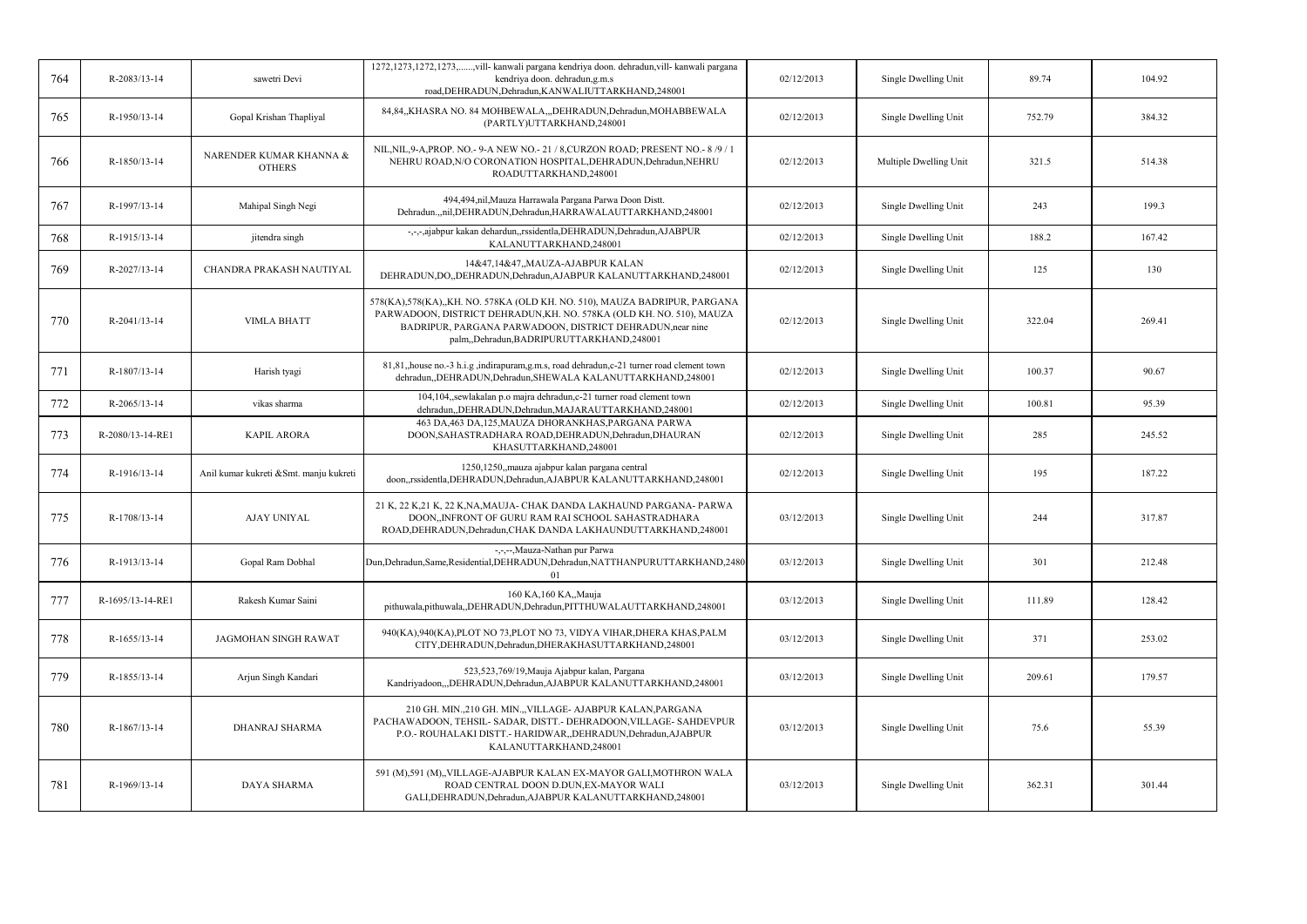| 782 | R-1965/13-14     | <b>MAMTA DIMRI</b>         | 376 KA,376 KA,,MOUZA - AJABPUR KLAN PARGANA - CENTRAL DOON DISTT. -<br>DEHRADUN., MOUZA - AJABPUR KLAN PARGANA - CENTRAL DOON DISTT. -<br>DEHRADUN.,,DEHRADUN,Dehradun,AJABPUR KALANUTTARKHAND,248001                                 | 03/12/2013 | Single Dwelling Unit | 155.7  | 153.25 |
|-----|------------------|----------------------------|---------------------------------------------------------------------------------------------------------------------------------------------------------------------------------------------------------------------------------------|------------|----------------------|--------|--------|
| 783 | R-1988/13-14     | Deepak Marwah              | 11 Keshav Road, 11 Keshav Road, 11 Keshav Road, 11 Keshav Road, Luxman Chowk,<br>Dehradun, Luxman Chowk - Police<br>Station, DEHRADUN, Dehradun, KANWALIUTTARKHAND, 248005                                                            | 03/12/2013 | Single Dwelling Unit | 576.3  | 226.77 |
| 784 | R-2068/13-14     | sudheer kumar              | -,-,-,vill. kohlupani,-,,DEHRADUN,Dehradun,KOLHUMANIUTTARKHAND,248001                                                                                                                                                                 | 03/12/2013 | Single Dwelling Unit | 84     | 102.08 |
| 785 | R-2108/13-14     | <b>VEENA OBEORI</b>        | NIL, NIL, 13-A REST CAMP, DO, RESIDENTIAL, DEHRADUN, Dehradun, DEHRADUN<br>URBAN (EXCL.ENGLOMARESH AREA)UTTARKHAND,248001                                                                                                             | 03/12/2013 | Single Dwelling Unit | 149.17 | 168.24 |
| 786 | R-1983/13-14     | jagat singh                | 640/2,640/2,,kh. no- 640/2, Mauza- Dharampur, Pargana- Kendriyadoon, dehradun, near<br>ambiwala gurudwara, DEHRADUN, Dehradun, dharampurUTTARKHAND, 248001                                                                            | 03/12/2013 | Single Dwelling Unit | 118.85 | 115.51 |
| 787 | R-1979/13-14     | Munendra Prasad            | 2042DA,2042DA,,Ajabpur Kalan,Ajabpur Kalan,,DEHRADUN,Dehradun,AJABPUR<br>KALANUTTARKHAND,248001                                                                                                                                       | 03/12/2013 | Single Dwelling Unit | 167.29 | 194.28 |
| 788 | R-1838/13-14-RE1 | <b>KAMALA DEVI</b>         | 1769 YN,1769 YN,,KHASRA NO. 1769 YN, MOUJA AJABPUR KALAN, PARGANA<br>PARWADOON DISTT. DEHRADOON, KHASRA NO. 1769 YN, MOUJA AJABPUR<br>KALAN, PARGANA PARWADOON DISTT.<br>DEHRADOON,,DEHRADUN,Dehradun,AJABPUR KALANUTTARKHAND,248001  | 03/12/2013 | Single Dwelling Unit | 112.93 | 122.84 |
| 789 | R-1982/13-14     | devendra singh bartwal     | 876,876, mauza -nathanpur, vivekanand gram phase-<br>ii, DEHRADUN, Dehradun, NATTHANPURUTTARKHAND, 248001                                                                                                                             | 03/12/2013 | Single Dwelling Unit | 193    | 173.36 |
| 790 | R-2033/13-14     | <b>NASEEM</b>              | 237GA,237GA,,MAUZA MEHUWALA MAFI PARGANA PACHWA DOON<br>DEHRDUN,,,DEHRADUN,Dehradun,MEHUWAL(MAFI)UTTARKHAND,248001                                                                                                                    | 04/12/2013 | Single Dwelling Unit | 167.22 | 121.91 |
| 791 | R-2044/13-14     | laxmi prasad bangwal       | 1021 kha, 1021 kha, mauza - natthanpur pargana - parwa doon dehradun, saathi wedding<br>point, DEHRADUN, Dehradun, NATTHANPURUTTARKHAND, 248001                                                                                       | 04/12/2013 | Single Dwelling Unit | 123    | 148.42 |
| 792 | R-2110/13-14     | Dhheeraj Sharma            | 104,104,,14 c puspanjali enclave g.m.s road dehradun,c-21 turner road clement town<br>dehradun, DEHRADUN, Dehradun, SHEWALA KALANUTTARKHAND, 248001                                                                                   | 04/12/2013 | Single Dwelling Unit | 89.22  | 100.7  |
| 793 | R-1443/13-14     | NEELAM VERMA               | "52/2, PREVIOUS NO. 52, PROPERTY NO.52/2, PREVIOUS NO. 52, GHOSI<br>GALI, PROPERTY NO.52/2, PREVIOUS NO. 52, GHOSI GALI, PLTAN<br>BAZAR, DEHRADUN, Dehradun, THEWAUTTARKHAND, 248001                                                  | 04/12/2013 | Single Dwelling Unit | 102.67 | 140.28 |
| 794 | $R-2006/13-14$   | Ranjeet Singh              | 403,403,Plot no-90,Navada heights, Badripur, parwadoon, Dehradun.,Navada heights, Badripur,<br>parwadoon, Dehradun., sanskar international<br>school, DEHRADUN, Dehradun, BADRIPURUTTARKHAND, 258005                                  | 04/12/2013 | Single Dwelling Unit | 156.15 | 185.19 |
| 795 | R-2013/13-14     | ANJALI MITTAL              | 173,173,,SEWLA KHURD PARAGANA KENDRIY DOON<br>DEHRADUN,,,DEHRADUN,Dehradun,SHEWALA KHURDUTTARKHAND,248001                                                                                                                             | 04/12/2013 | Single Dwelling Unit | 109.88 | 126.32 |
| 796 | R-2072/13-14     | Pramood Uniyal             | 468,468,,Muza Majri Mafi Pargana Parwadoon,Muza Majri Mafi Pargana Parwadoon,Railway<br>Crossing Mohkampur, DEHRADUN, Dehradun, MAJARI MAAFIUTTARKHAND, 248001                                                                        | 04/12/2013 | Single Dwelling Unit | 140.4  | 151.11 |
| 797 | R-2115/13-14     | JAYDEEP SINGH RAWAT        | 1736 MIN,1736 MIN,, MUAZA AJABPUR KALAN PARGANA CENTRAL DOON<br>DEHRADUN,,DEHRADUN,Dehradun,AJABPUR KALANUTTARKHAND,248001                                                                                                            | 04/12/2013 | Single Dwelling Unit | 97.86  | 97.02  |
| 798 | R-1874/13-14     | avinash gahlot             | 132 ka, 132 ka, MAUZA-LADPUR, PARGANA-PARWA DOON DISTT.<br>DEHRADUN, MAUZA- LADPUR, PARGANA-PARWA DOON DISTT.<br>DEHRADUN, DEHRADUN, Dehradun, LADPUR (PARTLY) UTTARKHAND, 248008                                                     | 04/12/2013 | Single Dwelling Unit | 501.66 | 650    |
| 799 | R-2024/13-14     | <b>SATVINDER PAL SINGH</b> | 000,000, SEWLA KALAN PARAGANA CENTRAL DOON<br>DEHRADUN, "DEHRADUN, Dehradun, SHEWALA KALANUTTARKHAND, 248001                                                                                                                          | 04/12/2013 | Single Dwelling Unit | 127.78 | 150.26 |
| 800 | R-2074/13-14     | Anirudh Kumar              | 786 Kha, 786 Kha, -, Mauza - Sewala kalan, Pargana - Kendriya Doon, Distt. - Dehradun, Mauza -<br>Sewala kalan, Pargana - Kendriya Doon, Distt. - Dehradun, Chandra Bani<br>Road, DEHRADUN, Dehradun, SHEWALA KALANUTTARKHAND, 248001 | 04/12/2013 | Single Dwelling Unit | 133.94 | 133.35 |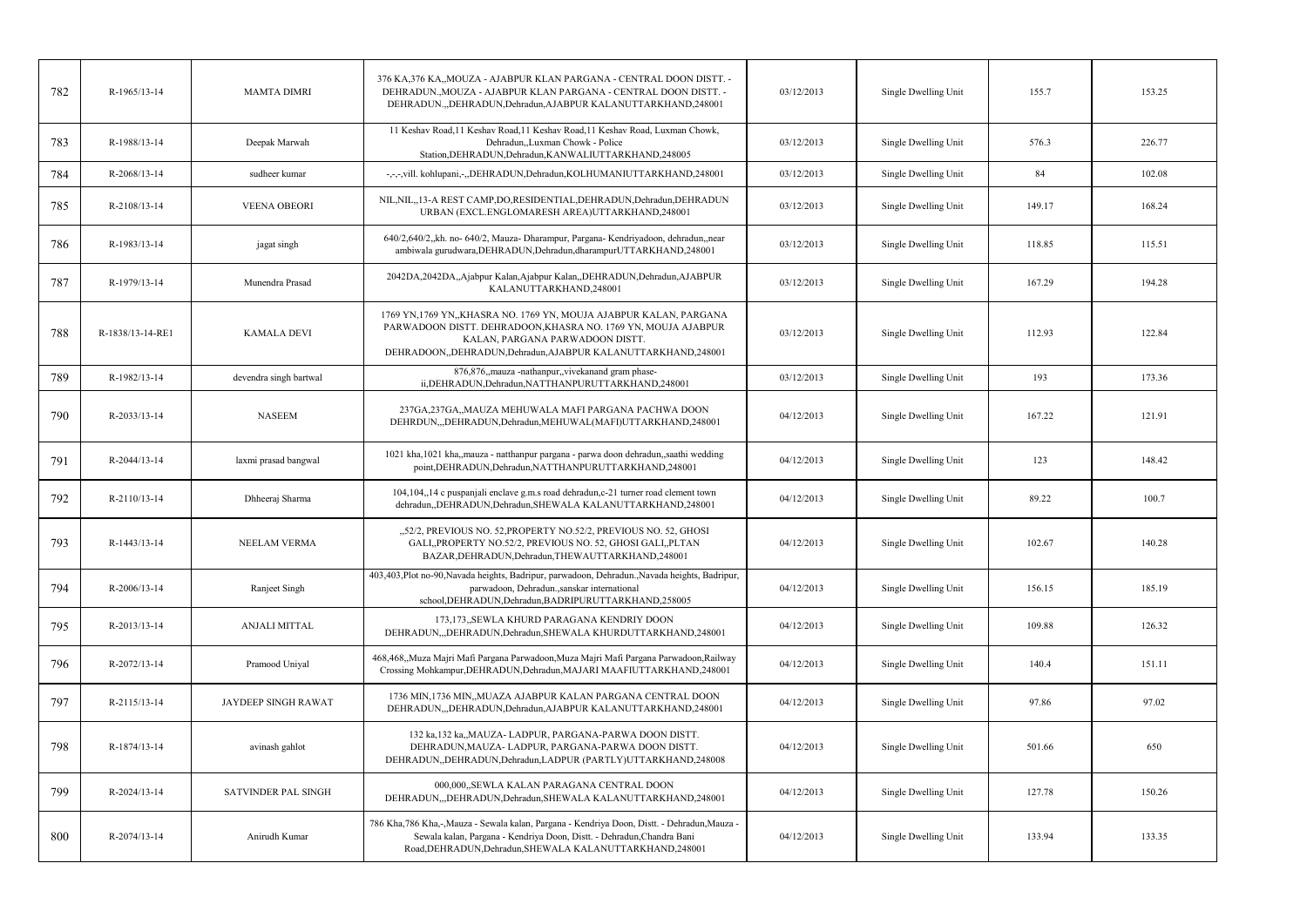| 801 | R-2031/13-14 | ganendra guleriya                            | 108 GA,108 GA,,mouza danda nuriwala, pargana parwa doon,<br>dehradun,,,DEHRADUN,Dehradun,DANDRA NOORI WALAUTTARKHAND,248001                                                                                                                                                                                                                                                                             | 04/12/2013 | Single Dwelling Unit | 354.92 | 205.08 |
|-----|--------------|----------------------------------------------|---------------------------------------------------------------------------------------------------------------------------------------------------------------------------------------------------------------------------------------------------------------------------------------------------------------------------------------------------------------------------------------------------------|------------|----------------------|--------|--------|
| 802 | R-2067/13-14 | <b>SATPAL SINGH SAHANI</b>                   | "61/57,61/57 SHIV COLONY PATEL NAGAR DISTT DEHRADUN, BEHIND<br>PATELNAGAR TEMPLE, DEHRADUN, Dehradun, DEHRADUN URBAN<br>(EXCL.ENGLOMARESH AREA)UTTARKHAND,248001                                                                                                                                                                                                                                        | 04/12/2013 | Single Dwelling Unit | 164.65 | 197.2  |
| 803 | R-2075/13-14 | Vinod Kumar Singhal                          | 1208,1208,37 engineers enclave phase II, Plot No. - 37 Engineers Enclave Phase II, mauza -<br>kanwali, Pargana - Kendriya Doon, Distt.- Dehradun, (U. K.), Plot No. - 37 Engineers Enclave<br>Phase II, mauza - kanwali, Pargana - Kendriya Doon, Distt.- Dehradun, (U. K.), Engineers<br>Enclave Phase II, DEHRADUN, Dehradun, KANWALIUTTARKHAND, 248001                                               | 04/12/2013 | Single Dwelling Unit | 249.07 | 275.78 |
| 804 | R-1812/13-14 | Ashwani Kumar Parmar                         | 9 ka, 9 ka, Mauza Pratit Pur Santaur, Pargana Pachwadoon, Tehsil Sader, Distt. Dehradun.<br>Presently Area Known as Brook and Wood Enclave, 169 Rajpur Road Dehradun, Mauza Pratit<br>Pur Santaur, Pargana Pachwadoon, Tehsil Sader, Distt. Dehradun. Presently Area Known as<br>Brook and Wood Enclave, 169 Rajpur Road Dehradun, Rajpur<br>Road, DEHRADUN, Dehradun, SHAHPUR SANTAURUTTARKHAND, 24009 | 04/12/2013 | Single Dwelling Unit | 493.8  | 512.07 |
| 805 | R-2123/13-14 | <b>SAVITRI CHAND</b>                         | 1175 MIN, 1175 MIN, MAUZA-NATHANPUR DIST-DEHRADUN<br>(UTTRAKHAND),,,DEHRADUN,Dehradun,NATTHANPURUTTARKHAND,248001                                                                                                                                                                                                                                                                                       | 04/12/2013 | Single Dwelling Unit | 338.62 | 385    |
| 806 | R-2143/13-14 | sabrasajid                                   | 141 ka, 141 ka, mauza - sewla kalan pargana - central doon, distt. - dehradun, mauza - sewla kalan<br>pargana - central doon, distt.- dehradun, DEHRADUN, Dehradun, SHEWALA<br>KALANUTTARKHAND,248001                                                                                                                                                                                                   | 04/12/2013 | Single Dwelling Unit | 116.17 | 107.12 |
| 807 | R-1490/13-14 | geeta jaiswal                                | 871 ka,871 ka, mouza adhoiwala pargana parwadoon , disstic<br>dehradun,,,DEHRADUN,Dehradun,AAMWALAUTTARKHAND,248001                                                                                                                                                                                                                                                                                     | 05/12/2013 | Single Dwelling Unit | 96.41  | 116.26 |
| 808 | R-1796/13-14 | PARTEEK JAIN & JAGDEEP SINGH<br><b>SETHI</b> | 127KA &0128,127KA &0128,,MAUZA BANJARAWALA MAFI PARGANA CENTRAL<br>DOON D.DUN,,NEAR BANGALI KOTHI CHOWK,DEHRADUN,Dehradun,BAJARAWALA<br>(PARTLY)UTTARKHAND,248001                                                                                                                                                                                                                                       | 05/12/2013 | Single Dwelling Unit | 79     | 83     |
| 809 | R-1853/13-14 | Kanti pundir                                 | n/a,n/a,n/a,Mouza kandoli, pargana parwadoon,dehradun,,chirowalai kandoli<br>road, DEHRADUN, Dehradun, KANDOLIUTTARKHAND, 248001                                                                                                                                                                                                                                                                        | 05/12/2013 | Single Dwelling Unit | 126.09 | 140.72 |
| 810 | R-1856/13-14 | <b>RAJAN GUPTA</b>                           | 19 (DH), 19 (DH), NA, GRAM- CHACK DANDA LAKHOND, PARAGNA- PARWA DOON,<br>DISTT- DEHRADUN, AT HILL VEIW APPARTMENT<br>ROAD, DEHRADUN, Dehradun, DANDRA LAKHANUNDUTTARKHAND, 248001                                                                                                                                                                                                                       | 05/12/2013 | Single Dwelling Unit | 32     | 40.69  |
| 811 | R-2087/13-14 | VIRENDRA SINGH                               | 1078/2 & 1078/3,1078/2 & 1078/3,,VILLAGE - KANWALI dehradun,VILLAGE - KANWALI<br>dehradun, G.M.S Road, DEHRADUN, Dehradun, KANWALIUTTARKHAND, 248001                                                                                                                                                                                                                                                    | 05/12/2013 | Single Dwelling Unit | 203.31 | 116.06 |
| 812 | R-2084/13-14 | Avnish jain                                  | -------,--------,1271,&1272,vill: kanwali(near sai encleve dehradun,vill: kanwali(near sai encleve<br>dehradun,gms road,DEHRADUN,Dehradun,KANWALIUTTARKHAND,248001                                                                                                                                                                                                                                      | 05/12/2013 | Single Dwelling Unit | 135.45 | 127.58 |
| 813 | R-2128/13-14 | GHANSHYAM DASS GUPTA                         | ---,---,62/4 Ravindranath Tagore marg,62/4 Ravindranath Tagore Marg,,62/4 Ravindranath Tagore<br>marg,,DEHRADUN,Dehradun,VijayColony hathibarkalaUTTARKHAND,248001                                                                                                                                                                                                                                      | 05/12/2013 | Single Dwelling Unit | 170.63 | 72.5   |
| 814 | R-2157/13-14 | <b>RITESH AGARWAL</b>                        | 172 KA,172 KA,,KHASRA N. 172 KA MOUZA CHIRONWALI PARGANA PARWA<br>DOON,, NEAR AMAN<br>VIHAR, DEHRADUN, Dehradun, CHIRONWALIUTTARKHAND, 248001                                                                                                                                                                                                                                                           | 05/12/2013 | Single Dwelling Unit | 94.29  | 94.5   |
| 815 | R-2142/13-14 | SMT. PINKI                                   | KHASRA NO:- 593, KHASRA NO:- 593, IN KH. NO:- 593, SITUATED AT. MOUZA SEWLA<br>KALAN PARGANA CENTRAL DOON DISTT. DEHRADUN., IN KH. NO:- 593, SIUTATED<br>AT. MOUZA SEWLA KALAN PARGANA CENTRAL DOON DISTT. DEHRADUN., NEAR<br>G.M.S. ROAD, DEHRADUN, Dehradun, SHEWALA KALANUTTARKHAND, 248001                                                                                                          | 05/12/2013 | Single Dwelling Unit | 112.27 | 86.06  |
| 816 | R-2054/13-14 | Ashwani Kumar Sharma                         | 1538,1538,1538,Naya Gaon Ajbpur Khurd Near Bangali kothi Chowk. Dehradun,Naya Gaon<br>Ajbpur Khurd Near Bangali kothi Chowk. Dehradun, Near bangali kothi<br>Chowk, DEHRADUN, Dehradun, AJABPUR KHURDUTTARKHAND, 248001                                                                                                                                                                                 | 05/12/2013 | Single Dwelling Unit | 98.59  | 93.72  |
| 817 | R-2141/13-14 | <b>KARAN GUPTA</b>                           | 000,000, VILL.MAJRA PARAGANA CENTRAL DOON<br>DEHRADUN,,,DEHRADUN,Dehradun,MAJARAUTTARKHAND,248001                                                                                                                                                                                                                                                                                                       | 05/12/2013 | Single Dwelling Unit | 540    | 467.11 |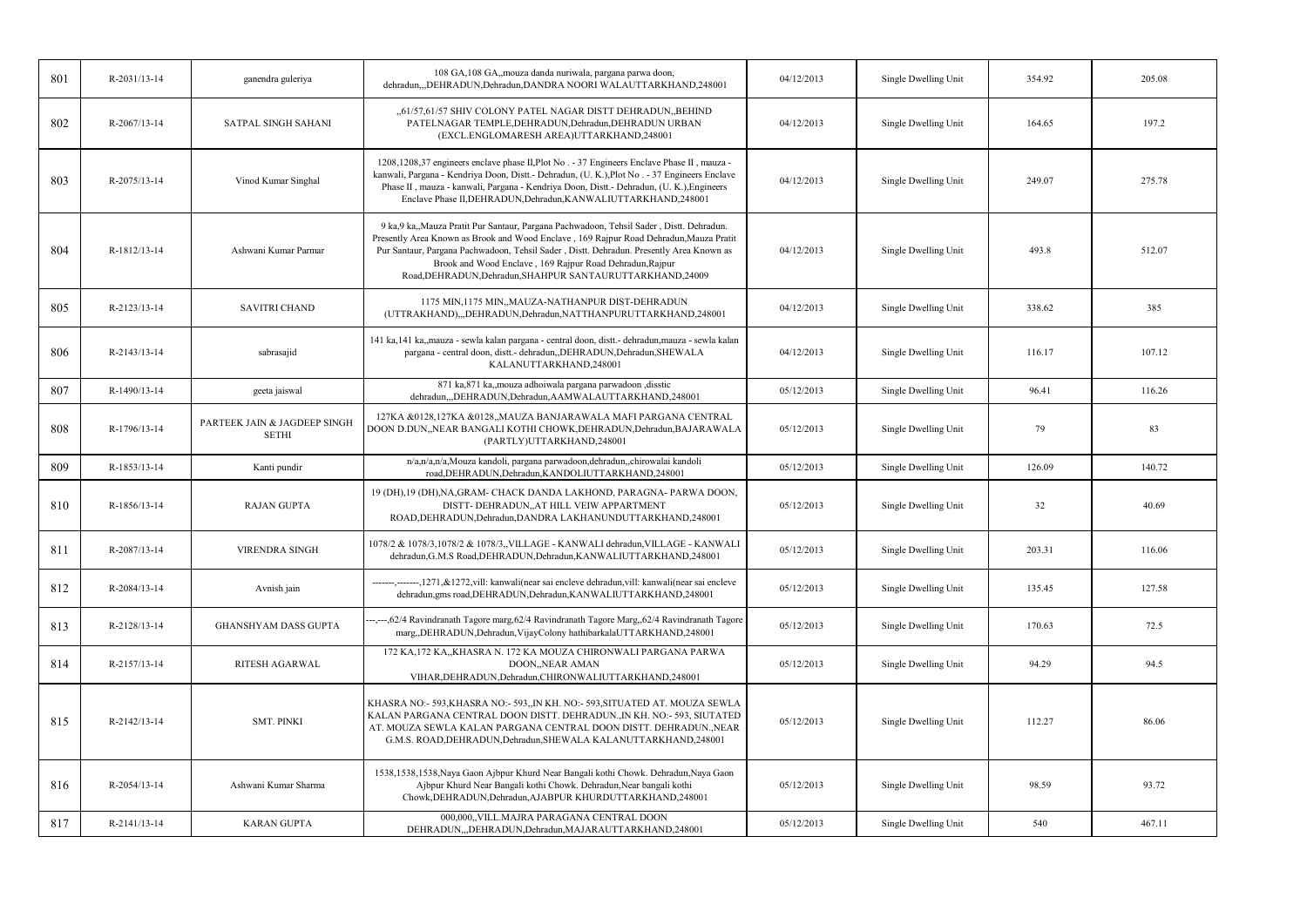| 818 | R-2153/13-14     | <b>MEENA RAWAT</b>                    | 110 MIN, 110 MIN, MAUZA-BADRIPUR-PARGANA-PARWADOON-<br>DEHARDUN, DEHRADUN, Dehradun, BADRIPURUTTARKHAND, 248001                                                                                                                                                                                    | 05/12/2013 | Single Dwelling Unit | 167    | 175.82 |
|-----|------------------|---------------------------------------|----------------------------------------------------------------------------------------------------------------------------------------------------------------------------------------------------------------------------------------------------------------------------------------------------|------------|----------------------|--------|--------|
| 819 | R-1980/13-14     | manoj taneja                          | 18,18, aman vihar sahastradhara road dehradun, aman<br>vihar, DEHRADUN, Dehradun, KANDOLIUTTARKHAND, 248001                                                                                                                                                                                        | 05/12/2013 | Single Dwelling Unit | 223    | 265.46 |
| 820 | R-1945/13-14     | SMT:Bimla Devi w/o sh:vsheshwarprasad | -----,-----,----, MOUZA- DHARAMPUR (BADRISH COLONY) DEHRADUN, MOUZA-<br>DHARAMPUR (BADRISH COLONY) DEHRADUN, RING ROAD<br>GURUDWARA, DEHRADUN, Dehradun, DHARAMPURUTTARKHAND, 248001                                                                                                               | 06/12/2013 | Single Dwelling Unit | 95.87  | 92.6   |
| 821 | R-2086/13-14     | sunita bedwal                         | 926,926, alaknanda enclave lane no-01 natthanpur dehradun, alaknanda<br>enclave, DEHRADUN, Dehradun, NATTHANPURUTTARKHAND, 248001                                                                                                                                                                  | 06/12/2013 | Single Dwelling Unit | 214.7  | 169.66 |
| 822 | R-2097/13-14     | nishi bhatnagar                       | 1142 min, 1142 min, vill. - kanwali dwarikapuri extension gms road dehradun, engineers<br>enclave, DEHRADUN, Dehradun, KANWALIUTTARKHAND, 248001                                                                                                                                                   | 06/12/2013 | Single Dwelling Unit | 100.37 | 126.44 |
| 823 | R-1975/13-14-RE1 | <b>MANJU CHATURVEDI</b>               | KH. NO. 330 (KA) AJABPUR KHURD, KH. NO. 330 (KA) AJABPUR KHURD, KH. NO. 330<br>9KA) AJABPUR KHURD DEHRADUN,KH. NO. 330 (KA) AJABPUR KHURD<br>DEHRADUN, DEHRADUN, Dehradun, AJABPUR KHURDUTTARKHAND, 248001                                                                                         | 06/12/2013 | Single Dwelling Unit | 108.53 | 97.19  |
| 824 | R-2069/13-14     | neha saxena                           | 567,568,567,568,cross 9 tapovan enclave aamwala tarla shashtradhar road dehradun,cross<br>9, DEHRADUN, Dehradun, AAMWALA TARALAUTTARKHAND, 248001                                                                                                                                                  | 06/12/2013 | Single Dwelling Unit | 87.17  | 97.26  |
| 825 | R-2117/13-14     | <b>ALPANA</b>                         | 88 MIN, 88 MIN,, AAM WALA TARLA PARGANA CENTRAL DOON<br>DEHRADUN, "DEHRADUN, Dehradun, AAMWALAUTTARKHAND, 248001                                                                                                                                                                                   | 06/12/2013 | Single Dwelling Unit | 102.22 | 130.08 |
| 826 | R-2122/13-14     | <b>VINAY DHINGRA</b>                  | 178 MIN, 178 MIN,, MUAZA MEHUWALA MAFI PARGANA PACHWA DOON<br>DEHRADUN, "DEHRADUN, Dehradun, MEHUWAL (MAFI) UTTARKHAND, 248001                                                                                                                                                                     | 06/12/2013 | Single Dwelling Unit | 139.4  | 170.06 |
| 827 | R-2149/13-14     | Gajendra pal Singh                    | -,-,Plot No. - 81 B Sailok Colony,Sailok Colony Pvt Plot No. - 81B Mauza - Kanwali, Pargana -<br>Kendriya Doon, Distt. - Dehradun., Sailok Colony Pvt Plot No. - 81B Mauza - Kanwali, Pargana -<br>Kendriya Doon, Distt. - Dehradun., Sailok<br>Colony,,Dehradun,KANWALIUTTARKHAND,248001          | 06/12/2013 | Single Dwelling Unit | 123.67 | 171.38 |
| 828 | R-2169/13-14     | Lalita Dua                            | -,-,Plot No. - 81 A Sailok Colony,Plot No. - 81 A, Sailok Colony,Mauza - Kanwali, Pargana -<br>Kendriya Doon, Distt. - Dehradun., Plot No. - 81 A, Sailok Colony, Mauza - Kanwali, Pargana -<br>Kendriya Doon, Distt. - Dehradun., Sailok<br>Colony, DEHRADUN, Dehradun, KANWALIUTTARKHAND, 248001 | 06/12/2013 | Single Dwelling Unit | 127.15 | 176.04 |
| 829 | R-2166/13-14     | Manoj Jain                            | 1338 min., 1338 min.,,Mauza Kanwali Pargana Kendriya Doon. Distt. Dehradun.,Mauza Kanwali<br>Pargana Kendriya Doon. Distt. Dehradun., Near I.T.B.P.<br>Road, DEHRADUN, Dehradun, KANWALIUTTARKHAND, 248001                                                                                         | 06/12/2013 | Single Dwelling Unit | 123.79 | 152.3  |
| 830 | R-2136/13-14     | Jaikrit Singh Tadiyal                 | "204(New) & 144/5 (Old),204, Chaudhary Bihari, Lal Marg, Dehradun, Near Vivarli<br>School, DEHRADUN, Dehradun, Neshvilla RoadUTTARKHAND, 248001                                                                                                                                                    | 06/12/2013 | Single Dwelling Unit | 255.46 | 257.75 |
| 831 | R-2025/13-14     | <b>PRATIMA</b>                        | 275(MIN),275(MIN),,KHASRA NO. 275 (MIN),MAUZA DHARAMPUR,FRUIT<br>MANDI, DEHRADUN, Dehradun, DHARMPURUTTARKHAND, 248001                                                                                                                                                                             | 06/12/2013 | Single Dwelling Unit | 200    | 202.15 |
| 832 | R-2040/13-14     | charanjeet singh                      | "nil, village khasra no 650 niranjanpur<br>dehradun,,,DEHRADUN,Dehradun,NIRANJANPURUTTARKHAND,248001                                                                                                                                                                                               | 06/12/2013 | Single Dwelling Unit | 72.26  | 95.68  |
| 833 | R-2096/13-14     | NISHAT AALAM                          | 318 MIN,318 MIN,, VILL.MAJRA PARAGANA CENTRAL DOON<br>DEHRADUN,,,DEHRADUN,Dehradun,MAJARAUTTARKHAND,248001                                                                                                                                                                                         | 06/12/2013 | Single Dwelling Unit | 102.46 | 84.79  |
| 834 | R-2105/13-14     | Kavita Naudiyal                       | 209 KH,209 KH,Nil,Mauza Ajabpur Khurd,Pargana Kendriya Doon,D.Dun.,Mauza<br>AjabpurKhurd, Pargana Kendriya Doon, D. Dun., saraswati vihar<br>colony, DEHRADUN, Dehradun, AJABPUR KHURDUTTARKHAND, 248001                                                                                           | 06/12/2013 | Single Dwelling Unit | 300.85 | 290.04 |
| 835 | R-2155/13-14     | <b>SANJAY GOYAL</b>                   | "376/250,376/250 PARK ROAD DEHRADUN, NEAR POST<br>OFFICE, DEHRADUN, Dehradun, PARK ROADUTTARKHAND, 248001                                                                                                                                                                                          | 06/12/2013 | Single Dwelling Unit | 262.43 | 274.62 |
| 836 | R-2130/13-14     | <b>KUSUM LATA</b>                     | 1359,1359,,KHASRA NO. 1359, MAUJA AJABPUR KHURD,PARGANA<br>PACCHAWADOON,TAHSIL SADAR,,,DEHRADUN,Dehradun,AJABPUR<br>KHURDUTTARKHAND,248001                                                                                                                                                         | 06/12/2013 | Single Dwelling Unit | 206.67 | 180.68 |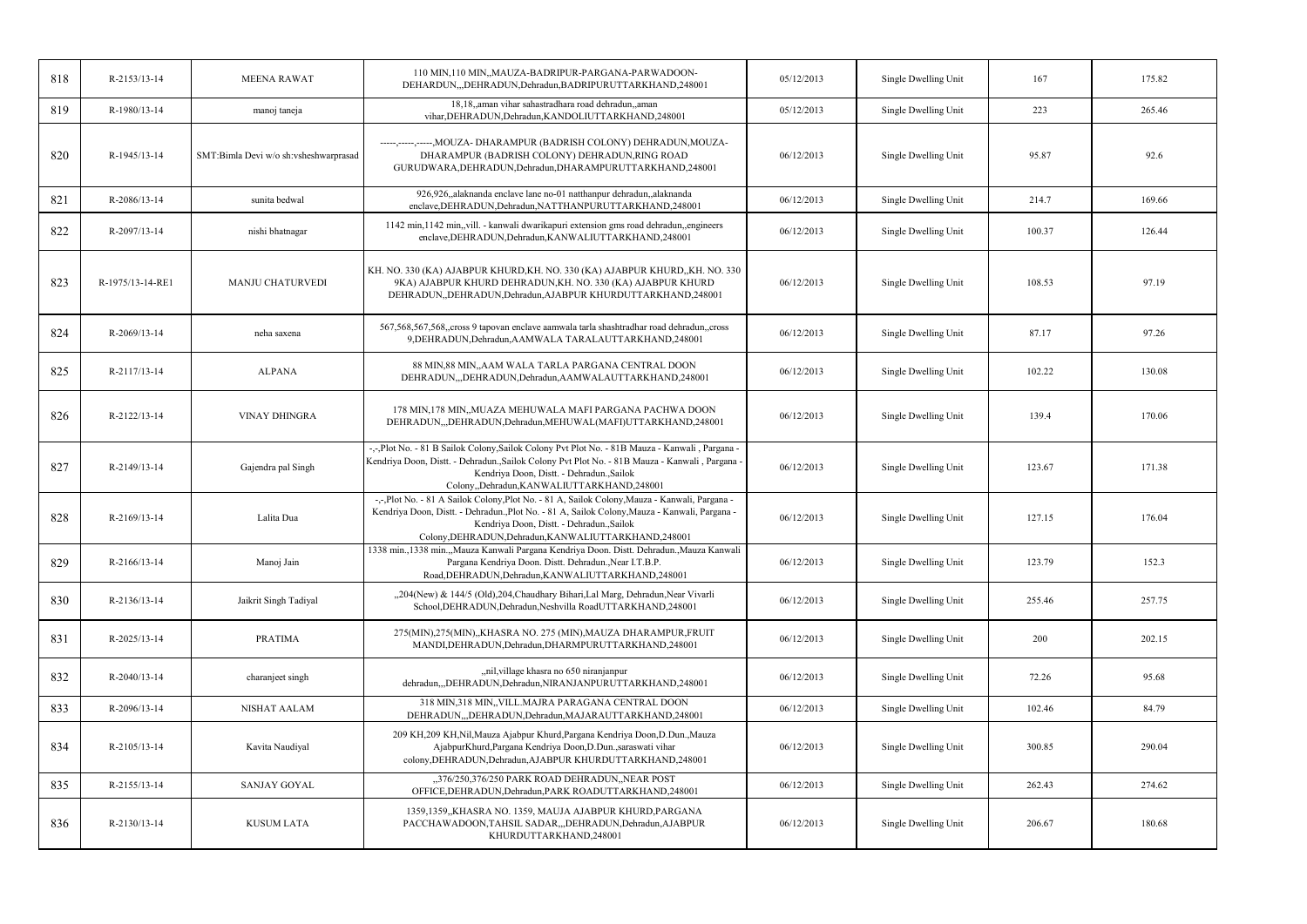| 837 | R-2081/13-14     | Devi prasad bahuguna                             | kh.1612,kh.1612,--------------,mouza-ajabpur kalan behind mahindra show room Dehradun,mouza-<br>ajabpur kalan behind mahindra show room Dehradun, behind mahindra show<br>room, DEHRADUN, Dehradun, AJABPUR KALANUTTARKHAND, 248001                                                                       | 07/12/2013 | Single Dwelling Unit | 252.71 | 239.38 |
|-----|------------------|--------------------------------------------------|-----------------------------------------------------------------------------------------------------------------------------------------------------------------------------------------------------------------------------------------------------------------------------------------------------------|------------|----------------------|--------|--------|
| 838 | R-2147/13-14     | ADESH KUMAR SAINI                                | 817/1,817/1,,bell road, mohabbewala, d.dun,,shani mandir, bell<br>road, DEHRADUN, Dehradun, BHAROOWALA GRANTUTTARKHAND, 248002                                                                                                                                                                            | 07/12/2013 | Single Dwelling Unit | 83.61  | 90.4   |
| 839 | R-2162/13-14     | 1 ATUL KUMAR AGARWAL 2 SH.<br>ARVIND KUMAR GUPTA | KH. NO:- 1380 PART OF PLOT NO:, KH. NO:- 1380 PART OF PLOT NO:,, SITUATED AT.<br>MOUZA DEHRAKHASS, PARGANA CENTRAL DOON DISTT. DEHRADUN., SITUATED<br>AT. MOUZA DEHRAKHASS, PARGANA CENTRAL DOON DISTT. DEHRADUN., NEAR<br>NARAYAN VIHAR SIG.<br>GATE, DEHRADUN, Dehradun, DEHRAKHASS, UTTARKHAND, 248001 | 07/12/2013 | Single Dwelling Unit | 139.4  | 156    |
| 840 | R-2183/13-14     | Sardar Surender Singh                            | 78 kha, 78 kha, Mauza Ajabpur Khurd Pargana Pachwa Doon. Distt. Dehradun., Mauza Ajabpur<br>Khurd Pargana Pachwa Doon. Distt. Dehradun., Near Haridwar By Pass<br>Road, DEHRADUN, Dehradun, AJABPUR KHURDUTTARKHAND, 248001                                                                               | 07/12/2013 | Single Dwelling Unit | 117.05 | 151    |
| 841 | R-1934/13-14     | Om prakash bhatia                                | 180/1,180/1, Khasra no. 180/1, village kanwali pargana central doon, vijay park extension, lane<br>no.13, dehradun, "DEHRADUN, Dehradun, KANWALIUTTARKHAND, 248001                                                                                                                                        | 07/12/2013 | Single Dwelling Unit | 139.67 | 164.17 |
| 842 | R-1872/13-14     | rajeder ale                                      | 40 ka,40 ka,,MAUZA-KEDARPURAM, PARGANA-CENTRAL DOON DISTT.<br>DEHRADUN, MAUZA-KEDARPURAM, PARGANA-CENTRAL DOON DISTT.<br>DEHRADUN, DEHRADUN, Dehradun, KENDARPURUTTARKHAND, 248001                                                                                                                        | 07/12/2013 | Single Dwelling Unit | 162    | 181.1  |
| 843 | R-2163/13-14     | <b>IMTIYAZ AHMED</b>                             | 793,793,,15/10. MUSLIEM COLONY, DEHRADUN (U.K), MUZA-MAJRA, PRAGANA-<br>KENDRIYA DOON DISTT- DEHRADUN (U.K), DIRAY<br>FARM, DEHRADUN, Dehradun, MAJARAUTTARKHAND, 248001                                                                                                                                  | 07/12/2013 | Single Dwelling Unit | 83.27  | 89.12  |
| 844 | R-2132/13-14     | NARHARI PRASAD                                   | 139 GA, 139 GA, OPP. SANSKAR INT SCHOOL , BADRI PUR, "SANSKAR<br>SCHOOL, DEHRADUN, Dehradun, BADRIPURUTTARKHAND, 248001                                                                                                                                                                                   | 07/12/2013 | Single Dwelling Unit | 379    | 347.41 |
| 845 | R-2161/13-14     | ROSHNI DEVI NOUDIYAL                             | 1223, 1223, NA, MAUJA--AJABPUR KHURD, PARGANA- PARWA DOON, JANKI<br>CHILDREN ACADMAY, NEAR KARGI CHOWK, DEHRADUN, Dehradun, AJABPUR<br>KHURDUTTARKHAND,248001                                                                                                                                             | 07/12/2013 | Single Dwelling Unit | 179.87 | 163.86 |
| 846 | R-2184/13-14     | Kishan Singh Rawat                               | 794,794,-,Mauza - Ajabpur khurd , Pargana - pachhwa Doon, Distt. - Dehradun.,Mauza - Ajabpur<br>khurd, Pargana - pachhwa Doon, Distt. - Dehradun., Saraswati<br>Vihar, DEHRADUN, Dehradun, AJABPUR KHURDUTTARKHAND, 248001                                                                                | 07/12/2013 | Single Dwelling Unit | 108    | 117.16 |
| 847 | R-1301/13-14-RE1 | <b>SRIRAM GUPTA</b>                              | 0,0,05,5 INDER ROAD DEHRADUN (UTTRAKHAND),,NEAR SHARDA NURSING<br>HOME, DEHRADUN, Dehradun, DALANWALA CHAKUTTARKHAND, 248001                                                                                                                                                                              | 07/12/2013 | Single Dwelling Unit | 249.07 | 339.05 |
| 848 | R-1831/13-14-RE1 | HIMANSHU JOSHI                                   | KH. NO. 1805, KH. NO. 1805, KH. NO. 1805 AJABPUR KALAN, KH. NO. 1805 AJABPUR<br>KALAN, DEHRADUN, Dehradun, AJABPUR KALANUTTARKHAND, 248001                                                                                                                                                                | 07/12/2013 | Single Dwelling Unit | 377.06 | 304.71 |
| 849 | R-2100/13-14     | <b>SNEH VERMA</b>                                | 496D,496D,,KHASRA NO 496D MOUZA SEWLA KALAN PARGNA CENTRAIL DUN<br>DEHRADUN, "DEHRADUN, Dehradun, SHEWALA KALANUTTARKHAND, 248001                                                                                                                                                                         | 09/12/2013 | Single Dwelling Unit | 278.66 | 422.34 |
| 850 | R-2077/13-14     | <b>DINESH SINGH BOHRA</b>                        | 375,375, nill, SITUTED AT KHASRA NO-375 VILLAGE JOHRI CENTRAL DOON<br>DISSTIC, DEHRADUN,, DEHRADUN, Dehradun, JOHDI GOUNUTTARKHAND, 248001                                                                                                                                                                | 09/12/2013 | Single Dwelling Unit | 376    | 57     |
| 851 | R-2206/13-14     | MUNNI YUSUF                                      | 219/155,219/155,,PROPERTY OLD NO.2(NEW NO.219/155 KALIDAS<br>ROAD,,,,Dehradun,KISHANPURUTTARKHAND,248001                                                                                                                                                                                                  | 09/12/2013 | Single Dwelling Unit | 55.76  | 83.64  |
| 852 | R-2171/13-14     | <b>VEENA GAUR</b>                                | 159 MIN,159 MIN,,PARGANA - CENTRAL DOON DEHRADUN,PARGANA - CENTRAL<br><b>DOON</b><br>DEHRADUN, PANDITWARI, DEHRADUN, Dehradun, PANDITWARIUTTARKHAND, 248001                                                                                                                                               | 09/12/2013 | Single Dwelling Unit | 209    | 228.04 |
| 853 | R-2173/13-14     | <b>JANG BAHADUR SINGH</b>                        | 60 KA, 60 KA, PLOT NO. 30, MAUZA PITHUWALA PARGANA -CENTERAL DOON<br>DEHRADUN, MAUZA PITHUWALA PARGANA -CENTERAL DOON<br>DEHRADUN, CHANDRA BANI<br>ROAD, DEHRADUN, Dehradun, PITTHUWALAUTTARKHAND, 248001                                                                                                 | 09/12/2013 | Single Dwelling Unit | 177.5  | 296.08 |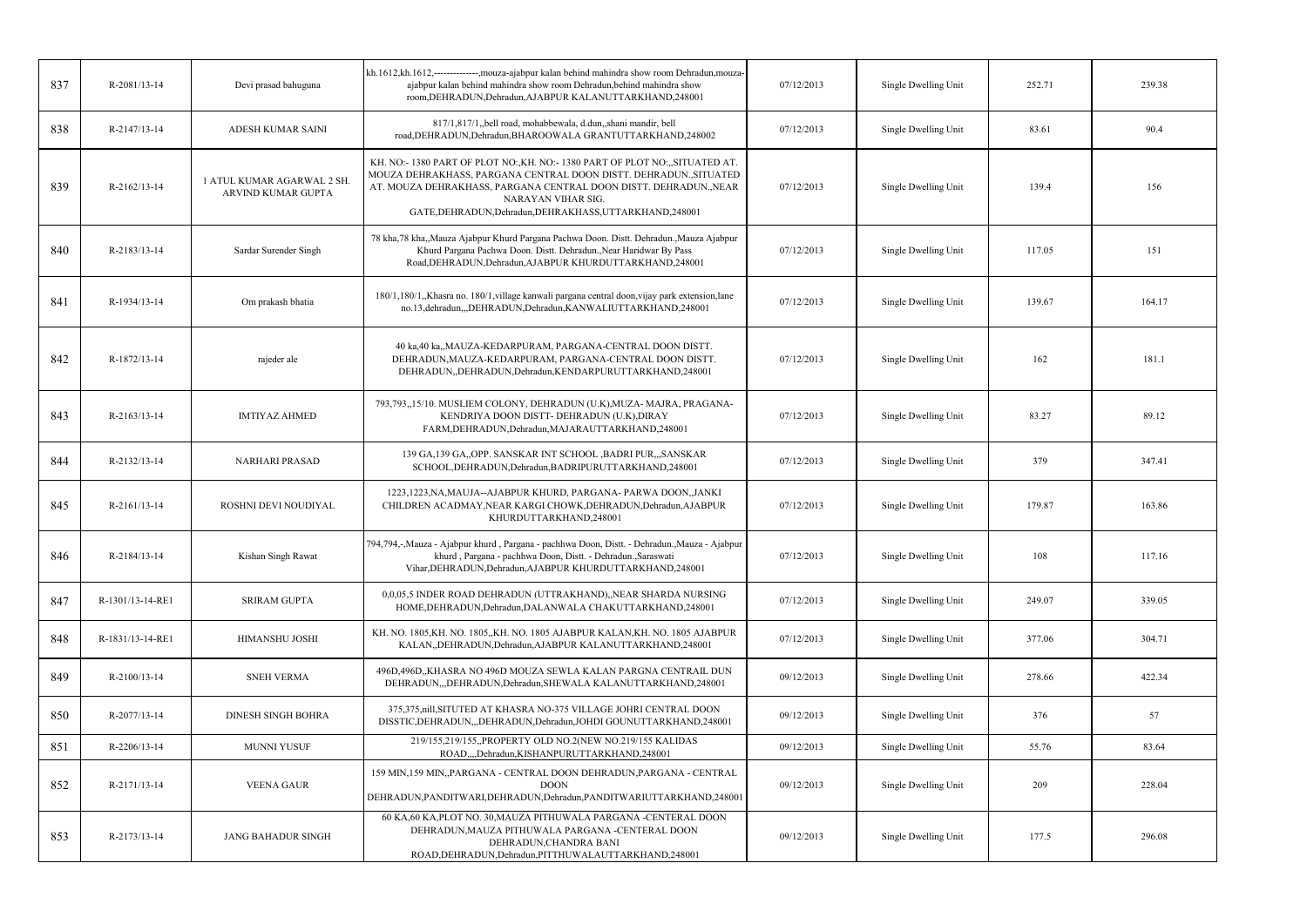| 854 | $R-2160/13-14$ | <b>RITA CHAWLA</b>           | 000,000, VILL.SEWLA KALAN PARAGANA CENTRAL DOON<br>DEHRADUN, "DEHRADUN, Dehradun, SHEWALA KALANUTTARKHAND, 248001                                                                                                           | 09/12/2013 | Single Dwelling Unit | 188.23 | 264.45 |
|-----|----------------|------------------------------|-----------------------------------------------------------------------------------------------------------------------------------------------------------------------------------------------------------------------------|------------|----------------------|--------|--------|
| 855 | $R-2167/13-14$ | Deepak K. Gulani             | 1338 min., 1338 min.,,Mauza Kanwali Pargana Kendriya Doon. Distt. Dehradun.,Mauza Kanwali<br>Pargana Kendriya Doon. Distt. Dehradun., Near I.T.B.P.<br>Road, DEHRADUN, Dehradun, KANWALIUTTARKHAND, 248001                  | 09/12/2013 | Single Dwelling Unit | 123.79 | 152.3  |
| 856 | R-2168/13-14   | Narender Kumar               | 1338 min., 1338 min.,,Mauza kanwali Pargana Kendriya Doon Distt. Dehradun.,Mauza kanwali<br>Pargana Kendriya Doon Distt. Dehradun., Near I.T.B.P.<br>Road, DEHRADUN, Dehradun, KANWALIUTTARKHAND, 248001                    | 09/12/2013 | Single Dwelling Unit | 123.79 | 152.3  |
| 857 | R-2129/13-14   | <b>RAJENDER SINGH GUSAIN</b> | 1740,1740,,MAUZA AJAB PUR KALAN DEHRADUN,,,DEHRADUN,Dehradun,AJABPUR<br>KALANUTTARKHAND,248001                                                                                                                              | 09/12/2013 | Single Dwelling Unit | 127    | 129.3  |
| 858 | R-2137/13-14   | Surendra Dutt Bhatt          | 21,21,,Ajabpur Khurd Pargana,Central Doon, Dehradun,Mata Mandir Road Near Railway<br>Track, DEHRADUN, Dehradun, AJABPUR KHURDUTTARKHAND, 248001                                                                             | 09/12/2013 | Single Dwelling Unit | 205.98 | 88.65  |
| 859 | R-1847/13-14   | mahesh kandwal               | "286 / 110 ,(new-155),CHAUDHRY BIHARI LAL MARG BAKRALWALA<br>,DISTT.DEHRADUN,CHAUDHRY BIHARI LAL MARG BAKRALWALA<br>,DISTT.DEHRADUN,,DEHRADUN,Dehradun,BAKRAL GAONUTTARKHAND,248001                                         | 09/12/2013 | Single Dwelling Unit | 90.24  | 105    |
| 860 | R-1981/13-14   | mayank khandelwal            | 133 ka, 133 ka, gujrara mansingh, b.s.n.l. office, DEHRADUN, Dehradun, GUJRADA<br>MANSINGHUTTARKHAND,248001                                                                                                                 | 09/12/2013 | Single Dwelling Unit | 188.12 | 280.34 |
| 861 | R-2145/13-14   | Parvez Ali                   | 1148(ta), 1148(ta), Morowala, Clement Town<br>Dehradun(u.k),,,DEHRADUN,Dehradun,MAJARAUTTARKHAND,248002                                                                                                                     | 09/12/2013 | Single Dwelling Unit | 76     | 90.3   |
| 862 | R-2038/13-14   | VANDANA THAPLIYAL            | 165,165,,MAUZA CHAK RAIPUR DEHRADUN,MAUZA CHAK RAIPUR<br>DEHRADUN, SHIV LOK COLONY, DEHRADUN, Dehradun, CHAK<br>RAIPURUTTARKHAND,248001                                                                                     | 09/12/2013 | Single Dwelling Unit | 333.7  | 257.02 |
| 863 | R-2127/13-14   | <b>MANOJ KUMAR</b>           | NA, NA, NA, MAUJA- AAMWALA TARLA PARGANA- PARWA DOON, 750 MTR FROM<br>NALAPANI CHOWK, DEHRADUN, Dehradun, AAMWALA TARALAUTTARKHAND, 248001                                                                                  | 09/12/2013 | Single Dwelling Unit | 188.19 | 94.4   |
| 864 | R-2181/13-14   | Ashwani Kumar Kamboj         | "17,7/5 Old Mussoori Road Dehradun, Property No 17 Old mussoori Road D.dun, Rajpur Hotel<br>Old mussoori Road, DEHRADUN, Dehradun, DHAK PATTIUTTARKHAND, 248001                                                             | 09/12/2013 | Single Dwelling Unit | 154.74 | 246.99 |
| 865 | R-2189/13-14   | <b>SUNITA KUMARI</b>         | 143,143,,MAUZA PITHUWALA PARGANA - PACHWA DOON DEHRADUN,MAUZA<br>PITHUWALA PARGANA - PACHWA DOON DEHRADUN, CHANDRABANI<br>ROAD, DEHRADUN, Dehradun, PITTHUWALAUTTARKHAND, 248001                                            | 09/12/2013 | Single Dwelling Unit | 138    | 155.64 |
| 866 | R-2199/13-14   | Gaurav Sarasvat              | 455 Min.,455 Min.,,Mauza Dhoran Khash Pargana Parwa Doon Distt. Dehradun.,Mauza Dhoran<br>Khash Pargana Parwa Doon Distt. Dehradun., Near Sahastardhara<br>Road, DEHRADUN, Dehradun, DHAURAN KHASUTTARKHAND, 248001         | 09/12/2013 | Single Dwelling Unit | 114.96 | 206.94 |
| 867 | R-2200/13-14   | Gaurav Sarasvat              | 455 Min.,455 Min.,,Mauza Dhorankhash Pargana Parwa Doon. Distt. Dehradun.,Mauza<br>Dhorankhash Pargana Parwa Doon. Distt. Dehradun., Near Sahastardhara<br>Road, DEHRADUN, Dehradun, DHAURAN KHASUTTARKHAND, 248001         | 09/12/2013 | Single Dwelling Unit | 114.96 | 206.94 |
| 868 | R-2185/13-14   | <b>Bishan Singh Rawat</b>    | 794,794,-,Mauza - Ajabpur khurd, Pargana - PachhwaDoon, Distt. - Dehradun.,Mauza - Ajabpur<br>khurd, Pargana - PachhwaDoon, Distt. - Dehradun., Saraswati<br>Vihar, DEHRADUN, Dehradun, AJABPUR KHURDUTTARKHAND, 248001     | 09/12/2013 | Single Dwelling Unit | 111.52 | 117.16 |
| 869 | R-2215/13-14   | <b>ANAND SINGH</b>           | 1076,1076,1624, MAUZA - KANWALI DEHRADUN, MAUZA - KANWALI<br>DEHRADUN, GMS ROAD, DEHRADUN, Dehradun, KANWALIUTTARKHAND, 248001                                                                                              | 09/12/2013 | Single Dwelling Unit | 145.87 | 168.21 |
| 870 | R-2182/13-14   | Mandeep Kaur                 | 78 kha, 78 kha, Mauza Ajabpur Khurd Pargana Pachwa Doon. Distt. Dehradun., Mauza Ajabpur<br>Khurd Pargana Pachwa Doon. Distt. Dehradun., Near Haridwar By Pass<br>Road, DEHRADUN, Dehradun, AJABPUR KHURDUTTARKHAND, 248001 | 09/12/2013 | Single Dwelling Unit | 120.77 | 156.54 |
| 871 | R-2188/13-14   | Beera Devi Rana              | 233,233, Khasra No. 233 Mauza Ajabpur Kalan, Pargana<br>Kandriyadoon.,,,DEHRADUN,Dehradun,AJABPUR KALANUTTARKHAND,248001                                                                                                    | 09/12/2013 | Single Dwelling Unit | 175    | 151.16 |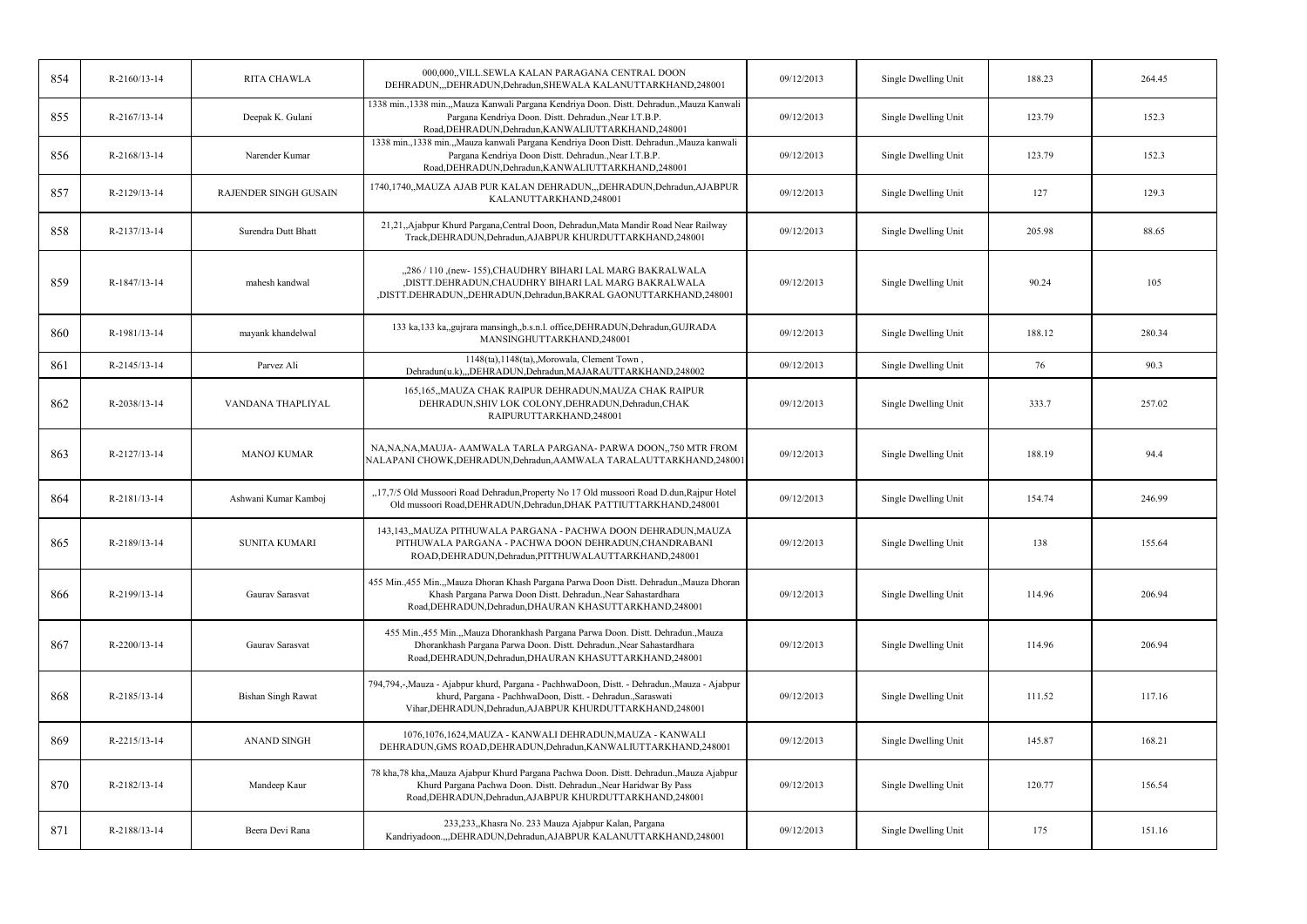| 872 | R-2198/13-14     | Seema                  | -,-,-,Mauza - Majra, Pargana - Kendriya Doon, Distt. - Dehradun.,Mauza - Majra, Pargana -<br>Kendriya Doon, Distt. - Dehradun., Turner Road Lane No. C<br>13, DEHRADUN, Dehradun, MAJARAUTTARKHAND, 248001                                                                             | 09/12/2013 | Single Dwelling Unit | 97.08  | 109.08 |
|-----|------------------|------------------------|----------------------------------------------------------------------------------------------------------------------------------------------------------------------------------------------------------------------------------------------------------------------------------------|------------|----------------------|--------|--------|
| 873 | R-1732/13-14     | anil kumar sharma      | nill, nill, 132/83/2-A, MOUZA GARHI RAM VIHAR<br>DEHRADUN, "DEHRADUN, Dehradun, RAM VIHARUTTARKHAND, 248001                                                                                                                                                                            | 09/12/2013 | Single Dwelling Unit | 139.4  | 153.27 |
| 874 | R-2207/13-14     | Ranjeet Singh          | 405,405,Plot no-33,Navada Heights,Badripur,parwadoon,dehradun,Navada<br>Heights, Badripur, parwadoon, dehradun, Behind sanskar international<br>school, DEHRADUN, Dehradun, BADRIPURUTTARKHAND, 258005                                                                                 | 09/12/2013 | Single Dwelling Unit | 177.22 | 212.42 |
| 875 | R-2208/13-14     | Ranjeet Singh          | 403,403,Plot no-73,Navada Heights, badripur, parwadoon, Dehradun.,Navada Heights, badripur,<br>parwadoon, Dehradun., Behind sanskar international<br>school, DEHRADUN, Dehradun, BADRIPURUTTARKHAND, 258005                                                                            | 09/12/2013 | Single Dwelling Unit | 203.5  | 187.77 |
| 876 | R-2209/13-14     | Ranjeet Singh          | 403,403,Plot no-76,Navada Heights, Badripur, parwadoon, Dehradun,Navada Heights, Badripur,<br>parwadoon, Dehradun, Behind sanskar international<br>school, DEHRADUN, Dehradun, BADRIPURUTTARKHAND, 258005                                                                              | 09/12/2013 | Single Dwelling Unit | 183.15 | 214.09 |
| 877 | R-2232/13-14     | <b>Bhim Singh Negi</b> | 651,651,651,SARASWATI VIHAR, AJABPUR - KHURD, PARAGANA- CENTRAL-DOON,<br>DEHRADUN, SARASWATI VIHAR, AJABPUR - KHURD, PARAGANA- CENTRAL-<br>DOON, DEHRADUN, DEHRADUN, Dehradun, AJABPUR KHURDUTTARKHAND, 248001                                                                         | 09/12/2013 | Single Dwelling Unit | 185.87 | 184.39 |
| 878 | R-2154/13-14     | SURENDRA KUMAR BHADULA | 215,215, mouza kulhan karanpur paragana parwadoon, distt. dehradun, near usha usha<br>colony, DEHRADUN, Dehradun, KULHAN KARANPURUTTARKHAND, 248001                                                                                                                                    | 10/12/2013 | Single Dwelling Unit | 156.13 | 185.58 |
| 879 | R-2170/13-14     | Rajendra kumar Chopra  | 178 min, 178 min,-,Situated At Mauza - Mehuwala maphi, Pargana - Kendriya Doon, Distt.-<br>Dehradun., Situated At Mauza - Mehuwala maphi, Pargana - Kendriya Doon, Distt.-<br>Dehradun., Near I T B P, DEHRADUN, Dehradun, Mehuwala maphiUTTARKHAND, 248001                            | 10/12/2013 | Single Dwelling Unit | 96.96  | 109.65 |
| 880 | R-2138/13-14     | <b>GURVINDAR KAUR</b>  | 354 MIN., 354 MIN., MAUZA - AAMWALA TARLA, PARGANA - PARWA DOON, DIST.-<br>DEHRADUN., MAUZA - AAMWALA TARLA, PARGANA - PARWA DOON, DIST.-<br>DEHRADUN., DASHMESH VIHAR, RAIPUR ROAD, Dehradun, AAMWALA<br>TARALAUTTARKHAND,248001                                                      | 10/12/2013 | Single Dwelling Unit | 185    | 166.12 |
| 881 | R-2193/13-14     | madan singh negi       | "85/43, sala wala, "DEHRADUN, Dehradun, SADHOWALA<br>MANSINGHUTTARKHAND,248001                                                                                                                                                                                                         | 10/12/2013 | Single Dwelling Unit | 161.95 | 203.93 |
| 882 | R-2220/13-14     | <b>ANUJ AGARWAL</b>    | 435/1,435/1,,MAUZA HATHIBARKALA, PARAGANA CENTRAL DOON, CANTT ROAD<br>D.DUN,, NEAR ICICI BANK, NCR PLAZA, DEHRADUN, Dehradun, SALAWALA<br>HATHIBARKALAUTTARKHAND,248001                                                                                                                | 10/12/2013 | Single Dwelling Unit | 194.39 | 289.75 |
| 883 | R-1946/13-14     | <b>ASHA KATHAITH</b>   | 2335/1M,2335/1M,2335/1M,MAUJA RAIPUR PAGANA PARWADUN DISTT.<br>DEHRADUN,,,,Dehradun,RAIPURUTTARKHAND,248001                                                                                                                                                                            | 10/12/2013 | Single Dwelling Unit | 129.58 | 151.88 |
| 884 | R-2218/13-14     | <b>SAROJBALA</b>       | 324,325,326,324,325,326,,KH. NO.-324, 325, 326,MAUZA- AJABPUR KHURD ,PARGANA-<br>KENDRIYA DOON, DISTT. - DEHRA DUN., KH. NO.-324, 325, 326, MAUZA - AJABPUR<br>KHURD ,PARGANA-KENDRIYA DOON,DISTT.- DEHRA DUN.,KUNJAPURI<br>VIHAR, DEHRADUN, Dehradun, AJABPUR KHURDUTTARKHAND, 248001 | 11/12/2013 | Single Dwelling Unit | 248.88 | 339.54 |
| 885 | R-2231/13-14     | TEERATH SINGH RAWAT    | NIL, NIL, NIL, MAUZA BADRIPUR<br>DEHRADUN,,,DEHRADUN,Dehradun,BADRIPURUTTARKHAND,248001                                                                                                                                                                                                | 11/12/2013 | Single Dwelling Unit | 350.24 | 259.89 |
| 886 | R-2020/13-14-RE1 | <b>RITU KHAITAN</b>    | 94 KHA, 94 KHA, R-2, MAUZA AJABPUR KHUDAR, PARGANA KENDRIYA, DOON,<br>DISTT. DEHRADUN, UTTRAKHAND., KARGI CHOWK, DEHRADUN, Dehradun, AJABPUR<br>KHURDUTTARKHAND,248001                                                                                                                 | 11/12/2013 | Single Dwelling Unit | 195.44 | 52.78  |
| 887 | R-2112/13-14     | Bhawna bhatt           | 103,103, kh. no.103 bdripur<br>dehardun, rssidentla, DEHRADUN, Dehradun, BADRIPURUTTARKHAND, 248001                                                                                                                                                                                    | 11/12/2013 | Single Dwelling Unit | 148.69 | 237.93 |
| 888 | R-1868/13-14     | Aman Sexana            | 67 cha & 67 kha, 67 cha & 67 kha, 67 cha & 67 kha, Mauza Danda Nooriwala Sahastradhara<br>road, pargana parwadoon, Dehradun., Mauza Danda Nooriwala Sahastradhara road, pargana<br>parwadoon, Dehradun., Touch Wood School, DEHRADUN, Dehradun, DANDRA NOORI<br>WALAUTTARKHAND,248001  | 11/12/2013 | Single Dwelling Unit | 752    | 526.29 |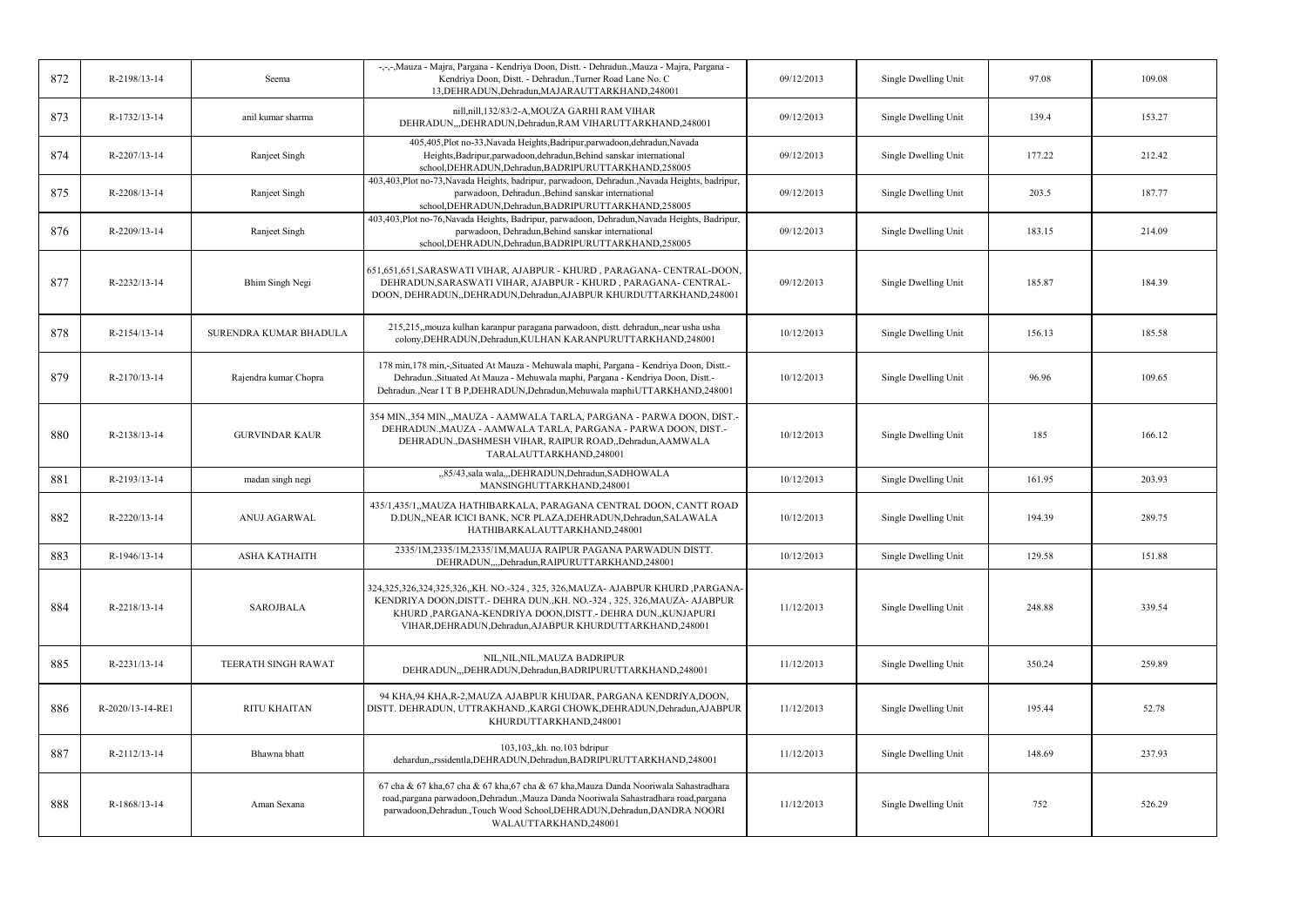| 889 | R-1987/13-14       | KEDARSINGH MARTOLIYA        | 291 MIN, 291 MIN, R-2, SEWLA KALA, PARGANA, KENDRIYADOON, DISTT.<br>DEHRADUN, UTTRAKHAND PIN CODE : 248001., CHAUDHARY CHARAN SINGH<br>CHOWK, DEHRADUN, Dehradun, SHEWALA KALANUTTARKHAND, 248001                                                                                                 | 13/12/2013 | Single Dwelling Unit | 191    | 178.1  |
|-----|--------------------|-----------------------------|---------------------------------------------------------------------------------------------------------------------------------------------------------------------------------------------------------------------------------------------------------------------------------------------------|------------|----------------------|--------|--------|
| 890 | R-2237/13-14       | <b>SANJEEV ARORA</b>        | 396 MIN,396 MIN,,MAUZA KANWALI PARGANA -CENTRAL DOON<br>DEHRADUN, MAUZA KANWALI PARGANA -CENTRAL DOON DEHRADUN, VASANT<br>VIHAR, DEHRADUN, Dehradun, KANWALIUTTARKHAND, 248001                                                                                                                    | 13/12/2013 | Single Dwelling Unit | 98.76  | 83.87  |
| 891 | $R - 2205/13 - 14$ | <b>SURESH KUMAR GURUNG</b>  | 151/5,151/5,,PANDITWARI PARGANA CENTRAL DOON DEHRADUN,PANDITWARI<br>PARGANA CENTRAL DOON DEHRADUN, VASANT<br>VIHAR, DEHRADUN, Dehradun, PANDITWARIUTTARKHAND, 248001                                                                                                                              | 16/12/2013 | Single Dwelling Unit | 400    | 215.8  |
| 892 | R-2249/13-14       | <b>ASHA VERMA</b>           | 23/75,23/75,7/13,7/13 bakralwala dehradun,7/13 bakralwala dehradun,nasvilla<br>road, DEHRADUN, Dehradun, bakralwalaUTTARKHAND, 248001                                                                                                                                                             | 16/12/2013 | Single Dwelling Unit | 93.33  | 114.49 |
| 893 | R-2242/13-14       | <b>ZEBA JEHANGIR KHAN</b>   | 1212 & 1221, 1212 & 1221, 85, PLOT NO. 85, PANACHE VALLEY, VILLAGE - CHALANG,<br>PARGANA - PARWA - DOON, DISTT. - DEHRADUN, UTTARAKHAND., PLOT NO. 85,<br>PANACHE VALLEY, VILLAGE - CHALANG, PARGANA - PARWA - DOON, DISTT.-<br>DEHRADUN, UTTARAKHAND.,,DEHRADUN,Dehradun,CHALAGUTTARKHAND,248001 | 16/12/2013 | Single Dwelling Unit | 195.26 | 173.89 |
| 894 | R-1373/13-14-RE1   | Kali Charan Bhatt           | nil,nil,nil,Mauza -Arkadiya Grand Pargana Pachwa Doon<br>d.dun,,,DEHRADUN,Dehradun,ARKEDIYA GRANTUTTARKHAND,248001                                                                                                                                                                                | 16/12/2013 | Single Dwelling Unit | 83     | 89     |
| 895 | R-2036/13-14-RE1   | <b>DINESH CHAND DANOSHI</b> | 165,165,,KHASRA NO. 165,,,DEHRADUN,Dehradun,MATHOROWALA<br>(PARTLY)UTTARKHAND,248001                                                                                                                                                                                                              | 16/12/2013 | Single Dwelling Unit | 185.87 | 166.84 |
| 896 | R-2066/13-14       | <b>SUMAN RAWAT</b>          | 420,420,,badripur,pachwadoon,dehradun,nine palm wedding<br>point, DEHRADUN, Dehradun, BADRIPURUTTARKHAND, 248001                                                                                                                                                                                  | 16/12/2013 | Single Dwelling Unit | 222.15 | 198    |
| 897 | R-2095/13-14       | <b>KISHORE KUMAR</b>        | 000,000, VILL.MAJRA PARAGANA KENDRIY DOON<br>DEHRADUN,,DEHRADUN,Dehradun,MAJARAUTTARKHAND,248001                                                                                                                                                                                                  | 16/12/2013 | Single Dwelling Unit | 150.55 | 111.13 |
| 898 | R-2091/13-14       | ANUPAMA SHARMA              | NILL, NILL, OLD NO. 59/24 & NEW NO. 136/11, PROP NO. 59/24 OLD & NEW NO. 136/112<br>MOTI BAZAR DEHRADUN, PROP NO. 59/24 OLD & NEW NO. 136/112 MOTI BAZAR<br>DEHRADUN, PALTAN BAZAR ROAD, DEHRADUN, Dehradun, MOTI<br>BAZARUTTARKHAND,248001                                                       | 16/12/2013 | Single Dwelling Unit | 124.85 | 222.3  |
| 899 | R-2119/13-14       | Ashish Tyagi                | 39(Ga) min, 39(Ga) min, 39(Ga) min, Aam wala tarla parwa dun Dehradun, same, On Sahstra dhara<br>Road, DEHRADUN, Dehradun, AAMWALA TARALAUTTARKHAND, 248001                                                                                                                                       | 16/12/2013 | Single Dwelling Unit | 92.47  | 115.38 |
| 900 | R-2179/13-14       | ANUPAMA RANA                | 294/2 AJABPUR KHURD, 294/2 AJABPUR KHURD, KH. NO. 651 OLD (NEW NO.294/2)<br>AJABPUR KHURD, DEHRADUN, Dehradun, AJABPUR KHURDUTTARKHAND, 248001                                                                                                                                                    | 16/12/2013 | Single Dwelling Unit | 225.15 | 231.01 |
| 901 | R-2247/13-14       | <b>LAKSHITA</b>             | 29 MIN,29 MIN,,MAUJA KANWALI(VIJAY PARK) DEHRADUN,,VIJAY<br>PARK, DEHRADUN, Dehradun, KANWALIUTTARKHAND, 248001                                                                                                                                                                                   | 16/12/2013 | Single Dwelling Unit | 62.36  | 93.27  |
| 902 | R-2224/13-14       | <b>KUNWAR SINGH</b>         | 000.000. VILL. AJABPUR KHURD PARAGANA PACHWA DOON<br>DEHRADUN, "DEHRADUN, Dehradun, AJABPUR KHURDUTTARKHAND, 248001                                                                                                                                                                               | 16/12/2013 | Single Dwelling Unit | 218.58 | 324.39 |
| 903 | R-2251/13-14       | Anita Mittal                | nill, nill, nill, Khasra no 136. Situated at p.d. Tandon marg Laxman Chowk<br>dehradun,,,DEHRADUN,Dehradun,P.D.TANDON MARGUTTARKHAND,248001                                                                                                                                                       | 16/12/2013 | Single Dwelling Unit | 198.79 | 214.99 |
| 904 | R-1760/13-14       | vijaya maindola             | 1000 cha,997 ch,1000 cha,997 ch,,mauza-majra pargana-central doon distt.-dehra dun,mauza-<br>majra pargana-central doon distt.-dehra<br>dun, DEHRADUN, Dehradun, MAJARAUTTARKHAND, 248001                                                                                                         | 16/12/2013 | Single Dwelling Unit | 209.1  | 244.76 |
| 905 | R-2037/13-14       | VIDYUT PRABHA CHATURVEDI    | 895,895, Khasra No. 895 mauza kishanpur canal road, pargana central<br>doon,,,DEHRADUN,Dehradun,KISHANPURUTTARKHAND,248001                                                                                                                                                                        | 16/12/2013 | Single Dwelling Unit | 356    | 494.18 |
| 906 | R-2192/13-14       | saroj negi                  | --,--,-,kh.no. 347 mauza nanurkheda dehardun,-<br>",Dehradun,NANOORKHEDAUTTARKHAND,248001                                                                                                                                                                                                         | 16/12/2013 | Single Dwelling Unit | 117.6  | 143.03 |
| 907 | R-2213/13-14       | <b>MANOJ PANT</b>           | NIL, NIL, 70, PLOT NO. - 70, USHA COLONY, MAUZA - KULHAN, SAHASTRADHARA<br>ROAD, SAHASTRADHARA<br>ROAD, DEHRADUN, Dehradun, KULHANUTTARKHAND, 248001                                                                                                                                              | 16/12/2013 | Single Dwelling Unit | 496.48 | 287.95 |
| 908 | R-2230/13-14       | DEVENDRA SINGH NEGI         | 393KHA, 393KHA, NIL, VILLAGE DHORAN KHAS<br>DEHRADUN.,,,DEHRADUN,Dehradun,DHAURAN KHASUTTARKHAND,248001                                                                                                                                                                                           | 16/12/2013 | Single Dwelling Unit | 263.37 | 185.41 |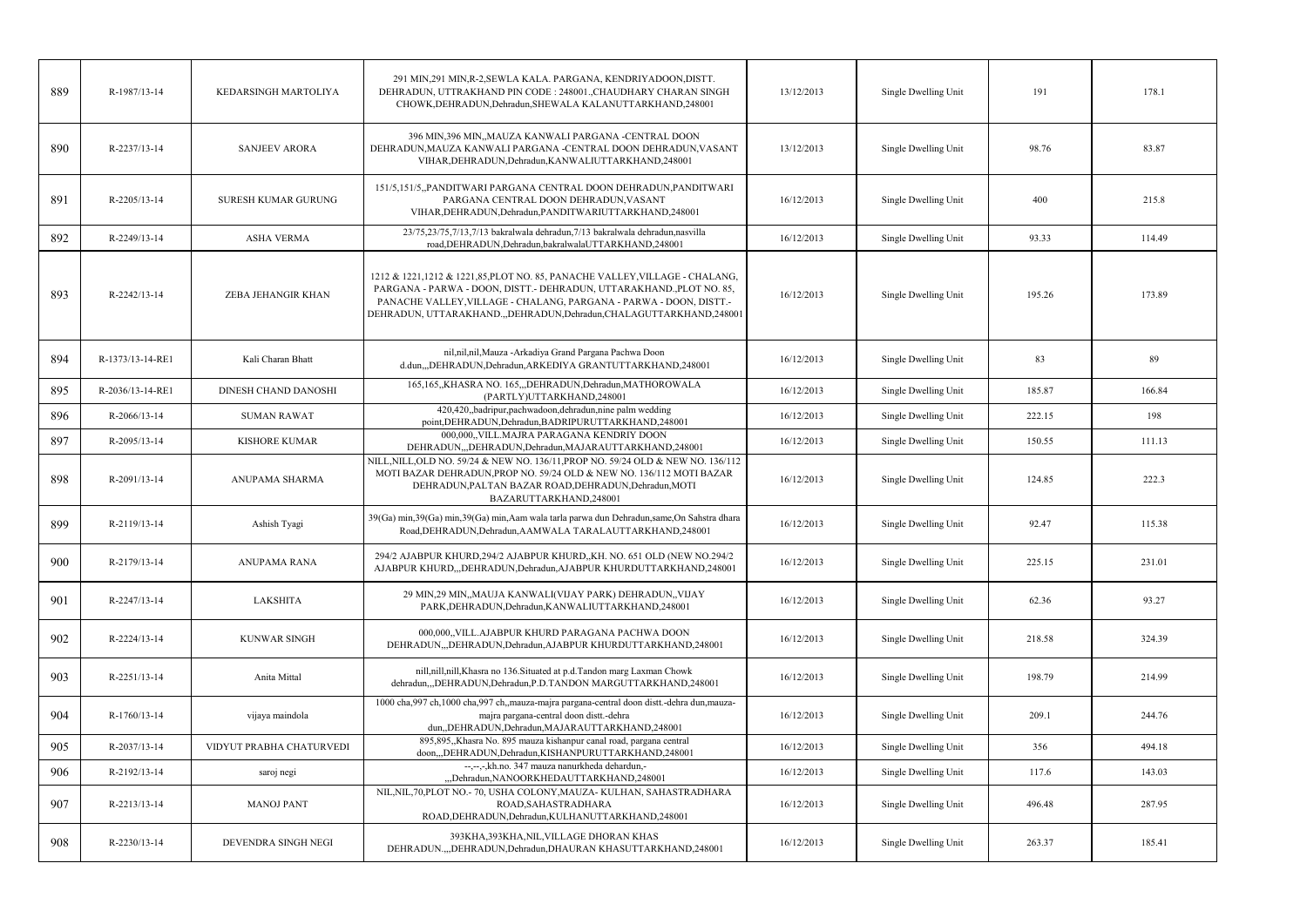| 909 | R-0859/13-14   | <b>TARUN BAMETA</b>                                         | 990 DA,990 DA,, MAUZA MAJRA, PARGANA PACHHWADOON (CENTRAL DOON)<br>DISTT. DEHRA DUN. (UK), MAUZA MAJRA, PARGANA PACHHWADOON (CENTRAL<br>DOON) DISTT. DEHRA DUN. (UK), near<br>I.S.B.T., DEHRADUN, Dehradun, MAJARAUTTARKHAND, 248001                      | 16/12/2013 | Single Dwelling Unit | 65.05   | 97.42  |
|-----|----------------|-------------------------------------------------------------|-----------------------------------------------------------------------------------------------------------------------------------------------------------------------------------------------------------------------------------------------------------|------------|----------------------|---------|--------|
| 910 | R-2252/13-14   | ARBIND KUMAR PANT                                           | 168,168, MUZA MEHUWALA MAFI PARGANA PACHWA DOON<br>DEHRADUN,,,DEHRADUN,Dehradun,MEHUWAL(MAFI)UTTARKHAND,248001                                                                                                                                            | 16/12/2013 | Single Dwelling Unit | 97.35   | 98.32  |
| 911 | R-2258/13-14   | Gabbar Singh Panwar                                         | 724,724,,Mauza Banjarawala Mafi Pargana Kendriya Doon. Distt. Dehradun.,Mauza Banjarawala<br>Mafi Pargana Kendriya Doon. Distt. Dehradun., Near Banjarawala<br>Road, DEHRADUN, Dehradun, BAJARAWALA (PARTLY) UTTARKHAND, 248001                           | 16/12/2013 | Single Dwelling Unit | 96.62   | 114.24 |
| 912 | R-2223/13-14   | <b>CHAMPA DEVI</b>                                          | 263/221 RACE COUSRSE, 263/221 RACE COUSRSE, F-9 NEW NO 263/221, RACE COURSR<br>DEHRADUN, RACE COURSR DEHRADUN, RACE<br>COUSRES, DEHRADUN, Dehradun, RACE COURSEUTTARKHAND, 248001                                                                         | 16/12/2013 | Single Dwelling Unit | 165.7   | 281.69 |
| 913 | R-1964/13-14   | Sunil Gambhir                                               | "18/44,18/44, Dandipur Mohalla, Dehradun.,,,,Dehradun,dandi pur<br>mohallaUTTARKHAND,248001                                                                                                                                                               | 17/12/2013 | Single Dwelling Unit | 120.28  | 168.93 |
| 914 | R-2118/13-14   | BHUVNESHWARI DEVI RAWAT                                     | 129,129, KHASRA NO 129 MIN MAUZA AJABPUR KALAN PARGNA CENTRAIL<br>DUN,,,DEHRADUN,Dehradun,AJABPUR KALANUTTARKHAND,248001                                                                                                                                  | 17/12/2013 | Single Dwelling Unit | 315.95  | 161.91 |
| 915 | R-2217/13-14   | <b>RN KATHERIA</b>                                          | 46 YA, 46 YA, MOUZA CHAI<br>BAGH,,,DEHRADUN,Dehradun,CHALAGUTTARKHAND,248001                                                                                                                                                                              | 17/12/2013 | Single Dwelling Unit | 226.82  | 320    |
| 916 | R-2201/13-14   | Pushpa Devi                                                 | 155/245 Karanpur-II,155/245 Karanpur-II,155/245 Karanpur-II,155/245 KARANPUR-<br>II,155/245 Karanpur-II,,DEHRADUN,Dehradun,KaranpurUTTARKHAND,248001                                                                                                      | 17/12/2013 | Single Dwelling Unit | 173.65  | 201.7  |
| 917 | R-1999/13-14   | Shiwani Gupta                                               | 221 ka, 221 ka, Land bearning khata no 551, (fasli year-1410-1415) khasra no 221 ka, mauza<br>mothrowala, pargna parwa doon,, shreshtha weding<br>point, DEHRADUN, Dehradun, MATHOROWALA (PARTLY) UTTARKHAND, 248001                                      | 17/12/2013 | Single Dwelling Unit | 149     | 174.64 |
| 918 | $R-2176/13-14$ | <b>GULSHAN KUMAR 2 KAMAL</b><br><b>KUMAR 3 URMILA BATRA</b> | NIL, NIL, 22/16, 22/16 PATEL MARKET RAJPUR ROAD DEHRADUN, , NEAR WINE<br>SHOP, DEHRADUN, Dehradun, RAJPUR ROADUTTARKHAND, 248001                                                                                                                          | 17/12/2013 | Single Dwelling Unit | 78.09   | 36.91  |
| 919 | R-2259/13-14   | Sunita Negi                                                 | 310,310,,43 Mata Mandir Road, Dharampur Dehradun,43 Mata Mandir Road, Dharampur<br>Dehradun, DEHRADUN, Dehradun, AJABPUR KALANUTTARKHAND, 248001                                                                                                          | 17/12/2013 | Single Dwelling Unit | 175     | 107.88 |
| 920 | R-2268/13-14   | Qamar Alam                                                  | 340 kha Min., 340 kha Min., Mauza Kargi Grant Pargana Central Doon. Distt. Dehradun., Mauza<br>Kargi Grant Pargana Central Doon. Distt. Dehradun., Near Kargi Chowk Haridwar By Pass<br>Road, DEHRADUN, Dehradun, KARGI GRANT (PARTLY) UTTARKHAND, 248001 | 17/12/2013 | Single Dwelling Unit | 139.68  | 118.02 |
| 921 | R-2266/13-14   | SMT.PRACHI AGGARWAL                                         | 216 KA,216 KA,NIL,MAUZA AJABPUR<br>KALAN, DEHRADUN.,,,DEHRADUN, Dehradun, AJABPUR KALANUTTARKHAND, 248001                                                                                                                                                 | 17/12/2013 | Single Dwelling Unit | 74.9    | 90.48  |
| 922 | R-2210/13-14   | <b>KARANVEER SINGH</b>                                      | "194 (NEW NO.194/3/237), MAUZA-DHAKPATTI RAJPUR ROAD DEHRADUN<br>(UTTRAKHAND), NEAR SAIN TEMPLE, DEHRADUN, Dehradun, DHAK<br>PATTIUTTARKHAND,248001                                                                                                       | 17/12/2013 | Single Dwelling Unit | 1836.78 | 1339   |
| 923 | R-2233/13-14   | Shamsher Singh                                              | nil, nil, House No. 230, BPO Kanwali<br>Dehradun,,,DEHRADUN,Dehradun,KANWALIUTTARKHAND,248001                                                                                                                                                             | 17/12/2013 | Single Dwelling Unit | 934.11  | 611.06 |
| 924 | R-2248/13-14   | SHANTI PRASAD DOBHAL                                        | 41 M,41 M,,SHASTRI NAGAR LANE NO1,,,,Dehradun,AJABPUR<br>KALANUTTARKHAND,248001                                                                                                                                                                           | 17/12/2013 | Single Dwelling Unit | 291.47  | 128.68 |
| 925 | R-2244/13-14   | <b>AJAY SINGH</b>                                           | 418,418, SITUATED IN MAUZA - HARAWALA PARGANA - PARWA DOON, DISTT.-<br>DEHRADUN(U.K.), SITUATED IN MAUZA - HARAWALA PARGANA - PARWA DOON,<br>DISTT.- DEHRADUN(U.K.),,DEHRADUN,Dehradun,HARRAWALAUTTARKHAND,248001                                         | 17/12/2013 | Single Dwelling Unit | 95.55   | 103.53 |
| 926 | R-2286/13-14   | pratap singh                                                | "nill,sewla kela",DEHRADUN,Dehradun,SHEWALA KALANUTTARKHAND,248001                                                                                                                                                                                        | 17/12/2013 | Single Dwelling Unit | 214.96  | 95.2   |
| 927 | R-2285/13-14   | SHIV PRASAD DOBHAL                                          | "7, block second chukhuwala, chukhuwala, congress<br>bhawan, DEHRADUN, Dehradun, chukhuwalaUTTARKHAND, 248001                                                                                                                                             | 18/12/2013 | Single Dwelling Unit | 92.56   | 123.52 |
| 928 | R-2109/13-14   | Sanjogita Dutt                                              | NIL., NIL., 223/223, 223/223, karanpur<br>dehradun,,E.C.Road,DEHRADUN,Dehradun,karanpurUTTARKHAND,248001                                                                                                                                                  | 18/12/2013 | Single Dwelling Unit | 169.94  | 138.64 |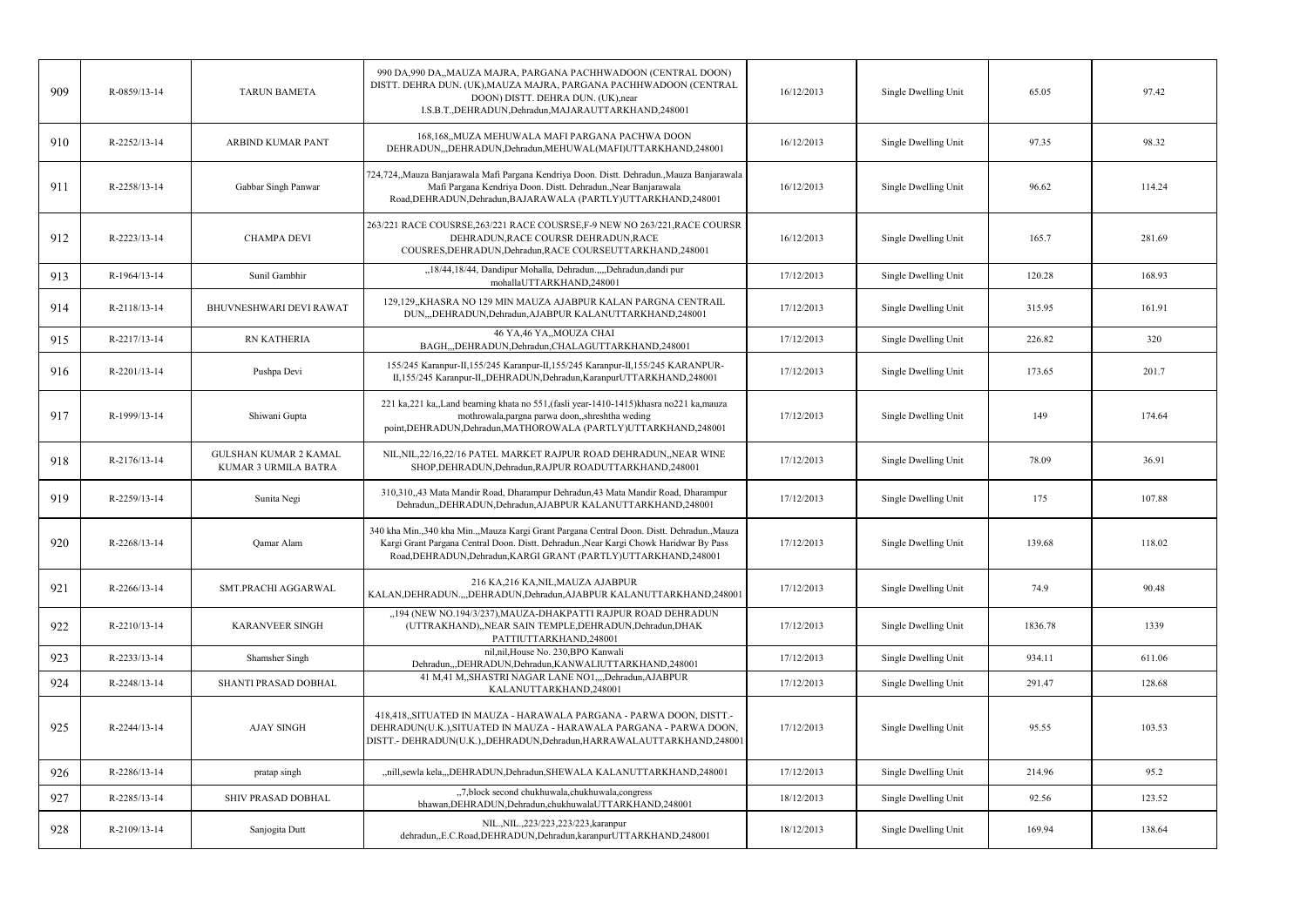| 929 | R-1928/13-14       | Prabha Devi                          | 1338 Min, 1338 Min, 1338 Min, Majri mafi Parwa dun Dehradun, Same, Railway<br>crossing, DEHRADUN, Dehradun, MOHKAMPUR KALANUTTARKHAND, 248001                                                     | 18/12/2013 | Single Dwelling Unit | 227.4  | 188.05 |
|-----|--------------------|--------------------------------------|---------------------------------------------------------------------------------------------------------------------------------------------------------------------------------------------------|------------|----------------------|--------|--------|
| 930 | R-2212/13-14       | Brij bhushan singh & bhupender singh | 31/21,31/21,24/22,bangali mohlla karnpur<br>dehardun, ,,DEHRADUN,Dehradun,KISHANPURUTTARKHAND,248001                                                                                              | 18/12/2013 | Single Dwelling Unit | 356    | 125.8  |
| 931 | R-2225/13-14       | <b>CHANDAN BHATIA</b>                | 1199,1199,97,SAMITI PLOT NO. 97, ENGINEERS ENCLAVE, DEHRADUN,ENGINEERS<br>ENCLAVE, DEHRADUN., NEAR DENA BANK<br>ADJOININH, DEHRADUN, Dehradun, KANWALIUTTARKHAND, 248001                          | 18/12/2013 | Single Dwelling Unit | 728    | 651.51 |
| 932 | $R - 2180/13 - 14$ | TIKENDRA SINGH BHANDARI              | 000,000, VILL.BHARUWALA GRANT PARAGANA CENTRAL DOON<br>DEHRADUN,,,DEHRADUN,Dehradun,BHAROOWALA GRANTUTTARKHAND,248001                                                                             | 18/12/2013 | Single Dwelling Unit | 88.28  | 99.43  |
| 933 | $R - 2303/13 - 14$ | <b>SH. RAKESH KUMAR</b>              | 632 MIN,632 MIN,, MAUZA TARLA NAGAL PARGANA -PARWA DOON<br>dehradun, MAUZA TARLA NAGAL PARGANA -PARWA DOON dehradun, sahastradhara<br>road, DEHRADUN, Dehradun, TARLA NAGALUTTARKHAND, 248001     | 18/12/2013 | Single Dwelling Unit | 87.83  | 139.15 |
| 934 | R-2222/13-14       | <b>KAMAL MAINI</b>                   | 206/213 GURU ROAD,206/213 GURU ROAD,100,GURU ROAD DEHRADIN,GURU ROAD<br>DHERADUN, LAXMAN CHOWK, DEHRADUN, Dehradun, GURU<br>ROADUTTARKHAND,248001                                                 | 18/12/2013 | Single Dwelling Unit | 56.62  | 72.08  |
| 935 | R-2293/13-14       | urmila negi                          | 502 kha,502 kha,,kh.no. 502 kha mauzamajrimafi dehardun,,pri.school<br>majrimafi, DEHRADUN, Dehradun, MAJARI MAAFIUTTARKHAND, 248001                                                              | 19/12/2013 | Single Dwelling Unit | 131.45 | 118.84 |
| 936 | R-2267/13-14       | <b>JASVEER SINGH SAJWAN</b>          | 133-MIN,133-MIN,,MAUZA DOBHALWALA PARGANA -PACHWA DOON<br>DEHRADUN, MAUZA DOBHALWALA PARGANA -PACHWA DOON<br>DEHRADUN, RAJPUR<br>ROAD, DEHRADUN, Dehradun, DOBHAL WALAUTTARKHAND, 248001          | 19/12/2013 | Single Dwelling Unit | 125.47 | 86.08  |
| 937 | R-2281/13-14       | <b>LAHAR GOUR</b>                    | NA, NA, NA, MAUJA - KANDOLI, PARGANA - PARWADOON DEHRADUN, BEHIND<br>MDDA OFFICERS COLONY SHASHTRADHARA<br>ROAD, DEHRADUN, Dehradun, KANDOLIUTTARKHAND, 248001                                    | 19/12/2013 | Single Dwelling Unit | 168.38 | 200.8  |
| 938 | R-2305/13-14       | <b>VIJAY KUMAR SHARMA</b>            | 1269,1269,82-B,SITUATED AT-SAI LOK COLONY MAUZA-KANWALI<br>DEHRADUN, SITUATED AT- SAI LOK COLONY MAUZA-KANWALI DEHRADUN, SAI<br>LOK, DEHRADUN, Dehradun, KANWALIUTTARKHAND, 248001                | 19/12/2013 | Single Dwelling Unit | 128.66 | 231.4  |
| 939 | R-2219/13-14       | <b>JAIPRKESH</b>                     | 873 KA MIN., 873 KA MIN., MAUZA MAZARA, PARGANA PACHVADOON, DEHRADUN<br>(U.K.), MAUZA MAZARA, PARGANA PACHVADOON, DEHRADUN (U.K.), NEAR<br>M.D.D.A., DEHRADUN, Dehradun, MAJARAUTTARKHAND, 248001 | 20/12/2013 | Single Dwelling Unit | 279    | 300.12 |
| 940 | R-2270/13-14       | <b>SAROJNI RATURI</b>                | 1230(KHA), 1230(KHA), 1230(KHA) MAUZA-MOTHOROWALA PARGANA CENTRAL<br>DOON, DEHRADUN,, DOON UNIVERSITY<br>ROAD, DEHRADUN, Dehradun, MATHOROWALA (PARTLY) UTTARKHAND, 248001                        | 20/12/2013 | Single Dwelling Unit | 153.35 | 185.5  |
| 941 | R-2276/13-14       | <b>Tarachander Pandey</b>            | 489,489, Village Badripur Pargana Parwa Doon. Distt. Dehradun., Village Badripur Pargana<br>Parwa Doon. Distt. Dehradun., Near Haridwar<br>Road, DEHRADUN, Dehradun, BADRIPURUTTARKHAND, 248001   | 20/12/2013 | Single Dwelling Unit | 200    | 101.92 |
| 942 | R-2264/13-14       | <b>JAGMOHAN SINGH</b>                | 203 KA,203 KA,, MOUZA- AJABPURKALAN, PARGANA KENDRIYA DOON TEH.&<br>DISTT. DEHRADOON., M.K.P. COLLEGE CAMPUS<br>DEHRADOON., DEHRADUN, Dehradun, AJABPUR KALANUTTARKHAND, 248001                   | 20/12/2013 | Single Dwelling Unit | 101.48 | 92.44  |
| 943 | R-1114/13-14       | Virmohan Singh Bagga                 | "D-85,D-85 Race Course, "DEHRADUN, Dehradun, DEHRADUN URBAN<br>(EXCL.ENGLOMARESH AREA)UTTARKHAND,248001                                                                                           | 20/12/2013 | Single Dwelling Unit | 424.75 | 382.48 |
| 944 | R-2238/13-14       | MEENAKSHI SAINI AND MANISHA<br>SAINI | NIL, NIL, 459/318, MAUZA UDDIWALA PARGANA CENTRAL DOON<br>DEHRADUN., NEAR RACE COURSE<br>CHOWK, DEHRADUN, Dehradun, RACECOURSEUTTARKHAND, 248001                                                  | 24/12/2013 | Single Dwelling Unit | 124.3  | 147.44 |
| 945 | R-2307/13-14       | Vijendra Singh Negi                  | 160/2,160/2,,KHASRA NO. 160/2 AJABPUR KALAN,,,DEHRADUN,Dehradun,AJABPUR<br>KALANUTTARKHAND,248001                                                                                                 | 24/12/2013 | Single Dwelling Unit | 252.68 | 188.1  |
| 946 | R-2308/13-14       | DINESH CHAND MISRA                   | 1202 KHA, 1202 KHA, KHASRA NO.1202 KHA AJABPUR KALAN, AJABPUR<br>KALAN, DEHRADUN, Dehradun, AJABPUR KALANUTTARKHAND, 248001                                                                       | 24/12/2013 | Single Dwelling Unit | 252.68 | 188.1  |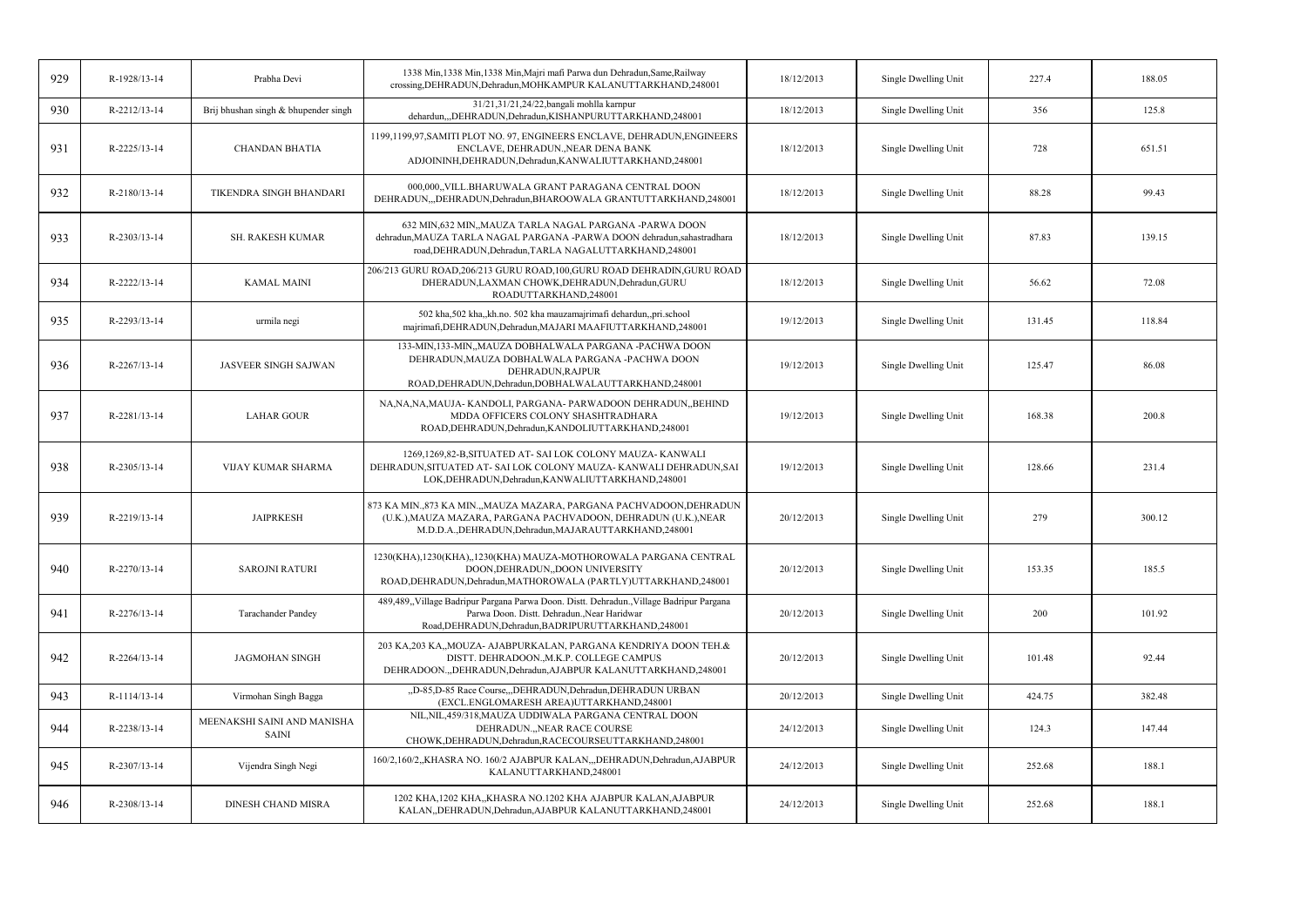| 947 | R-2291/13-14     | HARSH MOHAN BISHT                                                                                                                        | 307 KA,307 KA,,MUAZA BAHRAMAN WALA PARGANA CENTRAL DOON<br>DEHRADUN, DEHRADUN, Dehradun, BAMANWALAUTTARKHAND, 248001                                                                                                                                                                                                                                                                                                                                                                     | 24/12/2013 | Single Dwelling Unit | 275    | 315.98 |
|-----|------------------|------------------------------------------------------------------------------------------------------------------------------------------|------------------------------------------------------------------------------------------------------------------------------------------------------------------------------------------------------------------------------------------------------------------------------------------------------------------------------------------------------------------------------------------------------------------------------------------------------------------------------------------|------------|----------------------|--------|--------|
| 948 | R-2151/13-14-RE1 | <b>SAMEER SETHI</b>                                                                                                                      | 1137 ka, 1137 ka, Kh. No 1137 ka, mauja majra, pergana central doon, distt<br>dehradun,,,DEHRADUN,Dehradun,MAJARAUTTARKHAND,248001                                                                                                                                                                                                                                                                                                                                                       | 24/12/2013 | Single Dwelling Unit | 115.89 | 156.06 |
| 949 | R-2120/13-14     | Rajesh Bhandari                                                                                                                          | 124/2,124/2,124/2, mauja KARANPUR KHAS, PARGNA CENTRAL DOON, TAHSIL<br>SADAR, DISTT. DEHRADUN,, DEHRADUN, Dehradun, KANDOLIUTTARKHAND, 248001                                                                                                                                                                                                                                                                                                                                            | 24/12/2013 | Single Dwelling Unit | 107    | 125.71 |
| 950 | R-2121/13-14     | Rajesh Bhandari                                                                                                                          | 124/2,124/2,124/2, MAUJA KARANPUR KHAS, PARGNA CENTRAL DOON, TAHSIL<br>SADAR, DISTT. DEHRADUN, "DEHRADUN, Dehradun, KANDOLIUTTARKHAND, 248001                                                                                                                                                                                                                                                                                                                                            | 24/12/2013 | Single Dwelling Unit | 113.31 | 137.57 |
| 951 | R-2221/13-14     | MEERA AGARWAL                                                                                                                            | 435/1,435/1,,MAUZA HATHIBARKALA, PARAGANA CENTRAL DOON, DISTT.<br>D.DUN,, BACK SIDE OF ICICI BANK NCR<br>PLAZA, DEHRADUN, Dehradun, HATHIBARKALAUTTARKHAND, 248001                                                                                                                                                                                                                                                                                                                       | 24/12/2013 | Single Dwelling Unit | 181.83 | 271.05 |
| 952 | R-2346/13-14     | 1- Manish Jain Through his attornehy<br>holder Mr. Lokesh Jain 2- Gargi Sabbarwal<br>through her attorney holder Dr. Bharat<br>Sabbarwal | 695,695,,k. h. 695 (plot no 65) Mauzxa Kanwali pargana - central Pachwa doon distt dheradun,k.<br>h. 695 (plot no 65) Mauzxa Kanwali pargana - central Pachwa doon distt<br>dheradun, DEHRADUN, Dehradun, KANWALIUTTARKHAND, 248001                                                                                                                                                                                                                                                      | 24/12/2013 | Single Dwelling Unit | 97.59  | 121.28 |
| 953 | R-2053/13-14     | Afsana Sarfraj                                                                                                                           | 1170 Ka/13,1170 Ka/13,1170 Ka/13,1170 Ka/13 Mauza Majra, Pargana Central Doon, Turner<br>Road, DEHRADUN, Dehradun, MAJARAUTTARKHAND, 248001                                                                                                                                                                                                                                                                                                                                              | 24/12/2013 | Single Dwelling Unit | 105.05 | 118.62 |
| 954 | R-2273/13-14     | KAILASH KUMAR SINGH                                                                                                                      | 821 MIN,821 MIN,,LANE NO-4-EKTA ENCLAVE-RING ROAD-NATHANPUR-<br>DEHARDUN, DEHRADUN, Dehradun, NATTHANPURUTTARKHAND, 248001                                                                                                                                                                                                                                                                                                                                                               | 24/12/2013 | Single Dwelling Unit | 262.92 | 224.63 |
| 955 | R-2289/13-14     | Smt. Saraswati Bagwari w/o Shri Pradeep<br>Bagwari, & Shri Ashish Bagwari S/o shri<br>Pradeep Bagwari                                    | 1269 (KH)(M),1269 (KH)(M),,VILLAGE-MAUJA NATHANPUR,DEHRADUN (UK),390 MT.<br>FROM MOHAKAMPUR CHOWK IN NORTH SIDE NEAR<br>P.M.CHOWK,DEHRADUN,Dehradun,NATTHANPURUTTARKHAND,248001                                                                                                                                                                                                                                                                                                          | 24/12/2013 | Single Dwelling Unit | 246.49 | 261.2  |
| 956 | R-2243/13-14     | Rajneesh Kumar                                                                                                                           | 65 (kha), 65 (kha), 1412, MR. RAJNEESH KUMAR & MS. MEENAKSHI, PLOT NO. - 38<br>ARADHNA GARDEN, PART-KHATA KHATUNI NO. 1412, KHASRA NO. 65(KHA,<br>VILLAGE- SEWLA KALA, DEHRADUN, UTTRAKHAND., MR. RAJNEESH KUMAR &<br>MS. MEENAKSHI, PLOT NO. - 38 ARADHNA GARDEN, PART- KHATA KHATUNI NO.<br>1412, KHASRA NO. 65(KHA, VILLAGE- SEWLA KALA, DEHRADUN,<br>UTTRAKHAND., NEAR FCI GODOWN, OPPOSITE TO OLUMPUS HIGH SCHOOL, GMS<br>ROAD, DEHRADUN, Dehradun, SHEWALA KALANUTTARKHAND, 248001 | 24/12/2013 | Single Dwelling Unit | 193.55 | 250.28 |
| 957 | R-2052/13-14     | Tej Pal Singh                                                                                                                            | 33 KA MIN, 33 KA MIN, 33 KA MIN, 33 KA MIN, Mauza Aamwala Tarla, Sahastradhara Road,<br>Dehradun, Sahastradhara Road, DEHRADUN, Dehradun, AAMWALA<br>TARALAUTTARKHAND,248008                                                                                                                                                                                                                                                                                                             | 24/12/2013 | Single Dwelling Unit | 209.02 | 154.08 |
| 958 | R-2126/13-14     | <b>B.R.RAJPUT</b>                                                                                                                        | nill, nill, SITUATED AT VILLAGE AAMWALA TARLA, PARGANA PARWA DOON<br>DISSTIC DEHRADUN, "DEHRADUN, Dehradun, AAMWALA<br>TARALAUTTARKHAND,248001                                                                                                                                                                                                                                                                                                                                           | 24/12/2013 | Single Dwelling Unit | 250.16 | 140    |
| 959 | R-2073/13-14     | rajesh rani                                                                                                                              | "65, situated at-65 old dalanwala, distt.-dehradun, situated at-65 old dalanwala, distt.-<br>dehradun, DEHRADUN, Dehradun, old dalanwalaUTTARKHAND, 248001                                                                                                                                                                                                                                                                                                                               | 26/12/2013 | Single Dwelling Unit | 188.12 | 168.6  |
| 960 | R-1962/13-14     | <b>DHEERAJ REKHI</b>                                                                                                                     | 416-GHA & 416-KA,416-GHA & 416-KA,,MAUZA-AJABPUR-KALAN-PARGANA -<br>ACHWA-DOON-DISTT. - DEHRADUN, DEHRADUN, Dehradun, AJABPUR<br>KALANUTTARKHAND,248001                                                                                                                                                                                                                                                                                                                                  | 26/12/2013 | Single Dwelling Unit | 179.37 | 258.23 |
| 961 | R-2257/13-14     | Vinod Uniyal                                                                                                                             | 90 (mi),90 (mi),132/132,132/132, Neshvilla Road, Chaudhary, Bihari Lal Marg, Dehradun, Near<br>Garhwal Sabha Mandir, DEHRADUN, Dehradun, CHAKTUNWALAUTTARKHAND, 248001                                                                                                                                                                                                                                                                                                                   | 26/12/2013 | Single Dwelling Unit | 376.3  | 162.59 |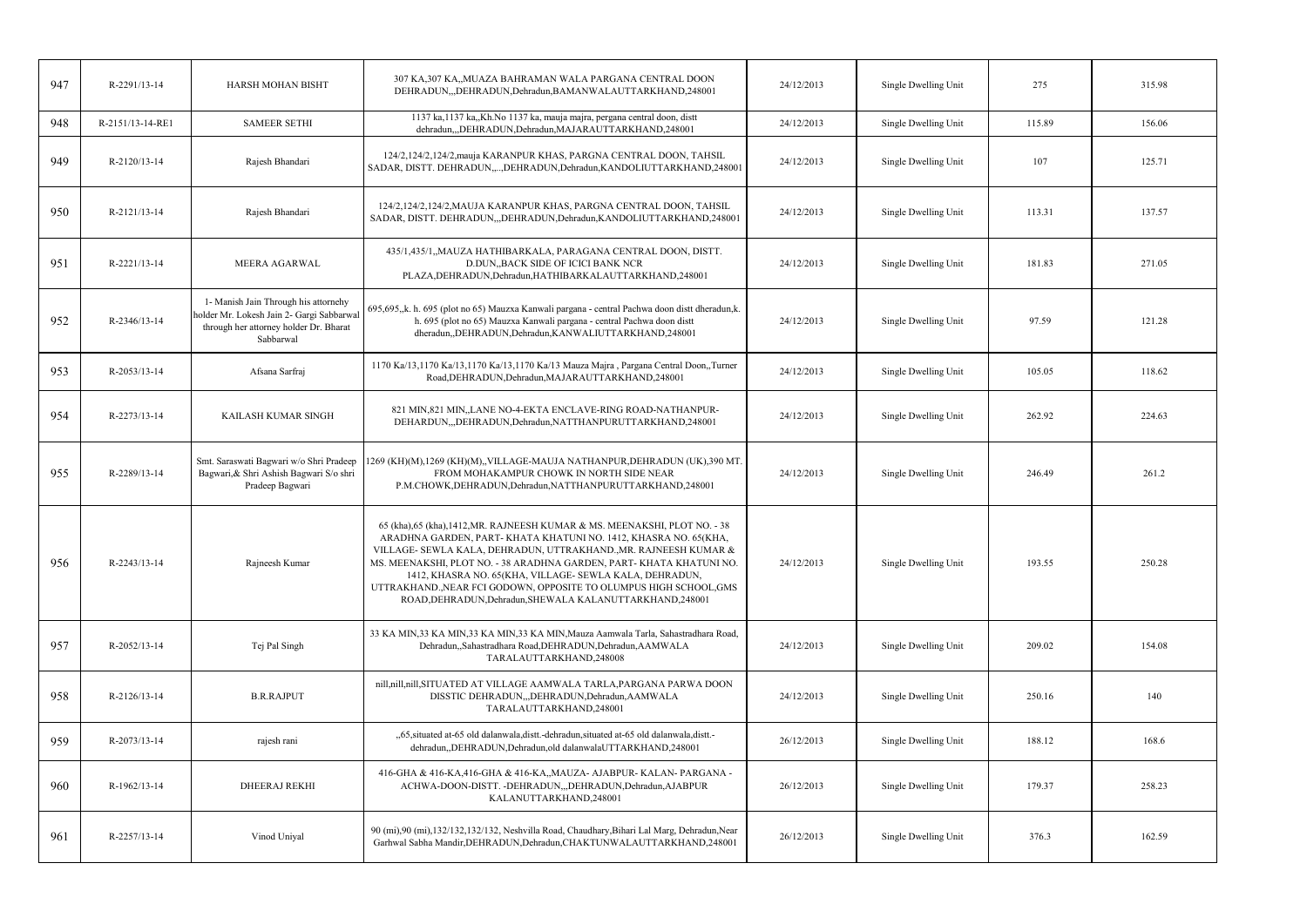| 962 | R-2125/13-14 | Dhipak Thayal              | 18/22,18/22,,AKHADA MOMALLA. DEHRADUN,,akhada<br>mohalla, DEHRADUN, Dehradun, DEHRADUN URBAN (EXCL. ENGLOMARESH<br>AREA)UTTARKHAND,248001                                                                                                                                                                       | 26/12/2013 | Single Dwelling Unit | 109.55 | 63.58  |
|-----|--------------|----------------------------|-----------------------------------------------------------------------------------------------------------------------------------------------------------------------------------------------------------------------------------------------------------------------------------------------------------------|------------|----------------------|--------|--------|
| 963 | R-2275/13-14 | Digamber Dutt Thapliyal    | P No 205,P No 205,P No 205,Plot No 205 D.V.O.C.H.S.L. Colony phase-1 Chakrata Road,Plot<br>No 205 D.V.O.C.H.S.L. Colony phase-1 Chakrata<br>Road,,DEHRADUN,Dehradun,PANDITWADI (PARTLY)UTTARKHAND,248001                                                                                                        | 26/12/2013 | Single Dwelling Unit | 752.49 | 121.57 |
| 964 | R-2312/13-14 | <b>BHARTI DUA</b>          | 41 kh,41 kh,273, MAUZA AAMWALA TARLA PARGANA PARWA DOON DISTT.<br>DEHRADUN,,,DEHRADUN,Dehradun,AAMWALA TARALAUTTARKHAND,248001                                                                                                                                                                                  | 26/12/2013 | Single Dwelling Unit | 268    | 193.08 |
| 965 | R-2304/13-14 | <b>SH. SANJEEV KUMAR</b>   | 632 MIN, 632 MIN, MAUZA TARLA NAGAL PARGANA -PARWA DOON<br>DEHRADUN, MAUZA TARLA NAGAL PARGANA -PARWA DOON<br>DEHRADUN, sahastradhara road, DEHRADUN, Dehradun, TARLA<br>NAGALUTTARKHAND,248001                                                                                                                 | 26/12/2013 | Single Dwelling Unit | 87.83  | 139.15 |
| 966 | R-2250/13-14 | Ishan Dora                 | .,206/184 patelnagar,206/184 patel nagar dehradun,206/184 patel nagar<br>dehradun, main saharanpur road, DEHRADUN, Dehradun, patel nagarUTTARKHAND, 248001                                                                                                                                                      | 26/12/2013 | Single Dwelling Unit | 39.3   | 58.94  |
| 967 | R-2292/13-14 | <b>DALJEET SINGH</b>       | 216,216,,MAUZA NIRANJANPUR PARGANA CENTRAL DOON<br>DEHRADUN,,,DEHRADUN,Dehradun,NIRANJANPURUTTARKHAND,248001                                                                                                                                                                                                    | 26/12/2013 | Single Dwelling Unit | 126.8  | 156.3  |
| 968 | R-2254/13-14 | <b>NAVITA GAUTAM</b>       | 9(GHA), 9(GHA), PART KH. NO. - 9(GHA), MAUZA - KANDOLI, PARGANA - PARWA<br>DOON, DISTT. - DEHRA DUN., PART KH. NO. - 9(GHA), MAUZA - KANDOLI, PARGANA -<br>PARWA DOON, DISTT.- DEHRA DUN., NEAR BALESHWER<br>MANDIR, DEHRADUN, Dehradun, KANDOLIUTTARKHAND, 248001                                              | 26/12/2013 | Single Dwelling Unit | 100.33 | 118.34 |
| 969 | R-2274/13-14 | Hemlata Dhuliya            | 1593(Kha), 1593(Kha), Ajabpur Khurd Dehradun U.K, Near Bangali<br>Chowk, DEHRADUN, Dehradun, AJABPUR KHURDUTTARKHAND, 248001                                                                                                                                                                                    | 26/12/2013 | Single Dwelling Unit | 206    | 167.32 |
| 970 | R-2309/13-14 | sushila misra              | -,-,-,mauza haripur pargana parwa doon,,sanik<br>colony, DEHRADUN, Dehradun, HARIPURUTTARKHAND, 248001                                                                                                                                                                                                          | 26/12/2013 | Single Dwelling Unit | 1700   | 647.37 |
| 971 | R-2329/13-14 | Harish Wadhwa              | NILL, NILL, 788, 788 At Kaulagarh Road Dehradun., 788 At Kaulagarh Road<br>Dehradun., Kaulagarh Road, DEHRADUN, Dehradun, Kaulagarh UTTARKHAND, 248001                                                                                                                                                          | 26/12/2013 | Single Dwelling Unit | 598.75 | 216    |
| 972 | R-2295/13-14 | <b>HARISH DEWALI</b>       | 753 gha, 753 gha, mauza-natthanpur, dehradun, acasia<br>school, DEHRADUN, Dehradun, NATTHANPURUTTARKHAND, 248001                                                                                                                                                                                                | 26/12/2013 | Single Dwelling Unit | 240.66 | 345.9  |
| 973 | R-2352/13-14 | Roshan Lal kothyal         | 1949,1949,-,Mauza - Ajabpur kalan,pargana - kendriya doon, Dehradun,Mauza - Ajabpur<br>kalan, pargana - kendriya doon, Dehradun, Near bangalikothi<br>Chowk, DEHRADUN, Dehradun, AJABPUR KALANUTTARKHAND, 248001                                                                                                | 26/12/2013 | Single Dwelling Unit | 119.6  | 94.38  |
| 974 | R-2325/13-14 | <b>RAVI MATHUR</b>         | 0.0.225. SOCIETY PLOT NO-225 SITUATED ON CROSS ROAD, OFFICERS<br>COLONY, CHAKRATA ROAD MAUZA-KAONLI PARGANA-CENTRAL DOON,<br>DEHRADUN (UTTRAKHAND),,,DEHRADUN,Dehradun,KANWALIUTTARKHAND,248005                                                                                                                 | 26/12/2013 | Single Dwelling Unit | 668.9  | 471.25 |
| 975 | R-2133/13-14 | jagdishprashad             | 262 k,262 k, mauza-pithuwala pargana-central doon distt.-dehra dun, mauza-pithuwala pargana-<br>central doon distt.-dehra dun,,DEHRADUN,Dehradun,PITTHUWALAUTTARKHAND,248001                                                                                                                                    | 27/12/2013 | Single Dwelling Unit | 139.4  | 166.03 |
| 976 | R-2245/13-14 | <b>HITESH TYAGI</b>        | 344,344,,GUJRADA MANSINGH PARAGANA PARWADOON<br>D.DUN,,,DEHRADUN,Dehradun,GUJRADA MANSINGHUTTARKHAND,248001                                                                                                                                                                                                     | 27/12/2013 | Single Dwelling Unit | 292.75 | 159.94 |
| 977 | R-2332/13-14 | <b>SH.LAKHAN SINGH</b>     | NIL, NIL, 5/1, 5/1, DOBHALWALA,<br>DEHRADUN.,,,DEHRADUN,Dehradun,DOBHALWALAUTTARKHAND,248001                                                                                                                                                                                                                    | 27/12/2013 | Single Dwelling Unit | 299.6  | 294.32 |
| 978 | R-2313/13-14 | Umesh Shrivastav           | 1185,1185, Plot no. - 4 Engineers Enclave, Engineers Enclave phase II Mauza - Kanwali, pargana -<br>Kendriya Doon, Distt. - Dehradun., Engineers Enclave phase II Mauza - Kanwali, pargana -<br>Kendriya Doon, Distt. - Dehradun., Engineers Enclave Phase<br>II, DEHRADUN, Dehradun, KANWALIUTTARKHAND, 248001 | 27/12/2013 | Single Dwelling Unit | 219.33 | 189.96 |
| 979 | R-2320/13-14 | <b>MANOHAR SINGH RAWAT</b> | 94 SHAHNAGAR, 94 SHAHNAGAR, KH. NO. 94 SHAHNAGAR<br>DEHRADUN,,,DEHRADUN,Dehradun,SHAHNAGARUTTARKHAND,248001                                                                                                                                                                                                     | 27/12/2013 | Single Dwelling Unit | 189.6  | 215.6  |
| 980 | R-2234/13-14 | Harmeet Singh Kohli        | nil,nil,nil,Village Dhakpatti, Pargana Pachhwa Doon dehradun,,,DEHRADUN,Dehradun,DHAK<br>PATTIUTTARKHAND,248001                                                                                                                                                                                                 | 27/12/2013 | Single Dwelling Unit | 816.62 | 747.49 |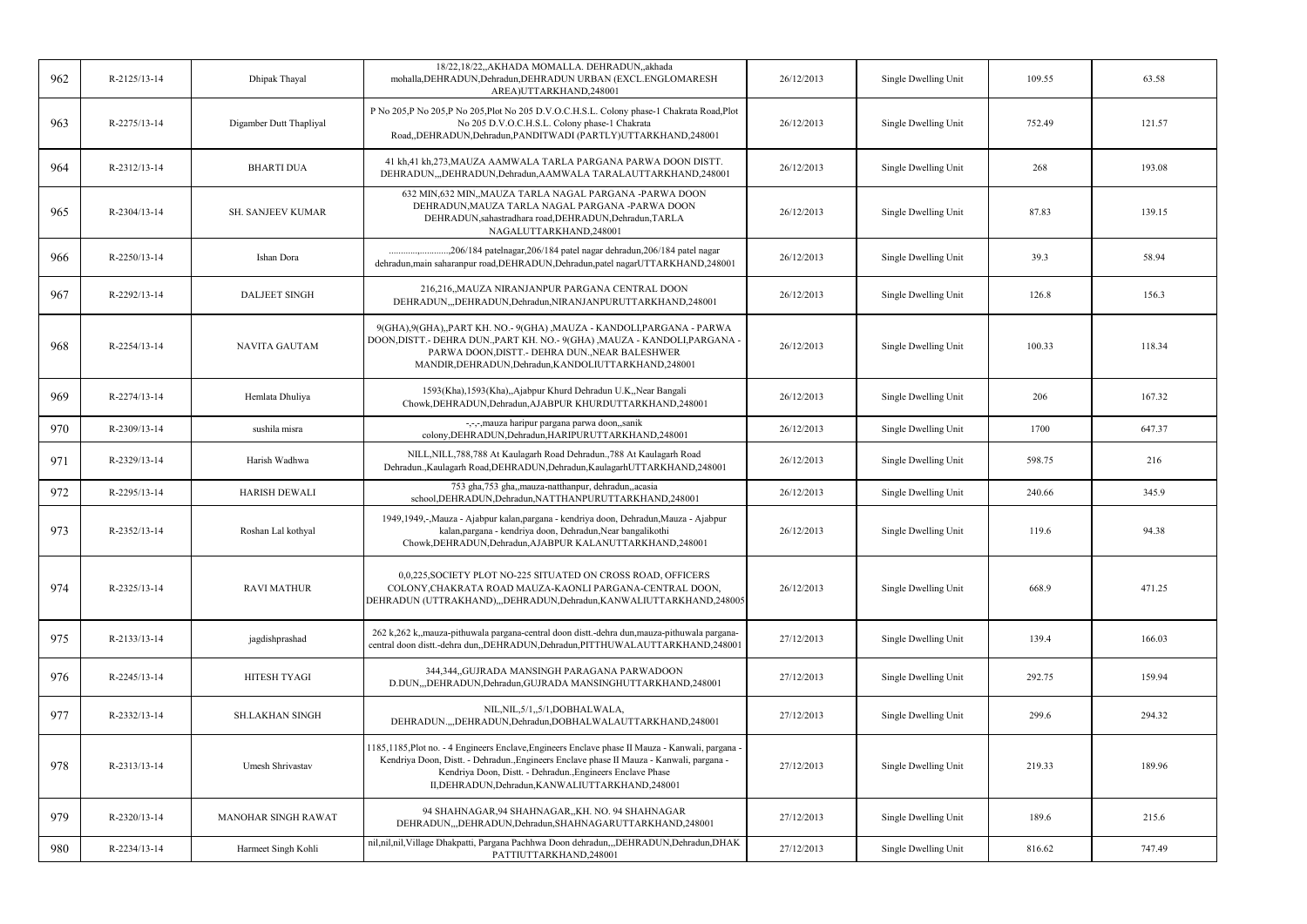| 981 | R-2302/13-14 | ASHOK KUMAR AGGARWAL                                                                                                                                                                                                                    | 61,61,,MAUZA AAMWALA TARLA PARAGANA PARWA DOON D.UN,,NEAR AKTA<br>VIHAR, DEHRADUN, Dehradun, AAMWALA TARALAUTTARKHAND, 248001                                                                                                                                                                                                                             | 27/12/2013 | Single Dwelling Unit | 224    | 242.66 |
|-----|--------------|-----------------------------------------------------------------------------------------------------------------------------------------------------------------------------------------------------------------------------------------|-----------------------------------------------------------------------------------------------------------------------------------------------------------------------------------------------------------------------------------------------------------------------------------------------------------------------------------------------------------|------------|----------------------|--------|--------|
| 982 | R-2370/13-14 | <b>TWINKLE RAWAT</b>                                                                                                                                                                                                                    | "S-4,B-211, MAUZA-SHAH NAGAR DEFENCE COLONY DEHRADUN<br>(UTTRAKHAND),,,DEHRADUN,Dehradun,SHAHNAGARUTTARKHAND,248001                                                                                                                                                                                                                                       | 27/12/2013 | Single Dwelling Unit | 476.76 | 433.22 |
| 983 | R-2194/13-14 | <b>Achutanand Pathak</b>                                                                                                                                                                                                                | 511 ka,511 ka,,aamwala tarla,,,DEHRADUN,Dehradun,AAMWALA<br>TARALAUTTARKHAND,248001                                                                                                                                                                                                                                                                       | 28/12/2013 | Single Dwelling Unit | 192.22 | 185.96 |
| 984 | R-2322/13-14 | PARMILA WALIYA                                                                                                                                                                                                                          | 195-GHA), 195-GHA),,MAUZA NIRANJANPUR DEHRADUN,MAUZA NIRANJANPUR<br>DEHRADUN, GMS ROAD, DEHRADUN, Dehradun, NIRANJANPURUTTARKHAND, 248001                                                                                                                                                                                                                 | 28/12/2013 | Single Dwelling Unit | 167.28 | 252.21 |
| 985 | R-2191/13-14 | ALOK KUMAR SHARMA AND SH<br><b>ARVIND FARASI</b>                                                                                                                                                                                        | "47,47-ARYA NAGAR-DEHRADUN.",DEHRADUN,Dehradun,AAMWALA<br>KARANPURUTTARKHAND,248001                                                                                                                                                                                                                                                                       | 28/12/2013 | Single Dwelling Unit | 290.47 | 98.84  |
| 986 | R-2340/13-14 | Pratyush Pandey/Smt. Akanksha                                                                                                                                                                                                           | 394,394,394, Village Sinola Pargana Centeral Doon, Village Sinola Pargana Centeral<br>Doon,,DEHRADUN,Dehradun,SINAULAUTTARKHAND,248001                                                                                                                                                                                                                    | 28/12/2013 | Single Dwelling Unit | 167.22 | 173.96 |
| 987 | R-2111/13-14 | R.K.SONI                                                                                                                                                                                                                                | 65,65,G-411,G-411,SHANTI VIHAR GOVIND GARH,,BSNL<br>TOWER, DEHRADUN, Dehradun, KANWALIUTTARKHAND, 248001                                                                                                                                                                                                                                                  | 28/12/2013 | Single Dwelling Unit | 171    | 96     |
| 988 | R-2229/13-14 | Santosh Kumar Dimri                                                                                                                                                                                                                     | 9,9,885, No-9 Min, Mauza Banjarwala, Mafi Pargana Central Doon Distt. D.dun, ,P.N.B Bank<br>Atm,DEHRADUN,Dehradun,BANJAREWALA MAAFI (PARTLY)UTTARKHAND,248001                                                                                                                                                                                             | 28/12/2013 | Single Dwelling Unit | 105    | 134.58 |
| 989 | R-2324/13-14 | SMT.REETA RANA & SH.RAM SINGH<br><b>RANA</b>                                                                                                                                                                                            | 231 KA, 231MIN,231 KA, 231MIN,NIL,MAUZA DANDA LAKHOND<br>DEHRADUN.,,,DEHRADUN,Dehradun,DANDRA LAKHANUNDUTTARKHAND,248001                                                                                                                                                                                                                                  | 28/12/2013 | Single Dwelling Unit | 155.48 | 150.64 |
| 990 | R-2354/13-14 | RACHNA JAIN W/O SHRI LOKESH<br>JAIN ATTORNEHY HOLDER MR.-<br>LOKESH JAIN S/O SHRI- SURESH<br>CHAND JAIN 2- SMT. RAMA<br>SABBARWAL W/O DR. BHARAT<br>SABBARWAL ATTORNEY HOLDER<br>DR. BHARAT SABBRWAL S/O SHRI-<br>KASTURI LAL SABBARWAL | K. H. 695, (PLOT NO. 65), K. H. 695, (PLOT NO. 65), , KHASRA NO. - 695, (PLOT NO. 65)<br>SITUATED AT VILLAGE - KANWALI PARGANA - CENTRAL PACHWA DOON DISTT.-<br>DEHRADUN (U.K.), KHASRA NO. - 695, (PLOT NO. 65) SITUATED AT VILLAGE -<br>KANWALI PARGANA - CENTRAL PACHWA DOON DISTT - DEHRADUN<br>(U.K.), DEHRADUN, Dehradun, KANWALIUTTARKHAND, 248001 | 28/12/2013 | Single Dwelling Unit | 117.65 | 116.5  |
| 991 | R-2300/13-14 | <b>MALIHA ANSARI</b>                                                                                                                                                                                                                    | "R-3, MAUZA BHARUWALA GRANT, PARGANA CENTRAL, DOON, DISTT.<br>DEHRADUN, UTTRAKHAND., Mohabewala Chowk, Dehradun, BHAROOWALA<br>GRANTUTTARKHAND,248001                                                                                                                                                                                                     | 28/12/2013 | Single Dwelling Unit | 188.59 | 142.62 |
| 992 | R-2327/13-14 | <b>SARITA RANI</b>                                                                                                                                                                                                                      | 1563/2/3,1563/2/3,,MAUZA KANWALI PARGANA CENTRAL DOON.DISTT-<br>DEHRADUN., MAUZA KANWALI PARGANA CENTRAL DOON.DISTT-<br>DEHRADUN., G.M.S Road, DEHRADUN, Dehradun, KANWALIUTTARKHAND, 248001                                                                                                                                                              | 28/12/2013 | Single Dwelling Unit | 149    | 229.23 |
| 993 | R-2337/13-14 | <b>KAMALJEET KAUR</b>                                                                                                                                                                                                                   | 226 KHA,226 KHA,,MAUZA NIRANJANPUR PARGANA CENTRAL DOON<br>DEHRADUN, "DEHRADUN, Dehradun, NIRANJANPURUTTARKHAND, 248001                                                                                                                                                                                                                                   | 28/12/2013 | Single Dwelling Unit | 94.13  | 113.74 |
| 994 | R-2350/13-14 | deepak nautiyal                                                                                                                                                                                                                         | 840 DA,840 DA,,mauza nathanpur,pargana parwadoon,distt.<br>dehradun,,,DEHRADUN,Dehradun,NATTHANPURUTTARKHAND,248001                                                                                                                                                                                                                                       | 28/12/2013 | Single Dwelling Unit | 233    | 309    |
| 995 | R-2360/13-14 | <b>AJAD SINGH</b>                                                                                                                                                                                                                       | 123,123,,VILL.SEWLA KALAN PARAGANA KENDRIY DOON<br>DEHRADUN, "DEHRADUN, Dehradun, SHEWALA KALANUTTARKHAND, 248001                                                                                                                                                                                                                                         | 31/12/2013 | Single Dwelling Unit | 102.27 | 146.55 |
| 996 | R-2372/13-14 | <b>RAM SINGH</b>                                                                                                                                                                                                                        | KH. NO.-8 -KA/17(MIN.),KH. NO.-8 -KA/17(MIN.),,KH. NO.-8 -KA/17(MIN.),MAUZA-<br>KANDOLI ,PARGANA- PARWA DOON,DISTT.- DEHRA DUN.,KH. NO.-8 -KA/17(MIN.)<br>,MAUZA-KANDOLI ,PARGANA-PARWA DOON,DISTT.- DEHRA DUN. ,MAUZA-<br>KANDOLI ,PARGANA- PARWA DOON,DISTT.- DEHRA DUN.,NEAR<br>PARK, DEHRADUN, Dehradun, KANDOLIUTTARKHAND, 248001                    | 01/01/2014 | Single Dwelling Unit | 226    | 285.79 |
| 997 | R-2297/13-14 | pradeep chand maithani                                                                                                                                                                                                                  | 307 KA, 307 KA, KHASRA NO. 307 KA, ", Dehradun, AJABPUR<br>KALANUTTARKHAND,248001                                                                                                                                                                                                                                                                         | 02/01/2014 | Single Dwelling Unit | 101.06 | 148.78 |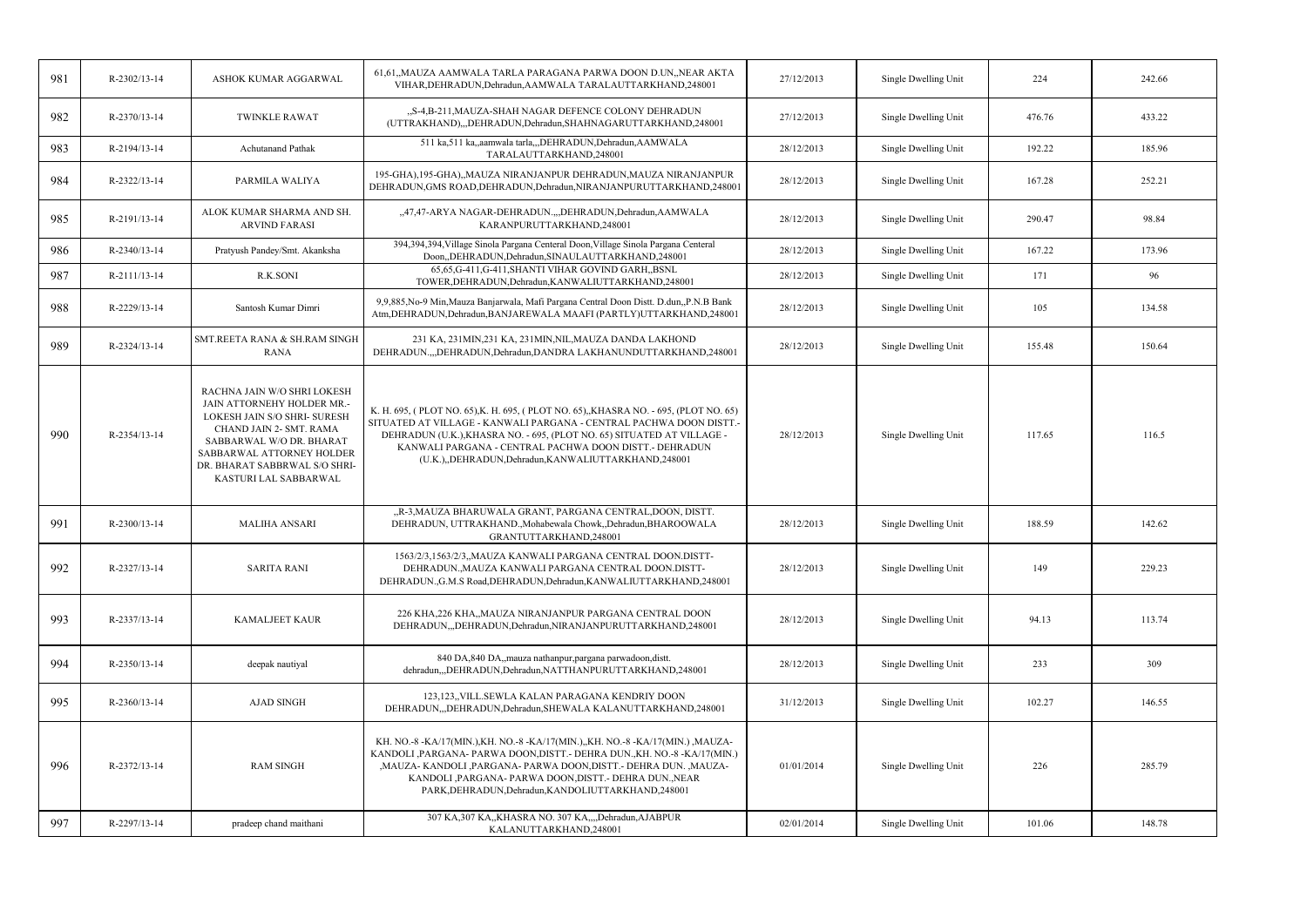| 998  | R-2323/13-14       | <b>SHANTI DEVI</b>           | 1720(MIN), 1720(MIN), MAUZA-AJABPUR KALAN, PARGANA PACHWA<br>DOON, DEHRADUN, DO., DEHRADUN, Dehradun, AJABPUR<br>KALANUTTARKHAND,248001                                                                                                          | 02/01/2014 | Single Dwelling Unit | 100.37 | 110    |
|------|--------------------|------------------------------|--------------------------------------------------------------------------------------------------------------------------------------------------------------------------------------------------------------------------------------------------|------------|----------------------|--------|--------|
| 999  | R-2316/13-14       | Narendra Kumar               | 405,405, mauza badripur, (Navada Heights plot no. 36), Navada<br>Heights, DEHRADUN, Dehradun, BADRIPURUTTARKHAND, 248001                                                                                                                         | 02/01/2014 | Single Dwelling Unit | 180.21 | 224.56 |
| 1000 | R-2104/13-14       | Rajan Malhotra               | 472,472,,Mauza Dhakpatti,,,DEHRADUN,Dehradun,DHAK PATTIUTTARKHAND,248009                                                                                                                                                                         | 02/01/2014 | Single Dwelling Unit | 182    | 304    |
| 1001 | R-2386/13-14       | shukhvinder kaur             | 1321 ka, 1321 ka, mouza ajabpur khurd pargana pachwadoon distt. dehradun., mouza ajabpur<br>khurd pargana pachwadoon distt. dehradun., near bangali kothi<br>chock, DEHRADUN, Dehradun, AJABPUR KHURDUTTARKHAND, 248001                          | 02/01/2014 | Single Dwelling Unit | 79     | 90.42  |
| 1002 | R-2228/13-14       | Vishal Kumar                 | 705 Kha, 705 Kha, None, Mauza- Dehrakhas, Pargana Central Doon, Distt. Dehradun, Mauza-<br>Dehrakhas, Pargana Central Doon, Distt. Dehradun, Near<br>H.T.B.Academy,DEHRADUN,Dehradun,Dehra KhasUTTARKHAND,248001                                 | 02/01/2014 | Single Dwelling Unit | 128.25 | 229.45 |
| 1003 | $R - 2402/13 - 14$ | <b>MAMTA SINGHAL</b>         | 765,765,PLOT NO 72, MAUZA DEHRAKHAS PLOT NO 72 THDC DEHRADUN, MAUZA<br>DEHRAKHAS PLOT NO 72 THDC DEHRADUN, DEHRADUN, Dehradun, DEHRADUN<br>URBAN (EXCL.ENGLOMARESH AREA)UTTARKHAND,248001                                                        | 02/01/2014 | Single Dwelling Unit | 80.4   | 100.83 |
| 1004 | R-2338/13-14       | madhu gupta &Sh. sumit seani | 2304,2304,-,mauza aarcadya grant,,,DEHRADUN,Dehradun,CHANDRABANI<br>GRANTUTTARKHAND,248001                                                                                                                                                       | 02/01/2014 | Single Dwelling Unit | 115    | 123.67 |
| 1005 | R-2139/13-14       | bachan singh khati           | 1162,1162, vill-naththanpur, mauza naththanpur, pargana parwadun, dist-<br>dehradun,,,DEHRADUN,Dehradun,NATTHANPURUTTARKHAND,248001                                                                                                              | 02/01/2014 | Single Dwelling Unit | 260.13 | 288.89 |
| 1006 | R-2403/13-14       | MADHU PRAKASH KARNWAL        | 267 268 sewala kalan, 267 268 sewala kalan, lay out plot 52 pankaj vihar, plot no 52 panakaj vihar<br>sewla kalan Dehradun, plot no 52 panakaj vihar sewla kalan Dehradun, panakaj<br>vihar, DEHRADUN, Dehradun, SHEWALA KALANUTTARKHAND, 248001 | 02/01/2014 | Single Dwelling Unit | 435.6  | 389.78 |
| 1007 | R-1427/13-14       | Swarm Lamba                  | 1207,1207,7 Kamla Nagar,7,Kamla Nagar, Ballupur Road,opp.ONGC Hospital,,opp. ONGC<br>Hospital, DEHRADUN, Dehradun, GADHI (PARTLY) UTTARKHAND, 248001                                                                                             | 02/01/2014 | Single Dwelling Unit | 222.49 | 91.34  |
| 1008 | R-2382/13-14       | <b>VIJAY SINGH</b>           | NA, NA, PROP. NO 222, 222, AMBEDKER COLONY, D.L.ROAD, DEHRADUN, , NEAR<br>NALA PANI POLICE CHOWKI, DEHRADUN, Dehradun, D. L. ROADUTTARKHAND, 248001                                                                                              | 03/01/2014 | Single Dwelling Unit | 100.83 | 119.32 |
| 1009 | R-2190/13-14       | <b>SANDHYA GURANG</b>        | 199,199, VIJAYPUR HATHIBADKALA DEHRADUN, VIJAYPUR HATHIBADKALA<br>DEHRADUN, HATI BADKALA, DEHRADUN, Dehradun, VIJAYPUR HATHI<br>BADKALAUTTARKHAND,248001                                                                                         | 03/01/2014 | Single Dwelling Unit | 260.22 | 296.11 |
| 1010 | R-2284/13-14       | <b>UMA GARG</b>              | "7, block second, chukhuwala, congress<br>bhawan, DEHRADUN, Dehradun, chukhuwalaUTTARKHAND, 248001                                                                                                                                               | 03/01/2014 | Single Dwelling Unit | 114    | 138.26 |
| 1011 | R-2367/13-14       | Munir Khan                   | 93-TA,93-TA,,MAUZA KANDOLI PARGANA C. DOON, DEHRADUN (U.K.),MAUZA<br>KANDOLI PARGANA C. DOON, DEHRADUN (U.K.), MAYUR VIHAR,<br>SAHASTRADHARA ROAD, DEHRADUN, Dehradun, KANDOLIUTTARKHAND, 248001                                                 | 03/01/2014 | Single Dwelling Unit | 111    | 124.33 |
| 1012 | R-2282/13-14       | <b>LAHAR GOUR</b>            | NA, NA, NA, MAUJA - KANDOLI, PARGANA - CENTRALDOON, DEHRADUN, BEHIND<br>MDDA OFFICERS COLONY SHASHTRADHARA<br>ROAD, DEHRADUN, Dehradun, KANDOLIUTTARKHAND, 248001                                                                                | 03/01/2014 | Single Dwelling Unit | 152.82 | 192.96 |
| 1013 | R-2399/13-14       | Anurag Sharma                | 48,48,,KH. NO. 48, MAUZA SALAWALA, PARGANA CENTELDOON, DISTRICT<br>DEHRADUN, near ANSHU FITNESS CENTER SALAWALA NEW CANTT. ROAD<br>DEHRADUN, DEHRADUN, Dehradun, SalawalaUTTARKHAND, 248001                                                      | 03/01/2014 | Single Dwelling Unit | 198.65 | 190.68 |
| 1014 | R-2301/13-14       | <b>SUMEET KAUR KAPOOR</b>    | 757,757,,MAUZA LOWER ADHOI WALA PARGANA PARWA DOON<br>DEHRADUN,,,DEHRADUN,Dehradun,ADOIWALAUTTARKHAND,248001                                                                                                                                     | 03/01/2014 | Single Dwelling Unit | 71.56  | 101.3  |
| 1015 | R-2317/13-14       | <b>VEENA KAMBOJ</b>          | 000,000, VILL.AJABPUR KALAN PARAGANA KENDRIY DOON<br>DEHRADUN,,,DEHRADUN,Dehradun,AJABPUR KALANUTTARKHAND,248001                                                                                                                                 | 03/01/2014 | Single Dwelling Unit | 255.11 | 222.45 |
| 1016 | R-2335/13-14       | anita raturi                 | 1740,1740, mouza ajabpur kalan, "DEHRADUN, Dehradun, AJABPUR<br>KALANUTTARKHAND,248001                                                                                                                                                           | 03/01/2014 | Single Dwelling Unit | 123.56 | 138    |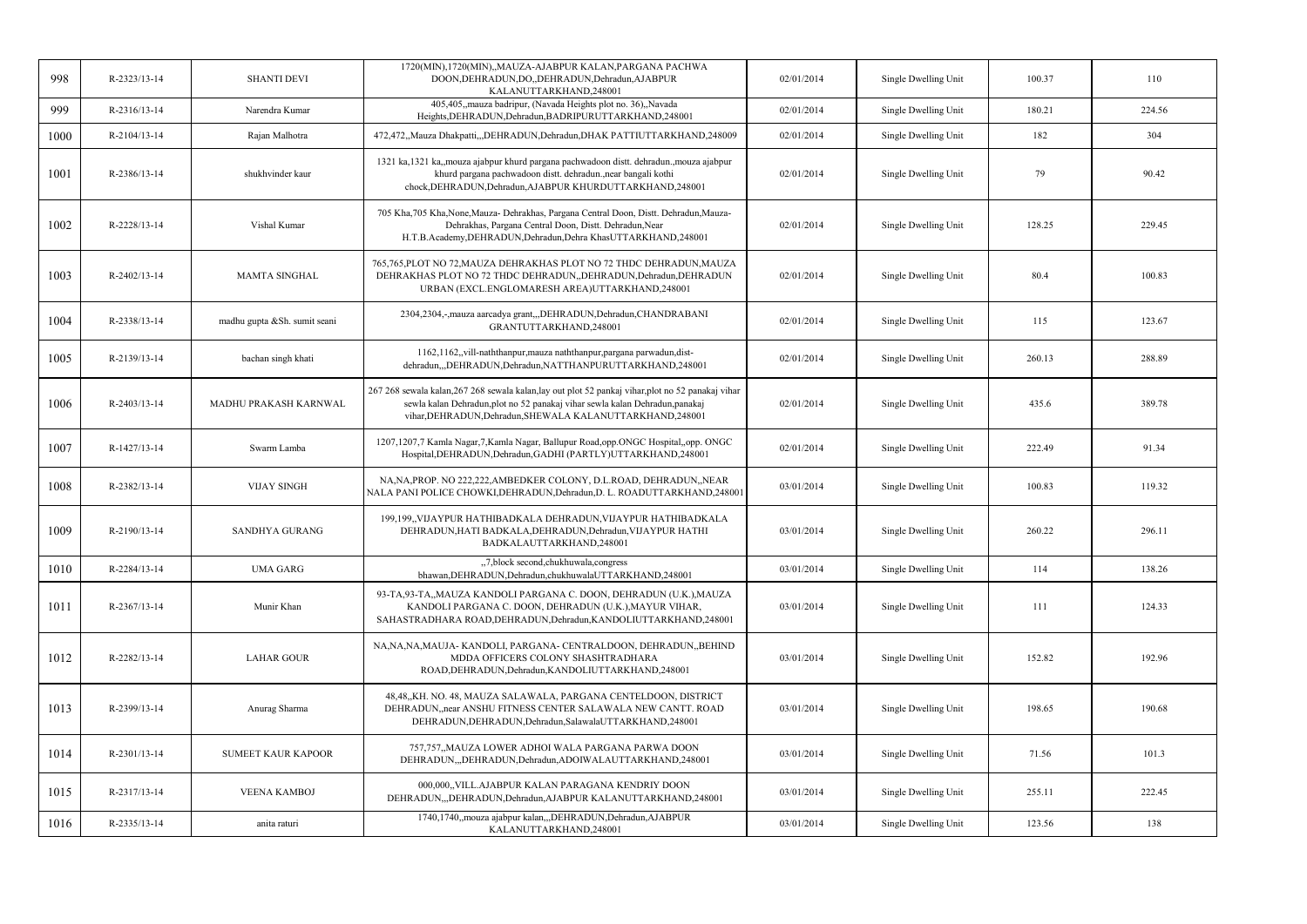| 1017 | R-2414/13-14       | SH.DINESH PARSAD METHANI                                       | 1714,1714,NIL,MAUZA AJABPUR<br>KALAN, DEHRADUN, ", DEHRADUN, Dehradun, AJABPUR KALANUTTARKHAND, 248001                                                                                                                                                                | 03/01/2014 | Single Dwelling Unit | 151    | 159.28 |
|------|--------------------|----------------------------------------------------------------|-----------------------------------------------------------------------------------------------------------------------------------------------------------------------------------------------------------------------------------------------------------------------|------------|----------------------|--------|--------|
| 1018 | $R - 2363/13 - 14$ | jagtar singh                                                   | 89 ka min, 89 ka min,,village aamwala tarla, pargana parwa doon distt. dehradun.,village aamwala<br>tarla, pargana parwa doon distt. dehradun.,near applo school,,Dehradun,AAMWALA<br>TARALAUTTARKHAND,248001                                                         | 03/01/2014 | Single Dwelling Unit | 67.81  | 78     |
| 1019 | R-2389/13-14       | SH. VISHV GUNJAN                                               | KH.NO:-143, & 144,,KH.NO:-143, & 144,,,SITUATED AT. MOUZA DOBHALWALA,<br>PARGANA PACHHWADOON, DISTT. DEHRADUN., SITUATED AT. MOUZA<br>DOBHALWALA, PARGAN PACHHWA DOON DISTT. DEHRADUN., NEAR GOVT.INTER<br>COLLEGE DOBHALWALA,,,Dehradun,DOBHALWALA,UTTARKHAND,248001 | 03/01/2014 | Single Dwelling Unit | 132.73 | 152    |
| 1020 | R-2376/13-14       | rajeshwari devi                                                | -,-,-,kanwali (kalindi enclave) dehradun,-,balliwala<br>chowk, DEHRADUN, Dehradun, KANWALIUTTARKHAND, 248001                                                                                                                                                          | 03/01/2014 | Single Dwelling Unit | 251.67 | 302.72 |
| 1021 | R-2393/13-14       | Sanjay Singh Aswal                                             | 1141,1141, Vill Nathanpur Pargana Parwa Doon, Vill Nathanpur Pargana Parwa<br>Doon,,DEHRADUN,Dehradun,NATTHANPURUTTARKHAND,248001                                                                                                                                     | 03/01/2014 | Single Dwelling Unit | 211.35 | 207.1  |
| 1022 | R-2395/13-14       | Surajit Bag                                                    | 290 Min, 290 Min, None, Mauza-Nathanpur, Pargana Parwadoon, Distt. - Dehradun., Mauza-<br>Nathanpur, Pargana Parwadoon, Distt. - Dehradun., Near Garhwal Sanitary Ring<br>Road, DEHRADUN, Dehradun, NATTHANPURUTTARKHAND, 248001                                      | 03/01/2014 | Single Dwelling Unit | 100.74 | 120    |
| 1023 | R-2408/13-14       | pradeep kumar                                                  | 337,337,-, kargi grant,,, DEHRADUN, Dehradun, KARWARI GRANTUTTARKHAND, 248001                                                                                                                                                                                         | 03/01/2014 | Single Dwelling Unit | 93.84  | 103.16 |
| 1024 | R-2256/13-14       | <b>SAVITA GAUTAM</b>                                           | 9(GHA), 9(GHA), PART OF KH. NO. - 9(GHA), MAUZA - KANDOLI, PARGANA - PARWA<br>DOON, DISTT. - DEHRA DUN., PART OF KH. NO. - 9(GHA), MAUZA -<br>KANDOLI, PARGANA - PARWA DOON, DISTT. - DEHRA DUN., BALESHWER<br>MANDIR, DEHRADUN, Dehradun, KANDOLIUTTARKHAND, 248001  | 04/01/2014 | Single Dwelling Unit | 100.33 | 118.34 |
| 1025 | R-2341/13-14       | Reena Raturi                                                   | 365,365,365,THDC Banjarawala Dehradun,THDC Banjarawala<br>Dehradun, DEHRADUN, Dehradun, BANJAREWALA MAAFI<br>(PARTLY)UTTARKHAND,248001                                                                                                                                | 04/01/2014 | Single Dwelling Unit | 100.97 | 102.86 |
| 1026 | R-2357/13-14       | PREMA DEVI                                                     | KH. NO. 1732, KH. NO. 1732, KH. NO 1732 AJABPURKALAN, KH. NO. 1732<br>AJABPURKALAN, DEHRADUN, Dehradun, AJABPUR KALANUTTARKHAND, 248001                                                                                                                               | 04/01/2014 | Single Dwelling Unit | 101.48 | 61.37  |
| 1027 | R-2378/13-14       | Mangat Raam Arora                                              | 307kh,307kh,nill,SITUATED AT MOUZA AJABPUR KALA ,PARGANA CENTRAL DOON<br>DISSTIC DEHRADUN,,,DEHRADUN,Dehradun,AJABPUR KALANUTTARKHAND,248001                                                                                                                          | 04/01/2014 | Single Dwelling Unit | 148.81 | 99.9   |
| 1028 | R-2349/13-14       | <b>DHANI RAM</b>                                               | 952 min.,952 min.,,mauza garhi,pargana central doon,sur sangeet vidhyalaya,,Dehradun,GADHI<br>(PARTLY)UTTARKHAND,248001                                                                                                                                               | 04/01/2014 | Single Dwelling Unit | 188.3  | 96     |
| 1029 | R-2383/13-14       | <b>INDU SAINI</b>                                              | 1212,1212,,PLOT NO. 83, PANACHE VALLEY, VILLAGE - CHALANG, PARGANA-<br>PARWA-DOON, DISTRICT - D.DUN,<br>UTTARAKHAND,,,DEHRADUN,Dehradun,CHALAGUTTARKHAND,248001                                                                                                       | 04/01/2014 | Single Dwelling Unit | 249.25 | 246.81 |
| 1030 | R-2356/13-14       | Pooja Rawat                                                    | 117 (Min), 117 (Min), Mauza Chak Salawala, Pargana Pachwadoon, Near Jaswant Morden Senior<br>Secondary School, Rajpur Road, DEHRADUN, Dehradun, Chak SalawalaUTTARKHAND, 248001                                                                                       | 04/01/2014 | Single Dwelling Unit | 139.82 | 122.09 |
| 1031 | R-2391/13-14       | Shri Rakesh Chandra Bijalwan & Shri<br>Mukesh chandra Bijalwan | nil,nil,nil,Mauza-Harrawala Paragana Parwa doon dehradun,,Near about Miyan wala<br>chowk, DEHRADUN, Dehradun, HARRAWALAUTTARKHAND, 248001                                                                                                                             | 04/01/2014 | Single Dwelling Unit | 163    | 149.36 |
| 1032 | R-2366/13-14       | Q.M.JAIDI                                                      | 365,365,,MAUZA BANJARAWALA MAFI PARGANA -CENTRAL DOON<br>DEHRADUN, MAUZA BANJARAWALA MAFI PARGANA -CENTRAL DOON<br>DEHRADUN, BANJARAWALA MAFI, DEHRADUN, Dehradun, BANJARAWALA<br>MAFIUTTARKHAND,248001                                                               | 04/01/2014 | Single Dwelling Unit | 92     | 101.48 |
| 1033 | R-2368/13-14       | <b>MANOJ KUMAR</b>                                             | 13/6,13/6,,SAYED MOHALLA DEHRADUN,SAYED MOHALLA DEHRADUN,SAYED<br>MOHALLA, DEHRADUN, Dehradun, KANWALIUTTARKHAND, 248001                                                                                                                                              | 04/01/2014 | Single Dwelling Unit | 82.13  | 96.12  |
| 1034 | R-2265/13-14       | Ankur Sharma                                                   | 80M,80M,,Mauza - Dhakpati Pargana CentralDoon,,Near Morvian<br>Charch, DEHRADUN, Dehradun, DHAK PATTIUTTARKHAND, 248001                                                                                                                                               | 04/01/2014 | Single Dwelling Unit | 131.19 | 166.67 |
| 1035 | R-2278/13-14       | akanksha sinha                                                 | 300/1,300/1,300/1, khasara no. 300/1 vil. bagral gaon central doon dehradun (u.k.), khasara no.<br>300/1 vil. bagral gaon central doon dehradun (u.k.), near handi<br>restaurant, DEHRADUN, Dehradun, BAKRAL GAONUTTARKHAND, 248001                                   | 04/01/2014 | Single Dwelling Unit | 85     | 105.14 |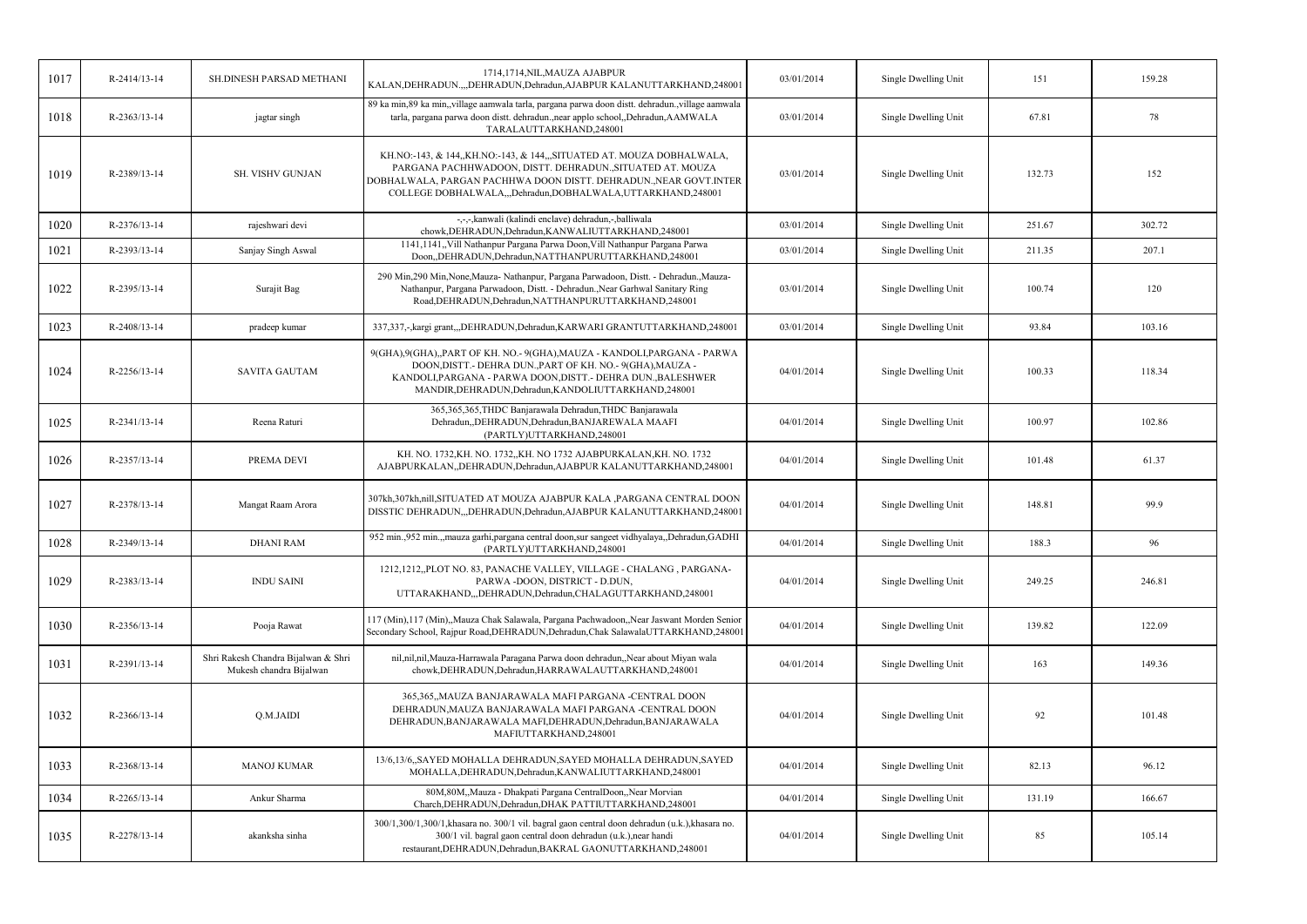| 1036 | R-2412/13-14 | <b>S.C.THAPLIYAL</b>                                      | 328,328,4,block II,CHUKHUWALA,CONGRESS<br>BHAWAN, DEHRADUN, Dehradun, CHUKHUWALAUTTARKHAND, 248001                                                                                                                                               | 04/01/2014 | Single Dwelling Unit | 182.88  | 207.2  |
|------|--------------|-----------------------------------------------------------|--------------------------------------------------------------------------------------------------------------------------------------------------------------------------------------------------------------------------------------------------|------------|----------------------|---------|--------|
| 1037 | R-2415/13-14 | <b>DALIP SINGH KARASI</b>                                 | 80 MIN,80 MIN,,VILLAGE - KARANPUR KHAS, PARGANA - PACHWA DOON<br>DEHRADUN, VILLAGE - KARANPUR KHAS, PARGANA - PACHWA DOON<br>DEHRADUN, RAJPUR ROAD, DEHRADUN, Dehradun, KANDOLIUTTARKHAND, 248001                                                | 04/01/2014 | Single Dwelling Unit | 450     | 118.66 |
| 1038 | R-2261/13-14 | Neeraj Choudhary                                          | 406 KHA,406 KHA,,Sandhu Enclave Opp. ISBT,Haridwar Bypass<br>Road, ISBT, DEHRADUN, Dehradun, MAJARAUTTARKHAND, 248001                                                                                                                            | 04/01/2014 | Single Dwelling Unit | 196.15  | 36.07  |
| 1039 | R-2262/13-14 | subhash chand                                             | "203,old dalanwala,sem,-,DEHRADUN,Dehradun,DALANWALA<br>CHAKUTTARKHAND,248001                                                                                                                                                                    | 04/01/2014 | Single Dwelling Unit | 90.68   | 121.8  |
| 1040 | R-2384/13-14 | ARJUN SINGH PANWAR                                        | kh. no. 1732 min ajabpurkhurd, kh. no. 1732 min ajabpurkhurd, KH. NO. 1732<br>(MIN) AJABPURKHURD, KH. NO. 1732 (MIN)<br>AJABPURKHURD,,DEHRADUN,Dehradun,AJABPUR KHURDUTTARKHAND,248001                                                           | 04/01/2014 | Single Dwelling Unit | 385.68  | 295.74 |
| 1041 | R-2427/13-14 | <b>BHARAT SABBARWAL &amp; SHRI-</b><br><b>LOKESH JAIN</b> | 695,695,65, VILLAGE - KANWALI PARGANA - CENTRAL PACHWA DOON DISTT.-<br>DEHRADUN (U.K.), VILLAGE - KANWALI PARGANA - CENTRAL PACHWA DOON<br>DISTT.- DEHRADUN (U.K.),,DEHRADUN,Dehradun,KANWALIUTTARKHAND,248001                                   | 04/01/2014 | Single Dwelling Unit | 98.62   | 129.74 |
| 1042 | R-2333/13-14 | Kanika Bhatnagar                                          | 124/2,124/2,124/2,kh.no 124/2, Mauja karanpurkhas, pargna central doon, tahsil-sadar, distt.<br>dehradun,,DEHRADUN,Dehradun,KANDOLIUTTARKHAND,248001                                                                                             | 06/01/2014 | Single Dwelling Unit | 118.4   | 146.33 |
| 1043 | R-2361/13-14 | <b>GAJENDRA SINGH</b>                                     | 943/3/4 MIN,943/3/4 MIN,,MAUZA KANWALI PARGANA CENTRAL DOON<br>DEHRADUN,,,DEHRADUN,Dehradun,KANWALIUTTARKHAND,248001                                                                                                                             | 06/01/2014 | Single Dwelling Unit | 63.38   | 65.04  |
| 1044 | R-1924/13-14 | P.N.Joshi                                                 | --,--,K.H.No-1407 Kh,Dehra khash Central dun dehradun,Same,Indresh Hospital<br>Road, DEHRADUN, Dehradun, Vidya viharUTTARKHAND, 248001                                                                                                           | 06/01/2014 | Single Dwelling Unit | 161.5   | 154.85 |
| 1045 | R-2272/13-14 | PANKAJ RATHI                                              | 1008 GA, 1008 GA, MOUZA- MAJRA, PARGANA KENDRIYA DOON, DISTT.<br>DEHRADOON, POLICE FIRE STATION GANDHI ROAD DEHRADOON<br>UTTARAKHAND, DEHRADUN, Dehradun, MAJARAUTTARKHAND, 248001                                                               | 06/01/2014 | Single Dwelling Unit | 153.27  | 241.06 |
| 1046 | R-2315/13-14 | Narendra Kumar                                            | 405,405, mauza badripur, (Navada Heights Plot no.35), Navada<br>Heights, DEHRADUN, Dehradun, BADRIPURUTTARKHAND, 248001                                                                                                                          | 06/01/2014 | Single Dwelling Unit | 179.73  | 226.59 |
| 1047 | R-2364/13-14 | <b>HEMCHAND PANT</b>                                      | 114 CH,,114 CH,,,MAUZA BADRIPUR, PARGANA PARWA DOON, DISTT.<br>DEHRADUN, DEHRADUN, Dehradun, BADRIPURUTTARKHAND, 248001                                                                                                                          | 06/01/2014 | Single Dwelling Unit | 102.6   | 95.34  |
| 1048 | R-2339/13-14 | Swati Rawat                                               | 31,31,,Vill- Mothorowala Near-Vishwanath Wedding Point,Vill- Mothorowala Near-Vishwanath<br>Wedding Point,,DEHRADUN,Dehradun,MATHOROWALA<br>(PARTLY)UTTARKHAND,248001                                                                            | 06/01/2014 | Single Dwelling Unit | 130.34  | 185.09 |
| 1049 | R-2400/13-14 | <b>MANISH NEGI</b>                                        | "481, KH. NO.-481, MAUZA-DHARAMPUR, PARGANA - KENDRIYA DOON, DISTT.-<br>DEHRA DUN., KH. NO.- 481, MAUZA- DHARAMPUR, PARGANA - KENDRIYA<br>DOON, DISTT.- DEHRA DUN., near dharampur chowk, DEHRADUN, Dehradun, DALANWALA<br>CHAKUTTARKHAND,248001 | 06/01/2014 | Single Dwelling Unit | 168.68  | 175.44 |
| 1050 | R-2343/13-14 | SH. VIJAY KUMAR                                           | 392 MIN,392 MIN,NIL,MAUZA DHORAN KHAS, PARGANA PARWA DOON, DISTT.<br>DEHRADUN.,,,DEHRADUN,Dehradun,DHAURAN KHASUTTARKHAND,248001                                                                                                                 | 06/01/2014 | Single Dwelling Unit | 92.93   | 100.61 |
| 1051 | R-2428/13-14 | <b>SHIV PRASAD JOSHI</b>                                  | 882,882,882, VILL.-ADHOIWALA, PARGANA-PARWA-DOON, DISTRICT<br>DEHRADUN., VILL.-ADHOIWALA, PARGANA-PARWA-DOON, DISTRICT<br>DEHRADUN., MDDA Colony, DEHRADUN, Dehradun, ADHOIWALAUTTARKHAND, 248001                                                | 06/01/2014 | Single Dwelling Unit | 122.32  | 96.67  |
| 1052 | R-2433/13-14 | Inderjeet Singh                                           | 122,122,,Mauza Ajabpur Khurd Pargana Kendriya doon Distt. Dehradun,Mauza Ajabpur Khurd<br>Pargana Kendriya doon Distt. Dehradun, Near Haridwar By Pass<br>Road, DEHRADUN, Dehradun, AJABPUR KHURDUTTARKHAND, 248001                              | 06/01/2014 | Single Dwelling Unit | 74.35   | 57.36  |
| 1053 | R-1858/13-14 | millenium propcon pvt.ltd                                 | no-15 dalanwala,no-15 dalanwala,no-15 muncipal,15,municipal road dalanwala, civil station<br>dehradun, 15, municipal road dalanwala, civil station dehradun, bala hisaar<br>school, DEHRADUN, Dehradun, DALANWALA CHAKUTTARKHAND, 248001         | 06/01/2014 | Single Dwelling Unit | 2276.29 | 1442.7 |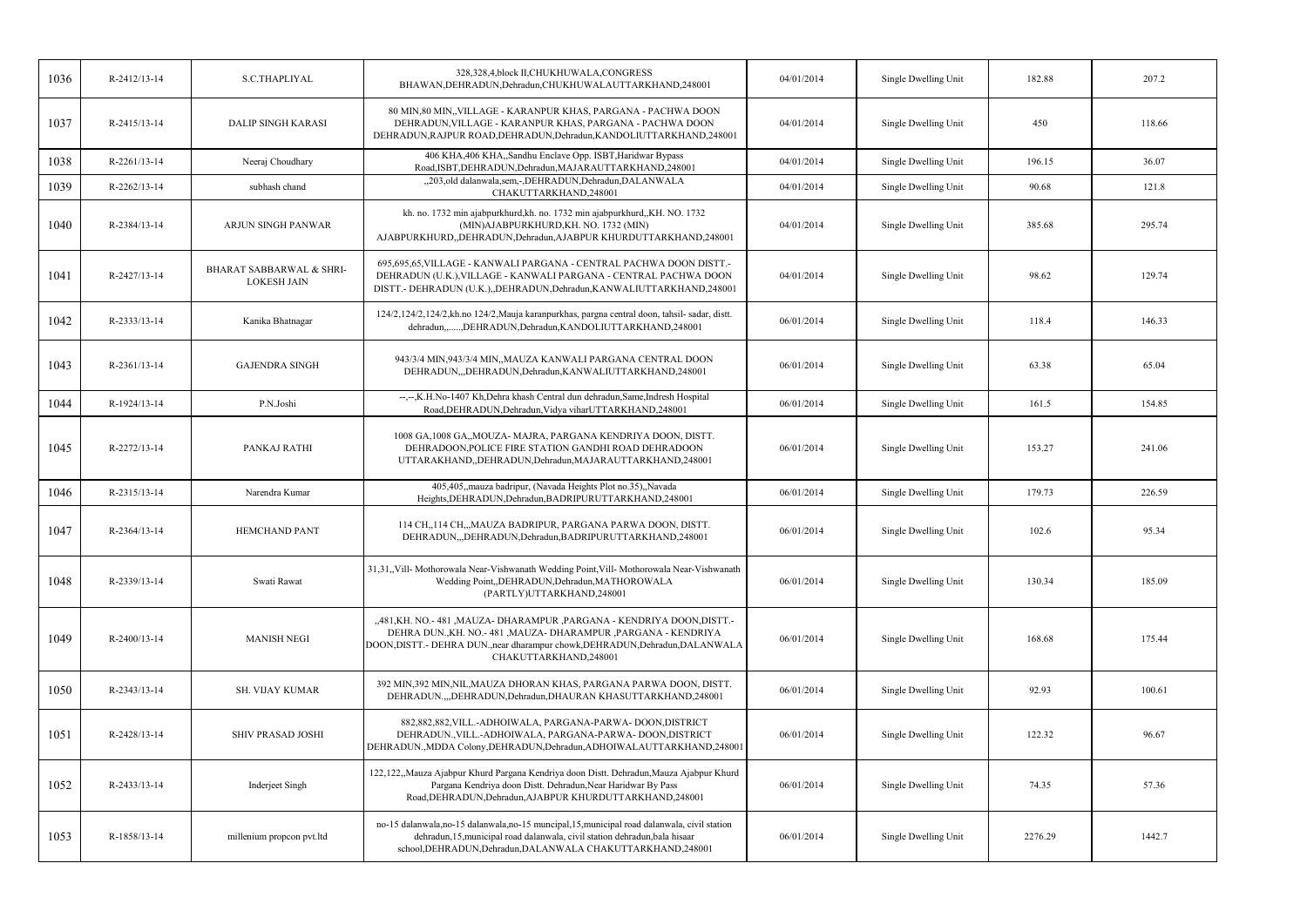| R-2330/13-14 | Indu Rana             | 198Ka/9,198Ka/9,NILL,Kh no .198Ka/9 At Mauza Kaulagarh Dehradun,Kh no .198Ka/9 At<br>Mauza Kaulagarh Dehradun, Kaulagarh<br>Road, DEHRADUN, Dehradun, Kualagarh UTTARKHAND, 248001                                                                                                   | 06/01/2014 | Single Dwelling Unit | 188.1  | 198.52 |
|--------------|-----------------------|--------------------------------------------------------------------------------------------------------------------------------------------------------------------------------------------------------------------------------------------------------------------------------------|------------|----------------------|--------|--------|
| R-2409/13-14 | manish kumar gupta    | 321 (KA),321 (KA),,ajabpur khurd, pachwa doon, dehradun,,saraswati<br>vihar, DEHRADUN, Dehradun, AJABPUR KHURDUTTARKHAND, 248001                                                                                                                                                     | 06/01/2014 | Single Dwelling Unit | 125.49 | 113.91 |
| R-2431/13-14 | Jasvinder Kaur        | 122,122,,Mauza Ajabpur Khurd Pargana Kendriya doon Distt Dehradun,Mauza Ajabpur Khurd<br>Pargana Kendriya doon Distt Dehradun, Near Haridwar By Pass<br>Road, DEHRADUN, Dehradun, AJABPUR KHURDUTTARKHAND, 248001                                                                    | 06/01/2014 | Single Dwelling Unit | 148.7  | 166.5  |
| R-2405/13-14 | <b>RANJNA</b>         | 925 & 927,,925 & 927,,925 & 927,,AJABPUR KALAN, PARGANA KENDRIYA DOON,<br>DISTT. DEHRADUN. UTTRAKHAND.,AJABPUR KALAN ,PARGANA KENDRIYA<br>DOON, DISTT. DEHRADUN. UTTRAKHAND., NAUTIYAL<br>S.T.D., DEHRADUN, Dehradun, AJABPUR KALANUTTARKHAND, 248001                                | 06/01/2014 | Single Dwelling Unit | 283    | 189.34 |
| R-2439/13-14 | tirepti devi thapliya | 1789,1789, mauza ajabpur kalan, "DEHRADUN, Dehradun, AJABPUR<br>KALANUTTARKHAND,248001                                                                                                                                                                                               | 08/01/2014 | Single Dwelling Unit | 118.4  | 129.67 |
| R-2432/13-14 | Jasvinder Kaur        | 122,122,,Mauza Ajabpur Khurd Pargana Kendriya Doon Distt. dehardun.,Mauza Ajabpur Khurd<br>Pargana Kendriya Doon Distt. dehardun., Near Haridwar By Pass<br>Road, DEHRADUN, Dehradun, AJABPUR KHURDUTTARKHAND, 248001                                                                | 08/01/2014 | Single Dwelling Unit | 83.64  | 94.42  |
| R-2425/13-14 | <b>UMA THAKKAR</b>    | 386,386,,SITUATED AT MAUJA HATHIBADKALA, PARGANA PACHWA DOON, DISTT.<br>DEHRADUN., SITUATED AT MAUJA HATHIBADKALA, PARGANA PACHWA DOON,<br>DISTT. DEHRADUN., Unison Low School, DEHRADUN, Dehradun, VIJAYA<br>COLONYUTTARKHAND,248001                                                | 08/01/2014 | Single Dwelling Unit | 122.67 | 101.22 |
| R-2362/13-14 | Ravinder Singh Sethi  | 458 ha,458 ha,plot no. 7, Mauza Sewla Kalan (Dev Lok Colony) Pargana Kendriya Doon Distt.<br>dehradun., Mauza Sewla Kalan (Dev Lok Colony) Pargana Kendriya Doon Distt. dehradun., near st<br>judge chowk shomla by pass road, DEHRADUN, Dehradun, SHEWALA<br>KALANUTTARKHAND,248001 | 08/01/2014 | Single Dwelling Unit | 227.38 | 351.9  |
| R-2457/13-14 | PULAM SINGH BISHT     | 631,631,,MAUZA NATHAN PUR PARGANA PARWADOON DEHRADUN<br>UK, INDERPARASTH<br>COLONY, DEHRADUN, Dehradun, NATTHANPURUTTARKHAND, 248001                                                                                                                                                 | 08/01/2014 | Single Dwelling Unit | 60     | 64.22  |
| R-2492/13-14 | <b>MANJU VALDIYA</b>  | 140,140, MAUZA-KAULAGARH-PARGANA-KENDIRYA DOON-DISTT-<br>DEHRADUN,"DEHRADUN, Dehradun, KALAGADH MAY CHAK<br>(PARTLY)UTTARKHAND,248001                                                                                                                                                | 08/01/2014 | Single Dwelling Unit | 110.51 | 98.1   |
| R-2470/13-14 | <b>AJAY PUNDIR</b>    | 1212 & 1221,1212 & 1221,82, VILLAGE-CHALANG, PARGANA-PARWA-<br>DOON, DISTRICT- DEHRADUN, UTTARAKHAND ., VILLAGE-CHALANG, PARGANA-<br>PARWA - DOON, DISTRICT- DEHRADUN, UTTARAKHAND ., Panache<br>Valley, DEHRADUN, Dehradun, CHALAGUTTARKHAND, 248001                                | 08/01/2014 | Single Dwelling Unit | 195.26 | 173.89 |
| R-2394/13-14 | Mahesh Kumar Gulati   | 83 Min, 83 Min, 83 Min, 83 Min Mauza Arkediya Grant Pargana Centra Doon, Chakrata<br>Road, DEHRADUN, Dehradun, ARKEDIYA GRANTUTTARKHAND, 248001                                                                                                                                      | 08/01/2014 | Single Dwelling Unit | 205.65 | 320    |
| R-2438/13-14 | <b>JAIRAM KAKKAR</b>  | 718(MIN),718(MIN),,KH. NO.-718(MIN.),MAUZA-MAJRA,PARGANA - CENTRAL<br>DOON, DISTT. - DEHRA DUN., KH. NO. - 718 (MIN.) , MAUZA - MAJRA , PARGANA -<br>CENTRAL DOON, DISTT. - DEHRA DUN., NEAR<br>I.S.B.T., DEHRADUN, Dehradun, MAJARAUTTARKHAND, 248001                               | 08/01/2014 | Single Dwelling Unit | 300.99 | 311.81 |
| R-2319/13-14 | sarita                | 1245,1245, ajabpur kalan, central doon, dehradun, galaxy<br>school, DEHRADUN, Dehradun, AJABPUR KALANUTTARKHAND, 248001                                                                                                                                                              | 08/01/2014 | Single Dwelling Unit | 89.95  | 98.58  |
| R-2381/13-14 | DARMAN SINGH THAPA    | 855 KH. MIN., 855 KH. MIN.,, KHASARA NO. 855 KH. MIN., MOUZA NIRANJANPUR,<br>PARGANA KENDRIYADUN TEH.& DISTT. DEHRADUN, 85, RAJPUR ROAD, FOREST<br>COLONY DILARAM BAZAR,<br>DEHRADUN, DEHRADUN, Dehradun, NIRANJANPURUTTARKHAND, 248001                                              | 08/01/2014 | Single Dwelling Unit | 195.15 | 203.77 |
|              |                       |                                                                                                                                                                                                                                                                                      |            |                      |        |        |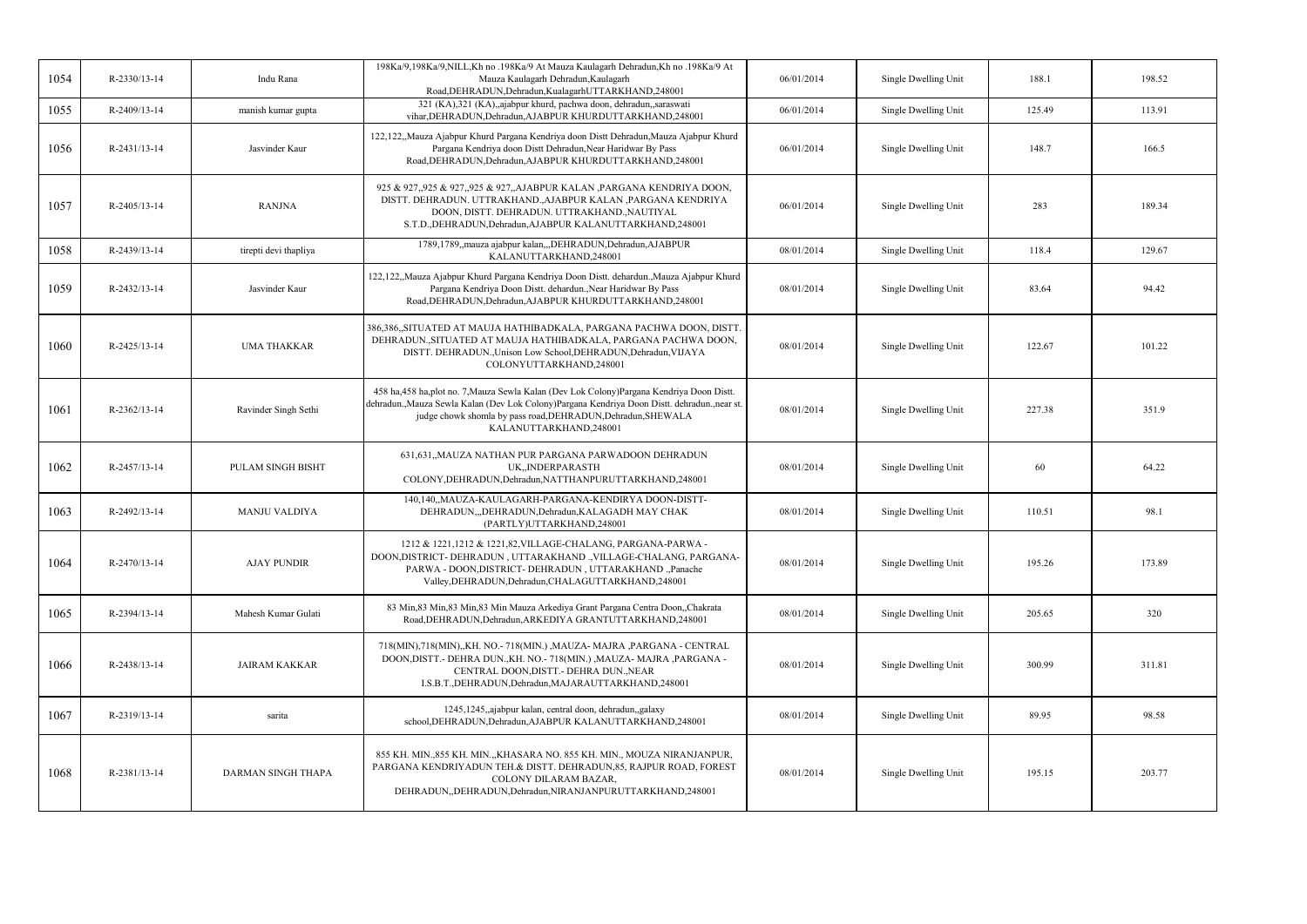| 1069 | R-2390/13-14     | <b>SMT. SAROJ BALA</b>                                | NEW KH. NO:-70 GHA, NEW KH. NO:-70 GHA, SITUATED AT. VILLAGE BADRIPUR,<br>PARGAN PARWA DOON DISTT. DEHRADUN., SITUATED AT. VILLAGE BADRIPUR<br>PARGANA PARWA DOON DISTT. DEHRADUN., NEAR JOGIWALA<br>CHOWK., DEHRADUN, Dehradun, VILLAGE BADRIPURUTTARKHAND, 248001 | 08/01/2014 | Single Dwelling Unit   | 295.53  | 472.72  |
|------|------------------|-------------------------------------------------------|---------------------------------------------------------------------------------------------------------------------------------------------------------------------------------------------------------------------------------------------------------------------|------------|------------------------|---------|---------|
| 1070 | R-2277/13-14-RE1 | <b>SMT. LAXMI BHATT</b>                               | 60 KA, 60 KA, NIL, MAUZA AJABPUR KHURD, PARGANA CENTRAL DOON, TEHSIL &<br>DISTT. DEHRADUN.,,,DEHRADUN,Dehradun,AJABPUR KALANUTTARKHAND,248001                                                                                                                       | 08/01/2014 | Single Dwelling Unit   | 111.52  | 94.14   |
| 1071 | R-2466/13-14     | <b>MONA NEGI</b>                                      | 34-KA.34-KA., MAUZA-AAMWALA TARLA-PARGANA-PARWA DOON-DISTT-<br>DEHRADUN,,,DEHRADUN,Dehradun,AAMWALA TARALAUTTARKHAND,248001                                                                                                                                         | 08/01/2014 | Single Dwelling Unit   | 161     | 165.08  |
| 1072 | R-2246/13-14     | <b>RUKSANA PRAVEEN</b>                                | 102 M,102 M,,MAUZA CHIRONWALI GANGOTRI VIHAR PARAGANA PARWA DOON<br>D.DUN,,CHIRONWALI GANGOTRI<br>VIHAR, DEHRADUN, Dehradun, CHINDROWALIUTTARKHAND, 248001                                                                                                          | 08/01/2014 | Single Dwelling Unit   | 120.81  | 187.43  |
| 1073 | R-2239/13-14-RE1 | pardeep kumar anand                                   | nil, nil, nil, khasra no 650 village niranganpur<br>dehradun,,,DEHRADUN,Dehradun,NIRANJANPURUTTARKHAND,248001                                                                                                                                                       | 08/01/2014 | Single Dwelling Unit   | 82.94   | 95.68   |
| 1074 | $C-0137/13-14$   | varun walia                                           | 525 ka, 525 ka, mauza - majra pargana - central dun distt. - dehra dun mauza - majra pargana<br>central dun distt.- dehra dun, DEHRADUN, Dehradun, MAJARAUTTARKHAND, 248001                                                                                         | 08/01/2014 | Shopping Mall          | 543     | 810.06  |
| 1075 | R-1776/13-14     | YOGESH SINGLA                                         | "128, khasra no.128 bagraal gaon dehradun, massoorie diversion<br>road, DEHRADUN, Dehradun, BAKRAL GAONUTTARKHAND, 248001                                                                                                                                           | 08/01/2014 | Group Housing          | 8220    | 15779.7 |
| 1076 | $C-0152/13-14$   | <b>RAJ KUMAR</b>                                      | 609,609,155/2,155/2 RAJPUR ROAD DEHRADUN.,155/2 RAJPUR ROAD<br>DEHRADUN., OPP. PACIFIC<br>MALL, DEHRADUN, Dehradun, JAKHANUTTARKHAND, 248001                                                                                                                        | 08/01/2014 | Restaurant             | 1504.62 | 2350.16 |
| 1077 | R-2152/13-14     | Babita                                                | 739 min, 739 min, Kh. No 739 Min, Mauja Bharuwala Grant, Pergana Central<br>Doon,,,DEHRADUN,Dehradun,BHAROOWALA GRANTUTTARKHAND,248001                                                                                                                              | 08/01/2014 | Multiple Dwelling Unit | 334.38  | 567.77  |
| 1078 | $C-0107/13-14$   | Himalayan School Society through Mr.<br>Rakesh Oberai | 46,46, Danda Lakhand Danda Nooriwala Parganan Parwa<br>Doon,,,DEHRADUN,Dehradun,DANDRA NOORI WALAUTTARKHAND,248001                                                                                                                                                  | 08/01/2014 | School                 | 6600    | 2580.37 |
| 1079 | $R-2500/13-14$   | <b>GIRISH GUPTA</b>                                   | 139,139, VILLAGE- BADRIPUR DEHRADUN, Oposite Sanskar<br>school.DEHRADUN.Dehradun.BADRIPURUTTARKHAND.248001                                                                                                                                                          | 09/01/2014 | Single Dwelling Unit   | 230     | 229.53  |
| 1080 | R-2495/13-14     | <b>SATNAM SINGH</b>                                   | Ajbpur khurd, Ajbpur khurd, saraswati vihar, 79 Ajbpur khurd Dehradun, 79 Ajbpur khurd<br>Dehradun, SARASWATI VIHAR, DEHRADUN, Dehradun, AJABPUR<br>KHURDUTTARKHAND,248001                                                                                          | 09/01/2014 | Single Dwelling Unit   | 122.68  | 154.38  |
| 1081 | R-2280/13-14     | RAVINDRA KUMAR BARASWAL                               | 1034/1,1034/1,,MAUZA KANWALI PARGANA CENTRAL DOON DEHRA<br>DUN,,,DEHRADUN,Dehradun,KANWALIUTTARKHAND,248001                                                                                                                                                         | 09/01/2014 | Single Dwelling Unit   | 151     | 218     |
| 1082 | R-2437/13-14     | RAVI SHANKAR GOSWAMI                                  | 88 MIN & 89 MIN, 88 MIN & 89 MIN, 158/9, VILLAGE KARANPUR KHAS<br>DEHRADUN, VILLAGE KARANPUR KHAS DEHRADUN, RAJPUR<br>ROAD, DEHRADUN, Dehradun, KARANPUR KHASUTTARKHAND, 248001                                                                                     | 09/01/2014 | Single Dwelling Unit   | 720.26  | 137.34  |
| 1083 | R-2482/13-14     | RITIKA KALRA                                          | 314 KA, 314 KA, MAUZA NIRANJANPUR, PARGANA CENTRAL<br>DOON,,,,Dehradun,NIRANJANPURUTTARKHAND,248001                                                                                                                                                                 | 09/01/2014 | Single Dwelling Unit   | 92.9    | 105.81  |
| 1084 | R-2429/13-14     | SUDARSHAN SINGH RAWAT                                 | 000,000, VILL.SEWLA KALAN PARAGANA PACHWA DOON<br>DEHRADUN, "DEHRADUN, Dehradun, SHEWALA KALANUTTARKHAND, 248001                                                                                                                                                    | 09/01/2014 | Single Dwelling Unit   | 120.1   | 189.71  |
| 1085 | R-2240/13-14     | Kamlesh Dobhal                                        | 0,0,0,Mauza-Dhoran Khas Pargana-Parwadoon Dehradun (Uttrakhand),,Near Touch Wood<br>School, DEHRADUN, Dehradun, DHAURAN KHASUTTARKHAND, 248001                                                                                                                      | 09/01/2014 | Single Dwelling Unit   | 1505    | 1087.93 |
| 1086 | R-2353/13-14     | Om Prakash Bhatt                                      | Nil, Nil, Nil, Village Bhandar Gaon, Pargana Central Doon, Kuthal<br>Gate, DEHRADUN, Dehradun, DEHRADUN URBAN (EXCL.ENGLOMARESH<br>AREA)UTTARKHAND,248001                                                                                                           | 09/01/2014 | Single Dwelling Unit   | 1731.72 | 506.47  |
| 1087 | R-2441/13-14     | Sarvesh kumar                                         | 1013,1013,nill,MOUZA VANI VIHAR,ADHOIWALA,PARGANA PACHWA DOON,DISTIC<br>DEHRADUN,,,DEHRADUN,Dehradun,VANI VIHARUTTARKHAND,248001                                                                                                                                    | 09/01/2014 | Single Dwelling Unit   | 95      | 90.24   |
| 1088 | R-2294/13-14     | SH. DEEPAK MITTAL & SMT. NEETU<br><b>MITTAL</b>       | NIL, NIL, 229/65 NEW NO.229, PROP. NO. 229/65 AND NEW NO.229 MOTI BAZAR DISTT.<br>DEHRADUN.,,DEHRADUN,Dehradun,MOTI BAZARUTTARKHAND,248001                                                                                                                          | 10/01/2014 | Single Dwelling Unit   | 110.9   | 159     |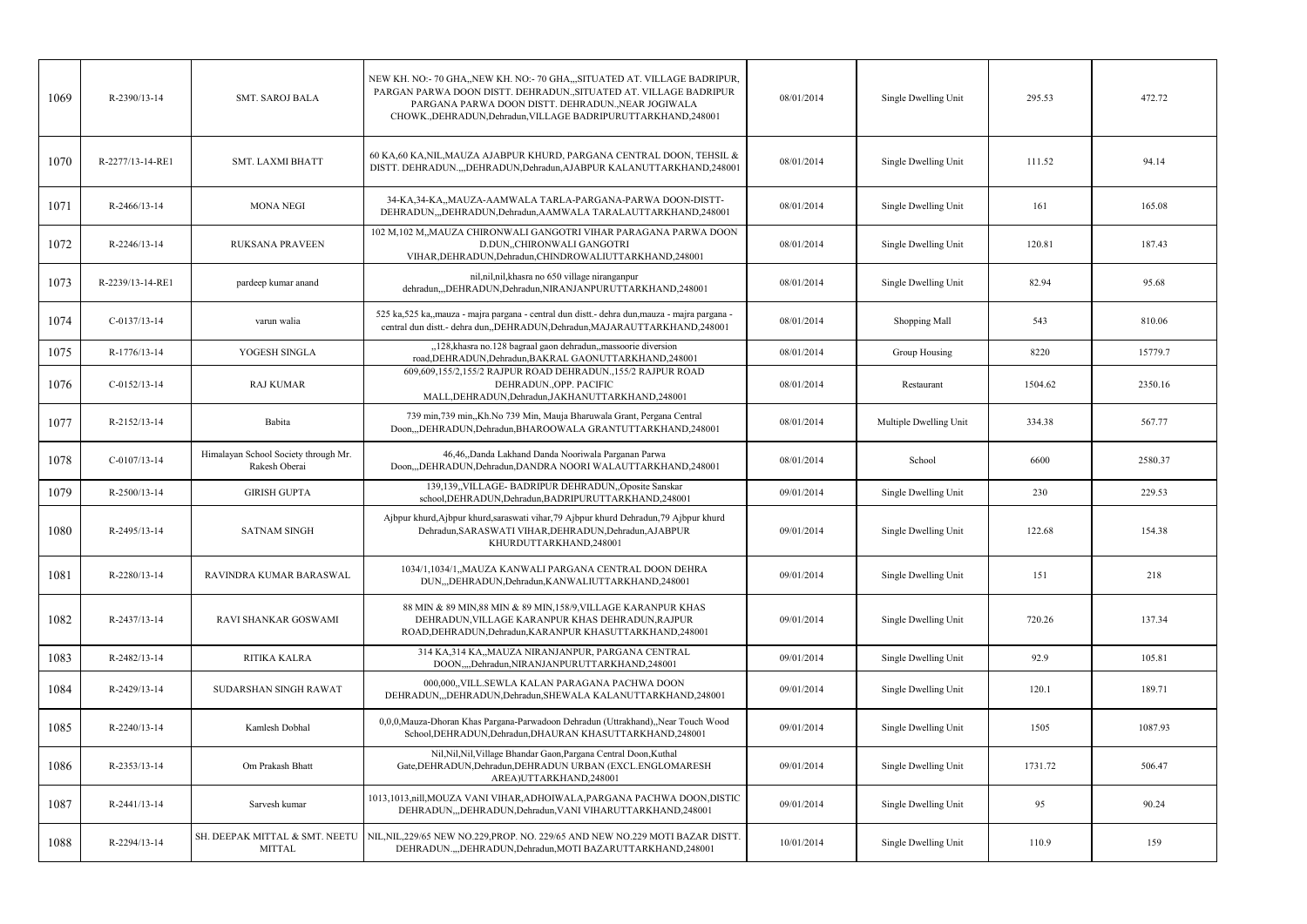| 1089 | R-2451/13-14       | Rajender Singh Rajput, 2- Mrs. Dawyant<br>W/O Mr. Rajener Singh Rajput | Plot NO. -1007, Plot NO. -1007, Plot NO. -1007, Village - Kanwali, Distt.-Dehradun (U.K.), Plot<br>NO. -1007, Village - Kanwali, Distt.-Dehradun<br>(U.K.),,DEHRADUN,Dehradun,KANWALIUTTARKHAND,248001                                                        | 10/01/2014 | Single Dwelling Unit | 297.28 | 104.72 |
|------|--------------------|------------------------------------------------------------------------|---------------------------------------------------------------------------------------------------------------------------------------------------------------------------------------------------------------------------------------------------------------|------------|----------------------|--------|--------|
| 1090 | R-2271/13-14       | Mahipal Singh Chauhan                                                  | 112,112,,Kh No 112 Mauza Ajabpur Khurd (Saraswati vihar D Block)Centraldoon,Kh. No. 112<br>Ajabpur Khurd (Saraswati Vihar D Block), D Block Sarswati<br>Vihar, DEHRADUN, Dehradun, AJABPUR KHURDUTTARKHAND, 248001                                            | 10/01/2014 | Single Dwelling Unit | 196.03 | 173.84 |
| 1091 | R-2455/13-14       | <b>DALCHAND SHARMA</b>                                                 | 989 GA, 989 GA, MAUZA - MAJRA PARGANA - CENTRAL DOON, DISTT.<br>DEHRADUN., MAUZA -MAJRA PARGANA - CENTRAL DOON, DISTT.<br>DEHRADUN., DEHRADUN, Dehradun, MAJARAUTTARKHAND, 248001                                                                             | 10/01/2014 | Single Dwelling Unit | 99.31  | 90.14  |
| 1092 | R-2321/13-14-RE1   | <b>HOTI RAM</b>                                                        | 1251 DHA,1251 DHA,,IN Kha No.1251 DHA (OLD NO. 65)SITUATED AT MAUZA MAJRA<br>PARGNA KENDRIYA DOON DIST.DEHRADUN,IN Kha No.1251 DHA (OLD NO.<br>65) SITUATED AT MAUZA MAJRA PARGNAKENDRIYA DOON<br>DIST.DEHRADUN, DEHRADUN, Dehradun, MAJARAUTTARKHAND, 248001 | 10/01/2014 | Single Dwelling Unit | 128    | 166.6  |
| 1093 | R-2461/13-14       | PANKAJ KUMAR                                                           | 668 GA, 668 GA, NA, MAUZA- NATHANPUR PARGANA- PARWA DOON, 400 MTR FROM<br>PULIA NO 6, RING ROAD, DEHRADUN, Dehradun, NATTHANPURUTTARKHAND, 248001                                                                                                             | 10/01/2014 | Single Dwelling Unit | 134.75 | 139.87 |
| 1094 | R-2443/13-14       | AMBIKA PRASAD BHATT                                                    | 1957 KHA,1957 KHA,,MAUZA-AJABPUR KALAN PARGANA-CENTRAL DOON DISTT-<br>DEHRADUN (UTTRAKHAND),,,DEHRADUN,Dehradun,MATHOROWALA<br>(PARTLY)UTTARKHAND,248001                                                                                                      | 10/01/2014 | Single Dwelling Unit | 554.83 | 513.39 |
| 1095 | R-2480/13-14       | <b>MANSA RAM ARORA</b>                                                 | 1216/1,1216/1,1216, RAJENDRA NAGAR STREET NO. 11, BEHIND IMA BLOOD<br>BANK, DEHRADUN, Dehradun, GADHI (PARTLY) UTTARKHAND, 248001                                                                                                                             | 10/01/2014 | Single Dwelling Unit | 190.5  | 198.16 |
| 1096 | R-2165/13-14       | Sampati Gusain                                                         | 735/2,735/2,,58/8 Canal Road, Jakhan, Pargana Central Doon, Dehradun, 300 mt Befor Bala<br>Sundri Temple, DEHRADUN, Dehradun, Canal Road, JakhanUTTARKHAND, 248001                                                                                            | 10/01/2014 | Single Dwelling Unit | 133.82 | 90.13  |
| 1097 | R-2311/13-14       | VIRENDRA KUMAR POKHIRIYAL                                              | 87 KHA, 87 KHA,, MAUZA MOHKAMPUR PARGANA PACWA DOON DISTT.<br>DEHRADOON,,,DEHRADUN,Dehradun,MOHKAMPUR KHURDUTTARKHAND,248001                                                                                                                                  | 10/01/2014 | Single Dwelling Unit | 510    | 292.21 |
| 1098 | R-2407/13-14       | Surendra Kumar Behal                                                   | "297/243, situated At 148A new no.297/243 karanpur Block 2nd<br>,dehradun,,,DEHRADUN,Dehradun,karanpurUTTARKHAND,248001                                                                                                                                       | 13/01/2014 | Single Dwelling Unit | 133.86 | 77.15  |
| 1099 | R-2290/13-14       | <b>SUMAN</b>                                                           | 88 MIN,88 MIN,,MUAZA AAM WALA TARLA PARGANA CENTRAL DOON<br>DEHRADOON,,,DEHRADUN,Dehradun,AAMWALAUTTARKHAND,248001                                                                                                                                            | 13/01/2014 | Single Dwelling Unit | 102.22 | 130.08 |
| 1100 | $R - 2464/13 - 14$ | VIJAY LAXMI RAWAT                                                      | 406 GA,406 GA,,SEWLA KALAN DEHRADUN,SEWLA KALAN DEHRADUN,SHIMLA<br>ROAD, DEHRADUN, Dehradun, SHEWALA KALANUTTARKHAND, 248001                                                                                                                                  | 13/01/2014 | Single Dwelling Unit | 165.84 | 138.7  |
| 1101 | $R-2462/13-14$     | Saurabh Sachdeva                                                       | "9,Muncipal no.9,Neshvilla road",DEHRADUN,Dehradun,DEHRADUN URBAN<br>(EXCL.ENGLOMARESH AREA)UTTARKHAND,248001                                                                                                                                                 | 13/01/2014 | Single Dwelling Unit | 104.83 | 124.91 |
| 1102 | R-2463/13-14       | ZEBA JEHANGIR KHAN                                                     | 1212 & 1221,1212 & 1221,85, VILLAGE - CHALANG, PARGANA - PARWA - DOON,<br>DISTRICT - DEHRADUN, UTTARAKHAND., VILLAGE - CHALANG, PARGANA -<br>PARWA - DOON, DISTRICT - DEHRADUN, UTTARAKHAND., Panache<br>Valley, DEHRADUN, Dehradun, CHALAGUTTARKHAND, 248001 | 13/01/2014 | Single Dwelling Unit | 195.26 | 173.89 |
| 1103 | R-2474/13-14       | <b>SUMEDHA VAID</b>                                                    | 635 (min),635 (min),,SITUATED AT. MOUZA TARLA NAGAL, PARGANA PARWADOON<br>DISTT. DEHRADUN., SITUATED AT. MOUZA TARLA NAGAL, PARGANA PARWA<br>DOON DISTT. DEHRADUN., NEAR GUJRADA CHOWK, DEHRADUN, Dehradun, TARLA<br>NAGALUTTARKHAND,248001                   | 13/01/2014 | Single Dwelling Unit | 94     | 102.4  |
| 1104 | R-2493/13-14       | neelam jaggi                                                           | 25 min, 25 min, MAUZA- DANDA DHORAN, PARGANA- PARWA DOON DISTT.<br>DEHRADUN, MAUZA- DANDA DHORAN, PARGANA- PARWA DOON DISTT.<br>DEHRADUN, "Dehradun, DANDRA DHORANUTTARKHAND, 248001                                                                          | 13/01/2014 | Single Dwelling Unit | 118.24 | 147.18 |
| 1105 | R-2490/13-14       | Neeraj Saluja                                                          | 65 GHA,65 GHA,NILL,At Kh No.255 Old 65GHA Pithuwala Dehradun.,At Kh No.255 Old<br>65GHA Pithuwala Dehradun., Shimla By Pass<br>Road, DEHRADUN, Dehradun, PITTHUWALAUTTARKHAND, 248001                                                                         | 13/01/2014 | Single Dwelling Unit | 183    | 186.52 |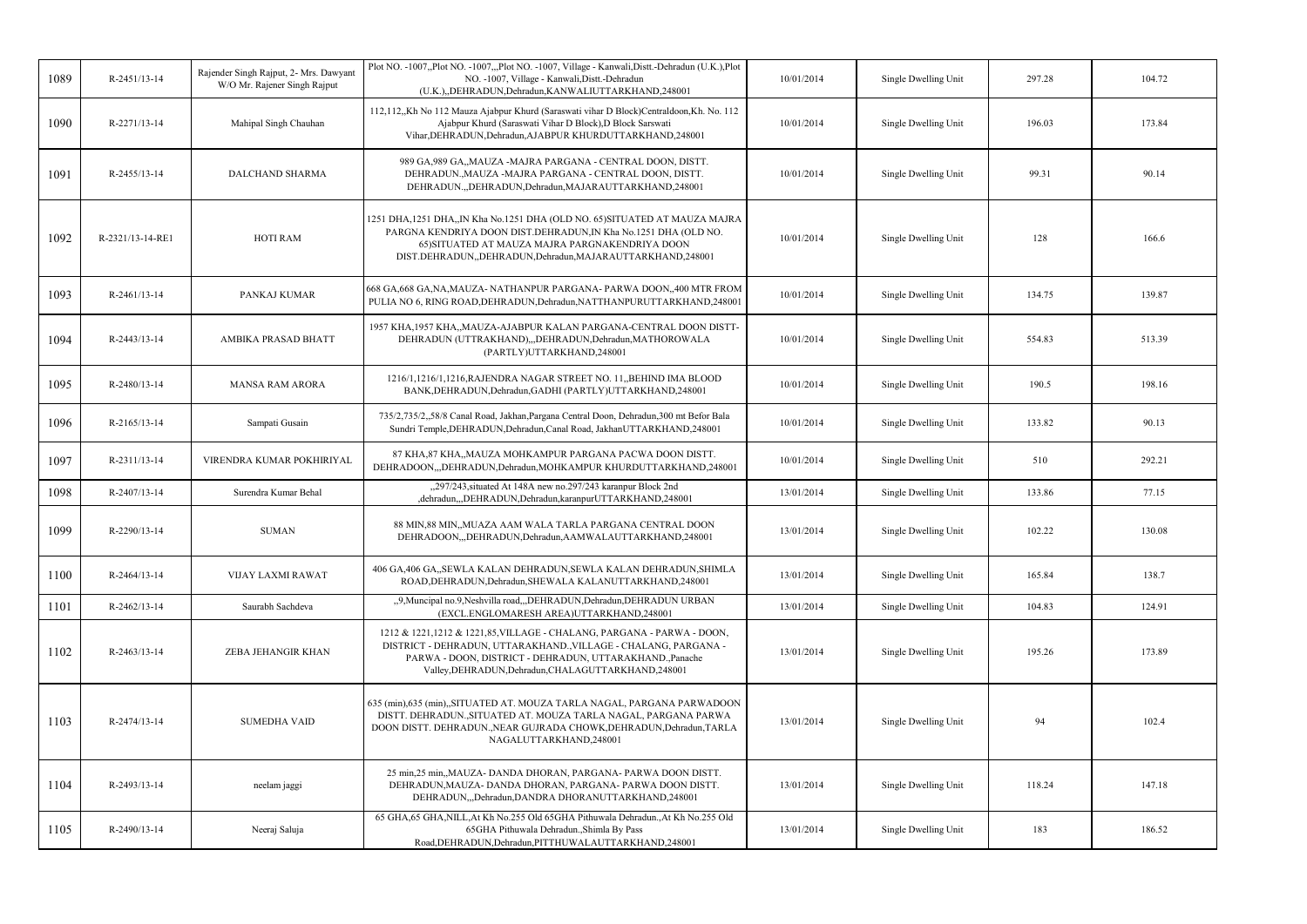| 1106 | R-2526/13-14       | <b>RAJESH KUMAR</b>     | 140 MIN,140 MIN,,MAUZA KAULAGARH DEHRADUN,MAUZA KAULAGARH                                                                                                                                                                                                            | 13/01/2014 | Single Dwelling Unit   | 101.72 | 108.42 |
|------|--------------------|-------------------------|----------------------------------------------------------------------------------------------------------------------------------------------------------------------------------------------------------------------------------------------------------------------|------------|------------------------|--------|--------|
|      |                    |                         | DEHRADUN, KAULAGARH, DEHRADUN, Dehradun, KAULAGARHUTTARKHAND, 248001                                                                                                                                                                                                 |            |                        |        |        |
| 1107 | R-2494/13-14       | raman sabharwal         | 25 min, 25 min, MAUZA- DANDA DHORAN, PARGANA- PARWA DOON DISTT.<br>DEHRADUN, MAUZA- DANDA DHORAN, PARGANA- PARWA DOON DISTT.<br>DEHRADUN, DEHRADUN, Dehradun, DANDRA DHORANUTTARKHAND, 248001                                                                        | 13/01/2014 | Single Dwelling Unit   | 118.24 | 147.18 |
| 1108 | R-2501/13-14       | <b>SANDEEP SAINI</b>    | NIL, NIL, NIL, MAUZA- DHORANKHAS; (RAJESHWAR NAGAR-I), PARGANA CENTRAL<br>DOON, NEAR IT PARK, DEHRADUN, Dehradun, DHAURAN KHASUTTARKHAND, 248001                                                                                                                     | 13/01/2014 | Single Dwelling Unit   | 392    | 300.12 |
| 1109 | $R - 2550/13 - 14$ | Manju Yadav             | 132 TRA, 132 TRA, NILL, 132 TRA Kaulagarh Maichak Bhoor Dehra dun., 132 TRA Kaulagarh<br>Maichak Bhoor Dehra dun., Kaulagarh, DEHRADUN, Dehradun, KALAGADH MAY CHAK<br>(PARTLY)UTTARKHAND,248001                                                                     | 13/01/2014 | Single Dwelling Unit   | 179    | 200.74 |
| 1110 | R-1484/13-14-RE1   | Rajendra Kumar Manocha  | 1019,1019,,SITUATED AT MAUZA - JAKHAN PARGANA - CENTRAL DOON DISTT.-<br>DEHRADUN(U.K.), SITUATED AT MAUZA - JAKHAN PARGANA - CENTRAL DOON<br>DISTT.- DEHRADUN(U.K.),,DEHRADUN,Dehradun,JakhanUTTARKHAND,248001                                                       | 13/01/2014 | Single Dwelling Unit   | 124.83 | 199.87 |
| 1111 | R-2090/13-14-RE1   | <b>BIHARI LAL ASWAL</b> | 93 TRA, 93 TRA, NIL, GRAM<br>KANDOLI,,,DEHRADUN,Dehradun,KANDOLIUTTARKHAND,248001                                                                                                                                                                                    | 13/01/2014 | Single Dwelling Unit   | 125.65 | 142.57 |
| 1112 | R-1939/13-14       | Manpreet Singh Luthra   | 989 / 2 min.,989 / 2 min., privet plot no. 36, Gram Kanwali (Datta Enclave) Pargana Kendriya<br>Doon. Distt. Dehradun., Gram Kanwali (Datta Enclave) Pargana Kendriya Doon. Distt.<br>Dehradun., Near Balliwala Chowk, DEHRADUN, Dehradun, KANWALIUTTARKHAND, 248001 | 13/01/2014 | Multiple Dwelling Unit | 351    | 525.27 |
| 1113 | $C-0166/13-14$     | prem lata gupta         | 49A, 49A, 49A, s.i 336 sastri nagar gaziabad, c-21 turner road clement town<br>dehradun, DEHRADUN, Dehradun, arat bazarUTTARKHAND, 248001                                                                                                                            | 13/01/2014 | Commercial Mixed Use   | 161.5  | 205.54 |
| 1114 | R-2328/13-14       | <b>VEENU BHATIA</b>     | 432 M,432 M,PLOT NO. 146,MAUZA DHORAN KHAS RAJESHWARI NAGAR PHASE I<br>PARGANA PARWA DOON. DEHRADUN, MAUZA DHORAN KHAS RAJESHWARI<br>NAGAR PHASE I PARGANA PARWA DOON. DEHRADUN, RAJPUR<br>ROAD, DEHRADUN, Dehradun, DHAURAN KHASUTTARKHAND, 248001                  | 13/01/2014 | Single Dwelling Unit   | 250    | 191.9  |
| 1115 | R-1510/13-14-RE1   | <b>GAURAV SHARMA</b>    | 1040 KA,1040 KA,NIL,MAUJA JAKHAN,PARGANA CENTRAL DOON,CANAL<br>ROAD, DEHRADUN, Dehradun, JAKHANUTTARKHAND, 248001                                                                                                                                                    | 13/01/2014 | Single Dwelling Unit   | 55.76  | 53.18  |
| 1116 | $R-2410/13-14$     | Pramod Kumar Goel       | "98/210,98/210, Guru Road, Dehradun, Opp. Square deal petrol pump, saharanpur<br>road, DEHRADUN, Dehradun, Guru roadUTTARKHAND, 248001                                                                                                                               | 15/01/2014 | Single Dwelling Unit   | 130.5  | 127.79 |
| 1117 | R-2355/13-14       | Fozan Ali Ahmed         | 18/1,18/1,0ld No.10/18,Sh. Fozan Ali Ahmed New Property No.18/1 (Old No. 10/18) Nemi<br>Road.Dehradun,Sh. Fozan Ali Ahmed New Property No.18/1 (Old No. 10/18) Nemi<br>Road.Dehradun,,DEHRADUN,Dehradun,DALANWALA CHAKUTTARKHAND,248001                              | 15/01/2014 | Single Dwelling Unit   | 336.89 | 478.02 |
| 1118 | R-2442/13-14       | Anubhav singh           | 1013,1013,nill,Mouza Vani Vihar,Adhoiwala,pargana parwa doon<br>,dehradun,,,DEHRADUN,Dehradun,vani viharUTTARKHAND,248001                                                                                                                                            | 15/01/2014 | Single Dwelling Unit   | 95     | 101.2  |
| 1119 | R-2456/13-14       | <b>JAGMOHAN</b>         | 1720,1720, Ajabpur Kalan Pargana Centraldoon Dehradun UK., Deep<br>Nagar, DEHRADUN, Dehradun, AJABPUR KALANUTTARKHAND, 248001                                                                                                                                        | 15/01/2014 | Single Dwelling Unit   | 111.52 | 91.92  |
| 1120 | R-2446/13-14       | V K Bahuguna            | "D36,S-3 D36 Defene Colony,"DEHRADUN,Dehradun,DALANWALA<br>CHAKUTTARKHAND,248001                                                                                                                                                                                     | 15/01/2014 | Single Dwelling Unit   | 847.8  | 536    |
| 1121 | R-2459/13-14       | <b>GEETU BANSAL</b>     | "OLD 25A & NEW 42/3, MALVIYA ROAD DEHRADUN, MALVIYA ROAD<br>DEHRADUN, Malviaya Road, DEHRADUN, Dehradun, Malviaya RoadUTTARKHAND, 248001                                                                                                                             | 15/01/2014 | Single Dwelling Unit   | 230    | 376.55 |
| 1122 | R-2523/13-14       | NISHA BISHT             | 375 MIN., 375 MIN., , MAUZA BADRIPUR PARGANA PARWA DOON<br>DEHRADUN., MAUZA BADRIPUR PARGANA PARWA DOON DEHRADUN., NINE<br>PALMS, DEHRADUN, Dehradun, BADRIPURUTTARKHAND, 248001                                                                                     | 15/01/2014 | Single Dwelling Unit   | 362.25 | 338.21 |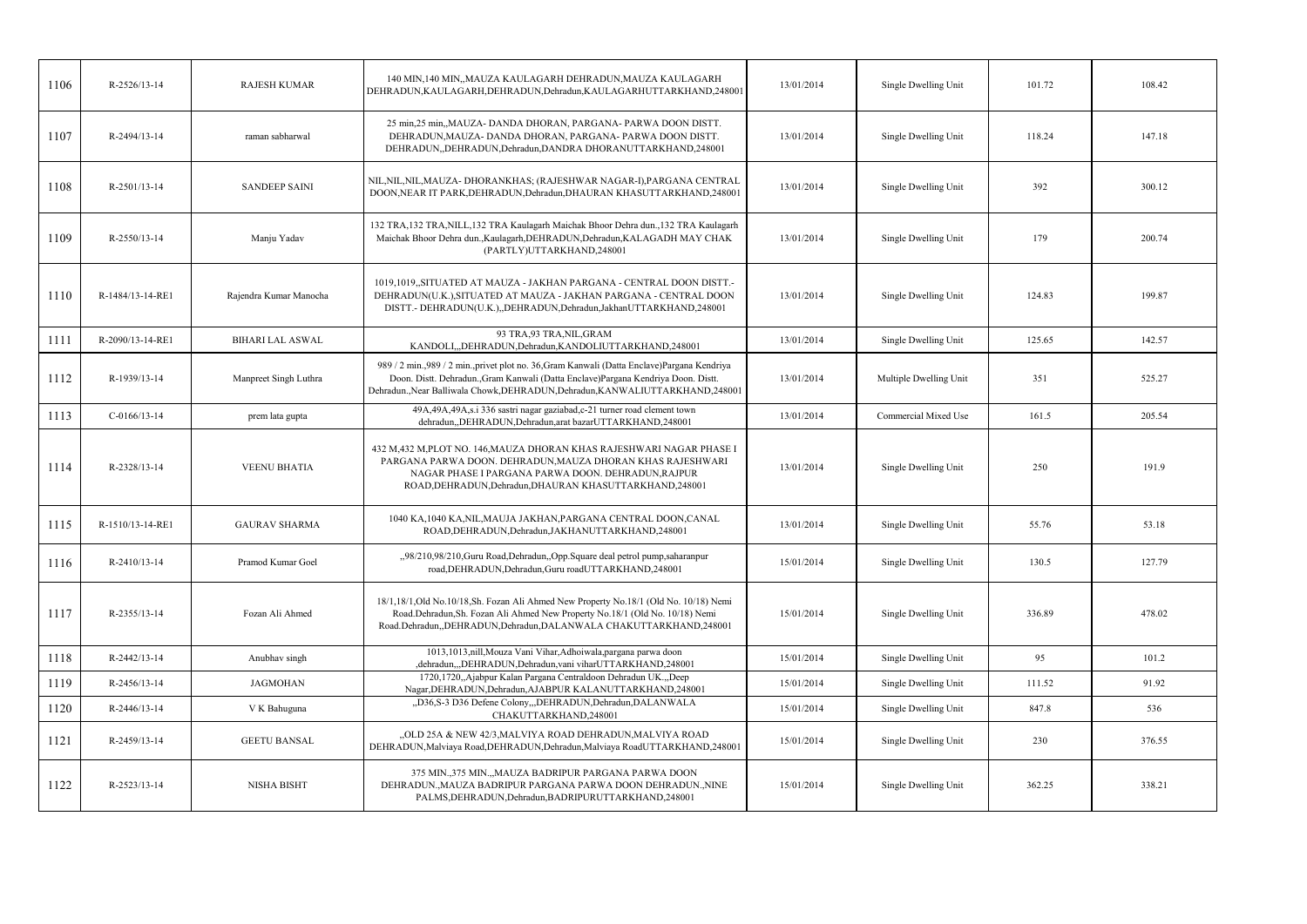| 1123 | R-2472/13-14     | parmanand suyal                          | 1147 ka, 1147 ka, MAUZA - MOTHROWALA PARGANA - CENTRAL DOON, DISTT.<br>DEHRADUN., MAUZA - MOTHROWALA PARGANA - CENTRAL DOON, DISTT.<br>DEHRADUN., DEHRADUN, Dehradun, MATHOROWALA<br>(PARTLY)UTTARKHAND,248001                                                            | 15/01/2014 | Single Dwelling Unit | 168.61 | 203.42 |
|------|------------------|------------------------------------------|---------------------------------------------------------------------------------------------------------------------------------------------------------------------------------------------------------------------------------------------------------------------------|------------|----------------------|--------|--------|
| 1124 | R-2491/13-14     | YASHPAL DHIMAN                           | 109 MIN, 109 MIN, MAUZA BANJARAWALA MAFI, PARGANA CENTRAL DOON,<br>DISTT. DEHRADUN, (UTTARAKHAND)., MAUZA BANJARAWALA MAFI, PARGANA<br>CENTRAL DOON, DISTT. DEHRADUN, (UTTARAKHAND).,nagendra sarswati<br>marg, DEHRADUN, Dehradun, BANJARAWALA MAFIUTTARKHAND, 248001    | 15/01/2014 | Single Dwelling Unit | 130.82 | 130.79 |
| 1125 | R-2496/13-14     | <b>SATNAM SINGH</b>                      | 1048 KHA.1048 KHA.32/145 THDC.DEHRA KHAS PARGANA KENDRIYA DOON<br>DEHRADUN, DEHRA KHAS PARGANA KENDRIYA DOON DEHRADUN, VIDYA<br>VIHAR, DEHRADUN, Dehradun, DEHRADUN URBAN (EXCL. ENGLOMARESH<br>AREA)UTTARKHAND,248001                                                    | 15/01/2014 | Single Dwelling Unit | 140.57 | 176.36 |
| 1126 | R-2532/13-14     | Smt. Pushpa Chauhan                      | 60 kha,60 kha,,Mauza Kedarpur Pargana Kendriya Doon Distt. Dehradun,Mauza Kedarpur<br>Pargana Kendriya Doon Distt. Dehradun, Near Mothrowala<br>Road, DEHRADUN, Dehradun, KENDARPURUTTARKHAND, 248001                                                                     | 15/01/2014 | Single Dwelling Unit | 188    | 164.84 |
| 1127 | R-2508/13-14     | Kasturi Uniyal                           | 22 (k),22 (k),,Mauza Sunderwala, Pargana,Parwa Doon,<br>Dehradun., DEHRADUN, Dehradun, SunderwalaUTTARKHAND, 248001                                                                                                                                                       | 15/01/2014 | Single Dwelling Unit | 120.8  | 75.17  |
| 1128 | R-2505/13-14     | umesh kumar                              | 137,137, village kanwali pargana centaral doon ditt d.dun, village kanwali pargana centaral doon<br>ditt d.dun, DEHRADUN, Dehradun, KANWALIUTTARKHAND, 248001                                                                                                             | 15/01/2014 | Single Dwelling Unit | 341    | 202.16 |
| 1129 | R-2539/13-14     | MURARI LAL UNIYAL                        | 627(mi), 627(mi), KH. NO.-627 (MIN.), MAUZA-DHARAMPUR DANDA, PARGANA -<br>KENDRIYA DOON,DISTT.- DEHRA DUN.,KH. NO.- 627 (MIN.) ,MAUZA- DHARAMPUR<br>DANDA ,PARGANA - KENDRIYA DOON,DISTT.- DEHRA DUN.,divya<br>vihar, DEHRADUN, Dehradun, AJABPUR KALANUTTARKHAND, 248001 | 15/01/2014 | Single Dwelling Unit | 263.48 | 168.84 |
| 1130 | R-2404/13-14     | PUSHKAR SINGH and MANJU<br><b>SAWANT</b> | 986(MA),986(MA),986(MA),MAUZA MAJRA, PARGANA KENDRIYA DOON, DISTT.<br>DEHRADUN.UTTRAKHAND., MAUZA MAJRA, PARGANA KENDRIYA DOON, DISTT.<br>DEHRADUN.UTTRAKHAND., M.D.D.A.<br>OFFICE, DEHRADUN, Dehradun, MAJARAUTTARKHAND, 248001                                          | 15/01/2014 | Single Dwelling Unit | 209.1  | 354.28 |
| 1131 | R-2175/13-14-RE1 |                                          | 000,000, VILL.MAJRA PARAGANA KENDRIYA DOON                                                                                                                                                                                                                                |            |                      |        |        |
|      |                  | VISHAL AGRAWAL                           | DEHRADUN, DEHRADUN, Dehradun, MAJARAUTTARKHAND, 248001                                                                                                                                                                                                                    | 15/01/2014 | Single Dwelling Unit | 41     | 43.58  |
| 1132 | R-1656/13-14     | Mahendra Kumar Posh                      | "175,175 -Ambedkar Marg Pratham, D. L. Road Dehradun, Near Dr. Vash Nursing<br>Home, DEHRADUN, Dehradun, DALANWALA CHAKUTTARKHAND, 248001                                                                                                                                 | 15/01/2014 | Single Dwelling Unit | 167.87 | 68.92  |
| 1133 | R-2076/13-14     | <b>ARCHANA KUMARI</b>                    | 39 GA, 39 GA, PLOT N. 46 PANKAJ VIHAR COLONY MOUZA PITHU WALA PARGANA<br>CENTRAL DOON D.DUN, NEAR<br>POLYTECHNIC, DEHRADUN, Dehradun, PITTHUWALAUTTARKHAND, 248171                                                                                                        | 15/01/2014 | Single Dwelling Unit | 199.5  | 206.23 |
| 1134 | R-2484/13-14     | <b>SH.PARVEEN KUMAR</b>                  | NIL, NIL, NIL, VILLAGE SEWLA KHURD<br>DEHRADUN.,,,DEHRADUN,Dehradun,SHEWALA KHURDUTTARKHAND,248001                                                                                                                                                                        | 15/01/2014 | Single Dwelling Unit | 138    | 133.71 |
| 1135 | R-2485/13-14     | <b>S.S NEGI</b>                          | 104 MIN, 104 MIN,, MUAZA PANDITWARI PARGANA PACHWA DOON<br>DEHRADUN, "DEHRADUN, Dehradun, PANDITWADI (PARTLY) UTTARKHAND, 248001                                                                                                                                          | 15/01/2014 | Single Dwelling Unit | 63.17  | 69.7   |
| 1136 | R-2481/13-14     | SMT NEERA CHACHRA                        | 314 KA,314 KA,,MAUZA NIRANJANPUR,PARGANA CENTRAL<br>DOON,,,DEHRADUN,Dehradun,NIRANJANPURUTTARKHAND,248001                                                                                                                                                                 | 15/01/2014 | Single Dwelling Unit | 103.4  | 98.07  |
| 1137 | $R-2510/13-14$   | <b>BHARAT MEHROTRA</b>                   | 943/3/4 MIN,943/3/4 MIN,,MUAZA KANWALI PARGANA CENRAL DOON<br>DEHRADUN,,,DEHRADUN,Dehradun,KANWALIUTTARKHAND,248001                                                                                                                                                       | 15/01/2014 | Single Dwelling Unit | 62.95  | 70.64  |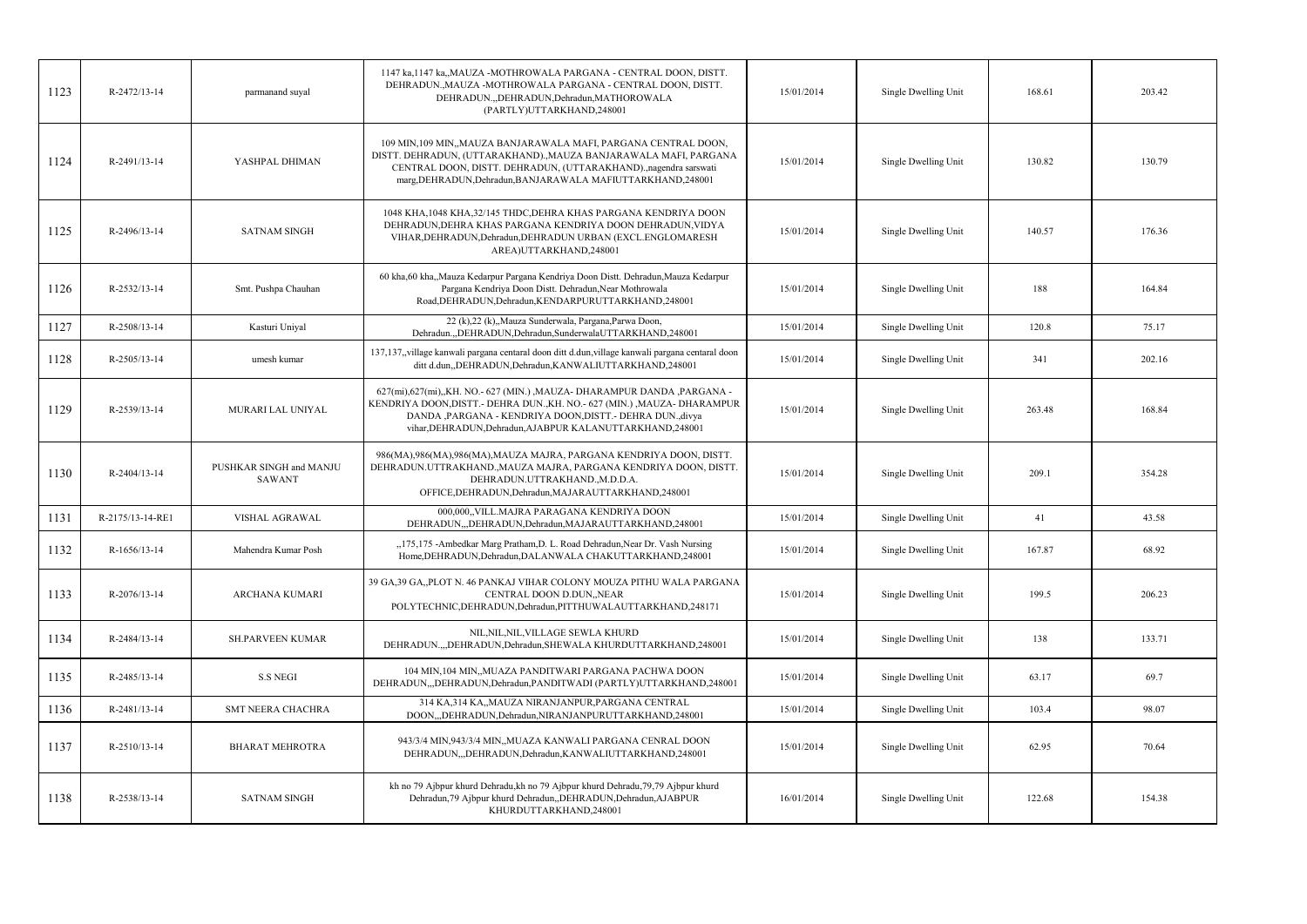| 1139 | R-2351/13-14   | <b>RANBEER SINGH</b>                              | 453/390,453/390,BEARING MU.NO.453/390, SHIVALIK ENCLAVE RACE COURCE<br>DEHRADUN UTTRAKHAND, BEARING MU.NO.453/390 OLD NO.289, SHIVALIK<br><b>ENCLAVE RACE COURCE DEHRADUN</b><br>UTTRAKHAND,,DEHRADUN,Dehradun,ARKEDIYA GRANTUTTARKHAND,248001 | 16/01/2014 | Single Dwelling Unit | 178.36 | 199.69 |
|------|----------------|---------------------------------------------------|------------------------------------------------------------------------------------------------------------------------------------------------------------------------------------------------------------------------------------------------|------------|----------------------|--------|--------|
| 1140 | R-2515/13-14   | Baljeet Kaur                                      | "13/1, Rest Camp West, Rest Camp West, DEHRADUN, Dehradun, Race<br>courseUTTARKHAND,248001                                                                                                                                                     | 16/01/2014 | Single Dwelling Unit | 126.76 | 189.14 |
| 1141 | R-2454/13-14   | Ramesh kumar joshi                                | 125N, 125N, mauza kaulagarh, maichak bhur, pargana central doon, dist.<br>dehradun.,,,DEHRADUN,Dehradun,KALAGADH MAY CHAK<br>(PARTLY)UTTARKHAND,248001                                                                                         | 16/01/2014 | Single Dwelling Unit | 185.8  | 220.66 |
| 1142 | R-2471/13-14   | <b>URMILA DEVI</b>                                | NA, NA, PLOT NO-06, HIG, PLOT NO-06 H.I.G., M.D.D.A.<br>COLONY, LOHIYAPURAM, DEHRADUN,, H.I.G. M.D.D.A COLONY LOHIYAPURAM.<br>TYAGI ROAD, DEHRADUN, Dehradun, M.D.D.A COLONY LOHIYAPURAM, TYAGI<br>ROADUTTARKHAND,248001                       | 16/01/2014 | Single Dwelling Unit | 98.57  | 129.4  |
| 1143 | R-2418/13-14   | MANEESH KUMAR JAIN and SH.<br>SUDHEER KUMAR GOYAL | 159 KA,159 KA,,MAUZA - SEWALA KALAN, PARGANA - CENTRALDOON, DIST. -<br>DEHRADUN., MAUZA - SEWALA KALAN, PARGANA - CENTRALDOON, DIST. -<br>DEHRADUN.,100 M. FROM SHIMLA ROAD, DEHRADUN, Dehradun, SHEWALA<br>KALANUTTARKHAND,248001             | 16/01/2014 | Single Dwelling Unit | 98.32  | 74.86  |
| 1144 | R-2445/13-14   | MOHIT PASREECHA                                   | 933 KA,,933 KA,,,MAUZA - JAKHAN, PARGANA - PARWADOON, DIST.-<br>DEHRADUN, MAUZA - JAKHAN, PARGANA - PARWADOON, DIST.-<br>DEHRADUN, INDERRLOK COLONY, LANE-<br>2, DEHRADUN, Dehradun, JAKHANUTTARKHAND, 248001                                  | 16/01/2014 | Single Dwelling Unit | 133    | 170.26 |
| 1145 | R-2469/13-14   | Vikrant Singh Gusain                              | "16B, Part of 16B Mohini<br>Road, Dehradun.,,, DEHRADUN, Dehradun, DalanwalaUTTARKHAND, 248001                                                                                                                                                 | 17/01/2014 | Single Dwelling Unit | 455    | 328.27 |
| 1146 | R-2475/13-14   | sh. rajesh uniyal                                 | -,-,-,mauza ajabpur kalan dehardun,-,,DEHRADUN,Dehradun,AJABPUR<br>KALANUTTARKHAND,248001                                                                                                                                                      | 17/01/2014 | Single Dwelling Unit | 133.36 | 122.95 |
| 1147 | $R-2516/13-14$ | Anuj Kumar                                        | 1203,1203, Kunj Vihar Ajabpur Khurd, Kunj Vihar Ajabpur<br>Khurd,,DEHRADUN,Dehradun,AJABPUR KHURDUTTARKHAND,248001                                                                                                                             | 17/01/2014 | Single Dwelling Unit | 76.32  | 48.62  |
| 1148 | R-2486/13-14   | MEETU SILWAL                                      | 75 (ka), 75 (ka), kh. no. - 75 (ka), vill- chak ajabpur kalan, pargana- pachawadoon, dist. dehradun,<br>uk, near vidhansabha, DEHRADUN, Dehradun, AJABPUR KALANUTTARKHAND, 248001                                                              | 17/01/2014 | Single Dwelling Unit | 165.54 | 189.28 |
| 1149 | R-2533/13-14   | <b>Udai Singh Bist</b>                            | 372,372,,A Block Saraswati Vihar Ajabpur Khurd,A Block Saraswati Vihar Ajabpur<br>Khurd,,DEHRADUN,Dehradun,AJABPUR KHURDUTTARKHAND,248001                                                                                                      | 17/01/2014 | Single Dwelling Unit | 229    | 241.55 |
| 1150 | R-2359/13-14   | <b>GAGANDEEP SINGH</b>                            | KH.739 BHARUWALA GRANT, KH.739 BHARUWALA GRANT, KH. NO. 739<br>BHARUWALA GRANT, KH. NO.739 BHARUWALA<br>GRANT, DEHRADUN, Dehradun, BHAROOWALA GRANTUTTARKHAND, 248001                                                                          | 17/01/2014 | Single Dwelling Unit | 88.87  | 98.51  |
| 1151 | R-2512/13-14   | SHRI RAGHVENDRA PRASAD<br><b>NAUTIYAL</b>         | 1293 GA, 1293 GA, R-2, MAUZA AJABPURKALA, DISTT. DEHRADUN,<br>UTTRAKHAND., SUDAMA HARDWARE, DEHRADUN, Dehradun, AJABPUR<br>KALANUTTARKHAND,248001                                                                                              | 17/01/2014 | Single Dwelling Unit | 192.23 | 175.04 |
| 1152 | R-2542/13-14   | NISHANT GUPTA                                     | 678 ka Niranajn pur, 678 ka Niranajn pur, 678, Niranajanpur Dehradun, Niranajanpur<br>Dehradun, indra gandhi marg, DEHRADUN, Dehradun, NIRANJANPURUTTARKHAND, 248001                                                                           | 17/01/2014 | Single Dwelling Unit | 155    | 193.36 |
| 1153 | R-1886/13-14   | Mr. akhilesh srivastava                           | 564 min, 564 min, mouza dharampur danda (badrish<br>colony),,,DEHRADUN,Dehradun,DEHRADUN URBAN (EXCL.ENGLOMARESH<br>AREA)UTTARKHAND,248001                                                                                                     | 17/01/2014 | Single Dwelling Unit | 116.17 | 150    |
| 1154 | R-1844/13-14   | Vijay Kishore Ojha                                | 101/2,101/2,284,284/212/1 (101/2 old no.) Dobhalwala, dehradun,284/212/1 (101/2 old no.)<br>Dobhalwala, dehradun, DEHRADUN, Dehradun, DobhalwalaUTTARKHAND, 248001                                                                             | 17/01/2014 | Single Dwelling Unit | 323.86 | 248.5  |
| 1155 | R-2396/13-14   | <b>ARUN KUMAR</b>                                 | 000,000, VILL.DEHRAKHAS PARAGANA CENTRAL DOON<br>DEHRADUN,"DEHRADUN,Dehradun,DEHRADUN URBAN (EXCL.ENGLOMARESH<br>AREA)UTTARKHAND,248001                                                                                                        | 17/01/2014 | Single Dwelling Unit | 93.18  | 103.46 |
| 1156 | R-2536/13-14   | <b>RENU NEGI</b>                                  | 443,443,,KARGI GRANT PARAGANA PACHWADOON D.DUN,,NEAR AMAN<br>FABRICATION BANJARAWALA ROAD, DEHRADUN, Dehradun, KARWARI<br>GRANTUTTARKHAND,248001                                                                                               | 17/01/2014 | Single Dwelling Unit | 112.86 | 118.78 |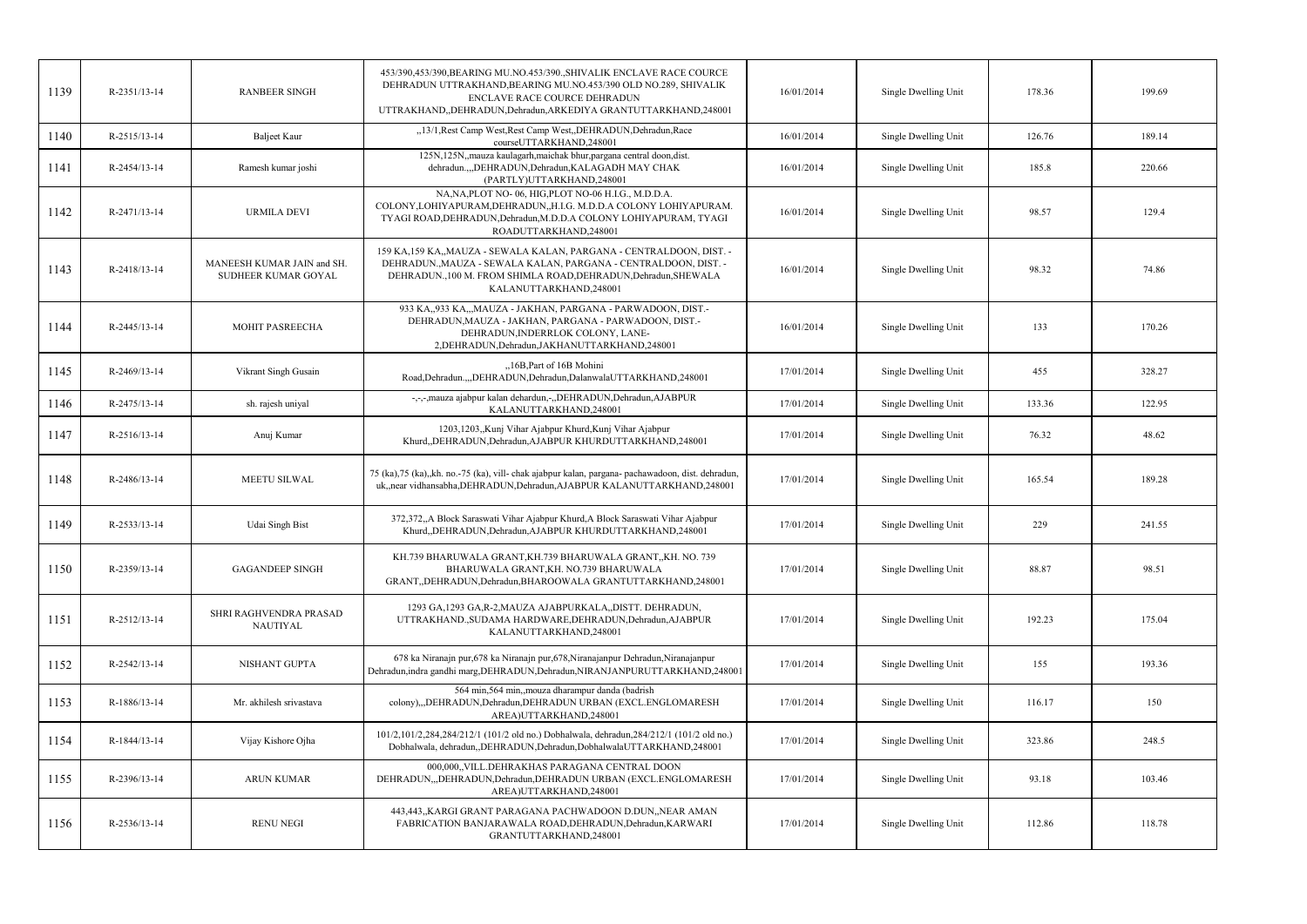| 1157 | R-2318/13-14     | Gopal Singh Bist                             | 337 (TA), 337 (TA), Mauza mohakmpur khurd, pargana<br>parwadoon,,,DEHRADUN,Dehradun,MOHKAMPUR KHURDUTTARKHAND,248001                                                                                                                                | 17/01/2014 | Single Dwelling Unit    | 249.89 | 229.55 |
|------|------------------|----------------------------------------------|-----------------------------------------------------------------------------------------------------------------------------------------------------------------------------------------------------------------------------------------------------|------------|-------------------------|--------|--------|
| 1158 | R-2371/13-14     | <b>RAJEEV DUBEY</b>                          | "24, VILLAGE-NIRANJANPUR PARGANA-PARWADOON DEHRADUN<br>(UTTRAKHAND),,,DEHRADUN,Dehradun,NIRANJANPURUTTARKHAND,248001                                                                                                                                | 17/01/2014 | Single Dwelling Unit    | 267.65 | 261.3  |
| 1159 | R-1725/13-14-RE1 | MANISH JAIN, & JAGDEEP SINGH<br><b>SETHI</b> | "NIL, MAUZA BANJARAWALA MAFI PARGANA CENTRAL DOON D.DUN, NEAR<br>BANGAL KOTHI CHOWK, DEHRADUN, Dehradun, BANJAREWALA MAAFI<br>(PARTLY)UTTARKHAND,248001                                                                                             | 17/01/2014 | Single Dwelling Unit    | 79     | 83.35  |
| 1160 | R-2543/13-14     | Deepa Bisht                                  | 25,25,,Khasra no25,Village Nathan pur, Pargana Eastern Doon,,INDRASTHA<br>COLONEY, DEHRADUN, Dehradun, NATTHANPURUTTARKHAND, 248001                                                                                                                 | 17/01/2014 | Single Dwelling Unit    | 370.6  | 213.97 |
| 1161 | $C-0121/13-14$   | NARENDRA KUMAR AGGARWAL                      | "6,6 AMRIT KAUR ROAD, DOON HOSPITAL, DEHRADUN, Dehradun, AMRIT KAUR<br>ROADUTTARKHAND,248001                                                                                                                                                        | 17/01/2014 | <b>Business Offices</b> | 200.66 | 233.1  |
| 1162 | R-1466/13-14-RE1 | <b>NISHA</b>                                 | 1000,1000,,MAUZA JAKHAN,,,,Dehradun,DEHRADUN URBAN (EXCL.ENGLOMARESH<br>AREA)UTTARKHAND,248001                                                                                                                                                      | 17/01/2014 | Single Dwelling Unit    | 167.28 | 157.85 |
| 1163 | $C-0139/13-14$   | Rachna Matta MD M/s Anish Enterprises        | 151 gha, 152 Kha, 151 gha, 152 Kha, Chandrabani<br>Khalsa,,,DEHRADUN,Dehradun,CHANDRABANI KHALASAUTTARKHAND,248001                                                                                                                                  | 17/01/2014 | <b>Utility Bldgs</b>    | 543.38 | 491.43 |
| 1164 | R-2453/13-14     | Jogesh Khanna                                | 507,507,507,507 Arkediya Grant , Pargana Central Doon,,,DEHRADUN,Dehradun,ARKEDIYA<br>GRANTUTTARKHAND,248001                                                                                                                                        | 17/01/2014 | Single Dwelling Unit    | 120.38 | 135.2  |
| 1165 | $C-0164/13-14$   | <b>DINESH MITTAL</b>                         | 724,724,n.a,main raipur road d.dun,main raipur road d.dun,near shashtrdhra<br>croosing, DEHRADUN, Dehradun, DEHRADUN URBAN (EXCL.ENGLOMARESH<br>AREA)UTTARKHAND,248001                                                                              | 17/01/2014 | <b>Business Offices</b> | 254    | 270.31 |
| 1166 | R-2514/13-14     | <b>HARBANS KAUR</b>                          | 129/178,129/178,,MAUZA - UDDIWALA KARANPUR, PARGANA - CENTRALDOON,<br>DIST.- DEHRADUN, MAUZA - UDDIWALA KARANPUR, PARGANA - CENTRALDOON,<br>DIST.- DEHRADUN, NRAR UCCO BANK,<br>RACECOURSE, DEHRADUN, Dehradun, UDDIWALA KARANPURUTTARKHAND, 248001 | 18/01/2014 | Single Dwelling Unit    | 209.1  | 326.93 |
| 1167 | R-2547/13-14     | SATEESH CHANDRA TYAGI                        | 365,365,,MAUZA BANJARAWALA MAFI PARGANA -CENTRAL DOON<br>DEHRADUN, MAUZA BANJARAWALA MAFI PARGANA -CENTRAL DOON<br>DEHRADUN, BANJARAWALA MAFI, DEHRADUN, Dehradun, BANJARAWALA<br>MAFIUTTARKHAND,248001                                             | 18/01/2014 | Single Dwelling Unit    | 92     | 101.48 |
| 1168 | $R-2567/13-14$   | <b>ATUL GOEL</b>                             | 1029,1029,,VIDHYA VIHAR MAUZA DEHRA KHAS,,,DEHRADUN,Dehradun,Dehra<br>KhasUTTARKHAND,248001                                                                                                                                                         | 18/01/2014 | Single Dwelling Unit    | 129.27 | 214.38 |
| 1169 | R-2561/13-14     | <b>BALRAJ TALWAR</b>                         | "456(old),6 (new no.),456,Bindal Road ,Khurbura-IV Dehradun,456,Bindal Road ,Khurbura-IV<br>Dehradun, Near Rishi Ashram road, DEHRADUN, Dehradun, KhurburaUTTARKHAND, 248001                                                                        | 18/01/2014 | Single Dwelling Unit    | 90.84  | 159.26 |
| 1170 | R-2573/13-14     | Inderpreet Kaur                              | 431 min.,431 min.,,Mauza Ajabpur Khurd Pargana kendriya doon Distt. Dehradun.,Mauza<br>Ajabpur Khurd Pargana kendriya doon Distt. Dehradun.,near matamandir<br>road, DEHRADUN, Dehradun, AJABPUR KHURDUTTARKHAND, 248001                            | 18/01/2014 | Single Dwelling Unit    | 106.87 | 124.45 |
| 1171 | R-2576/13-14     | <b>SUNITA ARORA</b>                          | NIL, NIL, NIL, BANJARAWALA, PARGANA CENTRAL DOON, KARGI<br>ROAD, DEHRADUN, Dehradun, BAJARAWALA (PARTLY) UTTARKHAND, 248001                                                                                                                         | 18/01/2014 | Single Dwelling Unit    | 120.81 | 136.79 |
| 1172 | $R-2560/13-14$   | KUMARI BANEE BATTA                           | 529 KA, 529 KA, SEWALAKALA, PARGANA CENTRAL DOON, SEWALAKALA,<br>PARGANA CENTRAL DOON, g.m.s.<br>road, DEHRADUN, Dehradun, sewalakalan UTTARKHAND, 248001                                                                                           | 18/01/2014 | Single Dwelling Unit    | 74.16  | 111.16 |
| 1173 | R-2577/13-14     | KUMARI RIDHHIMA BATTA                        | 529 KA, 529 KA, SEWALAKALA, PARGANA CENTRAL DOON, SEWALAKALA,<br>PARGANA CENTRAL DOON, g.m.s. road, DEHRADUN, Dehradun, Sewala<br>KalanUTTARKHAND,248001                                                                                            | 18/01/2014 | Single Dwelling Unit    | 74.16  | 111.16 |
| 1174 | R-2483/13-14     | Lt. Col. Kulbhushan Upreti                   | "29 / 17, Mauza Hathibarkala Pargana Kendriya Doon Distt. dehradun., Mauza Hathibarkala<br>Pargana Kendriya Doon Distt. dehradun., Near Dilaram Chowk Rajpur<br>Road, DEHRADUN, Dehradun, RAIPURUTTARKHAND, 248001                                  | 18/01/2014 | Single Dwelling Unit    | 200    | 150.64 |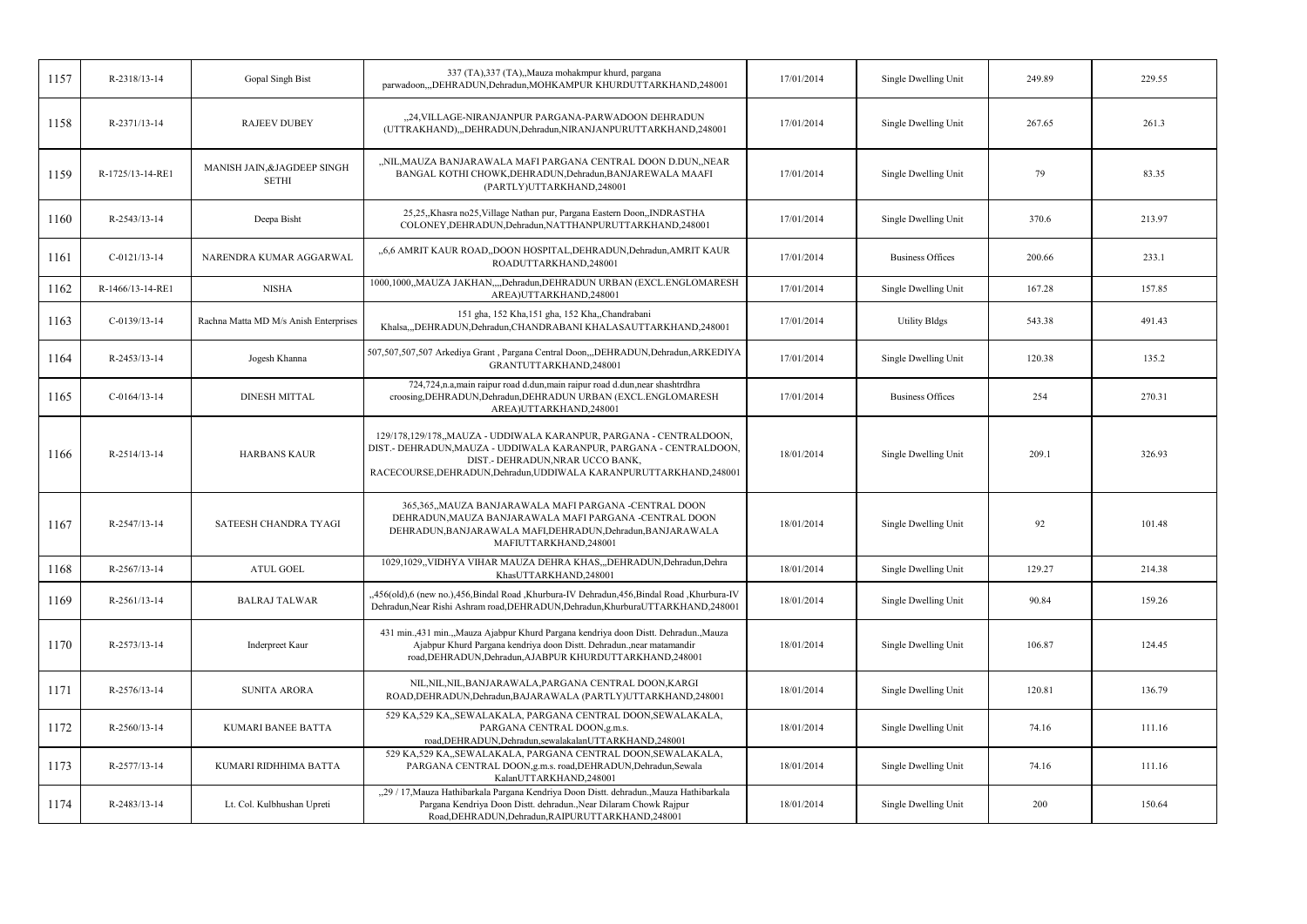| 1175 | R-2528/13-14     | kamlesh jain                                                           | 124 KHA "124 KHA "MAUZA- SEWLA KALAN, PARGANA- PACHWA DOON<br>(CENTRAL DOON) DISTT. DEHRADUN, MAUZA- SEWLA KALAN, PARGANA-<br>PACHWA DOON (CENTRAL DOON) DISTT.<br>DEHRADUN, DEHRADUN, Dehradun, SHEWALA KALANUTTARKHAND, 248001          | 18/01/2014 | Single Dwelling Unit | 146.62 | 174.08  |
|------|------------------|------------------------------------------------------------------------|-------------------------------------------------------------------------------------------------------------------------------------------------------------------------------------------------------------------------------------------|------------|----------------------|--------|---------|
| 1176 | $R-2146/13-14$   | <b>RAJESH KUMAR</b>                                                    | $69(KA)$ & $69(GA)$ , $69(KA)$ & $69(GA)$ , mandakini vihar, block-B, Lane no. 2,d.dun, near<br>S.G.R.R, SCHOOL, DEHRADUN, Dehradun, KANDOLIUTTARKHAND, 248002                                                                            | 20/01/2014 | Single Dwelling Unit | 140.38 | 177.02  |
| 1177 | R-2548/13-14     | <b>RAJNI KUMARI</b>                                                    | 74/2,74/2,,MAUZA PANDITWADI DEHRADUN,MAUZA PANDITWADI<br>DEHRADUN, CHAKRATA<br>ROAD, DEHRADUN, Dehradun, PANDITWADIUTTARKHAND, 248001                                                                                                     | 20/01/2014 | Single Dwelling Unit | 125    | 168.03  |
| 1178 | R-2522/13-14     | Sarojini Devi                                                          | 100,100,,Mauza Ajabpur khurd, pargana CentralDoon,,E-Block,,Dehradun,AJABPUR<br>KHURDUTTARKHAND,248001                                                                                                                                    | 20/01/2014 | Single Dwelling Unit | 131.91 | 137.76  |
| 1179 | R-2398/13-14     | <b>SHALNI KARKI</b>                                                    | 9(JA), 9(JA), KH. NO. 9 JA, MAUZA KANDOLI, PARGANA PARWADOON, DISTRICT<br>DEHRADUN., KH. NO. 9 JA, MAUZA KANDOLI, PARGANA PARWADOON, DISTRICT<br>DEHRADUN., NEAR BABA GARIB DASS<br>ASHRAM, DEHRADUN, Dehradun, KANDOLIUTTARKHAND, 248001 | 20/01/2014 | Single Dwelling Unit | 206    | 197.8   |
| 1180 | R-2570/13-14     | smt .madhu gaur                                                        | prop: no. zew -6,prop: no. zew -6,456 khurbura,456 bindal road khurbura dehradun,456 bindal<br>road khurbura dehradun, kanwali<br>road, DEHRADUN, Dehradun, KHURAWAUTTARKHAND, 248001                                                     | 20/01/2014 | Single Dwelling Unit | 90.84  | 117.15  |
| 1181 | R-2592/13-14     | Bimla Uniyal                                                           | 812 ka, 812 ka, Mauza Dehrakhash Pargana Central Doon. Distt. Dehradun., Mauza Dehrakhash<br>Pargana Central Doon. Distt. Dehradun., Near Mahent Road, DEHRADUN, Dehradun, KARGI<br>GRANT (PARTLY)UTTARKHAND,248001                       | 20/01/2014 | Single Dwelling Unit | 102.21 | 89.88   |
| 1182 | R-2342/13-14     | VIKASH MITTAL                                                          | 755,755, MAUZA DEHRAKHAS PARAGANA CENTRAL DOON DIST. D.DUN, NEAR<br>(INDRESH HOSPITAL) SURKANDA MATA<br>MANDIR, DEHRADUN, Dehradun, DEHRAKHASUTTARKHAND, 248001                                                                           | 20/01/2014 | Single Dwelling Unit | 59.48  | 77.82   |
| 1183 | R-2195/13-14-RE1 | BASANTI DEVI KHANTWAL                                                  | 000,000, VILL.MAJRA PARAGANA CENTRAL DOON<br>DISTT.DEHRADUN,,,DEHRADUN,Dehradun,MAJARAUTTARKHAND,248001                                                                                                                                   | 20/01/2014 | Single Dwelling Unit | 111.48 | 181.8   |
| 1184 | R-2524/13-14     | <b>SHIV NARESH SONI</b>                                                | 272,272, KH. NO. - 272, MOUZA - AJABPUR KHURD, PARGANA - CENTRAL DOON<br>DISTT. - DEHRADUN., KH. NO. - 272, MOUZA - AJABPUR KHURD, PARGANA -<br>CENTRAL DOON DISTT. - DEHRADUN.,,DEHRADUN,Dehradun,AJABPUR<br>KHURDUTTARKHAND,248001      | 20/01/2014 | Single Dwelling Unit | 275.09 | 281.36  |
| 1185 | R-2587/13-14     | JAGDAMBA PRASAD BAHUGUNA<br>S/O SH. WACHPATI PRASAD<br><b>BAHUGUNA</b> | 48 (G)(M),48 (G)(M),,VILLAGE-MAUJA AJABPUR KALAN,PARGANA CENTRAL DOON<br>DISTT:-DEHRADUN (U.K),600 MT. FROM MAIN ROAD (NEAR GURU DWARA) IN<br>SOUTH SIDE, DEHRADUN, Dehradun, AJABPUR KALANUTTARKHAND, 248001                             | 20/01/2014 | Single Dwelling Unit | 175.12 | 72.83   |
| 1186 | R-2572/13-14     | TEJ SINGH PATHIK                                                       | 191/12,191/12,,MAUZA-KANWALI DEHRADUN,MAUZA-KANWALI<br>DEHRADUN, G.M.S Road, DEHRADUN, Dehradun, KANWALIUTTARKHAND, 248001                                                                                                                | 20/01/2014 | Single Dwelling Unit | 146.37 | 189.45  |
| 1187 | R-2617/13-14     | swarn kumar makan                                                      | "Plot No-233, Phase -1, Link road of officers colony, Mauza Kawali, Central doon Distt.<br>Dehradun Doon Valley officers copprative housing society<br>Ltd.,,R3,DEHRADUN,Dehradun,KANWALIUTTARKHAND,248001                                | 20/01/2014 | Single Dwelling Unit | 954.02 | 49.68   |
| 1188 | $C-0173/13-14$   | ARUN KUMAR WADHWA                                                      | NIL, NIL, 105, NEW NO.220/111, SAHARANPUR ROAD, SAHARANPUR<br>ROAD, DEHRADUN, Dehradun, DEHRAKHASUTTARKHAND, 248001                                                                                                                       | 20/01/2014 | Commercial Mixed Use | 696.07 | 1178.33 |
| 1189 | R-2283/13-14     | VANDANA SINGHAL                                                        | 227kha, 227kha, mauza brahamanwala, pargana central dun, H.C.L.<br>COMPOUND, DEHRADUN, Dehradun, BAMANWALAUTTARKHAND, 248001                                                                                                              | 21/01/2014 | Single Dwelling Unit | 185.33 | 238     |
| 1190 | $R-2546/13-14$   | ramesh chandra                                                         | 616(KA),616(KA),,banjarawala, central doon, dehradun,,sahi<br>enclave, DEHRADUN, Dehradun, BAJARAWALA (PARTLY) UTTARKHAND, 248001                                                                                                         | 21/01/2014 | Single Dwelling Unit | 169.35 | 185.06  |
| 1191 | R-2585/13-14     | manisha panwar                                                         | 1340,1340, khata No.1174, ajabpur khurd, pachwa doon,<br>dehradun,,,DEHRADUN,Dehradun,AJABPUR KHURDUTTARKHAND,248001                                                                                                                      | 21/01/2014 | Single Dwelling Unit | 127.13 | 123.96  |
| 1192 | R-2534/13-14     | Sambhu Prashad                                                         | 149 (KHA), 149 (KHA), KH.NO. 149 (KHA) SITUATED AT MAUZA-<br>KEDARPUR, PARGANA - KENDRIYADOON, DEHRADUN, NEAR<br>TEMPLE, DEHRADUN, Dehradun, KEDARPURUTTARKHAND, 248001                                                                   | 21/01/2014 | Single Dwelling Unit | 99.99  | 100.78  |
| 1193 | R-2566/13-14     | <b>RAJJEV GUPTA</b>                                                    | 1029,1029,,dehra khas,,,DEHRADUN,Dehradun,Dehra KhasUTTARKHAND,248001                                                                                                                                                                     | 21/01/2014 | Single Dwelling Unit | 131.4  | 217.53  |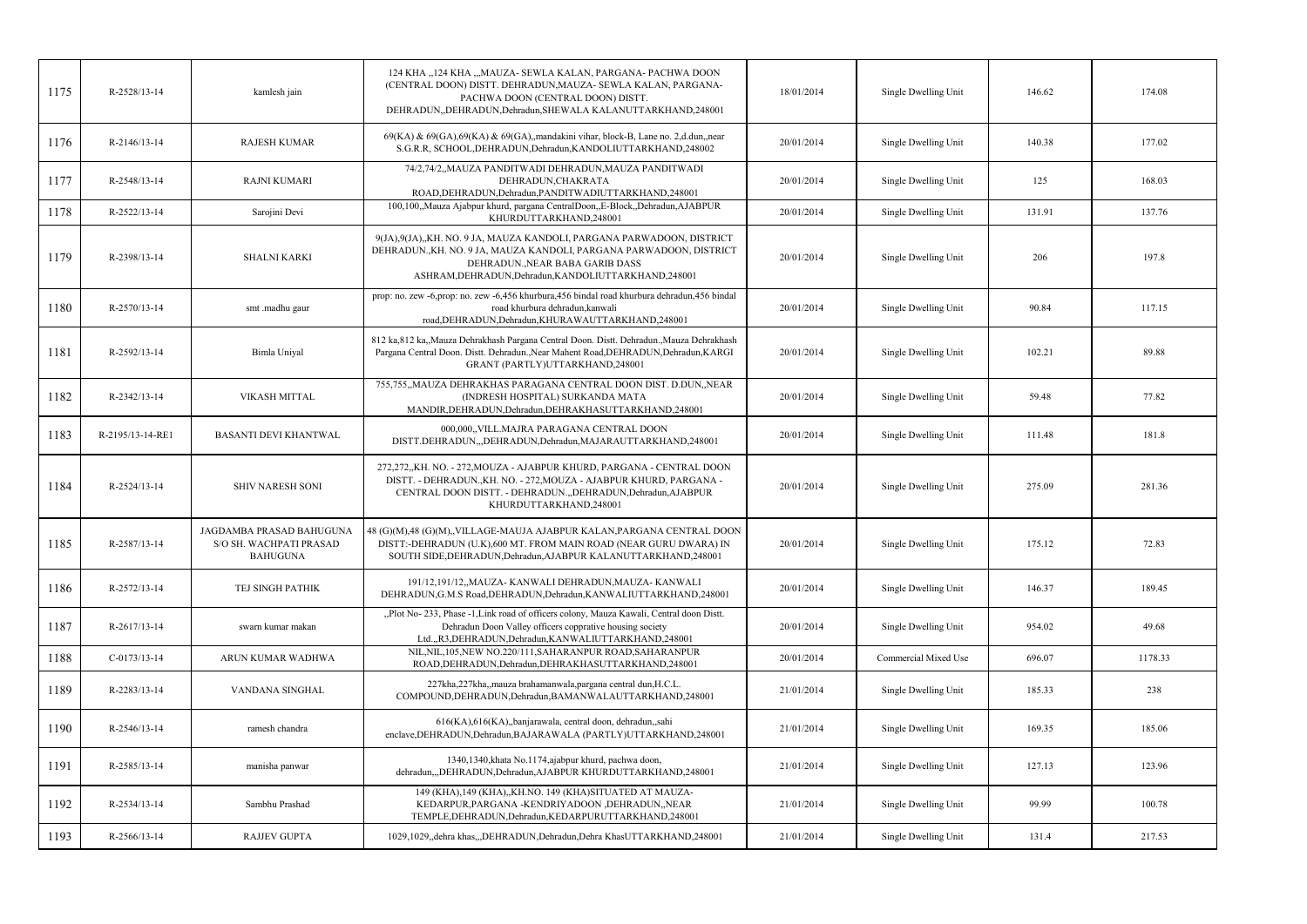| 1194 | R-2588/13-14   | <b>SHAILJA BHATT</b>   | KH. NO.389 (M) AJABPURKHURD, KH. NO.389 (M) AJABPURKHURD, KH. NO. 389 (M)<br>AJABPUR KHURD, KH. NO. 389 (M) AJABPURKHURD, NEAR BOSTAN<br>SCHOOL, DEHRADUN, Dehradun, AJABPUR KHURDUTTARKHAND, 248001                                                   | 21/01/2014 | Single Dwelling Unit | 339     | 353.98 |
|------|----------------|------------------------|--------------------------------------------------------------------------------------------------------------------------------------------------------------------------------------------------------------------------------------------------------|------------|----------------------|---------|--------|
| 1195 | R-2586/13-14   | <b>SEEMA KALRA</b>     | 314 KA,314 KA,,MOUZA NIRANJANPUR, CENTRAL<br>DOON,,,DEHRADUN,Dehradun,NIRANJANPURUTTARKHAND,248001                                                                                                                                                     | 21/01/2014 | Single Dwelling Unit | 89.78   | 119.2  |
| 1196 | R-2626/13-14   | Parmod Kumar Dobhal    | 737(kh),737(kh),,Dehrakhash,Dehrakhash,T.H.D.C.Colony,DEHRADUN,Dehradun,Dehrakhash<br>UTTARKHAND,248001                                                                                                                                                | 21/01/2014 | Single Dwelling Unit | 215     | 146.66 |
| 1197 | R-2597/13-14   | <b>ARCHANA SHARMA</b>  | 116,116,,ARCHANA SHARMA W/O LATE SHRI.HIRDYASH SHARMA,SITUATED AT<br>KH.NO.-116, MAUZA-CHAK SHALAWALA, PARGANA-KENDRIYA DOON, DISTT-<br>DEHRA DUN,, BACK OFJASHWANT MODERN<br>SCHOOL, DEHRADUN, Dehradun, CHAKSALIYAWALAUTTARKHAND, 248001             | 21/01/2014 | Single Dwelling Unit | 109.44  | 103.42 |
| 1198 | $R-2605/13-14$ | SH. VINAY DHYANI       | 642 MIN, 642 MIN,, MAUZA NATHANPUR DEHRADUN, MAUZA NATHANPUR<br>DEHRADUN, NATHANPUR, DEHRADUN, Dehradun, NATTHANPURUTTARKHAND, 24800                                                                                                                   | 21/01/2014 | Single Dwelling Unit | 111.52  | 80.37  |
| 1199 | R-2555/13-14   | pushpa dogra           | 927kh,927kh,nil,MOUZA MAZRA PARGANA CENTARAL DOON DISSTIC<br>DEHRADUN,,,DEHRADUN,Dehradun,MAJARAUTTARKHAND,248001                                                                                                                                      | 22/01/2014 | Single Dwelling Unit | 37.64   | 48.8   |
| 1200 | $R-2604/13-14$ | <b>ANITA RASTOGI</b>   | 112(KA),112(KA),,KH. NO.-112 (KA),MAUZA- CHIDOWALI, PARGANA-PARWA<br>DOON, DISTT. - DEHRA DUN., KH. NO.-112 (KA), MAUZA - CHIDOWALI, PARGANA-<br>PARWA DOON, DISTT. - DEHRA DUN., GANGOTRI<br>VIHAR, DEHRADUN, Dehradun, CHINDROWALIUTTARKHAND, 248001 | 22/01/2014 | Single Dwelling Unit | 67.5    | 82.98  |
| 1201 | R-2369/13-14   | SISTER M. RENALD M.C.  | 119/96,119/96,119/96,119/96, NARAIN DUTT DANGWAL MARG, DEHRADUN.,119/96,<br>NARAIN DUTT DANGWAL MARG, DEHRADUN, NESHVILLA<br>ROAD, DEHRADUN, Dehradun, BAKRAL GAONUTTARKHAND, 248001                                                                   | 22/01/2014 | Single Dwelling Unit | 1542.88 | 933.91 |
| 1202 | R-2551/13-14   | Renu Shah              | "PLOT NO-121, MAUZA CHAK RAIPUR PARGANA PARWA DOON,<br>DEHRADUN,,,DEHRADUN,Dehradun,RAIPURUTTARKHAND,248008                                                                                                                                            | 22/01/2014 | Single Dwelling Unit | 188.19  | 194.26 |
| 1203 | R-2580/13-14   | <b>SEEMA DEVI</b>      | 140 MIN,140 MIN,, MAUZA KAULAGARH PARGANA CENTRAL DOON. DISTT-<br>DEHRADUN., MAUZA KAULAGARH PARGANA CENTRAL DOON. DISTT-<br>DEHRADUN., CANAL<br>ROAD, DEHRADUN, Dehradun, KAULAGARHUTTARKHAND, 248001                                                 | 22/01/2014 | Single Dwelling Unit | 98.3    | 102.22 |
| 1204 | R-2497/13-14   | <b>GUR DEEP KAUR</b>   | 1048 KHA, 1048 KHA, 32/145 THDC, DEHRAKAHS DEHRADUN, DEHRA KHAS<br>DEHRADUN, VIDYA VIHAR, DEHRADUN, Dehradun, DEHRADUN URBAN<br>(EXCL.ENGLOMARESH AREA)UTTARKHAND,248001                                                                               | 23/01/2014 | Single Dwelling Unit | 140.57  | 176.36 |
| 1205 | R-2569/13-14   | Manju Semwal           | 341 Zha, 341 Zha, Plot no-60, Bhagirathipuram, Phase- Ist, Jakhan, Dehradun., Bhagirathipuram,<br>Phase- Ist, Jakhan, Dehradun., Near Doon Vihar<br>,Jakhan,DEHRADUN,Dehradun,JakhanUTTARKHAND,248001                                                  | 23/01/2014 | Single Dwelling Unit | 360     | 293.77 |
| 1206 | R-2556/13-14   | Lalita Bharadwaz       | 1519min, 1519min, nil, Sitauted at Mouza Kawli .Pargana Central doon, disstic<br>dehradun,,,DEHRADUN,Dehradun,KANWALIUTTARKHAND,248001                                                                                                                 | 23/01/2014 | Single Dwelling Unit | 111.52  | 176.86 |
| 1207 | R-2594/13-14   | mr.rajiv kumar         | 777/1,777/1,raipur,raipur,reaidentail,DEHRADUN,Dehradun,RAIPURUTTARKHAND,248001                                                                                                                                                                        | 23/01/2014 | Single Dwelling Unit | 114.31  | 119.03 |
| 1208 | R-2575/13-14   | <b>SWETA GOYAL</b>     | 1519,1519,1526,LAND NO. 1526, KHASRA NO. 1519 MIN. MOUZA-KANWALI<br>PARGANA KENDRIYADUN, TEH.- SADAR, DISTT.- DEHRADUN, 13, ABHISHEK<br>TOWER, 14, SUBHASH ROAD DEHRADUN,<br>UTTARAKHAND,,,Dehradun,KANWALIUTTARKHAND,248001                           | 23/01/2014 | Single Dwelling Unit | 107.8   | 80.18  |
| 1209 | R-2593/13-14   | smt.aruna singh        | "14-a,national road laxman chowk,national road laxman<br>chowk, DEHRADUN, Dehradun, KANWALIUTTARKHAND, 248001                                                                                                                                          | 23/01/2014 | Single Dwelling Unit | 83.61   | 112.16 |
| 1210 | R-2487/13-14   | kailash chandra tiwari | 566 (KHA),566 (KHA),,KH.NO-566 (KHA),MAUZA-BANJARAWALA MAAFI,<br>PARGANA-KENDRIYADOON, DIST. DEHRADUN, NEAR BANJARAWALA<br>CHOWK, DEHRADUN, Dehradun, BAJARAWALA (PARTLY) UTTARKHAND, 248001                                                           | 23/01/2014 | Single Dwelling Unit | 247.04  | 255.47 |
| 1211 | R-2540/13-14   | Anshul mittal          | 136,136, NILL, situated at p.d. tandon marg, laxman chowk<br>dehradun,,,DEHRADUN,Dehradun,P.D.TANDON MARGUTTARKHAND,248001                                                                                                                             | 23/01/2014 | Single Dwelling Unit | 141.07  | 124.33 |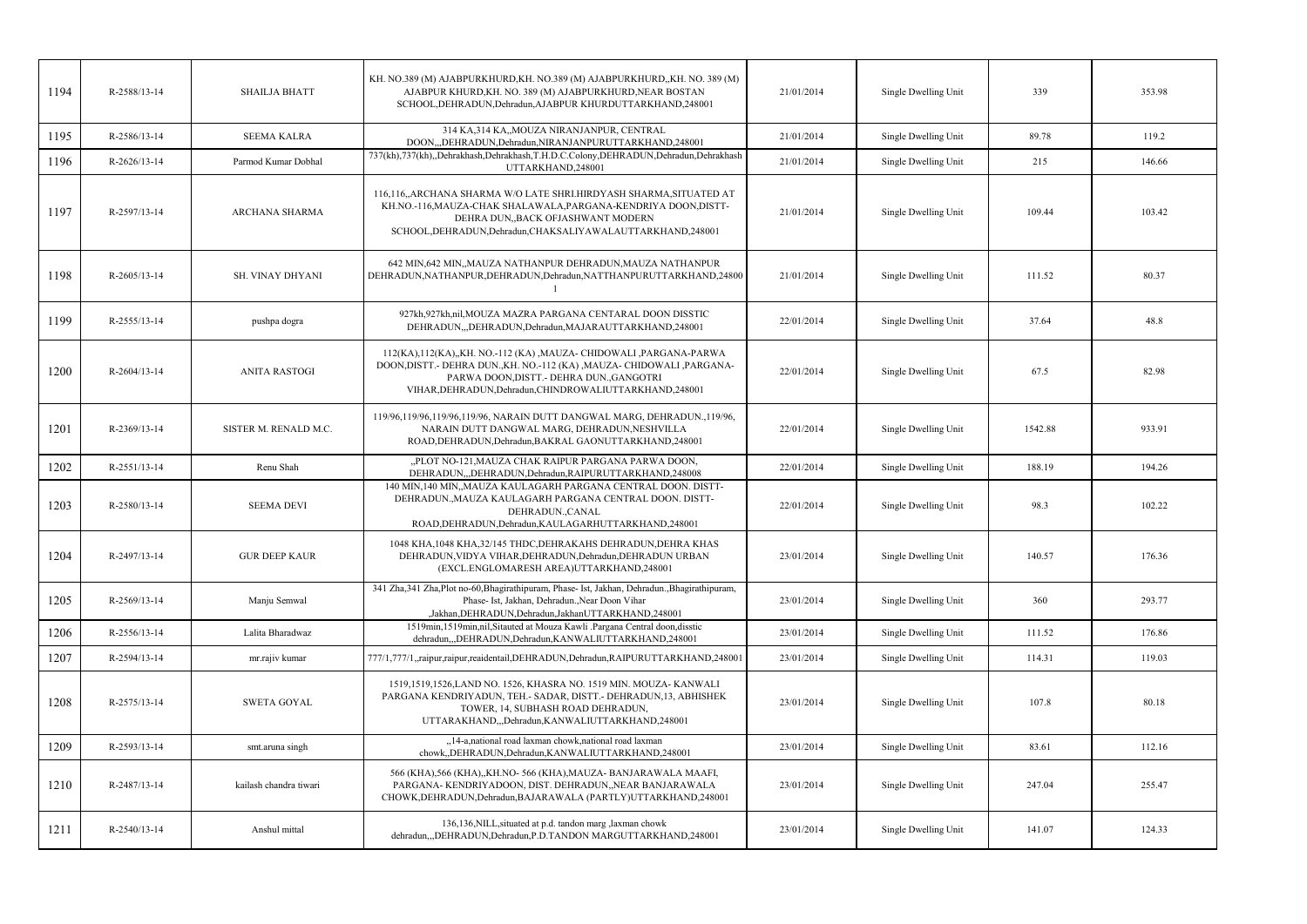| 1212 | R-2553/13-14       | Shakula Rani                           | 525/1,525/1,NILL,525/1 Village Kanwali Dehradun,525/1 Village Kanwali Dehradun, Vasant<br>Vihar Road, DEHRADUN, Dehradun, KANWALIUTTARKHAND, 248001                                                                                                                                                                                                                                                  | 23/01/2014 | Single Dwelling Unit | 376    | 427.54 |
|------|--------------------|----------------------------------------|------------------------------------------------------------------------------------------------------------------------------------------------------------------------------------------------------------------------------------------------------------------------------------------------------------------------------------------------------------------------------------------------------|------------|----------------------|--------|--------|
| 1213 | R-2518/13-14       | Jai Karan                              | nil,nil,nil,Mauza Dharmpur,Pargana Central Doon Distt. Dehradun.,Mauza Dharmpur, Pargana<br>Central Doon Distt. Dehradun., NIL, DEHRADUN, Dehradun, DharmpurUTTARKHAND, 248001                                                                                                                                                                                                                       | 23/01/2014 | Single Dwelling Unit | 140    | 185.79 |
| 1214 | $R - 2603/13 - 14$ | NEELAM KALA                            | 459,459,,MOUZA DANDA KHUDANE WALA PARGNA PACHWA DUN<br>DEHRADUN,,,DEHRADUN,Dehradun,DANDRA<br>KHOODANEWALAUTTARKHAND,248001                                                                                                                                                                                                                                                                          | 23/01/2014 | Single Dwelling Unit | 123.52 | 92.84  |
| 1215 | R-2568/13-14       | SHEELA MITTAL                          | KH.NO:-733 CHA,,KH.NO:-733 CHA,,,IN KH. NO:-733 CHA, (T.H.D.C. COLONY PHASE<br>1ST. PART OF PLOT NO:- 69) MOUZA DEHRAKHASS PARGANA CENTRAL DOON<br>DISTT. DEHRADUN.,IN KH. NO:-733 CHA (T.H.D.C. COLONY PHASE 1ST. PART OF<br>PLOT NO:- 69) SITUATED AT. MOUZA DEHRAKHASS PARGANA CENTRAL DOON<br>DISTT. DEHRADUN., NEAR TOWN PLANNING<br>OFFICE, DEHRADUN, Dehradun, DEHRAKHASS, UTTARKHAND, 248001 | 23/01/2014 | Single Dwelling Unit | 84.98  | 96     |
| 1216 | R-2591/13-14       | s.p.maikhuri                           | -,-,-,mauza majari maafi dehardun,sem,,DEHRADUN,Dehradun,MAJARI<br>MAAFIUTTARKHAND,248001                                                                                                                                                                                                                                                                                                            | 23/01/2014 | Single Dwelling Unit | 339.27 | 268.02 |
| 1217 | R-2535/13-14       | COL. JOTH SINGH RAWAT                  | 322,322, SITUATED AT MOUZA SINOLA, PARAGANA CENTRAL DOON, SINOLA<br>VILLEGE, DEHRADUN, Dehradun, SINOLAUTTARKHAND, 248001                                                                                                                                                                                                                                                                            | 23/01/2014 | Single Dwelling Unit | 178.66 | 238.33 |
| 1218 | R-2468/13-14       | Kvita Rana                             | 2115,2115,,KHASRA NO. 2115 MIN,,,DEHRADUN,Dehradun,AJABPUR<br>KALANUTTARKHAND,248001                                                                                                                                                                                                                                                                                                                 | 24/01/2014 | Single Dwelling Unit | 110.59 | 145.36 |
| 1219 | R-2511/13-14       | <b>DINESHWAR PANDIT</b>                | 433(GA),433(GA),,KH.NO.BRAHMNWALA D-<br>DUN.,,,DEHRADUN,Dehradun,BAMANWALAUTTARKHAND,248001                                                                                                                                                                                                                                                                                                          | 24/01/2014 | Single Dwelling Unit | 92.93  | 140.89 |
| 1220 | R-2651/13-14       | <b>MEENA MEHTA</b>                     | 855 KH. (PRIVATE PLOT NO. 20-A,855 KH. (PRIVATE PLOT NO. 20-A, NIL, MOUZA<br>NIRANJANPUR PRAGANA<br>KENDRIYADOON,DO,,DEHRADUN,Dehradun,NIRANJANPURUTTARKHAND,248001                                                                                                                                                                                                                                  | 24/01/2014 | Single Dwelling Unit | 153.29 | 177.96 |
| 1221 | R-2306/13-14-RE1   | <b>AABHA BISHT</b>                     | 604 MIN, 604 MIN, NIL, MOUZA BANJRAWALA MAFI PARGANA<br>PACHAWADOON,DO,BANJARWALA ROAD,DEHRADUN,Dehradun,BANJAREWALA<br>MAAFI (PARTLY)UTTARKHAND,248001                                                                                                                                                                                                                                              | 24/01/2014 | Single Dwelling Unit | 150.56 | 179.12 |
| 1222 | R-2582/13-14       | DEVENDRA SINGH PANWAR                  | 571/3,571/3,,MAUZA DHARAMPUR DANDA,PARGANA KENDRIYA DOON<br>DEHRADUN(U.K.), MAUZA DHARAMPUR DANDA, PARGANA KENDRIYA DOON<br>DEHRADUN (U.K.), NEAR AAMBIWALA<br>GURUDWARA, DEHRADUN, Dehradun, DHARAMPUR DANDAUTTARKHAND, 248001                                                                                                                                                                      | 25/01/2014 | Single Dwelling Unit | 250    | 247.16 |
| 1223 | R-2618/13-14       | SH.V.P. PUROHIT                        | -,-,-,MAUZA MAZRA,-,,DEHRADUN,Dehradun,MAJARAUTTARKHAND,248001                                                                                                                                                                                                                                                                                                                                       | 25/01/2014 | Single Dwelling Unit | 233.18 | 281.3  |
| 1224 | $R-2602/13-14$     | <b>DINESH GUPTA</b>                    | 104/1/1,104/1/1,0,MAUZA-KANWALI (NEAR MANDIR LANE,SATYA VIHARCOLONY)<br>PARGANA-CENTRAL DOON DEHRADUN<br>(UTTRAKHAND),,,DEHRADUN,Dehradun,KANWALIUTTARKHAND,248001                                                                                                                                                                                                                                   | 25/01/2014 | Single Dwelling Unit | 164.49 | 224.64 |
| 1225 | R-2599/13-14       | smt.deepti pant                        | 612(min), 612(min), mauza dharampur, mauza<br>dharampur,,DEHRADUN,Dehradun,DALANWALA CHAKUTTARKHAND,248001                                                                                                                                                                                                                                                                                           | 25/01/2014 | Single Dwelling Unit | 89     | 105.06 |
| 1226 | $R-2650/13-14$     | Mukul Sain Jain                        | "216/146,2-A MOHINI ROAD, "DEHRADUN, Dehradun, DALANWALA<br>CHAKUTTARKHAND,248001                                                                                                                                                                                                                                                                                                                    | 25/01/2014 | Single Dwelling Unit | 315.19 | 151.31 |
| 1227 | R-2671/13-14       | pramjit singh bajaj                    | -,-,117, chandera nager,,, DEHRADUN, Dehradun, THANO GAONUTTARKHAND, 248001                                                                                                                                                                                                                                                                                                                          | 25/01/2014 | Single Dwelling Unit | 148.06 | 146.54 |
| 1228 | R-2589/13-14       | Rachana jain, shri jagdeep singh sathi | 127KA &0128,127KA &0128,nil, Mauza-Banjarawala Mafi paragna Central doon d.dun,, NEAR<br>BANGAL KOTHI CHOWK, DEHRADUN, Dehradun, BANJAREWALA MAAFI<br>(PARTLY)UTTARKHAND,248001                                                                                                                                                                                                                      | 25/01/2014 | Single Dwelling Unit | 88.28  | 64.75  |
| 1229 | $R - 2630/13 - 14$ | Premlata                               | 400(M),400(M),,NEAR NEW POLICE CHOWKI, KARGI,D.DUN,,NEAR NEW POLICE<br>CHOWKI, DEHRADUN, Dehradun, BAMANWALAUTTARKHAND, 248002                                                                                                                                                                                                                                                                       | 25/01/2014 | Single Dwelling Unit | 150    | 163.2  |
| 1230 | R-2645/13-14       | <b>BIRBAL SINGH</b>                    | 244,244,,MAJRA SEWLA KHURD PARGANA CENTRALDOON DEHRADUN UK,,Inderlok<br>Vihar,,Dehradun,MAJARAUTTARKHAND,248001                                                                                                                                                                                                                                                                                      | 25/01/2014 | Single Dwelling Unit | 223    | 241.71 |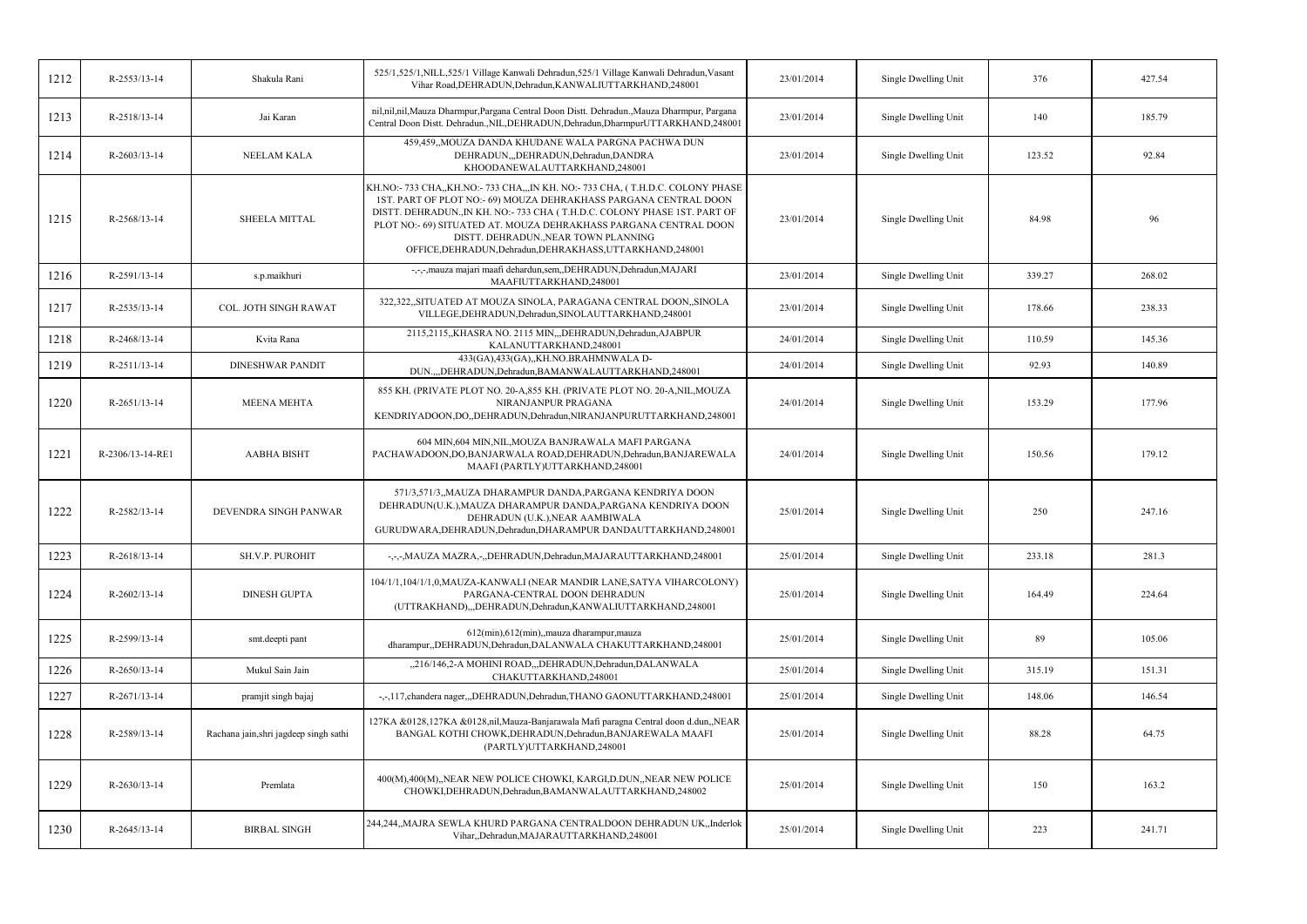| 1231 | R-2678/13-14     | Ashok Kothiyal                                                         | 71,71,,Mauza Kedarpur Pargana<br>Kandriyadoon,,,DEHRADUN,Dehradun,KENDARPURUTTARKHAND,248001                                                                                                                                                                                                    | 25/01/2014 | Single Dwelling Unit | 215.48 | 188.38 |
|------|------------------|------------------------------------------------------------------------|-------------------------------------------------------------------------------------------------------------------------------------------------------------------------------------------------------------------------------------------------------------------------------------------------|------------|----------------------|--------|--------|
| 1232 | R-2677/13-14     | <b>RUDHAMAL JAIN</b>                                                   | NIL, NIL, NIL, ASHOK PARK, MAUJA NIRANJANPUR, SAHARANPUR<br>ROAD, DEHRADUN, Dehradun, NIRANJANPURUTTARKHAND, 248001                                                                                                                                                                             | 25/01/2014 | Single Dwelling Unit | 160    | 184.55 |
| 1233 | R-2632/13-14     | <b>SITA DEVI</b>                                                       | 43 KH,43 KH,0,MAUZA-SHAH NAGAR PARGANA-CENTRAL DOON DIST-DEHRADUN<br>(UTTRAKHAND),,NEAR RAILWAY<br>TRACK, DEHRADUN, Dehradun, SHAHNAGARUTTARKHAND, 248001                                                                                                                                       | 27/01/2014 | Single Dwelling Unit | 230.12 | 239.37 |
| 1234 | R-2477/13-14     | <b>BHARAT KUMAR</b>                                                    | 36,36,,VILLAGE DANDA DHORAN PARGANA PARWA DOON,DO.,,Dehradun,DANDRA<br>DHORANUTTARKHAND,248001                                                                                                                                                                                                  | 27/01/2014 | Single Dwelling Unit | 222.96 | 360.14 |
| 1235 | R-2622/13-14     | Sundari Devi                                                           | 1948, 1948, NIL, Mauza -ajabpur kalan pargana centrel doon dehradun., NEAR BANGALI<br>KOTHI CHOWK, DEHRADUN, Dehradun, AJABPUR KALANUTTARKHAND, 248001                                                                                                                                          | 27/01/2014 | Single Dwelling Unit | 176    | 171.92 |
| 1236 | R-2655/13-14     | <b>SABITA BADONI</b>                                                   | 822M, 822M, BELL ROAD, CLEMENT TOWN, D.DUN, NEAR GRAPHIC ERA<br>UNIVERSITY, DEHRADUN, Dehradun, BHAROOWALA GRANTUTTARKHAND, 248002                                                                                                                                                              | 27/01/2014 | Single Dwelling Unit | 128.88 | 121.92 |
| 1237 | R-2562/13-14     | Jas Chadha                                                             | 475/1,475/1,475/1 Mauza kanvali pargana central doon main street ashirwad<br>enclave,,,DEHRADUN,Dehradun,KANWALIUTTARKHAND,248001                                                                                                                                                               | 27/01/2014 | Single Dwelling Unit | 360    | 367.12 |
| 1238 | R-2633/13-14     | <b>AJEET PANWAR</b>                                                    | 69 CHA, 69 CHA,, MAUZA-DANDA NOORIWALA PARGANA-PARWADOON DIST-<br>"NEAR TOUCH WOOD SCHOOL, DEHRADUN, Dehradun, DANDRA NOORI<br>WALAUTTARKHAND,248001                                                                                                                                            | 27/01/2014 | Single Dwelling Unit | 138.64 | 194.12 |
| 1239 | R-2623/13-14     | NEERA CHACHRA                                                          | 314 KA, 314 KA, MAUZA NIRANZANPUR, PARGANA CENTRAL<br>DOON,,,,Dehradun,NIRANJANPURUTTARKHAND,248001                                                                                                                                                                                             | 27/01/2014 | Single Dwelling Unit | 93.9   | 108.69 |
| 1240 | R-2654/13-14     | sadhana kulsreshta                                                     | 29KHA,, 30M,29KHA,, 30M,,77/6,PRATAP ROAD, SUBHASH NAGAR, D.DUN,,BEHIND<br>UTTRANCHA COLLEGE, DEHRADUN, Dehradun, SHEWALA<br>KHURDUTTARKHAND,248002                                                                                                                                             | 27/01/2014 | Single Dwelling Unit | 83     | 91.5   |
| 1241 | R-2625/13-14     | Jagtar Singh                                                           | 86 Ga, 86 Ga, Mauza Aamwala Tarla Pargana Parwa Doon Distt. Dehradun., Mauza Aamwala<br>Tarla Pargana Parwa Doon Distt. Dehradun., Near Sahastardhara<br>Road, DEHRADUN, Dehradun, AAMWALA TARALAUTTARKHAND, 248001                                                                             | 27/01/2014 | Single Dwelling Unit | 103.34 | 121.39 |
| 1242 | R-2581/13-14     | Rohit Prasad Kushwaha                                                  | 15 (LA), 15 (LA),,Mauza Sunderwala, Pargana<br>Parwadoon,,,DEHRADUN,Dehradun,SunderwalaUTTARKHAND,248001                                                                                                                                                                                        | 27/01/2014 | Single Dwelling Unit | 78.17  | 100.05 |
| 1243 | R-2641/13-14     | Kamal Sharma                                                           | -,-,-,Mauza - Johari, Pargana - Pachhwa Don, Distt. - Dehradfun.,Mauza - Johari, Pargana -<br>Pachhwa Don, Distt. - Dehradfun., Near Main Johari<br>Road, DEHRADUN, Dehradun, johari UTTARKHAND, 248001                                                                                         | 27/01/2014 | Single Dwelling Unit | 249.34 | 182.48 |
| 1244 | R-2644/13-14     | Shri Baldevraj Ahuja                                                   | 322 GHA & 323 KHA, 322 GHA & 323 KHA, R-2, CHIDOWALI, PARGANA<br>PARWADOON,,DISTT. DEHRADUN, UTTRAKHAND.,Hotel Great Value, Rajpur<br>Road, DEHRADUN, Dehradun, Chidowali, ParwadoonUTTARKHAND, 248001                                                                                          | 27/01/2014 | Single Dwelling Unit | 125.46 | 90.21  |
| 1245 | R-2663/13-14     | B. N. Bhandari                                                         | -,-,-,Mauza - Kanwali, Pargana - Kendriya Doon, Distt. - Dehradun.,Mauza - Kanwali, Pargana -<br>Kendriya Doon, Distt. - Dehradun., Near Engineers<br>Enclave, DEHRADUN, Dehradun, KANWALIUTTARKHAND, 248001                                                                                    | 27/01/2014 | Single Dwelling Unit | 236.03 | 186.24 |
| 1246 | R-2664/13-14     | VIKRAM SINGH MAURIYA                                                   | NIL, NIL, 249, new no.-119 / 79, PROP. NO.-249; NEW NO.-119 /<br>79, CHAKHUWALA, CHAKRATA<br>ROAD, DEHRADUN, Dehradun, CHAKUWALAUTTARKHAND, 248001                                                                                                                                              | 27/01/2014 | Single Dwelling Unit | 84.71  | 96.71  |
| 1247 | R-2676/13-14     | Balajee InfraShine (P) Ltd. Through<br>Director Mr. Jitender Kharbanda | 1221, 1221, Plot No. 81, PLOT NO. - 81 OF PANACHE VALLEY, KHASRA NO. - 1221,<br>VILLAGE-CHALANG, DISTT.-DEHRADUN, UTTARAKHAND., PLOT NO. - 81 OF<br>PANACHE VALLEY, KHASRA NO.-1221, VILLAGE-CHALANG, DISTT.-DEHRADUN,<br>UTTARAKHAND.,Panache Valley,DEHRADUN,Dehradun,CHALAGUTTARKHAND,248001 | 27/01/2014 | Single Dwelling Unit | 195.26 | 173.89 |
| 1248 | R-1859/13-14-RE1 | <b>SWARAJ SINGH</b>                                                    | 343 kha,343 kha,bhagirathi enclave,<br>jakhan,,,DEHRADUN,Dehradun,JakhanUTTARKHAND,248001                                                                                                                                                                                                       | 27/01/2014 | Single Dwelling Unit | 184.01 | 196.18 |
| 1249 | R-1991/13-14     | <b>SUMITRA DEVI</b>                                                    | 875 KA, 875 KA,, MAUZA-ADHOIWALA DIST-DEHRADUN (UTTRAKHAND), ,NEAR<br>MASJID, DEHRADUN, Dehradun, DALANWALA CHAKUTTARKHAND, 248001                                                                                                                                                              | 28/01/2014 | Single Dwelling Unit | 142.48 | 190.52 |
| 1250 | R-2557/13-14     | Sanjay Chachra                                                         | 1526,1526,1526,kh.no. 1526 Village Kanwali, Dronpuri Dehradun,,G.M.S.<br>Road, DEHRADUN, Dehradun, KANWALIUTTARKHAND, 248006                                                                                                                                                                    | 28/01/2014 | Single Dwelling Unit | 98.29  | 110.8  |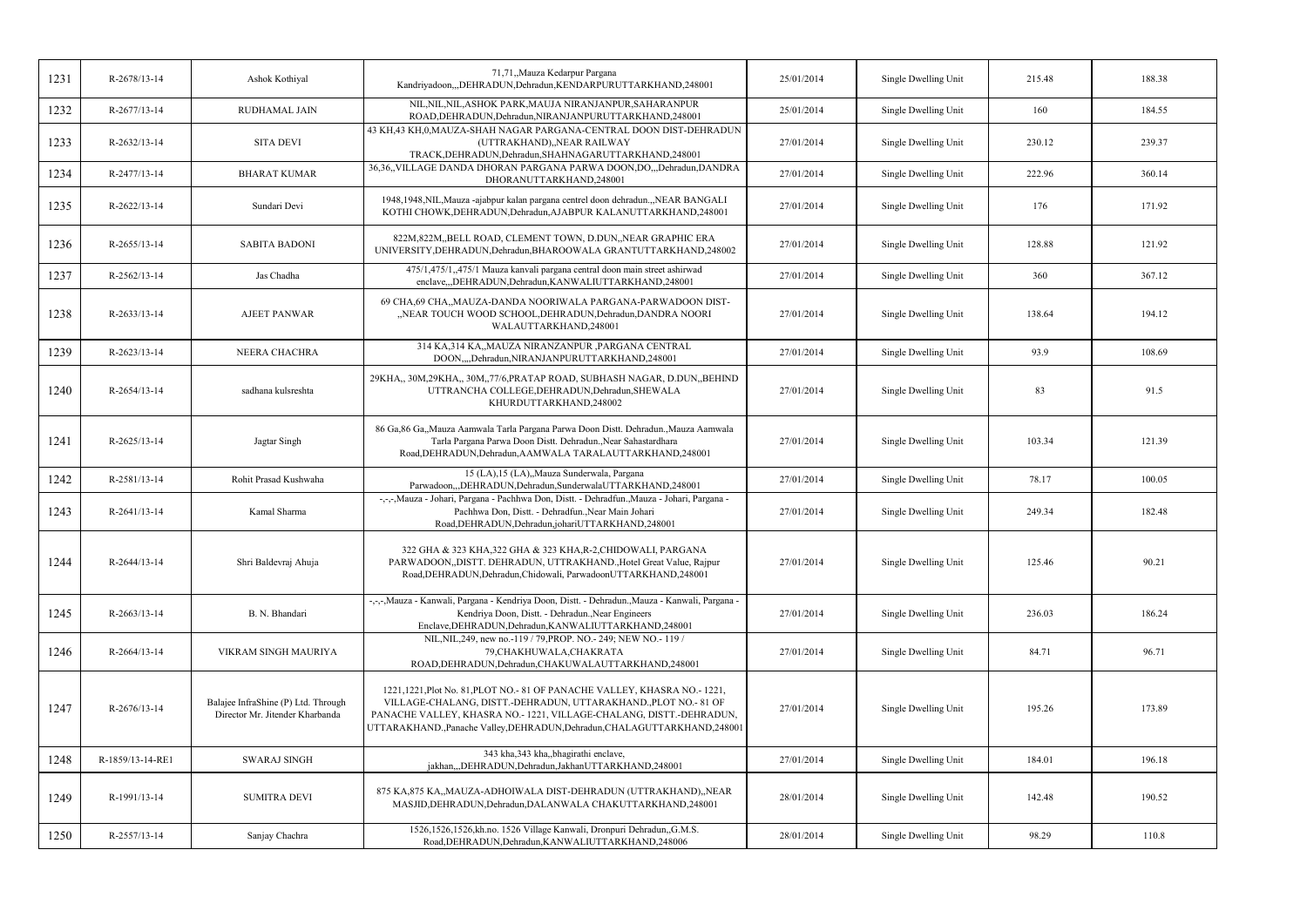| 1251 | R-2541/13-14       | Charu Sharma           | 1419 ka, 1419 ka, 1419 ka, 1419 ka, mauza Dehrakhas,, Narayan Vihar, Kargi BY-<br>PASS, DEHRADUN, Dehradun, DHAURAN KHASUTTARKHAND, 248001                                                                                                                                                                                  | 28/01/2014 | Single Dwelling Unit | 83.64  | 78.56  |
|------|--------------------|------------------------|-----------------------------------------------------------------------------------------------------------------------------------------------------------------------------------------------------------------------------------------------------------------------------------------------------------------------------|------------|----------------------|--------|--------|
| 1252 | R-2502/13-14       | chandi prasad sidola   | 337- k /6,337- k /6, mauza mohkampur khurad pargana parwadoon dehradun, mauza mohkampur<br>khurad pargana parwadoon dehradun, DEHRADUN, Dehradun, MOHKAMPUR<br>KHURDUTTARKHAND,248001                                                                                                                                       | 29/01/2014 | Single Dwelling Unit | 328.3  | 283.36 |
| 1253 | R-2571/13-14       | KAMLESH CHOUDHARY      | 228 KA, 228 KA, MAUZA - MEHUWALA MAFI DEHRADUN, MAUZA - MEHUWALA<br>MAFI DEHRADUN, SHIMLA BYPASS ROAD, DEHRADUN, Dehradun, MEHUWALA<br>MAFIUTTARKHAND,248001                                                                                                                                                                | 29/01/2014 | Single Dwelling Unit | 141.52 | 147.57 |
| 1254 | $R-2606/13-14$     | <b>SHAHID AHEMAD</b>   | 102,102,,MOUZA CHIROWALI DEHRADUN,MOUZA CHIROWALI DEHRADUN,AMAN<br>VIHAR, DEHRADUN, Dehradun, CHIROWALIUTTARKHAND, 248001                                                                                                                                                                                                   | 30/01/2014 | Single Dwelling Unit | 141.68 | 176.22 |
| 1255 | R-2607/13-14       | <b>ASHMI BHATIA</b>    | 32 MIN, 32 MIN, PLOT N. 43, PLOT N. 43 SHIPRA VIHAR COLONY VILLAGE<br>KISHANPUR & DHAKPTTI CENTRAL DOON, PLOT N. 43 SHIPRA VIHAR<br>COLONY, DEHRADUN, Dehradun, KISHANPURUTTARKHAND, 248001                                                                                                                                 | 30/01/2014 | Single Dwelling Unit | 186    | 209.73 |
| 1256 | R-2608/13-14       | <b>MANJARI DWIVEDI</b> | 110,117,118KA&120,110,117,118KA&120,,RAJPUR MAFI PARAGANA PACHWA<br>DOON,,OLD RAJPUR,DEHRADUN,Dehradun,RAJPUR MAFIUTTARKHAND,248001                                                                                                                                                                                         | 30/01/2014 | Single Dwelling Unit | 109.38 | 145    |
| 1257 | R-1825/13-14-RE1   | <b>MINU TAGGAR</b>     | 120CHA,120CHA,,KHASRA NO.120CHA, MAUZA KAULAGARMAY CHAK<br>BHUR, PARGANA KENDRIYA DOON DISTT. DEHRADUN, KHASRA NO. 120CHA,<br>MAUZA KAULAGARMAY CHAK BHUR, PARGANA KENDRIYA DOON<br>DISTT.DEHRADUN,,DEHRADUN,Dehradun,KALAGADH MAY CHAK<br>(PARTLY)UTTARKHAND,248001                                                        | 30/01/2014 | Single Dwelling Unit | 81     | 89.94  |
| 1258 | $R-2675/13-14$     | <b>PARMANAND</b>       | KH. NO. 71 NIRANJANPUR, KH. NO. 71 NIRANJANPUR, KH. NO. 71 NIRANJANPUR, KH.<br>NO. 71 NIRANJANPUR, DEHRADUN, Dehradun, NIRANJANPURUTTARKHAND, 248001                                                                                                                                                                        | 30/01/2014 | Single Dwelling Unit | 223.04 | 210.21 |
| 1259 | R-2682/13-14       | Eswary Devi            | 1253,1253,,Mauza Kanwali Pargana Kendriya Doon. Distt. Dehradun.,Mauza Kanwali Pargana<br>Kendriya Doon. Distt. Dehradun., Near G.M.S.<br>Road, DEHRADUN, Dehradun, KANWALIUTTARKHAND, 248001                                                                                                                               | 30/01/2014 | Single Dwelling Unit | 167.45 | 179.69 |
| 1260 | R-2392/13-14       | smt.sarojdevi          | 1364,1364,,natthanpur d.dun.,natthanpur<br>d.dun.,,DEHRADUN,Dehradun,NATTHANPURUTTARKHAND,248001                                                                                                                                                                                                                            | 30/01/2014 | Single Dwelling Unit | 195.42 | 193.14 |
| 1261 | R-2621/13-14       | ARUN KUMAR SOOD        | "203/138, PROPERTY NO. 203/138 OLD NO. 4/3 PART KALIDAS ROAD<br>DEHRADUN,"DEHRADUN, Dehradun, DEHRADUN URBAN (EXCL.ENGLOMARESH<br>AREA)UTTARKHAND,248001                                                                                                                                                                    | 30/01/2014 | Single Dwelling Unit | 97.38  | 105.98 |
| 1262 | R-2513/13-14       | <b>ERIC LAYAL</b>      | 107 MI, 107 MI, MAUZA JOHDI PARAGANA PACHWA DOON DIST. D.DUN, NEAR<br>SAHEED PANKAJ DWAR, DEHRADUN, Dehradun, JOHDIUTTARKHAND, 248001                                                                                                                                                                                       | 30/01/2014 | Single Dwelling Unit | 178    | 205.15 |
| 1263 | R-2684/13-14       | POOJA GUPTA            | 203 GH,203 GH,NIL,MAHUWALA MAFI PARGANA<br>PACHWADOON,DO,,DEHRADUN,Dehradun,HARBANSWALA<br>(PARTLY)UTTARKHAND,248001                                                                                                                                                                                                        | 31/01/2014 | Single Dwelling Unit | 150.49 | 201.57 |
| 1264 | $R - 2241/13 - 14$ | <b>BABLI</b>           | "105, NEW NO.182, PART OF PROPERTY No.105, BLOCK FIRST, NEW NO.182, BLOCK<br>FIRST, SITUATED AT CHUKKHUWALA, DISTT. DEHRADUN., PART OF PROPERTY<br>No.105, BLOCK FIRST, NEW NO.182, BLOCK FIRST, SITUATED AT CHUKKHUWALA,<br>DISTT. DEHRADUN., GURU NANAK SCHOOL, DEHRADUN, Dehradun, CHANDRABANI<br>GRANTUTTARKHAND,248001 | 31/01/2014 | Single Dwelling Unit | 283.24 | 207.02 |
| 1265 | R-2579/13-14       | KONCHOK RANGDOL        | 96 kha min,96 kha min,96,KHASARA NO.96 KHA MIN.MAUZA KULHAN MANSINGH<br>PARGANA PARWADOON DISST. DEHRADUN (U.K.), KHASARA NO.96 KHA<br>MIN.MAUZA KULHAN MANSINGH PARGANA PARWADOON DISST. DEHRADUN<br>U.K.), near dki temple, DEHRADUN, Dehradun, KULHAN MANSINGHUTTARKHAND, 248001                                         | 31/01/2014 | Single Dwelling Unit | 223    | 207.15 |
| 1266 | R-2653/13-14       | VIJAYLAXMI CHAUHAN     | 888 KA & 888 KHA, 888 KA & 888 KHA,, MAUZA- AAMWALA TARLA, PARGANA-<br>PARWA DOON dehradun, MAUZA- AAMWALA TARLA, PARGANA- PARWA DOON<br>dehradun,raipur road,DEHRADUN,Dehradun,AAMWALA TARALAUTTARKHAND,248001                                                                                                             | 31/01/2014 | Single Dwelling Unit | 122.53 | 135.01 |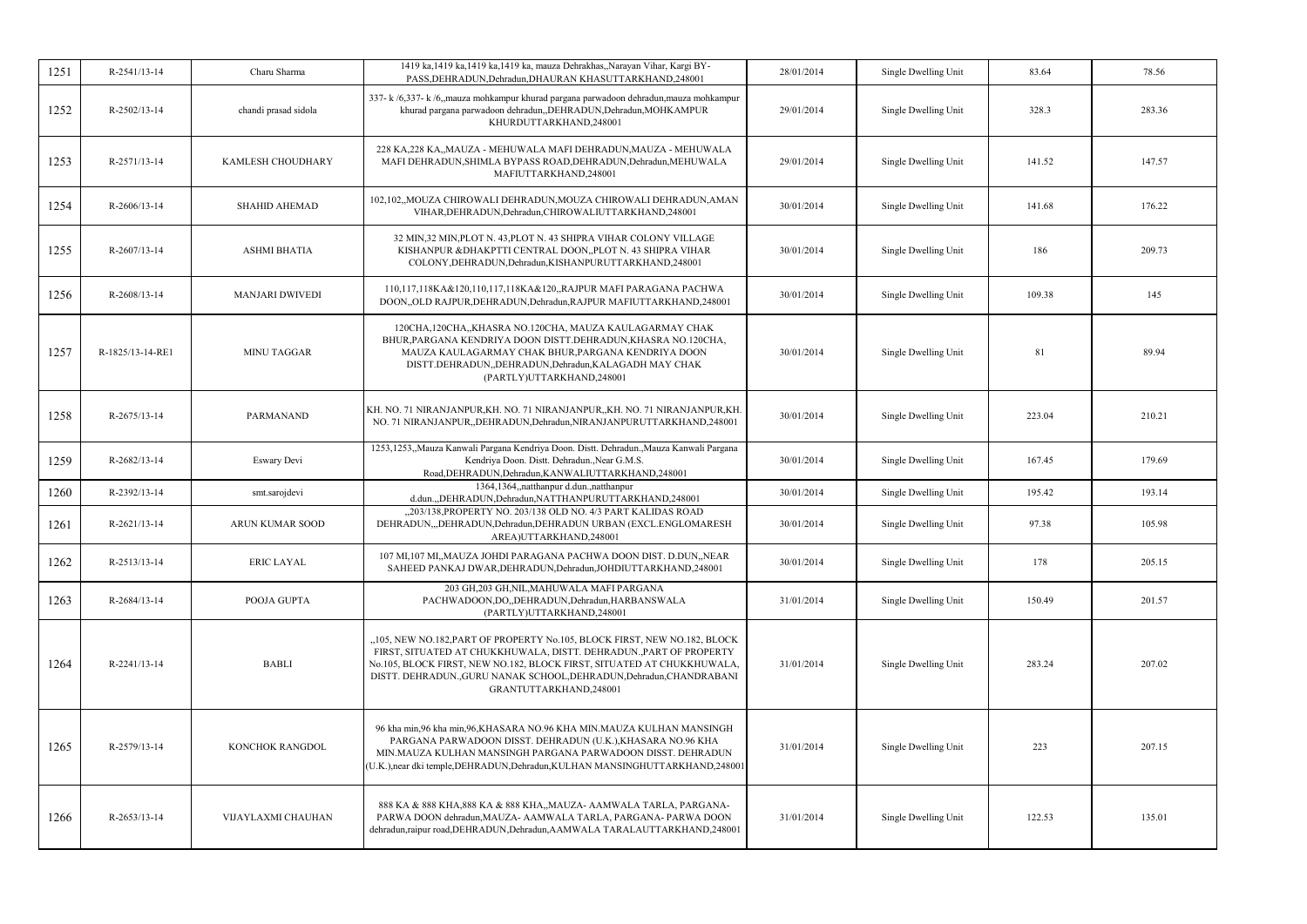| 1267 | R-2667/13-14       | Sulakshana Chadha w/o sh. v. k. chadha.<br>2- Sh. - Vineet Chadha s/o sh. - v. k. chadha                                                              | 24,24, Situated at Village -Malsi, Pargana - Central Doon Distt. - Dehradun (u.k.), Situated at<br>Village -Malsi, Pargana - Central<br>Doon,,DEHRADUN,Dehradun,MALASIUTTARKHAND,248001                                                                                                                                               | 31/01/2014 | Single Dwelling Unit    | 282    | 234.34  |
|------|--------------------|-------------------------------------------------------------------------------------------------------------------------------------------------------|---------------------------------------------------------------------------------------------------------------------------------------------------------------------------------------------------------------------------------------------------------------------------------------------------------------------------------------|------------|-------------------------|--------|---------|
| 1268 | R-2673/13-14       | <b>BHUWAN CHANDRA PANDEY</b>                                                                                                                          | 1217 Kha, 1217 Kha, Plot No. 68, PLOT NO. - 68 OF PANACHE VALLEY KH. NO. - 1217 Kha,<br>VILL.-CHALANG, PARGANA-PARWA- DOON, DISTRICT-DEHRADUN, UK., PLOT NO.-<br>68 OF PANACHE VALLEY KH.NO.-1217 Kha, VILL.-CHALANG, PARGANA-PARWA-<br>DOON, DISTRICT-DEHRADUN, UK., Panache<br>Valley, DEHRADUN, Dehradun, CHALAGUTTARKHAND, 248001 | 31/01/2014 | Single Dwelling Unit    | 195.26 | 173.89  |
| 1269 | R-2695/13-14       | Ritika Kalra                                                                                                                                          | 314 KA,314 KA,,MAUZA NIRANJAN PUR PARGANA CENTRAL<br>DOON,,,DEHRADUN,Dehradun,PANDITWADI (PARTLY)UTTARKHAND,248001                                                                                                                                                                                                                    | 31/01/2014 | Single Dwelling Unit    | 92.9   | 108.69  |
| 1270 | R-2596/13-14       | Mindra Rawat                                                                                                                                          | 661,661, khasra no. 661<br>mehuwala,,,DEHRADUN,Dehradun,MARAUTHAUTTARKHAND,248001                                                                                                                                                                                                                                                     | 31/01/2014 | Single Dwelling Unit    | 304.75 | 264.56  |
| 1271 | $R-2662/13-14$     | Sita Adhikari                                                                                                                                         | 890 M & 01872,890 M & 01872,-,Mauza - Natthan Pur,,Viveka Nand<br>School, Dehradun, NATTHANPURUTTARKHAND, 248001                                                                                                                                                                                                                      | 31/01/2014 | Single Dwelling Unit    | 403.57 | 342.82  |
| 1272 | R-2690/13-14       | mohd.ashik                                                                                                                                            | 92,96,92,96,,vill.mehuwalamafi pargana central doon<br>dehradun,DEHRADUN,Dehradun,mehuwala mafiUTTARKHAND,248001                                                                                                                                                                                                                      | 01/02/2014 | Single Dwelling Unit    | 136.55 | 156.53  |
| 1273 | R-2634/13-14       | sushant nayak and sh. suresh aggarwal                                                                                                                 | nil,nil,prop.no.8/6 body gaurd d-dun.,body gaurd canal road d-<br>dun.,,,DEHRADUN,Dehradun,jakhanUTTARKHAND,248001                                                                                                                                                                                                                    | 01/02/2014 | Single Dwelling Unit    | 203.18 | 279.36  |
| 1274 | R-2711/13-14       | <b>SEEMA KALRA</b>                                                                                                                                    | 314 KA, 314 KA, MOUZA NIRANJANPUR, PARGANA CENTRAL<br>DOONDEHRADUN.Dehradun.NIRANJANPURUTTARKHAND.248001                                                                                                                                                                                                                              | 01/02/2014 | Single Dwelling Unit    | 103.93 | 123.26  |
| 1275 | R-2751/13-14       | <b>DEEPA GUSAIN</b>                                                                                                                                   | 608,608, Mauza Miyanwala, Raiway crocing Balawala Road, DEHRADUN, Dehradun, Mauza<br>MiyanwalaUTTARKHAND,248001                                                                                                                                                                                                                       | 01/02/2014 | Single Dwelling Unit    | 121.56 | 138.14  |
| 1276 | $R - 2460/13 - 14$ | Deepak Pundir                                                                                                                                         | 1185 Ka, 1186, 1187, 1188, 118, 1185 Ka, 1186, 1187, 1188, 118, 1185 Ka, 1186, 1187, 1188,<br>118, Village - Chalang, Pargana - Parwa - Doon, Distt. - Dehradun., Village - Chalang, Pargana -<br>Parwa - Doon, Distt. - Dehradun., Panache<br>Valley, DEHRADUN, Dehradun, ChalangUTTARKHAND, 248001                                  | 01/02/2014 | Group Housing           | 7865   | 16514.9 |
| 1277 | $C-0178/13-14$     | NITIN DUA                                                                                                                                             | NIL, NIL, NIL, KANDOLI, PARGANA PACHWA DOON, N/O PETROLEUM<br>UNIVERSITY, DEHRADUN, Dehradun, KANDOLIUTTARKHAND, 248001                                                                                                                                                                                                               | 01/02/2014 | Hostel                  | 1131   | 1158.96 |
| 1278 | R-2334/13-14       | ashok agarwal s/o late sh . shugan chand<br>agarwal ,smt. gurmeet kaur w/o sh.<br>paramjeet singh, sunil agarwal s/o late sh.<br>shugan chand agarwal | 184kha, 184kha, malsi , pargana central doon, Dehradun., malsi , pargana central<br>doon, Dehradun., , DEHRADUN, Dehradun, MALASIUTTARKHAND, 248001                                                                                                                                                                                   | 01/02/2014 | Group Housing           | 3455   | 6833.44 |
| 1279 | $C-0168/13-14$     | <b>RAJKUMAR</b>                                                                                                                                       | NIL, NIL, NIL, MUNICIPAL NO. - 789 / 727; DHARAMPUR-I, MAUZA- AJABPUR KALAN;<br>PARGANA CENTRAL DOON, NEAR RISPANA BRIDGE, DEHRADUN, Dehradun, AJABPUR<br>KALANUTTARKHAND,248001                                                                                                                                                      | 01/02/2014 | <b>Business Offices</b> | 2297.8 | 4595.6  |
| 1280 | $C-0130/13-14$     | MAYA GUPTA                                                                                                                                            | "53/41, ARAGHAR, "DEHRADUN, Dehradun, DALANWALA CHAKUTTARKHAND, 248001                                                                                                                                                                                                                                                                | 01/02/2014 | <b>Business Offices</b> | 175.09 | 230.52  |
| 1281 | R-2479/13-14       | reena devi                                                                                                                                            | 1147 kha.,1147 kha.,,mouza mothrowala pargana kendriya doon d.dun u.k.,,panchayat bhawan<br>mothrowala, DEHRADUN, Dehradun, MATHOROWALA (PARTLY) UTTARKHAND, 248001                                                                                                                                                                   | 03/02/2014 | Single Dwelling Unit    | 113.43 | 94      |
| 1282 | R-2652/13-14       | SURESH CHANDRA DOUNDIYAL S/O<br>LATE SH.GOVIND RAM DOUNDIYAI                                                                                          | 690 (K),690 (K),,VILLAGE-MAUJA AJABPUR KHURD,PARGANA CENTRAL DOON<br>DISTT.- DEHRADUN (U.K), 120Mt. FROM HARIDWAR BYE PASS ROAD IN NORTH<br>SIDE, DEHRADUN, Dehradun, AJABPUR KHURDUTTARKHAND, 248001                                                                                                                                 | 03/02/2014 | Single Dwelling Unit    | 141.33 | 169.91  |
| 1283 | R-2616/13-14       | Sumant Singh Tomar                                                                                                                                    | 1066 D MI,1066 D MI,,IN Kha No.1066 D MI SITUATED AT MAUZA Ajabpur Kala Pargna<br>PachauwA Doon DIST.DEHRADUN, IN Kha No.1066 D MI SITUATED AT MAUZA Ajabpur<br>Kala Pargna PachauwA Doon DIST.DEHRADUN, DEHRADUN, Dehradun, AJABPUR<br>KALANUTTARKHAND,248001                                                                        | 03/02/2014 | Single Dwelling Unit    | 223    | 210.71  |
| 1284 | R-2657/13-14       | RAJENDAR KUMAR WADHWA                                                                                                                                 | NEW MU.NO.2/1,,NEW MU.NO.2/1,,,EAST REST CAMP 15 TYAGI ROAD OLD<br>MU.NO.2/1, NEW MU.NO.40, DISTT.DEHRADUN (UTTRAKHAND), EAST REST CAMP 15<br>TYAGI ROAD OLD MU.NO.2/1,NEW MU.NO.40, DISTT.DEHRADUN<br>(UTTRAKHAND),,DEHRADUN,Dehradun,DEHRADUN URBAN (EXCL.ENGLOMARESH<br>AREA)UTTARKHAND,248001                                     | 03/02/2014 | Single Dwelling Unit    | 149.25 | 176.64  |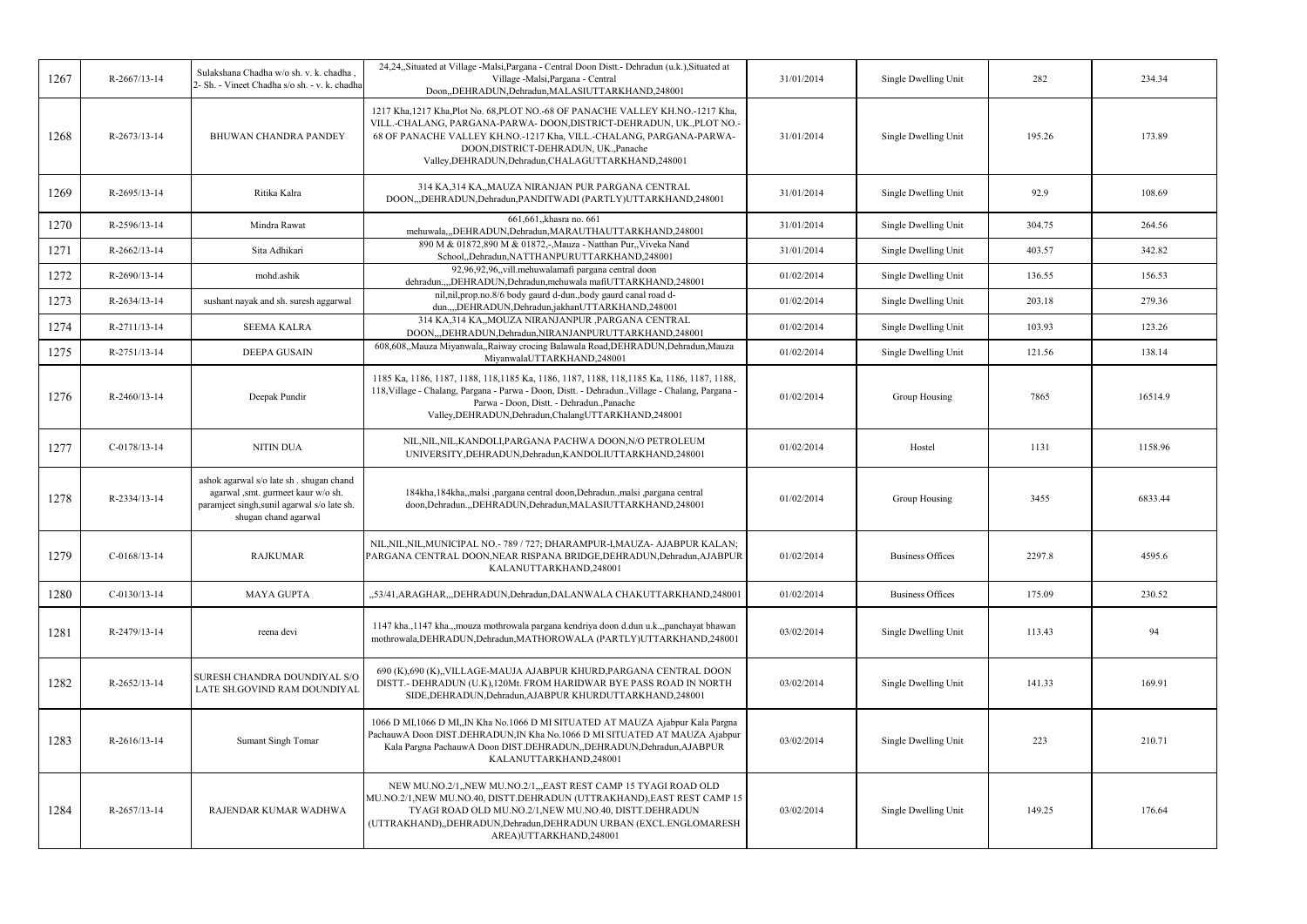| 1285 | R-2702/13-14     | Shashi Bala Painuli             | 111 Ka, 111 Ka, None, Vill. Banjarawala, Pargana- Central Doon, Distt.-<br>Dehradun, Vill.Banjarawala, Pargana- Central Doon, Distt.-Dehradun, Satyam Wedding<br>Point, DEHRADUN, Dehradun, BanjarawalaUTTARKHAND, 248001                                               | 03/02/2014 | Single Dwelling Unit | 140.46 | 54.53  |
|------|------------------|---------------------------------|-------------------------------------------------------------------------------------------------------------------------------------------------------------------------------------------------------------------------------------------------------------------------|------------|----------------------|--------|--------|
| 1286 | R-2709/13-14     | amrish chaudhary                | 533/2,533/2,,mauza bharuwala pargana central doon dehradun,mauza bharuwala pargana central<br>doon dehradun,raj supplier,DEHRADUN,Dehradun,BHAROOWALA<br>GRANTUTTARKHAND,248001                                                                                         | 03/02/2014 | Single Dwelling Unit | 85.87  | 107.97 |
| 1287 | R-2721/13-14     | ranjit singh                    | 299 gha,299 gha,,MAUZA -MOHABEWALA PARGANA - PARWA DOON, DISTT.<br>DEHRADUN., MAUZA - MOHABEWALA PARGANA - PARWA DOON, DISTT.<br>DEHRADUN.,DEHRADUN,Dehradun,MOHABBEWALA<br>(PARTLY)UTTARKHAND,248001                                                                   | 03/02/2014 | Single Dwelling Unit | 191.84 | 221.88 |
| 1288 | R-2717/13-14     | Vineet Ahuja                    | 796 kha, 796 kha,, Mauza Dehrakhash Pargana Central doon. distt. dehradun., Mauza Dehrakhash<br>Pargana Central doon. distt. dehradun., Near Mehant Road, DEHRADUN, Dehradun, KARGI<br>GRANT (PARTLY)UTTARKHAND,248001                                                  | 03/02/2014 | Single Dwelling Unit | 73.6   | 90.25  |
| 1289 | R-2765/13-14     | YASHPAL DHIMAN                  | 109 MIN, 109 MIN,, MAUZA BANJARAWALA MAFI, PARGANA CENTRAL DOON,<br>DISTT. DEHRADUN, (UTTARAKHAND)., MAUZA BANJARAWALA MAFI, PARGANA<br>CENTRAL DOON, DISTT. DEHRADUN, (UTTARAKHAND).,nagendra sarswati<br>marg, DEHRADUN, Dehradun, BANJARAWALA MAFIUTTARKHAND, 248001 | 03/02/2014 | Single Dwelling Unit | 131.44 | 215.33 |
| 1290 | R-2755/13-14     | Yashoda Devi                    | Kha. no. 143 (kha), Kha. no. 143 (kha), Kha. no. 143 (kha), Khasra no. 143 (kha), Mauja<br>Nathanpur., Pargna parwa doon, Distt, Dehradun., Ambiwala<br>gurudwara, DEHRADUN, Dehradun, NATTHANPURUTTARKHAND, 248001                                                     | 03/02/2014 | Single Dwelling Unit | 149.06 | 115.12 |
| 1291 | R-2375/13-14-RE1 | <b>MANSOOR NABI</b>             | 887,887,,MAUJA ADHOIWALA, PARGANA<br>PARWADOON,,,DEHRADUN,Dehradun,ADHOIWALAUTTARKHAND,248001                                                                                                                                                                           | 03/02/2014 | Single Dwelling Unit | 114.61 | 128.53 |
| 1292 | R-2435/13-14     | REETA KHARBANDA                 | NIL, NIL, 58/41 KHURBURA MOHALLA, R/O 58/41 KHURBURA MOHALLA D-<br>DUN.,,,DEHRADUN,Dehradun,KHURBURAUTTARKHAND,248001                                                                                                                                                   | 03/02/2014 | Single Dwelling Unit | 197.76 | 67.48  |
| 1293 | R-2544/13-14     | <b>MADAN MOHAN</b>              | 168 kh., 168 kh., KHASRA NO. 168 KH., VILLAGE-MAJRI MAFI PARWADUN TEH.<br>SADAR, DISTT.- DEHRADUN, KHASRA NO. 168 KH., VILLAGE-MAJRI MAFI<br>PARWADUN TEH. SADAR, DISTT.- DEHRADUN, DEHRADUN, Dehradun, MAJARI<br>MAAFIUTTARKHAND,248001                                | 03/02/2014 | Single Dwelling Unit | 730    | 386.55 |
| 1294 | R-2489/13-14     | Savitri Panwar                  | 454,454,NILL,At Kh No.454 Majri Mafi Dehradun,At Kh No.454 Majri Mafi Dehradun,Nawada<br>Road, DEHRADUN, Dehradun, MAJARI MAAFIUTTARKHAND, 248001                                                                                                                       | 03/02/2014 | Single Dwelling Unit | 183    | 179.9  |
| 1295 | R-2727/13-14     | Renu Gupta                      | "9,9-Pritam Road D-Dun,9-Pritam Road D-Dun,,DEHRADUN,Dehradun,Pritam<br>RoadUTTARKHAND,248001                                                                                                                                                                           | 03/02/2014 | Single Dwelling Unit | 188.25 | 319.58 |
| 1296 | R-2752/13-14     | <b>SHALU JAIN</b>               | N/A,N/A,66/45,MALVIYA ROAD<br>DEHRADUN,"DEHRADUN, Dehradun, KANWALIUTTARKHAND, 248001                                                                                                                                                                                   | 03/02/2014 | Single Dwelling Unit | 88.92  | 102.86 |
| 1297 | R-2178/13-14     | Devashish Rawat                 | 1446 KA, 1446 KA, Ajabpurkhurd, Pargana Centraldoon Distt- Dehradun, Near Haridwar By Pass<br>Road, DEHRADUN, Dehradun, AJABPUR KHURDUTTARKHAND, 248001                                                                                                                 | 03/02/2014 | Single Dwelling Unit | 93.41  | 117.6  |
| 1298 | R-2723/13-14     | Ishrat Jahan                    | 21,21, khasra no. 21 min mauza chakhuwala, mitra lok<br>colony,,DEHRADUN,Dehradun,CHAKTUNWALAUTTARKHAND,248001                                                                                                                                                          | 03/02/2014 | Single Dwelling Unit | 90.33  | 108.16 |
| 1299 | R-2177/13-14     | Mikhil Bhandari                 | 1446 KA, 1446 KA, Ajabpurkhurd, Pargana Centraldoon, Distt-Dehradun, Near Haridwar By Pass<br>Road, DEHRADUN, Dehradun, AJABPUR KHURDUTTARKHAND, 248001                                                                                                                 | 03/02/2014 | Single Dwelling Unit | 92.93  | 116.68 |
| 1300 | R-2627/13-14     | Rai Avnindra Bhadur and Ranjana | 1217,1217, khasra no 1217 min mauza garhi pargna, central doon, pnb<br>bank, DEHRADUN, Dehradun, Rajendranagar UTTARKHAND, 248001                                                                                                                                       | 05/02/2014 | Single Dwelling Unit | 336.6  | 378.62 |
| 1301 | R-2452/13-14     | <b>ASHOK KUMAR</b>              | NIL, NIL, NIL, MAUZA- NIRANJANPUR, PARGANA CENTRAL DOON, SAHARANPUR<br>ROAD, DEHRADUN, Dehradun, NIRANJANPURUTTARKHAND, 248001                                                                                                                                          | 05/02/2014 | Single Dwelling Unit | 150.5  | 252.08 |
| 1302 | R-2631/13-14     | <b>KUSUM LATA</b>               | 1360,1360,,MAUZA- AJABPUR KHURD, PARGANA- KENDRIYADOON, DIST.-<br>DEHRADUN, UK,,NEAR KARGI CHOWK,DEHRADUN,Dehradun,AJABPUR<br>KHURDUTTARKHAND,248001                                                                                                                    | 05/02/2014 | Single Dwelling Unit | 215.79 | 221.26 |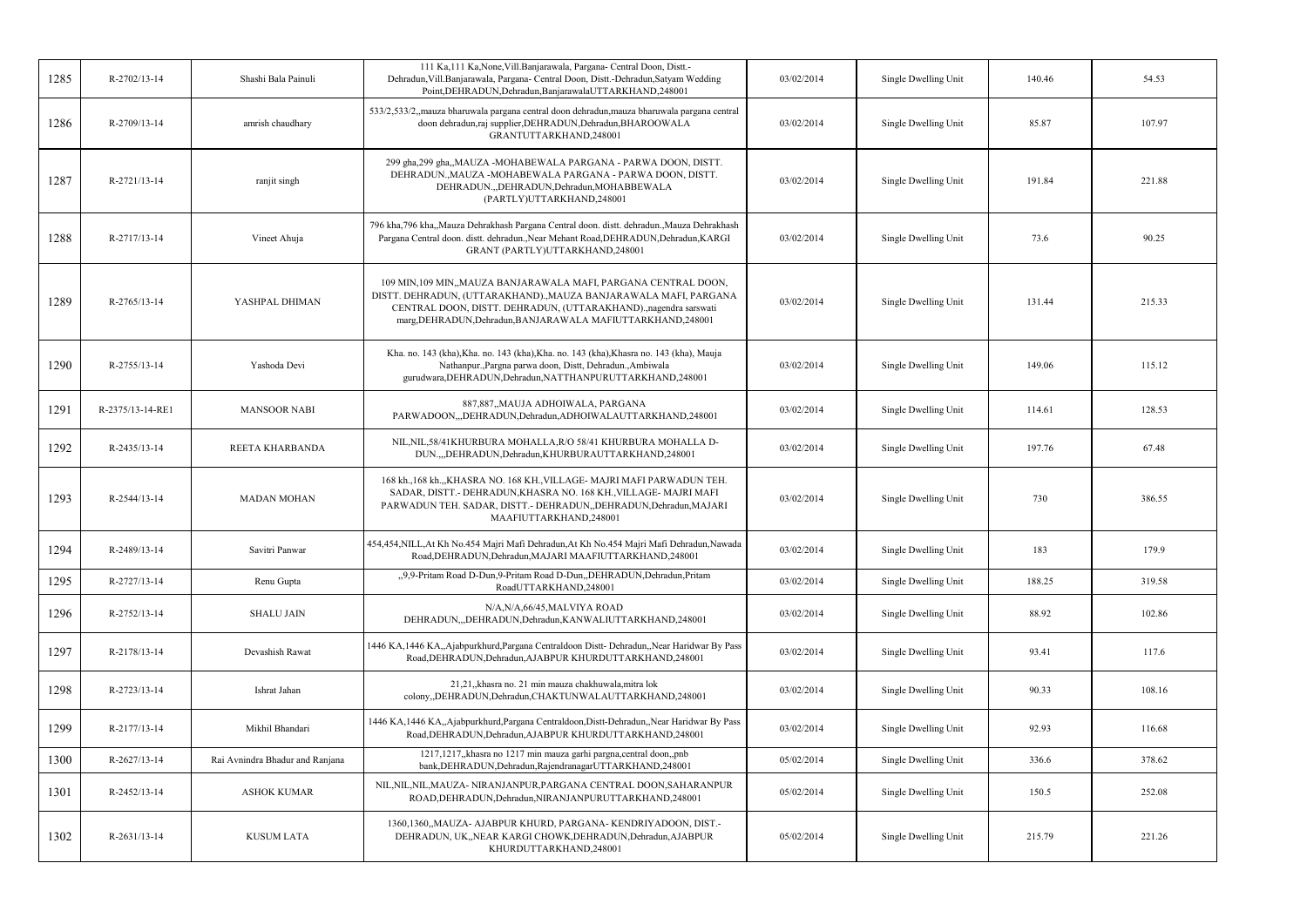| 1303 | R-2696/13-14       | Hemlata Joshi             | 42 (mi),42 (mi),,Mauza Kargi-Grant, Pargana,Central Doon D-<br>Dun.,,DEHRADUN,Dehradun,KARWARI GRANTUTTARKHAND,248001                                                                                                                              | 05/02/2014 | Single Dwelling Unit | 189.17 | 165.88 |
|------|--------------------|---------------------------|----------------------------------------------------------------------------------------------------------------------------------------------------------------------------------------------------------------------------------------------------|------------|----------------------|--------|--------|
| 1304 | $R-2659/13-14$     | NARESH SEMWAL             | 132,132, KHASRA NO. 132<br>CHIROWALA,,,DEHRADUN,Dehradun,CHINDROWALIUTTARKHAND,248001                                                                                                                                                              | 05/02/2014 | Single Dwelling Unit | 127.63 | 171.38 |
| 1305 | $R-2674/13-14$     | <b>GHANSHYAM PANT</b>     | NIL, NIL, 296, PLOT NO.-296; PHASE-I; DOON VALLEY OFFICERS HOUSING SOCIETY<br>LTD., VASANT VIHAR, SGRR SCHOOL, JUNIOR<br>SECTION, DEHRADUN, Dehradun, VASANT VIHARUTTARKHAND, 248001                                                               | 05/02/2014 | Single Dwelling Unit | 533.22 | 295.23 |
| 1306 | $R - 2430/13 - 14$ | <b>ALOK BALODI</b>        | 1298 kha, 1298 kha,, MAUJA NATHANPUR Ekta<br>vihar,,,,DEHRADUN,Dehradun,NATTHANPURUTTARKHAND,248001                                                                                                                                                | 05/02/2014 | Single Dwelling Unit | 195.16 | 197.15 |
| 1307 | $R-2647/13-14$     | Anupma Pandhi             | -,-,16-A, Old Survey Road,,16-A, Old Survey Road, Dehra Dun,16-A, Old Survey Road, Dehra<br>Dun, Near Bhagirathi Appartments, DEHRADUN, Dehradun, old survey<br>roadUTTARKHAND,248001                                                              | 05/02/2014 | Single Dwelling Unit | 121.23 | 96.37  |
| 1308 | $R - 2643/13 - 14$ | Ram Dutt Dhondiyal        | 864 Kha, 864 Kha,-, Mauza - Sewala Kalan, Pargana - Kendriya Doon, Distt. - Dehradun., Mauza<br>Sewala Kalan, Pargana - Kendriya Doon, Distt. - Dehradun., Chandra Bani<br>Road, DEHRADUN, Dehradun, SHEWALA KALANUTTARKHAND, 248001               | 05/02/2014 | Single Dwelling Unit | 223.83 | 163.31 |
| 1309 | R-2679/13-14       | <b>RASIM PANWAR</b>       | 391 MIN, 391 MIN, KHASRA NO. 391 MIN, SITUATED IN, KHASRA NO. 391 MIN,<br>SITUATED IN, DEHRADUN, Dehradun, GUJRADA MANSINGHUTTARKHAND, 248001                                                                                                      | 05/02/2014 | Single Dwelling Unit | 275.09 | 296.47 |
| 1310 | R-2706/13-14       | <b>SANGEETA GUPTA</b>     | K. H. NO 49 CHA, K. H. NO 49 CHA, SITUATED IN MAUZA AAMWALA TARLA,<br>PARGANA PARWADOON, DIST. DEHRADUN (U.K.), SITUATED IN MAUZA<br>AAMWALA TARLA, PARGANA PARWADOON, DIST. DEHRADUN<br>(U.K.),,DEHRADUN,Dehradun,AAMWALA TARALAUTTARKHAND,248001 | 05/02/2014 | Single Dwelling Unit | 112.91 | 140.52 |
| 1311 | $R-2710/13-14$     | <b>VIRENDRA SINGH</b>     | 1954,1954, MAUZA AJABPUR KALA PARGANA CENTRAL DOON<br>DEHRADUN,,,DEHRADUN,Dehradun,AJABPUR KALANUTTARKHAND,248001                                                                                                                                  | 05/02/2014 | Single Dwelling Unit | 155.5  | 208.26 |
| 1312 | R-2658/13-14       | <b>RANI SEMWAL</b>        | 132,132, KHASRA NO.<br>132,,,DEHRADUN,Dehradun,CHINDROWALIUTTARKHAND,248001                                                                                                                                                                        | 05/02/2014 | Single Dwelling Unit | 127.63 | 171.38 |
| 1313 | R-2791/13-14       | <b>ANOOP TWARI</b>        | 882ka, 882ka, POST OFFICE ROAD CLEMENTTOWN DEHRADUN (U.K), MAUZA-<br>SEWLAKALAN PRAGANA- KENDRIYA DOON DISTT- DEHRADUN, Sansari Mata<br>Temple, DEHRADUN, Dehradun, SHEWALA KALANUTTARKHAND, 248001                                                | 05/02/2014 | Single Dwelling Unit | 98.16  | 112.08 |
| 1314 | R-2764/13-14       | <b>RITA RANI</b>          | 33 DANDA DHORAN, 33 DANDA DHORAN, DANDA DHORAN PARGAN PARWA DOON<br>DEHRADUN, DANDA DHORAN PARGAN PARWA DOON<br>DEHRADUN, DEHRADUN, Dehradun, DANDRA DHORANUTTARKHAND, 248001                                                                      | 05/02/2014 | Single Dwelling Unit | 187    | 209.8  |
| 1315 | R-2759/13-14       | KULDEEP CHAUDHARI         | 196,196,196,KHASRA NO. 196,,,DEHRADUN,Dehradun,AJABPUR<br>KALANUTTARKHAND,248001                                                                                                                                                                   | 05/02/2014 | Single Dwelling Unit | 94.75  | 108.16 |
| 1316 | R-2795/13-14       | Devendra Kumar Rudola     | "253, Officers colony, Vasant Vihar, mauza Kanwali, pargana Central Doon district<br>Dehradun,,,,Dehradun,KANWALIUTTARKHAND,248001                                                                                                                 | 05/02/2014 | Single Dwelling Unit | 669.14 | 330.82 |
| 1317 | R-2698/13-14       | AKASH AGGARWAL            | 2219M,2219M, NEAR WILD LIFE INSTITUTE, CHANDERBANI, WILDLIFE<br>INSTITUTE, DEHRADUN, Dehradun, ARKEDIYA GRANTUTTARKHAND, 248002                                                                                                                    | 05/02/2014 | Single Dwelling Unit | 133    | 86.66  |
| 1318 | R-2629/13-14       | mrs. Swati Chauhan        | 29 KHA, PART, 29 KHA, PART, NEAR GUPTA STORE, SUBHASH NAGAR,<br>D.DUN, BEHIND UTTRANCHA COLLEGE, DEHRADUN, Dehradun, SHEWALA<br>KHURDUTTARKHAND,248002                                                                                             | 05/02/2014 | Single Dwelling Unit | 86     | 97.06  |
| 1319 | R-2666/13-14       | COL.MOHINDER BIKRAM SINGH | 156,156, VILLAGE-SHAH NAGAR (DEFENCE<br>COLONY)D.DUN,DO,,DEHRADUN,Dehradun,SHAHNAGARUTTARKHAND,248001                                                                                                                                              | 06/02/2014 | Single Dwelling Unit | 666.23 | 46.27  |
| 1320 | R-0959/13-14-RE2   | Nimita singh Rana         | 69,69,90,Plot no.90,, Opp officers colony gate no 1, Canal Road,Kishanpur,,opposite gate no.1 of<br>police officers colony, DEHRADUN, Dehradun, KISHANPURUTTARKHAND, 248001                                                                        | 06/02/2014 | Single Dwelling Unit | 99.3   | 112    |
| 1321 | R-2614/13-14       | Ashok Barat               | 388/1,388/1,44/4,Balbir road Dehra Dun,Balbir Road, Dehra Dun,Near Judges<br>Quaters, DEHRADUN, Dehradun, DharampurUTTARKHAND, 248001                                                                                                              | 06/02/2014 | Single Dwelling Unit | 276.33 | 390.78 |
|      |                    |                           |                                                                                                                                                                                                                                                    |            |                      |        |        |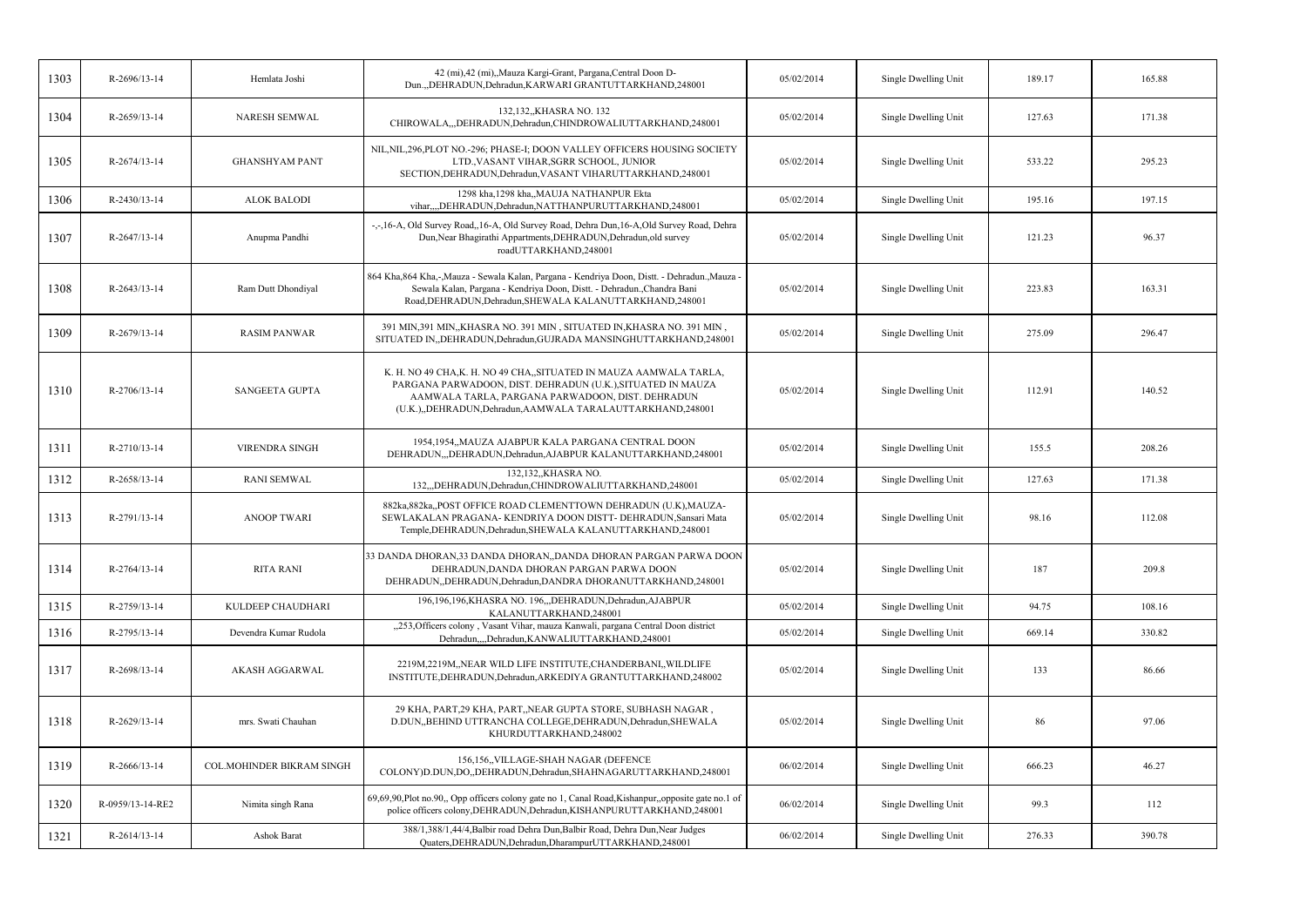| 1322 | R-2771/13-14       | Sarojani Devi                                                                    | 19 Kha, 19 Kha, Kh. No. 19 Kha Vill-Kedarpur Near Mothrowala Road<br>Dehradun,,,DEHRADUN,Dehradun,KENDARPURUTTARKHAND,248001                                                                                                                                                                                                                                                                                              | 06/02/2014 | Single Dwelling Unit   | 85      | 92.32   |
|------|--------------------|----------------------------------------------------------------------------------|---------------------------------------------------------------------------------------------------------------------------------------------------------------------------------------------------------------------------------------------------------------------------------------------------------------------------------------------------------------------------------------------------------------------------|------------|------------------------|---------|---------|
| 1323 | R-2590/13-14       | Kanta Lalit                                                                      | "Plot No.4, Situated At M.D.D.A. Dhakpatti, Pargana-Central Doon,<br>Distt.Dehradun.,,,DEHRADUN,Dehradun,DHAK PATTIUTTARKHAND,248001                                                                                                                                                                                                                                                                                      | 06/02/2014 | Single Dwelling Unit   | 210     | 135.55  |
| 1324 | $R-2611/13-14$     | Sangeeta Kaushik                                                                 | 1088,1088,,KHATA NO 549(FASLI YEAR 1394-1399)PLOT KHASRA NO 1088,MAUZA<br>KANWALI, PARGANA CENTRAL DOON,, Employe Provident Fund<br>Organisation, DEHRADUN, Dehradun, KANWALIUTTARKHAND, 248001                                                                                                                                                                                                                           | 06/02/2014 | Single Dwelling Unit   | 145.14  | 165.62  |
| 1325 | $R - 2640/13 - 14$ | Pratima Devi                                                                     | -,-,-,Mauza - SewalaKalan, Pargana - PachhwaDoon, Distt. - Dehradun.,Mauza - SewalaKalan,<br>Pargana - PachhwaDoon, Distt. - Dehradun., Chandra bani<br>Road, DEHRADUN, Dehradun, SHEWALA KALANUTTARKHAND, 248001                                                                                                                                                                                                         | 06/02/2014 | Single Dwelling Unit   | 120.45  | 124     |
| 1326 | R-2733/13-14       | <b>IMLA RANI</b>                                                                 | 834 Min, 834 Min, At Dehrakhas Dehradun<br>UK,,,DEHRADUN,Dehradun,DehrakhasUTTARKHAND,248001                                                                                                                                                                                                                                                                                                                              | 06/02/2014 | Single Dwelling Unit   | 116.12  | 141.5   |
| 1327 | R-2531/13-14       | SHRI SURESH CHAND JOSHI                                                          | NIL, NIL, LAND KH. NO. 1472, MAUZA AJABPUR<br>KALA,,,DEHRADUN,Dehradun,AJABPUR KALANUTTARKHAND,248001                                                                                                                                                                                                                                                                                                                     | 07/02/2014 | Single Dwelling Unit   | 136.76  | 167.03  |
| 1328 | R-2699/13-14       | <b>SMT. MAYA BALIYAN</b>                                                         | 14 (KA), 14 (KA), NIL, VILLAGE DANDA DHOURAN, "DEHRADUN, Dehradun, DANDRA<br>DHORANUTTARKHAND,248001                                                                                                                                                                                                                                                                                                                      | 07/02/2014 | Single Dwelling Unit   | 181.16  | 170.54  |
| 1329 | R-2416/13-14       | Sushil Kumar, Shripal, Amreesh Kumar,<br>Ansul Goyal, Deepak Kumar               | 35,35,35, Property No 35 Old No 73 Raipur Road, Property No 35 Old No 73 Raipur<br>Road, DEHRADUN, Dehradun, RAIPURUTTARKHAND, 248001                                                                                                                                                                                                                                                                                     | 10/02/2014 | Single Dwelling Unit   | 214.13  | 275.54  |
| 1330 | R-2672/13-14       | <b>MUDIT SHARMA</b>                                                              | "36 A,GURUDWARA RAOD OLD DALANWALA<br>DEHRADUN,"DEHRADUN,Dehradun,OLD DALANWALAUTTARKHAND,248001                                                                                                                                                                                                                                                                                                                          | 10/02/2014 | Single Dwelling Unit   | 82.9    | 57      |
| 1331 | R-2574/13-14       | <b>RAJAN AGARWAL</b>                                                             | 41 KA,41 KA,PLOT NO 96,PLOT NO 96,SHIPRA VIHAR COLONY,KH NO 7 MN<br>OLD, NEW NO 41 KA, VILLAGE KISHANPUR, DAKPATTI, DIST DEHRA DUN, , SHIPRA<br>VIHAR, DEHRADUN, Dehradun, DHAK PATTIUTTARKHAND, 248001                                                                                                                                                                                                                   | 10/02/2014 | Single Dwelling Unit   | 288     | 286.35  |
| 1332 | R-2681/13-14       | Poonam Devi                                                                      | 7 Ka min., 7 Ka min.,, Mauza Aamwala Tarla Pargana Parwa Doon. Distt. Dehradun., Mauza<br>Aamwala Tarla Pargana Parwa Doon. Distt. Dehradun., Sahstradhara<br>Road, DEHRADUN, Dehradun, AAMWALA TARALAUTTARKHAND, 248001                                                                                                                                                                                                  | 10/02/2014 | Single Dwelling Unit   | 173     | 145.78  |
| 1333 | R-2737/13-14       | <b>ASHOK KUMAR</b>                                                               | 245,245,,MAUZA KANDOLI DEHRADUN,MAUZA KANDOLI<br>DEHRADUN, Uttarakhand, DEHRADUN, Dehradun, KANDOLIUTTARKHAND, 248001                                                                                                                                                                                                                                                                                                     | 10/02/2014 | Single Dwelling Unit   | 200     | 230.43  |
| 1334 | R-2738/13-14       | <b>SUSHILA SINGH</b>                                                             | 745,745,,MAUZA SEWLAKLAN DEHRADUN,MAUZA SEWLAKLAN<br>DEHRADUN, CHANDRABANI<br>ROAD, DEHRADUN, Dehradun, SEWLAKLANUTTARKHAND, 248001                                                                                                                                                                                                                                                                                       | 10/02/2014 | Single Dwelling Unit   | 171.63  | 151.59  |
| 1335 | R-2373/13-14       | laxmi devi                                                                       | 162(NEW) 163 K, 164 K, 162(NEW) 163 K, 164 K, plot no.-23, approved layout, MAUZA -<br>SEWLA KHURD PARGANA - CENTRAL DOON, DISTT. DEHRADUN., MAUZA -SEWLA<br>KHURD PARGANA - CENTRAL DOON, DISTT.<br>DEHRADUN., DEHRADUN, Dehradun, SHEWALA KHURDUTTARKHAND, 248110                                                                                                                                                       | 10/02/2014 | Single Dwelling Unit   | 290     | 220.3   |
| 1336 | R-2808/13-14       | Prabhat Mishra                                                                   | 40(ka)120/2,40(ka)120/2,,danda dhoran sahatradhara road,karanpurkhas,near it<br>park, DEHRADUN, Dehradun, karanpur khasUTTARKHAND, 248001                                                                                                                                                                                                                                                                                 | 10/02/2014 | Group Housing          | 3011.57 | 3579.25 |
| 1337 | R-2779/13-14       | umesh kumar                                                                      | 175(kha), 175(kha), mauza dhorankhas d.dun, mauza dhorankhas d.dun, near it<br>park, DEHRADUN, Dehradun, DHAURAN KHASUTTARKHAND, 248001                                                                                                                                                                                                                                                                                   | 10/02/2014 | Multiple Dwelling Unit | 390.33  | 485.42  |
| 1338 | R-2807/13-14       | D.D. DEVLOPERS REPRESENTATIVE<br><b>SH. ANUJ SINGHAL</b>                         | 174 CHA, 174 CHA,, M/S D.D. DEVLOPERS REPRESENTATIVE SH. ANHUJ SINGHAL S/0<br>SH. M.P. SINGHAL SITUATED AT KH. NO. 174 CHA VILLAGE DHORANKHASH<br>PARGANA PARWADOON DISTT- DEHRADUN., M/S D.D. DEVLOPERS<br>REPRESENTATIVE SH. ANHUJ SINGHAL S/0 SH. M.P. SINGHAL SITUATED AT KH.<br>NO. 174 CHA VILLAGE DHORANKHASH PARGANA PARWADOON DISTT-<br>DEHRADUN., I.T. PARK, DEHRADUN, Dehradun, DHAURAN KHASUTTARKHAND, 248001 | 10/02/2014 | Multiple Dwelling Unit | 321.03  | 499.47  |
| 1339 | R-2725/13-14       | (1) SH. LADHA RAM,(2) SH.KRISHAN<br>LAL (3) SH. RAVI NAGPAL (4) SMT.<br>PREMLATA | NIL, NIL, NIL, MAUZA NIRANJAN<br>PUR,,,DEHRADUN,Dehradun,NIRANJANPURUTTARKHAND,248001                                                                                                                                                                                                                                                                                                                                     | 10/02/2014 | Single Dwelling Unit   | 305.86  | 106.29  |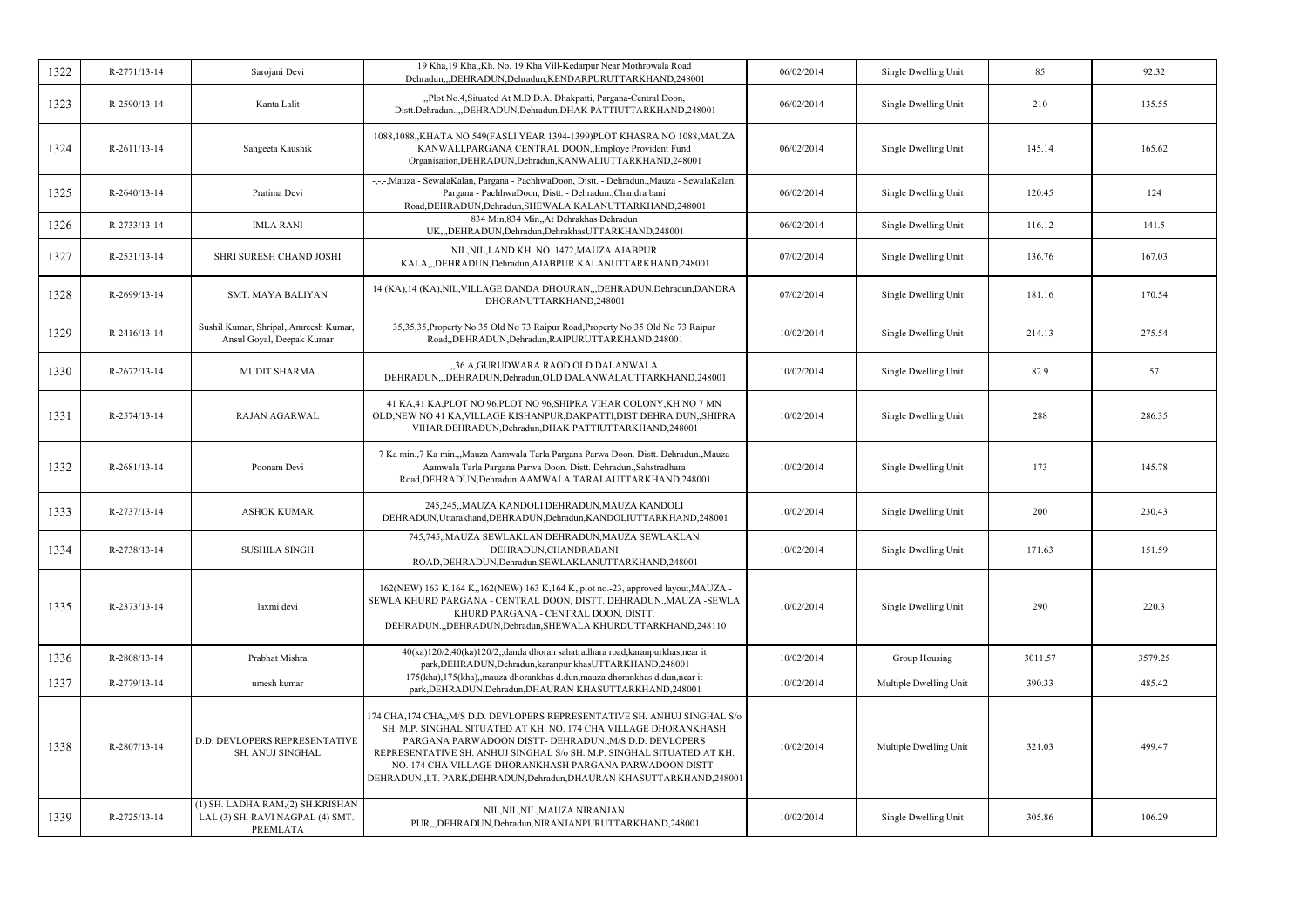| 1340 | R-2750/13-14   | MEENAKSHI GUSAIN         | 871 KA., 871 KA., , KHASRA NO. - 871 KA, OLD KH. NO. 414, MOUZA - ADHOIWALA,<br>PARGANA PARWADOON, TEH.- DEHRADUN, DISTT.- DEHRADUN, KHASRA NO.- 871<br>KA, OLD KH. NO. 414, MOUZA- ADHOIWALA, PARGANA PARWADOON, TEH.-<br>DEHRADUN, DISTT.-<br>DEHRADUN, DEHRADUN, Dehradun, ADHOIWALAUTTARKHAND, 248001 | 10/02/2014 | Single Dwelling Unit | 219    | 262.9  |
|------|----------------|--------------------------|-----------------------------------------------------------------------------------------------------------------------------------------------------------------------------------------------------------------------------------------------------------------------------------------------------------|------------|----------------------|--------|--------|
| 1341 | $R-2740/13-14$ | TEJ SINGH PATHIK         | 191/12 & 187/5/2,191/12 & 187/5/2,, MAUZA-KANWALI DEHRADUN, MAUZA-<br>KANWALI DEHRADUN, G.M.S<br>Road, DEHRADUN, Dehradun, KANWALIUTTARKHAND, 248001                                                                                                                                                      | 10/02/2014 | Single Dwelling Unit | 146.37 | 189.45 |
| 1342 | R-2757/13-14   | Santosh Singh            | 499(k), 499(k), 1390, Keshav Vihar,<br>Niranjanpur,,,DEHRADUN,Dehradun,NIRANJANPURUTTARKHAND,248001                                                                                                                                                                                                       | 10/02/2014 | Single Dwelling Unit | 95.07  | 82.96  |
| 1343 | R-2761/13-14   | Mayur Dhwaj Naithani     | 264,264,None,vill-Nathanpur, Pargana Parwa Doon, Distt-Dehra Doon,vill-Nathanpur, Pargana<br>Parwa Doon, Distt-Dehra Doon, Hotel Kailash<br>Residency, DEHRADUN, Dehradun, NATTHANPURUTTARKHAND, 248001                                                                                                   | 10/02/2014 | Single Dwelling Unit | 222.74 | 165.19 |
| 1344 | R-2763/13-14   | PREM PAL SIGH            | 92/2,92/2,,mauza kanwali pargana kendriya doon Dehradun,mauza kanwali pargana kendriya<br>doon Dehradun, DEHRADUN, Dehradun, KANWALIUTTARKHAND, 248001                                                                                                                                                    | 10/02/2014 | Single Dwelling Unit | 97.6   | 112.78 |
| 1345 | R-2773/13-14   | Nawal Kishor panth       | 370,370,-,suddhowala d.dun,-<br>,b.f.i.t,DEHRADUN,Dehradun,suddhowalaUTTARKHAND,248001                                                                                                                                                                                                                    | 10/02/2014 | Single Dwelling Unit | 200    | 259.58 |
| 1346 | R-2788/13-14   | Anil Kumar Arora         | -,-,-,Mauza - Kanwali, pargana - kendriya Doon, Distt. - Dehradun.,Mauza - Kanwali, pargana -<br>kendriya Doon, Distt. - Dehradun., Arjun Enclave, By Alaknanda<br>Enclave., DEHRADUN, Dehradun, KANWALIUTTARKHAND, 248001                                                                                | 10/02/2014 | Single Dwelling Unit | 96.61  | 112.51 |
| 1347 | R-2776/13-14   | <b>SANGEETA GUPTA</b>    | 212(Ka),212(Ka),,At Majra Pargana Centraldoon Dehradun<br>U.K,,,DEHRADUN,Dehradun,MAJARAUTTARKHAND,248001                                                                                                                                                                                                 | 10/02/2014 | Single Dwelling Unit | 184    | 197.44 |
| 1348 | R-2799/13-14   | PRADIP KUMAR JAIN        | 233,233, shakti vihar Mauza<br>majara,,,DEHRADUN,Dehradun,MAJARAUTTARKHAND,248001                                                                                                                                                                                                                         | 10/02/2014 | Single Dwelling Unit | 221.18 | 375.78 |
| 1349 | R-2784/13-14   | <b>SH SHARAD GOYAL</b>   | "G-12, RACE COURSE", DEHRADUN, Dehradun, DALANWALA<br>CHAKUTTARKHAND,248001                                                                                                                                                                                                                               | 10/02/2014 | Single Dwelling Unit | 256.44 | 304.38 |
| 1350 | R-2811/13-14   | UMESH KUMAR MOURYA       | 1235(HA), 1235(HA), OGAL BHATTA, D.DUN, NEAR<br>TRASFORMER, DEHRADUN, Dehradun, BHAROOWALA GRANTUTTARKHAND, 248002                                                                                                                                                                                        | 10/02/2014 | Single Dwelling Unit | 122    | 147.97 |
| 1351 | $R-2810/13-14$ | sarvender singh pharswan | 585 m,585 m, society area, clement town, d.dun, near osho<br>ashram, DEHRADUN, Dehradun, BHAROOWALA GRANTUTTARKHAND, 248002                                                                                                                                                                               | 10/02/2014 | Single Dwelling Unit | 98.08  | 116.72 |
| 1352 | R-2804/13-14   | Arjun Singh Kandari      | 523,523,769/19, Mauja Ajabpur kalan, Pargana<br>Kandriyadoon,,,DEHRADUN,Dehradun,AJABPUR KALANUTTARKHAND,248001                                                                                                                                                                                           | 10/02/2014 | Single Dwelling Unit | 209.61 | 228.93 |
| 1353 | R-2826/13-14   | Amit Vij                 | 361 Min., 361 Min., , Mauza Dhorankhash Pargana Parwa Doon. Distt. Dehradun., Mauza<br>Dhorankhash Pargana Parwa Doon. Distt. Dehradun., Near Sahastardhara<br>Road, DEHRADUN, Dehradun, DHAURAN KHASUTTARKHAND, 248001                                                                                   | 10/02/2014 | Single Dwelling Unit | 92.9   | 81.16  |
| 1354 | R-2828/13-14   | Savita                   | 704 ka,704 ka,,Mauza Dehrakhash Pargana Kendriya Doon. distt dehradun,Mauza Dehrakhash<br>Pargana Kendriya Doon. distt dehradun, Near Mahent Road, DEHRADUN, Dehradun, KARGI<br>GRANT (PARTLY)UTTARKHAND,248001                                                                                           | 10/02/2014 | Single Dwelling Unit | 55.76  | 70.35  |
| 1355 | R-2697/13-14   | Pratap Ram               | 1035 Gha, 1035 Gha, None, Mauza-Nathanpur, Pargana- ParwaDoon, Distt.-Dehradun., Mauza-<br>Nathanpur, Pargana- ParwaDoon, Distt.-Dehradun., Vivekanand<br>School, DEHRADUN, Dehradun, NATTHANPURUTTARKHAND, 248001                                                                                        | 11/02/2014 | Single Dwelling Unit | 228.67 | 160.03 |
| 1356 | R-2743/13-14   | Tarun Chaudhary          | 391,391, NILL, kh No 391 village Gujrada Mansingh Dehradun, kh No 391 village Gujrada<br>Mansingh Dehradun, Sahastradhara Road, DEHRADUN, Dehradun, GUJRADA<br>MANSINGHUTTARKHAND,248001                                                                                                                  | 11/02/2014 | Single Dwelling Unit | 156    | 150.64 |
| 1357 | R-2745/13-14   | diwan singh negi         | 8,8, mauza garhi pargan central doon, "DEHRADUN, Dehradun, GADHI<br>(PARTLY)UTTARKHAND,248001                                                                                                                                                                                                             | 11/02/2014 | Single Dwelling Unit | 195.09 | 105.39 |
|      |                |                          |                                                                                                                                                                                                                                                                                                           |            |                      |        |        |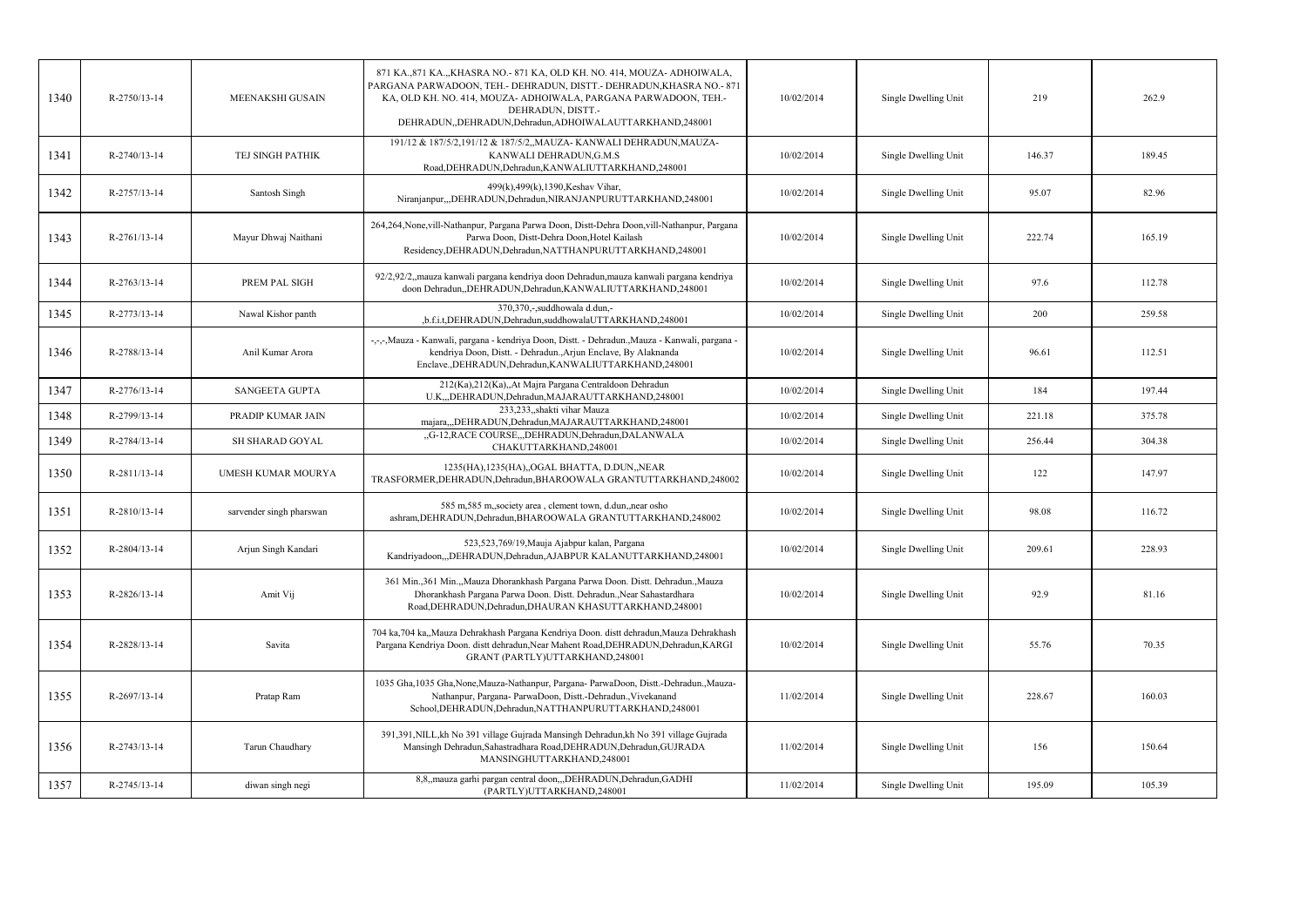| 1358 | R-2648/13-14   | Naveen Kumar Nautiyal                                    | 387(KA), 409(KA), 409(GA), 387(KA), 409(KA), 409(GA), 04, MS. KALPANA SINGH<br>NAUTIYAL W/O MR. NAVEEN NAUTIYAL & MR. NAVEEN NAUTIYAL S/O MR. OM<br>PRAKASH NAUTIYAL, PLOT NO. - 4, KENDRIYA KARAMACHARI SAHKARI AWAS<br>SAMITY,, RAJESHWER NAGAR PHASE-II, MAUZA GUJRADA-MAANSINGH,<br>PARGANA PARVA DUN, DEHRADUN, UTTRAKHAND., BEHIND IT PARK,<br>SAHASTRADHARA ROAD, DEHRADUN, Dehradun, GUJRADA<br>MANSINGHUTTARKHAND,248001 | 11/02/2014 | Single Dwelling Unit   | 216     | 220.52 |
|------|----------------|----------------------------------------------------------|-----------------------------------------------------------------------------------------------------------------------------------------------------------------------------------------------------------------------------------------------------------------------------------------------------------------------------------------------------------------------------------------------------------------------------------|------------|------------------------|---------|--------|
| 1359 | R-2624/13-14   | kamlesh bahuguna                                         | 137/2,137/2,00, mouza chak raipur, near doordershan<br>kendra, DEHRADUN, Dehradun, RAIPURUTTARKHAND, 248001                                                                                                                                                                                                                                                                                                                       | 11/02/2014 | Single Dwelling Unit   | 186.96  | 107.39 |
| 1360 | R-2708/13-14   | <b>MANOJ GUPTA</b>                                       | 49 CHA,49 CHA,,KHASARA NO. 49 CHA, SITUATED IN MAUZA AAMWALA TARLA,<br>PARGANA PARWADOON,,KHASARA NO. 49 CHA, SITUATED IN MAUZA AAMWALA<br>TARLA,,,DEHRADUN,Dehradun,AAMWALA TARALAUTTARKHAND,248001                                                                                                                                                                                                                              | 11/02/2014 | Single Dwelling Unit   | 112.91  | 140.52 |
| 1361 | R-2787/13-14   | Ashish Rana                                              | 521 (mi),521 (mi),,Kh.N0-521(mi) Mauza Hathi Barkla,Pargana Pachwa Doon<br>Dehradun, DEHRADUN, Dehradun, AAMWALA TARALAUTTARKHAND, 248001                                                                                                                                                                                                                                                                                         | 11/02/2014 | Single Dwelling Unit   | 117.55  | 153.34 |
| 1362 | R-2782/13-14   | Ravi Kumar Vatsal 2- Mrs.- Vanita Vatsal                 | 432 THA,432 THA,,KHASRA NO. 432 B SITUATED IN MAUZA- SEWLA KALAN,<br>PARGANA - PARWA DOON, DISTT.-DEHRADUN(U.K.), KHASRA NO. 432 B SITUATED<br>IN MAUZA- SEWLA KALAN, PARGANA - PARWA DOON, DISTT.-<br>DEHRADUN(U.K.),,DEHRADUN,Dehradun,SHEWALA KALANUTTARKHAND,248001                                                                                                                                                           | 11/02/2014 | Single Dwelling Unit   | 112.96  | 167.53 |
| 1363 | $R-2814/13-14$ | krishna panth                                            | -,-,-,arcadia grant (raghv vihar),-,ragha vihar,DEHRADUN,Dehradun,ARKEDIYA<br>GRANTUTTARKHAND,248001                                                                                                                                                                                                                                                                                                                              | 11/02/2014 | Single Dwelling Unit   | 64.1    | 72.84  |
| 1364 | R-2813/13-14   | <b>JANARDHAN PRASAD</b>                                  | PLOT NO.137, PLOT NO.137, RESIDENCE, PHASE-I VASANT VIHAR,<br>DEHRADUN., PHASE-I VASANT VIHAR, DEHRADUN, NEAR FR.I.<br>GATE, DEHRADUN, Dehradun, KANWALIUTTARKHAND, 248001                                                                                                                                                                                                                                                        | 11/02/2014 | Single Dwelling Unit   | 1094    | 720    |
| 1365 | R-2693/13-14   | <b>SHAFAT AHMED</b>                                      | 124KHA, 124KHA,, MAUZA - SEWLA KALAN, MAUZA - SEWLA<br>KALAN, Uttarakhand, DEHRADUN, Dehradun, SHEWALA KALANUTTARKHAND, 248001                                                                                                                                                                                                                                                                                                    | 11/02/2014 | Single Dwelling Unit   | 132.52  | 129.01 |
| 1366 | R-2831/13-14   | Sudesh Ahuja                                             | nil,nil,nil,Municipal No.193,Chaudhary Bihari Lal Marg,Neshvilla Road, Chakhuwala<br>DobalwalaDehradun,,nil,DEHRADUN,Dehradun,Choudhary Bihari Lal<br>MargUTTARKHAND,248001                                                                                                                                                                                                                                                       | 11/02/2014 | Single Dwelling Unit   | 159.34  | 234.43 |
| 1367 | R-2748/13-14   | Surekha Kannaujia                                        | nager Nigam No. 12/52, nager Nigam No. 12/52, nager Nigam No. 12/52, Nager Nigam No.<br>12/52, At Ambedkar Marg IInd,, Nager Nigam No. 12/52, At Ambedkar Marg<br>IInd,,Residential,DEHRADUN,Dehradun,AAMWALAUTTARKHAND,248001                                                                                                                                                                                                    | 11/02/2014 | Single Dwelling Unit   | 167.220 | 221.32 |
| 1368 | R-2839/13-14   | Ganga Devi                                               | 22 Ka, 22 Ka, -, Mauza - Sundarwala, pargana - Parwa Doon, Distt. - Dehradun., Mauza -<br>Sundarwala, pargana - Parwa Doon, Distt. - Dehradun., Near Navoday vidlay, tapowan Ashram<br>Road, DEHRADUN, Dehradun, SUNDHOWALAUTTARKHAND, 248001                                                                                                                                                                                     | 11/02/2014 | Single Dwelling Unit   | 237     | 200.96 |
| 1369 | R-2753/13-14   | Deepak Dobhal                                            | 1119 (MIN), 1119 (MIN), Mauja Ajabpur kalan, Pargana<br>Centraldoon,,,DEHRADUN,Dehradun,AJABPUR KALANUTTARKHAND,248001                                                                                                                                                                                                                                                                                                            | 11/02/2014 | Single Dwelling Unit   | 175.84  | 146.58 |
| 1370 | R-2806/13-14   | D.D. DEVLOPERS REPRESENTATIVE<br><b>SH. ANUJ SINGHAL</b> | 174 CHA, 174 CHA, M/S D.D. DEVLOPERS REPRESENTATIVE SH. ANUJ SINGHAL S/0<br>M.P. SINGHAL SITUATED AT KH. NO. 174 CHA VILLAGE DHORANKHASH PARGANA<br>PARWADOON DEHRADUN, M/S D.D. DEVLOPERS REPRESENTATIVE SH. ANUJ<br>SINGHAL S/o M.P. SINGHAL SITUATED AT KH. NO. 174 CHA VILLAGE<br>DHORANKHASH PARGANA PARWADOON DEHRADUN, I.T.<br>PARK, DEHRADUN, Dehradun, DHAURAN KHASUTTARKHAND, 248001                                    | 11/02/2014 | Multiple Dwelling Unit | 302.3   | 481.36 |
| 1371 | $R-2796/13-14$ | Kusum Budakoti                                           | 1123,1123, NILl, Mauza ajabpur Kalan dehradun, Mauza ajabpur Kalan<br>dehradun,,DEHRADUN,Dehradun,AJABPUR KALANUTTARKHAND,248001                                                                                                                                                                                                                                                                                                  | 11/02/2014 | Single Dwelling Unit   | 200.49  | 191.2  |
| 1372 | R-2802/13-14   | RAKESH KUMAR PAL                                         | N/A,N/A,,VILL.BHARUWALA GRANT PARAGANA CENTRAL DOON<br>DEHRADUN,,,DEHRADUN,Dehradun,BHAROOWALA GRANTUTTARKHAND,248001                                                                                                                                                                                                                                                                                                             | 11/02/2014 | Single Dwelling Unit   | 158.08  | 190.17 |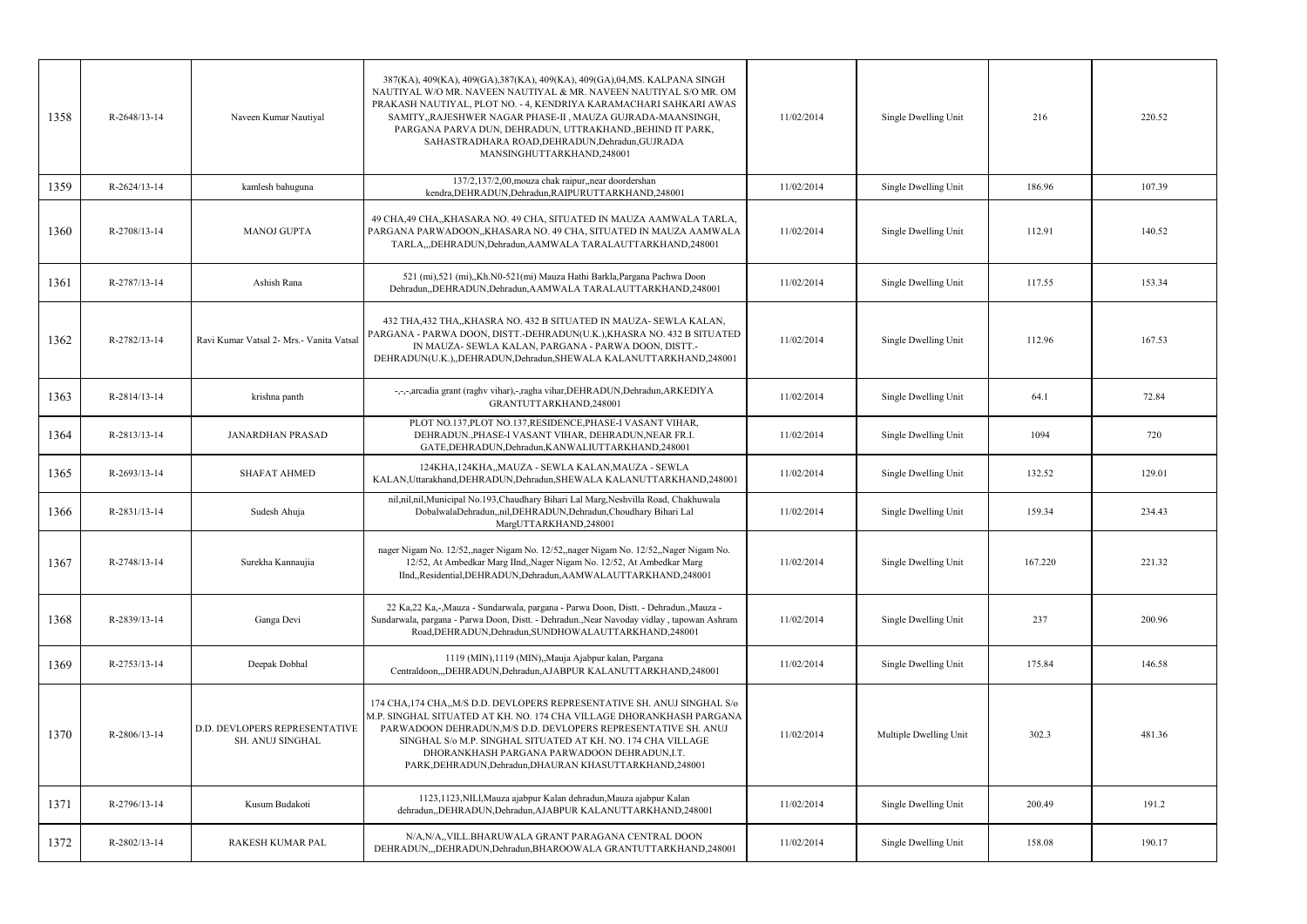| 1373 | R-2838/13-14   | 1 md. Ahamd 2 mamhad sarfraj                     | 1148,1148,-,majra dehardun,-,,DEHRADUN,Dehradun,MAJARAUTTARKHAND,248001                                                                                                                                                                                            | 11/02/2014 | Single Dwelling Unit                  | 90.11  | 111.94  |
|------|----------------|--------------------------------------------------|--------------------------------------------------------------------------------------------------------------------------------------------------------------------------------------------------------------------------------------------------------------------|------------|---------------------------------------|--------|---------|
| 1374 | R-2849/13-14   | Khushpal Singh                                   | 89 Kha, 89 Kha, Shivkunj Colony Kedapur Dehradun, Shivkunj Colony Kedarpur<br>Dehradun, DEHRADUN, Dehradun, KENDARPURUTTARKHAND, 248001                                                                                                                            | 11/02/2014 | Single Dwelling Unit                  | 300    | 210.26  |
| 1375 | R-2836/13-14   | <b>MANJEET SINGH BHANDARI</b>                    | ,,400/342,SITUATED AT KISHAN NAGAR SIRMOOR STREET DEHRADUN,SITUATED<br>AT KISHAN NAGAR SIRMOOR STREET DEHRADUN, SIRMOOR<br>STREET, DEHRADUN, Dehradun, KISHAN NAGARUTTARKHAND, 248001                                                                              | 11/02/2014 | Single Dwelling Unit                  | 139.86 | 181.5   |
| 1376 | $C-0175/13-14$ | <b>SANJAY GOYAL</b>                              | NIL, NIL, NIL, MOUZA DEHRAKHAS, PARGANA CENTRAL DOON, SAHARANPUR<br>ROAD, DEHRADUN, Dehradun, DEHRAKHASUTTARKHAND, 248001                                                                                                                                          | 12/02/2014 | Commercial Mixed Use                  | 642.76 | 1018.95 |
| 1377 | R-2715/13-14   | <b>CHETNA GOLA</b>                               | 172,172,172,VILLAGE KISHANPUR,PARGANA CENTRAL DOON,MANAV KALYAN<br>KENDRA, DEHRADUN, Dehradun, KISHANPURUTTARKHAND, 248001                                                                                                                                         | 12/02/2014 | Single Dwelling Unit                  | 130.58 | 164.8   |
| 1378 | R-2744/13-14   | sh.nisahant ved                                  | 326m, 326m, 2/62&119/7, kh.no326m mpl no.2/62&119/7, kh.no326m mpl no.2/62&119/7, rajpur<br>road, DEHRADUN, Dehradun, DEHRADUN URBAN (EXCL.ENGLOMARESH<br>AREA)UTTARKHAND,248001                                                                                   | 12/02/2014 | Single Dwelling Unit                  | 127.7  | 137.76  |
| 1379 | R-1574/13-14   | naresh kumar tiwari                              | 641,641, mouza ajabpurkala pargana pachwa doon<br>dehradun, ,,DEHRADUN,Dehradun,AJABPUR KALANUTTARKHAND,248001                                                                                                                                                     | 12/02/2014 | Single Dwelling Unit                  | 113.67 | 132.64  |
| 1380 | R-2786/13-14   | <b>MANJU LATA RAMAN</b>                          | 188/2,189 & 191/12,188/2,189 & 191/12,,MAUZA-KANWALI DEHRADUN,MAUZA-<br>KANWALI DEHRADUN.G.M.S<br>Road, DEHRADUN, Dehradun, KANWALIUTTARKHAND, 248001                                                                                                              | 12/02/2014 | Single Dwelling Unit                  | 146.37 | 138.83  |
| 1381 | R-2792/13-14   | <b>RAJESH MILAN</b>                              | 486min, 486min, 1092, SOCITEY AREA, CLEMENTTWON, DEHRADUN (U.K), MAUZA-<br>BHARUWALA GRANT PRAGANA- KENDRIYA DOON DISTT- DEHRADUN (U.K), ST.<br>PULL CHURCH, DEHRADUN, Dehradun, BHAROOWALA GRANTUTTARKHAND, 248001                                                | 12/02/2014 | Single Dwelling Unit                  | 100    | 121.37  |
| 1382 | $R-2760/13-14$ | <b>JASBIR KAUR</b>                               | 34 CHA,34 CHA,,SIRMOUR MARG MOUZA CHAIBAG,KAULAGARH. PARGANA<br>PACHAWA DOON DISTT. DEHRADUN, SIRMOUR<br>MARG, DEHRADUN, Dehradun, SIRMOUR MARG, CHAIBAGUTTARKHAND, 248001                                                                                         | 12/02/2014 | Single Dwelling Unit                  | 358    | 350.4   |
| 1383 | R-2867/13-14   | <b>MAHESH CHANDRA PANT</b>                       | 502 KA, 502 KA, MAUZA MAJRI MAFI, , DEHRADUN, Dehradun, MAJARI<br>MAAFIUTTARKHAND,248001                                                                                                                                                                           | 12/02/2014 | Single Dwelling Unit                  | 177    | 183.96  |
| 1384 | R-2670/13-14   | shivani gupta                                    | 238 min,238 min,n.a,mauz adhoiwala d.dun,mauz adhoiwala d.dun,nalapani<br>road, DEHRADUN, Dehradun, DEHRADUN URBAN (EXCL.ENGLOMARESH<br>AREA)UTTARKHAND,248001                                                                                                     | 12/02/2014 | Single Dwelling Unit                  | 70     | 97.58   |
| 1385 | R-2883/13-14   | geeta chaudhary, smt. ayesha kasif               | 882(ka), 882(ka), mauza sewla kalan, pargana central doon, d.dun., mauza sewla kalan, pargana<br>central doon,d.dun.,,DEHRADUN,Dehradun,sewla kalanUTTARKHAND,248001                                                                                               | 12/02/2014 | Single Dwelling Unit                  | 98.29  | 104.45  |
| 1386 | R-1545/13-14   | Pratibha Bhatia                                  | 954 Ka & 954 Kha.954 Ka & 954 Kha.954 Ka & 954 Kha.954 Ka & 954 Kha. Jakhan<br>,Dehradun,,E. C. Road,DEHRADUN,Dehradun,JAHADDIUTTARKHAND,248001                                                                                                                    | 13/02/2014 | Single Dwelling Unit                  | 797    | 649.41  |
| 1387 | R-2473/13-14   | poonam mittal                                    | "68/1 rajpur road, dehra dun, 68/1 rajpur road, dehra dun, great value<br>hotel, DEHRADUN, Dehradun, arya nagarUTTARKHAND, 248001                                                                                                                                  | 13/02/2014 | Single Dwelling Unit                  | 225.27 | 366.12  |
| 1388 | R-2724/13-14   | gagan sehgal                                     | 126 MIN, 126 MIN, SAILOK COLONY PRIVATE PLOT NO.-84 B MAUZA -KANWALI<br>PARGANA - CENTRAL DOON, DISTT. DEHRADUN, SAILOK COLONY PRIVATE PLOT<br>NO.-84 B MAUZA -KANWALI PARGANA - CENTRAL DOON, DISTT.<br>DEHRADUN, DEHRADUN, Dehradun, KANWALIUTTARKHAND, 248001   | 13/02/2014 | Single Dwelling Unit                  | 94.45  | 122.42  |
| 1389 | $C-0116/13-14$ | ims society through secretary Mr.Amit<br>Agarwal | 66 to 77, 78kh, 102 ga, 104 to 112, 66 to 77, 78kh, 102 ga, 104 to 112, MAUZA GUJRAMI,<br>PARGANA EASTERN DOON, DEHRADUN., NEAR DELHI PUBLIC<br>SCHOOL, DEHRADUN, Dehradun, GUNJARAMIUTTARKHAND, 248001                                                            | 13/02/2014 | Professional<br>Education/Institution | 78310  | 19916   |
| 1390 | R-2669/13-14   | smt.sudeshna meher                               | 57,57,n.a,kh.no 57 kedarpur d.dun,kh.no 57 kedarpur d.dun,mothorowala<br>road, DEHRADUN, Dehradun, KENDARPURUTTARKHAND, 248001                                                                                                                                     | 13/02/2014 | Single Dwelling Unit                  | 95.12  | 98.34   |
| 1391 | R-2858/13-14   | Ajay Kapoor                                      | --,16-A, Old Survey Road, 16-A, OLD SURVEY ROAD, ALSO KNOWN AS 116/69, KHAN<br>BANDHU MARG, D.DUN., 16-A, OLD SURVEY ROAD, ALSO KNOWN AS 116/69, KHAN<br>BANDHU MARG, D.DUN., Near Bhagirathi Appartments, DEHRADUN, Dehradun, old survey<br>roadUTTARKHAND,248001 | 13/02/2014 | Single Dwelling Unit                  | 121.23 | 93.76   |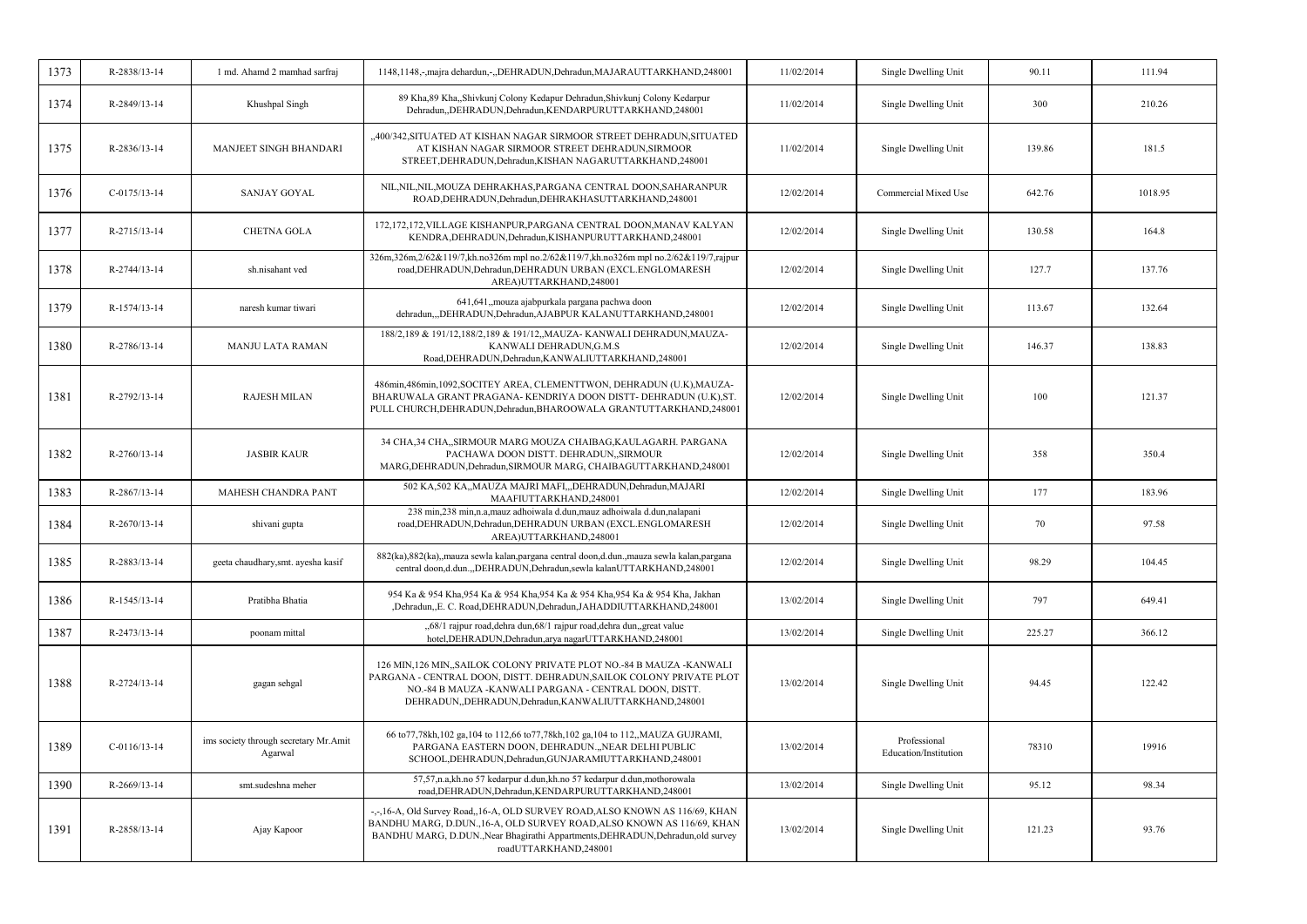| 1392 | R-2730/13-14   | SANJAY NAINWAL                                                      | 2057 (Ka),2057 (Ka),,kh.no.20579Ka) Ajabpur Kalan Dehradun,,MOTHROWALA<br>ROAD, DEHRADUN, Dehradun, AJABPUR KALANUTTARKHAND, 248001                                                                                                                                  | 13/02/2014 | Single Dwelling Unit   | 188    | 218.24 |
|------|----------------|---------------------------------------------------------------------|----------------------------------------------------------------------------------------------------------------------------------------------------------------------------------------------------------------------------------------------------------------------|------------|------------------------|--------|--------|
| 1393 | R-2732/13-14   | <b>AJAY GUPTA</b>                                                   | N/A,N/A,,BHARUWALA GRANT PARAGANA CENTAL DOON<br>DEHRADUN, Uttarakhand, DEHRADUN, Dehradun, BHAROOWALA<br>GRANTUTTARKHAND,248001                                                                                                                                     | 13/02/2014 | Single Dwelling Unit   | 139.4  | 215.13 |
| 1394 | R-2735/13-14   | JAHID HUSSAIN                                                       | N/A,N/A,,KEDARPUR PARAGANA PACHWA DOON<br>DEHRADUN, ,DEHRADUN, Dehradun, KENDARPURUTTARKHAND, 248001                                                                                                                                                                 | 13/02/2014 | Single Dwelling Unit   | 83.64  | 97.94  |
| 1395 | R-2736/13-14   | <b>KUNWAR SINGH</b>                                                 | N/A,N/A,,VILL.KEDARPUR PARAGANA PACHWA DOON<br>DEHRADUN,,,,Dehradun,KENDARPURUTTARKHAND,248001                                                                                                                                                                       | 13/02/2014 | Single Dwelling Unit   | 83.64  | 97.94  |
| 1396 | R-2758/13-14   | Prakash Chand Semwal                                                | KH. NO. 132, KH. NO. 132, KH. NO. 132, KHASRA NO.<br>132,,,DEHRADUN,Dehradun,AJABPUR KALANUTTARKHAND,248001                                                                                                                                                          | 13/02/2014 | Single Dwelling Unit   | 189.51 | 182.5  |
| 1397 | R-2865/13-14   | <b>UPSANA CHAWLA</b>                                                | 2304 KA,2304 KA,,MAUZA ARKEDIYA GRANT,,,DEHRADUN,Dehradun,ARKEDIYA<br>GRANTUTTARKHAND,248001                                                                                                                                                                         | 13/02/2014 | Single Dwelling Unit   | 107.76 | 131.32 |
| 1398 | R-2770/13-14   | <b>RAJEEV GROVER</b>                                                | "13/3 IDGAH, PRAKASH NAGAR, DEHRA, 13/3 IDGAH, PRAKASH NAGAR, DEHRA<br>DUN, IDGAH, DEHRADUN, Dehradun, IDGAHUTTARKHAND, 248001                                                                                                                                       | 13/02/2014 | Single Dwelling Unit   | 224    | 216.34 |
| 1399 | R-2503/13-14   | <b>USHA BHANDARI</b>                                                | 000,000, VILL.AJABPUR KALAN PARAGANA CENTRAL DOON<br>DEHRADUN, "DEHRADUN, Dehradun, AJABPUR KALANUTTARKHAND, 248001                                                                                                                                                  | 13/02/2014 | Single Dwelling Unit   | 86.89  | 104.61 |
| 1400 | R-2821/13-14   | <b>BALDEEP SINGH SETHI</b>                                          | 133KHA, 133KHA, NIL, MAUZA AJABPUR KHURD<br>DEHRADUN.,,,DEHRADUN,Dehradun,AJABPUR KHURDUTTARKHAND,248001                                                                                                                                                             | 13/02/2014 | Single Dwelling Unit   | 130.06 | 129.1  |
| 1401 | R-2834/13-14   | SARDAR DEVENDRA PAL SINGH                                           | 133 KHA, 133 KHA,, MAUZA AJABPUR KHURD<br>DEHRADUN,"DEHRADUN, Dehradun, AJABPUR KHURDUTTARKHAND, 248001                                                                                                                                                              | 13/02/2014 | Single Dwelling Unit   | 130.06 | 125.44 |
| 1402 | R-2809/13-14   | Rakesh juyal                                                        | 585 M, 585 M, SOCIETY AREA, CLEMENT TOWN, D.DUN., near osho<br>ashram, DEHRADUN, Dehradun, BHAROOWALA GRANTUTTARKHAND, 248002                                                                                                                                        | 13/02/2014 | Single Dwelling Unit   | 98.12  | 117.92 |
| 1403 | R-2846/13-14   | Geeta Khamani                                                       | 103/1/1,103/1/1, mauza kanwali, pargana central<br>doon,,,DEHRADUN,Dehradun,KANWALIUTTARKHAND,248001                                                                                                                                                                 | 13/02/2014 | Single Dwelling Unit   | 157.85 | 202.7  |
| 1404 | $C-0176/13-14$ | MANMOHAN SINGH CHAWLA                                               | ,453/411 DHARAMPUR I,453/411 DHARAMPUR I DEHRADUN,453/411 DHARAMPUR I<br>DEHRADUN., DEHRADUN, Dehradun, DHARAMPURUTTARKHAND, 248001                                                                                                                                  | 13/02/2014 | Commercial Mixed Use   | 248.33 | 218.42 |
| 1405 | R-1955/13-14   | Manish Maithani                                                     | 56 kha,56 kha, mauza kala gaon pargana parwa doon distt. dehradun, mauza kala gaon pargana<br>parwa doon distt. dehradun,near sahstradhara road,DEHRADUN,Dehradun,KALA<br>GAONUTTARKHAND,248001                                                                      | 13/02/2014 | Multiple Dwelling Unit | 327.31 | 548.76 |
| 1406 | R-2499/13-14   | APT INFRAZONE PVT. LTD through its<br>director Mr. Harshil Panjwani | "17,17 Chander Road,"DEHRADUN, Dehradun, DALANWALA<br>CHAKUTTARKHAND,248001                                                                                                                                                                                          | 13/02/2014 | Multiple Dwelling Unit | 349.48 | 559.17 |
| 1407 | R-2869/13-14   | <b>RENU GUPTA</b>                                                   | 101 shiwaji marg, 101 shiwaji marg, 101, shivaji marg, 101 shiwaji marg, kanwali road<br>dehradun, 101 shiwaji marg ,kanwali road dehradun, DEHRADUN, Dehradun, shiwaji<br>margUTTARKHAND,248001                                                                     | 13/02/2014 | Single Dwelling Unit   | 72.5   | 103.18 |
| 1408 | R-2818/13-14   | <b>ANIL KUMAR</b>                                                   | "13, DRONPURI GMS<br>ROAD,DRONPURI,DRONPURI,DEHRADUN,Dehradun,KANWALIUTTARKHAND,248001                                                                                                                                                                               | 13/02/2014 | Single Dwelling Unit   | 299.85 | 359.3  |
| 1409 | R-2638/13-14   | <b>GAURAV DUA</b>                                                   | 505,505,,MAUZA KANWALI, MOHIT NAGAR, LANE No. 1) PARGANA CENTRAL<br>DOON, DISTT. DEHRADUN., MAUZA KANWALI, MOHIT NAGAR, LANE No. 1)<br>PARGANA CENTRAL DOON, DISTT. DEHRADUN., Wadia institute of himalyan<br>geology, DEHRADUN, Dehradun, KANWALIUTTARKHAND, 248001 | 13/02/2014 | Multiple Dwelling Unit | 381.35 | 572.01 |
| 1410 | R-2707/13-14   | manju jain                                                          | 23ka.,23ka.,,situated at village chai bagh kaulagarh ,pargana pachwa doon, tehsil sadar district<br>dehradun,,Uttarakhand,DEHRADUN,Dehradun,KALAGADH MAY CHAK<br>(PARTLY)UTTARKHAND,248001                                                                           | 13/02/2014 | Multiple Dwelling Unit | 376.39 | 564.58 |
| 1411 | R-2780/13-14   | anuj singhal                                                        | 174(cha), 174(cha), dhorankhas sahastradhara road, dhorankhas sahastradhara road, near it<br>park, DEHRADUN, Dehradun, DHAURAN KHASUTTARKHAND, 248001                                                                                                                | 13/02/2014 | Multiple Dwelling Unit | 340.72 | 473.51 |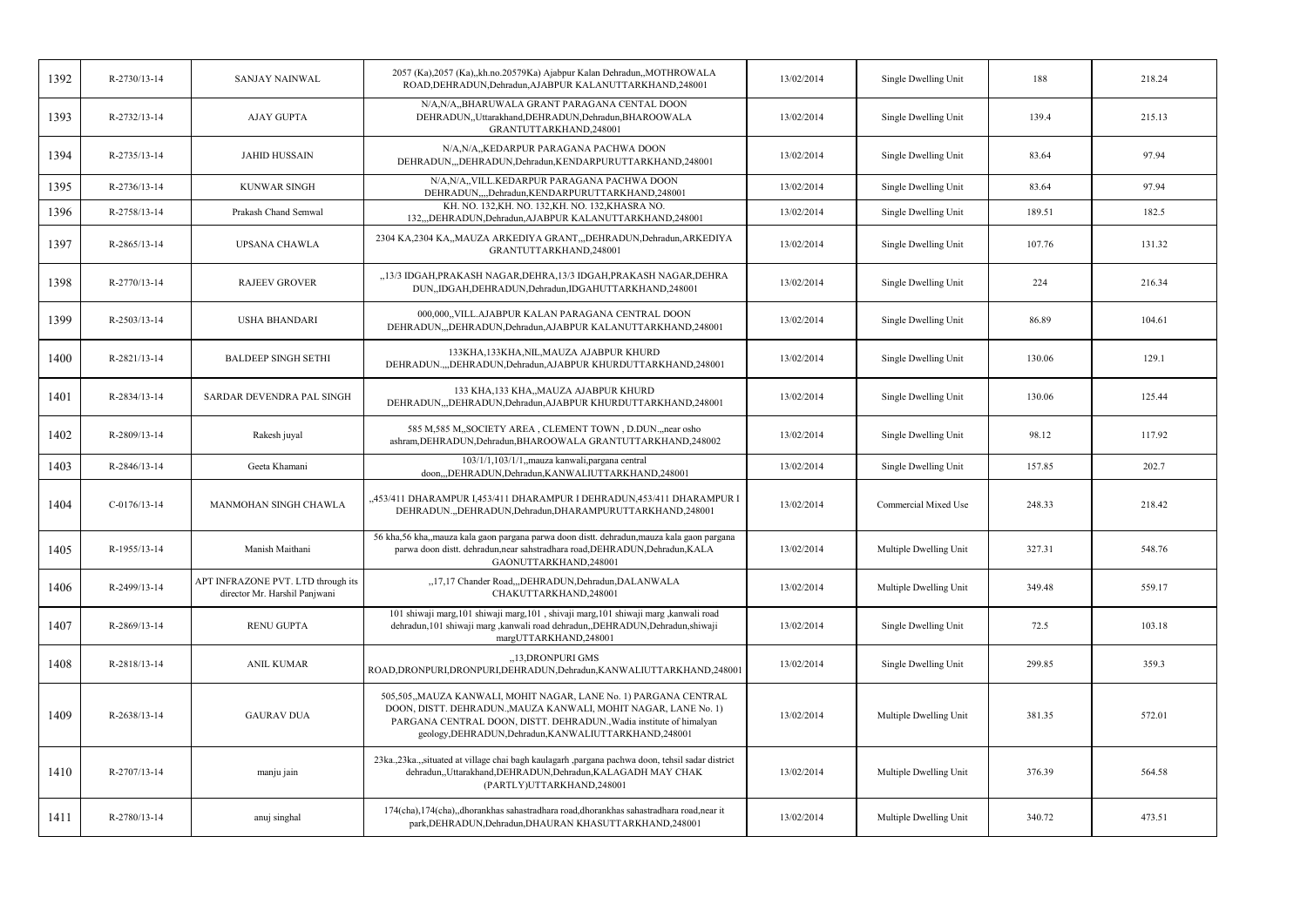| 1412 | R-2694/13-14 | s, chandra            | 72,72,nill,Situated At MOUZA AAMWALA TARLA PARGANA PACHWA DOON DISSTIC<br>DEHRADUN,,,DEHRADUN,Dehradun,AAMWALA TARALAUTTARKHAND,248001                                                                                                                                                                                         | 13/02/2014 | Single Dwelling Unit | 158    | 245.98 |
|------|--------------|-----------------------|--------------------------------------------------------------------------------------------------------------------------------------------------------------------------------------------------------------------------------------------------------------------------------------------------------------------------------|------------|----------------------|--------|--------|
| 1413 | R-2876/13-14 | SH. ADITYA RAM SEMWAL | NIL, NIL, NIL, KH. NO. 734 JAKHAN<br>DEHRADUN.,,,DEHRADUN,Dehradun,JAKHANUTTARKHAND,248001                                                                                                                                                                                                                                     | 13/02/2014 | Single Dwelling Unit | 200    | 76.2   |
| 1414 | R-2379/13-14 | Sashi Kothari         | 233m, 233m, 233 m, Mauja Brahmanwala Pargana Central Doon, Mauja BRAHMANWALA<br>Pargana Central Doon,,DEHRADUN,Dehradun,BAMANWALAUTTARKHAND,248001                                                                                                                                                                             | 15/02/2014 | Single Dwelling Unit | 307    | 305    |
| 1415 | R-2467/13-14 | Ram singh             | 252 ka, 252 ka, nill, village niranjan pur, pargana pachwa doon, tehsil, sadar, disstic<br>dehradun,,,DEHRADUN,Dehradun,NIRANJANPURUTTARKHAND,248001                                                                                                                                                                           | 15/02/2014 | Single Dwelling Unit | 227.54 | 217.74 |
| 1416 | R-2449/13-14 | Seema                 | 472, 473, 472, 473, PLEASANT VALLEY, , DEHRADUN, Dehradun, DHAK<br>PATTIUTTARKHAND,248009                                                                                                                                                                                                                                      | 15/02/2014 | Single Dwelling Unit | 184    | 269.5  |
| 1417 | R-2742/13-14 | Sh. Anil Kumar        | 391,391,NILL,K. No 391 At Village Gujrada Mansingh Dehradun,K. No 391 At Village Gujrada<br>Mansingh Dehradun, Sahastradhara Road, DEHRADUN, Dehradun, GUJRADA<br>MANSINGHUTTARKHAND,248001                                                                                                                                    | 15/02/2014 | Single Dwelling Unit | 154    | 150.64 |
| 1418 | R-2824/13-14 | KUMARI RIDHHIMA BATTA | 529 KA, 529 KA,, MAUZA SEWALAKALA, PARGANA CENTRAL DOON,, MAUZA<br>SEWALAKALA, PARGANA CENTRAL DOON,,g.m.s.<br>road, DEHRADUN, Dehradun, SHEWALA KALANUTTARKHAND, 248001                                                                                                                                                       | 15/02/2014 | Single Dwelling Unit | 74.16  | 111.16 |
| 1419 | R-2817/13-14 | Satinder Negi         | 1216/2,1216/2,,Mauja Garhi,Pargana Central Doon, Distt Dehradun,Mauja Garhi Central Doon<br>Distt Dehradun, Indra Vihar, DEHRADUN, Dehradun, GADHI<br>(PARTLY)UTTARKHAND,248001                                                                                                                                                | 15/02/2014 | Single Dwelling Unit | 181.16 | 234.22 |
| 1420 | R-2800/13-14 | ramveersingh khrola   | 837(kha),837(kha),,mauza dehrakhas pargana central doon, d.dun,mauza dehrakhas pargana<br>central doon, d.dun, before blessing<br>farn, DEHRADUN, Dehradun, dehrakhas UTTARKHAND, 248001                                                                                                                                       | 15/02/2014 | Single Dwelling Unit | 116    | 133.62 |
| 1421 | R-2837/13-14 | <b>SUDHIR NARULA</b>  | 69 & 70,69 & 70,,SITUATED AT MAUZA CHAKHUWALA MAY CHAK SALAWALA<br>DEHRADUN, SITUATED AT MAUZA CHAKHUWALA MAY CHAK SALAWALA<br>DEHRADUN, CHAKHUWALA, DEHRADUN, Dehradun, SALAWALAUTTARKHAND, 248001                                                                                                                            | 15/02/2014 | Single Dwelling Unit | 261.7  | 407.6  |
| 1422 | R-2385/13-14 | jagmohan bhatt        | 1185,1185,686,STREET NO 4,AJABPUR DANDA,HARIDWAR<br>ROAD, DEHRADUN, "DEHRADUN, Dehradun, AJABPUR KHURDUTTARKHAND, 248001                                                                                                                                                                                                       | 15/02/2014 | Single Dwelling Unit | 446.5  | 298.16 |
| 1423 | R-2882/13-14 | Dinesh Malhotra       | 237 KA- MIN, 237 KA- MIN, KHASRA NO. - 237 KA- MIN (OLD 124 MIN) SITUATED AT<br>VILLAGE - ADHOIWALA PARGANA - PARWA DOON DISTT. - DEHRADUN<br>(U.K.), KHASRA NO. - 237 KA-MIN (OLD 124 MIN) SITUATED AT VILLAGE -<br>ADHOIWALA PARGANA - PARWA DOON DISTT.- DEHRADUN<br>(U.K.), DEHRADUN, Dehradun, adoiwalaUTTARKHAND, 248001 | 15/02/2014 | Single Dwelling Unit | 87     | 104.82 |
| 1424 | R-2910/13-14 | MADHVANANAD BAHUGUNA  | 1048 MIN., 1048 MIN., MAUZA NATHANPUR, PARGANA PARVADOON, DEHRADUN<br>(U.K.), MAUZA NATHANPUR, PARGANA PARVADOON, DEHRADUN (U.K.), NEAR<br>RAJESHWARI NURSERY, DEHRADUN, Dehradun, NATTHANPURUTTARKHAND, 248001                                                                                                                | 15/02/2014 | Single Dwelling Unit | 352.09 | 112    |
| 1425 | R-2790/13-14 | DEEPAK KUMAR MITTAL   | 882ka, 882ka, PRINTTING PRESS, NEYAR PADEM CINEMA, GNGOH, DISTT-<br>SAHARANPUR (U.P), MAUZA-SEWLAKALAN PRAGANA-KENDRIYA DOON DISTT-<br>DEHRADUN (U.K), Sansari Mata Temple, DEHRADUN, Dehradun, SHEWALA<br>KALANUTTARKHAND,248001                                                                                              | 15/02/2014 | Single Dwelling Unit | 98.16  | 112.08 |
| 1426 | R-2892/13-14 | KALPANA KHUGSHAL      | 739(M), 739(M), SUBHASH NAGAR, C.TOWN, D.DUN, NEAR PANCHAYATI<br>MANDIR, DEHRADUN, Dehradun, BHAROOWALA GRANTUTTARKHAND, 248002                                                                                                                                                                                                | 15/02/2014 | Single Dwelling Unit | 627.32 | 481.22 |
| 1427 | R-2726/13-14 | Pankaj Sahani         | "13 (New) & 10/5/13 (Old), Prop. No:-13 Nala, Pani Road<br>Dehradun., DEHRADUN, Dehradun, Nalapani RoadUTTARKHAND, 248001                                                                                                                                                                                                      | 15/02/2014 | Single Dwelling Unit | 102.23 | 75.51  |
| 1428 | R-2884/13-14 | Avnesh Kumar          | 30/1,30/1,old Mpl no.219C, New Mpl no.61, Situated at Kh. No. 30/1, Mauza Adhoiwala, Pargana<br>Kendriya Doon, Distt. Dehradun. Part of Municipal No.61-Arya Nagar-II Dehradun., Neer arya<br>nagar shiv mandir, DEHRADUN, Dehradun, AdhoiwalaUTTARKHAND, 248001                                                               | 15/02/2014 | Single Dwelling Unit | 131    | 109.21 |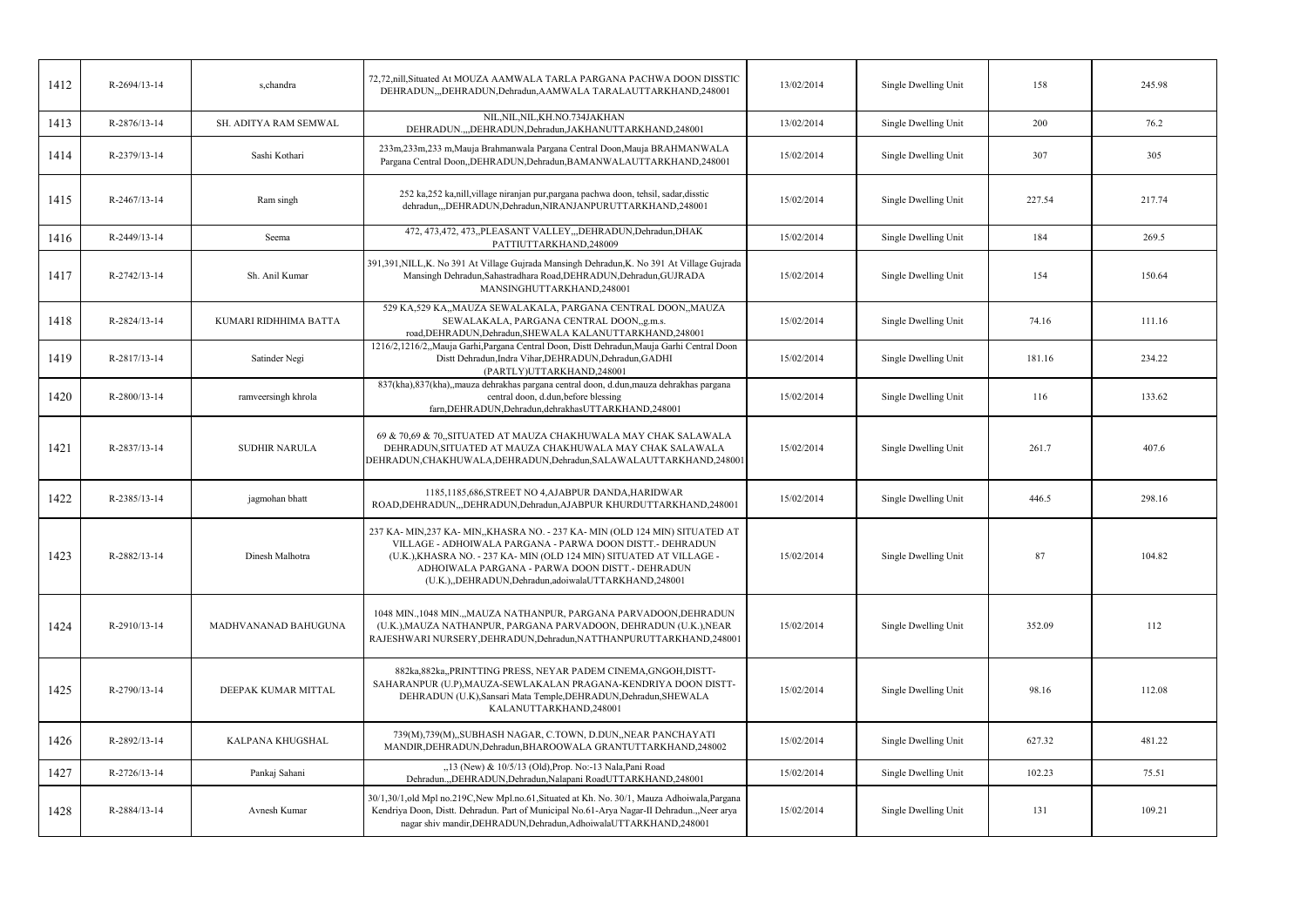| 1429 | R-2886/13-14     | <b>BD PANDEY</b>            | 3/1,3/1,,MAHAVIR ENCLAVE,MAJARA, DEHRADUN,MAHAVIR ENCLAVE,MAJARA<br>DEHRADUN.HOTEL SUNDER<br>PALACE, DEHRADUN, Dehradun, MAJARAUTTARKHAND, 248001                                                                                                                          | 15/02/2014 | Single Dwelling Unit | 222.57 | 132.7  |
|------|------------------|-----------------------------|----------------------------------------------------------------------------------------------------------------------------------------------------------------------------------------------------------------------------------------------------------------------------|------------|----------------------|--------|--------|
| 1430 | R-1537/13-14-RE1 | kunden singh rana           | 1192 min, 1192 min, 4-A, mauza nathanpur pargana parwa doon<br>dehradun,,,DEHRADUN,Dehradun,NATTHANPURUTTARKHAND,248001                                                                                                                                                    | 17/02/2014 | Single Dwelling Unit | 167    | 88.42  |
| 1431 | R-2517/13-14     | SUBHASH CHANDRA GUPTA       | 330, 346 KA, 330, 346 KA, R-2, VILLAGE SINOLA, PARGANA CENTRAL, DOON, DISTT.<br>DEHRADUN, UTTRAKHAND., masoorrie bye<br>pass, DEHRADUN, Dehradun, SINAULAUTTARKHAND, 248001                                                                                                | 17/02/2014 | Single Dwelling Unit | 212.74 | 189.5  |
| 1432 | R-2898/13-14     | krishna panth               | -,-,-,arcadia grant,-,raghav vihar,DEHRADUN,Dehradun,ARKEDIYA<br>GRANTUTTARKHAND,248001                                                                                                                                                                                    | 17/02/2014 | Single Dwelling Unit | 64.1   | 72.84  |
| 1433 | R-2887/13-14     | Nitin Agarwal               | 481,481,40,40-Kalidas Road,,,DEHRADUN,Dehradun,VIJAYPUR HATHI<br>BADKALAUTTARKHAND,248001                                                                                                                                                                                  | 17/02/2014 | Single Dwelling Unit | 258.36 | 88.87  |
| 1434 | R-2789/13-14     | natthi singh rawat          | 360 m,360 m,nil,khasra no 360 m situated at ajabpur khurd,,,DEHRADUN,Dehradun,AJABPUR<br>KHURDUTTARKHAND,248001                                                                                                                                                            | 17/02/2014 | Single Dwelling Unit | 263.84 | 117.12 |
| 1435 | R-2880/13-14     | NALIN KUMAR AGGARWAL        | NIL, NIL, NIL, KH NO. 458 KA, MAUZA JHAJRA, TEHSIL VIKAR NAGAR, DISTT.<br>DEHRADUN.,,,DEHRADUN,Dehradun,JHAJARAUTTARKHAND,248001                                                                                                                                           | 17/02/2014 | Single Dwelling Unit | 159.6  | 189.9  |
| 1436 | R-2864/13-14     | <b>BHUPESH BHALLA</b>       | 734,734,R-2,MAUZA BHARUWALA, PARGANA KENDRIYA,DOON, DISTT.<br>DEHRADUN, UTTRAKHAND., Panchayat Mandir, DEHRADUN, Dehradun, BHAROOWALA<br>GRANTUTTARKHAND,248001                                                                                                            | 17/02/2014 | Single Dwelling Unit | 144.05 | 186.2  |
| 1437 | R-2861/13-14     | <b>JAICHAND SINGH RAWAT</b> | N/A,N/A,,VILL.KARGI GRANT PARAGANA CENTRAL DOON<br>DEHRADUN, DEHRADUN, Dehradun, KARGI GRANT (PARTLY) UTTARKHAND, 248004                                                                                                                                                   | 17/02/2014 | Single Dwelling Unit | 167.28 | 184.56 |
| 1438 | R-2894/13-14     | <b>SAROJ GAIROLA</b>        | 27,27, Ganesh Vihar, Ajabpur khurd, Ganesh vihar, DEHRADUN, Dehradun, AJABPUR<br>KHURDUTTARKHAND,248001                                                                                                                                                                    | 17/02/2014 | Single Dwelling Unit | 104.08 | 98.78  |
| 1439 | R-2783/13-14     | SURENDAR SINGH RAWAT        | 673/1,&673/2,673/1,&673/2,.MU.NO.8,,KHASRA NO.673/1,&673/2,MUNICIPAL<br>NO.8, VILLAGE-JAKHAN, DISTT. DEHRADUN. UTTRAKHAND, KHASRA<br>NO.673/1, & 673/2, MUNICIPAL NO.8, VILLAGE-<br>JAKHAN, DISTT. DEHRADUN. UTTRAKHAND, ,DEHRADUN, Dehradun, KANDOLIUTTARK<br>HAND,248001 | 17/02/2014 | Single Dwelling Unit | 251.76 | 75.08  |
| 1440 | R-2833/13-14     | <b>SUCHA SINGH</b>          | 216,216,,MUAZA NIRANJANPUR PAGANA CENTRAL DOON<br>DEHRADUN,,,DEHRADUN,Dehradun,NIRANJANPURUTTARKHAND,248001                                                                                                                                                                | 17/02/2014 | Single Dwelling Unit | 113.03 | 142.74 |
| 1441 | R-2899/13-14     | <b>SANJEEV KUMAR</b>        | 0,0,0,MAUZA-ARCADIA GRANT PARGANA-CENTRAL DOON DISTT-DEHRADUN<br>(UTTRAKHAND),,,DEHRADUN,Dehradun,ARKEDIYA GRANTUTTARKHAND,248001                                                                                                                                          | 17/02/2014 | Single Dwelling Unit | 207.81 | 226.47 |
| 1442 | R-2920/13-14     | <b>RAJENDRA SINGH</b>       | "310, TAPOBAN ENCLAVE"NR NALAPANI ROAD, DEHRADUN, Dehradun, AAMWALA<br>TARALAUTTARKHAND,248001                                                                                                                                                                             | 17/02/2014 | Single Dwelling Unit | 328.85 | 230.59 |
| 1443 | R-2879/13-14     | Surendra Kumar Jain         | nil, nil, nil, KH NO. 458 KA, MAUZA JHAJRA, TEHSIL VIKAR NAGAR, DISTT.<br>DEHRADUN.,,,DEHRADUN,Dehradun,JHAJARAUTTARKHAND,248001                                                                                                                                           | 17/02/2014 | Single Dwelling Unit | 159.6  | 189.9  |
| 1444 | R-2825/13-14     | matlubali                   | 567 rakba, 567 rakba, 462, Banjarawala,, MATA<br>MANDIR, DEHRADUN, Dehradun, BAJARAWALA (PARTLY) UTTARKHAND, 248001                                                                                                                                                        | 17/02/2014 | Single Dwelling Unit | 116.1  | 85.9   |
| 1445 | R-2767/13-14     | <b>SATISH GUPTA</b>         | N/A,N/A,,VILL.KANDOLI PARAGANA PACHWA DOON<br>DEHRADUN,,,DEHRADUN,Dehradun,KANDOLIUTTARKHAND,248004                                                                                                                                                                        | 19/02/2014 | Single Dwelling Unit | 188.66 | 297.62 |
| 1446 | R-2793/13-14     | <b>SANJEEV GROVER</b>       | 160M,160M,,mouja jakhan plot no. 108 bhagirathi puram part -1 d,dun,mouja jakhan plot no.<br>108 bhagirathi puram part -1 d,dun,RAJPUR<br>ROAD, DEHRADUN, Dehradun, jakhanUTTARKHAND, 248001                                                                               | 19/02/2014 | Single Dwelling Unit | 338    | 538.01 |
| 1447 | R-2819/13-14     | <b>DHUM SINGH</b>           | 83,83,,MUAZA NIRANJANPUR PARGANA CENTRAL DOON<br>DEHRADUN,,,DEHRADUN,Dehradun,NIRANJANPURUTTARKHAND,248001                                                                                                                                                                 | 19/02/2014 | Single Dwelling Unit | 119.84 | 167.3  |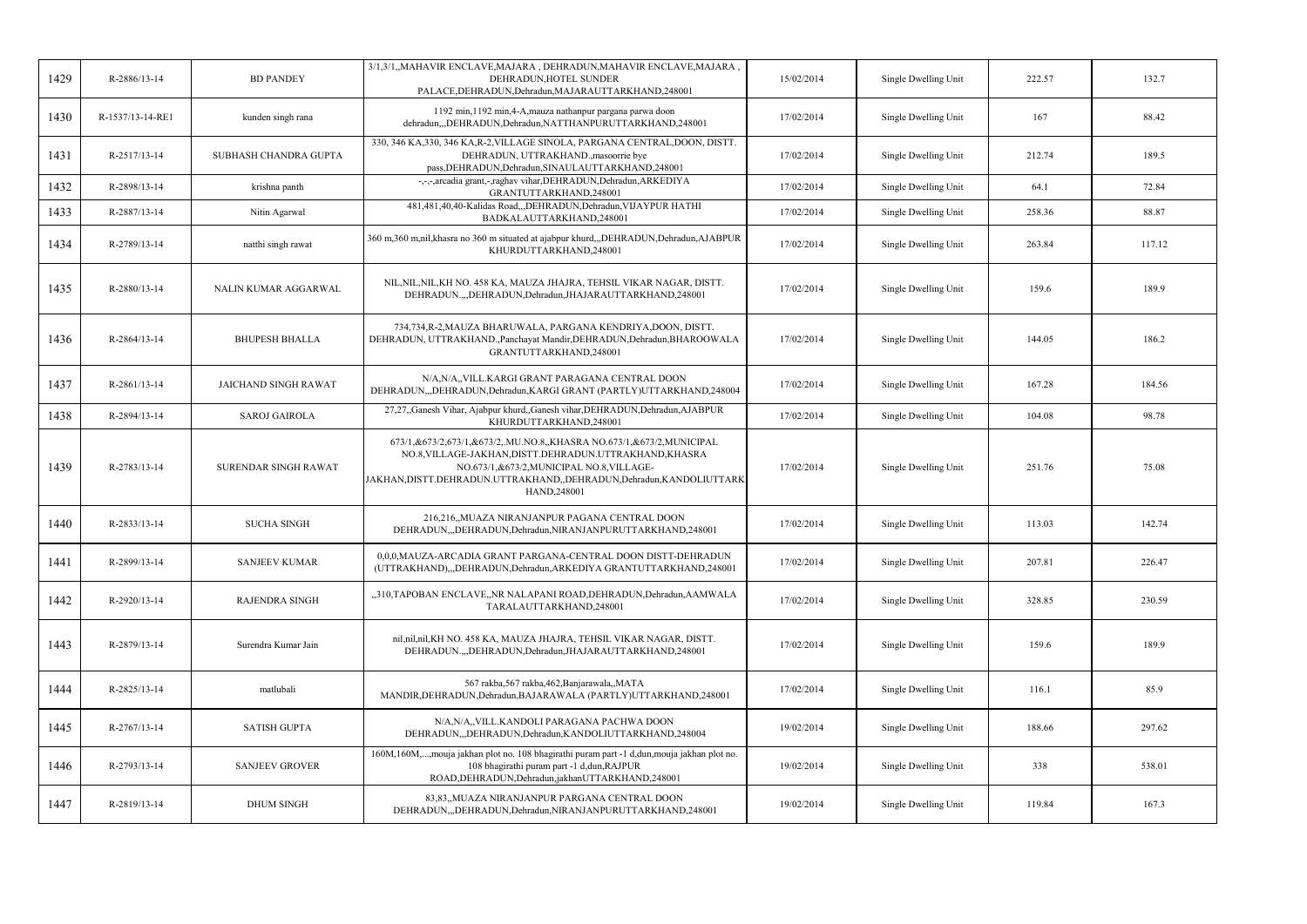| 1448 | R-2911/13-14     | <b>SH. VARUN GAIND</b>                                                                        | NIL.NIL.NIL.MAUZA CHAK DANDA LAKHAUND PARGANA PARWA DOON DISTT.<br>DEHRADUN.,,,DEHRADUN,Dehradun,DANDRA LAKHANUNDUTTARKHAND,248001                                                                                                | 19/02/2014 | Single Dwelling Unit                  | 111.5  | 126.44  |
|------|------------------|-----------------------------------------------------------------------------------------------|-----------------------------------------------------------------------------------------------------------------------------------------------------------------------------------------------------------------------------------|------------|---------------------------------------|--------|---------|
| 1449 | $R-2615/13-14$   | saeed ahmed                                                                                   | 92,92,,vill. mehuwala pargana central doon dehradun,,,DEHRADUN,Dehradun,meuwala<br>mafiUTTARKHAND.248001                                                                                                                          | 19/02/2014 | Single Dwelling Unit                  | 136.61 | 156.53  |
| 1450 | R-2421/13-14-RE1 | <b>SAGAR MANCHANDA</b>                                                                        | 158 me, 158 me, JTBP<br>ROAD,,ITBP,SEEMADWAR,DEHRADUN,Dehradun,NIRANJANPURUTTARKHAND,24800                                                                                                                                        | 19/02/2014 | Single Dwelling Unit                  | 133    | 77.7    |
| 1451 | R-2797/13-14     | AMRAWATI NAUTIYAL                                                                             | 1095,1095,,MAUZA-AJABPUR KALAN-PARGANA-DENDIRYA DOON-DISTT-<br>DEHARADUN,"DEHRADUN, Dehradun, AJABPUR KALANUTTARKHAND, 248001                                                                                                     | 19/02/2014 | Single Dwelling Unit                  | 192    | 150.2   |
| 1452 | $C-0192/13-14$   | M/s Data Ram Sons Pvt Limited Thru<br>Authorised Signatory Mr. SURINDER<br><b>SINGH BISHT</b> | 608 to 618,620 to 648,650,651,608 to 618,620 to 648,650,651,,MAUZA<br>KANDOLI, PARGANA, PACHVADOON, TEHSIL-VIKAS NAGAR, DISTT-<br>DEHRADUN, NEAR GURUDWARA<br>NANAKSAR, DEHRADUN, Dehradun, KANDOLIUTTARKHAND, 248001             | 19/02/2014 | Professional<br>Education/Institution | 37202  | 59170.3 |
| 1453 | R-2845/13-14     | KUSHLA NAITHANI                                                                               | 881 MIN,881 MIN,,MUAZA DEHRAKHAS PARGANA CENTRAL DOON<br>DEHRADUN,,,DEHRADUN,Dehradun,DEHRADUN URBAN (EXCL.ENGLOMARESH<br>AREA)UTTARKHAND,248001                                                                                  | 19/02/2014 | Single Dwelling Unit                  | 146.32 | 150.98  |
| 1454 | R-2932/13-14     | Gurnam Singh Rathore                                                                          | 504m, 504m, opposite bell road, society area clement town, d.dun, near st. marys<br>school, DEHRADUN, Dehradun, BHAROOWALA GRANTUTTARKHAND, 248002                                                                                | 19/02/2014 | Single Dwelling Unit                  | 157.79 | 225.7   |
| 1455 | R-2720/13-14     | ANITA ASWAL W/O SHRI<br>CHANDRAPAL SINGH ASWAL                                                | 76,76,,Vilage-MAUJA AJABPUR KHURD,PARGANA CENTRALDOON DISTT:-<br>DEHRADUN (U.K),600 mt. from haridwar bye pass road in north<br>side, DEHRADUN, Dehradun, AJABPUR KHURDUTTARKHAND, 248001                                         | 19/02/2014 | Single Dwelling Unit                  | 190.33 | 218.35  |
| 1456 | R-2871/13-14     | <b>RAHUL CHANDOK</b>                                                                          | 2A (NEW NO 216/269,2A (NEW NO 216/269,2 A, MOHINI/CURZON ROAD<br>DEHRADUN, MOHINI/CURZON ROAD DEHRADUN, MOHINI/CURZON<br>ROAD, DEHRADUN, Dehradun, MOHINI ROADUTTARKHAND, 248001                                                  | 19/02/2014 | Single Dwelling Unit                  | 116.12 | 186     |
| 1457 | R-2798/13-14     | omkari devi                                                                                   | 1232 min, 1232 min, khasra no-1232, min nathanpur, eastern dun<br>,Dehradun.,,,DEHRADUN,Dehradun,NATTHANPURUTTARKHAND,248001                                                                                                      | 19/02/2014 | Single Dwelling Unit                  | 176    | 171.16  |
| 1458 | R-2900/13-14     | <b>KUMKUM SHARMA</b>                                                                          | "7 BLOCK 2, PROPARTY N.7 BLOCK<br>2, DEHRADUN, Dehradun, CHUKHUWALAUTTARKHAND, 248001                                                                                                                                             | 19/02/2014 | Single Dwelling Unit                  | 106.65 | 126.92  |
| 1459 | R-2688/13-14     | <b>BIJU ALEXANDAR</b>                                                                         | 1016,1016, GRAM ADHOIWALA PARGANA PARWA DOON<br>DEHRADUN, DEHRADUN, Dehradun, ADHOIWALAUTTARKHAND, 248001                                                                                                                         | 19/02/2014 | Single Dwelling Unit                  | 192.12 | 186.4   |
| 1460 | R-2801/13-14     | Kapil Gulati                                                                                  | 21 Min, 21 Min, 169/147/1 Mitralok Colony , Ballupur Road -III Dehradun, 169/147/1 Mitralok<br>Colony , Ballupur Road - III Dehradun, Near Ram Temple Deeplok<br>Colony, DEHRADUN, Dehradun, Mitralok ColonyUTTARKHAND, 248001    | 19/02/2014 | Single Dwelling Unit                  | 55.83  | 73.09   |
| 1461 | R-2888/13-14     | <b>RENU NEGI</b>                                                                              | 198,198,198,MOTHROWALA, PARGANA KENDRIYA DOON, DISTT. DEHRADUN.<br>UTTRAKHAND., MOTHROWALA, PARGANA KENDRIYA DOON, DISTT. DEHRADUN.<br>UTTRAKHAND., MOTHROWALA ROAD, DEHRADUN, Dehradun, MATHOROWALA<br>(PARTLY)UTTARKHAND,248001 | 19/02/2014 | Single Dwelling Unit                  | 310.4  | 249.21  |
| 1462 | R-2904/13-14     | himanshu sharma                                                                               | "(PART OF PLOT NO-25), MAUZA - BHARUWALA GRANT PARGANA - CENTRAL<br>DOON, DISTT. DEHRADUN., MAUZA - BHARUWALA GRANT PARGANA - CENTRAL<br>DOON, DISTT. DEHRADUN., DEHRADUN, Dehradun, AJABPUR<br>KHURDUTTARKHAND,248001            | 19/02/2014 | Single Dwelling Unit                  | 116.12 | 197.58  |
| 1463 | R-2803/13-14     | <b>VIKAS KUMAR</b>                                                                            | N/A,N/A,,VILL.BHARUWALA GRANT PARAGANA CENTRAL DOON<br>DEHRADUN,,Uttarakhand,DEHRADUN,Dehradun,BHAROOWALA<br>GRANTUTTARKHAND,248001                                                                                               | 19/02/2014 | Single Dwelling Unit                  | 99.93  | 45.57   |
| 1464 | R-2893/13-14     | ANJU KHANTWAL                                                                                 | 833(M), 833(M), BELL ROAD, JALI GAON, CLEMENT TOWN, NEAR GRAPHIC ERA<br>UNIVERSITY, DEHRADUN, Dehradun, BHAROOWALA GRANTUTTARKHAND, 248002                                                                                        | 19/02/2014 | Single Dwelling Unit                  | 157.52 | 170.34  |
| 1465 | R-2889/13-14     | <b>DINESH KR SHARMA</b>                                                                       | 357 ga,mauza nannorkheda,parag,357 ga,mauza nannorkheda,parag,357 ga,mauza<br>nannorkheda,,357 ga,mauza nannorkheda,paragana parvadoon,distt dehra dun,,doordarshan<br>kendra, DEHRADUN, Dehradun, NANOORKHEDAUTTARKHAND, 248001  | 19/02/2014 | Single Dwelling Unit                  | 156.13 | 260     |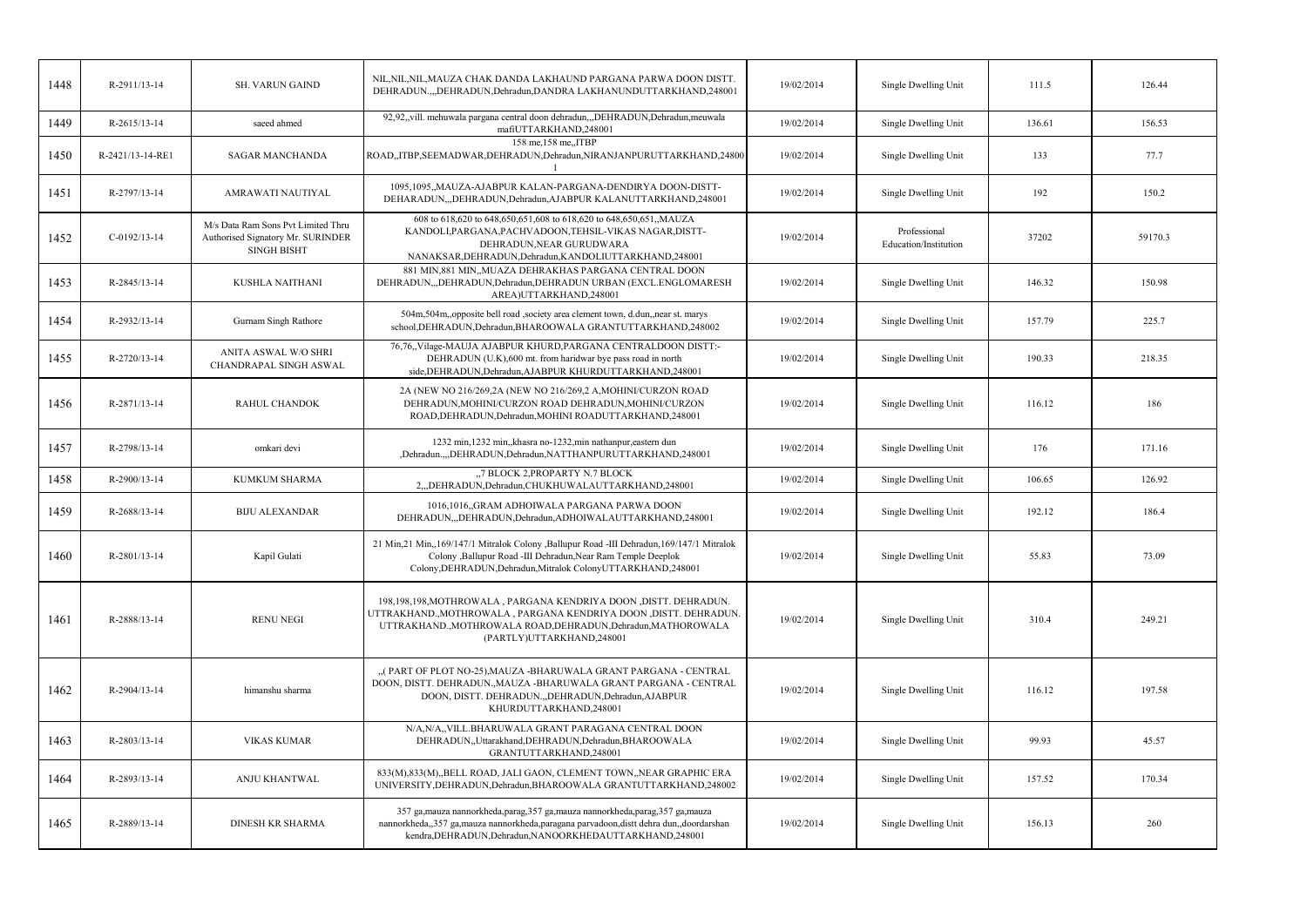| 1466 | R-2878/13-14       | SH. RAJENDRA SINGH SAINI  | nil, nil, nil, MAUZA CHIROWALI (SOCIETY PLOT NO.57 PARGANA PARWA DOON<br>DISTT. DEHRADUN.,,,DEHRADUN,Dehradun,CHINDROWALIUTTARKHAND,248001                                                                                                                             | 20/02/2014 | Single Dwelling Unit | 252.35 | 269.39 |
|------|--------------------|---------------------------|------------------------------------------------------------------------------------------------------------------------------------------------------------------------------------------------------------------------------------------------------------------------|------------|----------------------|--------|--------|
| 1467 | R-2935/13-14       | Mansi Gupta               | 473 KA,473 KA,,KHASRA NO. -473 KA SITUATED AT MAUZA - DHORAN KHAS<br>PARGANA - PARWA DOON DISTT. - DEHRADUN(U.K., KHASRA NO. -473 KA<br>SITUATED AT MAUZA - DHORAN KHAS PARGANA - PARWA DOON DISTT.-<br>DEHRADUN(U.K.,,DEHRADUN,Dehradun,DHAURAN KHASUTTARKHAND,248001 | 20/02/2014 | Single Dwelling Unit | 96.97  | 100.55 |
| 1468 | R-2937/13-14       | SADAQAT ALI               | 000.000. VILL. MEHUWALA MAFI PARAGANA CENTRAL DOON<br>DEHRADUN, DEHRADUN, Dehradun, MEHUWALA MAFIUTTARKHAND, 248003                                                                                                                                                    | 20/02/2014 | Single Dwelling Unit | 280    | 296.08 |
| 1469 | $R - 2850/13 - 14$ | <b>VIMLA RAWAT</b>        | 664,664,,MAUZA BALAWALA-PARGANA-PARWADOON-DISTT-<br>DEHRADUN,,,,Dehradun,BALAWALAUTTARKHAND,248001                                                                                                                                                                     | 21/02/2014 | Single Dwelling Unit | 297    | 240.97 |
| 1470 | R-2739/13-14       | <b>VIJAY KUMAR SHARMA</b> | 1269,1269,82-B,SITUATED AT-SAI LOK COLONY MAUZA-KANWALI<br>DEHRADUN, SITUATED AT- SAI LOK COLONY MAUZA-KANWALI DEHRADUN, SAI<br>LOK, DEHRADUN, Dehradun, KANWALIUTTARKHAND, 248001                                                                                     | 21/02/2014 | Single Dwelling Unit | 128.66 | 231.56 |
| 1471 | R-2917/13-14       | Rajesh Shaklani           | -,-,74/47, Property No. - 74/47 Kishan nagar Dehradun., Property No. - 74/47 Kishan nagar<br>Dehradun., Near Tel Bhawan Road Kishan nagar, DEHRADUN, Dehradun, Kishan<br>NagarUTTARKHAND,248001                                                                        | 21/02/2014 | Single Dwelling Unit | 252.78 | 258.47 |
| 1472 | R-2928/13-14       | Vivek Sharma              | 395 Min, 395 Min, IN MAUZA- DHORAN. KHAS, PARGANA - PARWA DOON, DISTT.-<br>DEHRADUN(U.K.), IN MAUZA- DHORAN. KHAS, PARGANA - PARWA DOON, DISTT.-<br>DEHRADUN(U.K.),,DEHRADUN,Dehradun,DHAURAN KHASUTTARKHAND,248001                                                    | 21/02/2014 | Single Dwelling Unit | 192.5  | 326.4  |
| 1473 | R-2870/13-14       | <b>ANKUR BHALLA</b>       | 20 min ,kandoli Dehradun,20 min ,kandoli Dehradun,Aman vihar,kh no 20 mamuza kandoli aman<br>vihar Dehradun, kh no 20 mamuza kandoli aman vihar Dehradun, AMAN<br>VIHAR, DEHRADUN, Dehradun, KANDOLIUTTARKHAND, 248001                                                 | 21/02/2014 | Single Dwelling Unit | 76.24  | 112.38 |
| 1474 | R-2944/13-14       | Shobha devi               | 476 min,476 min,,Mauza Jhajra Pargana Pachwa Doon. Distt. Dehradun.,Mauza Jhajra Pargana<br>Pachwa Doon. Distt. Dehradun., Near Chakrata<br>Road, DEHRADUN, Dehradun, JHAJARAUTTARKHAND, 248001                                                                        | 21/02/2014 | Single Dwelling Unit | 123.79 | 145.98 |
| 1475 | R-2823/13-14       | PRATIMA STEPHEN           | 425,425,,SITUATED AT MAUZA SINOLA, PARGANA CENTRAL DOON,,SITUATED AT<br>MAUZA SINOLA, PARGANA CENTRAL<br>DOON, SINOLA, DEHRADUN, Dehradun, SINAULAUTTARKHAND, 248001                                                                                                   | 21/02/2014 | Single Dwelling Unit | 191.5  | 223.46 |
| 1476 | R-2905/13-14       | Shivani verma             | Abadi kh.no.707ka,Abadi kh.no.707ka,10/148 jakhan,prop.no.10/148 kh.no. (abadi)707 ka<br>mauza jakhan dehra dun., prop.no.10/148 kh.no. (abadi)707 ka mauza jakhan dehra dun., from side<br>scholorhomeschole, DEHRADUN, Dehradun, jakhanUTTARKHAND, 248001            | 21/02/2014 | Single Dwelling Unit | 818.82 | 589.98 |
| 1477 | R-2931/13-14       | JITENDRA MALHOTRA         | 237 KA- MIN, 237 KA- MIN, SITUATED AT VILLAGE - ADHOIWALA PARGANA -<br>PARWA DOON DISTT.- DEHRADUN (U.K.), SITUATED AT VILLAGE - ADHOIWALA<br>PARGANA - PARWA DOON DISTT.- DEHRADUN<br>(U.K.), DEHRADUN, Dehradun, AdoiwalaUTTARKHAND, 248001                          | 21/02/2014 | Single Dwelling Unit | 97     | 80.01  |
| 1478 | R-2908/13-14       | <b>AVNISH KUMAR</b>       | 112 MIN,112 MIN,,MAUZA DOBHALWALA, PARGANA KENDRIYADOON DEHRADUN<br>(U.K.), MAUZA DOBHALWALA, PARGANA KENDRIYADOON, DEHRADUN<br>(U.K.), NEAR NANHI DUNIYA AT KALIDAS<br>ROAD, DEHRADUN, Dehradun, KIRSALIUTTARKHAND, 248001                                            | 22/02/2014 | Single Dwelling Unit | 113.85 | 180    |
| 1479 | R-2021/13-14       | <b>KAPIL GAURAV DAS</b>   | 1170 ya, 1170 ya, R-2, MAUZA MAJRA PARGANA CENTRAL, DOON, DISTT.<br>DEHRADUN,LOVEDALE<br>SCHOOL, DEHRADUN, Dehradun, MAJARAUTTARKHAND, 248001                                                                                                                          | 24/02/2014 | Single Dwelling Unit | 264.11 | 401.1  |
| 1480 | R-2728/13-14       | <b>GURUCHARAN SINGH</b>   | NIL, NIL, 45/8, 59/3/59/4, 78/154, MOTI BAZAR, , NEAR PALTAN<br>BAZAR, DEHRADUN, Dehradun, MOTI BAZARUTTARKHAND, 248001                                                                                                                                                | 24/02/2014 | Single Dwelling Unit | 119.65 | 193.39 |
| 1481 | R-2820/13-14       | <b>LALIT MOHAN PANDEY</b> | 1524,1524,,MUAZA KANWALI PAGANA CENTRAL DOON<br>DEHRADUN, DEHRADUN, Dehradun, KANWALIUTTARKHAND, 248001                                                                                                                                                                | 24/02/2014 | Single Dwelling Unit | 325.5  | 217.28 |
| 1482 | R-2901/13-14       | Sarojni Badoni            | 1789,1789,1789, khasra no. 1789 mauza ajabpur kalan,,, DEHRADUN, Dehradun, AJABPUR<br>KALANUTTARKHAND,248001                                                                                                                                                           | 24/02/2014 | Single Dwelling Unit | 100.37 | 83.73  |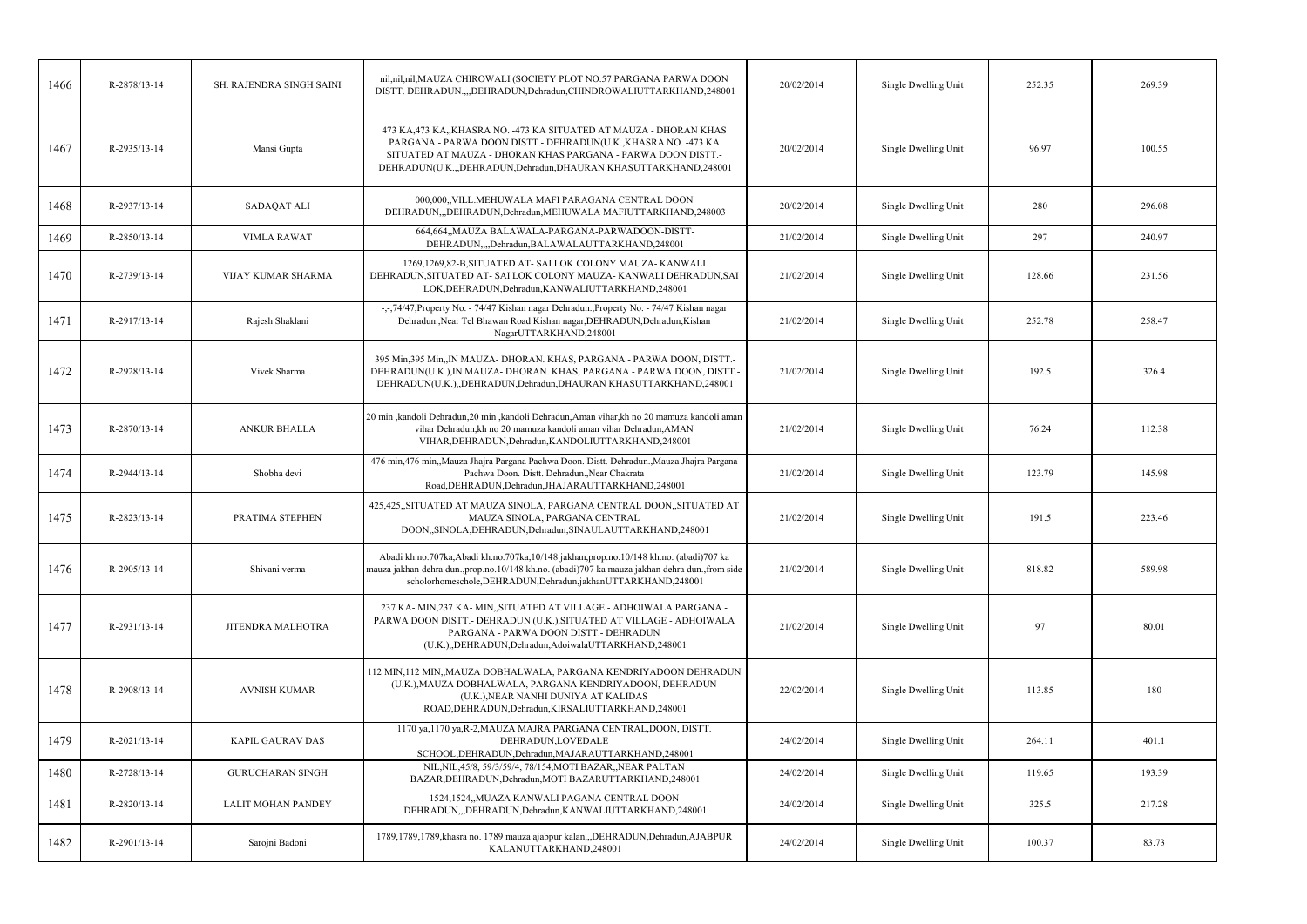| 1483 | R-2915/13-14   | <b>BALA BHATIA</b>      | 765min, 765min, 261, 25-PATEL NAGAR, SYAM SUNDRA MENDIR DEHRADUN<br>(U.K), MAUZA- BHARUWALA GRANT, PRAGANA- KENDRIYA DOON DISTT-<br>DEHRADUN (U.K), DAYANAND SCHOOL, DEHRADUN, Dehradun, BHAROOWALA<br>GRANTUTTARKHAND,248001 | 24/02/2014 | Single Dwelling Unit   | 151.02 | 145.04  |
|------|----------------|-------------------------|-------------------------------------------------------------------------------------------------------------------------------------------------------------------------------------------------------------------------------|------------|------------------------|--------|---------|
| 1484 | R-2987/13-14   | Sanjeev Chaudhary       | 1817 Ka,1817 Ka,,Mauza Ajabpur Kalan Pargana Pachwa doon Distt Dehradun.,Mauza Ajabpur<br>Kalan Pargana Pachwa doon Distt Dehradun., Near Haridwar By Pass<br>Road, DEHRADUN, Dehradun, AJABPUR KALANUTTARKHAND, 248001       | 24/02/2014 | Single Dwelling Unit   | 74.85  | 89.02   |
| 1485 | R-2943/13-14   | Ravindra Singh Rana     | 2115,2115,,KHASRA NO. 2115,KHASRA NO. 2115,,DEHRADUN,Dehradun,AJABPUR<br>KALANUTTARKHAND,248001                                                                                                                               | 24/02/2014 | Single Dwelling Unit   | 110.59 | 98.7    |
| 1486 | R-2977/13-14   | <b>SARITA MITTAL</b>    | 299,299, nill, MOUZA NATHANPUR, PARGANA PARWADOON TEHSIL<br>DEHRADUN,"DEHRADUN, Dehradun, NATTHANPURUTTARKHAND, 248001                                                                                                        | 24/02/2014 | Single Dwelling Unit   | 92.93  | 114.17  |
| 1487 | R-3014/13-14   | Bhoore Lal              | 979 Kha, 979 Kha, MAUJA - AJABPUR KALAN, PARAGANA-CENTRAL-DOON,<br>DISTRICT-DEHRADUN,,MAUJA - AJABPUR KALAN, PARAGANA-CENTRAL-DOON,<br>DISTRICT-DEHRADUN,,,DEHRADUN,Dehradun,AJABPUR<br>KALANUTTARKHAND,248001                | 24/02/2014 | Single Dwelling Unit   | 188.32 | 232.52  |
| 1488 | R-2844/13-14   | <b>RAMTA GUPTA</b>      | 44,44,,KH.NO-44,MAUZA CHAIBAGH NAGAR NIGAM NO- 715 /709 KAULAGARH<br>ROAD,,DEHRADUN,Dehradun,kaulagarhUTTARKHAND,248001                                                                                                       | 24/02/2014 | Single Dwelling Unit   | 334.57 | 389     |
| 1489 | R-2895/13-14   | <b>RANVEER WALIA</b>    | "R-2, MAUZA SEWLA KHURD, PARGANA PACHWA, DOON, DISTT. DEHRADUN,<br>UTTRAKHAND., Raja Ram Mohan Ray School, DEHRADUN, Dehradun, SHEWALA<br>KHURDUTTARKHAND,248001                                                              | 24/02/2014 | Single Dwelling Unit   | 360    | 488.83  |
| 1490 | R-2957/13-14   | Jitendra Singh Bhandari | 34,34,,Mauza Ajabpur Kalan Pargana Pachuwa Doon,Mauza Ajabpur Kalan Pargana Pachuwa<br>Doon,,DEHRADUN,Dehradun,AJABPUR KHURDUTTARKHAND,248001                                                                                 | 24/02/2014 | Single Dwelling Unit   | 255.76 | 214.01  |
| 1491 | R-2875/13-14   | Veer Pratap Singh       | 331 Ka, 331 Ka, 331 Ka, 331 Ka sitauated at mauza Dhauran Khas, Pargana Pachwa Doon, Canal<br>Road, DEHRADUN, Dehradun, DHAURAN KHASUTTARKHAND, 248001                                                                        | 24/02/2014 | Single Dwelling Unit   | 125.46 | 198.19  |
| 1492 | R-2950/13-14   | <b>MEENU TOMAR</b>      | 20,21 min,20,21 min,20,21 min,kandloi aman vihar pargana parwea doon dehradun,kandloi<br>aman vihar pargana parwea doon dehradun, AMAN<br>VIHAR, DEHRADUN, Dehradun, KANDOLIUTTARKHAND, 248001                                | 24/02/2014 | Single Dwelling Unit   | 76.24  | 92.16   |
| 1493 | R-2940/13-14   | Seema Rani Agarwal      | , Mouza- Kanwali Haripuram Dehradun, Mouza- Kanwali Haripuram<br>Dehradun, G.M.S ROAD, DEHRADUN, Dehradun, KANWALIUTTARKHAND, 248001                                                                                          | 24/02/2014 | Single Dwelling Unit   | 111.52 | 117.36  |
| 1494 | R-2835/13-14   | Roselin Oliver          | 120 min, 120 min, Smt. Nandani Rana R---- 12-13-N0V Sh. Manoj Kudiyal R--- 12-13<br>2FEB, danda nooriwala, DEHRADUN, Dehradun, DANDRA NOORI<br>WALAUTTARKHAND,248001                                                          | 24/02/2014 | Single Dwelling Unit   | 100    | 131.38  |
| 1495 | R-1767/13-14   | Ramesh Chand Jain       | 19/3,19/3,,19/3 INDER ROAD,,,DEHRADUN,Dehradun,DALANWALA<br>CHAKUTTARKHAND,248001                                                                                                                                             | 24/02/2014 | Multiple Dwelling Unit | 300.13 | 473.91  |
| 1496 | R-2822/13-14   | <b>KARAN ARORA</b>      | 529 KA, 529 KA, SEWALAKALA, PARGANA CENTRAL DOON, SEWALAKALA,<br>PARGANA CENTRAL DOON, chandarbani road, DEHRADUN, Dehradun, SEWALA<br>KALANUTTARKHAND,248001                                                                 | 24/02/2014 | Single Dwelling Unit   | 76.11  | 107.6   |
| 1497 | R-2959/13-14   | DHARAM SINGH RANGAR     | 555,555,,MAUZA-DHARAMPUR<br>DANDA, DEHRADUN, DO, DEHRADUN, Dehradun, DALANWALA<br>CHAKUTTARKHAND,248001                                                                                                                       | 24/02/2014 | Single Dwelling Unit   | 167.84 | 182.46  |
| 1498 | $C-0170/13-14$ | <b>BHEEMA NAND</b>      | 1238-KA, 1239-KA, 1238-KA, 1239-KA, MOTHAROWALA, PARGANA - KENDRIYA<br>DOON., MOTHAROWALA, PARGANA - KENDRIYA<br>DOON., MOTHRAWALA, DEHRADUN, Dehradun, MOTHRAWALAUTTARKHAND, 248001                                          | 24/02/2014 | Ashram                 | 3008   | 1437.04 |
| 1499 | R-2713/13-14   | <b>BHAWANA PANDEY</b>   | 739 min,739 min,,Kh.No 739 Min, Mauja Bharuwala Grant, Pergana Central Doon, Distt<br>Dehradun,,,DEHRADUN,Dehradun,BHAROOWALA GRANTUTTARKHAND,248001                                                                          | 24/02/2014 | Multiple Dwelling Unit | 335.62 | 569.35  |
| 1500 | R-2843/13-14   | <b>HARSH JAIN</b>       | NIL, NIL, 574 / 430, BALLUPUR ROAD-I; LANE NO.-02, VIJAY PARK EXTENSION<br>MAUZA-KANWALI; PARGANA CENTRAL DOON, BALLUPUR ROAD-<br>I,DEHRADUN,Dehradun,KANWALIUTTARKHAND,248001                                                | 24/02/2014 | Multiple Dwelling Unit | 304.83 | 487.73  |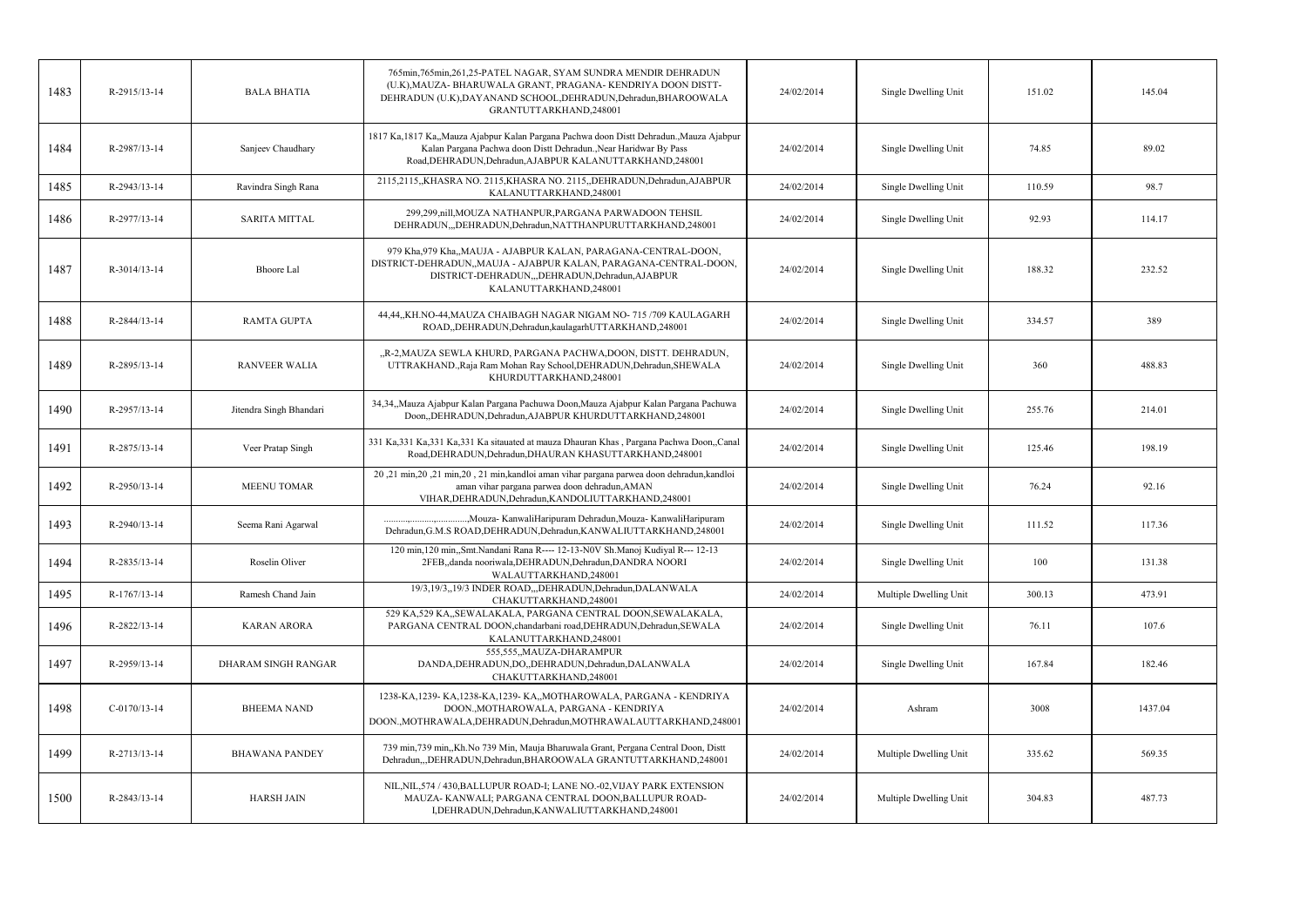| 1501 | R-2969/13-14 | <b>SUBHASH CHAND</b>    | 172 GHA,,172 GHA,,,MAUZA - KISHANPUR, PARGANA - PARWADOON, DIST.-<br>DEHRADUN., MAUZA - KISHANPUR, PARGANA - PARWADOON, DIST.-<br>DEHRADUN., OPPSITE MANAV<br>KENDER, DEHRADUN, Dehradun, KISHANPURUTTARKHAND, 248001        | 24/02/2014 | Single Dwelling Unit   | 163.04  | 190.55  |
|------|--------------|-------------------------|------------------------------------------------------------------------------------------------------------------------------------------------------------------------------------------------------------------------------|------------|------------------------|---------|---------|
| 1502 | R-2868/13-14 | <b>MUKESH BAJAJ</b>     | 718/1,718/1,191,MAUZA-DHAKPATTI KATHBANGLA RAJPUR ROAD DEHRADUN<br>PARGANA-CENTRAL DOON DISTT-DEHRADUN (UTTRAKHAND), NEAR SAIN<br>TEMPLE, DEHRADUN, Dehradun, DHAK PATTIUTTARKHAND, 248001                                   | 24/02/2014 | Multiple Dwelling Unit | 410     | 525.05  |
| 1503 | R-2916/13-14 | Satish kumar            | 1519/2min,1519/2min,nill,SITUATED AT MOUZA KAWLI PARGANA CENTRAL DOON<br>TEHSIL SADAR DISSTIC<br>DEHRADUN,,DEHRADUN,Dehradun,KANWALIUTTARKHAND,248001                                                                        | 24/02/2014 | Multiple Dwelling Unit | 321.19  | 132.06  |
| 1504 | R-2007/13-14 | Hemendra Agrawal        | 337KA&GA,338KA,KHA,GA,337KA&GA,338KA,KHA,GA,335KA,335KHA,336KA,336KH<br>A,,Mauza Majra, central doon, Dehradun.,Mauza Majra, central doon, Dehradun.,OPPOSITE<br>HILTON SCHOOL, DEHRADUN, Dehradun, MAJARAUTTARKHAND, 248171 | 24/02/2014 | Group Housing          | 7180    | 12590.3 |
| 1505 | R-2933/13-14 | <b>RAJNI SAKLANI</b>    | 264,264,NIL,MAUZA -NATHANPUR PARGANA PARVA DOON DEHRADUN<br>DEHRADUN, NEAR JOGGIWALA<br>CHOWK, DEHRADUN, Dehradun, NATTHANPURUTTARKHAND, 248001                                                                              | 24/02/2014 | Single Dwelling Unit   | 195     | 207.89  |
| 1506 | R-2973/13-14 | Shakuntala Notiyal      | ,Mouza- ajabpurkalan dehradun,Mouza- ajabpurkalan dehradun,mothrowala<br>$1612, 1612, \ldots$<br>road, DEHRADUN, Dehradun, AJABPUR KALANUTTARKHAND, 248001                                                                   | 24/02/2014 | Single Dwelling Unit   | 200.66  | 218.54  |
| 1507 | R-2906/13-14 | Madho Das               | "17,17 Chander Road,"DEHRADUN, Dehradun, DALANWALA<br>CHAKUTTARKHAND.248001                                                                                                                                                  | 24/02/2014 | Multiple Dwelling Unit | 347.68  | 556.28  |
| 1508 | R-2934/13-14 | <b>KAMAL SINGH</b>      | 683 MIN, 683 MIN, MOUZA DEHRAKHAS PARAGANA CENTRAL DOON DISTRICT<br>D.DUN,, NEAR MAHANT INDRESH<br>HOSPITAL, DEHRADUN, Dehradun, DEHRAKHASUTTARKHAND, 248001                                                                 | 25/02/2014 | Single Dwelling Unit   | 250.93  | 391.47  |
| 1509 | R-2683/13-14 | <b>SAVITA</b>           | 739 bharuwala Dehradun, 739 bharuwala Dehradun, part plot no 217, 739, mauza Bharuwala<br>Dehradun, 739, mauza Bharuwala Dehradun, DEHRADUN, Dehradun, BHAROOWALA<br>GRANTUTTARKHAND,248001                                  | 25/02/2014 | Single Dwelling Unit   | 98.7    | 114.42  |
| 1510 | R-2903/13-14 | mohammad suhel          | 1227 KHA, 1227 KHA,, MAUZA - AJABPUR KHURD PARGANA - CENTRAL DOON,<br>DISTT. DEHRADUN., MAUZA - AJABPUR KHURD PARGANA - CENTRAL DOON,<br>DISTT. DEHRADUN., DEHRADUN, Dehradun, AJABPUR KHURDUTTARKHAND, 248001               | 25/02/2014 | Single Dwelling Unit   | 60.31   | 71.22   |
| 1511 | R-2939/13-14 | Mukta Vikas Dabral      | 187,187, Sector-S-4, E-12, Shri Mukta Vikas Dabral, Sector-4, Plot no.-E-12, Shahnagar (Defence<br>Colony)Dehradun., Defence Colony Back Side<br>Gate, DEHRADUN, Dehradun, SHAHNAGARUTTARKHAND, 248001                       | 25/02/2014 | Single Dwelling Unit   | 1454.13 | 310.67  |
| 1512 | R-3006/13-14 | Suraj Malik             | 704 ka,704 ka,,Mauza Dehrakhash Pargana Kendriya Doon. Distt. dehradun,Mauza Dehrakhash<br>Pargana Kendriya Doon. Distt. dehradun, Near Mahent Road, DEHRADUN, Dehradun, KARGI<br>GRANT (PARTLY)UTTARKHAND,248001            | 25/02/2014 | Single Dwelling Unit   | 106.85  | 116.38  |
| 1513 | R-2874/13-14 | Dharam Singh            | 331 Ka, 331 Ka, 331 Ka, 331 Ka Situated at mauza Dhoran Khas, Pargana Pavhwa Doon, Canal<br>Road, DEHRADUN, Dehradun, DHAURAN KHASUTTARKHAND, 248000                                                                         | 28/02/2014 | Single Dwelling Unit   | 128.25  | 203.34  |
| 1514 | R-3029/13-14 | Kavita Rawat            | 102,102,,MAUJA-AJABPUR KHURD,PARGANA- CENTRAL-DOON, DISTRICT<br>D.DUN., MAUJA-AJABPUR KHURD, PARGANA- CENTRAL-DOON, DISTRICT<br>D.DUN.,,DEHRADUN,Dehradun,AJABPUR KHURDUTTARKHAND,248001                                     | 28/02/2014 | Single Dwelling Unit   | 188.1   | 151.41  |
| 1515 | R-2907/13-14 | <b>DARSHAN LAL</b>      | "221/175, MAUZA-DHARAMPUR, DEHRADUN, ARRAGHAR HARIDWAR<br>ROAD, DEHRADUN, Dehradun, DALANWALA CHAKUTTARKHAND, 248001                                                                                                         | 28/02/2014 | Single Dwelling Unit   | 887.64  | 447.4   |
| 1516 | R-2913/13-14 | Rajendra Prasad Godiyal | 398,398,398, khasra no. 398 mauza<br>majra,,,DEHRADUN,Dehradun,MAJARAUTTARKHAND,248001                                                                                                                                       | 28/02/2014 | Single Dwelling Unit   | 301.39  | 302.75  |
| 1517 | R-2929/13-14 | Ankush Khanduja         | -,-,-,Mauza - Kanwali, Pargana - Kendriya Doon, Distt. - Dehradun.,Mauza - Kanwali, Pargana -<br>Kendriya Doon, Distt. - Dehradun., Kanwali<br>Village, DEHRADUN, Dehradun, KANWALIUTTARKHAND, 248001                        | 28/02/2014 | Single Dwelling Unit   | 159.91  | 100.31  |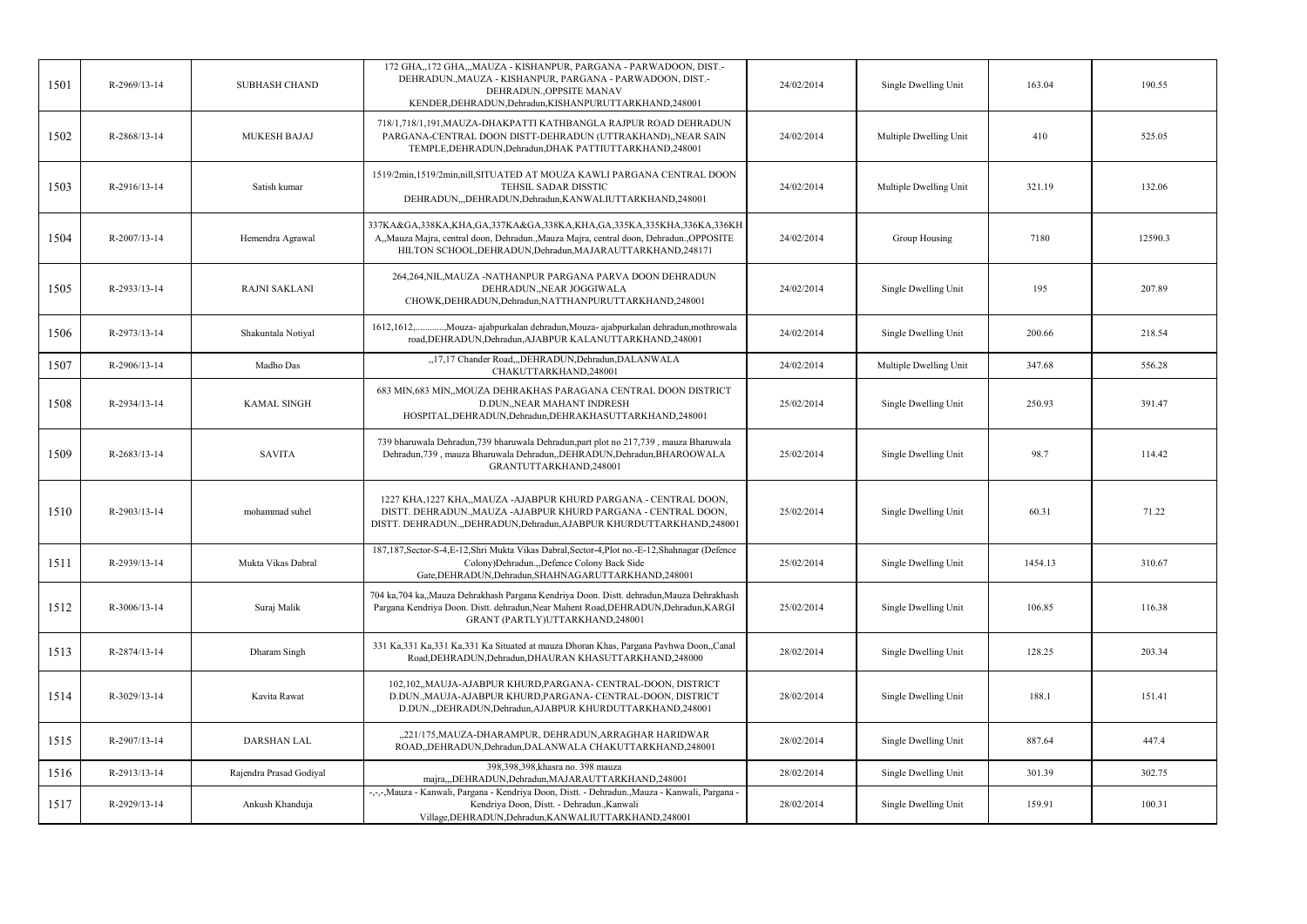| 1518 | R-2924/13-14       | SMT. MEENAKSHI DHAWAN | 938,938,NIL,MAUZA NATHANPUR PARGANA PARWA DOON DISTT.<br>DEHRADUN.,,,DEHRADUN,Dehradun,NATTHANPURUTTARKHAND,248001                                                                                                                                             | 28/02/2014 | Single Dwelling Unit | 120.25 | 135.9  |
|------|--------------------|-----------------------|----------------------------------------------------------------------------------------------------------------------------------------------------------------------------------------------------------------------------------------------------------------|------------|----------------------|--------|--------|
| 1519 | R-2951/13-14       | KRISHAN KUMAR SEHGAL  | plot 27 block 1,plot 27 block 1,39/28 NEW NO 32,GOBIND NAGAR RACE COURSE<br>DEHRADUN, GOBIND NAGAR RACE COURSE DEHRADUN, RACE<br>COURSE, DEHRADUN, Dehradun, RACE COURSEUTTARKHAND, 248001                                                                     | 28/02/2014 | Single Dwelling Unit | 124.57 | 212.91 |
| 1520 | R-2923/13-14       | SMT. MEENAKSHI DHAWAN | 938,938, NIL, MAUZA NATHANPUR PARGANA PARWA DOON DISTT.<br>DEHRADUN.,,,DEHRADUN,Dehradun,NATTHANPURUTTARKHAND,248001                                                                                                                                           | 28/02/2014 | Single Dwelling Unit | 124.35 | 143.06 |
| 1521 | R-2960/13-14       | asha devi             | 1682,1682,,mouza ajabpur kalan pargana central doon,,,DEHRADUN,Dehradun,AJABPUR<br>KALANUTTARKHAND,248001                                                                                                                                                      | 28/02/2014 | Single Dwelling Unit | 209.08 | 211.37 |
| 1522 | R-2961/13-14       | <b>MEENA</b>          | KH. NO. 251 NATHANPUR, KH. NO. 251 NATHANPUR, KH. NO. 28 (OLD NO)251<br>NATHANPUR DEHRADUN, KH. NO.28 (OLD) 251 NATHANPUR<br>DEHRADUN, DEHRADUN, Dehradun, NATTHANPURUTTARKHAND, 248001                                                                        | 28/02/2014 | Single Dwelling Unit | 150.55 | 154.11 |
| 1523 | R-3021/13-14       | Uma Devi              | KH. NO. 386, KH. NO. 386, KH. NO. 386, Kh. no. 386, mauja hathibarkla, pargna pachwa doon,<br>distt. dehradun,,,DEHRADUN,Dehradun,vijay colonyUTTARKHAND,248001                                                                                                | 28/02/2014 | Single Dwelling Unit | 150    | 133.66 |
| 1524 | $R-3016/13-14$     | Rukmani Thapliyal     | 43 kh, 43 kh, Shivam Vihar, , DEHRADUN, Dehradun, KARGI GRANT<br>(PARTLY)UTTARKHAND,248001                                                                                                                                                                     | 28/02/2014 | Single Dwelling Unit | 146.37 | 146.36 |
| 1525 | R-3037/13-14       | seema devi            | -,-,-,-,adhoiwala,mdda coloney bus stop,DEHRADUN,Dehradun,DALANWALA<br>CHAKUTTARKHAND,248001                                                                                                                                                                   | 28/02/2014 | Single Dwelling Unit | 87     | 114    |
| 1526 | R-2996/13-14       | <b>RUBI GOYAL</b>     | 946,946,946,KHASRA NO. 946 SEWLA KALAN,KHASRA NO.<br>946, DEHRADUN, Dehradun, SHEWALA KALANUTTARKHAND, 248001                                                                                                                                                  | 28/02/2014 | Single Dwelling Unit | 223.04 | 314    |
| 1527 | R-3039/13-14       | Sunil Matta           | -,-,4/1 Malviya Road,4/1 Malviya Road, Laxman Chowk, Dehradun.,4/1 Malviya Road, Laxman<br>Chowk, Dehradun., Near bhoosa Store Saharanpur Road, DEHRADUN, Dehradun, Malviya<br>RoadUTTARKHAND,248001                                                           | 28/02/2014 | Single Dwelling Unit | 123.75 | 106.73 |
| 1528 | R-3038/13-14       | PRDEEP KUMAR SINGH    | 47 KHA MIN.,47 KHA MIN.,,MAUZA AJABPUR KHURD, PARGANA KENDRIYA DOON,<br>DEHRADUN (U.K.), MAUZA AJABPUR KHURD, PARGANA KENDRIYA DOON,<br>DEHRADUN (U.K.), NEAR VIDHAN SABHA, DEHRADUN, Dehradun, AJABPUR<br>KHURDUTTARKHAND,248001                              | 28/02/2014 | Single Dwelling Unit | 180    | 186.54 |
| 1529 | R-3013/13-14       | Sanjeev Chauhan       | 20 min, 20 min, 20 min, kh.no 20 min, Mauja-Chaibagh Kaulagarh, Central Dun, DDun., kh.no<br>20min, Mauja-Chaibagh Kaulagarh, Central Dun, DDun., Near Park at Street no-4, Rajendra nagar,<br>DDun., DEHRADUN, Dehradun, Chaibagh KaulagarhUTTARKHAND, 248001 | 28/02/2014 | Single Dwelling Unit | 125.42 | 197.34 |
| 1530 | R-3026/13-14       | NARENDRA KUMAR YADAV  | 0,0,0,MAUZA-GUJRADA MANSINGH PARGANA-PARWA DOON DISTT-DEHRADUN<br>(UTTRAKHAND),,,DEHRADUN,Dehradun,GUJRADA MANSINGHUTTARKHAND,248001                                                                                                                           | 28/02/2014 | Single Dwelling Unit | 130    | 127.77 |
| 1531 | R-2981/13-14       | D.S.BISHT             | 1033,1033,kh no 1033, mauja-Kanwali, central du , dehra dun, mauja-Kanwali, central du , dehra<br>dun, near near JB marble gms road<br>ddun, DEHRADUN, Dehradun, KANWALIUTTARKHAND, 248001                                                                     | 28/02/2014 | Single Dwelling Unit | 202    | 255    |
| 1532 | $R - 3040/13 - 14$ | Manpreet Singh        | -,-,-,Mauza - NiranJanpur, Pargana - Kendriya Doon, Distt. - Dehradun.,Mauza - NiranJanpur,<br>Pargana - Kendriya Doon, Distt. - Dehradun., Near IT B P<br>Road, DEHRADUN, Dehradun, NIRANJANPURUTTARKHAND, 248001                                             | 28/02/2014 | Single Dwelling Unit | 75.76  | 88.42  |
| 1533 | R-3024/13-14       | t.s.oberai            | 1624/4,1624/4,n.a,kh.no.1624/village raipur,kh.no.1624/village raipur,dhobalwala<br>chowk, DEHRADUN, Dehradun, RAIPURUTTARKHAND, 248001                                                                                                                        | 28/02/2014 | Single Dwelling Unit | 226.1  | 163.37 |
| 1534 | R-3012/13-14       | VIBHUTI NAGPAL        | NIL, NIL, NIL, NATHANPUR, PARGANA PARWA DOON, HARDWAR<br>ROAD, DEHRADUN, Dehradun, NATTHANPURUTTARKHAND, 248001                                                                                                                                                | 28/02/2014 | Single Dwelling Unit | 102.46 | 118.47 |
| 1535 | R-2958/13-14       | farzana praveen       | 1227 KHA, 1227 KHA,, MAUZA - AJABPUR KHURD PARGANA - CENTRAL DOON,<br>DISTT. DEHRADUN., MAUZA - AJABPUR KHURD PARGANA - CENTRAL DOON,<br>DISTT. DEHRADUN."DEHRADUN, Dehradun, AJABPUR KHURDUTTARKHAND, 248001                                                  | 28/02/2014 | Single Dwelling Unit | 65.75  | 80.9   |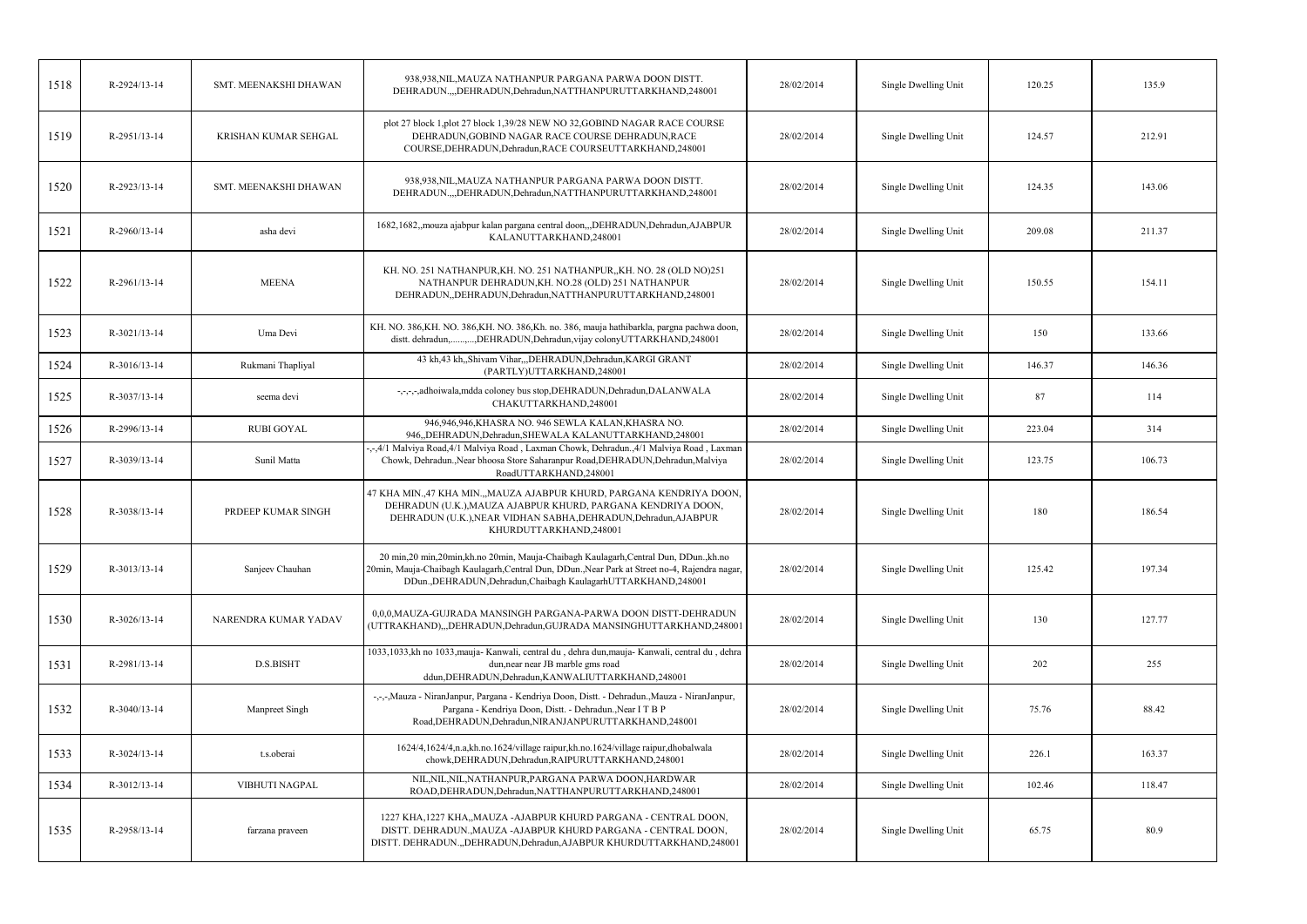| 1536 | R-2952/13-14   | <b>BANWARI SINGH RAWAT</b> | 641/5,641/5, NIL, VILLAGE DHARAMPUR<br>DAND, DEHRADUN., "DEHRADUN, Dehradun, DHARAMPUR<br>DANDAUTTARKHAND,248001                                                                                                                                | 28/02/2014 | Single Dwelling Unit | 200    | 69.93  |
|------|----------------|----------------------------|-------------------------------------------------------------------------------------------------------------------------------------------------------------------------------------------------------------------------------------------------|------------|----------------------|--------|--------|
| 1537 | $R-3063/13-14$ | Roshni Rawat               | 733 Kha, 733 Kha, Mauza Dehrakhash Pargana Kendriya Doon. Distt. Dehradun. Mauza<br>Dehrakhash Pargana Kendriya Doon. Distt. Dehradun., Near Mahent<br>Road, DEHRADUN, Dehradun, KARGI GRANT (PARTLY) UTTARKHAND, 248001                        | 28/02/2014 | Single Dwelling Unit | 57.73  | 50.78  |
| 1538 | R-2537/13-14   | <b>ROSHAN LAL</b>          | NA, NA, NA, MAUZA- AZABPUR KHURD PARGANA- PARWADOON,, 350 Mtr FROM<br>KUKREJA INSTITUTE,DEHRADUN,Dehradun,AJABPUR KHURDUTTARKHAND,248001                                                                                                        | 28/02/2014 | Single Dwelling Unit | 52.18  | 42.16  |
| 1539 | R-3005/13-14   | Ravinder Sawhney           | 29 Kha, 29 Kha, Village Banjarawala Mafi Pargana Pachwa Doon Distt. Dehradun. Village<br>Banjarawala Mafi Pargana Pachwa Doon Distt. Dehradun., Near Mahent<br>Road, DEHRADUN, Dehradun, BANJAREWALA MAAFI (PARTLY) UTTARKHAND, 248001          | 28/02/2014 | Single Dwelling Unit | 100    | 115.11 |
| 1540 | $R-2646/13-14$ | rajeshwari devi            | 37,37,,KHASRA NO-37,MAUZA MOTHROWALA,wedding<br>point, DEHRADUN, Dehradun, MATHOROWALA (PARTLY) UTTARKHAND, 248001                                                                                                                              | 01/03/2014 | Single Dwelling Unit | 376    | 204    |
| 1541 | R-2687/13-14   | gurpreet singh             | 505,505, khjasra no-505, mauza arckadia grant, mohan pur bijli<br>ghar, DEHRADUN, Dehradun, ARKEDIYA GRANTUTTARKHAND, 248007                                                                                                                    | 01/03/2014 | Single Dwelling Unit | 150.49 | 174.23 |
| 1542 | R-2976/13-14   | Manju Dobriyal             | 405 KHA,405 KHA,,MAUZA AJABPUR KHURD,PARGANA CENTRAL<br>DOON, DEHRADUN, Dehradun, AJABPUR KHURDUTTARKHAND, 248001                                                                                                                               | 01/03/2014 | Single Dwelling Unit | 257    | 218.24 |
| 1543 | R-2857/13-14   | <b>VIVEK KUMAR</b>         | 294,294,NA,MAUZA- NANOOR KHEDA PARGANA- PARWADOON,,DOORDARSHAN<br>KENDRA, TAPOWAN<br>ROAD, DEHRADUN, Dehradun, NANOORKHEDAUTTARKHAND, 248001                                                                                                    | 01/03/2014 | Single Dwelling Unit | 189.13 | 240.1  |
| 1544 | R-2993/13-14   | <b>DAULAT SINGH</b>        | 148 MIN,148 MIN, SITUATED AT MAUZA PITHUWALA DEHRADUN, SITUATED AT<br><b>MAUZA PITHUWALA</b><br>DEHRADUN, PITTHUWALA, DEHRADUN, Dehradun, PITTHUWALAUTTARKHAND, 24800                                                                           | 01/03/2014 | Single Dwelling Unit | 85.59  | 67.62  |
| 1545 | R-2955/13-14   | Suresh Singh Chauhan       | 1945,1946,1945,1946,Khatoni No. 562,Mauza Ajabpur Kalan, Pargana Central Dun, Distt.<br>Dehradun., Mauza Ajabpur Kalan, Pargana Central Dun, Distt. Dehradun., Near Bangali kothi<br>chowk, DEHRADUN, Dehradun, AJABPUR KALANUTTARKHAND, 248001 | 01/03/2014 | Single Dwelling Unit | 293.59 | 252.23 |
| 1546 | R-2966/13-14   | <b>JASWINDER VASUDEV</b>   | NIL, NIL, NIL, SARTHI VIHAR, MAUZA-AJABPUR KALAN, PARGANA CENTRAL<br>DOON, VIDHAN SABHA, DEHRADUN, Dehradun, AJABPUR<br>KALANUTTARKHAND,248001                                                                                                  | 01/03/2014 | Single Dwelling Unit | 131    | 151.45 |
| 1547 | R-2921/13-14   | Damodar Prasad Sharma      | "1-A, House No. 1-A, Balbeer Road, Opp.<br>Temple, DEHRADUN, Dehradun, DharampurUTTARKHAND, 248001                                                                                                                                              | 01/03/2014 | Single Dwelling Unit | 205.64 | 177.87 |
| 1548 | R-3027/13-14   | <b>REKHA DEVI</b>          | 91kha, 91kha, nill, VILLAGE HARIPUR PARGANA PARWA DOON DISTRICT<br>DEHRADUN, "DEHRADUN, Dehradun, HARIPURUTTARKHAND, 248001                                                                                                                     | 03/03/2014 | Single Dwelling Unit | 260.96 | 109.05 |
| 1549 | R-2840/13-14   | salgesh sharma             | 419 min,419 min,,moza mazrimafi,parwadoon,dehradun,,,DEHRADUN,Dehradun,MAJARI<br>MAAFIUTTARKHAND,248001                                                                                                                                         | 03/03/2014 | Single Dwelling Unit | 263.48 | 83.27  |
| 1550 | R-3048/13-14   | Madhu Kathait              | 1359,1359, Near Bengali Kothi Ajabpur KHurd, Ajabpur<br>Khurd,,DEHRADUN,Dehradun,AJABPUR KHURDUTTARKHAND,248001                                                                                                                                 | 03/03/2014 | Single Dwelling Unit | 106.87 | 120.53 |
| 1551 | R-3056/13-14   | Ranjeet Singh              | 405,405,Plot no-83,Navada Heights, Badripur,Dehradun,Navada Heights,<br>Badripur, Dehradun, sanskar international<br>school, DEHRADUN, Dehradun, BADRIPURUTTARKHAND, 258005                                                                     | 03/03/2014 | Single Dwelling Unit | 183.15 | 212.33 |
| 1552 | R-2968/13-14   | <b>HASEEN HAIDER</b>       | 15/4,15/4,46,PROP.NO.46,SUBHASH ROAD,INCOME TAX<br>OFFICE, DEHRADUN, Dehradun, SUBHASH ROADUTTARKHAND, 248001                                                                                                                                   | 03/03/2014 | Single Dwelling Unit | 102.19 | 115.26 |
| 1553 | R-2856/13-14   | MH. MAQBOOL QURESHI        | 49,49,NA,KARANPUR BLOCK-II DEHRADUN,,OPP. NANHI DUNIYA SCHOOL<br>KARANPUR, DEHRADUN, Dehradun, KARANPURUTTARKHAND, 248001                                                                                                                       | 03/03/2014 | Single Dwelling Unit | 167.68 | 203.01 |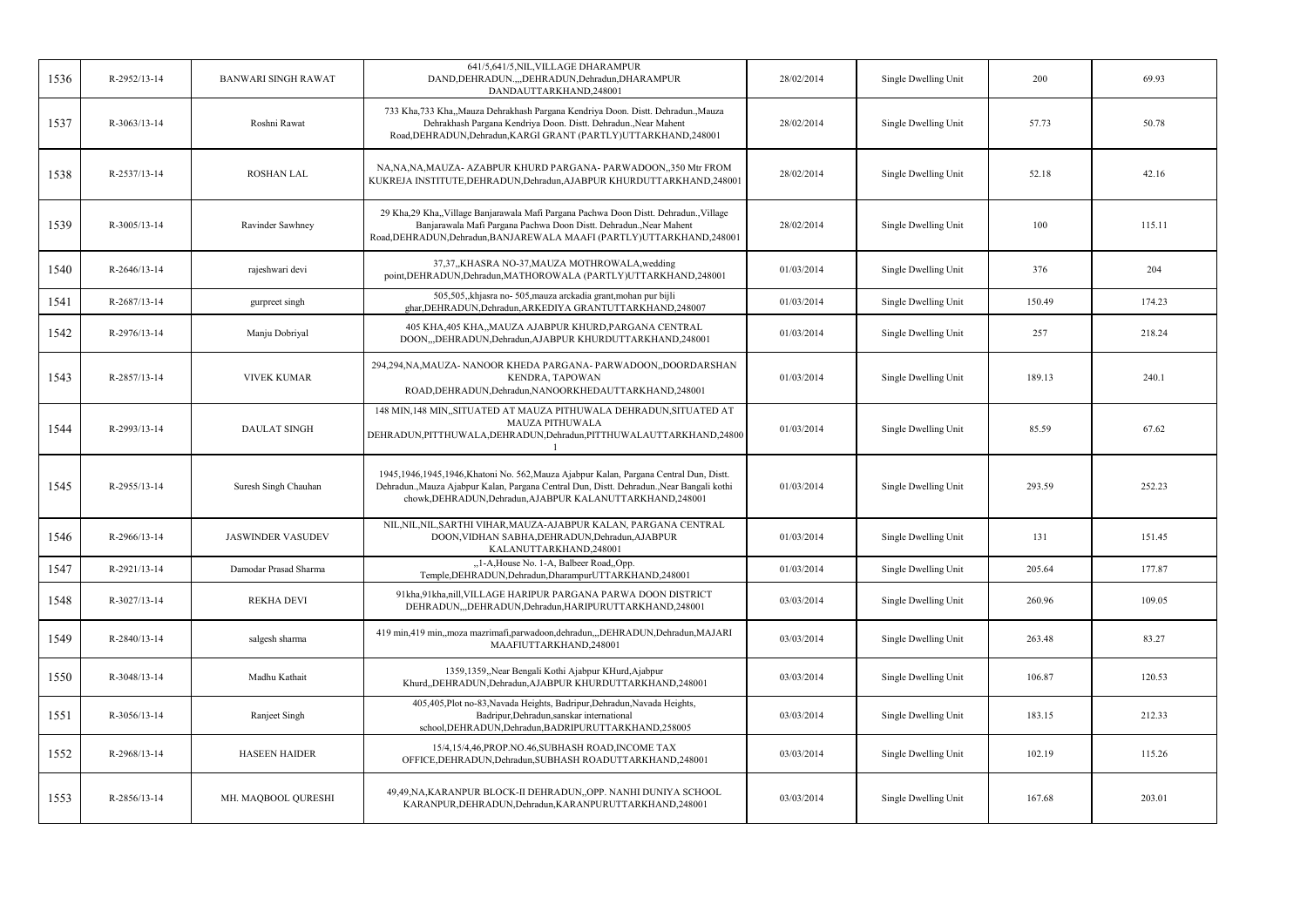| 1554 | $R-2766/13-14$     | ranjana goenka                                    | 20,20,20, municipal no. 20naya gaon mohini road dehradun, municipal no. 20naya gaon mohini<br>road dehradun, near punjab university, DEHRADUN, Dehradun, DALANWALA<br>CHAKUTTARKHAND,248001                                                                                                                                                                                           | 03/03/2014 | Single Dwelling Unit | 188.12 | 319    |
|------|--------------------|---------------------------------------------------|---------------------------------------------------------------------------------------------------------------------------------------------------------------------------------------------------------------------------------------------------------------------------------------------------------------------------------------------------------------------------------------|------------|----------------------|--------|--------|
| 1555 | R-2863/13-14       | <b>SOMBALA BHANDARI</b>                           | "1, VILLAGE-BAGRAL GAON PARGANA<br>PACHWADOON,DO,RESIDENTIAL,DEHRADUN,Dehradun,BAKRAL<br>GAONUTTARKHAND,248001                                                                                                                                                                                                                                                                        | 03/03/2014 | Single Dwelling Unit | 288.6  | 324.36 |
| 1556 | R-2794/13-14       | <b>KAMLA DEVI</b>                                 | 882,882, NIL, MAUZA ADIOWALA PARAGANA PARWA DOON DEHRADUN, , NEAR<br>HIMANI GAS AJANCY, DEHRADUN, Dehradun, ADIOWALAUTTARKHAND, 248001                                                                                                                                                                                                                                                | 03/03/2014 | Single Dwelling Unit | 81.75  | 99.22  |
| 1557 | R-2926/13-14       | Gurjeet Singh                                     | 1075 min, 1075 min, nill, mouza kawli, pargana central doon disstic<br>dehradun,,,DEHRADUN,Dehradun,KANWALIUTTARKHAND,248001                                                                                                                                                                                                                                                          | 03/03/2014 | Single Dwelling Unit | 180.03 | 277.37 |
| 1558 | R-3011/13-14       | REKHA KHANNA                                      | 5 gha,5 gha,5 gha,khasra no. 5 gha<br>Pitthuwala,,,DEHRADUN,Dehradun,PITTHUWALAUTTARKHAND,248001                                                                                                                                                                                                                                                                                      | 03/03/2014 | Single Dwelling Unit | 139.34 | 177.56 |
| 1559 | R-3010/13-14       | <b>MANOJ VAISHNAV</b>                             | 339 KH MIN,339 KH MIN, NIL, MAUZA-MAJRA PARGANA CENTRAL DOON<br>DEHRADUN, NEAR I.S.B.T, DEHRADUN, Dehradun, MAJARAUTTARKHAND, 248001                                                                                                                                                                                                                                                  | 03/03/2014 | Single Dwelling Unit | 156    | 164.84 |
| 1560 | R-3068/13-14       | <b>SMT. MAYA DEVI</b>                             | KH.NO:- 786 KHA,,KH.NO:- 786 KHA,,,IN KH.NO:- 786 KHA, (PVT. PLOT NO:-<br>37,)SITUATED AT. MOUZA SEWLA KALAN, PARGANA CENTRAL DOON DISTT.<br>DEHRADUN., IN KH. NO:-786 KHA, (PVT. PLOT NO:-37,) SITUATED AT. MOUZA<br>SEWLA KALAN, PARGANA CENTRAL DOON DISTT. DEHRADUN., NEAR SIG BOARD<br>OF SAI PURAM ON CHANDRBANI MAIN ROAD, DEHRADUN, Dehradun, SEWLA<br>KALANUTTARKHAND,248001 | 03/03/2014 | Single Dwelling Unit | 173.56 | 156    |
| 1561 | $R - 3004/13 - 14$ | Mukesh Sawhney                                    | 29 Kha,29 Kha,,village Banjarawala Mafi Pargana pachwa Doon Distt. Dehradun.,village<br>Banjarawala Mafi Pargana pachwa Doon Distt. Dehradun., near bangali kothi<br>chock, DEHRADUN, Dehradun, BANJAREWALA MAAFI (PARTLY) UTTARKHAND, 248001                                                                                                                                         | 03/03/2014 | Single Dwelling Unit | 100    | 115.11 |
| 1562 | R-2507/13-14       | Raj bala jain                                     | nil, nil, 13, situated at khadri mohalla bearing prop no 13<br>Dehradun,,,DEHRADUN,Dehradun,khadri mohallaUTTARKHAND,248001                                                                                                                                                                                                                                                           | 04/03/2014 | Single Dwelling Unit | 155.34 | 27.59  |
| 1563 | R-3047/13-14       | anil kumar                                        | 1027,1027,1027,AT KHATA NO. 434, (FASLI YEAR 1416-1421) KH. NO. 1027 AT<br>VILLAGE PONDHA, TEHSIL VIKAS NAGAR, PARGANA PACHWADOON, DISTT.<br>DEHRADUN., AT KHATA NO. 434, (FASLI YEAR 1416-1421) KH. NO. 1027 AT VILLAGE<br>PONDHA, TEHSIL VIKAS NAGAR, PARGANA PACHWADOON, DISTT.<br>DEHRADUN., NEAR SILVER<br>CITY, DEHRADUN, Dehradun, POUNDHAUTTARKHAND, 248198                   | 04/03/2014 | Single Dwelling Unit | 234.55 | 351.66 |
| 1564 | R-2938/13-14       | KULWANT KAUR                                      | 426 (KH),426 (KH),,KHASRA NO 426 (KH), OLD 222, MAUJA BRAHMANWALA,<br>KENDRIYADOON,,,DEHRADUN,Dehradun,MARHAMAN WALAUTTARKHAND,248001                                                                                                                                                                                                                                                 | 06/03/2014 | Single Dwelling Unit | 76.2   | 85.21  |
| 1565 | $R-2964/13-14$     | yogesh                                            | 1023,1023,,vidhya vihar dehrakhas,,kargi -pathri bagh<br>road, DEHRADUN, Dehradun, DEHRADUN URBAN (EXCL.ENGLOMARESH<br>AREA)UTTARKHAND,248001                                                                                                                                                                                                                                         | 06/03/2014 | Single Dwelling Unit | 114.33 | 144.03 |
| 1566 | R-3114/13-14       | Ramanand Uniyal                                   | 354,354,354, Cantt Road Mothrowala, Cantt Road<br>Mothrowala,,DEHRADUN,Dehradun,MATHOROWALA (PARTLY)UTTARKHAND,248001                                                                                                                                                                                                                                                                 | 06/03/2014 | Single Dwelling Unit | 215.79 | 213.96 |
| 1567 | R-3096/13-14       | GAURI SHANKAR AGGARWAL                            | 1027,1027,KHATA NO. 434 (FASLI YEAR 1416-1421) KH. NO. 1027 AT VILLAGE<br>PONDHA, TEHSIL VIKAS NAGAR, PARGANA PACHWADOON, DISTT.<br>DEHRADUN., KHATA NO. 434 (FASLI YEAR 1416-1421) KH. NO. 1027 AT VILLAGE<br>PONDHA, TEHSIL VIKAS NAGAR, PARGANA PACHWADOON, DISTT.<br>DEHRADUN., NEAR SILVER<br>CITY, DEHRADUN, Dehradun, POUNDHAUTTARKHAND, 248198                                | 06/03/2014 | Single Dwelling Unit | 234.55 | 351.69 |
| 1568 | R-3072/13-14       | Rizwana                                           | 814KA, 814KA, LANENO C-24/1, TURNER ROAD, D.DUN, NEAR KAUSHALYA<br>TOWER, TURNER ROAD, DEHRADUN, Dehradun, MAJARAUTTARKHAND, 248002                                                                                                                                                                                                                                                   | 06/03/2014 | Single Dwelling Unit | 163    | 191.38 |
| 1569 | R-3046/13-14       | SMT. KAVITA SHARMA W/O SHRI<br><b>ATUL SHARMA</b> | 26,26,,VILLAGE-MAUJA SHAHNAGAR,PARGANA PARWADOON TEHSIL & DISTT.-<br>DEHRADUN (U.K), 120M FROM RAILWAY LINE IN WEST SIDE THEN 305M IN SOUTH<br>SIDE, DEHRADUN, Dehradun, SHAHNAGARUTTARKHAND, 248001                                                                                                                                                                                  | 06/03/2014 | Single Dwelling Unit | 485.96 | 290.43 |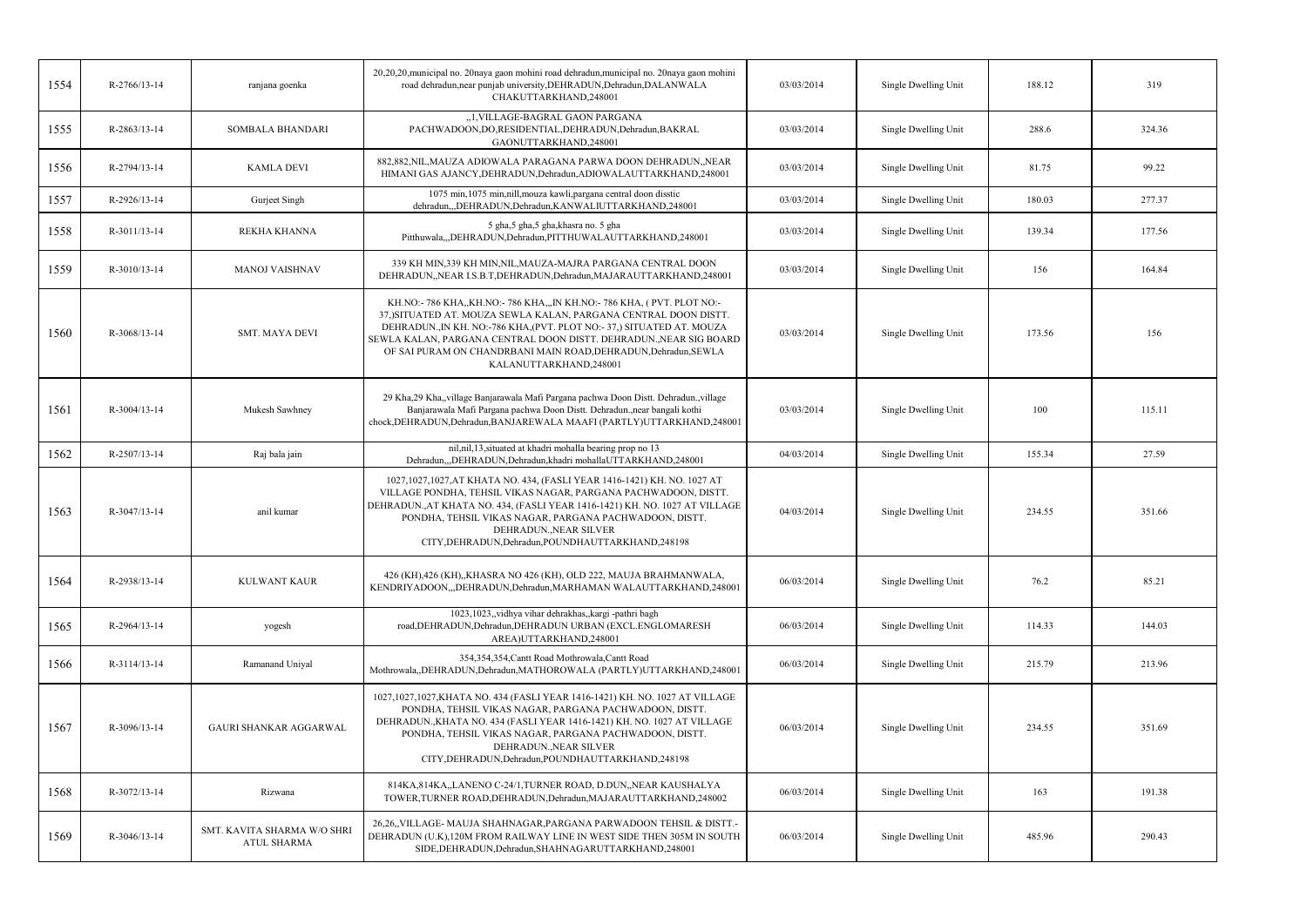| 1570 | $R - 3054/13 - 14$ | sunita sharma                | 37/24,37/24,17, municipal no:17 new nagar nigam no:37/24, chander road dalanwala dehradun<br>uttarakhand,,,DEHRADUN,Dehradun,DALANWALA CHAKUTTARKHAND,248001                                                                                                                               | 06/03/2014 | Single Dwelling Unit | 263.99 | 87.8   |
|------|--------------------|------------------------------|--------------------------------------------------------------------------------------------------------------------------------------------------------------------------------------------------------------------------------------------------------------------------------------------|------------|----------------------|--------|--------|
| 1571 | R-3119/13-14       | Arunima goor                 | 151,151,-,mauza bdripur,-,nine<br>palms, DEHRADUN, Dehradun, BADRIPURUTTARKHAND, 248001                                                                                                                                                                                                    | 06/03/2014 | Single Dwelling Unit | 209    | 240    |
| 1572 | R-3134/13-14       | <b>ASHOK GUPTA</b>           | 750 ka min, 750 ka min,, MUAZA NIRANJANPUR PARGANA CENTRAL DOON<br>DEHRADUN,,,DEHRADUN,Dehradun,NIRANJANPURUTTARKHAND,248001                                                                                                                                                               | 06/03/2014 | Single Dwelling Unit | 64.4   | 76.2   |
| 1573 | R-2945/13-14       | <b>MAMTA ARORA</b>           | 118 KHA, 118 KHA,, VILLAGE DANDA KHUDANEWALA, PARGANA PARWA<br>DOON,, VILLAGE DANDA KHUDANEWALA, PARGANA PARWA DOON,, NEAR IT<br>PARK, DEHRADUN, Dehradun, DANDRA KHOODANEWALAUTTARKHAND, 248001                                                                                           | 07/03/2014 | Single Dwelling Unit | 124.01 | 135.18 |
| 1574 | R-2994/13-14       | <b>SHAMSHAD AHMED</b>        | 303 KA,303 KA,,MAUZA- SEWLA KALAN,MAUZA- SEWLA KALAN,SHIMLA BY-PASS<br>ROAD, DEHRADUN, Dehradun, SHEWALA KALANUTTARKHAND, 248001                                                                                                                                                           | 07/03/2014 | Single Dwelling Unit | 110.65 | 156.1  |
| 1575 | R-2941/13-14       | Jaspreet Kaur                | 133,133,133, KHASRA NO. 132 TA & 143 (OLD NO.<br>133),,,DEHRADUN,Dehradun,KISHANPURUTTARKHAND,248001                                                                                                                                                                                       | 07/03/2014 | Single Dwelling Unit | 137.18 | 88.36  |
| 1576 | R-2762/13-14       | <b>SUSHILA RAWAT</b>         | 1596,1596,,KH. NO. 1596, MAUJA RAIPUR, PARGANA PARWADOON, DISTT.<br>DEHRADUN,, INCOME TAX<br>OFFICE, DEHRADUN, Dehradun, RAIPURUTTARKHAND, 248008                                                                                                                                          | 07/03/2014 | Single Dwelling Unit | 283.64 | 267.24 |
| 1577 | R-3074/13-14       | P.S.Rawat                    | KH. NO. 258, KH. NO. 258, KH. NO. 258, SITUATED AT, KHASRA NO. 258, VILL- JAKHAN<br>PARGNA KENDRIYA, DOON, DISTT.<br>DEHRADUN.,,,DEHRADUN,Dehradun,JAKHANUTTARKHAND,248001                                                                                                                 | 07/03/2014 | Single Dwelling Unit | 171    | 152.49 |
| 1578 | R-3032/13-14       | <b>SUNIL AHUJA</b>           | 56 KA,56 KA,NIL,PLOT NO.-23; SHIPRA VIHAR COLONY,MAUZA-KISHANPUR,<br>PARGANA CENTRAL DOON, CANAL<br>ROAD, DEHRADUN, Dehradun, KISHANPURUTTARKHAND, 248001                                                                                                                                  | 07/03/2014 | Single Dwelling Unit | 250    | 425    |
| 1579 | R-3050/13-14       | Nageshwar Shukla/Upma Shukla | 38,38,270, Mauza Kulhan Karanpur Pargana Pachwadoon, Mauza Kulhan Karanpur Pargana<br>Pachwadoon,,DEHRADUN,Dehradun,KULHAN KARANPURUTTARKHAND,248001                                                                                                                                       | 07/03/2014 | Single Dwelling Unit | 127.54 | 194.59 |
| 1580 | R-3075/13-14       | <b>ASHISH MAITHANI</b>       | KHASRA NO. 212, KHASRA NO. 212, SITUATED AT MAUZA NIRANJANPUR, (PVT.<br>PLOT No. 27), PARGANA PARWA DOON, DISTT. DEHRADUN.,SITUATED AT MAUZA<br>NIRANJANPUR, (PVT. PLOT No. 27), PARGANA PARWA DOON, DISTT.<br>DEHRADUN., G.M.S<br>ROAD, DEHRADUN, Dehradun, NIRANJANPURUTTARKHAND, 248001 | 07/03/2014 | Single Dwelling Unit | 194.68 | 297.02 |
| 1581 | R-3045/13-14       | <b>LATA SAHNI</b>            | 182,182, SUDHOWALA, PARGANA PACHWA DOON, SUDHOWALA, PARGANA<br>PACHWA DOON, CHAKRATA<br>RD., DEHRADUN, Dehradun, SUDHOWALAUTTARKHAND, 248001                                                                                                                                               | 07/03/2014 | Single Dwelling Unit | 231.96 | 340    |
| 1582 | R-3017/13-14       | SASHI BALLABH BAHUGUNA       | "120, MANNU GANJ"120, MANNUGANJ, DEHRADUN.,120, MANNUGANJ,<br>DEHRADUN., OPPOSIT KOTWALI, DEHRADUN, Dehradun, MANNU<br>GANJUTTARKHAND,248001                                                                                                                                               | 07/03/2014 | Single Dwelling Unit | 141.38 | 56.53  |
| 1583 | R-3059/13-14       | VIBHUTI NAGPAL               | NIL, NIL, NIL, NATHANPUR, PARGANA PARWA DOON, JOGIWALA<br>CHOWK, DEHRADUN, Dehradun, NATTHANPURUTTARKHAND, 248001                                                                                                                                                                          | 07/03/2014 | Single Dwelling Unit | 102.46 | 118.47 |
| 1584 | R-3076/13-14       | <b>KUMARI BANEE BATTA</b>    | 529 KA, 529 KA, Line2/Street/Market SEWALAKALA, PARGANA CENTRAL DOON<br>City, Line2/Street/Market SEWALAKALA, PARGANA CENTRAL DOON City, G.M.S<br>ROAD, DEHRADUN, Dehradun, SHEWALA KALANUTTARKHAND, 248001                                                                                | 07/03/2014 | Single Dwelling Unit | 76.11  | 105.55 |
| 1585 | R-3085/13-14       | <b>SWETA UNIYAL</b>          | 68 KA, 68 KA, VILLAGE-LAADPUR DEHRADUN, VILLAGE-LAADPUR<br>DEHRADUN, RAIPUR ROAD, DEHRADUN, Dehradun, LAADPURUTTARKHAND, 248001                                                                                                                                                            | 07/03/2014 | Single Dwelling Unit | 103.3  | 80.26  |
| 1586 | R-2873/13-14       | ASHOK KUMAR SHARMA           | 394,394,,ADHOIWALA,SAHASTRADHARA ROAD,DEHRADU,,NEAR<br><b>SAHASTRADHARA</b><br>CROSSING, DEHRADUN, Dehradun, ADHOIWALAUTTARKHAND, 248001                                                                                                                                                   | 09/03/2014 | Single Dwelling Unit | 550    | 415.45 |
| 1587 | R-3095/13-14       | prem ballabh pant            | 147,147, mauza- adhoiwala, vikash lok lane no<br>5, DEHRADUN, Dehradun, adhoiwalaUTTARKHAND, 248001                                                                                                                                                                                        | 09/03/2014 | Single Dwelling Unit | 230.85 | 231.3  |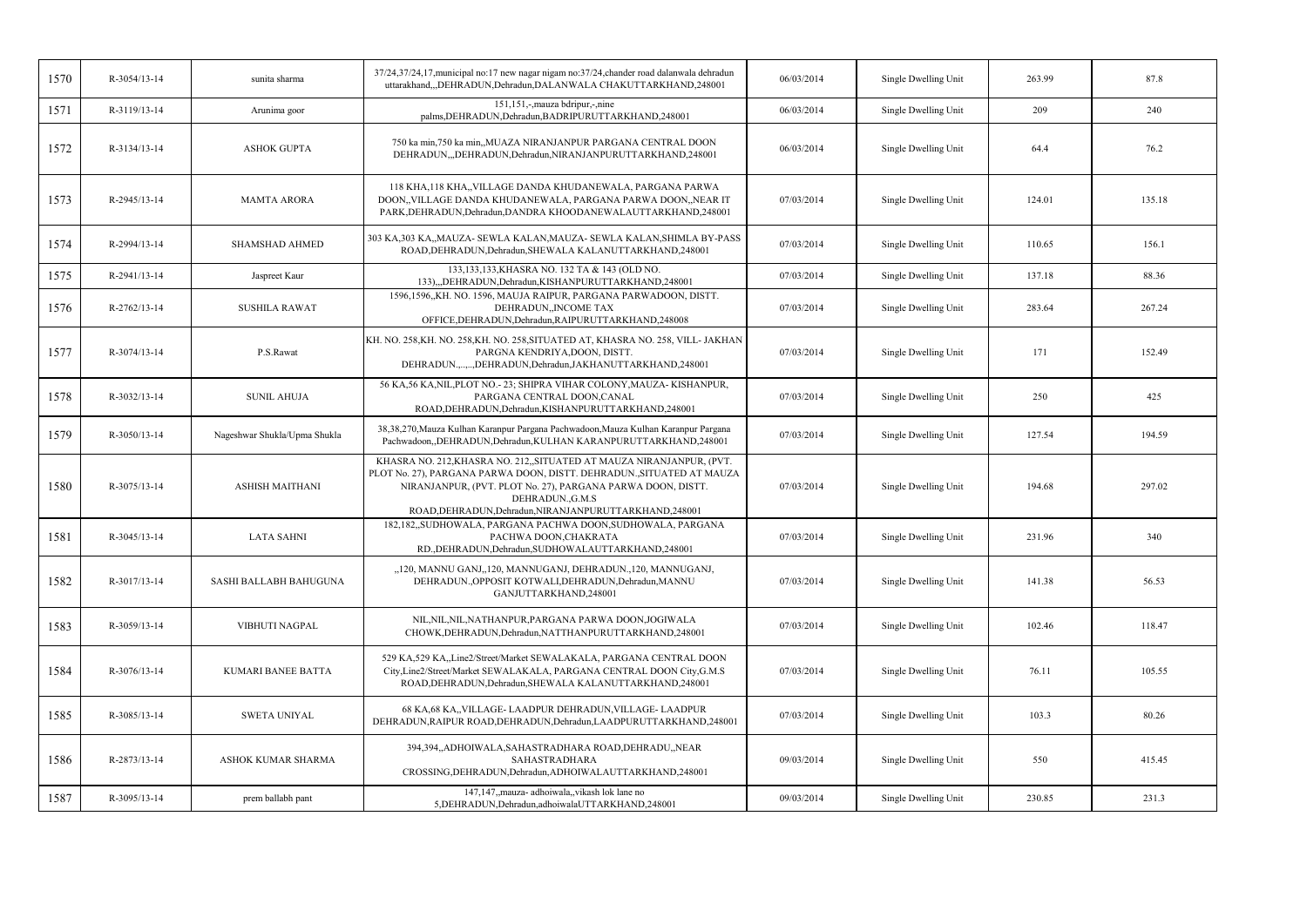| 1588 | R-3099/13-14 | SMT. MEENU MAHESHWARI      | 26/22,26/22,8/22, IN PROP. NO:-8/22, (NEW NO:-26/22), SITUATED AT. KARANPUR<br>DISTT. DEHRADUN., IN PROP. NO:-8/22, (NEW NO:-26/22), SITUATED AT.<br>KARANPUR DISTT. DEHRADUN., NEAR D.A.V.<br>CHOWK, DEHRADUN, Dehradun, KARANPURUTTARKHAND, 248001                                      | 09/03/2014 | Single Dwelling Unit | 143.76 | 91     |
|------|--------------|----------------------------|-------------------------------------------------------------------------------------------------------------------------------------------------------------------------------------------------------------------------------------------------------------------------------------------|------------|----------------------|--------|--------|
| 1589 | R-3110/13-14 | meera thapa                | -,-,-,mauza vijaypur gopiwala dehradun,-,,DEHRADUN,Dehradun,VIJAYPUR<br>GOPIWALAUTTARKHAND,248001                                                                                                                                                                                         | 09/03/2014 | Single Dwelling Unit | 167.29 | 144.36 |
| 1590 | R-3107/13-14 | Aatma Singh                | 32Kha, 32Kha, Aman Vihar Mauza Khandoli, Aman Vihar Mauza<br>Khandoli, DEHRADUN, Dehradun, KANDOLIUTTARKHAND, 248001                                                                                                                                                                      | 09/03/2014 | Single Dwelling Unit | 76.2   | 85.48  |
| 1591 | R-3131/13-14 | <b>MEENA DEVI</b>          | 34kha, 34kha, nill, MOUZA AAMWALA TARLA, PARGANA PARWADOON, TEHSIL<br>DEHRADUN, DEHRADUN, Dehradun, AAMWALAUTTARKHAND, 248001                                                                                                                                                             | 09/03/2014 | Single Dwelling Unit | 243.05 | 99.2   |
| 1592 | R-3135/13-14 | <b>SOHAN SINGH</b>         | 114 MIN,114 MIN,,MAUZA VILLAGE MEHUWALA MAFI PARGANA CENTRAL DOON<br>DEHRADUN, DEHRADUN, Dehradun, MEHUWAL (MAFI) UTTARKHAND, 248001                                                                                                                                                      | 09/03/2014 | Single Dwelling Unit | 111.52 | 144.04 |
| 1593 | R-2992/13-14 | SH. HABIBUR RHAMAN         | "PROP. NO:-166, PROP. NO:-166, E.W.S. SITUATED AT. M.D.D.A. COLONY,<br>DALANWALA CHANDER ROAD DISTT. DEHRADUN., PROP. NO:-166, E.W.S.<br>SITUATED AT. M.D.D.A. COLONY DALANWALA CHANDER ROAD DISTT.<br>DEHRADUN., NEAR LAXMI ROAD, DEHRADUN, Dehradun, DALANWALA<br>CHAKUTTARKHAND,248001 | 10/03/2014 | Single Dwelling Unit | 71.5   | 107    |
| 1594 | R-3113/13-14 | <b>HARSH JAIN</b>          | nil, nil, 171/139 old no. 101 block I, MOUZA GARGHI, PARGANA PACHWA DOON, NEAR<br>HOTEL SURBHI PALACE, DEHRADUN, Dehradun, GADHI<br>(PARTLY)UTTARKHAND,248001                                                                                                                             | 10/03/2014 | Single Dwelling Unit | 94.33  | 168.62 |
| 1595 | R-3133/13-14 | sobat chand ramola         | 1202,1202, mouza ajabpur khurd Pargana parwadoon<br>dehradun,,,DEHRADUN,Dehradun,AJABPUR KHURDUTTARKHAND,248001                                                                                                                                                                           | 10/03/2014 | Single Dwelling Unit | 58.27  | 56.56  |
| 1596 | R-1822/13-14 | <b>SITA RAM</b>            | 237 KA, 237 KA, KH, NO. 237 KA, MAUZA - ADHOIWALA, PARGANA - PARWADOON,<br>DIST.- DEHRADUN., MAUZA - ADHOIWALA, PARGANA - PARWADOON, DIST.-<br>DEHRADUN., NEAR NALAPANI CHOWK, SAHASTRADHARA<br>ROAD, DEHRADUN, Dehradun, AAMWALA UPRALAUTTARKHAND, 248008                                | 10/03/2014 | Single Dwelling Unit | 173.08 | 246    |
| 1597 | R-2919/13-14 | D. V. S. RAWAT             | "672 / 654, Rajendra Nagar, Rajender Nagar, Rajendra Ngr, DEHRADUN, Dehradun, GADHI<br>(PARTLY)UTTARKHAND,248001                                                                                                                                                                          | 10/03/2014 | Single Dwelling Unit | 669.14 | 338.2  |
| 1598 | R-2942/13-14 | <b>GULSHAN ARORA</b>       | NIL, NIL, NIL, PLOT NO. - 03, MAUZA - KARANPUR KHAS; PARGANA CENTRAL<br>DOON, CANAL ROAD, DEHRADUN, Dehradun, KARANPUR KHASUTTARKHAND, 248001                                                                                                                                             | 10/03/2014 | Single Dwelling Unit | 195.74 | 289.64 |
| 1599 | R-2936/13-14 | Suma Pasbola               | 212,212, khata Khatouni no1077, Kh NO 212, Mauza Majra Pargana, Central Doon, Ravidas<br>Dharamshala, DEHRADUN, Dehradun, BRAHMAWALAUTTARKHAND, 248001                                                                                                                                    | 10/03/2014 | Single Dwelling Unit | 119.89 | 125.67 |
| 1600 | R-2995/13-14 | <b>RAVI KUMAR</b>          | 515-KHA, 515-KHA,, MAUZA-MAJRI MAFI-PARGANA-PARWA DOON-DISTT-<br>DEHARADUN, DEHRADUN, Dehradun, MAJARI MAAFIUTTARKHAND, 248001                                                                                                                                                            | 10/03/2014 | Single Dwelling Unit | 121    | 114.95 |
| 1601 | R-3148/13-14 | sh.bachan singh rawat      | non, non, n.a, kh. no 322 lane no 4 h. no 15 a amwala tarla deradun, kh. no 322 lane no 4 h. no 15<br>aamwala tarla deradun, shiv mandir aamwala tarla, DEHRADUN, Dehradun, AAMWALA<br>TARALAUTTARKHAND,248001                                                                            | 10/03/2014 | Single Dwelling Unit | 223.33 | 116.6  |
| 1602 | R-3102/13-14 | <b>CHANDAR SINGH RAWAT</b> | "41/38, KHASRA NO. 30/1<br>ADHOIWALA,,,DEHRADUN,Dehradun,AdhoiwalaUTTARKHAND,248001                                                                                                                                                                                                       | 10/03/2014 | Single Dwelling Unit | 602.23 | 129.63 |
| 1603 | R-3077/13-14 | NIDHISH GARG               | 986(BH), 986(BH), GURUNANAK ROAD,<br>SUBHASNAGAR,,,DEHRADUN,Dehradun,MAJARAUTTARKHAND,248001                                                                                                                                                                                              | 10/03/2014 | Single Dwelling Unit | 174.25 | 296.1  |
| 1604 | R-3083/13-14 | anita                      | 988 dha,988 dha,,MAUZA -MAJRA, PARGANA - CENTRAL DOON, DISTT.<br>DEHRADUN., MAUZA - MAJRA, PARGANA - CENTRAL DOON, DISTT.<br>DEHRADUN., DEHRADUN, Dehradun, MAJARAUTTARKHAND, 248001                                                                                                      | 10/03/2014 | Single Dwelling Unit | 278.81 | 290.37 |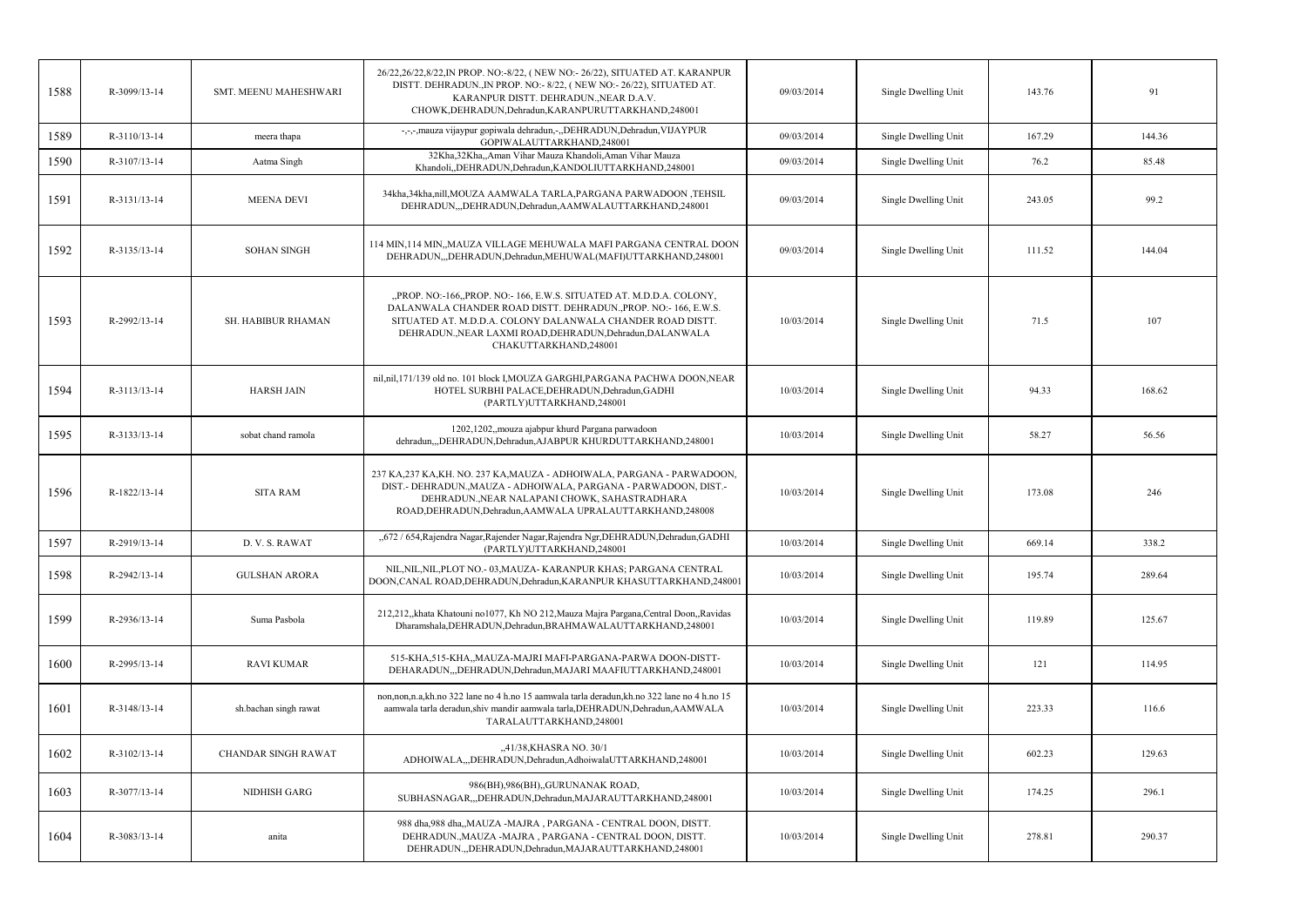| 1605 | R-3143/13-14 | vedprakash benjwal                                                   | -,-,-,sewlakala,,pooja vihar,DEHRADUN,Dehradun,SHEWALA<br>KALANUTTARKHAND,248001                                                                                                                                                                                                                                                       | 10/03/2014 | Single Dwelling Unit   | 68.7   | 92     |
|------|--------------|----------------------------------------------------------------------|----------------------------------------------------------------------------------------------------------------------------------------------------------------------------------------------------------------------------------------------------------------------------------------------------------------------------------------|------------|------------------------|--------|--------|
| 1606 | R-3094/13-14 | Arun Joshi                                                           | 73,73, SHRI ARUN JOSHI S/O SHRI RAGHUBAR DUTT JOSHI SITUATED KH. NO. 73<br>MOUZA - KEDARPUR PARGANA - CENTRAL DOON DISTT. - DEHRADUN., SHRI<br>ARUN JOSHI S/O SHRI RAGHUBAR DUTT JOSHI SITUATED KH. NO. 73 MOUZA -<br>KEDARPUR PARGANA - CENTRAL DOON DISTT. -<br>DEHRADUN., KEDARPUR, DEHRADUN, Dehradun, KENDARPURUTTARKHAND, 248001 | 10/03/2014 | Single Dwelling Unit   | 217    | 232.94 |
| 1607 | R-3127/13-14 | <b>BASANT BALLABH JOSHI</b>                                          | 54,54,,MAUZA-KANDOLI DEHRADUN,MAUZA-KANDOLI DEHRADUN,AMAN<br>VIHAR, DEHRADUN, Dehradun, KANDOLIUTTARKHAND, 248001                                                                                                                                                                                                                      | 10/03/2014 | Single Dwelling Unit   | 142.19 | 127.98 |
| 1608 | R-3098/13-14 | <b>GAJENDRA PRASAD KALA S/O SHRI</b><br><b>SEETARAM KALA</b>         | 690(K), 690(K), VILLAGE-MAUJA AJABPUR KHURD, PARGANA CENRALDOON<br>DEHRADUN (U.K), 125Mt. FROM HARIDWAR BYE PASS ROAD IN NORTH<br>SIDE, DEHRADUN, Dehradun, AJABPUR KHURDUTTARKHAND, 248001                                                                                                                                            | 10/03/2014 | Single Dwelling Unit   | 44.09  | 49.64  |
| 1609 | R-3121/13-14 | Saroj Bala                                                           | 1 min, 1 min, 1, MAUZA DEHRA KHASH, PARGANA CENTRAL DOON,, Matawala<br>Bagh, DEHRADUN, Dehradun, DHAURAN KHASUTTARKHAND, 248001                                                                                                                                                                                                        | 10/03/2014 | Single Dwelling Unit   | 175.58 | 201.4  |
| 1610 | R-3052/13-14 | Neetu Garg                                                           | -,-,223/173 AnsariMarg, 11 Machhi Bazar, Present No. - 223/173 AnsariMarg Dehradun., 11<br>Machhi Bazar, Present No. - 223/173 AnsariMarg Dehradun., Near Machhi<br>Bazar, DEHRADUN, Dehradun, Ansari MargUTTARKHAND, 248001                                                                                                           | 10/03/2014 | Single Dwelling Unit   | 81.91  | 147.22 |
| 1611 | R-2029/13-14 | TASH INFRABUILD PVT.LTD.<br>THROUGH MR. SHIV SHANKAR<br><b>JOSHI</b> | 545 MIN,545 MIN,,MAUZA-DHARAMPUR DIST-DEHRADUN<br>(UTTRAKHAND),,,DEHRADUN,Dehradun,DALANWALA CHAKUTTARKHAND,248001                                                                                                                                                                                                                     | 11/03/2014 | Multiple Dwelling Unit | 301.11 | 480.16 |
| 1612 | R-2872/13-14 | <b>DHEERAJ BHATIA</b>                                                | "86, LAND BEARING MUNICIPAL NO. 86 NEHRU ROADPREVIOUSLY KNOWNAS 10<br>CURZ0N ROAD DEHRADUN, LAND BEARING MUNICIPAL NO. 86 NEHRU<br>ROADPREVIOUSLY KNOWNAS 10 CURZ0N ROAD<br>DEHRADUN, DEHRADUN, Dehradun, CURZAN ROADUTTARKHAND, 248001                                                                                                | 11/03/2014 | Multiple Dwelling Unit | 508.63 | 701.4  |
| 1613 | R-2985/13-14 | Gajendra Dutt Belwal                                                 | 229 (Min), 229 (Min), Mauza Nathanpur, Pargana<br>Parwadoon,,,DEHRADUN,Dehradun,NATTHANPURUTTARKHAND,248001                                                                                                                                                                                                                            | 11/03/2014 | Single Dwelling Unit   | 175.65 | 158.18 |
| 1614 | R-3153/13-14 | Manoj kumar                                                          | -,-,-,mauza kargi grant dehradunn,-,,DEHRADUN,Dehradun,KARGI GRANT<br>(PARTLY)UTTARKHAND,248001                                                                                                                                                                                                                                        | 11/03/2014 | Single Dwelling Unit   | 184.37 | 220.16 |
| 1615 | R-3033/13-14 | <b>BICHNA DEVI</b>                                                   | 134,134, NIL, MAUZA-AJABPUR KHURD PARGANA CENTREAL DOON<br>DEHRADUN, NEAR HARIDWAR Y PASS ROAD, DEHRADUN, Dehradun, AJABPUR<br>KHURDUTTARKHAND,248001                                                                                                                                                                                  | 11/03/2014 | Single Dwelling Unit   | 71.48  | 82.48  |
| 1616 | R-2619/13-14 | sandip kumar dixit                                                   | -,-,-,mauza khulan mansingh,-,,DEHRADUN,Dehradun,KULHAN<br>MANSINGHUTTARKHAND,248001                                                                                                                                                                                                                                                   | 11/03/2014 | Single Dwelling Unit   | 223.51 | 175.26 |
| 1617 | R-3060/13-14 | <b>JYOTI KHURANA</b>                                                 | NIL, NIL, NIL, MAUZA- KANDOLI AMAN VIHAR, PARGANA PARWA<br>DOON, SAHASTRADHARA<br>ROAD, DEHRADUN, Dehradun, KANDOLIUTTARKHAND, 248001                                                                                                                                                                                                  | 11/03/2014 | Single Dwelling Unit   | 223.04 | 326.74 |
| 1618 | R-3067/13-14 | <b>GYANESH CHHIBBER</b>                                              | NEW KH.NO:- 504 GHA,,NEW KH.NO:- 504 GHA,,,SITUATED AT. MOUZA SEWLA<br>KALAN, PARGANA CENTRAL DOON DISTT. DEHRADUN., SITUATED AT. MOUZA<br>SEWLA KALAN, PARGANA CENTRAL DOON DISTT. DEHRADUN., NEAR SENT<br>JOUDES SCHOOL, DEHRADUN, Dehradun, SEWLA KALAN. UTTARKHAND, 248001                                                         | 11/03/2014 | Single Dwelling Unit   | 94.16  | 117.04 |
| 1619 | R-2881/13-14 | <b>REENA ARORA</b>                                                   | 400 GA,400 GA,,MAUJA SEWLA KALAN,,BANSAL<br>HOME, DEHRADUN, Dehradun, SHEWALA KALANUTTARKHAND, 248001                                                                                                                                                                                                                                  | 11/03/2014 | Single Dwelling Unit   | 135.6  | 174.5  |
| 1620 | R-3103/13-14 | SAHJADI                                                              | 237ka, 237ka, MAUZA-MOHBEWALA PRAGANA-KENDRIYA DOON DOSTT-<br>DEHRADUN, MAUZA-MOHBEWALA PRAGANA-KENDRIYA DOON DOSTT-<br>DEHRADUN, masjid, DEHRADUN, Dehradun, MOHABBEWALA<br>(PARTLY)UTTARKHAND,248001                                                                                                                                 | 11/03/2014 | Single Dwelling Unit   | 122.28 | 124.64 |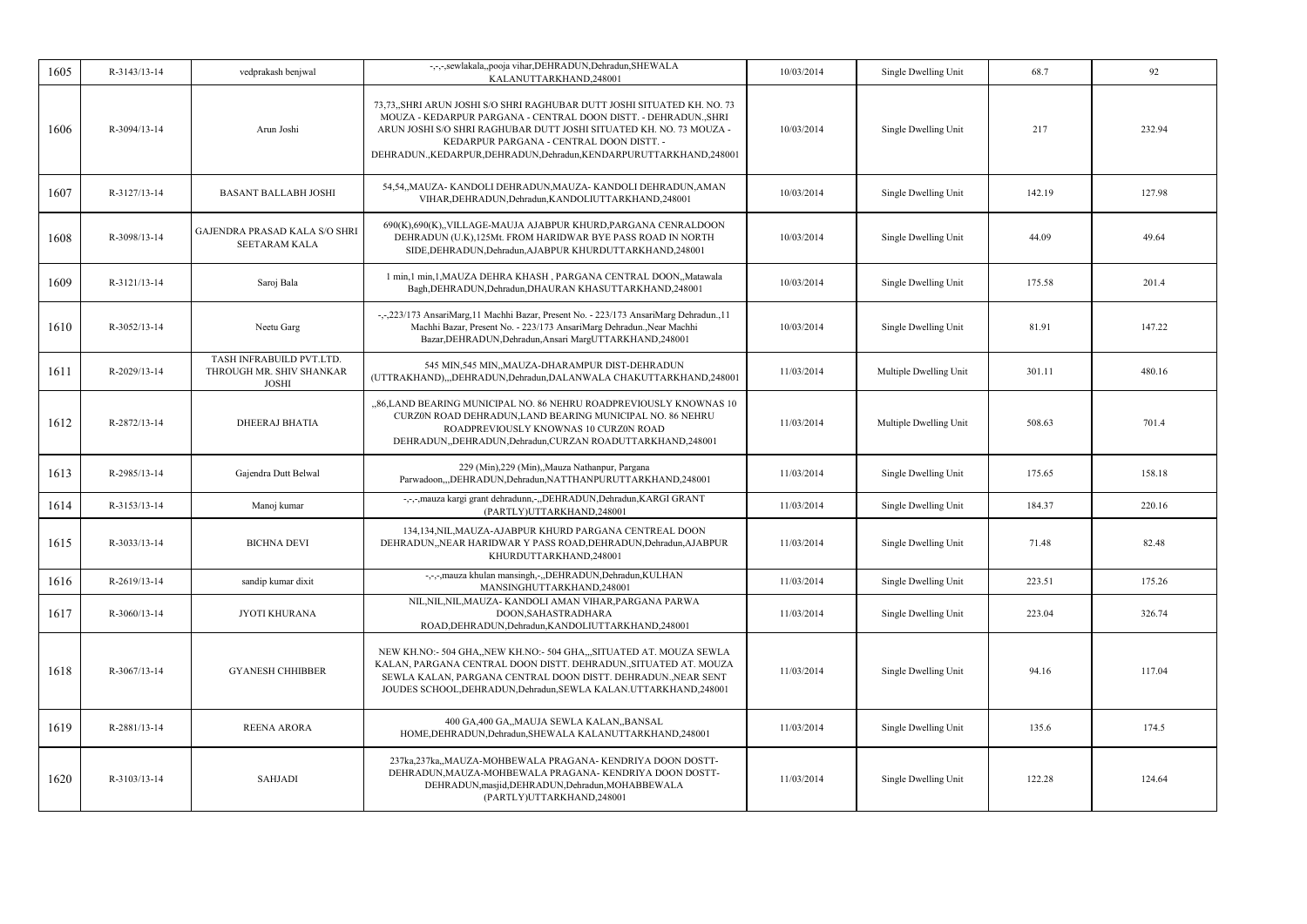| 1621 | R-3001/13-14 | 1- Meenakshi Saxena 2-Bimal Kumar<br>Saxena | 68 ka min, 68 ka min, SITUATED IN MAUZA- Danda NooriWala PARGANA - PARWA<br>DOON, DISTT.- DEHRADUN(U.K., SITUATED IN MAUZA- Danda NooriWala PARGANA -<br>PARWA DOON, DISTT.- DEHRADUN(U.K.,,DEHRADUN,Dehradun,DANDRA NOORI<br>WALAUTTARKHAND,248001                                                                | 11/03/2014 | Single Dwelling Unit | 185.87 | 144.51 |
|------|--------------|---------------------------------------------|--------------------------------------------------------------------------------------------------------------------------------------------------------------------------------------------------------------------------------------------------------------------------------------------------------------------|------------|----------------------|--------|--------|
| 1622 | R-3104/13-14 | Hemant Chandna                              | 279 cha, 279 cha, 46/1, Mannuganj, Dehradun, c-21, Turner road, Clement town,<br>Dehradun, DEHRADUN, Dehradun, SHEWALA KALANUTTARKHAND, 248001                                                                                                                                                                     | 11/03/2014 | Single Dwelling Unit | 167.22 | 267.99 |
| 1623 | R-3123/13-14 | Neelam Ojha                                 | 169/148,169/148,,169/148, Rabindra Nath Taigore Marg-I, (old no. 25-A new Cantt. road)<br>Dehradun.,,,DEHRADUN,Dehradun,Rabindra Nath Taigore MargUTTARKHAND,248008                                                                                                                                                | 11/03/2014 | Single Dwelling Unit | 1611.3 | 347.66 |
| 1624 | R-3117/13-14 | <b>DWARIKA PRASAD</b>                       | 2304 RAKBA,2304 RAKBA,704,MAUJA ARKEDIA GRANT,PRAGNA KENDRIYA,DISTT<br>DOON, MAUJA ARKEDIA GRANT, PRAGNA KENDRIYA, DISTT DOON, GK DRIVING<br>ARENA, DEHRADUN, Dehradun, CHANDRABANI GRANTUTTARKHAND, 248001                                                                                                        | 11/03/2014 | Single Dwelling Unit | 250.83 | 243.5  |
| 1625 | R-3091/13-14 | Kaushalya Devi                              | 196 KHA, 196 KHA, NILL, 196 KHA Mauza Kaulagarh Dehradun, 196 KHA Mauza Kaulagarh<br>Dehradun, Kaulagarh Road, DEHRADUN, Dehradun, KAULAGARHUTTARKHAND, 248001                                                                                                                                                     | 11/03/2014 | Single Dwelling Unit | 215.04 | 162.54 |
| 1626 | R-2829/13-14 | ABBAS AHMAD SALMANI                         | NA, NA, NA, MAUJA-KANDOLI PARGANA-PARWA DOON, BEHIND APOLO<br>INTERNATIONAL SCHOOL, DEHRADUN, Dehradun, KANDOLIUTTARKHAND, 248001                                                                                                                                                                                  | 11/03/2014 | Single Dwelling Unit | 108.21 | 120.15 |
| 1627 | R-2947/13-14 | SANJEEV KUMAR SHARMA                        | 96 KH, 96 KH, MOUZA CHIRONWALI PARAGANA PARWADOON DISTT. D.DUN, NEAR<br>GANGOTRI VIHAR, DEHRADUN, Dehradun, CHINDROWALIUTTARKHAND, 248001                                                                                                                                                                          | 11/03/2014 | Single Dwelling Unit | 90     | 137.12 |
| 1628 | R-3105/13-14 | Geeta Sharna                                | 104,104,,334/1,East Patel Nagar,Dehradun,c-21,Turner road, Clement town,<br>Dehradun, DEHRADUN, Dehradun, SHEWALA KALANUTTARKHAND, 248001                                                                                                                                                                          | 11/03/2014 | Single Dwelling Unit | 111.52 | 129.98 |
| 1629 | R-2982/13-14 | POONAM CHAUHAN                              | 329 GHA,,329 GHA,,,AUZA - GUZRARA MANSINGH, PARGANA - PARWADOON, DIST.-<br>DEHRADUN., AUZA - GUZRARA MANSINGH, PARGANA - PARWADOON, DIST.-<br>DEHRADUN., NEAR PNB BANK, GUZRARA, , DEHRADUN, Dehradun, GUJRADA<br>MANSINGHUTTARKHAND,248001                                                                        | 13/03/2014 | Single Dwelling Unit | 205.98 | 278.49 |
| 1630 | R-3115/13-14 | Suman Gupta                                 | "98, Plot No.98, Kh. nO. 331 (M), Village Dhoran Khas,,,DEHRADUN,Dehradun,DHAURAN<br>KHASUTTARKHAND,248006                                                                                                                                                                                                         | 13/03/2014 | Single Dwelling Unit | 128.06 | 174.36 |
| 1631 | R-3066/13-14 | ravi sankar                                 | 40,40, (PVT.PLOT NO.-15 HIMLOK ENCLAV, MAUZA - NIRANJANPUR, PARGANA -<br>CENTRAL DOON, DISTT. DEHRADUN., MAUZA - NIRANJANPUR, PARGANA -<br>CENTRAL DOON, DISTT.<br>DEHRADUN.,,DEHRADUN,Dehradun,NIRANJANPURUTTARKHAND,248171                                                                                       | 13/03/2014 | Single Dwelling Unit | 182.21 | 305.57 |
| 1632 | R-2885/13-14 | <b>BINDRA BHANDARI</b>                      | N/A,N/A,,VILL.PITHUWALA PARAGANA CENTRAL DOON<br>DEHRADUN, "DEHRADUN, Dehradun, PITTHUWALAUTTARKHAND, 248003                                                                                                                                                                                                       | 13/03/2014 | Single Dwelling Unit | 251.3  | 195.26 |
| 1633 | R-3145/13-14 | <b>RAJ KUMAR GANDHI</b>                     | ---,---,8 & 8-A,8 & 8-A Old Survey Road, D.Dun,8 & 8A Old Survey<br>Road, D.Dun., , DEHRADUN, Dehradun, Old Survey RoadUTTARKHAND, 248001                                                                                                                                                                          | 13/03/2014 | Single Dwelling Unit | 362    | 331.88 |
| 1634 | R-3159/13-14 | <b>JYOTIKA GONSALVES</b>                    | old no 57, old no 57, 117/11, PORPERTY BEARING MUNICIPAL NO. - 117/11, OLD NO. 57<br>SITUATED IN MAUZA-BAKARALWALA DISTT.- DEHRADUN(U.K.), PORPERTY<br>BEARING MUNICIPAL NO.-117/11, OLD NO. 57 SITUATED IN MAUZA-<br><b>BAKARALWALA DISTT.-</b><br>DEHRADUN(U.K.),,DEHRADUN,Dehradun,baakralwalaUTTARKHAND,248001 | 13/03/2014 | Single Dwelling Unit | 410.92 | 470.52 |
| 1635 | R-2754/13-14 | SUSHIL KUMAR LAMIYAN                        | NA, NA, 294/218/4, D.L. ROAD, AMBEDKER MARG-II, 280 MTRS FROM<br>D.L.CHOWK, DEHRADUN, Dehradun, D.L.ROADUTTARKHAND, 248001                                                                                                                                                                                         | 13/03/2014 | Single Dwelling Unit | 124.44 | 217.97 |
| 1636 | R-3044/13-14 | SIMMI ARORA                                 | 529 KA, 529 KA, SEWALAKALA, PARGANA CENTRAL DOON, DISTT.<br>DEHRADUN., SEWALAKALA, PARGANA CENTRAL DOON, DISTT.<br>DEHRADUN., chandarbani road, DEHRADUN, Dehradun, SHEWALA<br>KALANUTTARKHAND,248001                                                                                                              | 13/03/2014 | Single Dwelling Unit | 76.11  | 105.5  |
| 1637 | R-3053/13-14 | NITESH BUDHIRAJA                            | 850,850,,MOUZA JAKHAN PARAGANA CENTRAL DOON D.DUN,,NEAR INDER BABA<br>MARG CANAL ROAD D.DUN, DEHRADUN, Dehradun, JAKHANUTTARKHAND, 248001                                                                                                                                                                          | 13/03/2014 | Single Dwelling Unit | 218.22 | 230.91 |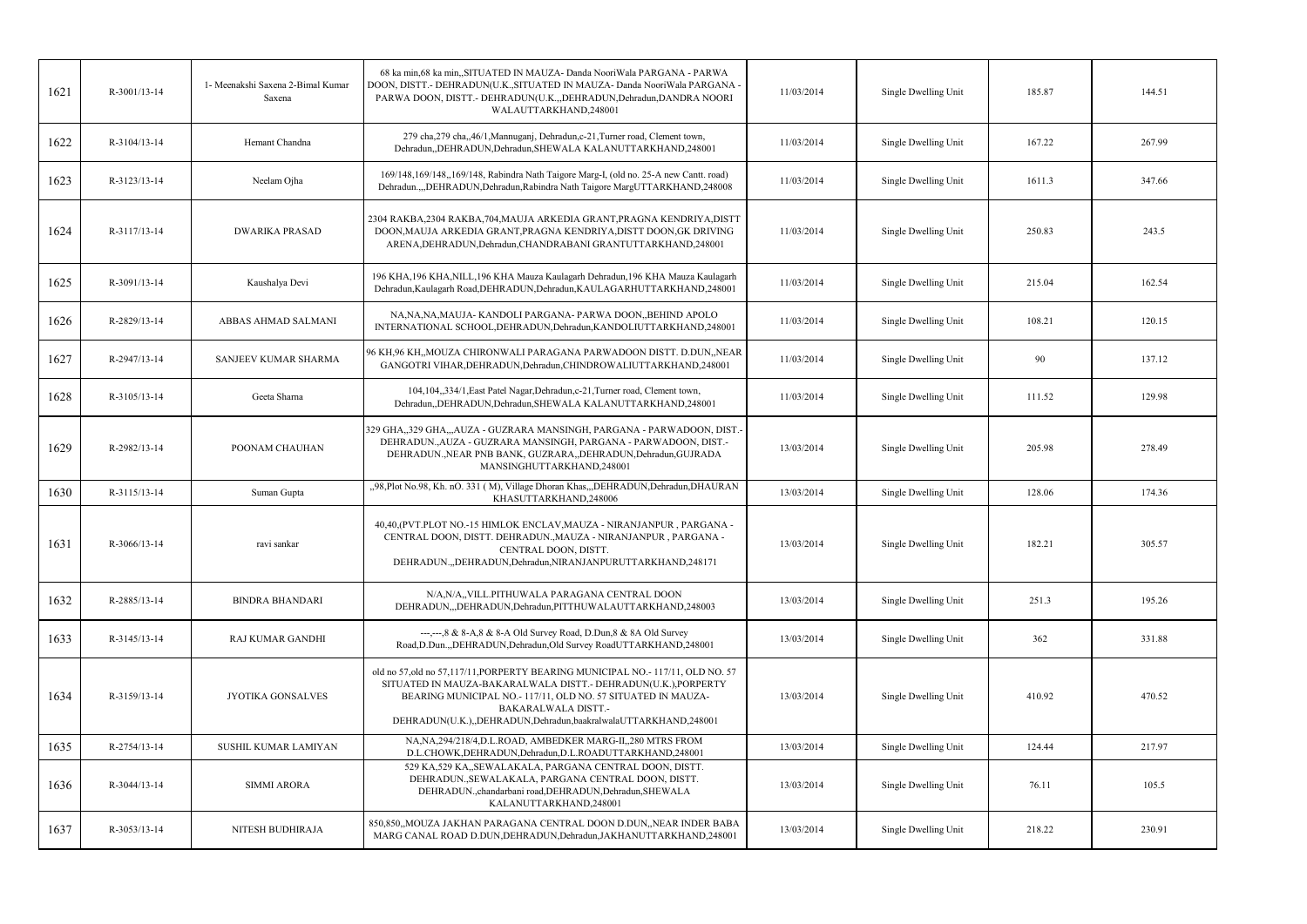| 1638 | R-3122/13-14     | <b>KAMALKANT SINGH</b>                    | 212,212,,MAUZA NIRANJANPUR, (PVT. PLOT No. 28) PARGANA PACHWADOON,<br>DISTT. DEHRADUN., MAUZA NIRANJANPUR, (PVT. PLOT No. 28) PARGANA<br>PACHWADOON, DISTT. DEHRADUN., G.M.S<br>ROAD, DEHRADUN, Dehradun, NIRANJANPURUTTARKHAND, 248001                                                        | 13/03/2014 | Single Dwelling Unit | 201.76 | 317.46 |
|------|------------------|-------------------------------------------|------------------------------------------------------------------------------------------------------------------------------------------------------------------------------------------------------------------------------------------------------------------------------------------------|------------|----------------------|--------|--------|
| 1639 | R-3090/13-14     | Asha Dhasmana                             | 37,37,,KHASRA NO. 37 MAUJA KAULAGARH,,,DEHRADUN,Dehradun,KALAGADH<br>MAY CHAK (PARTLY)UTTARKHAND,248001                                                                                                                                                                                        | 13/03/2014 | Single Dwelling Unit | 111.53 | 100.84 |
| 1640 | R-3097/13-14     | Rashmita Sharma                           | 456,456, Kh no 456 Plot No. 69-A Mauja Dhoran Khas, "DEHRADUN, Dehradun, DHAURAN<br>KHASUTTARKHAND,248001                                                                                                                                                                                      | 13/03/2014 | Single Dwelling Unit | 287.5  | 406.72 |
| 1641 | R-3125/13-14     | Pushpa Shah                               | 231DA, 231DA, Rishi Vihar Near Bus Stand Mehuwala, , DEHRADUN, Dehradun, DEHRADUN<br>URBAN (EXCL.ENGLOMARESH AREA)UTTARKHAND,248001                                                                                                                                                            | 13/03/2014 | Single Dwelling Unit | 188.22 | 165.92 |
| 1642 | R-3140/13-14     | PRABHA DEVI                               | 6 (ka), 6 (ka), mauza- kandoli, pargana - parwadoon, dist.- dehradun, near<br>temple, DEHRADUN, Dehradun, KANDOLIUTTARKHAND, 248001                                                                                                                                                            | 13/03/2014 | Single Dwelling Unit | 221.02 | 174.91 |
| 1643 | R-3187/13-14     | Anupma Pandhi                             | 16-A, OLD SURVEY ROAD, DDUN, 16-A, OLD SURVEY ROAD, DDUN, 16-A, Old Survey<br>Road, 16-A, OLD SURVEY ROAD, DDUN, 16-A, OLD SURVEY ROAD, DDUN, Near<br>Bhagirathi Appartments, DEHRADUN, Dehradun, old survey roadUTTARKHAND, 248001                                                            | 13/03/2014 | Single Dwelling Unit | 121.23 | 197.37 |
| 1644 | R-3189/13-14     | Ajay Kapoor                               | 16-A, OLD SURVEY ROAD, DDUN, 16-A, OLD SURVEY ROAD, DDUN, 16-A, Old Survey<br>Road, 16-A, OLD SURVEY ROAD, DDUN, 16-A, OLD SURVEY ROAD, DDUN, Near<br>Bhagirathi Appartments, DEHRADUN, Dehradun, old survey roadUTTARKHAND, 248001                                                            | 13/03/2014 | Single Dwelling Unit | 121.23 | 197.34 |
| 1645 | R-2812/13-14-RE1 | ranbir singh                              | 120 KA AND 120 KH., 120 KA AND 120 KH., KHASRA NO. 120 KA AND 120 KH.,<br>MOUZA-KULHAN MANSINGH, PARGANA PARWADOON, DISTT.-<br>DRHRADUN, KHASRA NO. 120 KA AND 120 KH., MOUZA-KULHAN MANSINGH,<br>PARGANA PARWADOON, DISTT.- DRHRADUN, DEHRADUN, Dehradun, KULHAN<br>MANSINGHUTTARKHAND,248001 | 13/03/2014 | Single Dwelling Unit | 223    | 257.26 |
| 1646 | R-3022/13-14     | S.L.Mal                                   | "65/A 46,65/A46 Dobhalwala Dehradun, 65/A46 Dobhalwala Dehradun, Neshvila<br>Road, DEHRADUN, Dehradun, DobhalwalaUTTARKHAND, 248001                                                                                                                                                            | 14/03/2014 | Single Dwelling Unit | 753    | 263.94 |
| 1647 | R-3147/13-14     | <b>RAJESH SETHI</b>                       | 871 K,871 K,,MOUZA ADHOIWALA PARAGANA CENTRAL DOON DEHRADUN,,NEAR<br>ANCHAL DAIRY, DEHRADUN, Dehradun, ADOIWALAUTTARKHAND, 248001                                                                                                                                                              | 14/03/2014 | Single Dwelling Unit | 284.19 | 227.18 |
| 1648 | R-2703/13-14     | Sunil Panwar                              | 2239,2239,2239, Mauza Arcadia grant, pargana central doon, Dehradun., Mauza Arcadia grant,<br>pargana central doon, Dehradun., near wildlife institute,<br>dehradun, DEHRADUN, Dehradun, ARKEDIYA GRANTUTTARKHAND, 248001                                                                      | 14/03/2014 | Single Dwelling Unit | 207.2  | 268.82 |
| 1649 | R-3087/13-14     | Babita Rani Gupta                         | 1338 min., 1338 min.,,Mauza Kanwali Pargana Kendriya Doon. Distt. Dehradun.,Mauza Kanwali<br>Pargana Kendriya Doon. Distt. Dehradun., Near I.T.B.P.<br>Road, DEHRADUN, Dehradun, KANWALIUTTARKHAND, 248001                                                                                     | 14/03/2014 | Single Dwelling Unit | 125.22 | 151.56 |
| 1650 | R-3200/13-14     | SHAKUNTALA RANI BHANDARI                  | 71(min),71(min),28,KH. NO. - 71(MIN.),PROPERTY NO. - 28 CHUKHUWALA ,DISTT. -<br>DEHRA DUN "KH. NO. - 71(MIN.), PROPERTY NO. - 28 CHUKHUWALA , DISTT. -<br>DEHRA DUN ., tagore<br>villa, DEHRADUN, Dehradun, TATHUVAWALAUTTARKHAND, 248001                                                      | 14/03/2014 | Single Dwelling Unit | 312.26 | 356.88 |
| 1651 | R-3205/13-14     | maj paras basnett                         | -,-,-,kaulagarh,-,sita ram mandir,DEHRADUN,Dehradun,KALAGADH MAY CHAK<br>(PARTLY)UTTARKHAND,248001                                                                                                                                                                                             | 14/03/2014 | Single Dwelling Unit | 279    | 151.6  |
| 1652 | R-3196/13-14     | tanu chabra                               | 2304,2304,,MAUZA ARKEDIYA GRANT PARGANA CENTRAL<br>DOON,,,DEHRADUN,Dehradun,ARKEDIYA GRANTUTTARKHAND,248001                                                                                                                                                                                    | 14/03/2014 | Single Dwelling Unit | 107.76 | 131.32 |
| 1653 | R-2912/13-14     | SMT. MADHU GAIND                          | NIL, NIL, NIL, MAUZA CAHK DANDA LAKHAUND PARGANA PARWA DOON DISTT.<br>DEHRADUN.,,,DEHRADUN,Dehradun,DANDRA LAKHANUNDUTTARKHAND,248001                                                                                                                                                          | 14/03/2014 | Single Dwelling Unit | 111.5  | 126.44 |
| 1654 | R-3195/13-14     | RAJKUMARI AND SH. PRADEEP<br><b>KUMAR</b> | 683,683,,MAUZA - JAKHAN, PARGANA - CENTRALDOON, DIST.-<br>DEHRADUN., MAUZA - JAKHAN, PARGANA - CENTRALDOON, DIST.-<br>DEHRADUN., NEAR PRESIDENT BODY GUARDS, CANAL<br>ROAD, DEHRADUN, Dehradun, JAKHANUTTARKHAND, 248001                                                                       | 14/03/2014 | Single Dwelling Unit | 100.37 | 83.03  |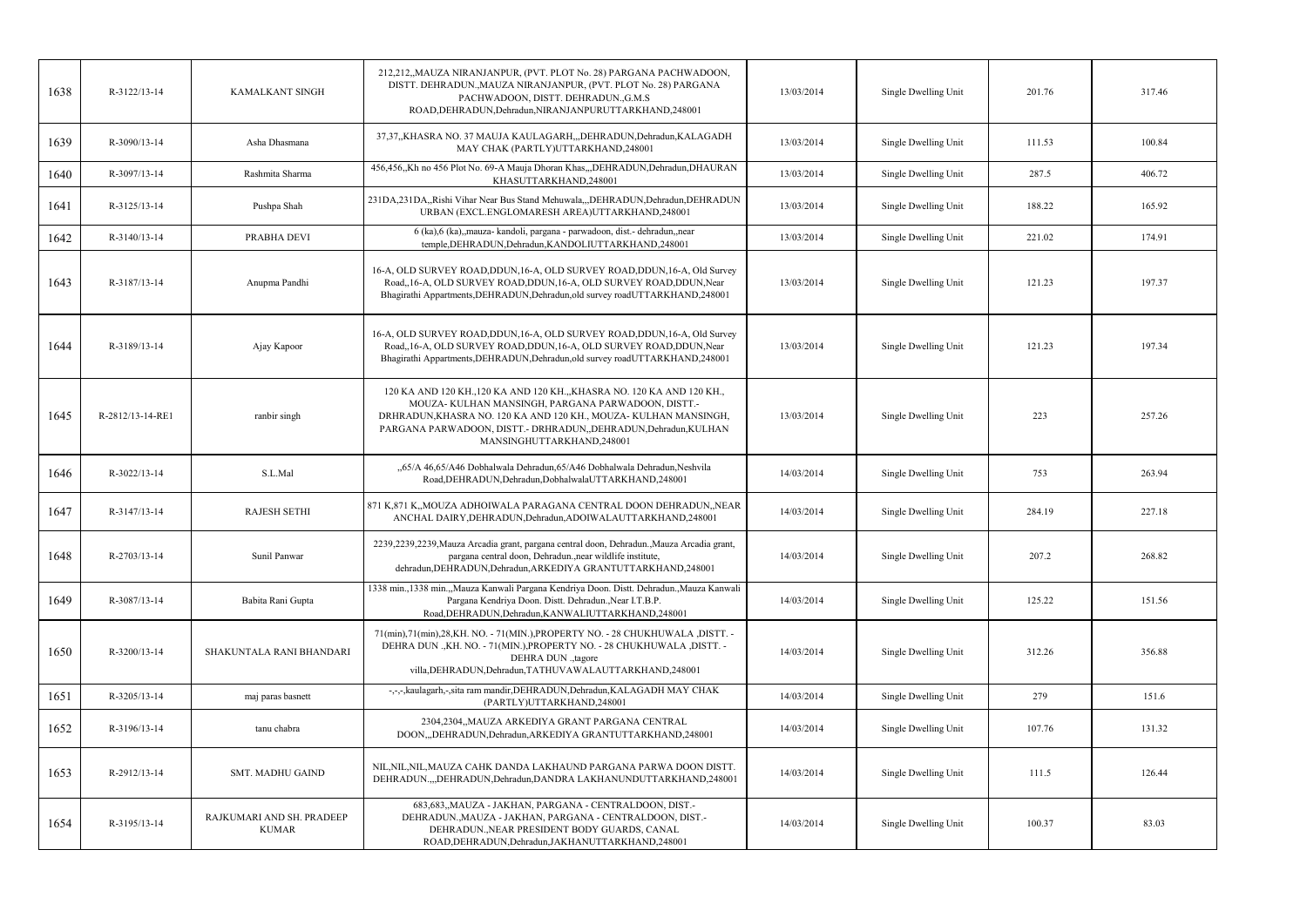| 1655 | R-3167/13-14     | NEHA CHAMOLI                                                      | 873(THA), 873(THA), GURU NANAK ROAD EXTENSION, SUBHASH NAGAR,<br>DEHRADUN, BEHIND BABOOL PATTA<br>STORE, DEHRADUN, Dehradun, MAJARAUTTARKHAND, 248002                                                                                                                     | 14/03/2014 | Single Dwelling Unit | 276    | 259.51 |
|------|------------------|-------------------------------------------------------------------|---------------------------------------------------------------------------------------------------------------------------------------------------------------------------------------------------------------------------------------------------------------------------|------------|----------------------|--------|--------|
| 1656 | R-3243/13-14     | sanjeev masih                                                     | -,-,-,mauza raipur,-,,DEHRADUN,Dehradun,RAIPURUTTARKHAND,248001                                                                                                                                                                                                           | 14/03/2014 | Single Dwelling Unit | 173.97 | 195.72 |
| 1657 | R-2506/13-14     | rati devi                                                         | 137,137,,village kanwali pargana central doon distt d dun,village kanwali pargana central doon<br>distt d dun, DEHRADUN, Dehradun, KANWALIUTTARKHAND, 248001                                                                                                              | 15/03/2014 | Single Dwelling Unit | 335.5  | 199.03 |
| 1658 | R-3193/13-14     | <b>KARUNA SAKLANI</b>                                             | 1093 & 1094,1093 & 1094, PLOT NO. 32, vuillage Chalang pargana Parwa doon dehradun, Doon<br>callisto colony, DEHRADUN, Dehradun, CHALAGUTTARKHAND, 248001                                                                                                                 | 15/03/2014 | Single Dwelling Unit | 213.8  | 220    |
| 1659 | R-3186/13-14     | Ved Prakash Sandlas                                               | 169&170,169&170,plot no 64,plot no 64, Rajeshwar NagarPhase -II, Shastra dhara road,<br>DDUN, plot no 64, Rajeshwar NagarPhase -II, Shastra dhara road, DDUN, Near IT<br>Park, DEHRADUN, Dehradun, GUJRADA MANSINGHUTTARKHAND, 248001                                     | 15/03/2014 | Single Dwelling Unit | 216    | 271.5  |
| 1660 | $R-3065/13-14$   | Riyasat Ali                                                       | 57 (Ka), 57 (Ka), Mauza, Uddiwala Karanpur (Mansingh-Wala), Pargana Central Doon, Distt :-<br>Dehradun (U.K),,DEHRADUN,Dehradun,Uddiwala KaranpurUTTARKHAND,248001                                                                                                        | 18/03/2014 | Single Dwelling Unit | 137.58 | 210.33 |
| 1661 | R-3100/13-14     | MR. AMAN THAREJA                                                  | 50,1107 & 1109,50,1107 & 1109,DC - 51,DOON CALLISTO DEHRADUN,DOON<br>CALLISTO DEHRADUN, TARLA NAGAL, DEHRADUN, Dehradun, TARLA<br>NAGALUTTARKHAND,248001                                                                                                                  | 18/03/2014 | Single Dwelling Unit | 191.56 | 186.49 |
| 1662 | R-3078/13-14     | Sharib Ansari                                                     | 172 (JA), 172 (JA), Village Kishan Pur, Pargana Central<br>Doon,,,DEHRADUN,Dehradun,KISHANPURUTTARKHAND,248001                                                                                                                                                            | 18/03/2014 | Single Dwelling Unit | 128.33 | 204.35 |
| 1663 | R-2896/13-14     | sunita jaiswal                                                    | ., 209/154, 209/154 dharampur dehradun, 209/154 dharampur dehradun, haridwar road<br>dharampur chowk, DEHRADUN, Dehradun, DHARAMPURUTTARKHAND, 248001                                                                                                                     | 18/03/2014 | Single Dwelling Unit | 85.11  | 97.28  |
| 1664 | R-3109/13-14     | I.D.UPRETI                                                        | 854m, 854m, nill, vidhya vihar phase 2, dehradun, "DEHRADUN, Dehradun, vidya<br>viharUTTARKHAND,248001                                                                                                                                                                    | 18/03/2014 | Single Dwelling Unit | 202.98 | 88.71  |
| 1665 | R-3192/13-14     | AYODHYA DEVI THAPLIYAL W/O<br>LATE SHRI JYOTI PRASAD<br>THAPLIYAL | 122,122,,VILLAGE- AJABPURKHURD SARASWATI VIHAR E-BLOCK,CENTRALDOON<br>DEHRADUN (U.K),586 mt. from haridwar bye pass road in north<br>side, DEHRADUN, Dehradun, AJABPUR KHURDUTTARKHAND, 248001                                                                            | 18/03/2014 | Single Dwelling Unit | 191.85 | 183.36 |
| 1666 | R-3169/13-14     | SUNIL KUMAR GURUNG                                                | 200 KA/7,200 KA/7,,KAULAGARH, PARGANA CENTRAL DOON. DISTT-<br>DEHRADUN., KAULAGARH, PARGANA CENTRAL DOON. DISTT-<br>DEHRADUN., kaulagarh road, DEHRADUN, Dehradun, KAULA GARHUTTARKHAND, 248001                                                                           | 18/03/2014 | Single Dwelling Unit | 118    | 136.48 |
| 1667 | R-3178/13-14     | <b>Balwant Singh</b>                                              | "Old No. 67/21, New No. 67/74, Prop. No. 67/74, Dehrakhas, Mousuma Rest Camp,<br>Dehradun.,,,DEHRADUN,Dehradun,DehrakhasUTTARKHAND,248001                                                                                                                                 | 18/03/2014 | Single Dwelling Unit | 209.03 | 325.98 |
| 1668 | R-3185/13-14     | Bhoomitra Mehra                                                   | 331,331,,AT KHASRA NO . 331 SITUATED IN MAUZA - AJABPUR KHURAD PARGANA -<br>PARWA DOON, DISTT.- DEHRADUN(U.K.), AT KHASRA NO. 331 SITUATED IN<br>MAUZA - AJABPUR KHURAD PARGANA - PARWA DOON, DISTT.-<br>DEHRADUN(U.K.),,DEHRADUN,Dehradun,AJABPUR KHURDUTTARKHAND,248001 | 18/03/2014 | Single Dwelling Unit | 148.64 | 183.28 |
| 1669 | R-3194/13-14     | <b>RISHI RATHI</b>                                                | "35, PATEL ROAD, DEHRADUN., PATEL ROAD, DEHRADUN., NEAR CITY STAR<br>HOTEL, DEHRADUN, Dehradun, PATEL ROADUTTARKHAND, 248001                                                                                                                                              | 18/03/2014 | Single Dwelling Unit | 132    | 197.56 |
| 1670 | R-3202/13-14     | <b>RAJESH MITTAL</b>                                              | 585M, 585M, SOCIETY AREA, CLEMENT TOWN, D.DUN, near osho<br>ashram, DEHRADUN, Dehradun, BHAROOWALA GRANTUTTARKHAND, 248002                                                                                                                                                | 18/03/2014 | Single Dwelling Unit | 104.7  | 111.9  |
| 1671 | R-3211/13-14     | KAILASH HUMAR GUJRAL                                              | "C/6, SECTOR - 1 - C/6 SAINIK CO-OPERATIVE HOUSING SOCIETY LTD DEFENCE<br>COLONY DEHRADUN, DEFENCE<br>COLONY, DEHRADUN, Dehradun, SHAHNAGARUTTARKHAND, 248001                                                                                                             | 18/03/2014 | Single Dwelling Unit | 618.54 | 350.71 |
| 1672 | R-2927/13-14-RE1 | ashok chopra                                                      | "21/1, chandra road dehradun, "DEHRADUN, Dehradun, DALANWALA<br>CHAKUTTARKHAND,248001                                                                                                                                                                                     | 18/03/2014 | Single Dwelling Unit | 232.34 | 132.05 |
| 1673 | R-3088/13-14     | Ram Kumar Maheswari                                               | 1338 min., 1338 min.,,Mauza Kanwali Pargana Kendriya Doon Dehradun,Mauza Kanwali<br>Pargana Kendriya Doon Dehradun, Near I.T.B.P.<br>Road, DEHRADUN, Dehradun, KANWALIUTTARKHAND, 248001                                                                                  | 18/03/2014 | Single Dwelling Unit | 124.26 | 157.72 |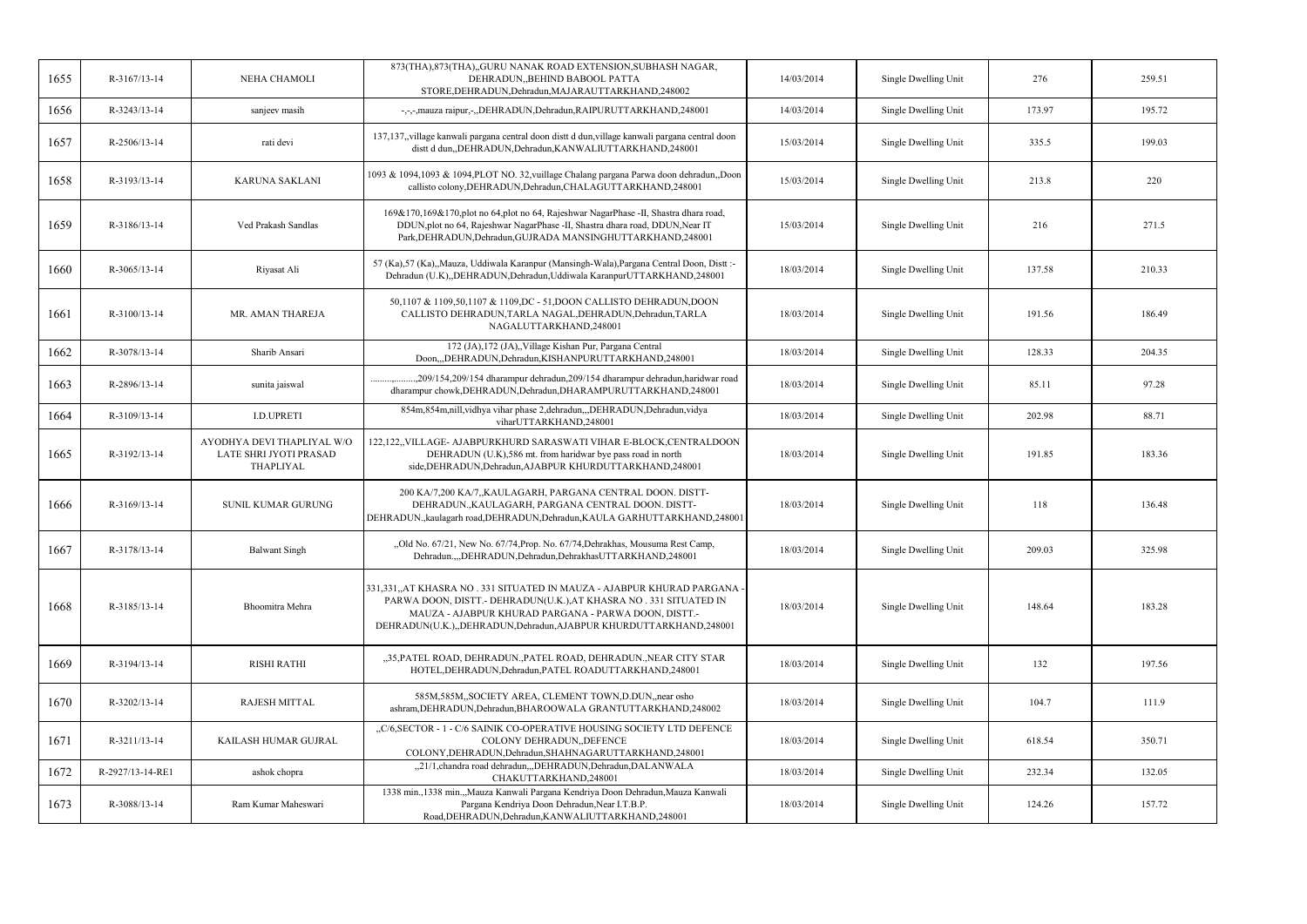| 1674 | R-3160/13-14   | <b>RASHID ANSARI</b>    | 40,40,108 -MAJRA, VILLAGE MAJRA MASJID LANE DEHRADUN, VILLAGE MAJRA<br>MASJID LANE DEHRADUN, MASJID WALI GALI<br>MAJRA, DEHRADUN, Dehradun, MAJARAUTTARKHAND, 248171                                                               | 18/03/2014 | Single Dwelling Unit | 125.46 | 139.3  |
|------|----------------|-------------------------|------------------------------------------------------------------------------------------------------------------------------------------------------------------------------------------------------------------------------------|------------|----------------------|--------|--------|
| 1675 | R-3216/13-14   | RENUKA THAPLIYAL        | 428 Ka & 429 DA,428 Ka & 429 DA,, MUAZA DHORANKHAS PARGANA PARWA DOON<br>DEHRADUN, MUAZA DHORANKHAS PARGANA PARWA DOON<br>DEHRADUN, sahastradhara road, DEHRADUN, Dehradun, DHAURAN<br>KHASUTTARKHAND,248001                       | 18/03/2014 | Single Dwelling Unit | 297.28 | 312.79 |
| 1676 | R-3120/13-14   | Gagan Kumar             | 450,450,,Mauza Jhajhra, Tehsil Vikasnagar, District Dehradun.,,Chakrata<br>Road, DEHRADUN, Dehradun, JHAJARAUTTARKHAND, 248007                                                                                                     | 18/03/2014 | Single Dwelling Unit | 178.44 | 205.16 |
| 1677 | R-3232/13-14   | Rajendra Chopra         | -,-,-,Mauza - kanwali, pargana - kendriya Doon, Distt. - Dehradun.,Mauza - kanwali, pargana -<br>kendriya Doon, Distt. - Dehradun., Main kanwali<br>Village, DEHRADUN, Dehradun, KANWALIUTTARKHAND, 248001                         | 18/03/2014 | Single Dwelling Unit | 156.44 | 152.24 |
| 1678 | R-3239/13-14   | Vivek Mohan Khatri      | 483 Da,483 Da,, Mauza Dhoran Khash Pargana Parwa Doon Distt. dehradun., Mauza Dhoran Khash<br>Pargana Parwa Doon Distt. dehradun., Near Touch wood School Sahastrdhara<br>Road, DEHRADUN, Dehradun, DHAURAN KHASUTTARKHAND, 248001 | 18/03/2014 | Single Dwelling Unit | 100.33 | 97.35  |
| 1679 | R-3179/13-14   | harshmani pandey        | 1877 ka, 1877 ka, mouza ajabpur kalan pargana<br>pachwadoon,,,DEHRADUN,Dehradun,AJABPUR KALANUTTARKHAND,248001                                                                                                                     | 19/03/2014 | Single Dwelling Unit | 91.38  | 63.86  |
| 1680 | R-3191/13-14   | Himanshu Rai Goyal      | 88/13Min, 88/13Min, 88/13Min, MAUZA KANWALI, PARGANA CENTRAL DOON,<br>DEHRADUN., MAUZA KANWALI, PARGANA CENTRAL DOON, DEHRADUN., govind<br>garh road, DEHRADUN, Dehradun, KANWALIUTTARKHAND, 248001                                | 19/03/2014 | Single Dwelling Unit | 195.64 | 159.86 |
| 1681 | R-3161/13-14   | <b>SANJAY GUPTA</b>     | 39 MIN.39 MIN.NIL.DANDDA DHORAN PARGANA PARWA DOON DEHRADUNNEAR<br>I.T PARK SHASTRADHARA ROAD, DEHRADUN, Dehradun, DANDRA<br>DHORANUTTARKHAND,248001                                                                               | 19/03/2014 | Single Dwelling Unit | 185.87 | 89.87  |
| 1682 | $R-3214/13-14$ | Chandra mohan raturi    | 717 (Ka),717 (Ka),-,Natthan Pur Pargana- Parwa Dun<br>Dehradun,,Nehrugram,DEHRADUN,Dehradun,NATTHANPURUTTARKHAND,248001                                                                                                            | 19/03/2014 | Single Dwelling Unit | 160    | 200    |
| 1683 | R-3182/13-14   | Monika Verma            | 94,94,,KHASRA NO. 94 MAUZA SEWLA KALAN,,,DEHRADUN,Dehradun,SHEWALA<br>KALANUTTARKHAND,248001                                                                                                                                       | 19/03/2014 | Single Dwelling Unit | 100.37 | 106.1  |
| 1684 | R-3128/13-14   | <b>SMT. SHANTI DEVI</b> | 97,97,,MAUZA MEHUWALA MAFI DEHRADUN,MAUZA MEHUWALA MAFI<br>DEHRADUN, SIMLA BY-PASS, DEHRADUN, Dehradun, MEHUWALA<br>MAFIUTTARKHAND,248001                                                                                          | 19/03/2014 | Single Dwelling Unit | 78.06  | 84.81  |
| 1685 | R-3260/13-14   | Aripha                  | 279CH,279CH,NILL,279CH SewlaKalan Dehradun.,279CH SewlaKalan Dehradun.,Shimla By<br>Pass, DEHRADUN, Dehradun, SHEWALA KALANUTTARKHAND, 248001                                                                                      | 19/03/2014 | Single Dwelling Unit | 160.39 | 188.53 |
| 1686 | R-2970/13-14   | <b>PRADEEP KUMAR</b>    | 1000,1000,,MAUZA - JAKHAN, PARGANA - PARWADOON, DIST.-<br>DEHRADUN., MAUZA - JAKHAN, PARGANA - PARWADOON, DIST.-<br>DEHRADUN., OPPOSIT NIVH, DEHRADUN, Dehradun, JAKHANUTTARKHAND, 248001                                          | 19/03/2014 | Single Dwelling Unit | 188.12 | 178.14 |
| 1687 | R-3176/13-14   | <b>SOHAN VIR SINGH</b>  | 109,109,,MUAZA MEHUWALA MAFI PARGANA PACHWA DOON<br>DEHRADUN, "DEHRADUN, Dehradun, MEHUWAL (MAFI) UTTARKHAND, 248001                                                                                                               | 19/03/2014 | Single Dwelling Unit | 107.67 | 100.18 |
| 1688 | R-3220/13-14   | SANJEEV MOHAN JOSHI     | 1089,1089,DC-29,PLOT NO. DC -29 DOON CALLISTO COLONY VILLAGE CHALANG<br>DEHRADUN, PLOT NO. DC-29 DOON CALLISTO COLONY VILLAGE CHALANG<br>DEHRADUN, DOON CALLISTO<br>COLONY, DEHRADUN, Dehradun, CHALAGUTTARKHAND, 248001           | 19/03/2014 | Single Dwelling Unit | 162    | 214    |
| 1689 | R-3233/13-14   | Sunita Rawat            | -,-,91, mauza - Mehuwala maphi, pargana- Kendriya Doon, Distt. - Dehradun., mauza - Mehuwala<br>maphi, pargana- Kendriya Doon, Distt. - Dehradun., Van Vihar<br>Colony, DEHRADUN, Dehradun, Mehuwala maphiUTTARKHAND, 248001       | 19/03/2014 | Single Dwelling Unit | 188.66 | 230.7  |
| 1690 | R-3240/13-14   | Vivek Mohan Khatri      | 483 Da,483 Da,,Mauja Dhorankhash Pargana Parwa Doon Dehradun.,Mauja Dhorankhash<br>Pargana Parwa Doon Dehradun., NearTouch Wood school sahastrdhara<br>Road, DEHRADUN, Dehradun, DHAURAN KHASUTTARKHAND, 248001                    | 19/03/2014 | Single Dwelling Unit | 100.33 | 75.35  |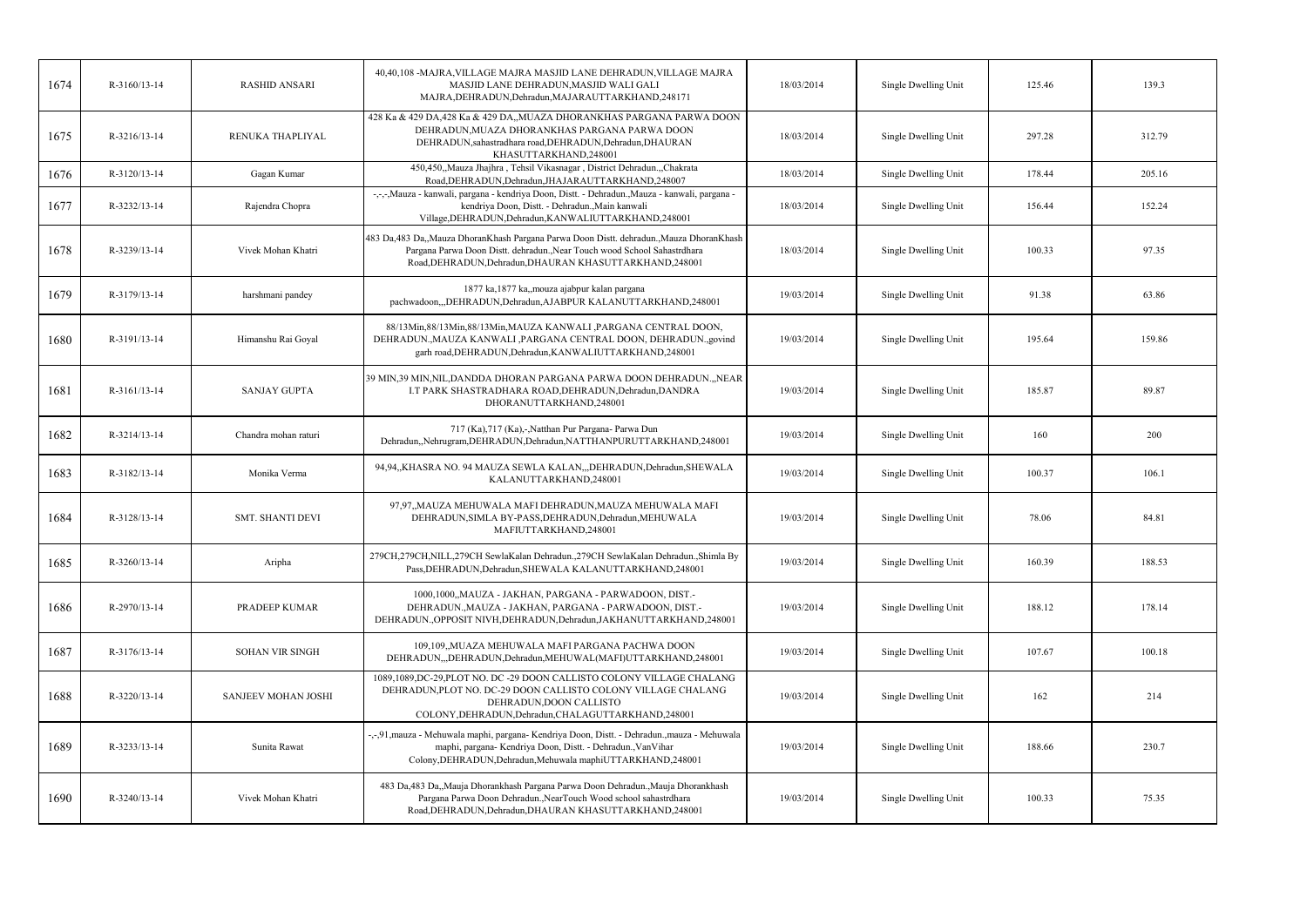| 1691 | R-3034/13-14 | <b>ANITA NEGI</b>     | 1236,1236,,MOUZA MATHOROWALA, PARGANA CENTRAL DOON D.DUN,,NEAR<br>DOON UNIVERCITY, DEHRADUN, Dehradun, MATHOROWALA<br>(PARTLY)UTTARKHAND,248001                                                                                                                                        | 19/03/2014 | Single Dwelling Unit | 376.3  | 237.6  |
|------|--------------|-----------------------|----------------------------------------------------------------------------------------------------------------------------------------------------------------------------------------------------------------------------------------------------------------------------------------|------------|----------------------|--------|--------|
| 1692 | R-3071/13-14 | <b>ASHA HURLA</b>     | 398,398,,KHASRA NO. 398, MOUZA DHARAMPUR, PARGANA KENDRIYADOON, TEH.<br>AND DIST. DEHRADUN., KHASRA NO. 398, MOUZA DHARAMPUR, PARGANA<br>KENDRIYADOON, TEH. AND DIST.<br>DEHRADUN., DEHRADUN, Dehradun, DHARAMPURUTTARKHAND, 248001                                                    | 19/03/2014 | Single Dwelling Unit | 111.52 | 135.35 |
| 1693 | R-3224/13-14 | Harvinder Kaur        | 128/1,128/1,18, Mauza Uddiwala Karanpur (Shivalik Enclave) Race Course Dehradun., Mauza<br>Uddiwala Karanpur (Shivalik Enclave) Race Course Dehradun., Near Haridwar<br>Road, DEHRADUN, Dehradun, MATHOROWALA (PARTLY) UTTARKHAND, 248001                                              | 19/03/2014 | Single Dwelling Unit | 179.97 | 306.24 |
| 1694 | R-3175/13-14 | <b>MUKESH KUMAR</b>   | 750 ka min, 750 ka min,, MAUZA NIRANJANPUR PARGANA CENTRAL DOON<br>DEHRADUN,,,DEHRADUN,Dehradun,NIRANJANPURUTTARKHAND,248001                                                                                                                                                           | 19/03/2014 | Single Dwelling Unit | 64.4   | 76.2   |
| 1695 | R-3248/13-14 | PRABHA RANI           | 418,418,,KHASRA NO . 418 (OLD KH. 251), SITUATED IN MAUZA - HARAWALA<br>PARGANA - PARWA DOON, DISTT. - DEHRADUN(U.K.), KHASRA NO . 418 (OLD KH.<br>251), SITUATED IN MAUZA - HARAWALA PARGANA - PARWA DOON, DISTT.-<br>DEHRADUN(U.K.), DEHRADUN, Dehradun, HARRAWALAUTTARKHAND, 248001 | 19/03/2014 | Single Dwelling Unit | 92.53  | 103.96 |
| 1696 | R-2741/13-14 | Chandan Singh Rawat   | 75 (Min), 75 (Min), Mauza Ajabpur Khurd, Pargana Central Doon, Dehradun, U.K., Mauza<br>Ajabpur Khurd, Pargana Central Doon, Dehradun, U.K., Mata Mandir Canal<br>Raod., DEHRADUN, Dehradun, AJABPUR KHURDUTTARKHAND, 248001                                                           | 19/03/2014 | Single Dwelling Unit | 313.41 | 245.53 |
| 1697 | R-3219/13-14 | <b>SHANTI YADAV</b>   | 60 MIN,60 MIN,, MAUZA PREMPUR MAFI DEHRADUN, MAUZA PREMPUR MAFI<br>DEHRADUN, KAULAGARH, DEHRADUN, Dehradun, PREMPUR<br>MAFIUTTARKHAND,248001                                                                                                                                           | 19/03/2014 | Single Dwelling Unit | 80     | 38.1   |
| 1698 | R-3247/13-14 | PUNEET AGARWAL        | 48/1,48/1,48/1 CIRCULAR ROAD,48/1, CIRCULAR ROAD DALANWALA<br>DEHRADUN, 48/1, CIRCULAR DALANWALA,<br>DEHRADUN., DEHRADUN, Dehradun, DALANWALA CHAKUTTARKHAND, 248001                                                                                                                   | 19/03/2014 | Single Dwelling Unit | 187.26 | 252.7  |
| 1699 | R-3190/13-14 | Pushpa Devi Chaudhary | 331,331, C Block Saraswati Vihar Ajabpur Khurd Dehradun, C Block Saraswati Vihar Ajabpur<br>Khurd Dehradun, DEHRADUN, Dehradun, AJABPUR KHURDUTTARKHAND, 248001                                                                                                                        | 19/03/2014 | Single Dwelling Unit | 166.58 | 141.19 |
| 1700 | R-3257/13-14 | <b>SHAILA RANA</b>    | 564(min.),564(min.),,KH. NO. 564(MIN.), MAUZA-DHARAMPUR,PARGANA-KENDRIYA<br>DOON, DISTT.- DEHRA DUN., KH. NO. 564(MIN.), MAUZA- DHARAMPUR, PARGANA-<br>KENDRIYA DOON, DISTT.- DEHRA DUN., upper badrish<br>colony, DEHRADUN, Dehradun, DALANWALA CHAKUTTARKHAND, 248001                | 19/03/2014 | Single Dwelling Unit | 196    | 90.1   |
| 1701 | R-3237/13-14 | Raja Dogra            | 5,5, mauza - Danda Lakhond, Danda Lakhond, I.T. Park, DEHRADUN, Dehradun, DANDRA<br>LAKHANUNDUTTARKHAND,248001                                                                                                                                                                         | 19/03/2014 | Single Dwelling Unit | 84.57  | 110.75 |
| 1702 | R-3271/13-14 | H. R. Khatri          | 483 Da,483 Da,,Mauza Dhorankhash Pargana Parwa Doon Dehradun,Mauza Dhorankhash<br>Pargana Parwa Doon Dehradun, Near Touch wood School Sahastrdhara<br>Road, DEHRADUN, Dehradun, DHAURAN KHASUTTARKHAND, 248001                                                                         | 19/03/2014 | Single Dwelling Unit | 133.77 | 79.19  |
| 1703 | R-3250/13-14 | Vimla Devi            | 6,6,456,456 khurbura-vi dehradun,456 khurbura-vi dehradun, kanwali<br>road, DEHRADUN, Dehradun, KHURAWAUTTARKHAND, 248001                                                                                                                                                              | 19/03/2014 | Single Dwelling Unit | 181.69 | 219.6  |
| 1704 | R-3203/13-14 | <b>NEERA</b>          | 2208M,2208M,,NEAR WILD LIFE INSTITUTE, CHANDERBANI,D.DUN,,NEAR WILD<br>LIFE INSTITUTE, DEHRADUN, Dehradun, ARKEDIYA GRANTUTTARKHAND, 248002                                                                                                                                            | 19/03/2014 | Single Dwelling Unit | 103.29 | 106.88 |
| 1705 | R-3210/13-14 | <b>KIRAN GUPTA</b>    | 54/20,54/20,54/20, M.NO.-54/20 RAJPUR ROAD DEHRADUN, M.NO.-54/20 RAJPUR ROAD<br>DEHRADUN, BEHINDHDFC BANK RAJ PUR<br>ROADPUR, DEHRADUN, Dehradun, RAIPURUTTARKHAND, 248001                                                                                                             | 19/03/2014 | Single Dwelling Unit | 148.96 | 239.29 |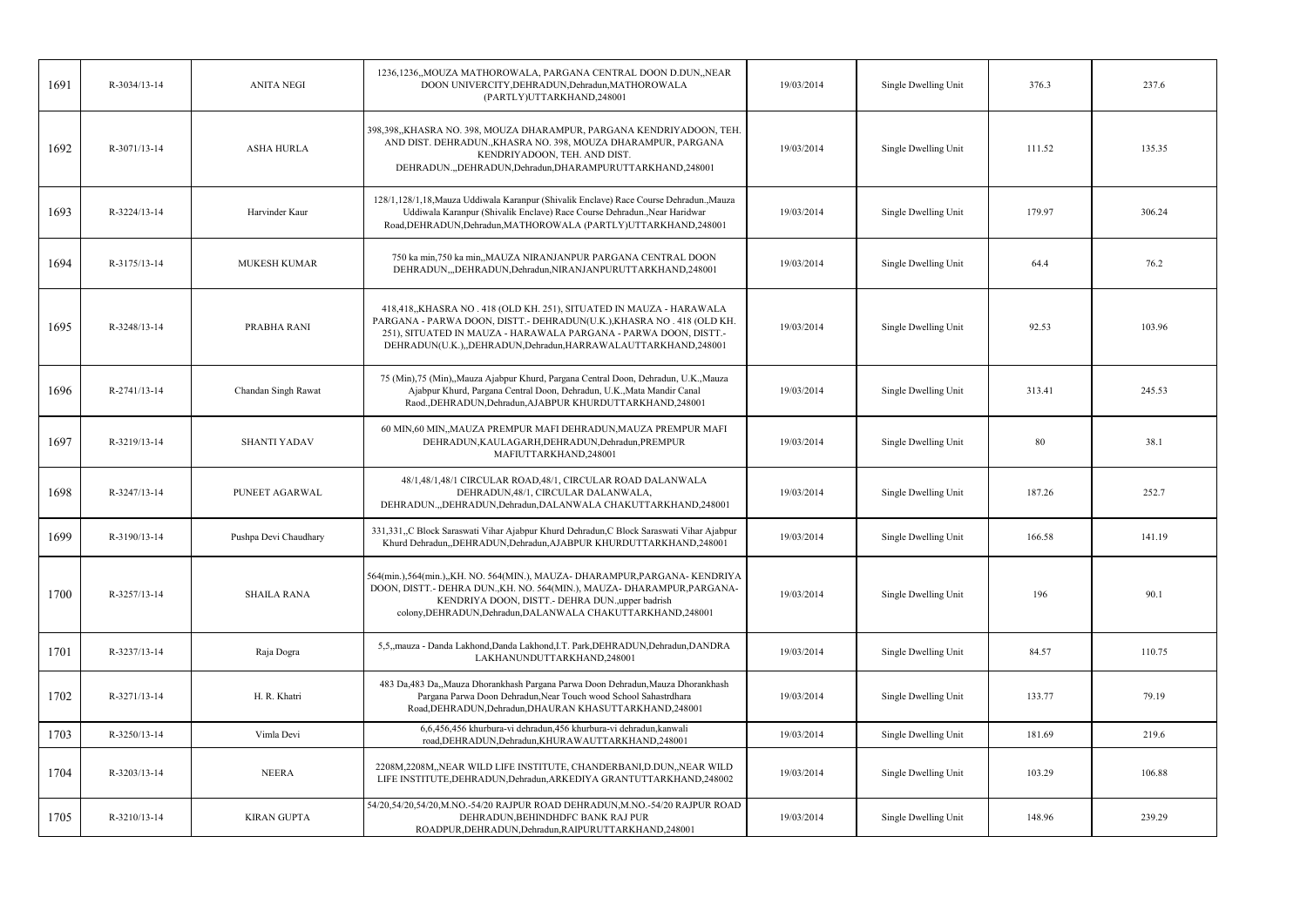| 1706 | R-2999/13-14   | R. N. SHARMA                   | "213-A,213 -A, BLOCK- I KHURBURA MOHOLLA, DISTRICT - DEHRADUN,213 -A,<br>BLOCK- I KHURBURA MOHOLLA, DISTRICT -<br>DEHRADUN, DEHRADUN, Dehradun, HARNAULUTTARKHAND, 248001                                                               | 20/03/2014 | Single Dwelling Unit | 162.6  | 169.58 |
|------|----------------|--------------------------------|-----------------------------------------------------------------------------------------------------------------------------------------------------------------------------------------------------------------------------------------|------------|----------------------|--------|--------|
| 1707 | R-2769/13-14   | Deepa Pandey                   | 1172(kha)part, 1172(kha)part,,Mauza Ajabpur Khurd, Pargana Central Doon, D.Dun, U.K,Mauza<br>Ajabpur Khurd, Pargana Central Doon, D.Dun, U.K, Kargi-Banjarawala<br>Raod, DEHRADUN, Dehradun, AJABPUR KHURDUTTARKHAND, 248001            | 20/03/2014 | Single Dwelling Unit | 186.24 | 116.72 |
| 1708 | $R-3166/13-14$ | SUNITA GODIYAL                 | 263 KA,263 KA,,MAUZA-NATTHANPUR PARGANA-PARWA DOON DEHRADUN<br>(UTTRAKHAND),,,DEHRADUN,Dehradun,NATTHANPURUTTARKHAND,248001                                                                                                             | 20/03/2014 | Single Dwelling Unit | 141.2  | 186.18 |
| 1709 | R-3254/13-14   | <b>ANU NARULA</b>              | 110 MIN & 111 MIN, 110 MIN & 111 MIN, MAUZA KANWALI VIJAYPARK EXTENSION<br>DEHRADUN, MAUZA KANWALI VIJAYPARK EXTENSION DEHRADUN, VIJAY PARK<br>EXTENSITON, DEHRADUN, Dehradun, KANWALIUTTARKHAND, 248001                                | 20/03/2014 | Single Dwelling Unit | 134.15 | 209.56 |
| 1710 | R-3241/13-14   | s.p. petwal 2 smt. urmila devi | -,-,-,mauza ajabpur kakan,-,,DEHRADUN,Dehradun,AJABPUR<br>KALANUTTARKHAND,248001                                                                                                                                                        | 20/03/2014 | Single Dwelling Unit | 310    | 284    |
| 1711 | R-3092/13-14   | Jitender gupta                 | ., mouza- mitthibehri prem nagar dehradun, mouza- mitthibehri prem nagar<br>dehradun, premnagar, DEHRADUN, Dehradun, MITTHI BEHADRIUTTARKHAND, 248001                                                                                   | 22/03/2014 | Single Dwelling Unit | 189.96 | 200.1  |
| 1712 | R-3157/13-14   | ARCHANA LUTHRA                 | KH.NO.280(KA),KH.NO.280(KA),,MAUZA DANDA LAKHOUND,PARGANA PARWA<br>DOON, KAPOOR HOUSE, DEHRADUN, Dehradun, DANDRA<br>LAKHANUNDUTTARKHAND,248001                                                                                         | 22/03/2014 | Single Dwelling Unit | 172.5  | 249.03 |
| 1713 | R-3158/13-14   | Akhilesh Kumar                 | 65 gha, 65 gha, SBI, COLONY, SIMLA BY PASS ROAD, plot no<br>94,,,DEHRADUN,Dehradun,PITTHUWALAUTTARKHAND,248001                                                                                                                          | 22/03/2014 | Single Dwelling Unit | 273    | 291.6  |
| 1714 | R-3221/13-14   | prem lal                       | 2292/3,2292/3,, MAUZA - ARKEDIA GRANT PARGANA - PACHHWA DOON, DISTT.<br>DEHRADUN., MAUZA - ARKEDIA GRANT PARGANA - PACHHWA DOON, DISTT.<br>DEHRADUN., DEHRADUN, Dehradun, ARKEDIYA GRANTUTTARKHAND, 248001                              | 22/03/2014 | Single Dwelling Unit | 86.95  | 78.02  |
| 1715 | R-3236/13-14   | Aruna Singh                    | 05,05,,Kh No 5 Mauza Danda Lakhond, mauza - Danda Lahond, I.T.<br>Park, DEHRADUN, Dehradun, DANDRA LAKHANUNDUTTARKHAND, 248001                                                                                                          | 22/03/2014 | Single Dwelling Unit | 84.57  | 110.76 |
| 1716 | R-3142/13-14   | vipin kumar                    | 1027,1027,1027,KH. NO. 1027 AT VILLAGE PONDHA, TEHSIL VIKAS NAGAR,<br>PARGANA PACHWADOON,,KH. NO. 1027 AT VILLAGE PONDHA, TEHSIL VIKAS<br>NAGAR, PARGANA PACHWADOON, NEAR SILVER<br>CITY, DEHRADUN, Dehradun, POUNDHAUTTARKHAND, 248198 | 22/03/2014 | Single Dwelling Unit | 236.33 | 354.98 |
| 1717 | R-3188/13-14   | PRATIBHA BAHUGUNA              | KH. 564/1 DEHRAKHAS, KH. 564/1 DEHRAKHAS, ,KH. NO. 654/2DEHRAKHAS, KH. NO.<br>654/2 DEHRAKHAS,,DEHRADUN,Dehradun,DEHRAKHASUTTARKHAND,248001                                                                                             | 22/03/2014 | Single Dwelling Unit | 216    | 162.49 |
| 1718 | R-3150/13-14   | ANIL BACHHETI                  | 91,91,1103,PLOT KHATA NO. 1103,(FASLI 1411TO 1416) KHASRA NO.<br>91, VILL. MEHUWALA MAFI, PARGANA KINDRIYE DOON, TEHSIL<br>SADAR, DEHRADUN, Dehradun, MEHUWALA MAFIUTTARKHAND, 248001                                                   | 22/03/2014 | Single Dwelling Unit | 74.78  | 97.75  |
| 1719 | R-3251/13-14   | smt: Sobti Notiyal             | ,ajabpurkalan dehradun,ajabpurkalan dehradun,mothrowala<br>1798.1798<br>road, DEHRADUN, Dehradun, AJABPUR KALANUTTARKHAND, 248001                                                                                                       | 22/03/2014 | Single Dwelling Unit | 188.12 | 202.9  |
| 1720 | R-3136/13-14   | KUSHUM LATA RANA               | 380,380,,NEW NO.811 KHA OLD NO. 380,,,DEHRADUN,Dehradun,AAMWALA<br>TARALAUTTARKHAND,248001                                                                                                                                              | 22/03/2014 | Single Dwelling Unit | 222.18 | 137.48 |
| 1721 | $C-0189/13-14$ | <b>SAVITA RANI</b>             | 478 KHA,478 KHA,478,GMS ROAD,,GMS ROAD nR INDRAPURAM,OPPOSITE ROHAN<br>MOTORS, Dehradun, NIRANJANPURUTTARKHAND, 248001                                                                                                                  | 22/03/2014 | Commercial Mixed Use | 690    | 877.41 |
| 1722 | $C-0203/13-14$ | asif masood alam               | 621 PA,621 PA,,MAUZA- ADHOIWALA, PARGANA- PARWA DOON<br>,DISTT.DEHRADUN,MAUZA- ADHOIWALA, PARGANA- PARWA DOON<br>,DISTT.DEHRADUN,,DEHRADUN,Dehradun,adhoiwalaUTTARKHAND,248001                                                          | 22/03/2014 | Commercial Mixed Use | 218.58 | 181.7  |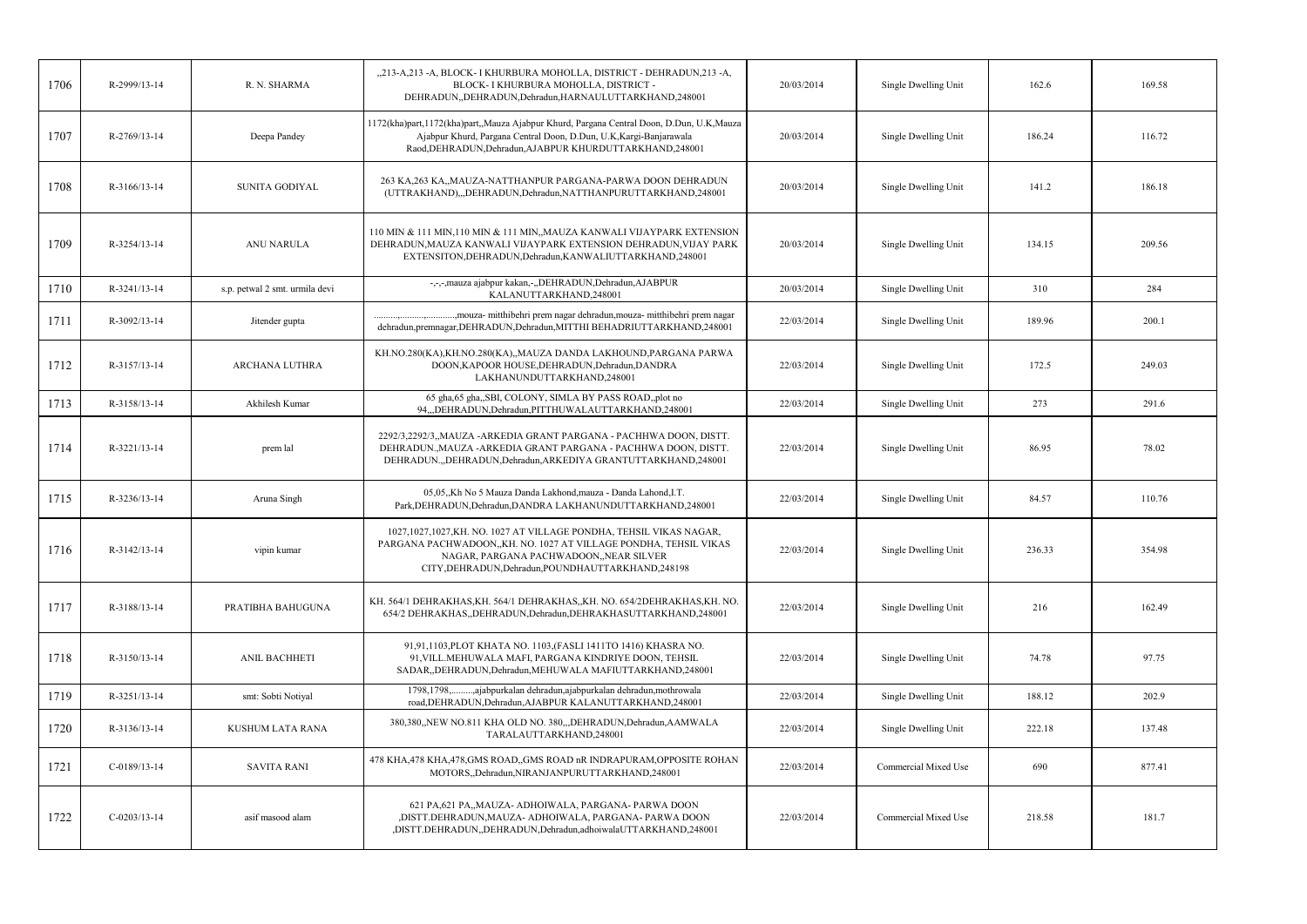| 1723 | $C-0209/13-14$ | <b>RAMAN GOSWAMI</b>                                                         | 1063,1063,,MAUZA MAZRA,,,DEHRADUN,Dehradun,MAJARAUTTARKHAND,248001                                                                                                                             | 22/03/2014 | Commercial Mixed Use    | 360.69 | 462.4  |
|------|----------------|------------------------------------------------------------------------------|------------------------------------------------------------------------------------------------------------------------------------------------------------------------------------------------|------------|-------------------------|--------|--------|
| 1724 | R-2852/13-14   | Usha gupta                                                                   | 19/3,19/3, 19/3 Inder Road,,,DEHRADUN,Dehradun,DALANWALA<br>CHAKUTTARKHAND,248001                                                                                                              | 22/03/2014 | Multiple Dwelling Unit  | 300.13 | 473.91 |
| 1725 | R-2853/13-14   | Shalini Agarwal                                                              | 19/3,19/3,,19/3 Inder Road,,,DEHRADUN,Dehradun,DALANWALA<br>CHAKUTTARKHAND,248001                                                                                                              | 22/03/2014 | Multiple Dwelling Unit  | 300.13 | 473.91 |
| 1726 | R-2854/13-14   | Jasmeet Kaur                                                                 | 19/3,19/3,,19/3 Inder Road,,,DEHRADUN,Dehradun,DALANWALA<br>CHAKUTTARKHAND,248001                                                                                                              | 22/03/2014 | Multiple Dwelling Unit  | 320.64 | 509.91 |
| 1727 | R-2855/13-14   | Rohit Jain                                                                   | 19/3,19/3,19/3 Inder Road,,,,Dehradun,DALANWALA CHAKUTTARKHAND,248001                                                                                                                          | 22/03/2014 | Multiple Dwelling Unit  | 300.13 | 473.91 |
| 1728 | R-3025/13-14   | <b>RENUKA RATHORE</b>                                                        | 0,0,100, MAUZA-KANWALI ENGINEERS ENCLAVE PHASE3<br>DEHRADUN,,DEHRADUN,Dehradun,KANWALIUTTARKHAND,248001                                                                                        | 22/03/2014 | Multiple Dwelling Unit  | 309.46 | 491.46 |
| 1729 | R-2967/13-14   | <b>BALAJI CONSTRUCTIONS</b>                                                  | NIL, NIL, 609 / 464, BALLUPUR ROAD, VIJAY PARK EXTENSION (LANE NO.-06), MAIZA-<br>KANWALI, PARGANA CENTRAL DOON, BALLUPUR ROAD-<br>I,DEHRADUN,Dehradun,KANWALIUTTARKHAND,248001                | 22/03/2014 | Multiple Dwelling Unit  | 315.5  | 503.37 |
| 1730 | $C-0220/13-14$ | <b>SATPAL DHIMAN</b>                                                         | "283/1/103, KANWALI FIRST, DISTT. DEHRADUN., KANWALI FIRST, DISTT.<br>DEHRADUN., opp. sidharth<br>marbles, DEHRADUN, Dehradun, KANWALIUTTARKHAND, 248001                                       | 22/03/2014 | Commercial Mixed Use    | 191.61 | 233.71 |
| 1731 | R-3061/13-14   | Veena Jain                                                                   | 716,716, Village Kanwali Pargana Central Doon Distt. Dehradun, Village Kanwali Pargana<br>Central Doon Distt. Dehradun, Near Balliwala<br>Chowk, DEHRADUN, Dehradun, KANWALIUTTARKHAND, 248001 | 22/03/2014 | Multiple Dwelling Unit  | 300.63 | 480.81 |
| 1732 | $C-0187/13-14$ | <b>HARI OM SHARMA</b>                                                        | 13KA/41,13KA/41, nill, MAOUZA MAZRA PARGANA PACHWA DOONDISSTIC<br>DEHRADUN, DEHRADUN, Dehradun, MAJARAUTTARKHAND, 248001                                                                       | 22/03/2014 | Commercial Mixed Use    | 610    | 416    |
| 1733 | R-3036/13-14   | <b>SHALINI BHASIN</b>                                                        | NIL, NIL, NIL, PLOT NO. 13, ENGINEERS ENCLAVE PHASE-III, VILL-KANWALI, G.M.S.<br>ROAD, DEHRADUN, Dehradun, KANWALIUTTARKHAND, 248001                                                           | 22/03/2014 | Multiple Dwelling Unit  | 338.75 | 542.01 |
| 1734 | R-3035/13-14   | <b>SHALINI BHASIN</b>                                                        | NIL, NIL, NIL, PLOT NO.-9, LANE NO.-7, VASANT VIHAR ENCLAVE, MANDIR ROAD,<br>MAUZA KANWALI, PARGANA CENTRAL DOON,CHAKRATA<br>ROAD, DEHRADUN, Dehradun, KANWALIUTTARKHAND, 248001               | 22/03/2014 | Multiple Dwelling Unit  | 376.2  | 564.3  |
| 1735 | $C-0222/13-14$ | (1) SH. DHARMENDRA KUMAR<br>BANSAL (2) SMT. POONAM BANSAL                    | 977 KA, 977 KA, NIL, MAUZA AJABPUR KHURD,<br>DEHRADUN, "DEHRADUN, Dehradun, AJABPUR KHURDUTTARKHAND, 248001                                                                                    | 22/03/2014 | Commercial Mixed Use    | 225.83 | 247.66 |
| 1736 | R-3062/13-14   | Balvinder singh                                                              | 1011/1,1011/1,,Mauza Kanwali pargana Kendriya Doon Dehradun.,Mauza Kanwali pargana<br>Kendriya Doon Dehradun., Near G.M.S.<br>Road, DEHRADUN, Dehradun, KANWALIUTTARKHAND, 248001              | 22/03/2014 | Multiple Dwelling Unit  | 333.15 | 530.61 |
| 1737 | $C-0133/13-14$ | (1) SH. SHAHZAD KHAN (2) SMT.<br>SHAZIA KHAN (3) SMT. SURAIYA<br><b>NAAZ</b> | NIL, NIL, 1- (NAGAR PALIKA NO.-23), TILAK ROAD DEHRADUN, ,MAIN TILAK<br>ROAD, DEHRADUN, Dehradun, TILAK ROADUTTARKHAND, 248001                                                                 | 22/03/2014 | <b>Business Offices</b> | 483.34 | 540.8  |
| 1738 | R-3080/13-14   | Manish Bahuguna                                                              | 312,312,,Uday Vihar, Brahmanwala, Near Haridwar Bypass Road Dehradun, Near Swasti<br>RMC, DEHRADUN, Dehradun, BAMANWALAUTTARKHAND, 248001                                                      | 22/03/2014 | Single Dwelling Unit    | 357.8  | 169.98 |
| 1739 | R-3242/13-14   | vipeen jain                                                                  | 815 ch., 815 ch., -, mauza mazra, -, DEHRADUN, Dehradun, MAJARAUTTARKHAND, 248001                                                                                                              | 22/03/2014 | Single Dwelling Unit    | 58.52  | 67.26  |
| 1740 | R-3269/13-14   | <b>ASHA DEVI</b>                                                             | KH. NO. 119 (MIN) AJABPUR KALA, KH. NO. 119 (MIN) AJABPUR KALA, KH. NO. 119<br>(MIN) AJABPUR KALAN, KH. NO. 119 MIN<br>AJABPURKALAN, DEHRADUN, Dehradun, AJABPUR KALANUTTARKHAND, 248001       | 22/03/2014 | Single Dwelling Unit    | 376    | 319.97 |
| 1741 | R-3230/13-14   | <b>DHANANJAY SEMWAL</b>                                                      | 963,963,,KHASRA NO. 963 MAUZA AJAB PUR<br>KHURD,,,DEHRADUN,Dehradun,AJABPUR KHURDUTTARKHAND,248001                                                                                             | 24/03/2014 | Single Dwelling Unit    | 96     | 111.02 |
| 1742 | R-3252/13-14   | shan kaur                                                                    | ,,415/c---207/4,415/207 khurbura mohalla dehradun,415/207 khurbura mohalla<br>dehradun, kanwali road, DEHRADUN, Dehradun, KHURAWAUTTARKHAND, 248001                                            | 24/03/2014 | Single Dwelling Unit    | 109.16 | 87.66  |
| 1743 | $C-0179/13-14$ | SATYA PRASAD RATURI                                                          | 969,969, JOGIWALA CHOWK-RING ROAD-NATHANPUR-<br>DEHRADUN, DEHRADUN, Dehradun, NATTHANPURUTTARKHAND, 248001                                                                                     | 24/03/2014 | Commercial Mixed Use    | 185    | 195.97 |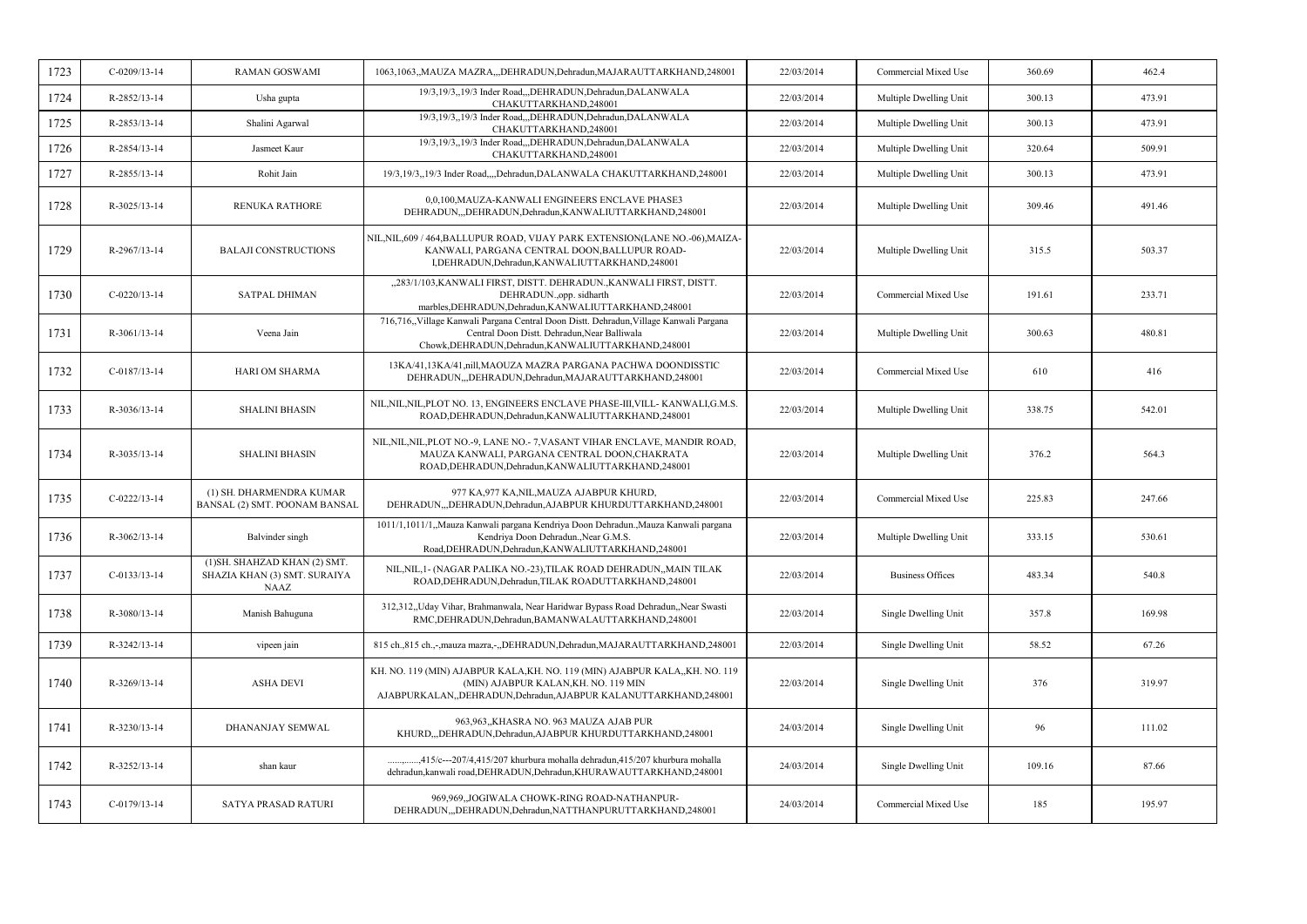| 1744 | R-3276/13-14 | Roshan Lal               | kh.no.155,kh.no.155,kh.no.155,kh.no.155, situated at village adhoiwal,kh.no.155, situated at<br>village adhoiwal, Residential, DEHRADUN, Dehradun, AAMWALAUTTARKHAND, 248001                                                                                                  | 25/03/2014 | Single Dwelling Unit | 151.61 | 169.28 |
|------|--------------|--------------------------|-------------------------------------------------------------------------------------------------------------------------------------------------------------------------------------------------------------------------------------------------------------------------------|------------|----------------------|--------|--------|
| 1745 | R-3151/13-14 | Birja Devi               | 171M, 171M, 78, Kh. No. 171M Mauza Chukhuwala Prop No. 78 Dangwal Road Dehradun., Kh.<br>No. 171M Mauza Chukhuwala Prop No. 78 Dangwal Road Dehradun., Chukhuwala<br>Road, DEHRADUN, Dehradun, ChukhuwalaUTTARKHAND, 248001                                                   | 25/03/2014 | Single Dwelling Unit | 399.62 | 59.83  |
| 1746 | R-3273/13-14 | KUSUM KOTNALA            | 91,91,1103,PLOT KHATA NO. 1103,(FASLI 1411 TO 1416) KHASRA NO.<br>91, VILL.MEHUWALA MAFI, PARGANA KENDRIYE<br>DOON,,,DEHRADUN,Dehradun,MEHUWALA MAFIUTTARKHAND,248001                                                                                                         | 25/03/2014 | Single Dwelling Unit | 74.78  | 97.75  |
| 1747 | R-3272/13-14 | prem prakash kapoor      | -,-,-,Mauza - Kanwali, Pargana - Kendriya Doon, Distt. - Dehradun., Mauza - Kanwali, Pargana -<br>Kendriya Doon, Distt. - Dehradun., Bhagirathipuram<br>Colony, DEHRADUN, Dehradun, KANWALIUTTARKHAND, 248001                                                                 | 25/03/2014 | Single Dwelling Unit | 167.4  | 249.68 |
| 1748 | R-3284/13-14 | <b>SURENDER MEHRA</b>    | 73, 73, 73, H-73 U.S.H.A. COLONY DEHRADUN 248001, H-73 U.S.H.A. COLONY<br>DEHRADUN 248001, near kirsali chowk, DEHRADUN, Dehradun, KULHAN<br>MANSINGHUTTARKHAND,248001                                                                                                        | 25/03/2014 | Single Dwelling Unit | 498.45 | 416.75 |
| 1749 | R-3246/13-14 | <b>SUNITA PANWAR</b>     | 129,129, KHASRA NO. 129, MAUZA KAULAGARH<br>MAY, CHAKBHUD, DEHRADUN, Dehradun, KAULAGARH MAY<br>,CHAKBUDUTTARKHAND,248001                                                                                                                                                     | 25/03/2014 | Single Dwelling Unit | 217.31 | 330    |
| 1750 | R-3084/13-14 | ANJU AGGRWAL             | "59/54,IDGAH BLOCK- I DISTT- DEHRA DUN(U.K),IDGAH BLOCK- I DISTT- DEHRA<br>DUN(U.K), CHAKRATA ROAD, DEHRADUN, Dehradun, IDGAHUTTARKHAND, 248001                                                                                                                               | 25/03/2014 | Single Dwelling Unit | 94.51  | 49.62  |
| 1751 | R-3234/13-14 | <b>ANITA SINGH</b>       | 224(GA), 224(GA), KHATA KHATAUNI NO 972 (FASLI VARCH 4 TO<br>1410),,,,Dehradun,SHEWALA KALANUTTARKHAND,248001                                                                                                                                                                 | 26/03/2014 | Single Dwelling Unit | 178.83 | 211.99 |
| 1752 | R-3282/13-14 | Mukul Jain               | "2A (New 216/146), Mohini Road, Near Silver Rock Group<br>housing, DEHRADUN, Dehradun, DALANWALA CHAKUTTARKHAND, 248001                                                                                                                                                       | 26/03/2014 | Single Dwelling Unit | 715.48 | 494.44 |
| 1753 | R-3293/13-14 | PARVEEN CHAUHAN          | NIL, NIL, NIL, MAUZA SEWLA KALAN, DEHRADUN, "DEHRADUN, Dehradun, SEWLA<br>KALANUTTARKHAND,248001                                                                                                                                                                              | 26/03/2014 | Single Dwelling Unit | 122.67 | 84.58  |
| 1754 | R-3287/13-14 | ANIL CHANDRA DIMRI       | NEW KH.NO:-715 KA( MIN), NEW KH.NO:-715 KA( MIN), SITUATED AT. VILLAGE<br>NATHANPUR PARGANA PARWADOON, DISTT. DEHRADUN., SITUAATED AT.<br>VILLAGE NATHANPUR, PARGANA PARWADOON, DISTT. DEHRADUN., NEAR POST<br>OFFICE CHOWK., DEHRADUN, Dehradun, NATHANPURUTTARKHAND, 248001 | 26/03/2014 | Single Dwelling Unit | 295.5  | 275    |
| 1755 | R-3305/13-14 | Deepak Vij               | "144 D New Prop. No. 218/1, Ch. Biharilal Marg Nesvilla Road Distt. Dehradun., Ch. Biharilal<br>Marg Nesvilla Road Distt. Dehradun., Near Nesvilla Road, DEHRADUN, Dehradun, DEHRADUN<br>URBAN (EXCL.ENGLOMARESH AREA)UTTARKHAND,248001                                       | 26/03/2014 | Single Dwelling Unit | 86.02  | 112.46 |
| 1756 | R-3209/13-14 | pawandeep singh          | 45 MIN, 45 MIN, KH NO 45 MIN, CHEEDOWALI PERGANA<br>PERWADOON,,,DEHRADUN,Dehradun,CHIDOWALIUTTARKHAND,248001                                                                                                                                                                  | 26/03/2014 | Single Dwelling Unit | 120.81 | 129.72 |
| 1757 | R-3228/13-14 | <b>RANJANA PANDEY</b>    | 25ka, 25ka, ---, Ekta Vihar Colony Ammwala Tarla D.Dun., Ekta Vihar Colony Ammwala Tarla<br>D.Dun.,,DEHRADUN,Dehradun,AAMWALA TARALAUTTARKHAND,248001                                                                                                                         | 26/03/2014 | Single Dwelling Unit | 93.07  | 133.12 |
| 1758 | R-3206/13-14 | <b>ATUL PRATAP SINGH</b> | "32/19, KHADRI MOHALLA, "DEHRADUN, Dehradun, KANWALIUTTARKHAND, 248001                                                                                                                                                                                                        | 27/03/2014 | Single Dwelling Unit | 257.64 | 398.47 |
| 1759 | R-2718/13-14 | laxmi devi pokhriyal     | 918n,918n,,amwala tarla dehradun,,,DEHRADUN,Dehradun,AAMWALA<br>TARALAUTTARKHAND,248001                                                                                                                                                                                       | 27/03/2014 | Single Dwelling Unit | 250.83 | 403.57 |
| 1760 | R-3270/13-14 | <b>SATEESH KUMAR</b>     | 55 MIN., 55 MIN., MAUZA - AAMWALA TARLA, PARGANA - PARWADOON, DIST.-<br>DEHRADUN., MAUZA - AAMWALA TARLA, PARGANA - PARWADOON, DIST.-<br>DEHRADUN., EKTA VIHAR, LANE NO. 3, DEHRADUN, Dehradun, AAMWALA<br>TARALAUTTARKHAND,248001                                            | 27/03/2014 | Single Dwelling Unit | 265    | 186.2  |
| 1761 | R-3164/13-14 | SUDHIR CHAND PANT        | 528,528,,MAUZA-HARRAWALA PARGANAPARWADOON,<br>D.DUN,DO,,DEHRADUN,Dehradun,HARRAWALAUTTARKHAND,248001                                                                                                                                                                          | 27/03/2014 | Single Dwelling Unit | 350.67 | 217.42 |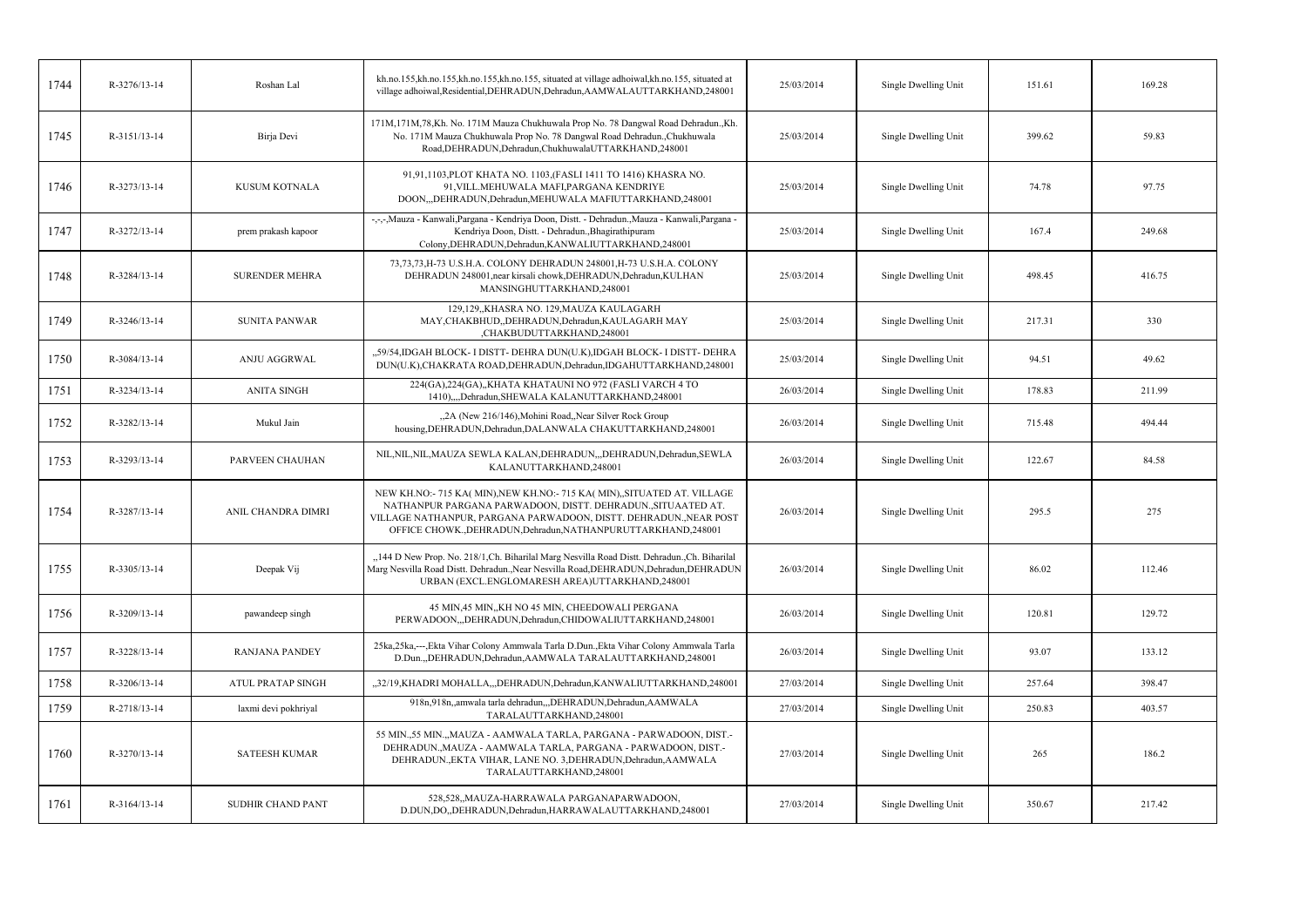| 1762 | R-3264/13-14     | s.k.sharma                                      | 855(kha),min,855(kha),min,(PVT.PLOT NO.-78),MAUZA -NIRANJAN PUR PARGANA -<br>CENTRAL DOON, DISTT. DEHRADUN., MAUZA -NIRANJAN PUR PARGANA -<br>CENTRAL DOON, DISTT.<br>DEHRADUN.,,DEHRADUN,Dehradun,NIRANJANPURUTTARKHAND,248001                                                 | 27/03/2014 | Single Dwelling Unit   | 139.4  | 159.76 |
|------|------------------|-------------------------------------------------|---------------------------------------------------------------------------------------------------------------------------------------------------------------------------------------------------------------------------------------------------------------------------------|------------|------------------------|--------|--------|
| 1763 | R-3279/13-14     | <b>SUNDAR SINGH RAWAT</b>                       | 887,887, R-3, MAUZA AJABPUR KALAN CENTRAL DOON, NEAR BANK<br>COLONY, AJABPUR, DISTT. DEHRADUN, UTTRAKHAND., Bank<br>Colony, DEHRADUN, Dehradun, AJABPUR KALANUTTARKHAND, 248001                                                                                                 | 27/03/2014 | Single Dwelling Unit   | 306.7  | 269.65 |
| 1764 | R-3255/13-14     | SUBHA LAXMI KHATRI                              | 702,702,,MAUZA SEWLAKALAN DEHRADUN,MAUZA SEWLAKALAN<br>DEHRADUN, DOON ENCLAVE, DEHRADUN, Dehradun, SHEWALA<br>KALANUTTARKHAND,248001                                                                                                                                            | 27/03/2014 | Single Dwelling Unit   | 260.22 | 243.92 |
| 1765 | R-3342/13-14     | Sarita Pundir                                   | 249,249, Nill,249 Mauza Hathibarkala Dehradun.,249 Mauza Hathibarkala Dehradun., New Cantt<br>Road, DEHRADUN, Dehradun, HathibarkalaUTTARKHAND, 248001                                                                                                                          | 27/03/2014 | Single Dwelling Unit   | 127.73 | 118.8  |
| 1766 | R-2988/13-14     | <b>JAY PARKASH VAISH</b>                        | 198 JA, 198 JA, SITUATED AT KAULAGARH DEHRADUN, SITUATED AT KAULAGARH<br>DEHRADUN, KAULAGARH, DEHRADUN, Dehradun, KAULAGARHUTTARKHAND, 248001                                                                                                                                   | 28/03/2014 | Single Dwelling Unit   | 206.48 | 107.18 |
| 1767 | R-3288/13-14     | CHANDRA SEKHAR JUYAL                            | NEW KH.NO:-31 KA,,NEW KH.NO:-31 KA,,,SITUATED AT. MOUZA DANDA DHORAN<br>PARGANA PARWA DOON, DISTT. DEHRADUN., SITUATED AT. MOUZA DANDA<br>DHORAN PARGANA PARWA DOON, DISTT. DEHRADUN., NEAR O.B.C.<br>SAHASTRADHARA ROAD, DEHRADUN, Dehradun, DANDRA<br>DHORANUTTARKHAND,248001 | 28/03/2014 | Single Dwelling Unit   | 230.39 | 238    |
| 1768 | R-3317/13-14     | shally dora                                     | dehradun,sahastradhara crossing,DEHRADUN,Dehradun,adhoiwalaUTTARKHAND,248001                                                                                                                                                                                                    | 28/03/2014 | Single Dwelling Unit   | 95.65  | 161.7  |
| 1769 | R-3315/13-14     | UMA DEVI                                        | 262KA, 262KA, GANGOTRI VIHAR, CHANDERBANI, D.DUN, NEAR<br>MANDIR, DEHRADUN, Dehradun, PITTHUWALAUTTARKHAND, 248002                                                                                                                                                              | 28/03/2014 | Single Dwelling Unit   | 187    | 193.1  |
| 1770 | R-3183/13-14-RE1 | NARENDRA BAHADUR MITRA                          | 87,87,,KH. NO. 87 KA MAUZA<br>KANDOLI,,,DEHRADUN,Dehradun,KANDOLIUTTARKHAND,248001                                                                                                                                                                                              | 28/03/2014 | Single Dwelling Unit   | 197    | 158.64 |
| 1771 | R-3309/13-14     | najeem khan                                     | -,-,-,mauza majra,-,,DEHRADUN,Dehradun,MAJARAUTTARKHAND,248001                                                                                                                                                                                                                  | 28/03/2014 | Single Dwelling Unit   | 89.41  | 109.34 |
| 1772 | R-3321/13-14     | Kartar Kaur                                     | "33/43, Guru Road Distt. Dehradun., Guru Road Distt. Dehradun., Near Saharanpur<br>Road, DEHRADUN, Dehradun, DEHRADUN URBAN (EXCL. ENGLOMARESH<br>AREA)UTTARKHAND,248001                                                                                                        | 28/03/2014 | Single Dwelling Unit   | 125.9  | 182.5  |
| 1773 | R-3277/13-14     | <b>AKHIL NARAIN SAKLANI</b>                     | 1086 & 1087,1086 & 1087, PLOT NO. DC-30, PLOT NO. DC-30 DOON CALLISTO COLONY<br>VILLAGE CHALAG, DOON CALLISTO<br>COLONY, DEHRADUN, Dehradun, CHALAGUTTARKHAND, 248001                                                                                                           | 28/03/2014 | Single Dwelling Unit   | 162    | 214.6  |
| 1774 | R-3030/13-14     | A TO Z CONSTRUCTION through Mr.<br>Kamal Dureja | 534/3/1,534/3/1, Khasra no 534/3/1 Mauja Kanwali (Mohit<br>Nagar),,,,Dehradun,KANWALIUTTARKHAND,248001                                                                                                                                                                          | 29/03/2014 | Multiple Dwelling Unit | 319.7  | 511.32 |
| 1775 | R-3112/13-14     | <b>GAURAV DUA</b>                               | 146 KA,146 KA,NIL,MOUZA PITHUWALA,PARGANA PCHAWA DOON,DOON<br>ENCLAVE CHANDRABANI<br>ROAD, DEHRADUN, Dehradun, PITTHUWALAUTTARKHAND, 248001                                                                                                                                     | 29/03/2014 | Multiple Dwelling Unit | 302.89 | 484.62 |
| 1776 | R-3199/13-14     | <b>AMIT BHATIA</b>                              | 302/1,302/1,87,KHATA NO.87, KHASRA NO.302/1, MAUJA BAGRAL GAON, PARGANA<br>KENDRIYE DOON, DISTRICT DEHRADUN,,,DEHRADUN,Dehradun,BAGRAAL<br>GAONUTTARKHAND,248001                                                                                                                | 29/03/2014 | Multiple Dwelling Unit | 360    | 495.9  |
| 1777 | R-3289/13-14     | Saroj Kotiyal                                   | 1948,1948,,Ajabpur Kalan Pargana Central Doon,Ajabpur Kalan Pargana Central<br>Doon,,DEHRADUN,Dehradun,AJABPUR KALANUTTARKHAND,248001                                                                                                                                           | 29/03/2014 | Single Dwelling Unit   | 105.11 | 55.8   |
| 1778 | R-3310/13-14     | sahir khan                                      | -,-,-,majra dehardun,-,,DEHRADUN,Dehradun,MAJARAUTTARKHAND,248001                                                                                                                                                                                                               | 29/03/2014 | Single Dwelling Unit   | 89.41  | 109.34 |
| 1779 | R-3296/13-14     | <b>JASWANT SINGH</b>                            | "0, at chak raipur (Ladpur)<br>Dehradun,,,DEHRADUN,Dehradun,CHAKRAIPURUTTARKHAND,248001                                                                                                                                                                                         | 29/03/2014 | Single Dwelling Unit   | 102.4  | 54.28  |
| 1780 | R-3308/13-14     | LEELADHAR YADAV                                 | "196 KHA,KH. NO. 196 KHA MAY CHAK BHOOR KAULAGARH,196<br>KHA,,DEHRADUN,Dehradun,KAULAGARH MAY CHAK BHOORUTTARKHAND,248001                                                                                                                                                       | 29/03/2014 | Single Dwelling Unit   | 148.7  | 156.56 |